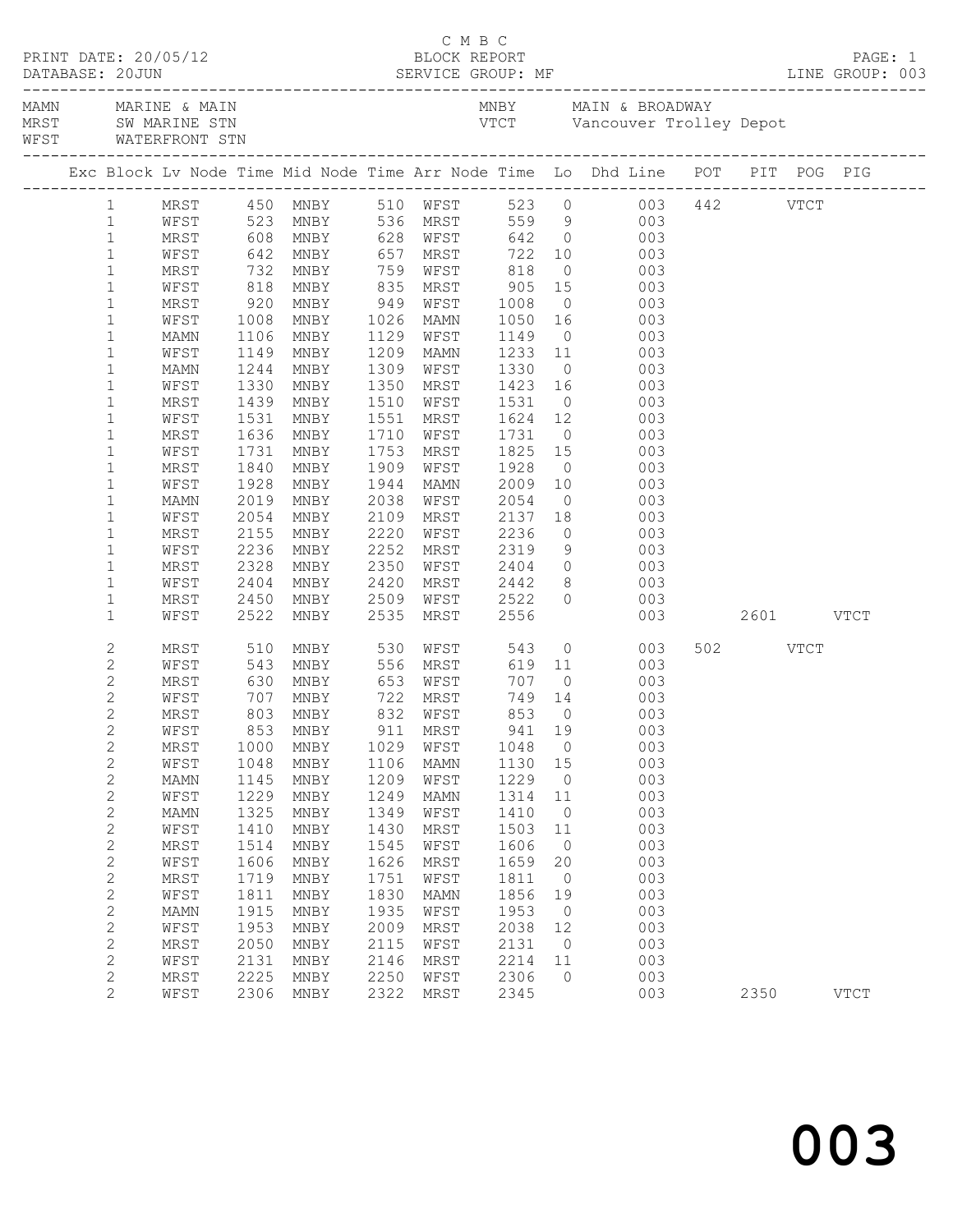### C M B C<br>BLOCK REPORT SERVICE GROUP: MF

|  |                |              |              |                               |              |                             |              |                      | Exc Block Lv Node Time Mid Node Time Arr Node Time Lo Dhd Line POT |         | PIT POG PIG |               |
|--|----------------|--------------|--------------|-------------------------------|--------------|-----------------------------|--------------|----------------------|--------------------------------------------------------------------|---------|-------------|---------------|
|  | 3              | MRST         | 548          | MNBY                          | 608          | WFST                        | 622          | $\overline{0}$       | 003                                                                | 540     | <b>VTCT</b> |               |
|  | $\mathsf 3$    | WFST         | 622          | MNBY                          | 637          | MRST                        | 702          | 10                   | 003                                                                |         |             |               |
|  | $\mathsf S$    | MRST         | 712          | MNBY                          | 739          | WFST                        | 756          | $\overline{0}$       | 003                                                                |         |             |               |
|  | $\mathfrak{Z}$ | WFST         | 756          | MNBY                          | 813          | MRST                        | 843          | 17                   | 003                                                                |         |             |               |
|  | $\mathsf S$    | MRST         | 900          | MNBY                          | 929          | WFST                        | 949          | $\overline{0}$       | 003                                                                |         |             |               |
|  | $\mathsf S$    | WFST         | 949          | MNBY                          | 1007         | MAMN                        | 1031         | 15                   | 003                                                                |         |             |               |
|  | $\mathsf S$    | MAMN         | 1046         | MNBY                          | 1109         | WFST                        | 1129         | $\overline{0}$       | 003                                                                |         |             |               |
|  | 3              | WFST         | 1129         | MNBY                          | 1149         | MAMN                        | 1213         | 11                   | 003                                                                |         |             |               |
|  | $\mathsf S$    | MAMN         | 1224         | MNBY                          | 1249         | WFST                        | 1310         | $\overline{0}$       | 003                                                                |         |             |               |
|  | $\mathsf S$    | WFST         | 1310         | MNBY                          | 1330         | MAMN                        | 1356         | 8 <sup>8</sup>       | 003                                                                |         |             |               |
|  | $\mathsf S$    | MAMN         | 1404         | MNBY                          | 1428         | WFST                        | 1449         | $\overline{0}$       | 003                                                                |         |             |               |
|  | 3<br>3         | WFST         | 1449         | MNBY                          | 1509         | MRST                        | 1542         | 14<br>$\overline{0}$ | 003<br>003                                                         |         |             |               |
|  | 3              | MRST<br>WFST | 1556<br>1648 | MNBY<br>$\operatorname{MNBY}$ | 1627<br>1708 | WFST<br>MRST                | 1648<br>1743 | 13                   | 003                                                                |         |             |               |
|  | 3              | MRST         | 1756         | MNBY                          | 1828         | WFST                        | 1848         | $\overline{0}$       | 003                                                                |         |             |               |
|  | 3              | WFST         | 1848         | MNBY                          | 1906         | MRST                        | 1935         |                      | 003                                                                | 1941 \  |             | <b>VTCT</b>   |
|  |                |              |              |                               |              |                             |              |                      |                                                                    |         |             |               |
|  | 4              | MRST         | 622          | MNBY                          | 645          | WFST                        | 659          | $\circ$              | 003                                                                | 614     | <b>VTCT</b> |               |
|  | 4              | WFST         | 659          | MNBY                          | 714          | MRST                        | 740          | 10                   | 003                                                                |         |             |               |
|  | 4              | MRST         | 750          | MNBY                          | 819          | WFST                        | 839          | $\overline{0}$       | 003                                                                |         |             |               |
|  | 4              | WFST         | 839          | MNBY                          | 857          | MRST                        | 927          | 13                   | 003                                                                |         |             |               |
|  | 4              | MRST         | 940          | MNBY                          | 1009         | WFST                        | 1028         | $\overline{0}$       | 003                                                                |         |             |               |
|  | 4              | WFST         | 1028         | MNBY                          | 1046         | <b>MAMN</b>                 | 1110         | 15                   | 003                                                                |         |             |               |
|  | 4              | MAMN<br>WFST | 1125<br>1209 | MNBY<br>MNBY                  | 1149<br>1229 | WFST                        | 1209<br>1253 | $\overline{0}$       | 003<br>003                                                         |         |             |               |
|  | 4<br>4         | MAMN         | 1304         | MNBY                          | 1329         | MAMN<br>WFST                | 1350         | 11<br>$\overline{0}$ | 003                                                                |         |             |               |
|  | 4              | WFST         | 1350         | MNBY                          | 1410         | MRST                        | 1443         | 17                   | 003                                                                |         |             |               |
|  | 4              | MRST         | 1500         | MNBY                          | 1531         | WFST                        | 1552         | $\overline{0}$       | 003                                                                |         |             |               |
|  | 4              | WFST         | 1552         | MNBY                          | 1612         | MRST                        | 1645         | 15                   | 003                                                                |         |             |               |
|  | 4              | MRST         | 1700         | MNBY                          | 1732         | WFST                        | 1753         | $\overline{0}$       | 003                                                                |         |             |               |
|  | 4              | WFST         | 1753         | MNBY                          | 1815         | MAMN                        | 1843         | 13                   | 003                                                                |         |             |               |
|  | 4              | MAMN         | 1856         | MNBY                          | 1917         | WFST                        | 1936         | $\overline{0}$       | 003                                                                |         |             |               |
|  | 4              | WFST         | 1936         | MNBY                          | 1952         | MRST                        | 2021         |                      | 003                                                                | 2027    |             | VTCT          |
|  | 5              | MRST         | 642          | MNBY                          | 706          | WFST                        | 721          | $\overline{0}$       | 003                                                                | 634 639 | <b>VTCT</b> |               |
|  | 5              | WFST         | 721          | MNBY                          | 737          | MRST                        | 806          | 12                   | 003                                                                |         |             |               |
|  | 5              | MRST         | 818          | MNBY                          | 847          | WFST                        | 908          | $\overline{0}$       | 003                                                                |         |             |               |
|  | 5              | WFST         | 908          | MNBY                          | 926          | MRST                        | 956          | 14                   | 003                                                                |         |             |               |
|  | 5              | MRST         | 1010         | MNBY                          | 1039         | WFST                        | 1058         | $\overline{0}$       | 003                                                                |         |             |               |
|  | 5              | WFST         |              |                               |              | 1058 MNBY 1116 MRST 1147 21 |              |                      | 003                                                                |         |             |               |
|  | 5              | MRST         | 1208         | MNBY                          | 1239         | WFST                        | 1300         | $\circ$              | 003                                                                |         |             |               |
|  | 5              | WFST         | 1300         | MNBY                          | 1320         | <b>MRST</b>                 | 1353         | 18                   | 003                                                                |         |             |               |
|  | 5              | MRST         | 1411         | MNBY                          | 1442         | WFST                        | 1503         | $\circ$              | 003                                                                |         |             |               |
|  | 5              | WFST         | 1503         | MNBY                          | 1523         | MRST                        | 1556         | 13                   | 003                                                                |         |             |               |
|  | 5              | MRST         | 1609         | MNBY                          | 1642         | WFST                        | 1703         | 0                    | 003                                                                |         |             |               |
|  | 5              | WFST         | 1703         | MNBY                          | 1723         | <b>MRST</b>                 | 1757         | 9                    | 003                                                                |         |             |               |
|  | 5              | MRST         | 1806         | MNBY                          | 1836         | WFST                        | 1856         | 0                    | 003                                                                |         |             |               |
|  | 5              | WFST         | 1856         | MNBY                          | 1914         | MRST                        | 1943         | 18                   | 003                                                                |         |             |               |
|  | 5              | MRST         | 2001         | MNBY                          | 2026         | WFST                        | 2042         | $\circ$              | 003                                                                |         |             |               |
|  | 5              | WFST         | 2042         | MNBY                          | 2057         | <b>MRST</b>                 | 2125         | 16                   | 003                                                                |         |             |               |
|  | 5              | MRST         | 2141         | MNBY                          | 2206         | WFST                        | 2222         | 0                    | 003                                                                |         |             |               |
|  | $\mathsf S$    | WFST         | 2222         | MNBY                          | 2238         | MRST                        | 2305         | 7                    | 003                                                                |         |             |               |
|  | 5              | MRST         | 2312         | MNBY                          | 2334         | WFST                        | 2348         | $\circ$              | 003                                                                |         |             |               |
|  | 5              | WFST         | 2348         | MNBY                          | 2404         | MRST                        | 2426         |                      | 003                                                                | 2431    |             | $_{\rm VTCT}$ |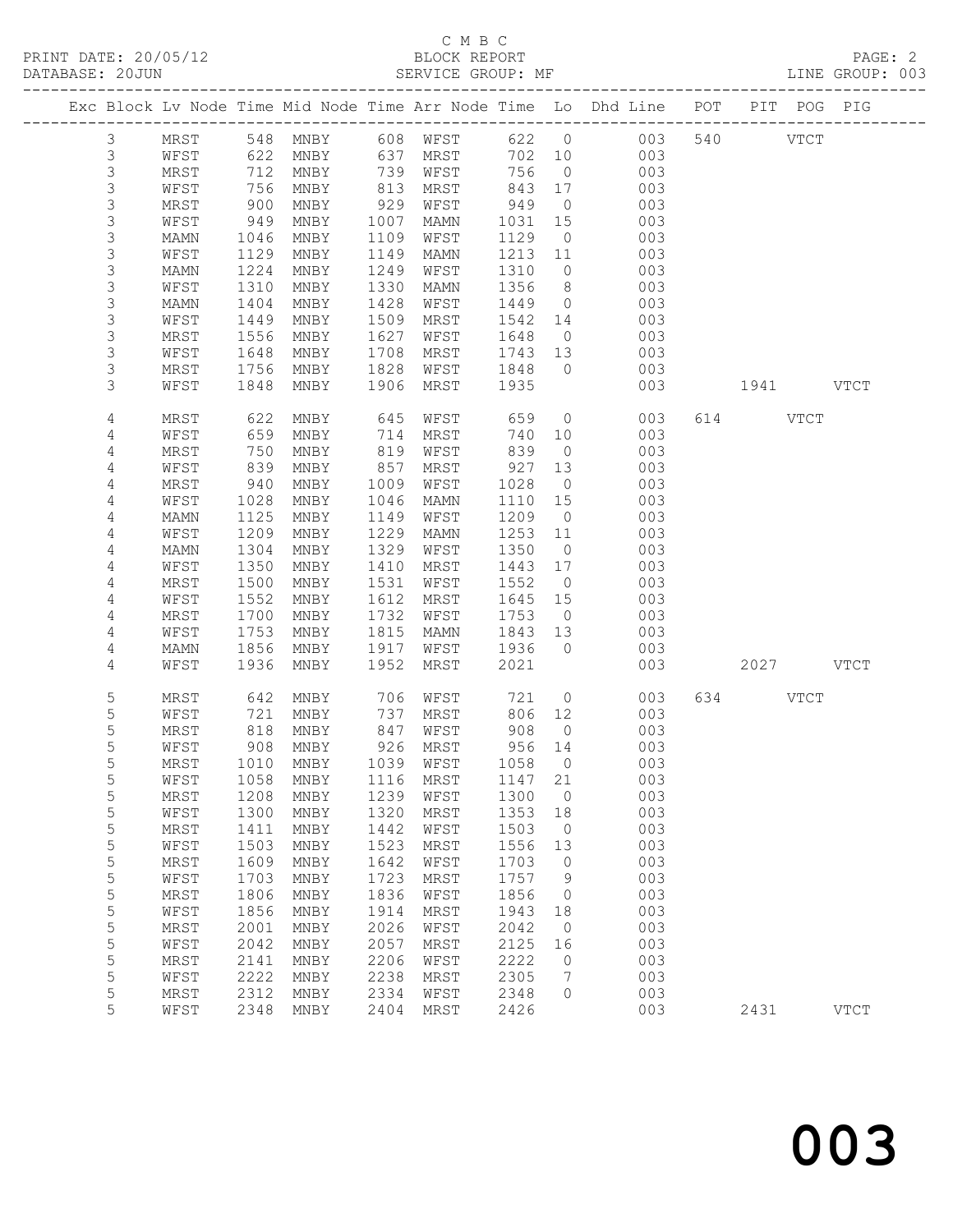### C M B C<br>BLOCK REPORT SERVICE GROUP: MF

|  |                     |              |              |                                  |              |              |                 |                          | Exc Block Lv Node Time Mid Node Time Arr Node Time Lo Dhd Line POT PIT POG PIG |           |             |
|--|---------------------|--------------|--------------|----------------------------------|--------------|--------------|-----------------|--------------------------|--------------------------------------------------------------------------------|-----------|-------------|
|  | 6                   | MRST         |              |                                  |              |              |                 |                          | 653 MNBY 719 WFST 735 0 003                                                    | 645 VTCT  |             |
|  | 6                   | WFST         |              | 735 MNBY                         |              | 751 MRST     | 821 12          |                          | 003                                                                            |           |             |
|  | 6                   | MRST         | 833          | MNBY                             |              | 902 WFST     | 922             | $\overline{0}$           | 003                                                                            |           |             |
|  | 6                   | WFST         | 922          | MNBY                             | 940          | MRST         | 1010            | 20                       | 003                                                                            |           |             |
|  | 6                   | MRST         | 1030         | MNBY                             | 1059         | WFST         | 1118            | $\overline{0}$           | 003                                                                            |           |             |
|  | 6                   | WFST         | 1118         | MNBY                             | 1138         | MRST         | 1209            | 19                       | 003                                                                            |           |             |
|  | 6                   | MRST         | 1228         | MNBY                             | 1259         | WFST         | 1320            | $\overline{0}$           | 003                                                                            |           |             |
|  | 6                   | WFST         | 1320         | MNBY                             | 1340         | MRST         | 1413            | 19                       | 003                                                                            |           |             |
|  | 6                   | MRST         | 1432<br>1524 | MNBY                             | 1503<br>1544 | WFST         | 1524<br>1617 12 | $\overline{0}$           | 003                                                                            |           |             |
|  | 6<br>6              | WFST<br>MRST | 1629         | MNBY<br>MNBY                     | 1703         | MRST<br>WFST | 1724            | $\overline{0}$           | 003<br>003                                                                     |           |             |
|  | 6                   | WFST         | 1724         | MNBY                             | 1746         | MRST         | 1820            |                          | 003                                                                            | 1827 VTCT |             |
|  |                     |              |              |                                  |              |              |                 |                          |                                                                                |           |             |
|  | $7\phantom{.}$      | MRST         | 700          | MNBY                             | 726          | WFST         | 743             | $\overline{0}$           | 003                                                                            | 652 VTCT  |             |
|  | 7                   | WFST         | 743          | MNBY                             | 759          | MRST         | 829             | 11                       | 003                                                                            |           |             |
|  | 7                   | MRST         | 840          | MNBY                             | 909          | WFST         | 929             | $\overline{0}$           | 003                                                                            |           |             |
|  | 7                   | WFST         | 929          | MNBY                             | 947          | MAMN         | 1011            | 15                       | 003                                                                            |           |             |
|  | $7\phantom{.}$      | MAMN         | 1026         | MNBY                             | 1049         | WFST         | 1108            | $\overline{0}$           | 003                                                                            |           |             |
|  | 7                   | WFST         | 1108         | MNBY                             | 1126         | MAMN         | 1150 15         |                          | 003                                                                            |           |             |
|  | 7                   | MAMN         | 1205         | MNBY                             | 1229         | WFST         | 1249            | $\overline{0}$           | 003                                                                            |           |             |
|  | 7<br>$7\phantom{.}$ | WFST<br>MAMN | 1249<br>1345 | MNBY<br>MNBY                     | 1309<br>1409 | MAMN<br>WFST | 1335<br>1430    | 10<br>$\overline{0}$     | 003<br>003                                                                     |           |             |
|  | 7                   | WFST         | 1430         | MNBY                             | 1450         | MRST         | 1523 12         |                          | 003                                                                            |           |             |
|  | 7                   | MRST         | 1535         | MNBY                             | 1606         | WFST         | 1627            | $\overline{0}$           | 003                                                                            |           |             |
|  | 7                   | WFST         | 1627         | MNBY                             | 1647         | MRST         | 1720            | 13                       | 003                                                                            |           |             |
|  | 7                   | MRST         | 1733         | MNBY                             | 1805         | WFST         | 1825            | $\overline{0}$           | 003                                                                            |           |             |
|  | 7                   | WFST         | 1825         | MNBY                             | 1844         | MRST         | 1914            |                          | 003                                                                            | 1920 VTCT |             |
|  |                     |              |              |                                  |              |              |                 |                          |                                                                                |           |             |
|  | 8                   | MRST         | 705          | MNBY                             | 732          | WFST         | 749             | $\overline{0}$           | 003                                                                            | 657 VTCT  |             |
|  | 8                   | WFST         | 749          | MNBY                             | 806          | MRST         | 836             | 14                       | 003                                                                            |           |             |
|  | 8                   | MRST<br>WFST | 850<br>939   | MNBY                             | 919<br>957   | WFST         | 939<br>1027     | $\overline{0}$<br>23     | 003<br>003                                                                     |           |             |
|  | 8<br>8              | MRST         | 1050         | MNBY<br>MNBY                     | 1119         | MRST<br>WFST | 1139            | $\overline{0}$           | 003                                                                            |           |             |
|  | 8                   | WFST         | 1139         | MNBY                             | 1159         | MRST         | 1230            | 18                       | 003                                                                            |           |             |
|  | 8                   | MRST         | 1248         | MNBY                             | 1319         | WFST         | 1340            | $\overline{0}$           | 003                                                                            |           |             |
|  | 8                   | WFST         | 1340         | MNBY                             | 1400         | MRST         | 1433            | 20                       | 003                                                                            |           |             |
|  | 8                   | MRST         | 1453         | MNBY                             | 1524         | WFST         | 1545            | $\overline{0}$           | 003                                                                            |           |             |
|  | 8                   | WFST         | 1545         | MNBY                             | 1605         | MRST         | 1638 13         |                          | 003                                                                            |           |             |
|  | 8                   | MRST         | 1651         | MNBY                             | 1725         | WFST         | 1746            | $\overline{0}$           | 003                                                                            |           |             |
|  | 8                   |              |              | WFST 1746 MNBY 1808 MRST 1840 17 |              |              |                 |                          | 003                                                                            |           |             |
|  | 8                   | MRST         | 1857         | MNBY                             | 1926         | WFST         | 1945            | $\overline{\phantom{0}}$ | 003                                                                            |           |             |
|  | 8                   | WFST         | 1945         | MNBY                             | 2001         | MAMN         | 2026            | 18                       | 003                                                                            |           |             |
|  | 8<br>8              | MAMN<br>WFST | 2044<br>2119 | MNBY<br>MNBY                     | 2103<br>2134 | WFST<br>MRST | 2119<br>2202    | $\overline{0}$<br>8      | 003<br>003                                                                     |           |             |
|  | 8                   | MRST         | 2210         | MNBY                             | 2235         | WFST         | 2251            | 0                        | 003                                                                            |           |             |
|  | 8                   | WFST         | 2251         | MNBY                             | 2307         | MRST         | 2330            | 18                       | 003                                                                            |           |             |
|  | 8                   | MRST         | 2348         | MNBY                             | 2407         | WFST         | 2420            | $\overline{0}$           | 003                                                                            |           |             |
|  | 8                   | WFST         | 2420         | MNBY                             | 2436         | MRST         | 2458            | 12                       | 003                                                                            |           |             |
|  | 8                   | MRST         | 2510         | MNBY                             | 2529         | WFST         | 2542            | $\Omega$                 | 003                                                                            |           |             |
|  | 8                   | WFST         | 2542         | MNBY                             | 2555         | MRST         | 2616            |                          | 003                                                                            | 2621      | <b>VTCT</b> |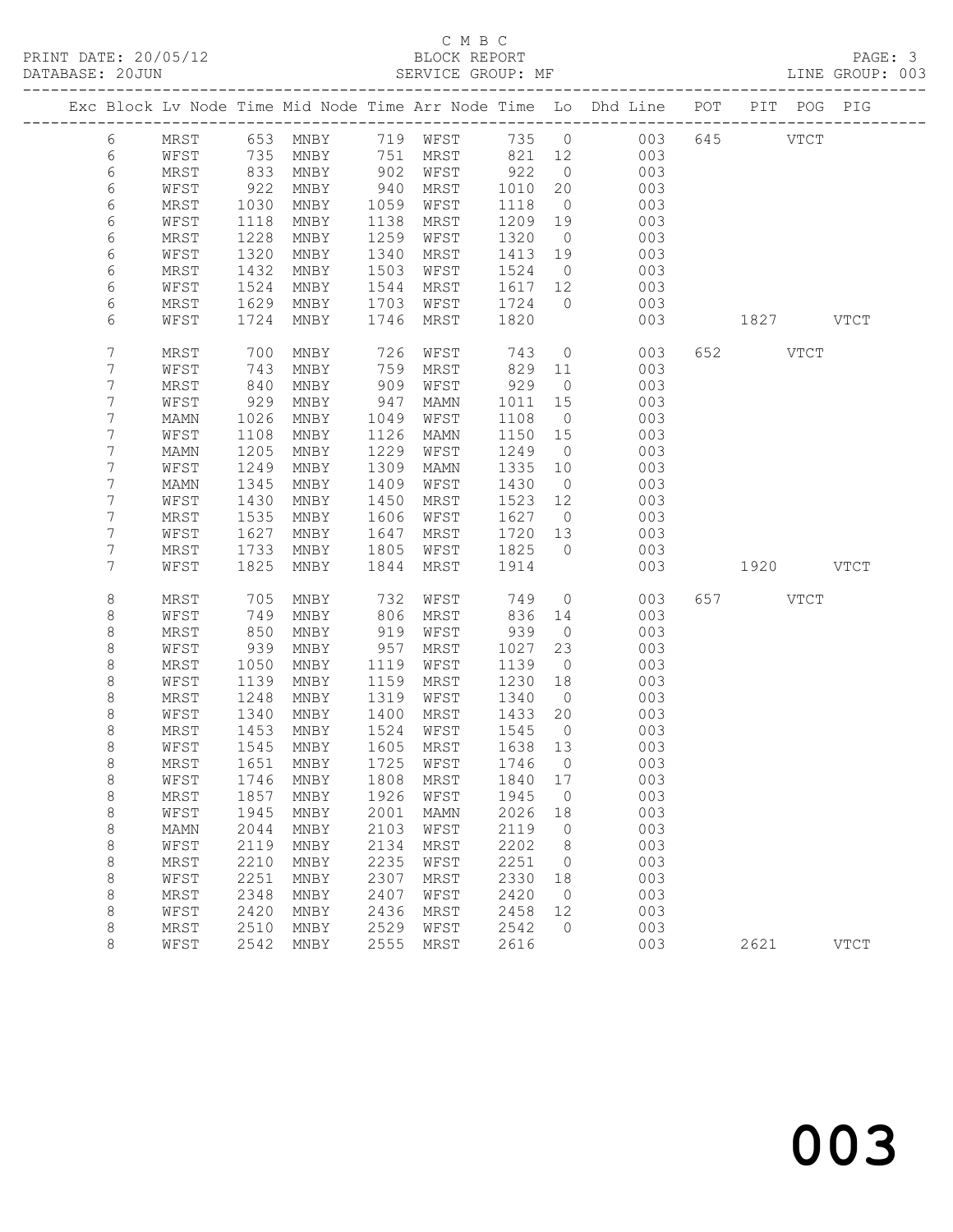### C M B C BLOCK REPORT<br>SERVICE GROUP: MF

|               |             |                          |           |      |                                    |         |                | Exc Block Lv Node Time Mid Node Time Arr Node Time Lo Dhd Line POT PIT POG PIG |     |           |             |             |
|---------------|-------------|--------------------------|-----------|------|------------------------------------|---------|----------------|--------------------------------------------------------------------------------|-----|-----------|-------------|-------------|
| 9             |             |                          |           |      |                                    |         |                | MRST 719 MNBY 746 WFST 804 0 003 711 VTCT<br>WFST 804 MNBY 821 MRST 851 19 003 |     |           |             |             |
| $\,9$         |             |                          |           |      |                                    |         |                |                                                                                |     |           |             |             |
| $\mathsf 9$   | MRST        |                          | 910 MNBY  |      | 939 WFST 958                       |         |                | $0$ 003                                                                        |     |           |             |             |
| $\mathsf 9$   | WFST        | 958                      | MNBY      |      | 1016 MRST                          |         |                | 1046 23 003                                                                    |     |           |             |             |
| $\mathcal{G}$ | MRST        |                          | MNBY      | 1139 | WFST                               | 1159    | $\overline{0}$ | 003                                                                            |     |           |             |             |
| 9             | WFST        | $1109$<br>$1159$<br>1159 | MNBY      | 1219 | MRST                               |         |                | $1250$ 18 003                                                                  |     |           |             |             |
| $\mathsf 9$   | MRST        | 1308                     | MNBY      | 1339 | WFST                               | 1400    |                | $0$ 003                                                                        |     |           |             |             |
| $\mathsf 9$   | WFST        | 1400                     | MNBY      | 1420 | MRST                               |         |                | 1453 14 003                                                                    |     |           |             |             |
| 9             | MRST        | 1507                     | MNBY      | 1538 | WFST                               |         |                |                                                                                |     |           |             |             |
| 9             | WFST        | 1559                     | MNBY      | 1619 | MRST                               |         |                | 1559 0 003<br>1652 16 003                                                      |     |           |             |             |
| 9             | MRST        | 1708                     | MNBY      | 1740 | WFST                               |         |                | 1801 0 003                                                                     |     |           |             |             |
| 9             | WFST        | 1801                     | MNBY      | 1823 | MRST                               | 1855    |                | 003                                                                            |     | 1902 VTCT |             |             |
|               |             |                          |           |      |                                    |         |                |                                                                                |     |           |             |             |
| 10            | MRST        | 737                      | MNBY      | 806  | WFST                               | 825     |                | $\overline{0}$<br>003                                                          |     | 729 VTCT  |             |             |
| 10            | WFST        | 825                      | MNBY      | 842  | MRST                               | 912 18  |                | 003                                                                            |     |           |             |             |
| 10            | MRST        | 930                      | MNBY      | 959  | WFST                               | 1018    |                | $0$ 003                                                                        |     |           |             |             |
| 10            | WFST        | 1018                     | MNBY      | 1036 | MRST                               |         |                | 1106 23 003                                                                    |     |           |             |             |
| 10            | MRST        | 1129                     | MNBY      | 1159 | WFST                               | 1219 0  |                | 003                                                                            |     |           |             |             |
| 10            | WFST        | 1219                     | MNBY      | 1239 | MRST                               |         |                | 1311 17 003                                                                    |     |           |             |             |
| 10            | MRST        | 1328                     | MNBY      | 1359 | WFST                               | 1420    |                | $0$ 003                                                                        |     |           |             |             |
| 10            | WFST        | 1420                     | MNBY      | 1440 | MRST                               |         |                | 1513 15 003                                                                    |     |           |             |             |
| 10            | MRST        | 1528                     | MNBY      | 1559 | WFST                               | 1620 0  |                | 003                                                                            |     |           |             |             |
| 10            | WFST        | 1620                     | MNBY      | 1640 | MRST                               | 1713    |                | 003                                                                            |     | 1720 VTCT |             |             |
|               |             |                          |           |      |                                    |         |                |                                                                                |     |           |             |             |
| 11            | MRST        | 756                      | MNBY      | 825  | WFST                               | 845     |                | $\overline{0}$<br>003                                                          |     | 748 VTCT  |             |             |
| 11            | WFST        | 845                      | MNBY      | 903  | MRST                               | 933 17  |                | 003                                                                            |     |           |             |             |
| 11            | MRST        | 950                      | MNBY      | 1019 | WFST                               | 1038    |                | $\overline{O}$<br>003                                                          |     |           |             |             |
| 11            | WFST        | 1038                     | MNBY      | 1056 | MRST                               | 1126    | 23             | 003                                                                            |     |           |             |             |
| 11            | MRST        | 1149                     | MNBY      | 1219 | WFST                               | 1239    | $\overline{0}$ | 003                                                                            |     |           |             |             |
| 11            | WFST        | 1239                     | MNBY      | 1259 | MRST                               | 1331 17 |                | 003                                                                            |     |           |             |             |
| 11            | MRST        | 1348                     | MNBY      | 1419 | WFST                               | 1440    | $\overline{0}$ | 003                                                                            |     |           |             |             |
| 11            | WFST        | 1440                     | MNBY      | 1500 | MRST                               | 1533    | 9              | 003                                                                            |     |           |             |             |
| 11            | MRST        | 1542                     | MNBY      | 1613 | WFST                               | 1634    |                | $\overline{0}$<br>003                                                          |     |           |             |             |
| 11            | WFST        | 1634                     | MNBY      | 1654 | MRST                               | 1727    |                | $\frac{13}{13}$ 003                                                            |     |           |             |             |
| 11            | MRST        | 1740                     | MNBY      |      | 1812 WFST                          | 1832 0  |                |                                                                                |     |           |             |             |
| 11            | WFST        |                          | 1832 MNBY | 1851 | MRST                               | 1921 20 |                | 003                                                                            |     |           |             |             |
| 11            | MRST        |                          | 1941 MNBY |      | 2006 WFST                          | 2022    |                | $\overline{O}$<br>003                                                          |     |           |             |             |
|               |             |                          |           |      | 11 WFST 2022 MNBY 2037 MRST 2105 9 |         |                | 003                                                                            |     |           |             |             |
| 11            | MRST        | 2114                     | MNBY      | 2139 | WFST                               | 2155    | $\circ$        | 003                                                                            |     |           |             |             |
| 11            | WFST        | 2155                     | MNBY      | 2211 | MRST                               | 2238    | 19             | 003                                                                            |     |           |             |             |
| 11            | MRST        | 2257                     | MNBY      | 2319 | WFST                               | 2333    | $\circ$        | 003                                                                            |     |           |             |             |
| 11            | WFST        | 2333                     | MNBY      | 2349 | MRST                               | 2412    | 18             | 003                                                                            |     |           |             |             |
| 11            | MRST        | 2430                     | MNBY      | 2449 | WFST                               | 2502    | $\circ$        | 003                                                                            |     |           |             |             |
| 11            | WFST        | 2502                     | MNBY      | 2515 | MRST                               | 2536    |                | 003                                                                            |     | 2541      |             | <b>VTCT</b> |
|               |             | 529                      |           | 549  |                                    |         | $\circ$        | 003                                                                            | 521 |           | <b>VTCT</b> |             |
| 12            | MRST        |                          | MNBY      |      | WFST                               | 602     |                |                                                                                |     |           |             |             |
| 12            | WFST        | 602                      | MNBY      | 615  | MRST                               | 638     | 9              | 003<br>003                                                                     |     |           |             |             |
| 12            | MRST        | 647                      | MNBY      | 713  | WFST                               | 729     | $\circ$        |                                                                                |     |           |             |             |
| 12            | WFST        | 729                      | MNBY      | 745  | <b>MRST</b>                        | 815     | 11             | 003                                                                            |     |           |             |             |
| 12            | MRST        | 826                      | MNBY      | 855  | WFST                               | 916     | $\circ$        | 003                                                                            |     |           |             |             |
| 12            | WFST        | 916                      | MNBY      | 934  | MRST                               | 1004    |                | 003                                                                            |     | 1011      |             | <b>VTCT</b> |
| 13            | <b>MRST</b> | 558                      | MNBY      | 618  | WFST                               | 632     | $\circ$        | 003                                                                            | 550 |           | <b>VTCT</b> |             |
| 13            | WFST        | 632                      | MNBY      | 647  | MRST                               | 712     | 14             | 003                                                                            |     |           |             |             |
| 13            | MRST        | 726                      | MNBY      | 753  | WFST                               | 812     | $\circ$        | 003                                                                            |     |           |             |             |
| 13            | WFST        | 812                      | MNBY      | 829  | MRST                               | 859     |                | 003                                                                            |     | 906       |             | <b>VTCT</b> |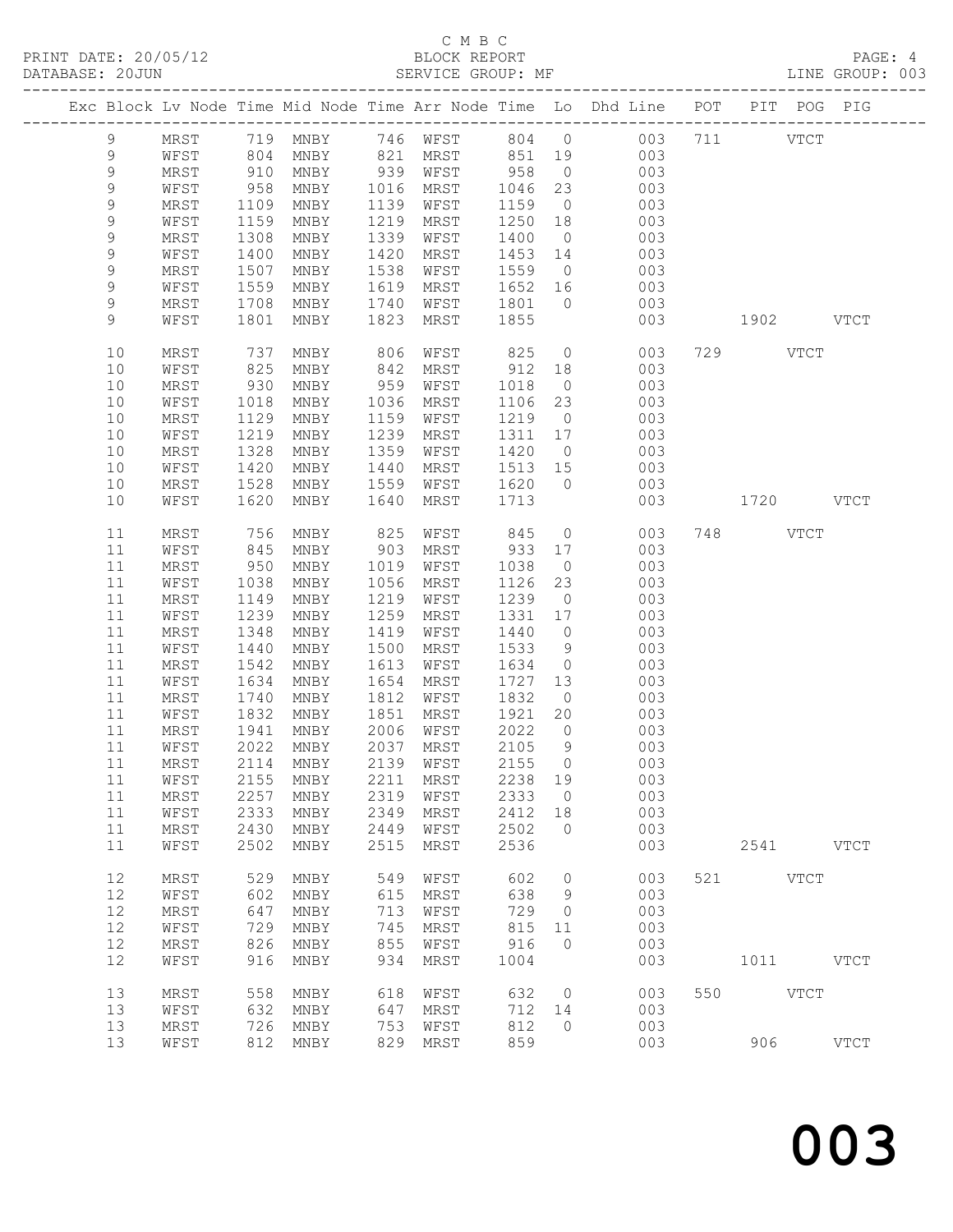## C M B C<br>BLOCK REPORT

LINE GROUP: 003

|    |              |              |              |              |              |                 |                | Exc Block Lv Node Time Mid Node Time Arr Node Time Lo Dhd Line POT    |     | PIT POG PIG   |             |
|----|--------------|--------------|--------------|--------------|--------------|-----------------|----------------|-----------------------------------------------------------------------|-----|---------------|-------------|
|    |              |              |              |              |              |                 |                |                                                                       |     |               |             |
| 14 |              |              |              |              |              |                 |                | MRST 615 MNBY 637 WFST 651 0 003<br>WFST 651 MNBY 706 MRST 732 11 003 |     | 607 VTCT      |             |
| 14 |              |              |              |              |              |                 |                |                                                                       |     |               |             |
| 14 | MRST         |              | 743 MNBY     |              | 812 WFST     | 831             | $\overline{0}$ | 003                                                                   |     |               |             |
| 14 | WFST         | 831          | MNBY         | 849          | MRST         | 919             |                | 003                                                                   |     | 926 VTCT      |             |
|    |              |              |              |              |              |                 |                |                                                                       |     |               |             |
| 15 | MRST         | 636          | MNBY         |              | 700 WFST     | 715             | $\overline{0}$ | 003                                                                   |     | 628 VTCT      |             |
| 15 | WFST         | 715          | MNBY         | 731          | MRST         | 800             | 11             | 003                                                                   |     |               |             |
| 15 | MRST         | 811          | MNBY         | 840          | WFST         | 901             | $\bigcirc$     | 003                                                                   |     |               |             |
| 15 | WFST         | 901          | MNBY         | 919          | MRST         | 949             |                | 003                                                                   |     | 956 VTCT      |             |
| 21 | MRST         | 1404         | MNBY         | 1435         | WFST         | 1456            |                | $\overline{O}$                                                        |     | 003 1356 VTCT |             |
| 21 | WFST         | 1456         | MNBY         |              | 1516 MRST    | 1549 12         |                | 003                                                                   |     |               |             |
| 21 | MRST         | 1601         | MNBY         |              | 1634 WFST    | 1655            | $\overline{0}$ | 003                                                                   |     |               |             |
| 21 | WFST         | 1655         | MNBY         |              | 1715 MRST    | 1750            |                |                                                                       |     | 003 1757 VTCT |             |
|    |              |              |              |              |              |                 |                |                                                                       |     |               |             |
| 22 | MRST         | 1418         | MNBY         | 1449         | WFST         | 1510            | $\overline{0}$ | 003                                                                   |     | 1410 VTCT     |             |
| 22 | WFST         | 1510         | MNBY         | 1530         | MRST         | 1603            | 12             | 003                                                                   |     |               |             |
| 22 | MRST         | 1615         | MNBY         | 1649         | WFST         | 1710            | $\overline{0}$ | 003                                                                   |     |               |             |
| 22 | WFST         | 1710         | MNBY         | 1730         | MRST         | 1804            | 10             | 003                                                                   |     |               |             |
| 22 | MRST         | 1814         | MNBY         | 1844         | WFST         | 1904            | $\overline{0}$ | 003                                                                   |     |               |             |
| 22 | WFST         | 1904         | MNBY         | 1922         | MAMN         | 1947            | 10             | 003                                                                   |     |               |             |
| 22 | MAMN         | 1957         | MNBY         | 2016         | WFST         | 2032            | $\overline{0}$ | 003                                                                   |     |               |             |
| 22 | WFST         | 2032         | MNBY         | 2048         | MAMN         | 2112            | 21             | 003                                                                   |     |               |             |
| 22 | MAMN         | 2133         | MNBY         | 2152         | WFST         | 2208            | $\overline{0}$ | 003                                                                   |     |               |             |
| 22 | WFST         | 2208         | MNBY         | 2224         | MRST         | 2251            |                |                                                                       | 003 | 2256 VTCT     |             |
| 23 | MRST         | 1425         | MNBY         | 1456         | WFST         | 1517            | $\overline{0}$ |                                                                       |     | 003 1417 VTCT |             |
| 23 | WFST         | 1517         | MNBY         | 1537         | MRST         | 1610 11         |                | 003                                                                   |     |               |             |
| 23 | MRST         | 1621         | MNBY         | 1655         | WFST         | 1716            | $\overline{0}$ | 003                                                                   |     |               |             |
| 23 | WFST         | 1716         | MNBY         | 1738         | MRST         | 1812            | 9              | 003                                                                   |     |               |             |
| 23 | MRST         | 1821         | MNBY         | 1851         | WFST         | 1911            | $\overline{0}$ | 003                                                                   |     |               |             |
| 23 | WFST         | 1911         | MNBY         | 1929         | MRST         | 1958            |                | 003                                                                   |     | 2004 VTCT     |             |
| 24 |              |              |              |              |              |                 |                |                                                                       |     | 1438 VTCT     |             |
| 24 | MRST<br>WFST | 1446<br>1538 | MNBY<br>MNBY | 1517<br>1558 | WFST<br>MRST | 1538<br>1631 12 | $\overline{0}$ | 003<br>003                                                            |     |               |             |
| 24 | MRST         | 1643         | MNBY         | 1717         | WFST         | 1738            | $\overline{0}$ | 003                                                                   |     |               |             |
| 24 | WFST         | 1738         | MNBY         | 1800         | MAMN         | 1828            | 12             | 003                                                                   |     |               |             |
| 24 | MAMN         | 1840         | MNBY         | 1901         | WFST         | 1920            | $\overline{0}$ | 003                                                                   |     |               |             |
| 24 | WFST         | 1920         | MNBY         |              | 1936 MRST    | 2005 21         |                | 003                                                                   |     |               |             |
|    |              |              |              |              |              |                 |                | 24 MRST 2026 MNBY 2051 WFST 2107 0 003                                |     |               |             |
| 24 | WFST         | 2107         | MNBY         | 2122         | MRST         | 2150            |                | 003                                                                   |     | 2155 VTCT     |             |
|    |              |              |              |              |              |                 |                |                                                                       |     |               |             |
| 25 | MRST         | 1521         | MNBY         | 1552         | WFST         | 1613            | $\overline{0}$ | 003                                                                   |     | 1513 VTCT     |             |
| 25 | WFST         | 1613         | MNBY         | 1633         | MRST         | 1706            | 20             | 003                                                                   |     |               |             |
| 25 | MRST         | 1726         | MNBY         | 1758         | WFST         | 1818            | $\overline{0}$ | 003                                                                   |     |               |             |
| 25 | WFST         | 1818         | MNBY         | 1837         | MRST         | 1907            | 10             | 003                                                                   |     |               |             |
| 25 | MRST         | 1917         | MNBY         | 1944         | WFST         | 2002            | $\circ$        | 003                                                                   |     |               |             |
| 25 | WFST         | 2002         | MNBY         | 2018         | MRST         | 2047            |                | 003                                                                   |     | 2053          | <b>VTCT</b> |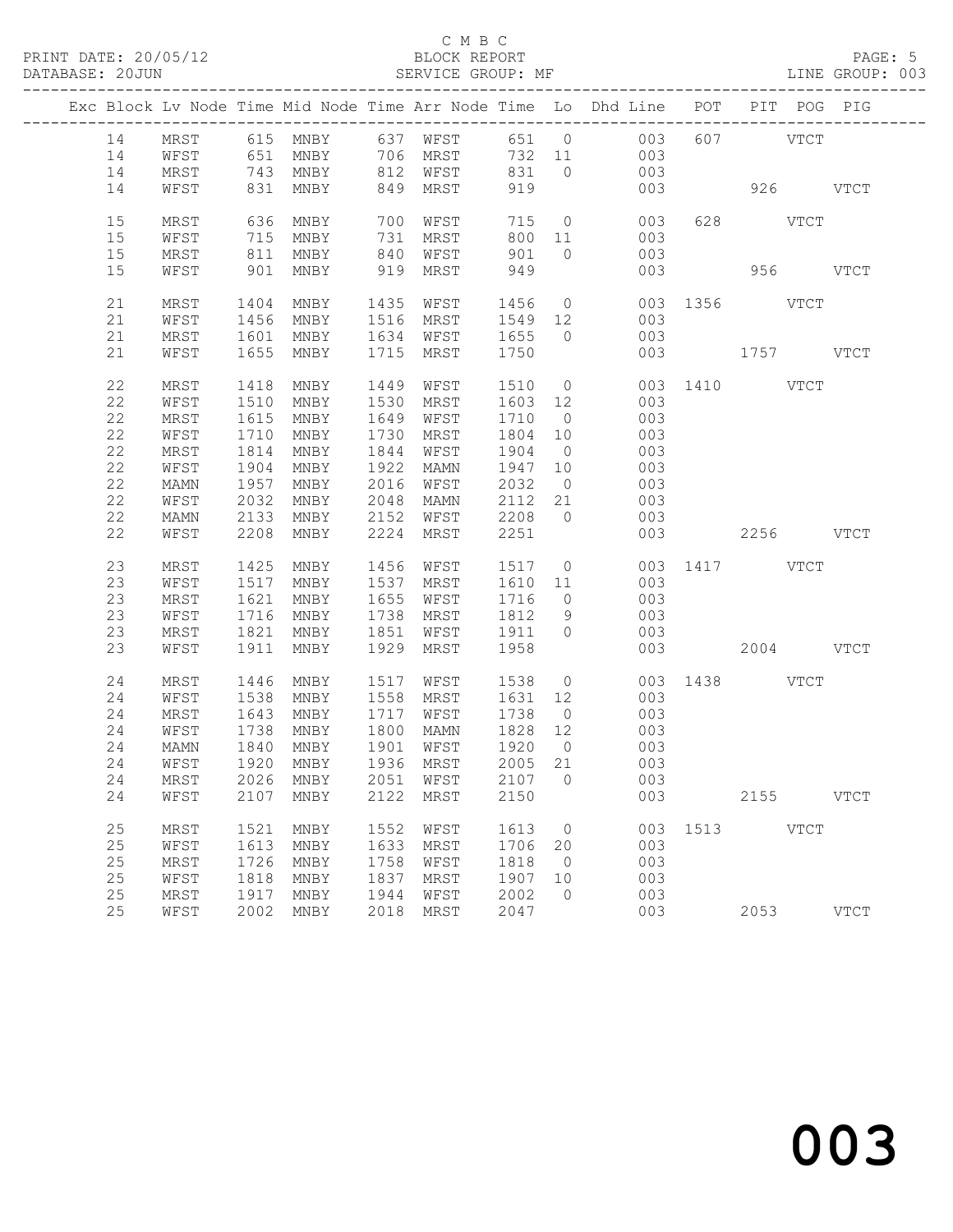# C M B C<br>BLOCK REPORT

LINE GROUP: 003

|  |    |      |      |      |      |      |      |            | Exc Block Ly Node Time Mid Node Time Arr Node Time Lo Dhd Line | POT  | PIT  | POG         | PIG         |
|--|----|------|------|------|------|------|------|------------|----------------------------------------------------------------|------|------|-------------|-------------|
|  | 26 | MRST | 1549 | MNBY | 1620 | WFST | 1641 | $\bigcirc$ | 003                                                            | 1541 |      | <b>VTCT</b> |             |
|  | 26 | WFST | 1641 | MNBY | 1701 | MRST | 1734 | 13         | 003                                                            |      |      |             |             |
|  | 26 | MRST | 1747 | MNBY | 1819 | WFST | 1839 | $\Omega$   | 003                                                            |      |      |             |             |
|  | 26 | WFST | 1839 | MNBY | 1858 | MAMN | 1924 | 10         | 003                                                            |      |      |             |             |
|  | 26 | MAMN | 1934 | MNBY | 1954 | WFST | 2012 | $\Omega$   | 003                                                            |      |      |             |             |
|  | 26 | WFST | 2012 | MNBY | 2028 | MAMN | 2053 | 15         | 003                                                            |      |      |             |             |
|  | 26 | MAMN | 2108 | MNBY | 2127 | WFST | 2143 | $\Omega$   | 003                                                            |      |      |             |             |
|  | 26 | WFST | 2143 | MNBY | 2158 | MRST | 2226 | 17         | 003                                                            |      |      |             |             |
|  | 26 | MRST | 2243 | MNBY | 2305 | WFST | 2319 | $\Omega$   | 003                                                            |      |      |             |             |
|  | 26 | WFST | 2319 | MNBY | 2335 | MRST | 2358 | 11         | 003                                                            |      |      |             |             |
|  | 26 | MRST | 2409 | MNBY | 2428 | WFST | 2441 | $\Omega$   | 003                                                            |      |      |             |             |
|  | 26 | WFST | 2441 | MNBY | 2457 | MRST | 2519 | 11         | 003                                                            |      |      |             |             |
|  | 26 | MRST | 2530 | MNBY | 2549 | WFST | 2602 | $\Omega$   | 003                                                            |      |      |             |             |
|  | 26 | WFST | 2602 | MNBY | 2615 | MRST | 2636 |            | 003                                                            |      | 2641 |             | <b>VTCT</b> |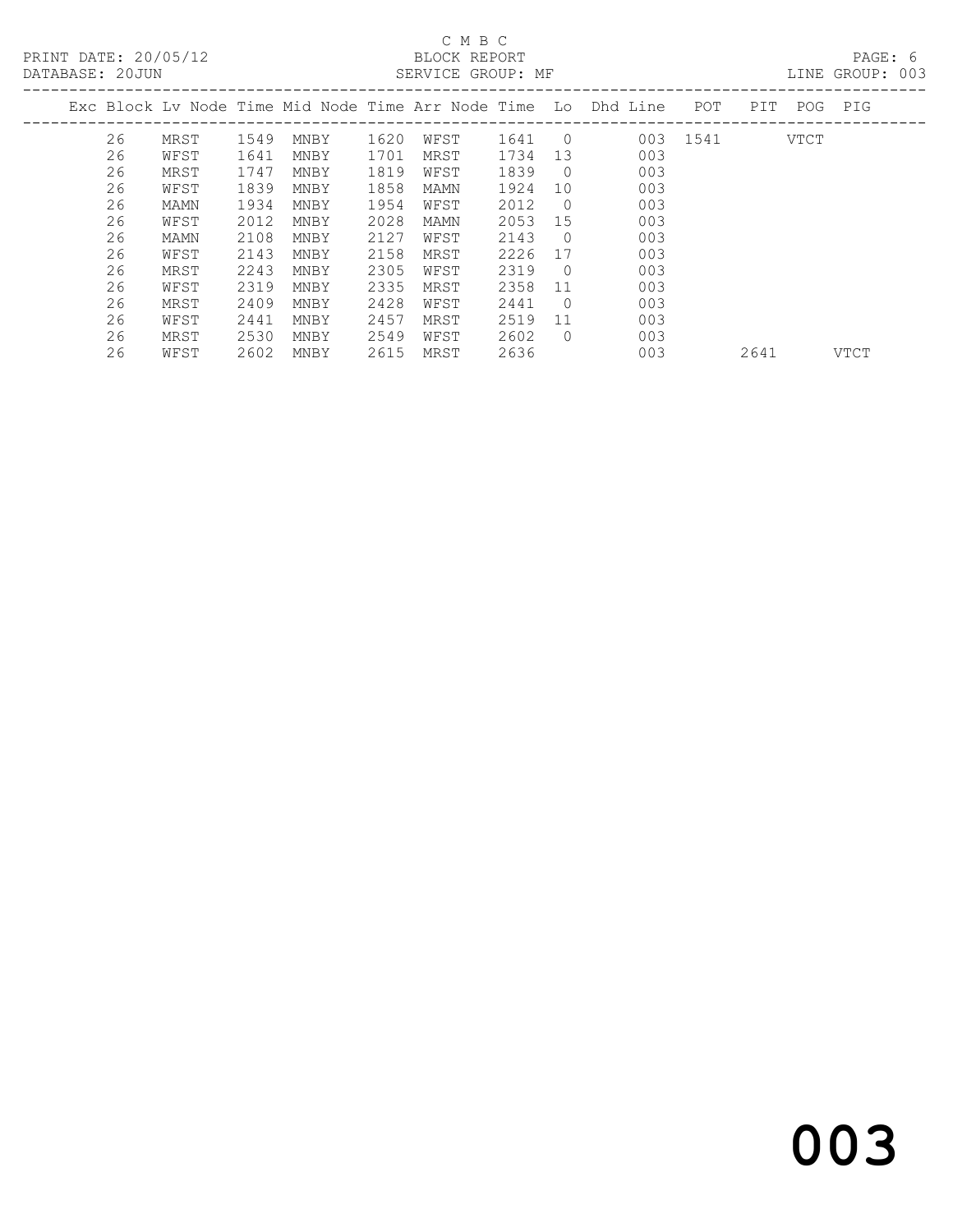|                                                                          |                                                                            |                                                                                                                                                                                              |                                                                                                              |                                                                                                                                                                                                                                                                             |                                                                                      |                                                                                                                      | C M B C                                                                                     |                                               |                                                                                                                                                                                                                                                                                                                                                                                                                                                                                                          |               |                          |      |                            |  |
|--------------------------------------------------------------------------|----------------------------------------------------------------------------|----------------------------------------------------------------------------------------------------------------------------------------------------------------------------------------------|--------------------------------------------------------------------------------------------------------------|-----------------------------------------------------------------------------------------------------------------------------------------------------------------------------------------------------------------------------------------------------------------------------|--------------------------------------------------------------------------------------|----------------------------------------------------------------------------------------------------------------------|---------------------------------------------------------------------------------------------|-----------------------------------------------|----------------------------------------------------------------------------------------------------------------------------------------------------------------------------------------------------------------------------------------------------------------------------------------------------------------------------------------------------------------------------------------------------------------------------------------------------------------------------------------------------------|---------------|--------------------------|------|----------------------------|--|
|                                                                          |                                                                            | ULP1 UNIVERSITY LOOP<br>_______________________                                                                                                                                              |                                                                                                              | 5GRN 5 AV & GRANVILLE ST<br>CLOV     CLOVERLEAF<br>ETRE       ETON & RENFREW<br>HRPN        HOMER & PENDER                                                                                                                                                                  |                                                                                      |                                                                                                                      |                                                                                             |                                               | BLLP BLANCA LOOP                                                                                                                                                                                                                                                                                                                                                                                                                                                                                         |               |                          |      |                            |  |
|                                                                          |                                                                            |                                                                                                                                                                                              |                                                                                                              |                                                                                                                                                                                                                                                                             |                                                                                      |                                                                                                                      |                                                                                             |                                               | Exc Block Lv Node Time Mid Node Time Arr Node Time Lo Dhd Line POT PIT POG PIG                                                                                                                                                                                                                                                                                                                                                                                                                           |               |                          |      |                            |  |
| GR 11<br>#GR 11<br>GR 11<br>#GR 11<br>GR 11<br>#GR 11                    | 11<br>11<br>11<br>11<br>11<br>11<br>11<br>11<br>11<br>11<br>11<br>11<br>11 | ETRE<br>ULP1<br><b>ETRE</b><br>ULP1<br>ETRE<br>ULP1<br>ETRE<br>ULP1<br>ETRE<br>ULP1<br>ETRE<br>ULP1<br>CMHA<br>CMHA<br>ULP1<br>ULP1<br>CMHA<br>CMHA                                          | 1007<br>1346<br>1509<br>1626<br>1746<br>1906<br>2020<br>2109<br>2109<br>2202<br>2109<br>2202<br>2247<br>2247 | 5GRN 1034 ETRE<br>CLOV<br>5GRN<br>CLOV<br>5GRN<br>CLOV<br>5GRN<br>CLOV<br>CLOV<br>5GRN<br>5GRN<br>CLOV<br>CLOV                                                                                                                                                              | 2047                                                                                 | 1540 ETRE<br>1706 ULP1<br>1816 ETRE<br>1942 ULP1<br>CMHA<br>2125 ULP1                                                | 2301 ULP1 2324                                                                              |                                               | BLLP 540 5GRN 557 ETRE 625 6 004<br>631 CLOV 705 ULP1 729 8 004<br>737 5GRN 804 ETRE 839 7 004<br>846 CLOV 924 ULP1 951 16 004<br>1109 8 004<br>1117 CLOV 1154 ULP1 1223 13 004<br>1236 5GRN 1304 ETRE 1339 7 004<br>1424 ULP1 1452 17 004<br>1618 8 004<br>$\begin{array}{cccc} 1736 & 10 & & 004 \\ 1853 & 13 & & 004 \\ 2011 & 9 & & 004 \end{array}$<br>2104 5 004<br>2125 ULP1 2150 12 004<br>2125 ULP1 2150 12 004<br>2227 CMHA 2242 5 004<br>2227 CMHA 2242 5 004<br>2301 ULP1 2324 004 2356 VTCT | 004 2356 VTCT | 508 VTCT                 |      |                            |  |
| GR 12<br>#GR 12<br>GR 12<br>#GR 12<br>GR 12<br>#GR 12<br>GR 12<br>#GR 12 | 12<br>12<br>12<br>12<br>12<br>12<br>12<br>12<br>12<br>12<br>12<br>12<br>12 | GRDM<br>ETRE<br>BLLP<br>ETRE<br>ULP1<br>ETRE<br>ULP1<br>ETRE<br>ULP1<br><b>ETRE</b><br>ETRE<br>ULP1<br><b>ETRE</b><br>ULP1<br>ULP1<br>$\rm CMA$<br>CMHA<br>ULP1<br>ULP1<br>$\rm CMA$<br>CMHA | 513<br>851<br>1002<br>1752<br>1920<br>2026<br>2142<br>2142<br>2227<br>2227<br>2325<br>2325<br>2407<br>2407   | NADU<br>CLOV 605 BLLP 621<br>537 CLOV<br>630 5GRN<br>734 CLOV<br>5GRN<br>CLOV<br>1501 CLOV<br>12 ULP1 1622 5GRN 1652 ETRE 1735 17<br><b>CLOV</b><br>5GRN<br><b>CLOV</b><br>5GRN<br>5GRN<br>$\mathtt{CLOV}$<br>$\mathtt{CLOV}$<br>5GRN<br>5GRN<br><b>CLOV</b><br><b>CLOV</b> | 1830<br>1948<br>2100<br>2207<br>2207<br>2241<br>2241<br>2347<br>2347<br>2422<br>2422 | 919 ETRE<br>1539 ULP1<br>ULP1<br><b>ETRE</b><br>ULP1<br>CMHA<br>CMHA<br>ULP1<br>ULP1<br>CMHA<br>CMHA<br>ULP1<br>ULP1 | 954<br>1900<br>2021<br>2125<br>2222<br>2222<br>2306<br>2306<br>2402<br>2402<br>2443<br>2443 | 20<br>5<br>17<br>5<br>5<br>19<br>19<br>5<br>5 | ETRE 531 6 004<br>9 004<br>8 004<br>1039 ULP1 1106 16 004<br>1122 5GRN 1149 ETRE 1224 7 004<br>1231 CLOV 1309 ULP1 1338 12 004<br>1350 5GRN 1419 ETRE 1456 5 004<br>1609 13 004<br>004<br>004<br>004<br>004<br>004<br>004<br>004<br>004<br>004<br>004<br>004<br>004                                                                                                                                                                                                                                      |               | 449 VTCT<br>2513<br>2513 |      | <b>VTCT</b><br><b>VTCT</b> |  |
|                                                                          | 13<br>13<br>13<br>13<br>13<br>13<br>13<br>13                               | <b>BLLP</b><br>ETRE<br>ULP1<br>ETRE<br>ULP1<br><b>ETRE</b><br>ULP1<br>ETRE                                                                                                                   | 602<br>705<br>821<br>931<br>1052<br>1201<br>1320<br>1431                                                     | 5GRN<br><b>CLOV</b><br>5GRN<br><b>CLOV</b><br>5GRN<br><b>CLOV</b><br>5GRN<br><b>CLOV</b>                                                                                                                                                                                    | 620<br>739<br>849<br>1009<br>1119<br>1239<br>1349<br>1509                            | <b>ETRE</b><br>ULP1<br><b>ETRE</b><br>ULP1<br><b>ETRE</b><br>ULP1<br><b>ETRE</b><br>ULP1                             | 649<br>803<br>924<br>1034<br>1154<br>1308<br>1426<br>1537                                   | 16<br>18<br>7<br>18<br>7<br>12<br>5<br>21     | 004<br>004<br>004<br>004<br>004<br>004<br>004<br>004                                                                                                                                                                                                                                                                                                                                                                                                                                                     | 527           |                          | VTCT |                            |  |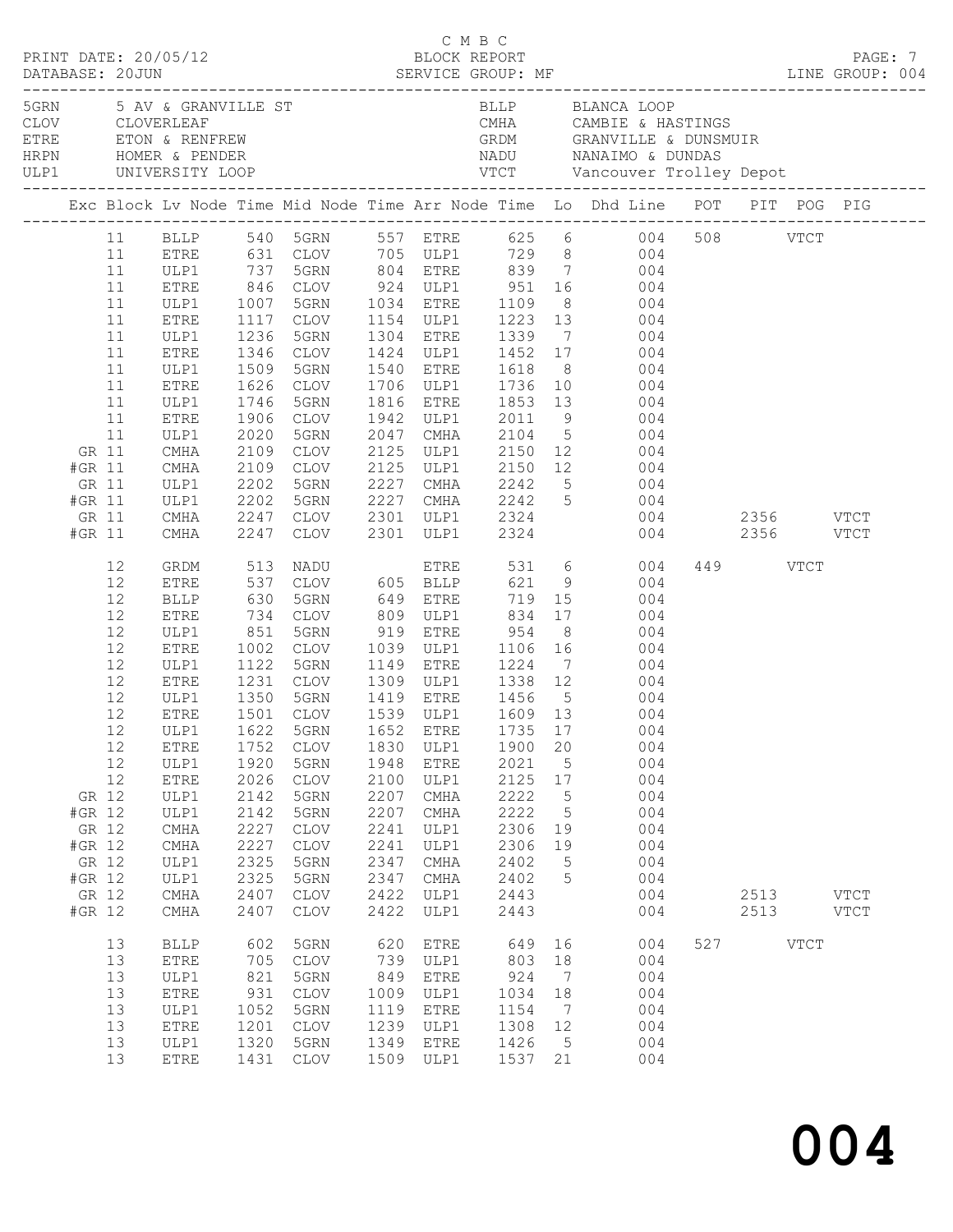## C M B C<br>BLOCK REPORT

LINE GROUP: 004

|        |             |              |             |      |                              |                          |                 | Exc Block Lv Node Time Mid Node Time Arr Node Time Lo Dhd Line POT |           |           | PIT POG PIG |
|--------|-------------|--------------|-------------|------|------------------------------|--------------------------|-----------------|--------------------------------------------------------------------|-----------|-----------|-------------|
| 13     |             |              |             |      |                              |                          |                 | ULP1 1558 5GRN 1628 ETRE 1708 18 004                               |           |           |             |
| 13     | ETRE        |              |             |      |                              | 1726 CLOV 1806 ULP1 1836 |                 | 004 1916 VTCT                                                      |           |           |             |
| 14     | GRDM        | 549          | NADU        |      |                              | 607 6                    |                 | 004                                                                |           | 525 VTCT  |             |
| 14     | ETRE        | 613          | CLOV        |      | ETRE<br>645 ULP1<br>749 ETRE | 708 15                   |                 | 004                                                                |           |           |             |
| 14     | ULP1        | 723          | 5GRN        |      |                              | 821                      | 10              | 004                                                                |           |           |             |
| 14     | ETRE        | 831          | CLOV        |      | 909 ULP1                     | 936                      | 16              | 004                                                                |           |           |             |
| 14     | ULP1        | 952          | 5GRN        |      | 1019 ETRE                    | 1054 8                   |                 | 004                                                                |           |           |             |
| 14     | ETRE        | 1102         | CLOV        |      | 1139 ULP1                    | 1208 13                  |                 | 004                                                                |           |           |             |
| 14     | ULP1        | 1221         | 5GRN        | 1249 | ETRE                         | 1324 7                   |                 | 004                                                                |           |           |             |
| 14     | ETRE        | 1331         | CLOV        |      | 1409 ULP1                    | 1437 10                  |                 | 004                                                                |           |           |             |
| 14     | ULP1        | 1447         | 5GRN        |      | 1516 ETRE                    | 1553                     | 9               | 004                                                                |           |           |             |
| 14     | ETRE        | 1602         | CLOV        |      | 1642 ULP1                    | 1712 10                  |                 | $004$<br>$004$                                                     |           |           |             |
| 14     | ULP1        | 1722         | 5GRN        |      | 1752 ETRE                    | 1833 15                  |                 |                                                                    |           |           |             |
| 14     | ETRE        | 1848         | CLOV        |      |                              | 1924 ULP1 1953 7         |                 | 004                                                                |           |           |             |
| 14     | ULP1        | 2000         | 5GRN        | 2027 | CMHA                         | 2044                     |                 |                                                                    | 004 00    | 2109 VTCT |             |
| 15     | GRDM        | 527          | NADU        |      | ETRE                         |                          |                 | 545 11<br>004                                                      |           | 503 VTCT  |             |
| 15     | ETRE        | 556          | CLOV        |      | 624 BLLP                     | 640                      |                 | 5 <sub>5</sub><br>004                                              |           |           |             |
| 15     | BLLP        | 645          | 5GRN        |      | 705 ETRE                     | 736 13                   |                 | 004                                                                |           |           |             |
| 15     | ETRE        | 749          | CLOV        |      |                              | 851                      | 15              | 004                                                                |           |           |             |
| 15     | ULP1        | 906          | 5GRN        |      | 824 ULP1<br>934 ETRE         | 1009                     | 8 <sup>8</sup>  | 004                                                                |           |           |             |
| 15     | ETRE        | 1017         | CLOV        |      | 1054 ULP1                    | 1121                     | 16              | 004                                                                |           |           |             |
| 15     | ULP1        | 1137         | 5GRN        |      | 1204 ETRE                    | 1239 7                   |                 | 004                                                                |           |           |             |
| 15     | ETRE        | 1246         | CLOV        |      | 1324 ULP1                    | 1353 12                  |                 | 004                                                                |           |           |             |
| 15     | ULP1        | 1405         | 5GRN        |      | 1434 ETRE                    | 1511 5                   |                 | 004                                                                |           |           |             |
| 15     | ETRE        | 1516         | CLOV        |      | 1554 ULP1                    | 1624 10                  |                 | 004                                                                |           |           |             |
| 15     | ULP1        | 1634         | 5GRN        |      | 1704 ETRE                    | 1747 17                  |                 | 004                                                                |           |           |             |
| 15     | ETRE        | 1804         | CLOV        | 1842 | ULP1                         | 1912                     |                 | 004                                                                | 1952 VTCT |           |             |
| 16     | <b>BLLP</b> | 616          | 5GRN        | 634  | ETRE                         | 704                      |                 | 004                                                                |           | 541 VTCT  |             |
| 16     | ETRE        | 720          | CLOV        |      | 754 ULP1                     | 818                      | 18              | 004                                                                |           |           |             |
| 16     | ULP1        | 836          | 5GRN        |      | 904 ETRE                     | 939 7                    |                 | 004                                                                |           |           |             |
| 16     | ETRE        | 946          | CLOV        |      | 1024 ULP1                    | 1049 18                  |                 | 004                                                                |           |           |             |
| 16     | ULP1        | 1107         | 5GRN        |      | 1134 ETRE                    | 1209 7                   |                 | 004                                                                |           |           |             |
| 16     | ETRE        | 1216         | CLOV        |      | 1254 ULP1                    | 1323 12                  |                 | 004                                                                |           |           |             |
| 16     | ULP1        | 1335         | 5GRN        |      | 1404 ETRE                    | 1441 5                   |                 | 004                                                                |           |           |             |
| 16     | ETRE        | 1446<br>1610 | CLOV        |      | 1524 ULP1                    | 1552 18                  |                 | 004                                                                |           |           |             |
| 16     | ULP1        |              | 5GRN        |      | 1640 ETRE                    | 1723 15                  |                 | 004                                                                |           |           |             |
|        |             |              |             |      |                              |                          |                 | 16 ETRE 1738 CLOV 1818 ULP1 1848 9 004                             |           |           |             |
| 16     | ULP1        | 1857         | 5GRN        | 1927 | <b>ETRE</b>                  | 2001                     | 5               | 004                                                                |           |           |             |
| 16     | ETRE        | 2006         | CLOV        | 2040 | ULP1                         | 2107                     | 13              | 004                                                                |           |           |             |
| GR 16  | ULP1        | 2120         | 5GRN        | 2147 | CMHA                         | 2203                     | $5\phantom{.0}$ | 004                                                                |           |           |             |
| #GR 16 | ULP1        | 2120         | 5GRN        | 2147 | CMHA                         | 2203                     | 5               | 004                                                                |           |           |             |
| GR 16  | CMHA        | 2208         | <b>CLOV</b> | 2222 | ULP1                         | 2247                     | 18              | 004                                                                |           |           |             |
| #GR 16 | CMHA        | 2208         | <b>CLOV</b> | 2222 | ULP1                         | 2247                     | 18              | 004                                                                |           |           |             |
| GR 16  | ULP1        | 2305         | 5GRN        | 2327 | CMHA                         | 2342                     | 5               | 004                                                                |           |           |             |
| #GR 16 | ULP1        | 2305         | 5GRN        | 2327 | CMHA                         | 2342                     | 5               | 004                                                                |           |           |             |
| GR 16  | CMHA        | 2347         | <b>CLOV</b> | 2401 | ULP1                         | 2422                     |                 | 004                                                                |           | 2452      | <b>VTCT</b> |
| #GR 16 | CMHA        | 2347         | CLOV        | 2401 | ULP1                         | 2422                     |                 | 004                                                                |           | 2452      | <b>VTCT</b> |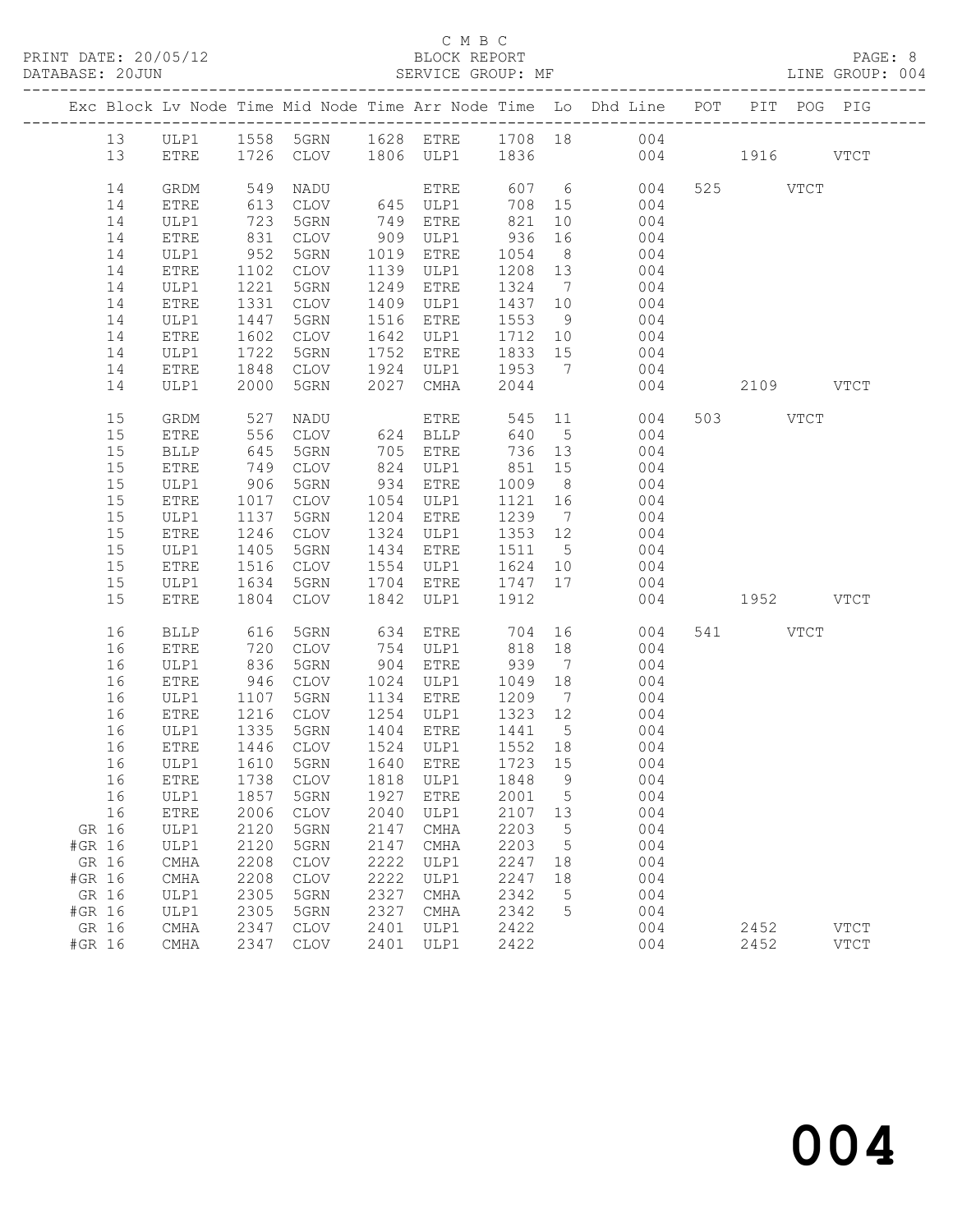## C M B C<br>BLOCK REPORT

LINE GROUP: 004

|                 |                                |                         |                 |      |                                                                                      |                   |                      | Exc Block Lv Node Time Mid Node Time Arr Node Time Lo Dhd Line POT PIT POG PIG |                    |             |
|-----------------|--------------------------------|-------------------------|-----------------|------|--------------------------------------------------------------------------------------|-------------------|----------------------|--------------------------------------------------------------------------------|--------------------|-------------|
| 17              |                                |                         |                 |      |                                                                                      |                   |                      | 806 11<br>004                                                                  | 631 VTCT           |             |
| 17              | ULP1 708 5GRN<br>ETRE 817 CLOV |                         |                 |      | $\begin{array}{cc}\n 754 & - \\  854 & \text{ULP1} \\  \hline\n 7778F\n \end{array}$ | 921               | 16                   | 004                                                                            |                    |             |
| 17              | ULP1                           | 937<br>1047             | 5GRN            |      | 1004 ETRE<br>1124 ULP1                                                               | 1039 8<br>1151 15 |                      | 004                                                                            |                    |             |
| 17              | ETRE                           |                         | CLOV            |      |                                                                                      |                   |                      | 004                                                                            |                    |             |
| 17              | ULP1                           | 1206<br>1316            | 5GRN            |      | 1234 ETRE                                                                            | 1309              | $\overline{7}$       | 004                                                                            |                    |             |
| 17              | ETRE                           |                         | CLOV            |      | 1354 ULP1                                                                            | 1422 13           |                      | 004                                                                            |                    |             |
| 17              | ULP1                           | $1435$<br>1435          | 5GRN            |      | 1504 ETRE                                                                            | 1541              | 9                    | 004                                                                            |                    |             |
| 17              | ETRE                           | 1550                    | CLOV            |      | 1630 ULP1                                                                            | 1700 10           |                      | 004                                                                            |                    |             |
| 17              | ULP1                           | 1710                    | 5GRN            | 1740 | ETRE                                                                                 | 1823              |                      | 004                                                                            | 1923               | <b>VTCT</b> |
| 18              | <b>BLLP</b>                    | 659<br>804              | 5GRN            |      | 719 ETRE<br>839 ULP1                                                                 | 750               | 14                   | 004                                                                            | 624<br><b>VTCT</b> |             |
| 18              | ETRE                           |                         | CLOV            |      |                                                                                      | 906 15            |                      | 004                                                                            |                    |             |
| 18              | ULP1                           | 921                     | 5GRN            |      | 949 ETRE                                                                             | 1024              | 8 <sup>8</sup>       | 004                                                                            |                    |             |
| 18              | ${\tt ETRE}$                   | 1032                    | CLOV            |      | 1109 ULP1                                                                            | 1136 16           |                      | 004                                                                            |                    |             |
| 18              | ULP1                           | 1152                    | 5GRN            |      | 1219 ETRE                                                                            | 1254              | $\overline{7}$       | 004                                                                            |                    |             |
| 18              | ETRE                           | 1301<br>1420<br>1301    | CLOV            |      | 1339 ULP1                                                                            | 1407 13           |                      | 004                                                                            |                    |             |
| 18              | ULP1                           |                         | 5GRN            |      | 1449 ETRE                                                                            | 1526              | 14                   | 004                                                                            |                    |             |
| 18              | ETRE                           | 1540                    | CLOV            |      | 1618 ULP1                                                                            | 1648              | 10                   | 004                                                                            |                    |             |
| 18              | ULP1                           | 1658                    | 5GRN            |      | 1728 ETRE                                                                            | 1811              | 19                   | 004                                                                            |                    |             |
| 18              | ETRE                           | 1830                    | CLOV            |      | 1906 ULP1                                                                            | 1935              | $5^{\circ}$          | 004                                                                            |                    |             |
| 18              | ULP1                           | 1940                    | 5GRN            |      | 2007 CMHA                                                                            | 2024              |                      | 004                                                                            | 2052 VTCT          |             |
| 19              | GRDM                           | 623                     | NADU            |      | ETRE                                                                                 | 643               | $\overline{7}$       | 004                                                                            | 554<br>VTCT        |             |
| 19              | <b>ETRE</b>                    | 650                     | CLOV            |      | 724 ULP1<br>834 ETRE                                                                 | 748               | 19                   | 004                                                                            |                    |             |
| 19              | ULP1                           | $\frac{0}{807}$         | 5GRN            |      |                                                                                      | 909               | $\overline{7}$       | 004                                                                            |                    |             |
| 19              | ETRE                           | 916                     | CLOV            |      | 954 ULP1                                                                             | 1019<br>1139      | 18                   | 004                                                                            |                    |             |
| 19              | ULP1                           | 1037                    | 5GRN            |      | 1104 ETRE                                                                            | 1139              | 8 <sup>8</sup>       | 004                                                                            |                    |             |
| 19              | ETRE                           | 1147<br>1147<br>1305    | CLOV            |      | 1224 ULP1                                                                            | 1253              | 12                   | 004                                                                            |                    |             |
| 19              | ULP1                           |                         | 5GRN            |      | 1334 ETRE                                                                            | 1411              | $5^{\circ}$          | 004                                                                            |                    |             |
| 19              | ETRE                           | 1416<br>1533            | CLOV            |      | 1454 ULP1                                                                            | 1522              | 11                   | 004                                                                            |                    |             |
| 19              | ULP1                           |                         | 5GRN            |      | 1604 ETRE                                                                            | 1642              | 18                   | 004                                                                            |                    |             |
| 19              | ${\tt ETRE}$                   | $1 / 0$<br>1822<br>1946 | CLOV            |      | 1742 ULP1                                                                            | 1812              | 10                   | 004                                                                            |                    |             |
| 19              | ULP1                           |                         | 5GRN            |      | 1852 ETRE                                                                            | 1929              | 17                   | 004                                                                            |                    |             |
| 19              | <b>ETRE</b>                    | 1946                    | CLOV            |      | 2020 ULP1                                                                            | 2047              | 13                   | 004                                                                            |                    |             |
| GR 19           | ULP1                           | 2100                    | 5GRN            |      | 2127 CMHA                                                                            | 2143              | $5\overline{)}$      | 004                                                                            |                    |             |
| #GR 19          | ULP1                           | 2100                    | 5GRN            |      | 2127 CMHA                                                                            | 2143              | $5\overline{)}$      | 004                                                                            |                    |             |
| GR 19           | $\rm CMA$                      | 2148                    | CLOV            |      | 2202 ULP1                                                                            | 2227 18           |                      | 004                                                                            |                    |             |
| #GR 19          | CMHA                           | 2148                    | $\mathtt{CLOV}$ |      | 2202 ULP1                                                                            | 2227              | 18                   | 004                                                                            |                    |             |
| GR 19           | ULP1                           | 2245                    | 5GRN            | 2307 | CMHA                                                                                 | 2322              | $5\overline{)}$      | 004                                                                            |                    |             |
| #GR 19          | ULP1                           | 2245                    | 5GRN            |      | 2307 CMHA<br>2341 ULP1                                                               | 2322              | $5\overline{)}$      | 004                                                                            |                    |             |
| GR 19           | CMHA<br>$\rm CMHA$             | 2327<br>2327            | CLOV            |      | 2341 ULP1                                                                            | 2404<br>2404      | 11                   | 004                                                                            |                    |             |
| #GR 19<br>GR 19 | ULP1                           | 2415                    | CLOV<br>5GRN    | 2438 | HRPN                                                                                 |                   | 11<br>$\overline{0}$ | 004<br>014                                                                     |                    |             |
| #GR 19          | ULP1                           | 2415<br>2415            | 5GRN            |      | 2438 HRPN                                                                            | 2449<br>2449      | $\overline{0}$       | 014                                                                            |                    |             |
| GR 19           | HRPN                           | 2449                    |                 |      | ULP1                                                                                 |                   |                      | 014                                                                            | 2557               | VTCT        |
| #GR 19          | HRPN                           |                         | 2449 CLOV       |      | 2506 ULP1                                                                            | $2527$<br>2527    |                      | 014                                                                            | 2557               | <b>VTCT</b> |
|                 |                                |                         |                 |      |                                                                                      |                   |                      |                                                                                |                    |             |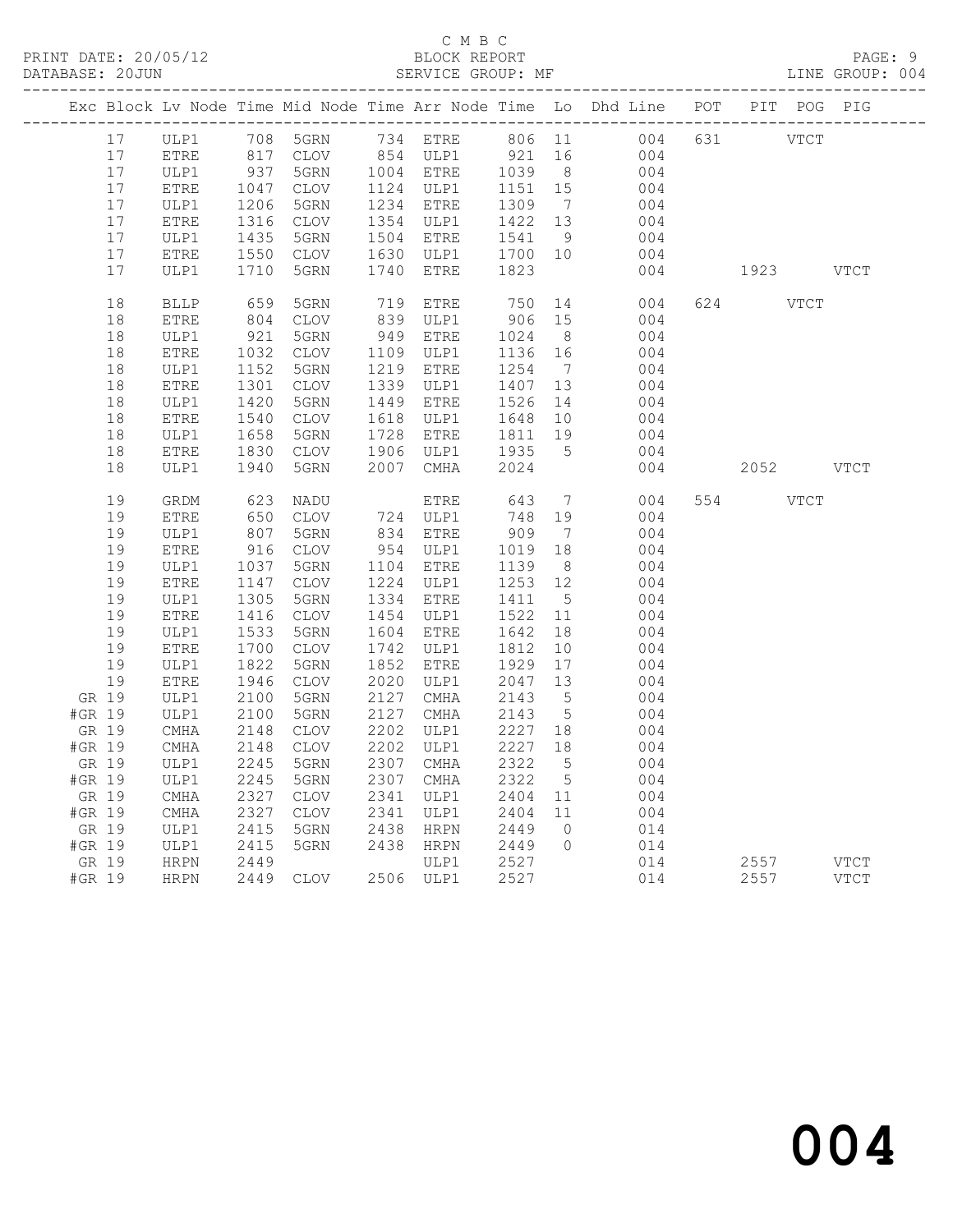# C M B C<br>BLOCK REPORT

PAGE: 10<br>LINE GROUP: 004

|        |       |             |      |             |      |             |      |                              | Exc Block Lv Node Time Mid Node Time Arr Node Time Lo Dhd Line POT<br>_________________________________ |           |      | PIT POG PIG |             |
|--------|-------|-------------|------|-------------|------|-------------|------|------------------------------|---------------------------------------------------------------------------------------------------------|-----------|------|-------------|-------------|
|        | 20    | ULP1        | 752  | 5GRN        | 819  | <b>ETRE</b> | 854  | $\overline{7}$               | 004                                                                                                     | 713       |      | <b>VTCT</b> |             |
|        | 20    | <b>ETRE</b> | 901  | CLOV        | 939  | ULP1        | 1004 | 18                           | 004                                                                                                     |           |      |             |             |
|        | 20    | ULP1        | 1022 | 5GRN        | 1049 | <b>ETRE</b> | 1124 | 8                            | 004                                                                                                     |           |      |             |             |
|        | 20    | <b>ETRE</b> | 1132 | <b>CLOV</b> | 1209 | ULP1        | 1238 | 13                           | 004                                                                                                     |           |      |             |             |
|        | 20    | ULP1        | 1251 | 5GRN        | 1319 | <b>ETRE</b> | 1354 | $7\phantom{.0}\phantom{.0}7$ | 004                                                                                                     |           |      |             |             |
|        | 20    | <b>ETRE</b> | 1401 | <b>CLOV</b> | 1439 | ULP1        | 1507 | 14                           | 004                                                                                                     |           |      |             |             |
|        | 20    | ULP1        | 1521 | 5GRN        | 1552 | ETRE        | 1630 | 8                            | 004                                                                                                     |           |      |             |             |
|        | 20    | <b>ETRE</b> | 1638 | <b>CLOV</b> | 1718 | ULP1        | 1748 | 10                           | 004                                                                                                     |           |      |             |             |
|        | 20    | ULP1        | 1758 | 5GRN        | 1828 | ETRE        | 1905 | 22                           | 004                                                                                                     |           |      |             |             |
|        | 20    | <b>ETRE</b> | 1927 | <b>CLOV</b> | 2001 | ULP1        | 2028 | 12                           | 004                                                                                                     |           |      |             |             |
|        | GR 20 | ULP1        | 2040 | 5GRN        | 2107 | CMHA        | 2123 | 5                            | 004                                                                                                     |           |      |             |             |
| #GR 20 |       | ULP1        | 2040 | 5GRN        | 2107 | <b>CMHA</b> | 2123 | $\overline{5}$               | 004                                                                                                     |           |      |             |             |
|        | GR 20 | <b>CMHA</b> | 2128 | <b>CLOV</b> | 2144 | ULP1        | 2209 | 13                           | 004                                                                                                     |           |      |             |             |
| #GR 20 |       | <b>CMHA</b> | 2128 | <b>CLOV</b> | 2144 | ULP1        | 2209 | 13                           | 004                                                                                                     |           |      |             |             |
|        | GR 20 | ULP1        | 2222 | 5GRN        | 2247 | <b>CMHA</b> | 2302 | $\mathsf S$                  | 004                                                                                                     |           |      |             |             |
| #GR 20 |       | ULP1        | 2222 | 5GRN        | 2247 | CMHA        | 2302 | 5                            | 004                                                                                                     |           |      |             |             |
| GR 20  |       | <b>CMHA</b> | 2307 | <b>CLOV</b> | 2321 | ULP1        | 2344 | $6\overline{6}$              | 004                                                                                                     |           |      |             |             |
| #GR 20 |       | CMHA        | 2307 | <b>CLOV</b> | 2321 | ULP1        | 2344 | 6                            | 004                                                                                                     |           |      |             |             |
| GR 20  |       | ULP1        | 2350 | 5GRN        | 2412 | <b>CMHA</b> | 2426 |                              | 004                                                                                                     |           | 2448 |             | <b>VTCT</b> |
| #GR 20 |       | ULP1        | 2350 | 5GRN        | 2412 | CMHA        | 2426 |                              | 004                                                                                                     |           | 2448 |             | <b>VTCT</b> |
|        |       |             |      |             |      |             |      |                              |                                                                                                         |           |      |             |             |
|        | 21    | GRDM        | 1453 | NADU        |      | ETRE        | 1518 | 10                           | 004                                                                                                     | 1417      | VTCT |             |             |
|        | 21    | ETRE        | 1528 | CLOV        | 1606 | ULP1        | 1636 | 10                           | 004                                                                                                     |           |      |             |             |
|        | 21    | ULP1        | 1646 | 5GRN        | 1716 | <b>ETRE</b> | 1759 | 17                           | 004                                                                                                     |           |      |             |             |
|        | 21    | <b>ETRE</b> | 1816 | <b>CLOV</b> | 1854 | ULP1        | 1924 |                              | 004                                                                                                     |           | 2004 |             | <b>VTCT</b> |
|        | 22    | ULP1        | 1546 | 5GRN        | 1616 | ETRE        | 1656 | 16                           | 004                                                                                                     | 1504 VTCT |      |             |             |
|        | 22    | <b>ETRE</b> | 1712 | <b>CLOV</b> | 1754 | ULP1        | 1824 | 14                           | 004                                                                                                     |           |      |             |             |
|        | 22    | ULP1        | 1838 | 5GRN        | 1908 | <b>ETRE</b> | 1942 |                              | 004                                                                                                     |           | 2024 |             | <b>VTCT</b> |
|        | 23    | ULP1        | 1459 | 5GRN        | 1528 | <b>ETRE</b> | 1605 | 9                            | 004                                                                                                     | 1417      |      | VTCT        |             |
|        | 23    | <b>ETRE</b> | 1614 | <b>CLOV</b> | 1654 | ULP1        | 1724 | 10 <sup>°</sup>              | 004                                                                                                     |           |      |             |             |
|        | 23    | ULP1        | 1734 | 5GRN        | 1804 | <b>ETRE</b> | 1841 |                              | 004                                                                                                     |           | 1939 |             | <b>VTCT</b> |
|        |       |             |      |             |      |             |      |                              |                                                                                                         |           |      |             |             |
|        | 24    | <b>GRDM</b> | 1611 | NADU        |      | ETRE        | 1636 | 12                           | 004                                                                                                     | 1535      |      | VTCT        |             |
|        | 24    | <b>ETRE</b> | 1648 | CLOV        | 1730 | ULP1        | 1800 | 10 <sup>°</sup>              | 004                                                                                                     |           |      |             |             |
|        | 24    | ULP1        | 1810 | 5GRN        | 1840 | ETRE        | 1917 |                              |                                                                                                         | 004       | 2004 |             | <b>VTCT</b> |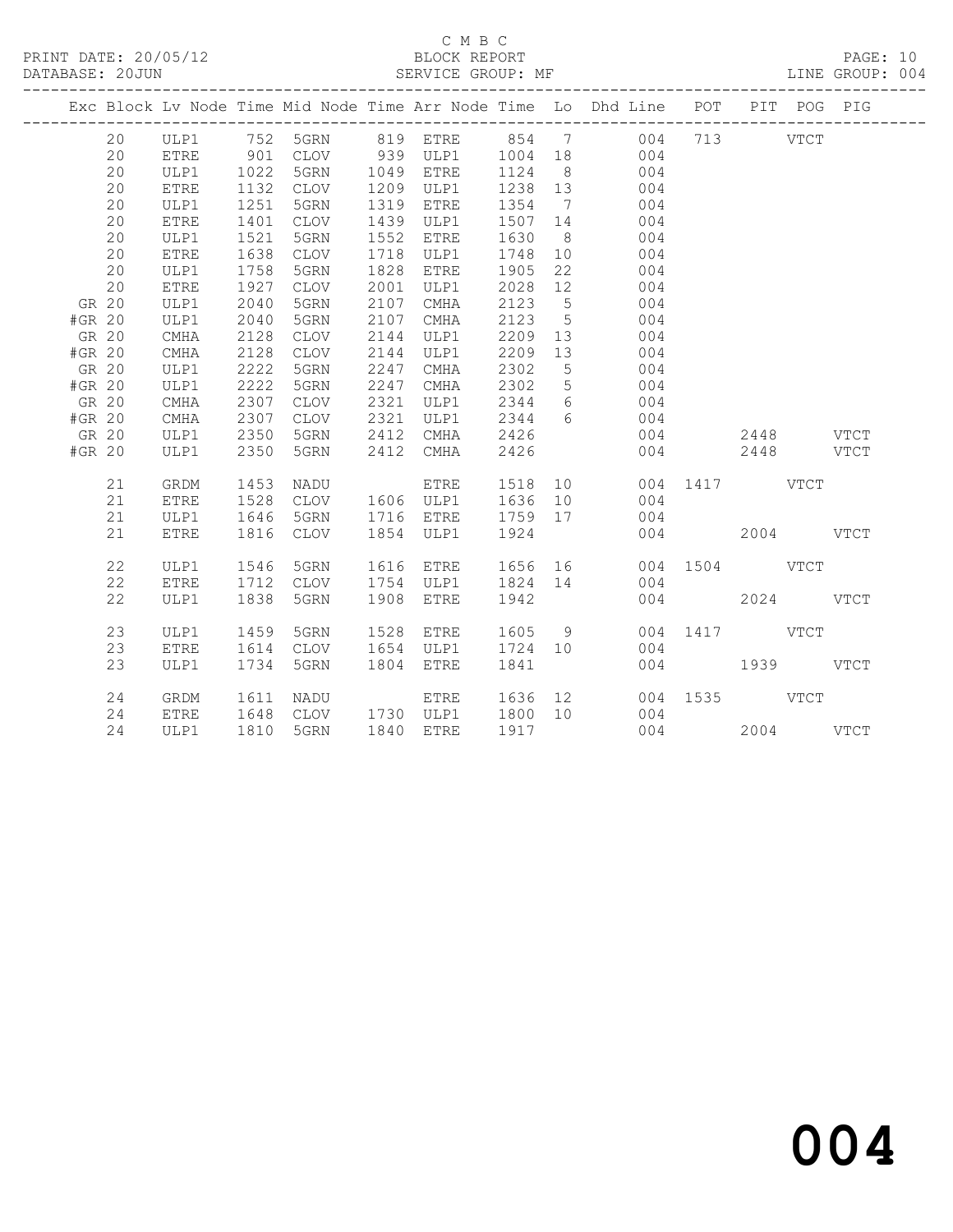|  | DATABASE: 20JUN                                   |                                         |                                     | $\begin{array}{cccc}\n\texttt{CRINT} & \texttt{DATE:} & 20/05/12 & \texttt{C} & \texttt{M} & \texttt{B} & \texttt{C}\n\end{array}$ |              |                              |                               |                                          |                                                                                                                                                                                                                                                  |  | PAGE: 11 |  |
|--|---------------------------------------------------|-----------------------------------------|-------------------------------------|------------------------------------------------------------------------------------------------------------------------------------|--------------|------------------------------|-------------------------------|------------------------------------------|--------------------------------------------------------------------------------------------------------------------------------------------------------------------------------------------------------------------------------------------------|--|----------|--|
|  |                                                   | BURO BURRARD & ROBSON                   |                                     |                                                                                                                                    |              |                              |                               |                                          | CADN NB CAMBIE ST NS DUNSMUIR<br>CADS SB CAMBIE ST NS DUNSMUIR<br>DADE DAVIE & DENMAN<br>DADW DAVIE & DENMAN<br>DAMW DAVIE & MAINLAND<br>CRBY GRANVILLE & BROADWAY MAHU MARINE & HUDSON<br>RIHA RICHARDS & HASTINGS VTCT Vancouver Trolley Depot |  |          |  |
|  |                                                   |                                         |                                     |                                                                                                                                    |              |                              |                               |                                          | Exc Block Lv Node Time Mid Node Time Arr Node Time Lo Dhd Line POT PIT POG PIG                                                                                                                                                                   |  |          |  |
|  | 1<br>$\mathbf{1}$<br>$\mathbf{1}$<br>$\mathbf{1}$ |                                         |                                     |                                                                                                                                    |              |                              |                               |                                          | 1 MAHU 454 GRBY 512 DAHW 521 0 010 452 VTCT                                                                                                                                                                                                      |  |          |  |
|  | $\mathbf 1$<br>$\mathbf 1$<br>1                   | DADW<br>CADS                            |                                     | 642 CADS<br>708 DAMW 713 DADW<br>723 CADS<br>754 DAMW 800 DADW                                                                     |              |                              |                               |                                          | 042 0 006<br>005 005<br>023 0 006                                                                                                                                                                                                                |  |          |  |
|  | 1<br>1<br>1                                       | DADW<br>CADS<br>DADW                    | $754\n811\n838\n856$                |                                                                                                                                    |              |                              |                               |                                          | 742 12 005<br>006 CADS 833 5<br>DAMW 845 DADW 856 0 005<br>CADS 918 10 006<br>CADS 918 10                                                                                                                                                        |  |          |  |
|  | 1<br>1<br>1<br>1                                  | CADS<br>DADW<br>CADS<br>DADW            | 928                                 | DAMW 935 DADW                                                                                                                      |              |                              | 946                           |                                          | $0$ 006                                                                                                                                                                                                                                          |  |          |  |
|  | 1<br>$\mathbf 1$<br>1                             | CADS<br>DADW<br>CADS                    | 946<br>1020<br>1037<br>1037<br>1112 | CADS<br>CADS<br>DAMW 1026 DADW<br>CADS<br>DAMW 1118 DADW                                                                           |              |                              |                               |                                          | 1008  12  005<br>1037  0  006<br>CADS 1059 13 005<br>1129 0 006                                                                                                                                                                                  |  |          |  |
|  | 1<br>1<br>1                                       | DADW<br>CADS<br>DADW                    | 1129<br>1203<br>1222                |                                                                                                                                    |              |                              |                               |                                          | 1151  12  005<br>1222  0  006<br>1246  9  005<br>CADS 1151 12 005<br>DAMW 1210 DADW 1222 0 006<br>CADS 1246 9 005<br>DAMW 1302 DADW 1314 0 006                                                                                                   |  |          |  |
|  | 1<br>1<br>1<br>1                                  | CADS<br>DADW<br>CADS<br>DADW            | 1255<br>1314<br>1346<br>1407        | CADS 1338<br>DAMW 1353 DADW 1407<br>CADS 1433<br>DAMW 1452 DADW 1506                                                               |              |                              | 1407 0<br>$\frac{1}{1433}$ 12 |                                          | 1338 8 005<br>006<br>005                                                                                                                                                                                                                         |  |          |  |
|  | 1<br>$\mathbf 1$<br>1                             | CADS<br>DADW<br>CADS                    | 1445<br>1506<br>1545<br>1606        |                                                                                                                                    |              |                              |                               |                                          | $\overline{O}$<br>006<br>CADS 1534 11 005<br>DAMW 1552 DADW 1606 0 006<br>CADS 1634 12 005                                                                                                                                                       |  |          |  |
|  | $\mathbf 1$<br>1<br>1                             | DADW<br>DADW                            | 1606<br>1708                        |                                                                                                                                    |              | CADS                         | 1735                          | 10                                       | CADS 1646 DAMW 1654 DADW 1708 0 006<br>005                                                                                                                                                                                                       |  |          |  |
|  | 1<br>$1\,$<br>1                                   | $\mathtt{CADS}$<br>DADW<br>CADS         | 1745<br>1808<br>1844                | DAMW<br>DAMW                                                                                                                       | 1753<br>1851 | DADW<br>CADS<br>DADW         | 1808<br>1834<br>1905          | $\overline{0}$<br>10<br>$\overline{0}$   | 006<br>005<br>006                                                                                                                                                                                                                                |  |          |  |
|  | 1<br>1<br>$1\,$                                   | DADW<br>$\mathtt{CADS}$<br>DADW         | 1905<br>1940<br>2001                | <b>DAMW</b>                                                                                                                        | 1947         | CADS<br>DADW<br>CADS         | 1927<br>2001<br>2023          | 13<br>$\overline{0}$<br>11               | 005<br>006<br>005                                                                                                                                                                                                                                |  |          |  |
|  | 1<br>$1\,$<br>1<br>$1\,$                          | $\mathtt{CADS}$<br>DADW<br>CADS<br>DADW | 2034<br>2053<br>2133<br>2152        | DAMW<br>DAMW                                                                                                                       | 2041<br>2140 | DADW<br>CADS<br>DADW<br>CADS | 2053<br>2115<br>2152<br>2214  | $\overline{0}$<br>18<br>0<br>$\mathsf S$ | 006<br>005<br>006<br>005                                                                                                                                                                                                                         |  |          |  |
|  | 1<br>1<br>1                                       | CADS<br>DADW<br>$\mathtt{CADS}$         | 2219<br>2238<br>2306                | DAMW<br>DAMW                                                                                                                       | 2226<br>2313 | DADW<br>CADS<br>DADW         | 2238<br>2300<br>2323          | 0<br>6<br>0                              | 006<br>005<br>006                                                                                                                                                                                                                                |  |          |  |
|  | $1\,$<br>1<br>1                                   | DADW<br>CADS<br>DADW                    | 2323<br>2351<br>2406                | DAMW                                                                                                                               | 2357         | CADS<br>DADW<br>CADS         | 2342<br>2406<br>2424          | 9<br>0<br>5                              | 005<br>006<br>005                                                                                                                                                                                                                                |  |          |  |
|  | 1<br>$1\,$<br>1                                   | CADS<br>DADW<br>CADS                    | 2429<br>2444<br>2508                | DAMW<br>DAMW                                                                                                                       | 2435         | DADW<br>CADS<br>2514 DADW    | 2444<br>2502<br>2523          | $\mathbf{0}$<br>6<br>0                   | 006<br>005<br>006                                                                                                                                                                                                                                |  |          |  |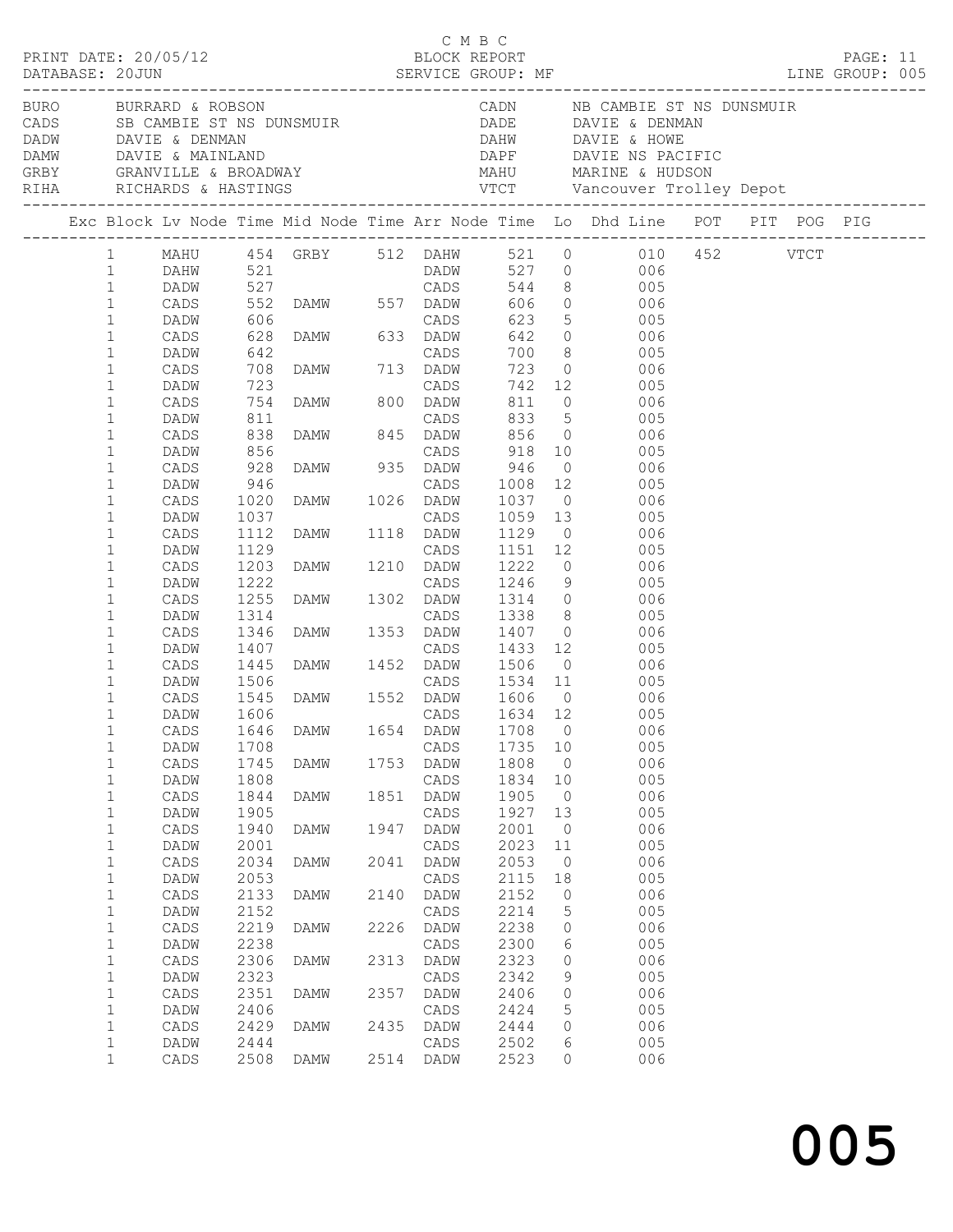### C M B C

| PRINT DATE: 20/05/12<br>DATABASE: 20JUN |                | N<br>-------------------- |      | BLOCK REPORT<br>SERVICE GROUP:      |      |                 |      |                              | BLOCK REPORT PAGE: 12<br>SERVICE GROUP: MF LINE GROUP: 005                     |               |             |  |
|-----------------------------------------|----------------|---------------------------|------|-------------------------------------|------|-----------------|------|------------------------------|--------------------------------------------------------------------------------|---------------|-------------|--|
|                                         |                |                           |      |                                     |      |                 |      |                              | Exc Block Lv Node Time Mid Node Time Arr Node Time Lo Dhd Line POT PIT POG PIG |               |             |  |
|                                         | $\mathbf{1}$   |                           |      |                                     |      |                 |      |                              | DADW 2523 CADS 2541 7 005<br>CADS 2548 DAMW 2554 DADW 2603 0 006               |               |             |  |
|                                         | $\mathbf{1}$   |                           |      |                                     |      |                 |      |                              | 006                                                                            |               |             |  |
|                                         | $\mathbf{1}$   | DADW                      | 2603 |                                     |      | BURO 2609       |      |                              |                                                                                | 005 2634 VTCT |             |  |
|                                         | $\mathbf{2}$   | MAHU                      |      |                                     |      |                 |      |                              | 0 010 449 VTCT                                                                 |               |             |  |
|                                         | $\overline{c}$ | RIHA                      | 520  |                                     |      | DADE            | 533  |                              | $\overline{0}$<br>005                                                          |               |             |  |
|                                         | $\mathbf{2}$   | DADE                      | 533  | <b>DAPF</b>                         |      | 543 CADN        | 549  |                              | $5^{\circ}$<br>006                                                             |               |             |  |
|                                         | $\sqrt{2}$     | CADN                      | 554  |                                     |      | DADE            | 608  | $\circ$                      | 005                                                                            |               |             |  |
|                                         | $\mathbf{2}$   | DADE                      | 608  | $DAPF$ 618                          |      | 618 CADN        | 625  | 5 <sup>5</sup>               | 006                                                                            |               |             |  |
|                                         | $\mathbf{2}$   | CADN                      | 630  |                                     |      | DADE            | 644  | $\circ$                      | 005                                                                            |               |             |  |
|                                         | $\mathbf{2}$   | DADE                      |      | 644 DAPF                            |      | 654 CADN        | 701  | $7\phantom{.0}\phantom{.0}7$ | 006                                                                            |               |             |  |
|                                         | $\overline{c}$ | CADN                      | 708  |                                     |      | DADE            | 724  | $\circ$                      | 005                                                                            |               |             |  |
|                                         | $\mathbf{2}$   | DADE                      | 724  | DAPF 736 CADN                       |      |                 | 744  | 5 <sup>5</sup>               | 006                                                                            |               |             |  |
|                                         | $\sqrt{2}$     | $\mathtt{CADN}$           | 749  |                                     |      | DADE            | 808  | $\circ$                      | 005                                                                            |               |             |  |
|                                         | $\mathbf{2}$   | DADE                      | 808  | <b>DAPF</b>                         |      | 821 CADN        | 829  | 5 <sup>5</sup>               | 006                                                                            |               |             |  |
|                                         | $\mathbf{2}$   | CADN                      | 834  |                                     |      | DADE            | 854  | $\overline{0}$               | 005                                                                            |               |             |  |
|                                         | $\mathbf{2}$   | DADE                      | 854  | $DAPF$ 90                           |      | 907 CADN        | 916  | $5\overline{)}$              | 006                                                                            |               |             |  |
|                                         | $\sqrt{2}$     | CADN                      | 921  |                                     |      | DADE            | 940  | $\overline{0}$               | 005                                                                            |               |             |  |
|                                         | $\mathbf{2}$   | DADE                      | 940  | DAPF                                |      | 953 CADN        | 1001 | 11                           | 006                                                                            |               |             |  |
|                                         | $\mathbf{2}$   | CADN                      | 1012 |                                     |      | DADE            | 1031 | $\overline{0}$               | 005                                                                            |               |             |  |
|                                         | $\mathbf{2}$   | DADE                      | 1031 | DAPF 1045 CADN                      |      |                 | 1053 | 10                           | 006                                                                            |               |             |  |
|                                         | $\sqrt{2}$     | CADN                      | 1103 |                                     |      | DADE            | 1124 | $\overline{0}$               | 005                                                                            |               |             |  |
|                                         | $\sqrt{2}$     | DADE                      | 1124 | DAPF 1139 CADN                      |      |                 | 1147 |                              | $6\overline{6}$<br>006                                                         |               |             |  |
|                                         | $\mathbf{2}$   | CADN                      | 1153 |                                     |      | DADE            | 1216 |                              | $\overline{0}$<br>005                                                          |               |             |  |
|                                         | $\sqrt{2}$     | DADE                      | 1216 | DAPF 1232 CADN                      |      |                 | 1239 | 8                            | 006                                                                            |               |             |  |
|                                         | $\sqrt{2}$     | CADN                      | 1247 |                                     |      | DADE            | 1309 | $\circ$                      | 005                                                                            |               |             |  |
|                                         | $\mathbf{2}$   | DADE                      | 1309 | DAPF 1324 CADN                      |      |                 | 1331 | 8                            | 006                                                                            |               |             |  |
|                                         | $\mathbf{2}$   | CADN                      | 1339 |                                     |      | DADE            | 1401 | $\overline{0}$               | 005                                                                            |               |             |  |
|                                         | $\mathbf{2}$   | DADE                      | 1401 | DAPF 1417                           |      | CADN            | 1424 | 8                            | 006                                                                            |               |             |  |
|                                         | $\sqrt{2}$     | CADN                      | 1432 |                                     |      | DADE            | 1454 | $\circ$                      | 005                                                                            |               |             |  |
|                                         | $\overline{c}$ | DADE                      | 1454 | DAPF 1510 CADN                      |      |                 | 1517 | 9                            | 006                                                                            |               |             |  |
|                                         | $\mathbf{2}$   | CADN                      | 1526 |                                     |      | DADE            | 1548 | $\circ$                      | 005                                                                            |               |             |  |
|                                         | $\mathbf{2}$   | DADE                      | 1548 | DAPF 1602 CADN                      |      |                 | 1611 | 8                            | 006                                                                            |               |             |  |
|                                         | $\mathbf{2}$   | CADN                      |      | 1619 DADE<br>1641 DAPF 1655 CADN    |      |                 | 1641 | $\circ$                      | 005                                                                            |               |             |  |
|                                         | $\mathbf{2}$   | DADE                      |      |                                     |      |                 | 1704 | $7\overline{ }$              | 006                                                                            |               |             |  |
|                                         | $\overline{c}$ | CADN                      | 1711 | and the contract of the contract of |      | DADE            | 1736 | $\overline{0}$               | 005                                                                            |               |             |  |
|                                         | $\overline{c}$ | DADE                      |      | 1736 DAPF 1750 CADN                 |      |                 | 1759 | 8                            | 006                                                                            |               |             |  |
|                                         | $\overline{2}$ | CADN 1807                 |      |                                     |      | DADE 1831 0     |      |                              | 005                                                                            |               |             |  |
|                                         | $\overline{c}$ | $\mathtt{DADE}$           | 1831 | DAPF                                | 1846 | $\mathtt{CADN}$ | 1853 | 9                            | 006                                                                            |               |             |  |
|                                         | $\mathbf{2}$   | CADN                      | 1902 |                                     |      | $\mathtt{DADE}$ | 1926 | 0                            | 005                                                                            |               |             |  |
|                                         | $\mathbf{2}$   | DADE                      | 1926 | DAPF                                | 1941 | CADN            | 1947 | 7                            | 006                                                                            |               |             |  |
|                                         | $\overline{c}$ | CADN                      | 1954 |                                     |      | DADE            | 2016 | 0                            | 005                                                                            |               |             |  |
|                                         | $\overline{c}$ | DADE                      | 2016 | DAPF                                | 2031 | CADN            | 2037 | 13                           | 006                                                                            |               |             |  |
|                                         | $\overline{c}$ | CADN                      | 2050 |                                     |      | DADE            | 2110 | 0                            | 005                                                                            |               |             |  |
|                                         | $\mathbf{2}$   | DADE                      | 2110 | DAPF                                | 2123 | CADN            | 2129 | 5                            | 006                                                                            |               |             |  |
|                                         | $\overline{c}$ | CADN                      | 2134 |                                     |      | DADE            | 2154 | 0                            | 005                                                                            |               |             |  |
|                                         | $\overline{c}$ | DADE                      | 2154 | DAPF                                | 2207 | CADN            | 2213 | 6                            | 006                                                                            |               |             |  |
|                                         | $\overline{c}$ | CADN                      | 2219 |                                     |      | DADE            | 2239 | 0                            | 005                                                                            |               |             |  |
|                                         | $\mathbf{2}$   | DADE                      | 2239 | DAPF                                | 2252 | $\mathtt{CADN}$ | 2258 | 9                            | 006                                                                            |               |             |  |
|                                         | $\mathbf{2}$   | CADN                      | 2307 |                                     |      | DADE            | 2324 | 0                            | 005                                                                            |               |             |  |
|                                         | $\overline{c}$ | DADE                      | 2324 | DAPF                                | 2337 | CADN            | 2343 | 12                           | 006                                                                            |               |             |  |
|                                         | $\overline{c}$ | CADN                      | 2355 |                                     |      | DADE            | 2410 | $\mathbb O$                  | 005                                                                            |               |             |  |
|                                         | $\mathbf{2}$   | DADE                      | 2410 | DAPF                                | 2421 | CADN            | 2427 | 8                            | 006                                                                            |               |             |  |
|                                         | $\mathbf{2}$   | CADN                      | 2435 |                                     |      | DADE            | 2450 | 0                            | 005                                                                            |               |             |  |
|                                         | $\overline{c}$ | DADE                      | 2450 | DAPF                                | 2501 | CADN            | 2507 | 10                           | 006                                                                            |               |             |  |
|                                         | $\overline{c}$ | CADN                      | 2517 |                                     |      | DADE            | 2530 | $\circ$                      | 005                                                                            |               |             |  |
|                                         | $\overline{2}$ | DADE                      | 2530 | DAPF                                | 2541 | CADN            | 2547 |                              | 006                                                                            | 2613          | <b>VTCT</b> |  |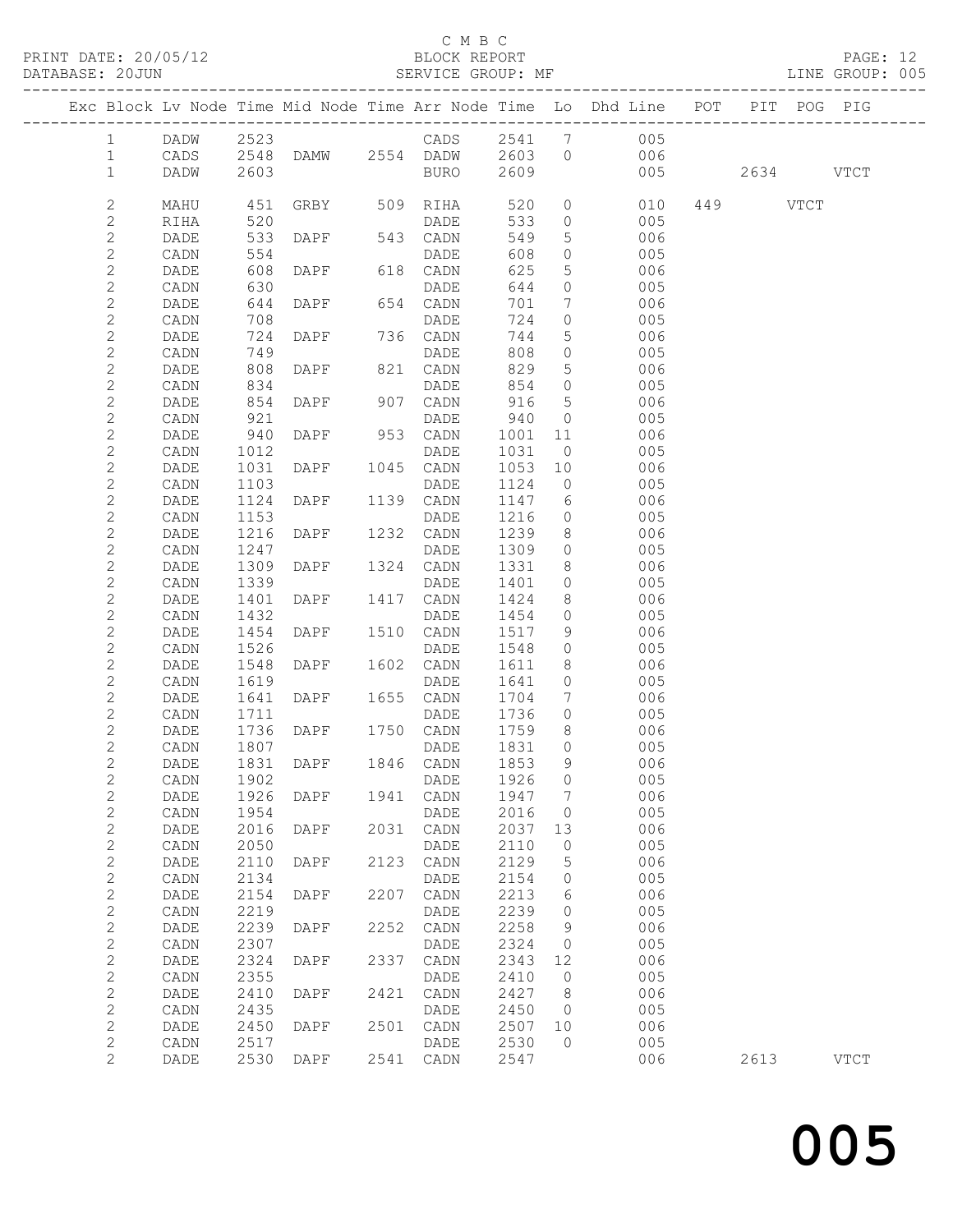## C M B C<br>BLOCK REPORT

| DATABASE: 20JUN |             |      |      |                |      | SERVICE GROUP: MF |      |                 | --------------------                                               |          |             | LINE GROUP: 005 |  |
|-----------------|-------------|------|------|----------------|------|-------------------|------|-----------------|--------------------------------------------------------------------|----------|-------------|-----------------|--|
|                 |             |      |      |                |      |                   |      |                 | Exc Block Lv Node Time Mid Node Time Arr Node Time Lo Dhd Line POT |          | PIT POG PIG |                 |  |
|                 | 3           | MAHU |      |                |      | 507 GRBY 525 RIHA | 536  |                 | $0$ $010$                                                          | 505 VTCT |             |                 |  |
|                 | 3           | RIHA | 536  |                |      | DADE              | 549  | $\overline{0}$  | 005                                                                |          |             |                 |  |
|                 | 3           | DADE | 549  | <b>DAPF</b>    |      | 559 CADN          | 605  | 5 <sup>5</sup>  | 006                                                                |          |             |                 |  |
|                 | 3           | CADN | 610  |                |      | DADE              | 624  | $\circ$         | 005                                                                |          |             |                 |  |
|                 | $\mathsf S$ | DADE | 624  | DAPF           |      | 634 CADN          | 641  | 5               | 006                                                                |          |             |                 |  |
| $\mathfrak{Z}$  |             | CADN | 646  |                |      | DADE              | 702  | $\circ$         | 005                                                                |          |             |                 |  |
|                 | 3           | DADE | 702  | DAPF           |      | 714 CADN          | 722  | 8               | 006                                                                |          |             |                 |  |
|                 | 3           | CADN | 730  |                |      | DADE              | 748  | $\circ$         | 005                                                                |          |             |                 |  |
| $\mathfrak{Z}$  |             | DADE | 748  | DAPF           |      | 801 CADN          | 809  | 6               | 006                                                                |          |             |                 |  |
|                 | 3           | CADN | 815  |                |      | DADE              | 834  | $\overline{0}$  | 005                                                                |          |             |                 |  |
|                 | 3           | DADE | 834  | DAPF           |      | 847 CADN          | 856  | 8 <sup>8</sup>  | 006                                                                |          |             |                 |  |
|                 | 3           | CADN | 904  |                |      | DADE              | 924  | $\overline{0}$  | 005                                                                |          |             |                 |  |
|                 | 3           | DADE | 924  | DAPF 937 CADN  |      |                   | 945  | 12 <sup>°</sup> | 006                                                                |          |             |                 |  |
|                 | 3           | CADN | 957  |                |      | DADE              | 1016 | $\overline{0}$  | 005                                                                |          |             |                 |  |
|                 | 3           | DADE | 1016 | DAPF 1029 CADN |      |                   | 1037 | 11              | 006                                                                |          |             |                 |  |
| $\mathsf 3$     |             | CADN | 1048 |                |      | <b>DADE</b>       | 1109 | $\overline{0}$  | 005                                                                |          |             |                 |  |
|                 | 3           | DADE | 1109 | DAPF           |      | 1124 CADN         | 1132 | 6               | 006                                                                |          |             |                 |  |
|                 | 3           | CADN | 1138 |                |      | DADE              | 1201 | $\overline{0}$  | 005                                                                |          |             |                 |  |
|                 | 3           | DADE | 1201 | DAPF           |      | 1217 CADN         | 1224 | 8 <sup>8</sup>  | 006                                                                |          |             |                 |  |
| $\mathsf 3$     |             | CADN | 1232 |                |      | DADE              | 1254 | $\overline{0}$  | 005                                                                |          |             |                 |  |
|                 | 3           | DADE | 1254 | DAPF           |      | 1309 CADN         | 1316 | 8               | 006                                                                |          |             |                 |  |
|                 | 3           | CADN | 1324 |                |      | DADE              | 1346 | $\circ$         | 005                                                                |          |             |                 |  |
| $\mathsf 3$     |             | DADE | 1346 | DAPF           | 1401 | CADN              | 1408 | 9               | 006                                                                |          |             |                 |  |
|                 | 3           | CADN | 1417 |                |      | DADE              | 1439 | $\circ$         | 005                                                                |          |             |                 |  |
|                 | 3           | DADE | 1439 | DAPF           |      | 1455 CADN         | 1502 | $7\phantom{0}$  | 006                                                                |          |             |                 |  |
| $\mathsf 3$     |             | CADN | 1509 |                |      | DADE              | 1531 | $\circ$         | 005                                                                |          |             |                 |  |
|                 | 3           | DADE | 1531 | DAPF           |      | 1545 CADN         | 1554 | 9               | 006                                                                |          |             |                 |  |
|                 | 3           | CADN | 1603 |                |      | DADE              | 1625 | $\circ$         | 005                                                                |          |             |                 |  |
|                 | 3           | DADE | 1625 | DAPF           | 1639 | CADN              | 1648 | 7               | 006                                                                |          |             |                 |  |
|                 | 3           | CADN | 1655 |                |      | DADE              | 1720 | $\circ$         | 005                                                                |          |             |                 |  |
|                 | 3           | DADE | 1720 | DAPF           |      | 1734 CADN         | 1743 | 8               | 006                                                                |          |             |                 |  |
|                 | 3           | CADN | 1751 |                |      | DADE              | 1815 |                 | $\overline{0}$<br>005                                              |          |             |                 |  |
|                 | 3           | DADE | 1815 | DAPF 1831 CADN |      |                   | 1838 | 8               | 006                                                                |          |             |                 |  |
|                 | 3           | CADN | 1846 |                |      | DADE              | 1910 | $\cap$          | 005                                                                |          |             |                 |  |
|                 | 3           | DADE | 1910 | DAPF 1925 CADN |      |                   | 1931 |                 | 006                                                                |          | 2005 VTCT   |                 |  |
|                 |             |      |      |                |      |                   |      |                 |                                                                    |          |             |                 |  |

# and the contract of  $\sim$  005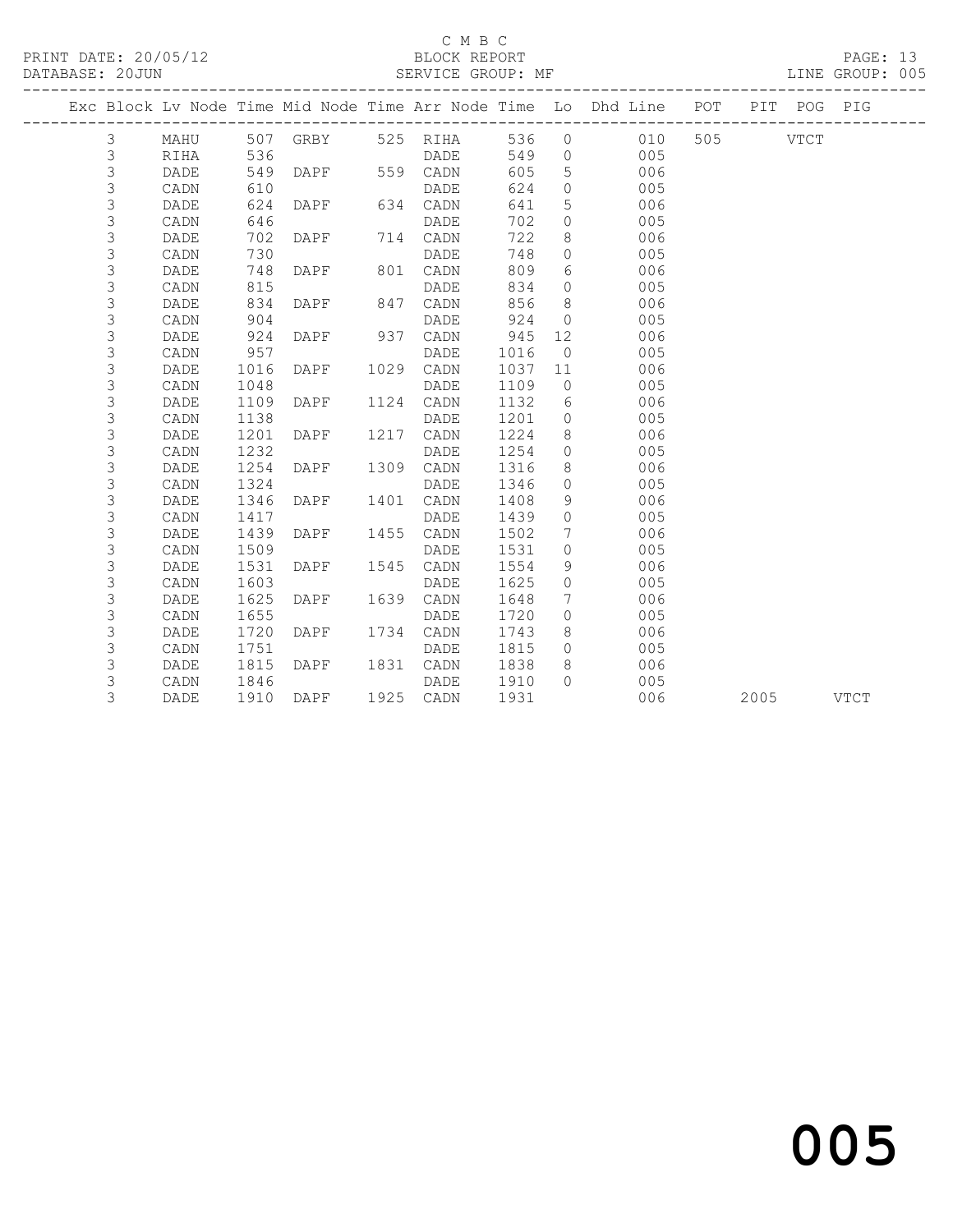### C M B C<br>BLOCK REPORT

PAGE: 14<br>LINE GROUP: 005

|                 |              |              |                   |      |              |              |                      | Exc Block Lv Node Time Mid Node Time Arr Node Time Lo Dhd Line POT PIT POG PIG |          |      |
|-----------------|--------------|--------------|-------------------|------|--------------|--------------|----------------------|--------------------------------------------------------------------------------|----------|------|
| $\overline{4}$  | MAHU         |              | 517 GRBY 535 DAHW |      |              | 544 0        |                      | 010                                                                            | 515 VTCT |      |
| 4               | DAHW         | 544          |                   |      | DADW         | 550          | $\overline{0}$       | 006                                                                            |          |      |
| 4               | DADW         | 550          |                   |      | CADS         | 607          | 10                   | 005                                                                            |          |      |
| $\sqrt{4}$      | CADS         | 617          | DAMW              |      | 622 DADW     | 631          | $\circ$              | 006                                                                            |          |      |
| $\overline{4}$  | DADW         | 631          |                   |      | CADS         | 649          | 6                    | 005                                                                            |          |      |
| $\sqrt{4}$      | CADS         | 655          | DAMW              |      | 700 DADW     | 709          | $\circ$              | 006                                                                            |          |      |
| 4               | DADW         | 709          |                   |      | CADS         | 727          | 8                    | 005                                                                            |          |      |
| $\sqrt{4}$      | CADS         | 735          | DAMW              |      | 741 DADW     | 752          | $\circ$              | 006                                                                            |          |      |
| 4               | DADW         | 752          |                   |      | CADS         | 814          | - 9                  | 005                                                                            |          |      |
| $\sqrt{4}$      | CADS         | 823          | <b>DAMW</b>       | 829  | DADW         | 840          | $\overline{0}$       | 006                                                                            |          |      |
| $\sqrt{4}$      | DADW         | 840          |                   |      | CADS         | 902          | 11                   | 005                                                                            |          |      |
| 4               | CADS         | 913          | <b>DAMW</b>       | 920  | DADW         | 931          | $\overline{0}$       | 006                                                                            |          |      |
| $\sqrt{4}$      | DADW         | 931          |                   |      | CADS         | 953          | 12                   | 005                                                                            |          |      |
| 4               | CADS         | 1005         | DAMW              | 1011 | DADW         | 1022         | $\overline{0}$       | 006                                                                            |          |      |
| $\sqrt{4}$      | DADW         | 1022         |                   |      | CADS         | 1044         | 13                   | 005                                                                            |          |      |
| $\sqrt{4}$      | CADS         | 1057         | DAMW              | 1103 | DADW         | 1114         | $\overline{0}$       | 006                                                                            |          |      |
| 4               | DADW         | 1114         |                   |      | CADS         | 1136         | 12                   | 005                                                                            |          |      |
| 4               | CADS         | 1148         | DAMW              | 1155 | DADW         | 1207         | $\overline{0}$       | 006                                                                            |          |      |
| 4               | DADW         | 1207         |                   |      | CADS         | 1231         | 9                    | 005                                                                            |          |      |
| 4               | CADS         | 1240         | DAMW              | 1247 | DADW         | 1259         | $\overline{0}$       | 006                                                                            |          |      |
| 4               | DADW         | 1259         |                   |      | CADS         | 1323         | 10                   | 005                                                                            |          |      |
| 4               | CADS         | 1333         | DAMW              | 1340 | DADW         | 1352         | $\overline{0}$       | 006                                                                            |          |      |
| 4               | DADW         | 1352         |                   |      | CADS         | 1416         | 15                   | 005                                                                            |          |      |
| 4               | CADS         | 1431         | DAMW              | 1438 | DADW         | 1452         | $\overline{0}$       | 006                                                                            |          |      |
| 4               | DADW         | 1452         |                   |      | CADS         | 1520         | 7                    | 005                                                                            |          |      |
| 4               | CADS         | 1527         | DAMW              | 1534 | DADW         | 1548         | $\overline{0}$       | 006                                                                            |          |      |
| 4               | DADW         | 1548         |                   |      | CADS         | 1616         | - 8                  | 005                                                                            |          |      |
| 4               | CADS         | 1624         | DAMW              | 1632 | DADW         | 1646         | $\circ$              | 006                                                                            |          |      |
| 4               | DADW         | 1646         |                   |      | CADS         | 1713         | 10                   | 005                                                                            |          |      |
| 4               | CADS         | 1723         | DAMW              | 1731 | DADW         | 1746         | $\overline{0}$       | 006                                                                            |          |      |
| 4<br>$\sqrt{4}$ | DADW         | 1746         | DAMW              |      | CADS         | 1812         | 10<br>$\overline{0}$ | 005                                                                            |          |      |
| 4               | CADS         | 1822<br>1844 |                   | 1830 | DADW<br>CADS | 1844<br>1907 | 13                   | 006<br>005                                                                     |          |      |
|                 | DADW         |              | DAMW              | 1927 |              | 1941         | $\bigcirc$           | 006                                                                            |          |      |
| 4<br>$\sqrt{4}$ | CADS<br>DADW | 1920<br>1941 |                   |      | DADW<br>CADS | 2003         | 9                    | 005                                                                            |          |      |
| 4               | CADS         | 2012         | DAMW              | 2019 | DADW         | 2031         | $\overline{0}$       | 006                                                                            |          |      |
| $\sqrt{4}$      | DADW         | 2031         |                   |      | CADS         | 2053         | 11                   | 005                                                                            |          |      |
| 4               | CADS         | 2104         | DAMW              | 2111 | DADW         | 2123         | $\overline{0}$       | 006                                                                            |          |      |
| 4               | DADW         | 2123         |                   |      | CADS         | 2145         | 19                   | 005                                                                            |          |      |
| 4               | CADS         | 2204         | DAMW              | 2211 | DADW         | 2223         | $\overline{0}$       | 006                                                                            |          |      |
| 4               | DADW         | 2223         |                   |      | CADS         | 2245         | 6                    | 005                                                                            |          |      |
| $\overline{4}$  | CADS         | 2251         | DAMW              | 2258 | DADW         | 2308         | $\circ$              | 006                                                                            |          |      |
| 4               | DADW         | 2308         |                   |      | CADS         | 2327         | 9                    | 005                                                                            |          |      |
| 4               | CADS         | 2336         | DAMW              |      | 2343 DADW    | 2353         | $\Omega$             | 006                                                                            |          |      |
| 4               | DADW         | 2353         |                   |      | CADS         | 2411         |                      | 005                                                                            | 2437     | VTCT |
|                 |              |              |                   |      |              |              |                      |                                                                                |          |      |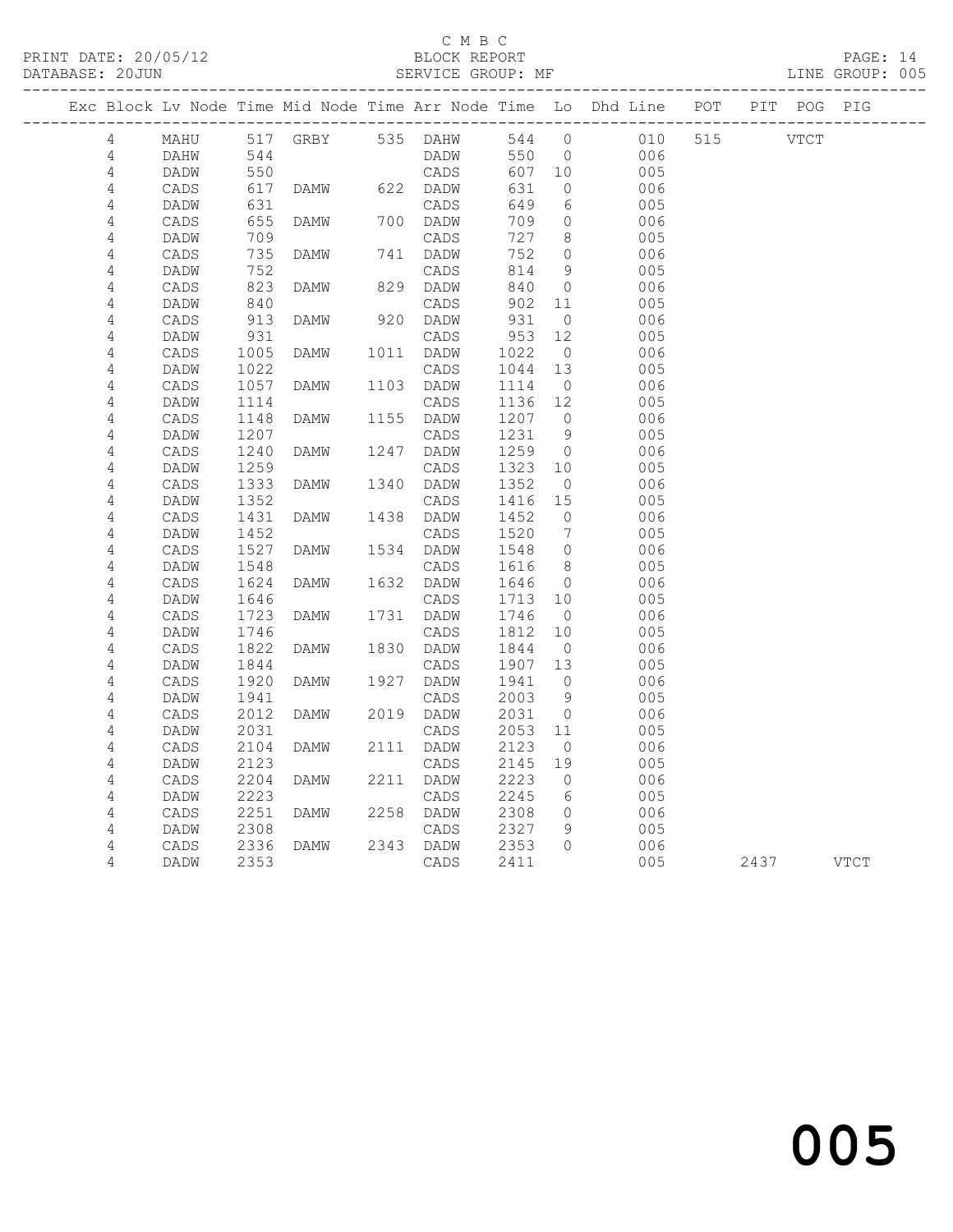### C M B C<br>BLOCK REPORT

PAGE: 15<br>LINE GROUP: 005

|             | Exc Block Lv Node Time Mid Node Time Arr Node Time Lo Dhd Line POT |              |                   |      |              |                |                      |            |          | PIT POG PIG |             |
|-------------|--------------------------------------------------------------------|--------------|-------------------|------|--------------|----------------|----------------------|------------|----------|-------------|-------------|
| 5           | MAHU                                                               |              | 548 GRBY 606 DAHW |      |              | 615 0          |                      | 010        | 546 VTCT |             |             |
| 5           | DAHW                                                               | 615          |                   |      | DADW         | 621            | $\overline{0}$       | 006        |          |             |             |
| $\mathsf S$ | DADW                                                               | 621          |                   |      | CADS         | 638            | 10                   | 005        |          |             |             |
| 5           | CADS                                                               | 648          | DAMW 653 DADW     |      |              | 702            | $\overline{0}$       | 006        |          |             |             |
| 5           | DADW                                                               | 702          |                   |      | CADS         | 720            | 10                   | 005        |          |             |             |
| 5           | CADS                                                               | 730          | DAMW              |      | 736 DADW     | 747            | $\overline{0}$       | 006        |          |             |             |
| 5           | DADW                                                               | 747          |                   |      | CADS         | 809            | 10                   | 005        |          |             |             |
| 5           | CADS                                                               | 819          | DAMW              | 825  | DADW         | 836            | $\overline{0}$       | 006        |          |             |             |
| 5           | DADW                                                               | 836          |                   |      | CADS         | 858            | 10                   | 005        |          |             |             |
| 5           | CADS                                                               | 908          | DAMW              | 915  | DADW         | 926            | $\circ$              | 006        |          |             |             |
| 5<br>5      | DADW                                                               | 926          |                   | 1003 | CADS         | 948            | 9                    | 005        |          |             |             |
| 5           | CADS<br>DADW                                                       | 957<br>1014  | DAMW              |      | DADW<br>CADS | 1014<br>1036   | $\overline{0}$<br>14 | 006<br>005 |          |             |             |
| 5           | CADS                                                               | 1050         | DAMW              | 1056 | DADW         | 1107           | $\overline{0}$       | 006        |          |             |             |
| 5           | DADW                                                               | 1107         |                   |      | CADS         | 1129           | 12                   | 005        |          |             |             |
| 5           | CADS                                                               | 1141         | DAMW              | 1147 | DADW         | 1159           | $\overline{0}$       | 006        |          |             |             |
| 5           | DADW                                                               | 1159         |                   |      | CADS         | 1221           | 12                   | 005        |          |             |             |
| 5           | CADS                                                               | 1233         | DAMW              | 1240 | DADW         | 1252           | $\circ$              | 006        |          |             |             |
| 5           | DADW                                                               | 1252         |                   |      | CADS         | 1316           | 9                    | 005        |          |             |             |
| $\mathsf S$ | CADS                                                               | 1325         | DAMW              | 1332 | DADW         | 1344           | $\overline{0}$       | 006        |          |             |             |
| 5           | DADW                                                               | 1344         |                   |      | CADS         | 1408           | 15                   | 005        |          |             |             |
| 5           | CADS                                                               | 1423         | DAMW              | 1430 | DADW         | 1444           | $\circ$              | 006        |          |             |             |
| 5           | DADW                                                               | 1444         |                   |      | CADS         | 1512           | 9                    | 005        |          |             |             |
| 5           | CADS                                                               | 1521         | DAMW              | 1528 | DADW         | 1542           | $\circ$              | 006        |          |             |             |
| 5           | DADW                                                               | 1542         |                   |      | CADS         | 1610           | 8 <sup>8</sup>       | 005        |          |             |             |
| 5           | CADS                                                               | 1618         | DAMW              | 1626 | DADW         | 1640           | $\overline{0}$       | 006        |          |             |             |
| 5           | DADW                                                               | 1640         |                   |      | CADS         | 1707           | 12                   | 005        |          |             |             |
| 5           | CADS                                                               | 1719         | DAMW              | 1727 | DADW         | 1741           | $\overline{0}$       | 006        |          |             |             |
| 5           | DADW                                                               | 1741         |                   |      | CADS         | 1807           | 9                    | 005        |          |             |             |
| 5           | CADS                                                               | 1816         | DAMW              | 1824 | DADW         | 1838           | $\circ$              | 006        |          |             |             |
| 5           | DADW                                                               | 1838         |                   |      | CADS         | 1901           | 11                   | 005        |          |             |             |
| 5           | CADS                                                               | 1912         | DAMW              | 1919 | DADW         | 1933           | $\circ$              | 006        |          |             |             |
| 5           | DADW                                                               | 1933         |                   |      | CADS         | 1955           | 5                    | 005        |          |             |             |
| 5           | CADS                                                               | 2000         | DAMW              | 2007 | DADW         | 2021           | $\circ$              | 006        |          |             |             |
| 5           | DADW                                                               | 2021         |                   |      | CADS         | 2043           | 6                    | 005        |          |             |             |
| 5           | CADS                                                               | 2049         | DAMW              |      | 2056 DADW    | 2108           | $\circ$              | 006        |          |             |             |
| 5           | DADW                                                               | 2108         |                   |      | CADS         | 2130           | 18                   | 005        |          |             |             |
| 5           | CADS                                                               | 2148         | DAMW              |      | 2155 DADW    | 2207           | $\overline{0}$       | 006        |          |             |             |
| 5           | DADW                                                               | 2207         |                   |      | CADS         | 2229           | 5                    | 005        |          |             |             |
| 5           | $\mathtt{CADS}$                                                    |              | 2234 DAMW         |      | 2241 DADW    | 2253 0<br>2315 |                      | 006        |          |             |             |
| 5<br>5      | DADW<br>CADS                                                       | 2253<br>2321 | DAMW              | 2328 | CADS<br>DADW | 2338           | 6<br>0               | 005<br>006 |          |             |             |
| 5           | DADW                                                               | 2338         |                   |      | CADS         | 2356           | 12                   | 005        |          |             |             |
| 5           | CADS                                                               | 2408         | DAMW              | 2414 | DADW         | 2423           | 0                    | 006        |          |             |             |
| 5           | DADW                                                               | 2423         |                   |      | CADS         | 2441           | 7                    | 005        |          |             |             |
| 5           | CADS                                                               | 2448         | DAMW              | 2454 | DADW         | 2503           | 0                    | 006        |          |             |             |
| 5           | DADW                                                               | 2503         |                   |      | CADS         | 2521           | 7                    | 005        |          |             |             |
| 5           | $\mathtt{CADS}$                                                    | 2528         | DAMW              | 2534 | DADW         | 2543           | 0                    | 006        |          |             |             |
| 5           | DADW                                                               | 2543         |                   |      | <b>BURO</b>  | 2549           |                      | 005        | 2614     |             | <b>VTCT</b> |
|             |                                                                    |              |                   |      |              |                |                      |            |          |             |             |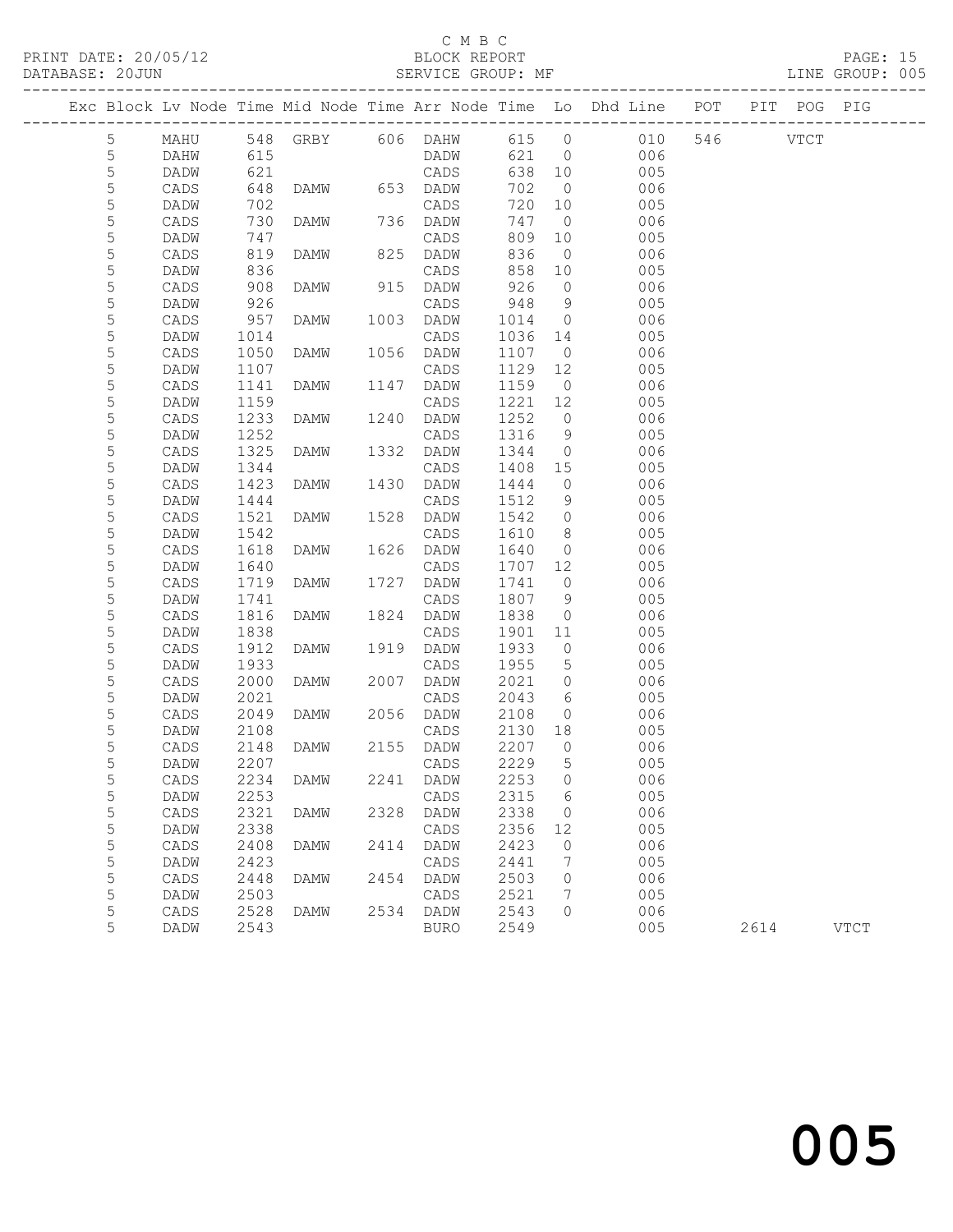### C M B C<br>BLOCK REPORT

PAGE: 16<br>LINE GROUP: 005

|  |   |      |      |                   |      |          |      |                 | Exc Block Lv Node Time Mid Node Time Arr Node Time Lo Dhd Line POT |     |      | PIT POG PIG |             |
|--|---|------|------|-------------------|------|----------|------|-----------------|--------------------------------------------------------------------|-----|------|-------------|-------------|
|  | 6 | MAHU |      | 546 GRBY 604 RIHA |      |          | 617  | $\circ$         | 010                                                                | 544 |      | VTCT        |             |
|  | 6 | RIHA | 617  |                   |      | DADE     | 631  | $\circ$         | 005                                                                |     |      |             |             |
|  | 6 | DADE | 631  | DAPF              |      | 641 CADN | 648  | 5               | 006                                                                |     |      |             |             |
|  | 6 | CADN | 653  |                   |      | DADE     | 709  | $\circ$         | 005                                                                |     |      |             |             |
|  | 6 | DADE | 709  | DAPF              | 721  | CADN     | 729  | $7\phantom{.0}$ | 006                                                                |     |      |             |             |
|  | 6 | CADN | 736  |                   |      | DADE     | 754  | $\circ$         | 005                                                                |     |      |             |             |
|  | 6 | DADE | 754  | DAPF              | 807  | CADN     | 815  | 5               | 006                                                                |     |      |             |             |
|  | 6 | CADN | 820  |                   |      | DADE     | 839  | $\Omega$        | 005                                                                |     |      |             |             |
|  | 6 | DADE | 839  | DAPF              | 852  | CADN     | 901  | 11              | 006                                                                |     |      |             |             |
|  | 6 | CADN | 912  |                   |      | DADE     | 931  | $\Omega$        | 005                                                                |     |      |             |             |
|  | 6 | DADE | 931  | DAPF              | 944  | CADN     | 952  | 13              | 006                                                                |     |      |             |             |
|  | 6 | CADN | 1005 |                   |      | DADE     | 1024 | $\overline{0}$  | 005                                                                |     |      |             |             |
|  | 6 | DADE | 1024 | DAPF              | 1037 | CADN     | 1045 | 10              | 006                                                                |     |      |             |             |
|  | 6 | CADN | 1055 |                   |      | DADE     | 1116 | $\circ$         | 005                                                                |     |      |             |             |
|  | 6 | DADE | 1116 | DAPF              | 1131 | CADN     | 1139 | 7               | 006                                                                |     |      |             |             |
|  | 6 | CADN | 1146 |                   |      | DADE     | 1209 | $\circ$         | 005                                                                |     |      |             |             |
|  | 6 | DADE | 1209 | DAPF              | 1225 | CADN     | 1232 | 7               | 006                                                                |     |      |             |             |
|  | 6 | CADN | 1239 |                   |      | DADE     | 1301 | $\circ$         | 005                                                                |     |      |             |             |
|  | 6 | DADE | 1301 | DAPF              | 1316 | CADN     | 1323 | 9               | 006                                                                |     |      |             |             |
|  | 6 | CADN | 1332 |                   |      | DADE     | 1354 | $\circ$         | 005                                                                |     |      |             |             |
|  | 6 | DADE | 1354 | DAPF              | 1409 | CADN     | 1416 | 8               | 006                                                                |     |      |             |             |
|  | 6 | CADN | 1424 |                   |      | DADE     | 1446 | $\circ$         | 005                                                                |     |      |             |             |
|  | 6 | DADE | 1446 | DAPF              | 1502 | CADN     | 1509 | 12              | 006                                                                |     |      |             |             |
|  | 6 | CADN | 1521 |                   |      | DADE     | 1543 | $\circ$         | 005                                                                |     |      |             |             |
|  | 6 | DADE | 1543 | DAPF              | 1557 | CADN     | 1606 | 8               | 006                                                                |     |      |             |             |
|  | 6 | CADN | 1614 |                   |      | DADE     | 1636 | $\circ$         | 005                                                                |     |      |             |             |
|  | 6 | DADE | 1636 | DAPF              | 1650 | CADN     | 1659 | 7               | 006                                                                |     |      |             |             |
|  | 6 | CADN | 1706 |                   |      | DADE     | 1731 | $\Omega$        | 005                                                                |     |      |             |             |
|  | 6 | DADE | 1731 | DAPF              | 1745 | CADN     | 1754 | 8               | 006                                                                |     |      |             |             |
|  | 6 | CADN | 1802 |                   |      | DADE     | 1826 | $\Omega$        | 005                                                                |     |      |             |             |
|  | 6 | DADE | 1826 | DAPF              | 1842 | CADN     | 1849 |                 | 006                                                                |     | 1926 |             | <b>VTCT</b> |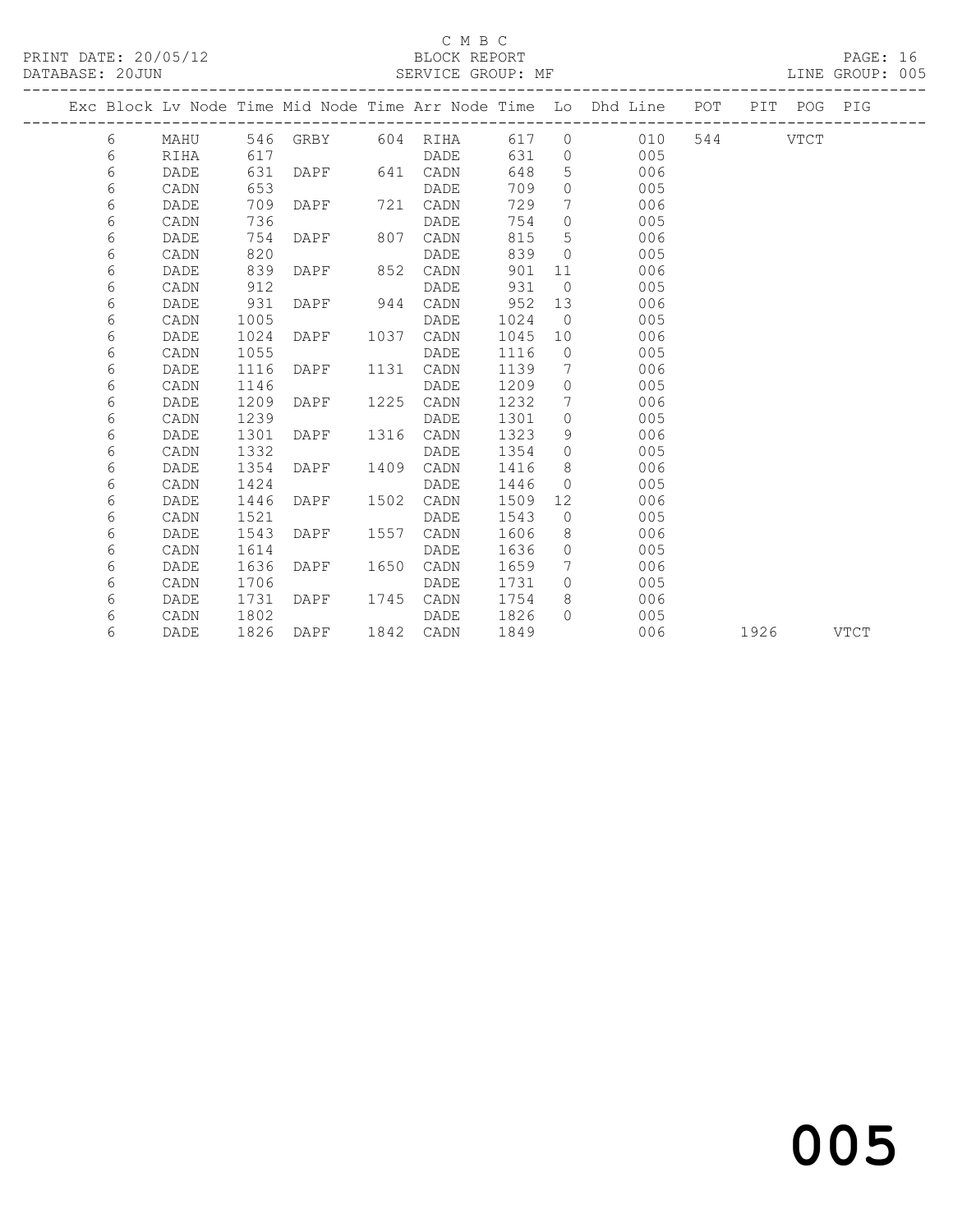### C M B C<br>BLOCK REPORT

PAGE: 17<br>LINE GROUP: 005

|  |                |             |      |      |      |                   |      |                 | Exc Block Lv Node Time Mid Node Time Arr Node Time Lo Dhd Line POT |          |      | PIT POG | PIG         |
|--|----------------|-------------|------|------|------|-------------------|------|-----------------|--------------------------------------------------------------------|----------|------|---------|-------------|
|  | 7              | MAHU        |      |      |      | 605 GRBY 624 RIHA | 637  | $\overline{0}$  | 010                                                                | 603 VTCT |      |         |             |
|  | 7              | RIHA        | 637  |      |      | DADE              | 651  | $\overline{0}$  | 005                                                                |          |      |         |             |
|  | $\overline{7}$ | DADE        | 651  | DAPF |      | 701 CADN          | 708  | 5               | 006                                                                |          |      |         |             |
|  | 7              | CADN        | 713  |      |      | DADE              | 729  | $\circ$         | 005                                                                |          |      |         |             |
|  | 7              | DADE        | 729  | DAPF |      | 741 CADN          | 749  | 5               | 006                                                                |          |      |         |             |
|  | 7              | CADN        | 754  |      |      | <b>DADE</b>       | 813  | $\circ$         | 005                                                                |          |      |         |             |
|  | 7              | DADE        | 813  | DAPF |      | 826 CADN          | 834  | 5               | 006                                                                |          |      |         |             |
|  | 7              | CADN        | 839  |      |      | DADE              | 859  | $\circ$         | 005                                                                |          |      |         |             |
|  | 7              | <b>DADE</b> | 859  | DAPF | 912  | CADN              | 921  | 6               | 006                                                                |          |      |         |             |
|  | 7              | CADN        | 927  |      |      | DADE              | 946  | $\circ$         | 005                                                                |          |      |         |             |
|  | 7              | DADE        | 946  | DAPF | 959  | CADN              | 1007 | 13              | 006                                                                |          |      |         |             |
|  | 7              | CADN        | 1020 |      |      | DADE              | 1039 | $\circ$         | 005                                                                |          |      |         |             |
|  | 7              | DADE        | 1039 | DAPF |      | 1053 CADN         | 1101 | 9               | 006                                                                |          |      |         |             |
|  | 7              | CADN        | 1110 |      |      | DADE              | 1131 | $\circ$         | 005                                                                |          |      |         |             |
|  | 7              | DADE        | 1131 | DAPF | 1147 | CADN              | 1154 | 7               | 006                                                                |          |      |         |             |
|  | 7              | CADN        | 1201 |      |      | DADE              | 1224 | $\circ$         | 005                                                                |          |      |         |             |
|  | 7              | DADE        | 1224 | DAPF | 1240 | CADN              | 1247 | $7\phantom{.0}$ | 006                                                                |          |      |         |             |
|  | 7              | CADN        | 1254 |      |      | DADE              | 1316 | $\circ$         | 005                                                                |          |      |         |             |
|  | $7\phantom{.}$ | DADE        | 1316 | DAPF |      | 1331 CADN         | 1338 | 9               | 006                                                                |          |      |         |             |
|  | 7              | CADN        | 1347 |      |      | DADE              | 1409 | $\circ$         | 005                                                                |          |      |         |             |
|  | 7              | DADE        | 1409 | DAPF | 1425 | CADN              | 1432 | 7               | 006                                                                |          |      |         |             |
|  | 7              | CADN        | 1439 |      |      | DADE              | 1501 | $\circ$         | 005                                                                |          |      |         |             |
|  | 7              | DADE        | 1501 | DAPF | 1517 | CADN              | 1524 | 12              | 006                                                                |          |      |         |             |
|  | 7              | CADN        | 1536 |      |      | DADE              | 1558 | $\circ$         | 005                                                                |          |      |         |             |
|  | 7              | DADE        | 1558 | DAPF |      | 1612 CADN         | 1621 | 8               | 006                                                                |          |      |         |             |
|  | 7              | CADN        | 1629 |      |      | DADE              | 1652 | $\circ$         | 005                                                                |          |      |         |             |
|  | 7              | DADE        | 1652 | DAPF |      | 1706 CADN         | 1715 | 7               | 006                                                                |          |      |         |             |
|  | 7              | CADN        | 1722 |      |      | DADE              | 1747 | $\circ$         | 005                                                                |          |      |         |             |
|  | 7              | DADE        | 1747 | DAPF | 1801 | CADN              | 1810 | 9               | 006                                                                |          |      |         |             |
|  | 7              | CADN        | 1819 |      |      | DADE              | 1843 | $\Omega$        | 005                                                                |          |      |         |             |
|  | 7              | DADE        | 1843 | DAPF | 1858 | CADN              | 1905 | 9               | 006                                                                |          |      |         |             |
|  | 7              | CADN        | 1914 |      |      | DADE              | 1936 | $\Omega$        | 005                                                                |          |      |         |             |
|  | 7              | DADE        | 1936 | DAPF | 1951 | CADN              | 1957 | 7               | 006                                                                |          |      |         |             |
|  | 7              | CADN        | 2004 |      |      | <b>DADE</b>       | 2026 | $\bigcap$       | 005                                                                |          |      |         |             |
|  | 7              | DADE        | 2026 | DAPF |      | 2041 CADN         | 2047 |                 | 006                                                                |          | 2121 |         | <b>VTCT</b> |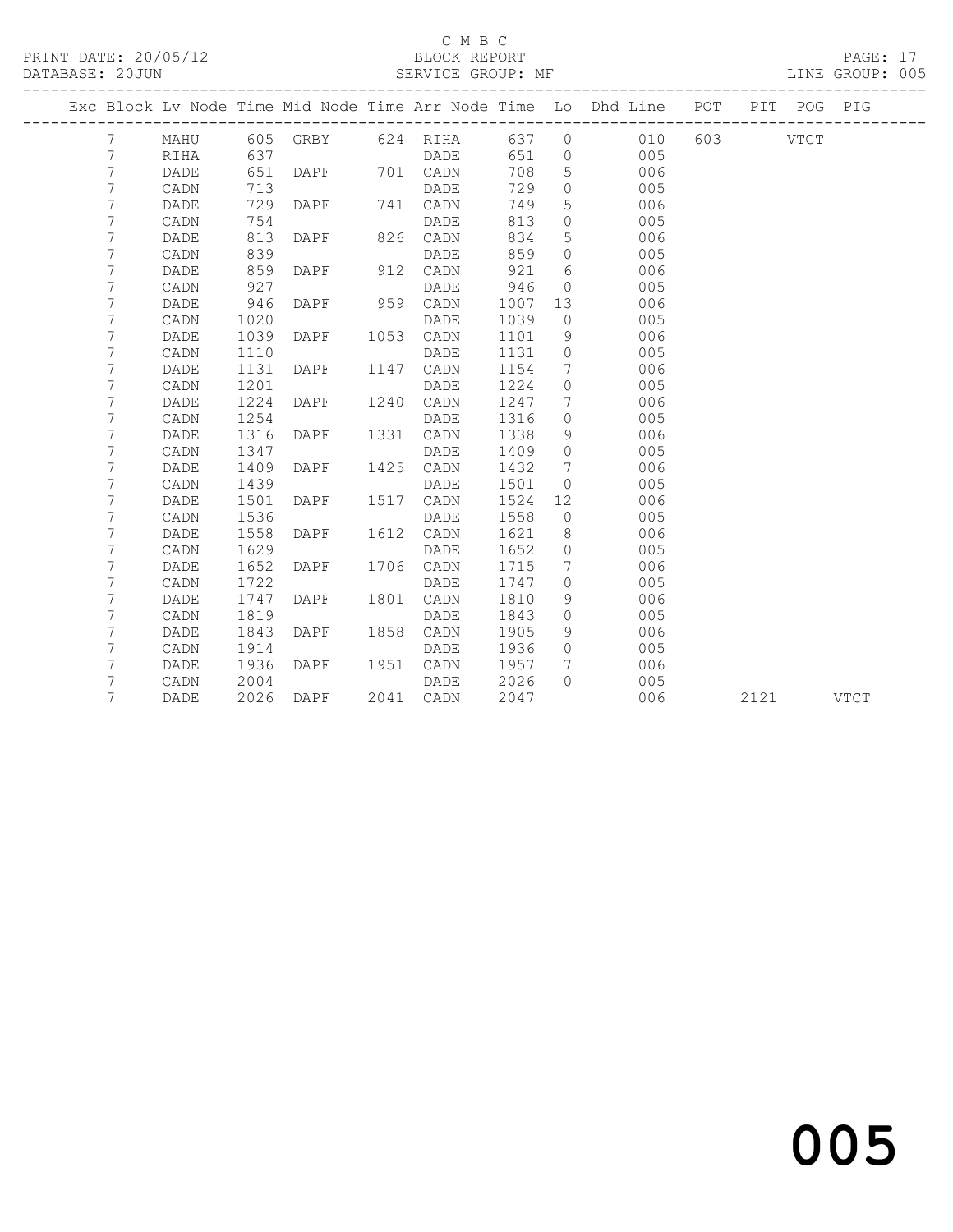## C M B C<br>BLOCK REPORT

PAGE: 18<br>LINE GROUP: 005

|  |         |             |      |                   |      |      |      |                | Exc Block Lv Node Time Mid Node Time Arr Node Time Lo Dhd Line POT |          |      | PIT POG | PIG         |
|--|---------|-------------|------|-------------------|------|------|------|----------------|--------------------------------------------------------------------|----------|------|---------|-------------|
|  | 8       | MAHU        |      | 621 GRBY 640 DAHW |      |      | 649  | $\circ$        | 010                                                                | 619 VTCT |      |         |             |
|  | 8       | DAHW        | 649  |                   |      | DADW | 655  | $\Omega$       | 006                                                                |          |      |         |             |
|  | $\,8\,$ | DADW        | 655  |                   |      | CADS | 713  | 7              | 005                                                                |          |      |         |             |
|  | $\,8\,$ | CADS        | 720  | DAMW              | 726  | DADW | 736  | $\Omega$       | 006                                                                |          |      |         |             |
|  | 8       | DADW        | 736  |                   |      | CADS | 756  | 11             | 005                                                                |          |      |         |             |
|  | 8       | CADS        | 807  | <b>DAMW</b>       | 813  | DADW | 824  | $\Omega$       | 006                                                                |          |      |         |             |
|  | 8       | DADW        | 824  |                   |      | CADS | 846  | 7              | 005                                                                |          |      |         |             |
|  | 8       | CADS        | 853  | <b>DAMW</b>       | 900  | DADW | 911  | $\circ$        | 006                                                                |          |      |         |             |
|  | 8       | DADW        | 911  |                   |      | CADS | 933  | 8              | 005                                                                |          |      |         |             |
|  | 8       | CADS        | 941  | <b>DAMW</b>       | 948  | DADW | 959  | $\bigcirc$     | 006                                                                |          |      |         |             |
|  | 8       | DADW        | 959  |                   |      | CADS | 1021 | 14             | 005                                                                |          |      |         |             |
|  | 8       | CADS        | 1035 | DAMW              | 1041 | DADW | 1052 | $\overline{0}$ | 006                                                                |          |      |         |             |
|  | $\,8\,$ | DADW        | 1052 |                   |      | CADS | 1114 | 12             | 005                                                                |          |      |         |             |
|  | $\,8\,$ | CADS        | 1126 | DAMW              | 1132 | DADW | 1144 | $\overline{0}$ | 006                                                                |          |      |         |             |
|  | 8       | <b>DADW</b> | 1144 |                   |      | CADS | 1206 | 12             | 005                                                                |          |      |         |             |
|  | 8       | CADS        | 1218 | <b>DAMW</b>       | 1225 | DADW | 1237 | $\circ$        | 006                                                                |          |      |         |             |
|  | 8       | DADW        | 1237 |                   |      | CADS | 1301 | 9              | 005                                                                |          |      |         |             |
|  | 8       | CADS        | 1310 | <b>DAMW</b>       | 1317 | DADW | 1329 | $\circ$        | 006                                                                |          |      |         |             |
|  | 8       | DADW        | 1329 |                   |      | CADS | 1353 | 8              | 005                                                                |          |      |         |             |
|  | 8       | CADS        | 1401 | <b>DAMW</b>       | 1408 | DADW | 1422 | $\circ$        | 006                                                                |          |      |         |             |
|  | 8       | DADW        | 1422 |                   |      | CADS | 1448 | 9              | 005                                                                |          |      |         |             |
|  | 8       | CADS        | 1457 | DAMW              | 1504 | DADW | 1518 | $\circ$        | 006                                                                |          |      |         |             |
|  | 8       | DADW        | 1518 |                   |      | CADS | 1546 | 11             | 005                                                                |          |      |         |             |
|  | 8       | CADS        | 1557 | DAMW              | 1604 | DADW | 1618 | $\overline{0}$ | 006                                                                |          |      |         |             |
|  | 8       | DADW        | 1618 |                   |      | CADS | 1645 | 12             | 005                                                                |          |      |         |             |
|  | 8       | CADS        | 1657 | <b>DAMW</b>       | 1705 | DADW | 1719 | $\bigcirc$     | 006                                                                |          |      |         |             |
|  | 8       | DADW        | 1719 |                   |      | CADS | 1746 | 11             | 005                                                                |          |      |         |             |
|  | 8       | CADS        | 1757 | <b>DAMW</b>       | 1805 | DADW | 1820 | $\overline{0}$ | 006                                                                |          |      |         |             |
|  | 8       | DADW        | 1820 |                   |      | CADS | 1846 | 12             | 005                                                                |          |      |         |             |
|  | 8       | CADS        | 1858 | <b>DAMW</b>       | 1905 | DADW | 1919 | $\bigcirc$     | 006                                                                |          |      |         |             |
|  | 8       | DADW        | 1919 |                   |      | CADS | 1941 | 9              | 005                                                                |          |      |         |             |
|  | 8       | CADS        | 1950 | <b>DAMW</b>       | 1957 | DADW | 2011 | $\bigcap$      | 006                                                                |          |      |         |             |
|  | 8       | DADW        | 2011 |                   |      | CADS | 2033 |                | 005                                                                |          | 2105 |         | <b>VTCT</b> |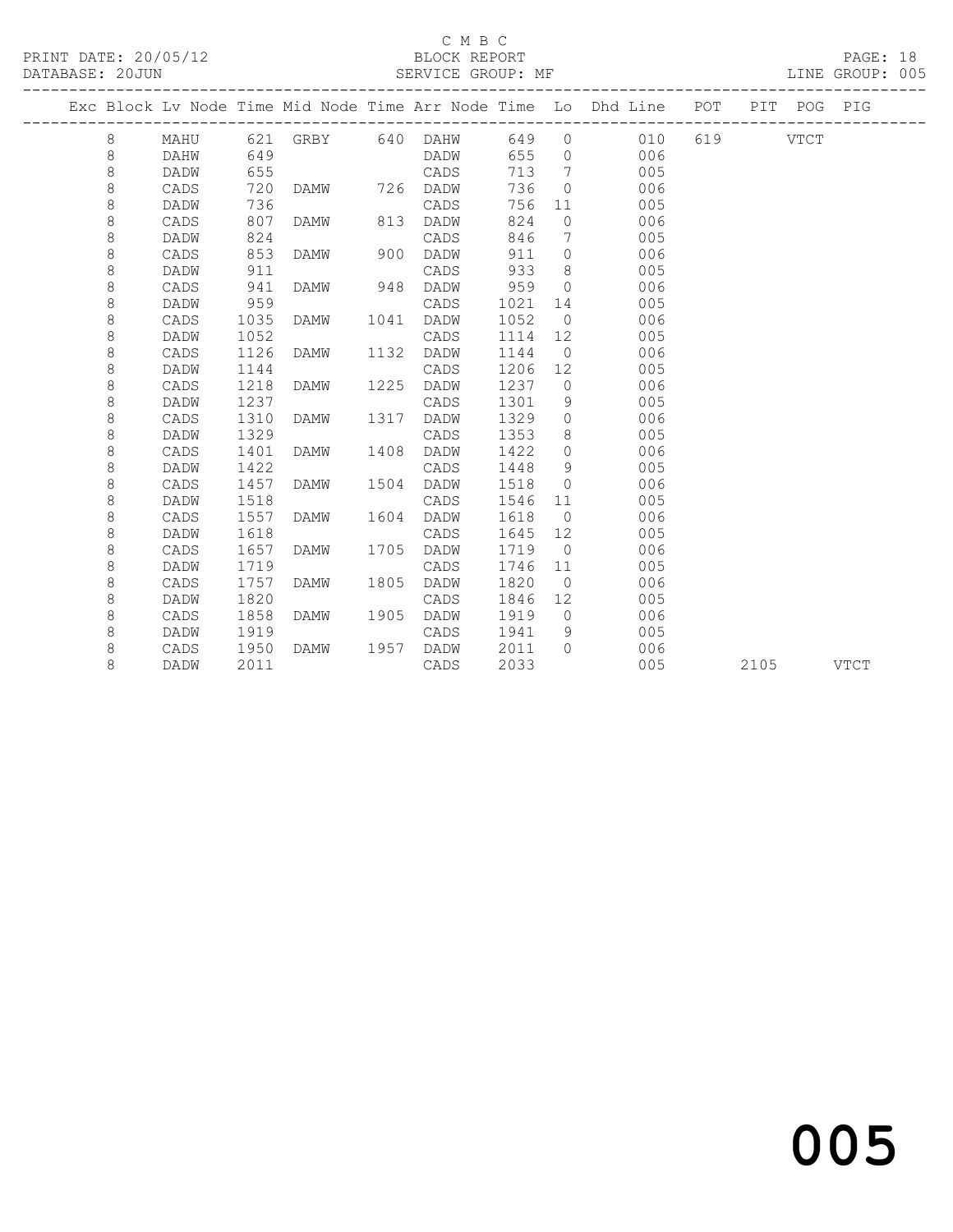### C M B C

|  |               |      |      |                   |      |           |       |                | MF<br>______________________________<br>Exc Block Lv Node Time Mid Node Time Arr Node Time Lo Dhd Line POT PIT POG PIG | -------------------- |          |  |
|--|---------------|------|------|-------------------|------|-----------|-------|----------------|------------------------------------------------------------------------------------------------------------------------|----------------------|----------|--|
|  | 9             | MAHU |      | 639 GRBY 700 DAHW |      |           | 709 0 |                | 010                                                                                                                    |                      | 637 VTCT |  |
|  | 9             | DAHW | 709  |                   |      | DADW      | 716   | $\overline{0}$ | 006                                                                                                                    |                      |          |  |
|  | 9             | DADW | 716  |                   |      | CADS      | 735   | 15             | 005                                                                                                                    |                      |          |  |
|  | 9             | CADS | 750  | DAMW 756 DADW     |      |           | 807   | $\overline{0}$ | 006                                                                                                                    |                      |          |  |
|  | 9             | DADW | 807  |                   |      | CADS      | 829   | 5              | 005                                                                                                                    |                      |          |  |
|  | 9             | CADS | 834  | DAMW              | 841  | DADW      | 852   | $\circ$        | 006                                                                                                                    |                      |          |  |
|  | 9             | DADW | 852  |                   |      | CADS      | 914   | 9              | 005                                                                                                                    |                      |          |  |
|  | 9             | CADS | 923  | DAMW              | 930  | DADW      | 941   | $\circ$        | 006                                                                                                                    |                      |          |  |
|  | 9             | DADW | 941  |                   |      | CADS      | 1003  | 9              | 005                                                                                                                    |                      |          |  |
|  | 9             | CADS | 1012 | DAMW              | 1018 | DADW      | 1029  | $\Omega$       | 006                                                                                                                    |                      |          |  |
|  | 9             | DADW | 1029 |                   |      | CADS      | 1051  | 14             | 005                                                                                                                    |                      |          |  |
|  | 9             | CADS | 1105 | DAMW              | 1111 | DADW      | 1122  | $\overline{0}$ | 006                                                                                                                    |                      |          |  |
|  | 9             | DADW | 1122 |                   |      | CADS      | 1144  | 11             | 005                                                                                                                    |                      |          |  |
|  | 9             | CADS | 1155 | DAMW              | 1202 | DADW      | 1214  | $\overline{0}$ | 006                                                                                                                    |                      |          |  |
|  | 9             | DADW | 1214 |                   |      | CADS      | 1238  | 10             | 005                                                                                                                    |                      |          |  |
|  | 9             | CADS | 1248 | DAMW              | 1255 | DADW      | 1307  | $\Omega$       | 006                                                                                                                    |                      |          |  |
|  | $\mathcal{G}$ | DADW | 1307 |                   |      | CADS      | 1331  | 9              | 005                                                                                                                    |                      |          |  |
|  | 9             | CADS | 1340 | DAMW              | 1347 | DADW      | 1359  | $\circ$        | 006                                                                                                                    |                      |          |  |
|  | 9             | DADW | 1359 |                   |      | CADS      | 1423  | 15             | 005                                                                                                                    |                      |          |  |
|  | 9             | CADS | 1438 | DAMW              | 1445 | DADW      | 1459  | $\circ$        | 006                                                                                                                    |                      |          |  |
|  | 9             | DADW | 1459 |                   |      | CADS      | 1527  | 6              | 005                                                                                                                    |                      |          |  |
|  | 9             | CADS | 1533 | DAMW              | 1540 | DADW      | 1554  | $\circ$        | 006                                                                                                                    |                      |          |  |
|  | 9             | DADW | 1554 |                   |      | CADS      | 1622  | 13             | 005                                                                                                                    |                      |          |  |
|  | 9             | CADS | 1635 | DAMW              | 1643 | DADW      | 1657  | $\overline{0}$ | 006                                                                                                                    |                      |          |  |
|  | 9             | DADW | 1657 |                   |      | CADS      | 1724  | 10             | 005                                                                                                                    |                      |          |  |
|  | $\mathsf 9$   | CADS | 1734 | DAMW              | 1742 | DADW      | 1757  | $\overline{0}$ | 006                                                                                                                    |                      |          |  |
|  | 9             | DADW | 1757 |                   |      | CADS      | 1823  | 13             | 005                                                                                                                    |                      |          |  |
|  | $\mathsf 9$   | CADS | 1836 | DAMW              | 1844 | DADW      | 1858  | $\overline{0}$ | 006                                                                                                                    |                      |          |  |
|  | 9             | DADW | 1858 |                   |      | CADS      | 1921  | 9              | 005                                                                                                                    |                      |          |  |
|  | 9             | CADS | 1930 | DAMW              | 1937 | DADW      | 1951  | $\circ$        | 006                                                                                                                    |                      |          |  |
|  | 9             | DADW | 1951 |                   |      | CADS      | 2013  | 9              | 005                                                                                                                    |                      |          |  |
|  | 9             | CADS | 2022 | DAMW              | 2029 | DADW      | 2041  | $\overline{0}$ | 006                                                                                                                    |                      |          |  |
|  | 9             | DADW | 2041 |                   |      | CADS      | 2103  | 16             | 005                                                                                                                    |                      |          |  |
|  | 9             | CADS | 2119 | <b>DAMW</b>       |      | 2126 DADW | 2138  | $\bigcap$      | 006                                                                                                                    |                      |          |  |

9 DADW 2138 CADS 2200 005 2229 VTCT

# and the contract of  $\sim$  005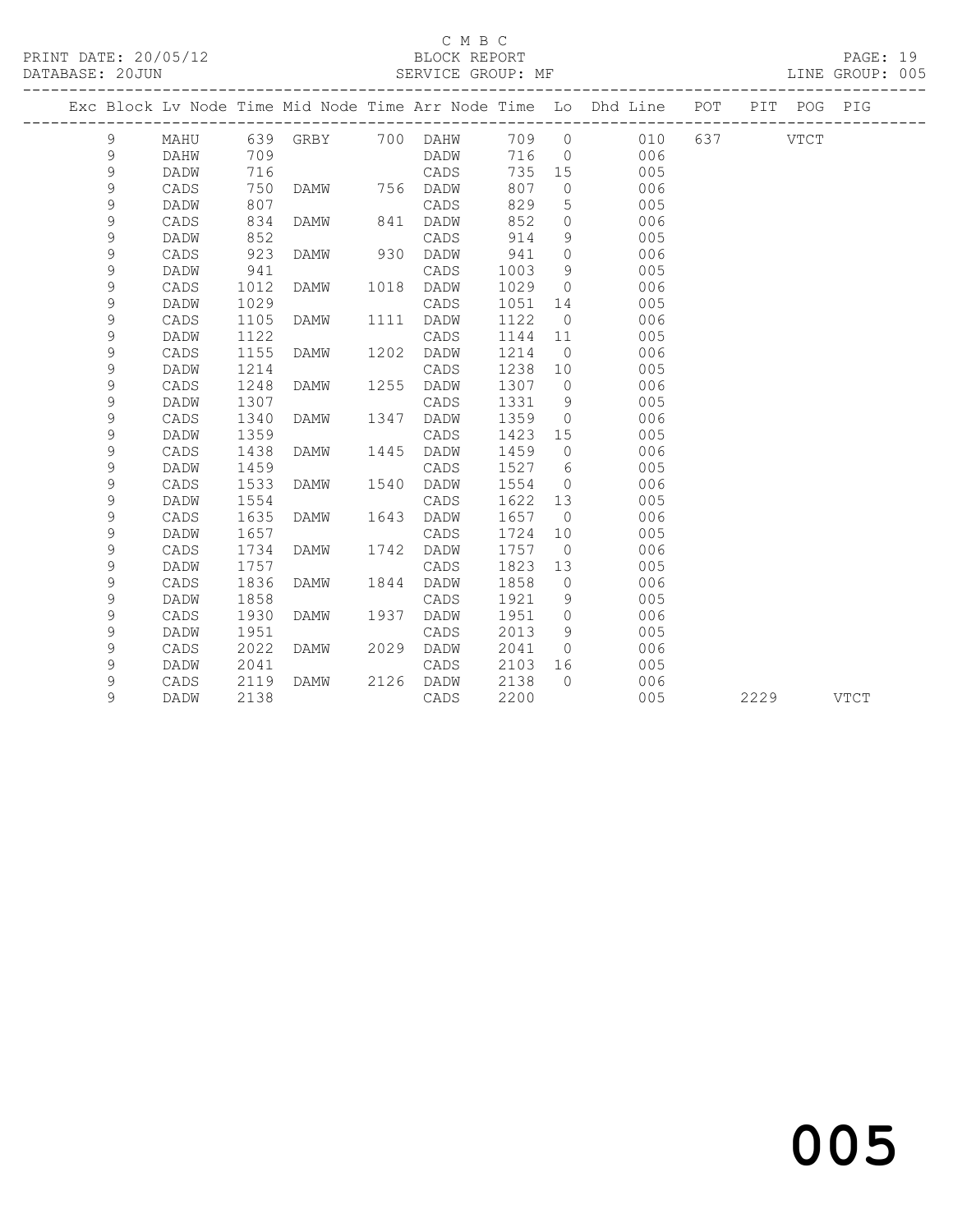## C M B C<br>BLOCK REPORT

### SERVICE GROUP: MF

PRINT DATE: 20/05/12 BLOCK REPORT PAGE: 20

|    |      |                   |                               |                        |                                                                    |                 | Exc Block Lv Node Time Mid Node Time Arr Node Time Lo Dhd Line POT PIT POG PIG |           |  |
|----|------|-------------------|-------------------------------|------------------------|--------------------------------------------------------------------|-----------------|--------------------------------------------------------------------------------|-----------|--|
| 10 |      |                   |                               |                        |                                                                    |                 | MAHU 654 GRBY 715 RIHA 729 0 010 652 VTCT                                      |           |  |
| 10 | RIHA | 729               |                               |                        |                                                                    |                 | DADE 743 0 005                                                                 |           |  |
| 10 | DADE |                   | 743 DAPF 755 CADN<br>810 DADE |                        | 803                                                                | $7\overline{ }$ | $006$<br>$005$                                                                 |           |  |
| 10 | CADN |                   |                               |                        | 829                                                                | $\overline{0}$  |                                                                                |           |  |
| 10 | DADE | 829               | DAPF 842 CADN                 |                        | 851                                                                | 6               | 006                                                                            |           |  |
| 10 | CADN |                   |                               | DADE                   | 917                                                                | $\overline{0}$  | 005                                                                            |           |  |
| 10 | DADE | 857<br>917<br>950 | DAPF 930 CADN                 |                        | $\begin{matrix} 11111111 & 0 \\ 938 & 12 \\ 1009 & 1 \end{matrix}$ |                 | 006                                                                            |           |  |
| 10 | CADN |                   |                               | DADE                   |                                                                    |                 | 005                                                                            |           |  |
| 10 | DADE | 1009              |                               | DAPF 1022 CADN 1030 10 |                                                                    |                 | 006                                                                            |           |  |
| 10 | CADN | 1040              |                               | DADE                   | 1101                                                               | $\overline{0}$  | 005                                                                            |           |  |
| 10 | DADE | 1101              | DAPF 1116 CADN                |                        | 1124                                                               | 9               | 006                                                                            |           |  |
| 10 | CADN | 1133              |                               | DADE                   | 1154                                                               | $\overline{0}$  | 005                                                                            |           |  |
| 10 | DADE | 1154              | DAPF 1210 CADN                |                        | 1217                                                               | $\overline{7}$  | 006                                                                            |           |  |
| 10 | CADN | 1224              |                               | DADE                   | 1246                                                               | $\overline{0}$  | 005                                                                            |           |  |
| 10 | DADE | 1246              | DAPF 1301 CADN                |                        | 1308                                                               | 9               | 006                                                                            |           |  |
| 10 | CADN | 1317              |                               | DADE                   | 1339                                                               | $\overline{0}$  | 005                                                                            |           |  |
| 10 | DADE | 1339<br>1409      | DAPF 1354 CADN                |                        | 1401                                                               | 8 <sup>8</sup>  | 006                                                                            |           |  |
| 10 | CADN |                   |                               | DADE                   | 1431                                                               | $\overline{0}$  | 005                                                                            |           |  |
| 10 | DADE | 1431              | DAPF 1447 CADN                |                        | 1454                                                               | 9               | 006                                                                            |           |  |
| 10 | CADN | 1503              |                               |                        | 1525                                                               | $\overline{0}$  | 005                                                                            |           |  |
| 10 | DADE |                   |                               |                        | 1548                                                               | 9               | 006                                                                            |           |  |
| 10 | CADN | 1557              |                               | DADE                   | 1619                                                               | $\overline{0}$  | 005                                                                            |           |  |
| 10 | DADE | 1619              | DAPF 1633 CADN                |                        | 1642                                                               | 9               | 006                                                                            |           |  |
| 10 | CADN | 1651              |                               | DADE                   | 1714                                                               | $\overline{0}$  | 005                                                                            |           |  |
| 10 | DADE | 1714              | DAPF 1728 CADN                |                        | 1737                                                               | 8 <sup>8</sup>  | 006                                                                            |           |  |
| 10 | CADN | 1745              |                               | DADE                   | 1809                                                               | $\overline{0}$  | 005                                                                            |           |  |
| 10 | DADE | 1809              | DAPF 1825 CADN                |                        | 1832                                                               | $7\overline{ }$ | 006                                                                            |           |  |
| 10 | CADN | 1839              |                               | DADE                   | 1903                                                               | $\overline{0}$  | 005                                                                            |           |  |
| 10 | DADE | 1903              |                               | DAPF 1918 CADN 1924 10 |                                                                    |                 | 006                                                                            |           |  |
| 10 | CADN | 1934              |                               | DADE                   | 1956                                                               | $\overline{0}$  | 005                                                                            |           |  |
| 10 | DADE | 1956              | <b>DAPF</b>                   | 2011 CADN              | 2017 7                                                             |                 | 006                                                                            |           |  |
| 10 | CADN | 2024              |                               | DADE                   | 2046                                                               | $\overline{0}$  | 005                                                                            |           |  |
| 10 | DADE | 2046              | DAPF 2059 CADN                |                        | 2105 14                                                            |                 | 006                                                                            |           |  |
| 10 | CADN |                   | 2119<br>2139 DAPF 2152        | DADE                   | 2139<br>2158                                                       | $\overline{0}$  | 005                                                                            |           |  |
| 10 | DADE |                   |                               | 2152 CADN              |                                                                    | $6\overline{6}$ | 006                                                                            |           |  |
| 10 | CADN | 2204              |                               | DADE                   | 2224                                                               | $\overline{0}$  | 005                                                                            |           |  |
| 10 | DADE | 2224              | DAPF 2237 CADN                |                        | 2243                                                               | 9               | 006                                                                            |           |  |
| 10 | CADN | 2252              |                               | DADE                   | 2309                                                               | $\overline{0}$  | 005                                                                            |           |  |
| 10 | DADE | 2309              | <b>DAPF</b>                   | 2322 CADN 2328         |                                                                    | 9               | 006                                                                            |           |  |
| 10 | CADN | 2337              |                               | DADE                   | $2354$<br>2412                                                     | $\overline{0}$  | 005                                                                            |           |  |
| 10 | DADE |                   | 2354 DAPF                     | 2407 CADN              | 2413                                                               |                 | 006                                                                            | 2439 VTCT |  |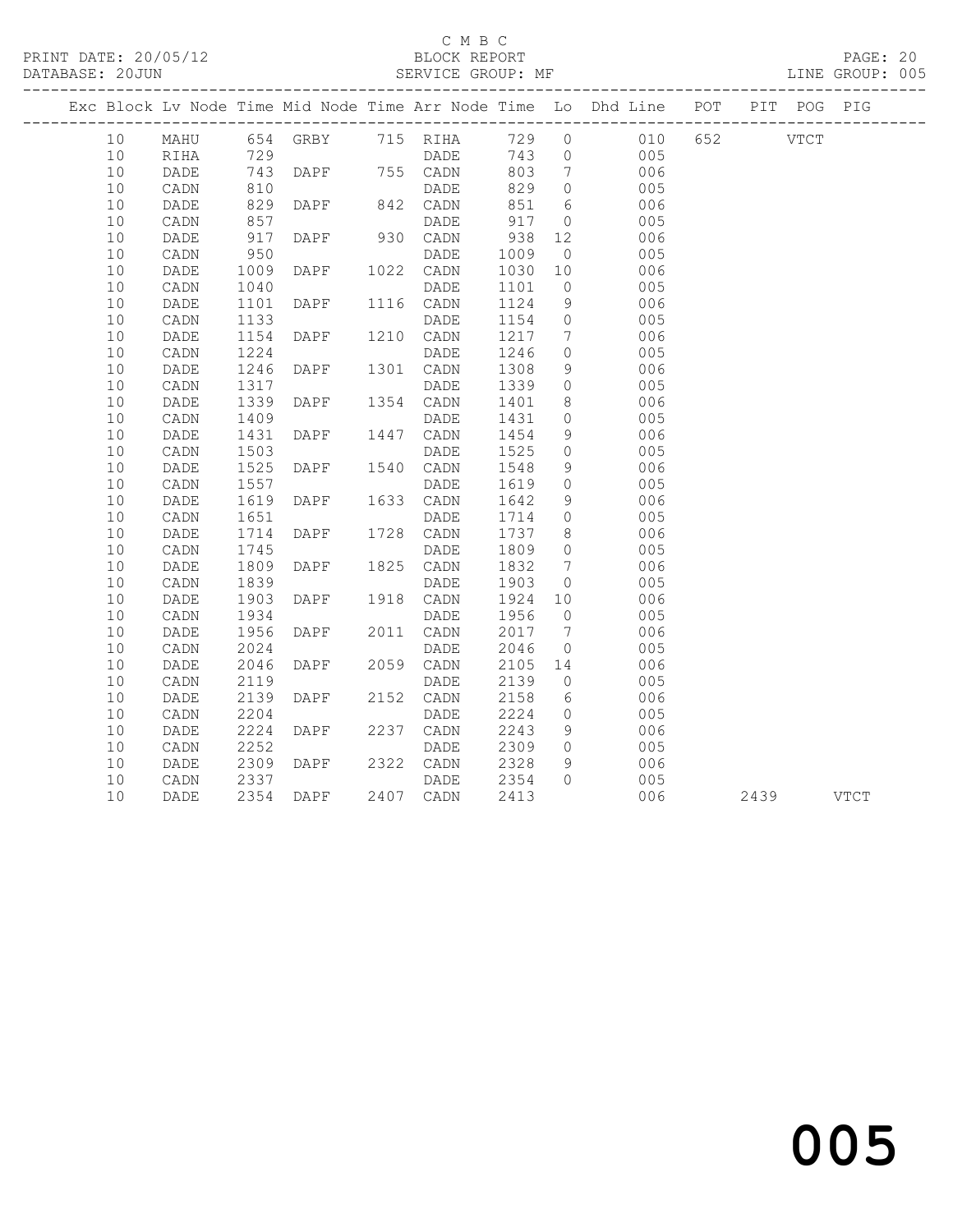### C M B C<br>BLOCK REPORT

### SERVICE GROUP: MF

|          |                 |                                             |                |                   |                      |                                  | Exc Block Lv Node Time Mid Node Time Arr Node Time Lo Dhd Line POT PIT POG PIG |     |             |      |
|----------|-----------------|---------------------------------------------|----------------|-------------------|----------------------|----------------------------------|--------------------------------------------------------------------------------|-----|-------------|------|
| 11       | MAHU            |                                             | 648 GRBY       | 709 RIHA          | 723 0                |                                  | 010                                                                            | 646 | <b>VTCT</b> |      |
| 11       | RIHA            | 723                                         |                | DADE              | 737 0                |                                  | 005                                                                            |     |             |      |
| 11       | DADE            | 737<br>805                                  | DAPF           | 749 CADN          | 757                  | 8 <sup>8</sup>                   | 006                                                                            |     |             |      |
| 11       | CADN            |                                             |                | DADE              | 824                  | $\overline{0}$                   | 005                                                                            |     |             |      |
| 11       | DADE            | 824<br>851                                  | <b>DAPF</b>    | 837 CADN          | 846                  | $5\overline{)}$                  | 006                                                                            |     |             |      |
| 11       | $\mathtt{CADN}$ |                                             |                | DADE              | 911                  | $\overline{0}$                   | 005                                                                            |     |             |      |
| 11       | DADE            | 911                                         | DAPF           | 924 CADN          | 932                  | 10                               | 006                                                                            |     |             |      |
| 11<br>11 | CADN            | 942                                         |                | DADE<br>1014 CADN | 1001                 | $\overline{0}$                   | 005                                                                            |     |             |      |
| 11       | DADE<br>CADN    | 1001<br>1035                                | <b>DAPF</b>    | DADE              | 1022 13<br>1054      | $\overline{0}$                   | 006<br>005                                                                     |     |             |      |
| 11       | DADE            | $\begin{array}{c} 1035 \\ 1054 \end{array}$ | DAPF           | 1108 CADN         | 1116                 | 9                                | 006                                                                            |     |             |      |
| 11       | CADN            | 1125                                        |                | DADE              |                      | $\overline{0}$                   | 005                                                                            |     |             |      |
| 11       | DADE            | 1146                                        | DAPF           | 1202 CADN         | 1146<br>1209<br>1209 | 8 <sup>8</sup>                   | 006                                                                            |     |             |      |
| 11       | $\mathtt{CADN}$ |                                             |                | DADE              | 1239                 | $\overline{0}$                   | 005                                                                            |     |             |      |
| 11       | $\mathtt{DADE}$ | 1217<br>1239                                | DAPF           | 1254 CADN         | 1301 8               |                                  | 006                                                                            |     |             |      |
| 11       | CADN            | 1309                                        |                | DADE              | 1331                 | $\overline{0}$                   | 005                                                                            |     |             |      |
| 11       | DADE            | 1331                                        | DAPF           | 1346 CADN         | 1353                 | 9                                | 006                                                                            |     |             |      |
| 11       | CADN            | 1402                                        |                | DADE              | 1424                 | $\overline{0}$                   | 005                                                                            |     |             |      |
| 11       | DADE            | 1424                                        | DAPF           | 1440 CADN         | 1447 10              |                                  | 006                                                                            |     |             |      |
| 11       | $\mathtt{CADN}$ | $142.$<br>1457                              |                | DADE              | 1519                 | $\overline{0}$                   | 005                                                                            |     |             |      |
| 11       | DADE            | 1519<br>1552                                | DAPF           | 1534 CADN         | 1542                 | 10                               | 006                                                                            |     |             |      |
| 11       | CADN            |                                             |                | DADE              | 1614                 | $\overline{0}$                   | 005                                                                            |     |             |      |
| 11       | DADE            | 1614<br>1646                                | DAPF           | 1628 CADN         | 1637                 | 9                                | 006                                                                            |     |             |      |
| 11       | CADN            | 1646                                        |                | DADE              | 1709                 | $\overline{0}$                   | 005                                                                            |     |             |      |
| 11       | DADE            | 1709                                        | DAPF           | 1723 CADN         | 1732                 | 8 <sup>8</sup>                   | 006                                                                            |     |             |      |
| 11       | $\mathtt{CADN}$ | 1740                                        |                | DADE              | 1804                 | $\overline{0}$                   | 005                                                                            |     |             |      |
| 11       | DADE            | 1804                                        | DAPF           | 1820 CADN         | 1827                 | $5\overline{)}$                  | 006                                                                            |     |             |      |
| 11       | CADN            | 1832<br>1856                                |                | DADE              | 1856                 | $\overline{0}$                   | 005                                                                            |     |             |      |
| 11       | DADE            |                                             | DAPF           | 1911 CADN         | 1918                 | 6                                | 006                                                                            |     |             |      |
| 11<br>11 | CADN<br>DADE    | 1924<br>1946                                | DAPF           | DADE<br>2001 CADN | 1946<br>2007         | $\overline{0}$<br>$\overline{7}$ | 005<br>006                                                                     |     |             |      |
| 11       | CADN            | 2014                                        |                | DADE              | 2036                 | $\circ$                          | 005                                                                            |     |             |      |
| 11       | DADE            | 2036                                        | DAPF           | 2049 CADN         | 2055                 | 9                                | 006                                                                            |     |             |      |
| 11       | CADN            | 2104                                        |                | DADE              | 2124                 | $\overline{0}$                   | 005                                                                            |     |             |      |
| 11       | DADE            | 2124                                        | DAPF           | 2137 CADN         | 2143                 | 6                                | 006                                                                            |     |             |      |
| 11       | CADN            | 2149                                        |                | DADE              | 2209                 | $\overline{0}$                   | 005                                                                            |     |             |      |
| 11       | $\mathtt{DADE}$ | 2209                                        | DAPF           | 2222 CADN         | 2228                 | $6\overline{6}$                  | 006                                                                            |     |             |      |
| 11       | CADN            | 2234                                        |                | DADE              | 2254                 | $\overline{0}$                   | 005                                                                            |     |             |      |
| 11       | DADE            | 2254                                        | DAPF           | 2307 CADN         | 2313                 | 9                                | 006                                                                            |     |             |      |
| 11       | CADN            | 2322                                        |                | DADE              | 2339                 | $\overline{0}$                   | 005                                                                            |     |             |      |
| 11       | DADE            | 2339                                        | DAPF           | 2352 CADN         | 2358 17<br>2430 0    |                                  | 006                                                                            |     |             |      |
| 11       | CADN            | 2415                                        |                | DADE              |                      |                                  | 005                                                                            |     |             |      |
| 11       | DADE            | 2430<br>2457                                | DAPF           | 2441 CADN         | 2447 10<br>2510 0    |                                  | 006                                                                            |     |             |      |
| 11       | CADN            |                                             |                | DADE              |                      |                                  | 005                                                                            |     |             |      |
| 11       | DADE            | 2510                                        | DAPF 2521 CADN |                   | 2527                 |                                  | 006                                                                            |     | 2553        | VTCT |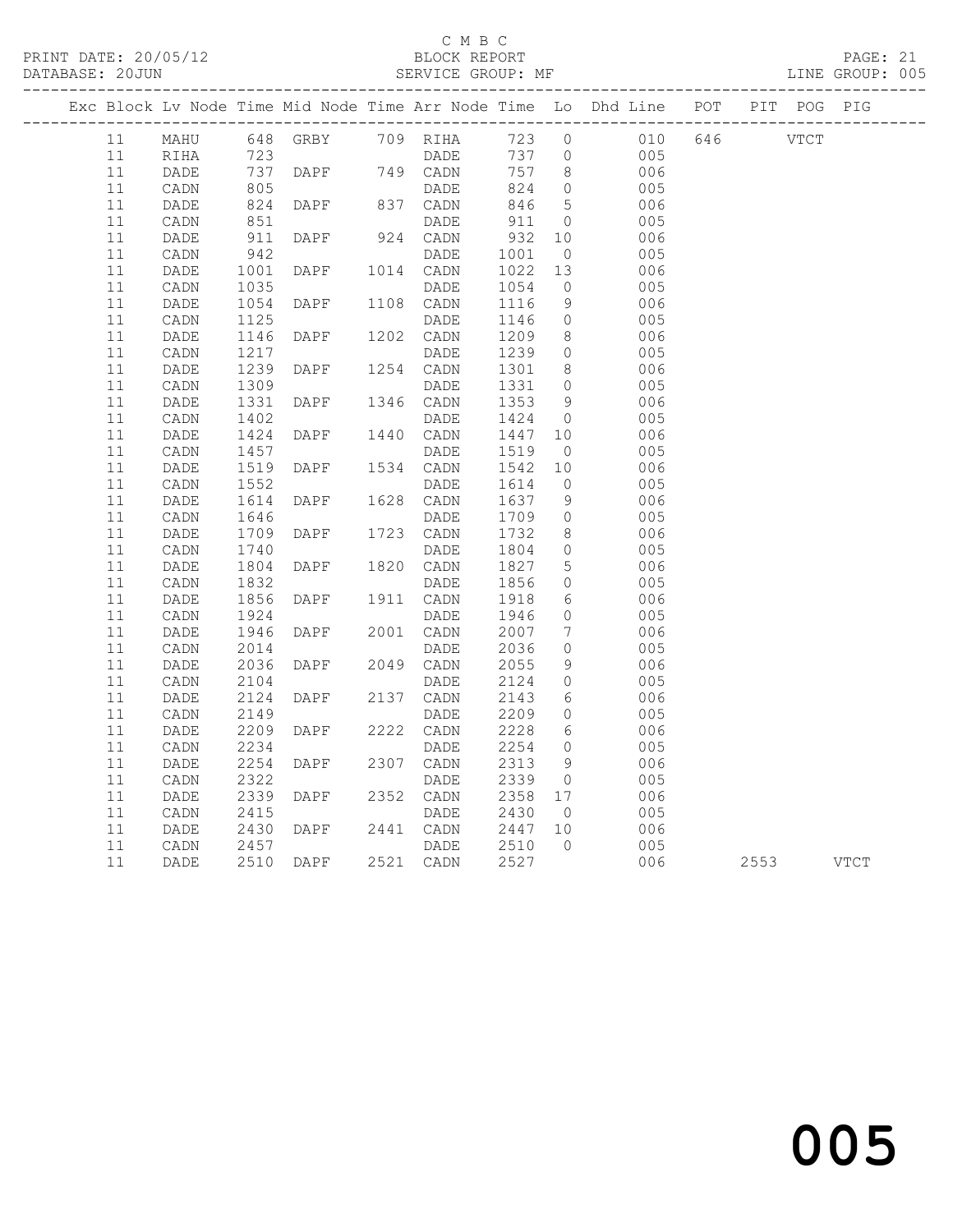### C M B C<br>BLOCK REPORT

### SERVICE GROUP: MF

|          |                   |              |               |      |                  |                |                 | Exc Block Lv Node Time Mid Node Time Arr Node Time Lo Dhd Line POT PIT POG PIG |           |             |
|----------|-------------------|--------------|---------------|------|------------------|----------------|-----------------|--------------------------------------------------------------------------------|-----------|-------------|
| 12       | MAHU              |              |               |      |                  |                |                 | 723 GRBY 746 RIHA 801 0 010 721 VTCT                                           |           |             |
| 12       | RIHA              |              |               |      | DADE             | 817 0<br>839 5 |                 |                                                                                |           |             |
| 12       | DADE              | $801$ $817$  | DAPF 830 CADN |      |                  | 839            | 5 <sup>5</sup>  | $\begin{array}{c} 005 \\ 006 \end{array}$                                      |           |             |
| 12       | CADN              | 844          |               |      | DADE             | 904            | $\overline{0}$  | 005                                                                            |           |             |
| 12       | DADE              | 904          | DAPF 917 CADN |      |                  | 925            | 10              | 006                                                                            |           |             |
| 12       | CADN              |              |               |      | DADE             | 954            | $\overline{0}$  | 005                                                                            |           |             |
| 12       | DADE              | 935<br>954   | DAPF          |      | 1007 CADN        | 1015           | 12              | 006                                                                            |           |             |
| 12       | CADN              | 1027         |               |      | DADE             | 1046           |                 | $\overline{0}$<br>005                                                          |           |             |
| 12       | DADE              | 1046         | DAPF          |      | 1100 CADN        | 1108           | 10              | 006                                                                            |           |             |
| 12       | CADN              | 1118         |               |      | DADE             | 1139           | $\overline{0}$  | 005                                                                            |           |             |
| 12       | DADE              | 1139         | DAPF          |      | 1155 CADN        | 1202           | $7\overline{ }$ | 006                                                                            |           |             |
| 12       | CADN              | 1209         |               |      | DADE             | 1231           | $\overline{0}$  | 005                                                                            |           |             |
| 12       | DADE              | 1231         | DAPF          |      | 1246 CADN        | 1253           | 9               | 006                                                                            |           |             |
| 12       | $\mathtt{CADN}$   | 1302         |               |      | DADE             | 1324           | $\overline{0}$  | 005                                                                            |           |             |
| 12       | DADE              | 1324         | DAPF          |      | 1339 CADN        | 1346           | 8 <sup>8</sup>  | 006                                                                            |           |             |
| 12       | CADN              | 1354         |               |      | DADE             | 1416           | $\overline{0}$  | 005                                                                            |           |             |
| 12       | DADE              | 1416         | DAPF          |      | 1432 CADN        | 1439           | $6\overline{6}$ | 006                                                                            |           |             |
| 12       | CADN              | 1445         |               |      | DADE             | 1507           | $\overline{0}$  | 005                                                                            |           |             |
| 12       | DADE              | 1507         | DAPF          |      | 1523 CADN        | 1530 11        |                 | 006                                                                            |           |             |
| 12       | CADN              | 1541         |               |      | DADE             | 1603           | $\overline{0}$  | 005                                                                            |           |             |
| 12       | DADE              | 1603         | DAPF          |      | 1617 CADN        | 1626           | 9               | 006                                                                            |           |             |
| 12       | CADN              | 1635         |               |      | DADE             | 1658           | $\overline{0}$  | 005                                                                            |           |             |
| 12       | DADE              | 1658         | DAPF          |      | 1712 CADN        | 1721           | $7\overline{ }$ | 006                                                                            |           |             |
| 12       | CADN              | 1728         |               |      | DADE             | 1753           | $\overline{0}$  | 005                                                                            |           |             |
| 12       | DADE              | 1753         | DAPF          |      | 1807 CADN        | 1816           | 9               | 006                                                                            |           |             |
| 12       | CADN              | 1825         |               |      | DADE             | 1849           | $\overline{0}$  | 005                                                                            |           |             |
| 12       | DADE              | 1849         | DAPF          |      | 1904 CADN        | 1911           |                 | 006                                                                            | 1945 VTCT |             |
| 13       | MAHU              | 737          | GRBY 800 DAHW |      |                  | 808            |                 | $\overline{0}$<br>010                                                          | 735 VTCT  |             |
| 13       | DAHW              | 808          |               |      | DADW             | 816            | $\overline{O}$  | 006                                                                            |           |             |
| 13       | DADW              | 816          |               |      | CADS             | 838            | 5 <sup>5</sup>  | 005                                                                            |           |             |
| 13       | CADS              | 843          | <b>DAMW</b>   |      | 850 DADW         | 901            | $\overline{0}$  | 006                                                                            |           |             |
| 13       | DADW              | 901          |               |      | CADS             | 923            | 11              | 005                                                                            |           |             |
| 13       | CADS              | 934          | DAMW          |      | 941 DADW         | 952            | $\overline{0}$  | 006                                                                            |           |             |
| 13       | DADW              | 952<br>1027  |               |      | CADS             | 1014           | 13              | 005                                                                            |           |             |
| 13       | CADS              |              | DAMW          |      | 1033 DADW        | 1044 0         |                 | 006                                                                            |           |             |
| 13       | DADW              | 1044         |               |      | CADS             | 1106 13        |                 | 005                                                                            |           |             |
| 13       | CADS              | 1119         | DAMW          |      | 1125 DADW        | 1137 0         |                 | 006                                                                            |           |             |
| 13       | DADW              | 1137         |               |      | CADS             | 1159 11        |                 | 005                                                                            |           |             |
|          | 13 CADS 1210 DAMW |              |               |      | 1217 DADW 1229 0 |                |                 | 006                                                                            |           |             |
| 13       | DADW              | 1229         |               |      | CADS             | 1253           | 10              | 005                                                                            |           |             |
| 13       | CADS              | 1303         | DAMW          | 1310 | DADW             | 1322           | 0               | 006                                                                            |           |             |
|          |                   |              |               |      | CADS             | 1346           | 7               | 005                                                                            |           |             |
| 13       | DADW              | 1322         |               |      |                  |                |                 |                                                                                |           |             |
| 13       | CADS              | 1353         | DAMW          | 1400 | DADW             | 1414           | $\circ$         | 006                                                                            |           |             |
| 13       | DADW              | 1414         |               |      | $\mathtt{CADS}$  | 1440           | 11              | 005                                                                            |           |             |
| 13       | CADS              | 1451         | DAMW          | 1458 | DADW             | 1512           | $\circ$         | 006                                                                            |           |             |
| 13       | DADW              | 1512         |               |      | CADS             | 1540           | 11              | 005                                                                            |           |             |
| 13       | CADS              | 1551         | <b>DAMW</b>   | 1558 | DADW             | 1612           | $\overline{0}$  | 006                                                                            |           |             |
| 13       | DADW              | 1612         |               |      | CADS             | 1640           | 11              | 005                                                                            |           |             |
| 13       | CADS              | 1651         | DAMW          | 1659 | DADW             | 1713           | $\overline{0}$  | 006                                                                            |           |             |
| 13       | DADW              | 1713         |               |      | CADS             | 1740           | 11              | 005                                                                            |           |             |
| 13       | CADS              | 1751         | DAMW          | 1759 | DADW             | 1814           | $\overline{0}$  | 006                                                                            |           |             |
| 13       | DADW              | 1814         |               |      | CADS             | 1840           | 11              | 005                                                                            |           |             |
| 13<br>13 | CADS<br>DADW      | 1851<br>1912 | DAMW          | 1858 | DADW<br>CADS     | 1912<br>1934   | $\mathbf{0}$    | 006<br>005                                                                     | 2006      | <b>VTCT</b> |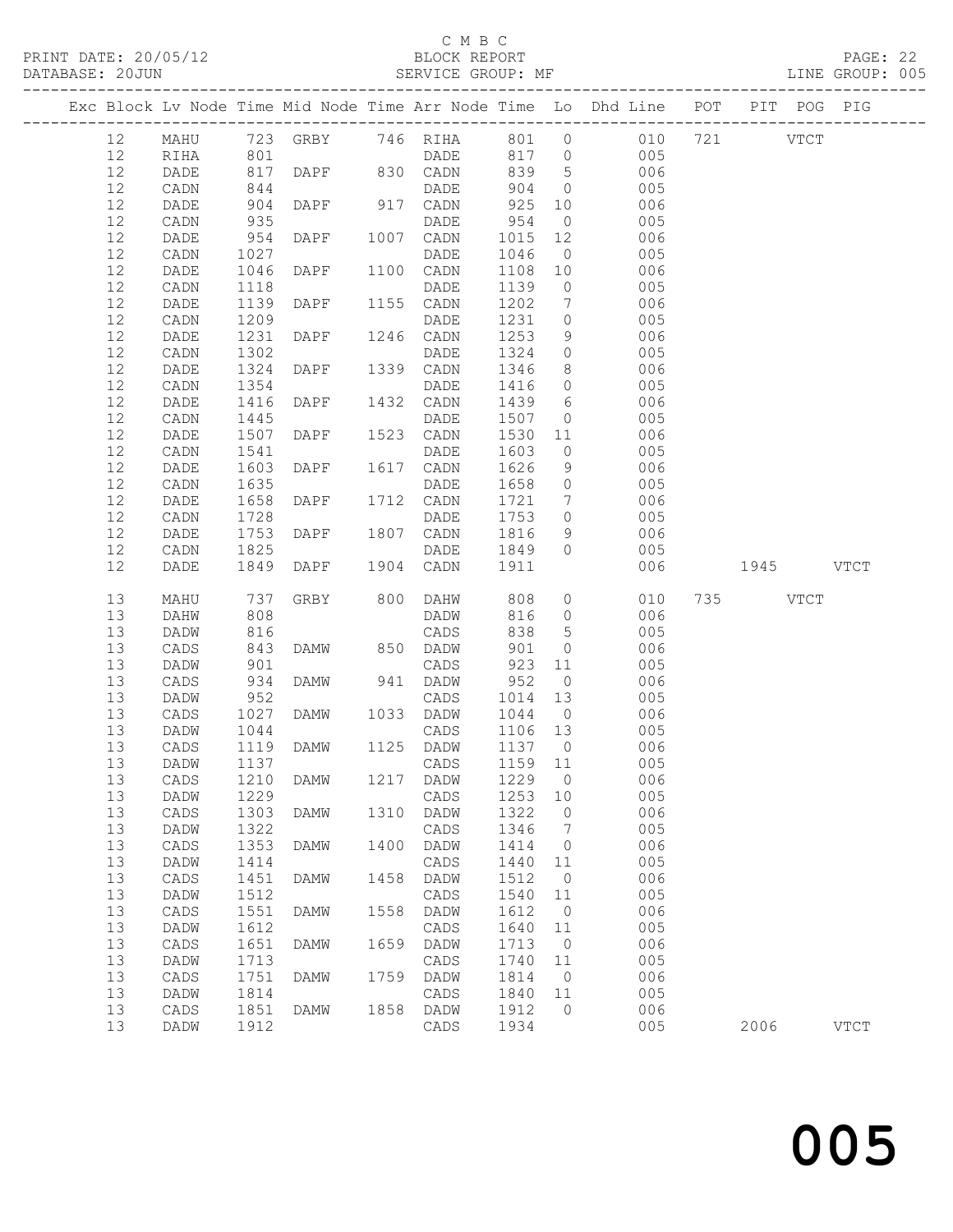## C M B C<br>BLOCK REPORT

PRINT DATE: 20/05/12 BLOCK REPORT PAGE: 23

|    |         |                 |      |                   |     |                              |         |                 | Exc Block Lv Node Time Mid Node Time Arr Node Time Lo Dhd Line POT PIT POG PIG |             |          |             |
|----|---------|-----------------|------|-------------------|-----|------------------------------|---------|-----------------|--------------------------------------------------------------------------------|-------------|----------|-------------|
| 14 |         |                 |      |                   |     | CADS 815 DAMW 821 DADW 832 0 |         |                 | 006 738 VTCT                                                                   |             |          |             |
| 14 |         | DADW            | 832  |                   |     | CADS 854 9                   |         |                 | 005                                                                            |             |          |             |
| 14 |         | CADS            | 903  | DAMW              |     | 910 DADW                     | 921 0   |                 | 006                                                                            |             |          |             |
| 14 |         | DADW            | 921  |                   |     | CADS                         | 943     | $\overline{7}$  | 005                                                                            |             |          |             |
| 14 |         | CADS            | 950  | DAMW              |     | 956 DADW                     | 1007    | $\overline{0}$  | 006                                                                            |             |          |             |
| 14 |         | DADW            | 1007 |                   |     | CADS                         | 1029    | 13              | 005                                                                            |             |          |             |
| 14 |         | CADS            | 1042 | DAMW              |     | 1048 DADW                    | 1059    | $\overline{0}$  | 006                                                                            |             |          |             |
| 14 |         | DADW            | 1059 |                   |     | CADS                         | 1121 13 |                 | 005                                                                            |             |          |             |
| 14 |         | CADS            | 1134 | DAMW              |     | 1140 DADW                    | 1152 0  |                 | 006                                                                            |             |          |             |
| 14 |         | DADW            | 1152 |                   |     | CADS                         | 1214 11 |                 | 005                                                                            |             |          |             |
| 14 |         | CADS            | 1225 | DAMW              |     | 1232 DADW                    | 1244    | $\overline{0}$  | 006                                                                            |             |          |             |
| 14 |         | DADW            | 1244 |                   |     | CADS                         | 1308 10 |                 | 005                                                                            |             |          |             |
| 14 |         | CADS            | 1318 | DAMW              |     | 1325 DADW                    | 1337 0  |                 | 006                                                                            |             |          |             |
| 14 |         | DADW            | 1337 |                   |     | CADS                         | 1401    | $7\overline{ }$ | 005                                                                            |             |          |             |
| 14 |         | CADS            | 1408 | DAMW              |     | 1415 DADW                    | 1429    | $\overline{0}$  | 006                                                                            |             |          |             |
| 14 |         | DADW            | 1429 |                   |     | CADS                         | 1455 14 |                 | 005                                                                            |             |          |             |
| 14 |         | CADS            | 1509 | DAMW              |     | 1516 DADW                    | 1530    | $\overline{0}$  | 006                                                                            |             |          |             |
| 14 |         | DADW            | 1530 |                   |     | CADS                         | 1558 10 |                 | 005                                                                            |             |          |             |
| 14 |         | CADS            | 1608 | DAMW              |     | 1615 DADW                    | 1629    | $\overline{0}$  | 006                                                                            |             |          |             |
| 14 |         | DADW            | 1629 |                   |     | CADS                         | 1656 12 |                 | 005                                                                            |             |          |             |
| 14 |         | $\mathtt{CADS}$ | 1708 | DAMW              |     | 1716 DADW                    | 1730    | $\overline{0}$  | 006                                                                            |             |          |             |
| 14 |         | DADW            | 1730 |                   |     | CADS                         | 1756 15 |                 | 005                                                                            |             |          |             |
| 14 |         | CADS            | 1811 | DAMW              |     | 1819 DADW                    | 1833    | $\overline{0}$  | 006                                                                            |             |          |             |
| 14 |         | DADW            | 1833 |                   |     | CADS                         | 1856    | 9               | 005                                                                            |             |          |             |
| 14 |         | CADS            | 1905 | DAMW              |     | 1912 DADW                    | 1926    | $\overline{0}$  | 006                                                                            |             |          |             |
| 14 |         | DADW            | 1926 |                   |     | CADS                         | 1948    |                 | 005                                                                            | 2020 VTCT   |          |             |
| 20 |         | CADS            | 634  | DAMW              |     | 639 DADW                     | 648     |                 | $\overline{0}$<br>006                                                          | 600 VTCT    |          |             |
| 20 |         | DADW            | 648  |                   |     | CADS                         | 706     | 8 <sup>8</sup>  | 005                                                                            |             |          |             |
| 20 |         | $\mathtt{CADS}$ | 714  | DAMW              |     | 720 DADW                     | 730     | $\overline{0}$  | 006                                                                            |             |          |             |
| 20 |         | DADW            | 730  |                   |     | CADS                         | 750     | 13              | 005                                                                            |             |          |             |
| 20 |         | CADS            | 803  | DAMW              |     | 809 DADW                     | 820     | $\overline{0}$  | 006                                                                            |             |          |             |
| 20 |         | DADW            | 820  |                   |     | CADS                         | 842     | 6               | 005                                                                            |             |          |             |
| 20 |         | CADS            | 848  | DAMW              |     | 855 DADW                     | 906     | $\circ$         | 006                                                                            |             |          |             |
| 20 |         | DADW            | 906  |                   |     | CADS                         | 928     |                 | 005                                                                            |             | 958 VTCT |             |
|    |         |                 |      |                   |     |                              |         |                 |                                                                                |             |          |             |
| 21 |         | MAHU            |      | 631 GRBY 650 RIHA |     |                              | 703     | $\overline{0}$  | 010                                                                            | 629 VTCT    |          |             |
| 21 |         | RIHA            | 703  |                   |     | DADE                         | 717     | $\overline{0}$  | 005                                                                            |             |          |             |
| 21 |         | DADE            |      | 717 DAPF          |     | 729 CADN                     | 737     | $7\phantom{.0}$ | 006                                                                            |             |          |             |
|    | 21 CADN |                 |      | 744 DADE          |     |                              |         | 803 0           | 005                                                                            |             |          |             |
| 21 |         | DADE            | 803  | DAPF              | 816 | CADN                         | 824     | 5               | 006                                                                            |             |          |             |
| 21 |         | CADN            | 829  |                   |     | DADE                         | 849     | $\circ$         | 005                                                                            |             |          |             |
| 21 |         | DADE            | 849  | DAPF              | 902 | CADN                         | 911     |                 | 006                                                                            | 946   10    |          | <b>VTCT</b> |
| 22 |         | MAHU            | 704  | GRBY              | 727 | DAHW                         | 735     | 0               | 010                                                                            | 702 VTCT    |          |             |
| 22 |         | DAHW            | 735  |                   |     | DADW                         | 742     | $\circ$         | 006                                                                            |             |          |             |
| 22 |         | DADW            | 742  |                   |     | CADS                         | 802     | 9               | 005                                                                            |             |          |             |
| 22 |         | CADS            | 811  | DAMW              |     | 817 DADW                     | 828     | 0               | 006                                                                            |             |          |             |
| 22 |         | DADW            | 828  |                   |     | CADS                         | 850     | 8               | 005                                                                            |             |          |             |
| 22 |         | CADS            | 858  | <b>DAMW</b>       |     | 905 DADW                     | 916     | $\Omega$        | 006                                                                            |             |          |             |
| 22 |         | DADW            | 916  |                   |     | $\mathtt{CADS}$              | 938     |                 | 005                                                                            | $1008$ VTCT |          |             |
|    |         |                 |      |                   |     |                              |         |                 |                                                                                |             |          |             |
| 23 |         | MAHU            | 706  | GRBY              | 729 | RIHA                         | 743     | $\circ$         | 010                                                                            | 704 VTCT    |          |             |
| 23 |         | RIHA            | 743  |                   |     | DADE                         | 759     | $\circ$         | 005                                                                            |             |          |             |
| 23 |         | DADE            | 759  | DAPF              |     | 812 CADN                     | 820     | 5               | 006                                                                            |             |          |             |
| 23 |         | CADN            | 825  | 844 DAPF          |     | DADE                         | 844     | 0               | 005                                                                            |             |          |             |
| 23 |         | DADE            |      |                   |     | 857 CADN                     | 906     |                 | 006                                                                            | 941         |          | <b>VTCT</b> |
|    |         |                 |      |                   |     |                              |         |                 |                                                                                |             |          |             |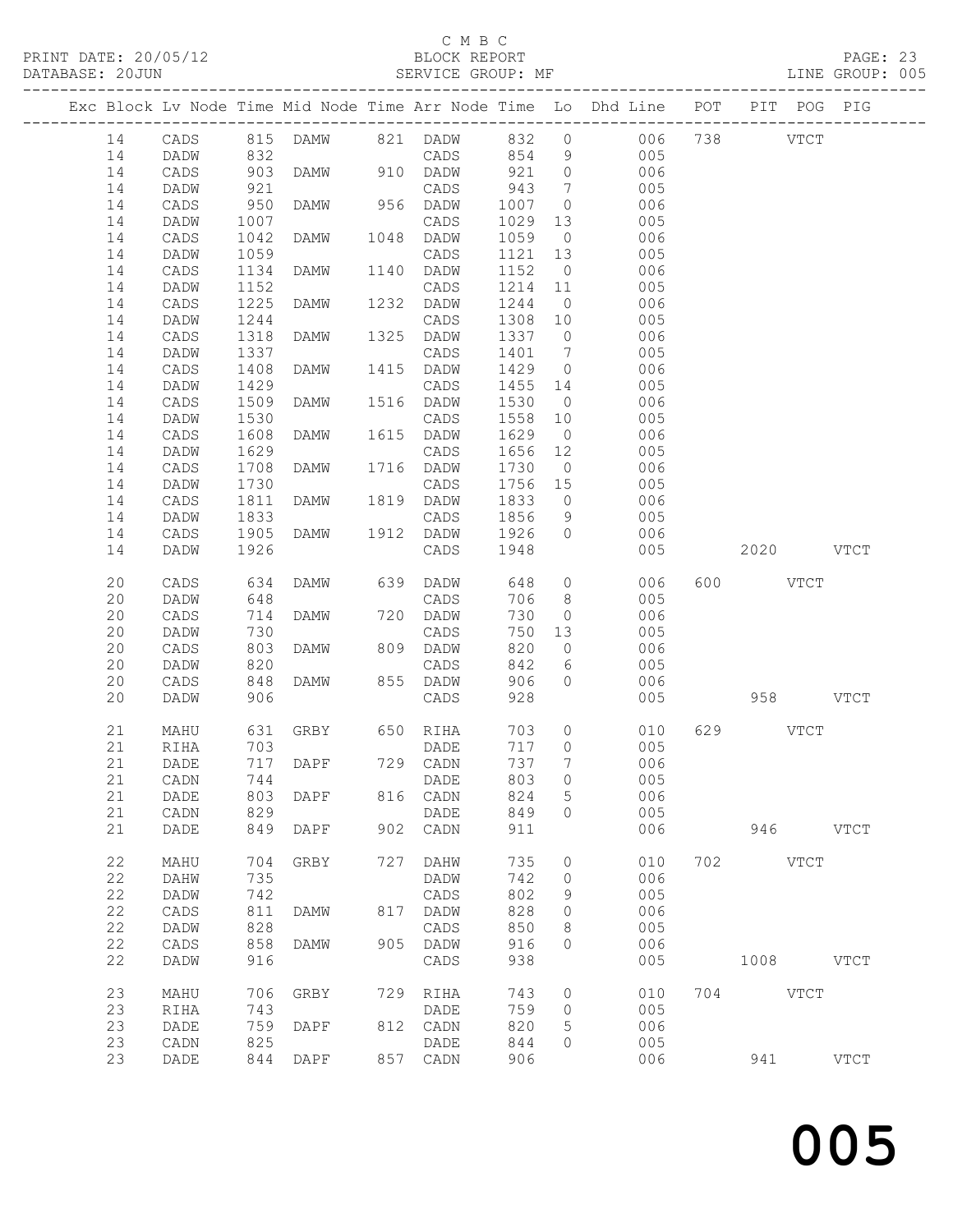# C M B C<br>BLOCK REPORT<br>SERVICE GROUP: MF

| PRINT DATE: 20/05/12<br>DATABASE: 20JUN |    |      |      |                |      | C M B C           |         |                 | 12 BLOCK REPORT PAGE: 24<br>SERVICE GROUP: MF LINE GROUP: 005                     |           |      |      |               |  |
|-----------------------------------------|----|------|------|----------------|------|-------------------|---------|-----------------|-----------------------------------------------------------------------------------|-----------|------|------|---------------|--|
|                                         |    |      |      |                |      |                   |         |                 | Exc Block Lv Node Time Mid Node Time Arr Node Time Lo Dhd Line POT PIT POG PIG    |           |      |      |               |  |
|                                         | 24 | MAHU |      |                |      | 722 GRBY 745 DAHW | 754     |                 | $0\qquad \qquad 010\qquad 720\qquad \qquad \text{VTCT}$                           |           |      |      |               |  |
|                                         | 24 | DAHW | 754  |                |      | DADW              |         |                 |                                                                                   |           |      |      |               |  |
|                                         | 24 | DADW | 802  |                |      | CADS              |         |                 | $\begin{array}{cccc} 802 & 0 & 006 \\ 824 & 6 & 005 \\ 848 & 0 & 006 \end{array}$ |           |      |      |               |  |
|                                         | 24 | CADS | 830  |                |      | DAMW 837 DADW     |         |                 |                                                                                   |           |      |      |               |  |
|                                         | 24 | DADW | 848  |                |      | CADS              | 910     |                 | 005                                                                               | 940 VTCT  |      |      |               |  |
|                                         | 25 | CADS | 740  | DAMW 746 DADW  |      |                   | 757     |                 | 0 006 703 VTCT                                                                    |           |      |      |               |  |
|                                         | 25 | DADW | 757  |                |      | CADS              | 819     |                 | 8 005                                                                             |           |      |      |               |  |
|                                         | 25 | CADS | 827  |                |      | 833 DADW          | 844     |                 | $0$ 006                                                                           |           |      |      |               |  |
|                                         | 25 |      | 844  | DAMW           |      |                   | 906     |                 |                                                                                   |           |      |      |               |  |
|                                         |    | DADW |      |                |      |                   |         |                 | 12 005                                                                            |           |      |      |               |  |
|                                         | 25 | CADS | 918  |                |      |                   | 936     | $\overline{0}$  | 006                                                                               |           |      |      |               |  |
|                                         | 25 | DADW | 936  |                |      | CADS              | 958     |                 | 005                                                                               | 1028 VTCT |      |      |               |  |
|                                         | 30 | CADN | 1420 |                |      | DADE              | 1442    |                 | 0 005 1340 VTCT                                                                   |           |      |      |               |  |
|                                         | 30 | DADE | 1442 | DAPF 1458 CADN |      |                   | 1505    | 10              | 006                                                                               |           |      |      |               |  |
|                                         | 30 | CADN | 1515 |                |      | DADE              | 1537    | $\overline{0}$  | 005                                                                               |           |      |      |               |  |
|                                         | 30 | DADE | 1537 | DAPF 1551 CADN |      |                   | 1600    |                 | 8 006                                                                             |           |      |      |               |  |
|                                         | 30 | CADN | 1608 |                |      | DADE              | 1630    | $\circ$         | 005                                                                               |           |      |      |               |  |
|                                         | 30 | DADE | 1630 | DAPF 1644 CADN |      |                   | 1653    | $7\overline{ }$ |                                                                                   |           |      |      |               |  |
|                                         | 30 | CADN | 1700 |                |      | DADE              | 1725    | $\overline{0}$  | $\begin{array}{c} 006 \\ 005 \end{array}$                                         |           |      |      |               |  |
|                                         | 30 | DADE | 1725 | DAPF 1739 CADN |      |                   | 1748    |                 | 8 006                                                                             |           |      |      |               |  |
|                                         | 30 | CADN | 1756 |                |      | DADE              | 1820    |                 | $0$ 005                                                                           |           |      |      |               |  |
|                                         | 30 | DADE | 1820 | DAPF 1836 CADN |      |                   | 1843    |                 |                                                                                   |           |      |      |               |  |
|                                         | 30 | CADN | 1853 |                |      | DADE              | 1917    |                 | $\begin{array}{ccc} 10 & \quad & 006 \\ 0 & \quad & 005 \end{array}$              |           |      |      |               |  |
|                                         | 30 | DADE | 1917 | DAPF 1932 CADN |      |                   | 1938    |                 | $\begin{array}{ccc}\n6 & 006 \\ \end{array}$                                      |           |      |      |               |  |
|                                         | 30 | CADN | 1944 |                |      | DADE              | 2006    |                 | $0$ 005                                                                           |           |      |      |               |  |
|                                         | 30 | DADE | 2006 | DAPF 2021 CADN |      |                   | 2027    |                 |                                                                                   |           |      |      |               |  |
|                                         | 30 | CADN | 2034 |                |      | DADE              | 2056    | $\circ$         | 7 006<br>005                                                                      |           |      |      |               |  |
|                                         | 30 | DADE | 2056 | DAPF           |      | 2109 CADN         | 2115    |                 | 006                                                                               | 2145 VTCT |      |      |               |  |
|                                         |    |      |      |                |      |                   |         |                 |                                                                                   |           |      |      |               |  |
|                                         | 31 | DAHW | 1426 |                |      | DADW              | 1437    |                 | 0 006 1354 VTCT                                                                   |           |      |      |               |  |
|                                         | 31 | DADW | 1437 |                |      | CADS              | 1505    | 10              | 005                                                                               |           |      |      |               |  |
|                                         | 31 | CADS | 1515 | DAMW 1522 DADW |      |                   | 1536    |                 | $0$ 006                                                                           |           |      |      |               |  |
|                                         | 31 | DADW | 1536 |                |      | CADS              | 1604    | 9               | 005                                                                               |           |      |      |               |  |
|                                         | 31 | CADS | 1613 | DAMW 1621 DADW |      |                   |         |                 | 1635 0 006                                                                        |           |      |      |               |  |
|                                         | 31 | DADW | 1635 |                |      | CADS              | 1702 11 |                 | 005                                                                               |           |      |      |               |  |
|                                         | 31 | CADS | 1713 | DAMW           | 1721 | DADW              | 1735    | $\circ$         | 006                                                                               |           |      |      |               |  |
|                                         | 31 | DADW | 1735 |                |      | CADS              | 1801    |                 | 005                                                                               |           | 1840 |      | <b>VTCT</b>   |  |
|                                         |    |      |      |                |      |                   |         |                 |                                                                                   |           |      |      |               |  |
|                                         | 32 | CADN | 1451 |                |      | DADE              | 1513    | $\circ$         | 005                                                                               | 1411      |      | VTCT |               |  |
|                                         | 32 | DADE | 1513 | DAPF           | 1529 | CADN              | 1536    | 10              | 006                                                                               |           |      |      |               |  |
|                                         | 32 | CADN | 1546 |                |      | DADE              | 1608    | $\circ$         | 005                                                                               |           |      |      |               |  |
|                                         | 32 | DADE | 1608 | DAPF           | 1622 | CADN              | 1631    | 9               | 006                                                                               |           |      |      |               |  |
|                                         | 32 | CADN | 1640 |                |      | DADE              | 1703    | $\mathbb O$     | 005                                                                               |           |      |      |               |  |
|                                         | 32 | DADE | 1703 | DAPF           | 1717 | CADN              | 1726    | 7               | 006                                                                               |           |      |      |               |  |
|                                         | 32 | CADN | 1733 |                |      | DADE              | 1758    | $\mathbf{0}$    | 005                                                                               |           |      |      |               |  |
|                                         | 32 | DADE | 1758 | DAPF           | 1812 | CADN              | 1821    |                 | 006                                                                               |           | 1858 |      | <b>VTCT</b>   |  |
|                                         | 33 | CADS | 1503 | DAMW           | 1510 | DADW              | 1524    | $\circ$         | 006                                                                               | 1423      |      | VTCT |               |  |
|                                         | 33 | DADW | 1524 |                |      | CADS              | 1552    | 11              | 005                                                                               |           |      |      |               |  |
|                                         | 33 | CADS | 1603 | DAMW           | 1610 | DADW              | 1624    | $\circ$         | 006                                                                               |           |      |      |               |  |
|                                         | 33 | DADW | 1624 |                |      | CADS              | 1651    | 11              | 005                                                                               |           |      |      |               |  |
|                                         | 33 | CADS | 1702 | DAMW           | 1710 | DADW              | 1724    | $\circ$         | 006                                                                               |           |      |      |               |  |
|                                         | 33 | DADW | 1724 |                |      | CADS              | 1751    | 12              | 005                                                                               |           |      |      |               |  |
|                                         | 33 | CADS | 1803 | DAMW           | 1811 | DADW              | 1826    | $\circ$         | 006                                                                               |           |      |      |               |  |
|                                         | 33 | DADW | 1826 |                |      | CADS              | 1852    |                 | 005                                                                               |           | 1931 |      | $_{\rm VTCT}$ |  |
|                                         |    |      |      |                |      |                   |         |                 |                                                                                   |           |      |      |               |  |

and the contract of  $\sim$  005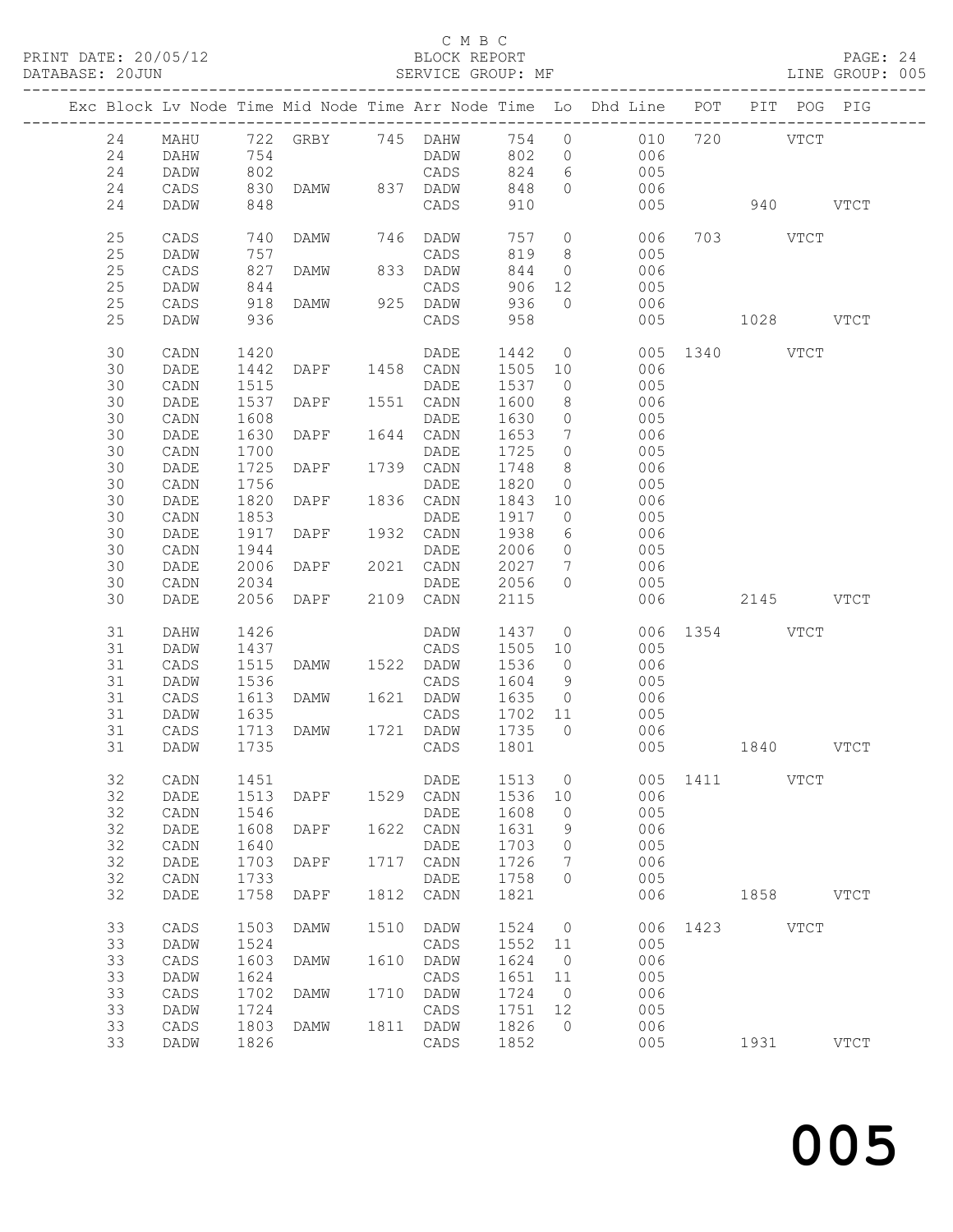## C M B C<br>BLOCK REPORT

PAGE: 25<br>LINE GROUP: 005

|    |      |      |                |      | PHILATOM OROGI. FIL |        |                |                                                                    |               |             |         |
|----|------|------|----------------|------|---------------------|--------|----------------|--------------------------------------------------------------------|---------------|-------------|---------|
|    |      |      |                |      |                     |        |                | Exc Block Lv Node Time Mid Node Time Arr Node Time Lo Dhd Line POT |               | PIT         | POG PIG |
| 34 | CADN | 1531 |                |      | DADE 1553           |        |                | $\overline{0}$                                                     | 005 1451 VTCT |             |         |
| 34 | DADE | 1553 | DAPF 1607 CADN |      |                     | 1616   | 8              | 006                                                                |               |             |         |
| 34 | CADN | 1624 |                |      | DADE                | 1647   | $\Omega$       | 005                                                                |               |             |         |
| 34 | DADE | 1647 | DAPF           | 1701 | CADN                | 1710   | 7              | 006                                                                |               |             |         |
| 34 | CADN | 1717 |                |      | DADE                | 1742   | $\Omega$       | 005                                                                |               |             |         |
| 34 | DADE | 1742 | DAPF           |      | 1756 CADN           | 1805   | 8              | 006                                                                |               |             |         |
| 34 | CADN | 1813 |                |      | DADE                | 1837   | $\bigcap$      | 005                                                                |               |             |         |
| 34 | DADE | 1837 | DAPF           |      | 1852 CADN           | 1859   |                | 006                                                                |               | 1936 - VTCT |         |
| 35 | CADS | 1539 | DAMW           | 1546 | DADW                | 1600 0 |                |                                                                    | 006 1459 VTCT |             |         |
| 35 | DADW | 1600 |                |      | CADS                | 1628   | 12             | 005                                                                |               |             |         |
| 35 | CADS | 1640 | DAMW           | 1648 | DADW                | 1702   | $\bigcirc$     | 006                                                                |               |             |         |
| 35 | DADW | 1702 |                |      | CADS                | 1729   | 11             | 005                                                                |               |             |         |
| 35 | CADS | 1740 | DAMW           | 1748 | DADW                | 1803   | $\bigcap$      | 006                                                                |               |             |         |
| 35 | DADW | 1803 |                |      | CADS                | 1829   |                |                                                                    | 005 — 100     | 1908 VTCT   |         |
| 36 | CADS | 1629 | DAMW           | 1637 | DADW                | 1651   | $\overline{0}$ |                                                                    | 006 1549 VTCT |             |         |
| 36 | DADW | 1651 |                |      | CADS                | 1718   | 11             | 005                                                                |               |             |         |
| 36 | CADS | 1729 | DAMW           | 1737 | DADW                | 1752   | $\overline{0}$ | 006                                                                |               |             |         |
| 36 | DADW | 1752 |                |      | CADS                | 1818   |                | 005                                                                |               |             |         |
| 36 | CADS | 1829 | DAMW           | 1837 | DADW                | 1851   | $\bigcap$      | 006                                                                |               |             |         |
| 36 | DADW | 1851 |                |      | CADS                | 1914   |                | 005 1946 VTCT                                                      |               |             |         |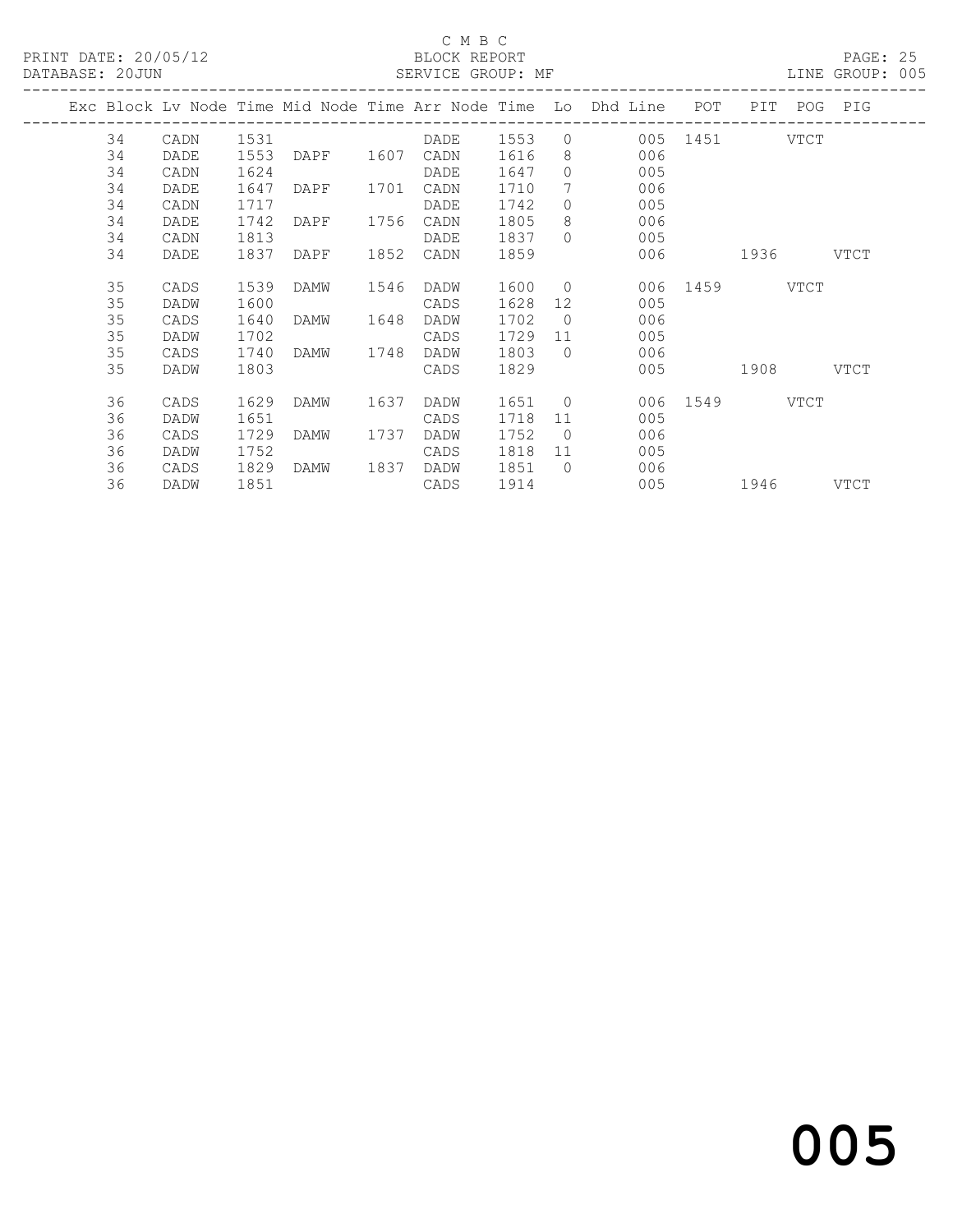|                                                                          |                                                                                                          |                                                                                                                                                                    |                                                                                                                            |                                                                                                                                                                                  |                                                                                                                   |                                                                                                                                                                                |                                                                                                                 |                                                          | C M B C<br>PRINT DATE: 20/05/12<br>DATABASE: 20JUN SERVICE GROUP: MF LINE GROUP: 007<br>DATABASE: 20JUN SERVICE GROUP: MF LINE GROUP: 007                                                                |                         |                          |             |                            |  |
|--------------------------------------------------------------------------|----------------------------------------------------------------------------------------------------------|--------------------------------------------------------------------------------------------------------------------------------------------------------------------|----------------------------------------------------------------------------------------------------------------------------|----------------------------------------------------------------------------------------------------------------------------------------------------------------------------------|-------------------------------------------------------------------------------------------------------------------|--------------------------------------------------------------------------------------------------------------------------------------------------------------------------------|-----------------------------------------------------------------------------------------------------------------|----------------------------------------------------------|----------------------------------------------------------------------------------------------------------------------------------------------------------------------------------------------------------|-------------------------|--------------------------|-------------|----------------------------|--|
|                                                                          |                                                                                                          |                                                                                                                                                                    |                                                                                                                            |                                                                                                                                                                                  |                                                                                                                   |                                                                                                                                                                                |                                                                                                                 |                                                          |                                                                                                                                                                                                          |                         |                          |             |                            |  |
|                                                                          |                                                                                                          |                                                                                                                                                                    |                                                                                                                            |                                                                                                                                                                                  |                                                                                                                   |                                                                                                                                                                                |                                                                                                                 |                                                          | Exc Block Lv Node Time Mid Node Time Arr Node Time Lo Dhd Line POT PIT POG PIG                                                                                                                           |                         |                          |             |                            |  |
|                                                                          | 30<br>30<br>30<br>30<br>30<br>30<br>30<br>30<br>30<br>30<br>31<br>31<br>31<br>31<br>31<br>31<br>31<br>31 | PNHM<br>DULP<br>NAST<br>DULP<br>NAST<br>DULP<br>NAST<br>DULP<br>NAST<br>DULP<br>DULP<br>NAST<br>$\texttt{DULP}$<br>NAST<br>$\texttt{DULP}$<br>NAST<br>DULP<br>NAST | 732<br>$900$<br>$1031$<br>1159<br>1329<br>1501<br>1643<br>1828<br>523<br>632<br>753<br>931<br>1100<br>1230<br>1358<br>1533 | 619 5GRN<br>PNHM<br>5GRN<br>PNHM<br>5GRN<br>PNHM<br>5GRN<br>PNHM<br>5GRN<br>5GRN<br>PNHM<br>5GRN<br>PNHM<br>5GRN<br>PNHM<br>5GRN<br>PNHM                                         | 1227<br>1403<br>1534<br>1720<br>1858<br>545<br>821<br>1004<br>1127<br>1303<br>1427<br>1608                        | 642 NAST 722 10<br>927 NAST 1013 18<br>1103 DULP 1147 12<br>NAST 1313<br>DULP 1449 12<br>NAST<br>NAST 619 13<br>702 DULP<br>NAST<br>DULP<br>NAST<br>DULP<br>NAST<br>DULP 1656  | 1944<br>739 14<br>908<br>1047 13<br>1212<br>1348<br>1518                                                        | 23<br>18<br>10<br>15<br>12                               | 540 PNHM 540 DULP 611 8 007 506 VTCT<br>007<br>805 DULP 845 15 007<br>007<br>007<br>16 007<br>007<br>NAST 1626 17 007<br>DULP 1811 17 007<br>007<br>007<br>007<br>007<br>007<br>007<br>007<br>007<br>007 |                         | 2017 VTCT<br>458 VTCT    |             |                            |  |
| GR 31<br>#GR 31                                                          | 31<br>31<br>31                                                                                           | DULP<br>NAST<br>DULP<br>NAST<br>NAST                                                                                                                               | 1708<br>1849<br>2014<br>2131<br>2131                                                                                       | 5GRN<br>PNHM<br>5GRN<br>PNHM<br>PNHM                                                                                                                                             | 1738<br>1918<br>2038<br>2157<br>2157                                                                              | NAST<br>DULP<br>NAST<br>DULP 2236<br>DULP                                                                                                                                      | 1828<br>2236                                                                                                    |                                                          | 21 007<br>2001 13 007<br>2119 12 007                                                                                                                                                                     | 007 2249 VTCT<br>007 00 | 2249 VTCT                |             |                            |  |
| GR 32<br>#GR 32<br>GR 32<br>#GR 32<br>GR 32<br>#GR 32<br>GR 32<br>#GR 32 | 32<br>32<br>32<br>32<br>32<br>32<br>32<br>32<br>32                                                       | DULP<br>NAST<br>DULP<br>NAST<br>DULP<br>NAST<br>DULP<br>DULP<br>NAST<br>DULP<br>DULP<br>NAST<br>NAST<br>DULP<br>$\texttt{DULP}$<br>NAST<br>NAST                    | 546<br>658<br>817<br>947<br>1115<br>1245<br>1728<br>1907<br>2034<br>2034<br>2151<br>2151<br>2301<br>2301<br>2407<br>2407   | 5GRN<br>PNHM<br>5GRN<br>PNHM<br>5GRN<br>PNHM<br>1413 5GRN<br>32 NAST 1544 PNHM 1619 DULP 1710 18<br>5GRN<br>PNHM<br>5GRN<br>5GRN<br>PNHM<br>PNHM<br>5GRN<br>5GRN<br>PNHM<br>PNHM | 608<br>729<br>845<br>1019<br>1142<br>1758<br>1936<br>2058<br>2058<br>2217<br>2217<br>2320<br>2320<br>2429<br>2429 | NAST<br>DULP<br>NAST<br>DULP<br>NAST<br>1318 DULP 1403 10<br>1442 NAST<br>NAST<br>DULP<br>NAST<br>NAST<br>DULP<br>DULP<br>NAST<br>$\ensuremath{\mathsf{NAST}}$<br>DULP<br>DULP | 646<br>806 11<br>932<br>1534 10<br>1845<br>2019<br>2139<br>2139<br>2256<br>2256<br>2400<br>2400<br>2504<br>2504 | 15<br>22<br>15<br>12<br>12<br>$\mathsf S$<br>5<br>7<br>7 | 12<br>007<br>007<br>007<br>007<br>007<br>007<br>007<br>007<br>007<br>007<br>007<br>007<br>007<br>007<br>007<br>007<br>007<br>007                                                                         |                         | 521 VTCT<br>2517<br>2517 |             | <b>VTCT</b><br><b>VTCT</b> |  |
|                                                                          | 33<br>33<br>33<br>33<br>33<br>33<br>33<br>33                                                             | NAST<br>DULP<br>NAST<br><b>DULP</b><br>NAST<br>DULP<br>NAST<br>DULP                                                                                                | 554<br>706<br>831<br>1000<br>1131<br>1259<br>1429<br>1600                                                                  | PNHM<br>5GRN<br>PNHM<br>5GRN<br>PNHM<br>5GRN<br>PNHM<br>5GRN                                                                                                                     | 620<br>733<br>905<br>1027<br>1203<br>1327<br>1503<br>1634                                                         | <b>DULP</b><br>NAST<br>$\texttt{DULP}$<br>NAST<br>DULP<br>NAST<br>DULP<br>NAST                                                                                                 | 654<br>816<br>946<br>1112<br>1248<br>1416<br>1549<br>1729                                                       | 12<br>5<br>14<br>19<br>11<br>13<br>11                    | 007<br>007<br>10<br>007<br>007<br>007<br>007<br>007<br>007                                                                                                                                               | 521                     | 1809                     | <b>VTCT</b> | <b>VTCT</b>                |  |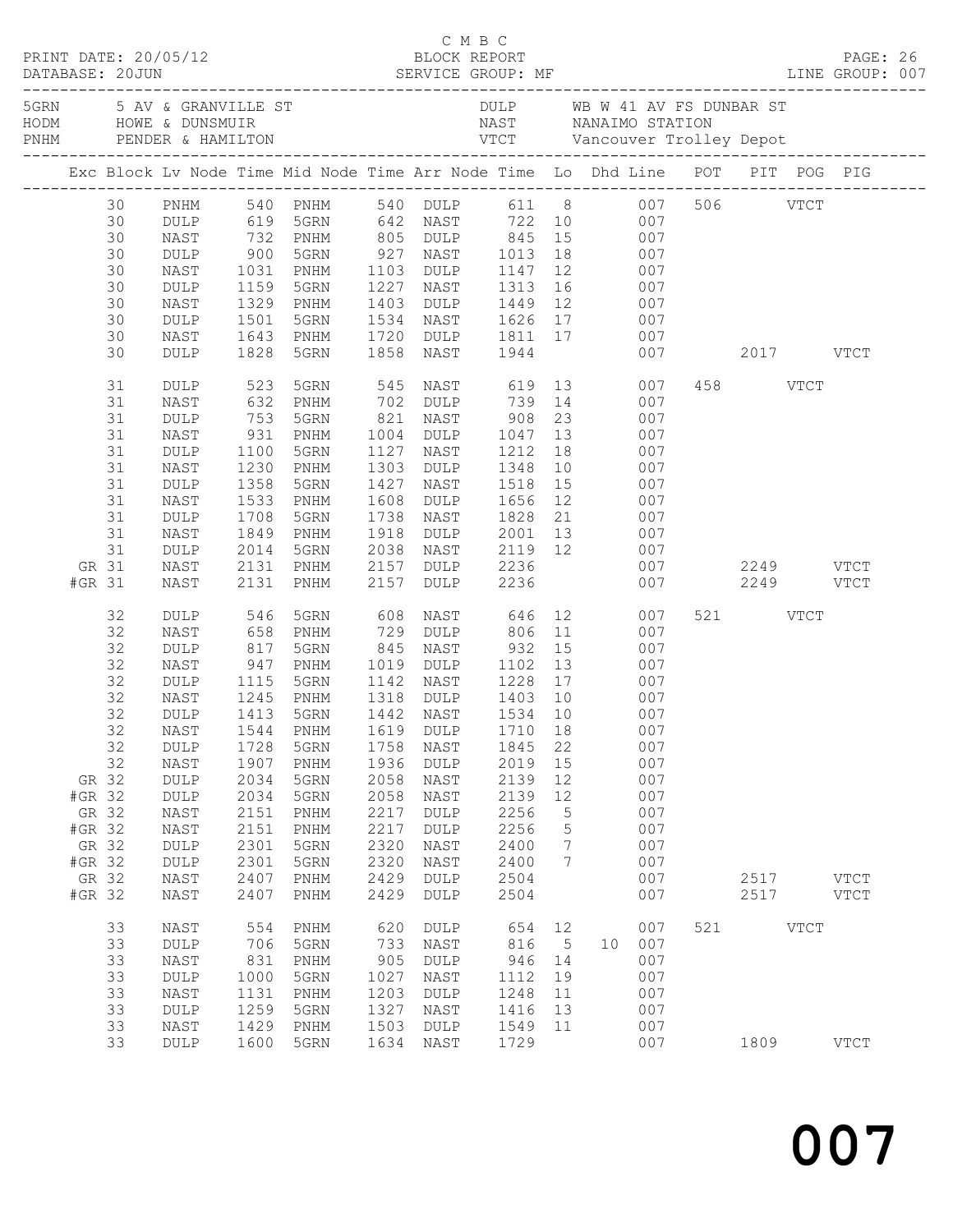# C M B C<br>
C M B C<br>
ELOCK REPORT

|        | DATABASE: 20JUN |                 |      |                              |      | SERVICE GROUP: MF |                 |     |                                                                    |                  |      |               | LINE GROUP: 007 |
|--------|-----------------|-----------------|------|------------------------------|------|-------------------|-----------------|-----|--------------------------------------------------------------------|------------------|------|---------------|-----------------|
|        |                 |                 |      |                              |      |                   | _______________ |     | Exc Block Lv Node Time Mid Node Time Arr Node Time Lo Dhd Line POT | ---------------- |      | PIT POG PIG   |                 |
|        | 34              | DULP            | 605  | 5GRN                         | 627  | NAST              | 706 14          |     | 007                                                                | 540              |      | $_{\rm VTCT}$ |                 |
|        | 34              | NAST            | 720  | PNHM                         | 753  | <b>DULP</b>       | 833             | 12  | 007                                                                |                  |      |               |                 |
|        | 34              | $\texttt{DULP}$ | 845  | 5GRN                         | 912  | NAST              | 958             | 18  | 007                                                                |                  |      |               |                 |
|        | 34              | NAST            | 1016 | PNHM                         | 1048 | DULP              | 1132            | 12  | 007                                                                |                  |      |               |                 |
|        | 34              | $\texttt{DULP}$ | 1144 | 5GRN                         | 1212 | NAST              | 1258            | 16  | 007                                                                |                  |      |               |                 |
|        | 34              | NAST            | 1314 | PNHM                         | 1348 | <b>DULP</b>       | 1434            | 18  | 007                                                                |                  |      |               |                 |
|        | 34              | $\texttt{DULP}$ | 1452 | 5GRN                         | 1522 | NAST              | 1614            | 19  | 007                                                                |                  |      |               |                 |
|        | 34              | NAST            | 1633 | $\mathop{\rm PNHM}\nolimits$ | 1708 | DULP              | 1759            | 9   | 007                                                                |                  |      |               |                 |
|        | 34              | <b>DULP</b>     | 1808 | 5GRN                         | 1838 | NAST              | 1924            | 25  | 007                                                                |                  |      |               |                 |
|        | 34              | NAST            | 1949 | PNHM                         | 2017 | <b>DULP</b>       | 2059            | 17  | 007                                                                |                  |      |               |                 |
| GR 34  |                 | $\texttt{DULP}$ | 2116 | 5GRN                         | 2138 | NAST              | 2219            | 12  | 007                                                                |                  |      |               |                 |
| #GR 34 |                 | <b>DULP</b>     | 2116 | 5GRN                         | 2138 | NAST              | 2219            | 12  | 007                                                                |                  |      |               |                 |
| GR 34  |                 | NAST            | 2231 | PNHM                         | 2257 | <b>DULP</b>       | 2335            | 5   | 007                                                                |                  |      |               |                 |
| #GR 34 |                 | NAST            | 2231 | PNHM                         | 2257 | DULP              | 2335            | 5   | 007                                                                |                  |      |               |                 |
| GR 34  |                 | <b>DULP</b>     | 2340 | 5GRN                         | 2359 | NAST              | 2434            |     | 007                                                                |                  | 2504 |               | VTCT            |
| #GR 34 |                 | <b>DULP</b>     | 2340 | 5GRN                         | 2359 | NAST              | 2434            |     | 007                                                                |                  | 2504 |               | <b>VTCT</b>     |
|        | 35              | NAST            | 616  | $\texttt{PNHM}{}$            | 642  | <b>DULP</b>       | 718             | 11  | 007                                                                | 543              |      | <b>VTCT</b>   |                 |
|        | 35              | <b>DULP</b>     | 729  | 5GRN                         | 757  | NAST              | 841             | 18  | 007                                                                |                  |      |               |                 |
|        | 35              | NAST            | 859  | PNHM                         | 932  | DULP              | 1013            | 17  | 007                                                                |                  |      |               |                 |
|        | 35              | <b>DULP</b>     | 1030 | 5GRN                         | 1057 | NAST              | 1142            | 18  | 007                                                                |                  |      |               |                 |
|        | 35              | NAST            | 1200 | PNHM                         | 1233 | <b>DULP</b>       | 1318            | 10  | 007                                                                |                  |      |               |                 |
|        | 35              | DULP            | 1328 | 5GRN                         | 1357 | NAST              | 1448            | 19  | 007                                                                |                  |      |               |                 |
|        | 35              | NAST            | 1507 | PNHM                         | 1542 | <b>DULP</b>       | 1630            | 6   | 007                                                                |                  |      |               |                 |
|        | 35              | <b>DULP</b>     | 1636 | 5GRN                         | 1710 | NAST              | 1805            |     | 007                                                                |                  | 1845 |               | <b>VTCT</b>     |
|        | 36              | <b>DULP</b>     | 633  | 5GRN                         | 657  | NAST              | 738             | 18  | 007                                                                | 607              |      | <b>VTCT</b>   |                 |
|        | 36              | NAST            | 756  | PNHM                         | 829  | <b>DULP</b>       | 909             | 21  | 007                                                                |                  |      |               |                 |
|        | 36              | <b>DULP</b>     | 930  | 5GRN                         | 957  | NAST              | 1043            | 18  | 007                                                                |                  |      |               |                 |
|        | 36              | NAST            | 1101 | $\mathop{\rm PNHM}\nolimits$ | 1133 | <b>DULP</b>       | 1218            | 11  | 007                                                                |                  |      |               |                 |
|        | 36              | DULP            | 1229 | 5GRN                         | 1257 | NAST              | 1346            | 13  | 007                                                                |                  |      |               |                 |
|        | 36              | NAST            | 1359 | $\mathop{\rm PNHM}\nolimits$ | 1433 | DULP              | 1519            | - 6 | 007                                                                |                  |      |               |                 |
|        | 36              | $\texttt{DULP}$ | 1525 | 5GRN                         | 1558 | NAST              | 1652            | 17  | 007                                                                |                  |      |               |                 |
|        | 36              | NAST            | 1709 | PNHM                         | 1745 | <b>DULP</b>       | 1835            | 14  | 007                                                                |                  |      |               |                 |
|        | 36              | $\texttt{DULP}$ | 1849 | 5GRN                         | 1918 | NAST              | 2003            | 6   | 007                                                                |                  |      |               |                 |
|        | 36              | NAST            | 2009 | PNHM                         | 2037 | <b>DULP</b>       | 2119            | 17  | 007                                                                |                  |      |               |                 |
| GR 36  |                 | $\texttt{DULP}$ | 2136 | 5GRN                         | 2158 | NAST              | 2239            | 12  | 007                                                                |                  |      |               |                 |
| #GR 36 |                 | $\texttt{DULP}$ | 2136 | 5GRN                         | 2158 | NAST              | 2239            | 12  | 007                                                                |                  |      |               |                 |
| GR 36  |                 | NAST            | 2251 | PNHM                         | 2317 | $\texttt{DULP}$   | 2355            | 12  | 007                                                                |                  |      |               |                 |
| #GR 36 |                 | NAST            | 2251 | $\texttt{PNHM}$              | 2317 | $\texttt{DULP}$   | 2355            | 12  | 007                                                                |                  |      |               |                 |
| GR 36  |                 | <b>DULP</b>     | 2407 | 5GRN                         | 2426 | NAST              | 2501            | 5   | 007                                                                |                  |      |               |                 |
| #GR 36 |                 | <b>DULP</b>     | 2407 | 5GRN                         | 2426 | NAST              | 2501            | 5   | 007                                                                |                  |      |               |                 |
|        | 36              | NAST            | 2506 | $\mathop{\rm PNHM}\nolimits$ | 2530 | HODM              | 2534            |     | 007                                                                |                  | 2553 |               | <b>VTCT</b>     |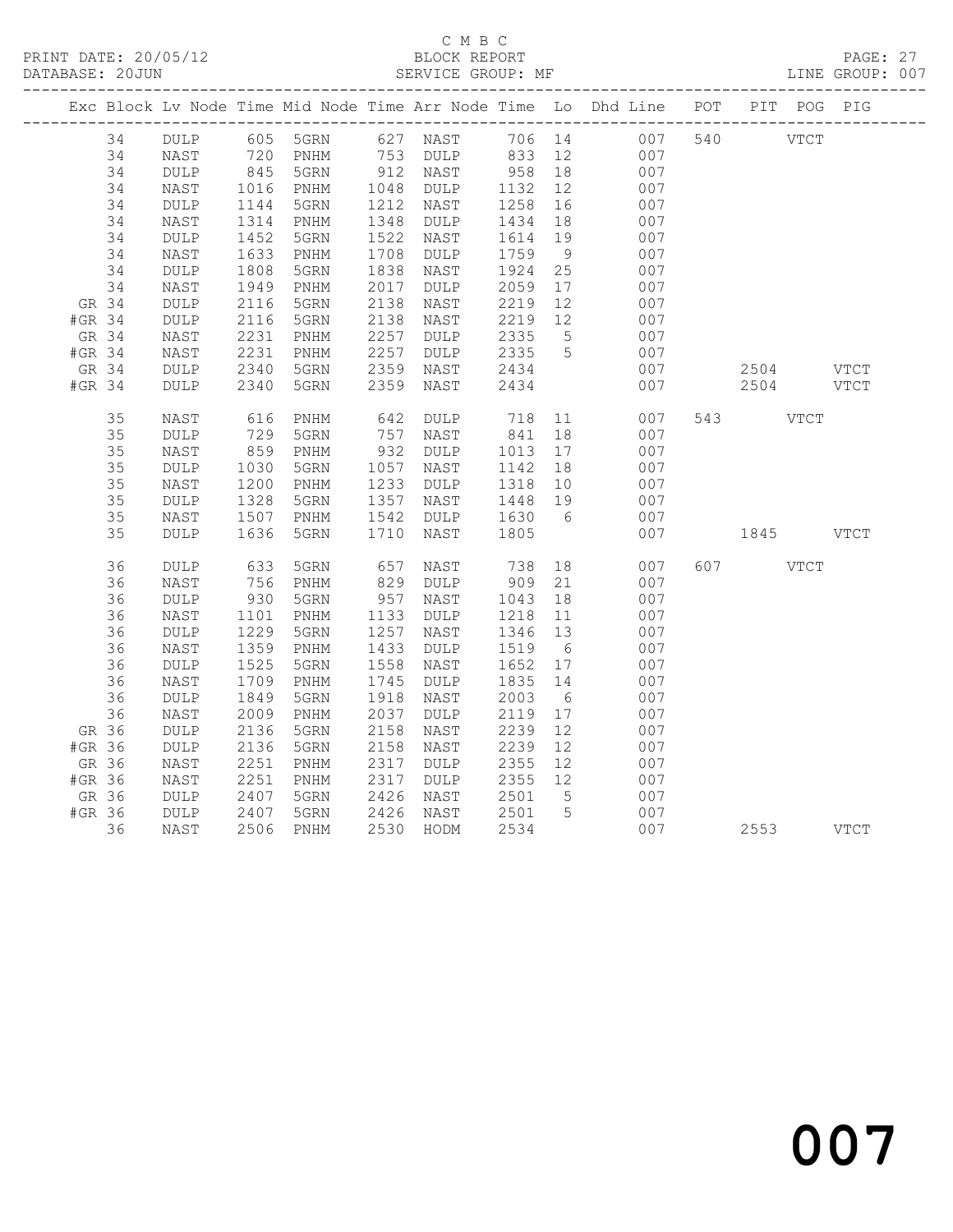# C M B C

| PRINT DATE: 20/05/12<br>DATABASE: 20JUN |             |                         |              | 12 BLOCK REPORT<br>SERVICE GROUP:                                                                                                 |              |                              |                          |                       |                                                           |            |        |               |             |               |  |
|-----------------------------------------|-------------|-------------------------|--------------|-----------------------------------------------------------------------------------------------------------------------------------|--------------|------------------------------|--------------------------|-----------------------|-----------------------------------------------------------|------------|--------|---------------|-------------|---------------|--|
|                                         |             |                         |              | Exc Block Lv Node Time Mid Node Time Arr Node Time Lo Dhd Line POT PIT POG PIG                                                    |              |                              |                          |                       |                                                           |            |        |               |             |               |  |
|                                         |             |                         |              | 37 DULP 654 5GRN 721 NAST 803 6 10 007 627 VTCT<br>37 NAST 819 PNHM 853 DULP 934 11 007<br>37 DULP 945 5GRN 1012 NAST 1057 19 007 |              |                              |                          |                       |                                                           |            |        |               |             |               |  |
|                                         | 37          | NAST                    |              | 1116 PNHM                                                                                                                         |              | 1148 DULP 1233               |                          |                       | 11 007                                                    |            |        |               |             |               |  |
|                                         | 37<br>37    | $\texttt{DULP}$<br>NAST | 1244<br>1414 | 5GRN<br>PNHM                                                                                                                      | 1448         | 1312 NAST<br>DULP            | 1401<br>1534             |                       | $\begin{array}{ccc} 13 & & 007 \\ 14 & & 007 \end{array}$ |            |        |               |             |               |  |
|                                         | 37          | $\texttt{DULP}$         | 1548         | 5GRN                                                                                                                              | 1622         | NAST                         | 1717                     |                       | 16                                                        | 007        |        |               |             |               |  |
|                                         | 37          | NAST                    | 1733         | PNHM                                                                                                                              | 1809         | DULP                         | 1858                     | 13                    |                                                           | 007        |        |               |             |               |  |
|                                         | 37<br>GR 37 | <b>DULP</b><br>NAST     | 1911<br>2029 | 5GRN<br>PNHM                                                                                                                      | 1938<br>2057 | NAST<br>DULP                 | 2022<br>2137             | $7\overline{ }$<br>19 |                                                           | 007<br>007 |        |               |             |               |  |
| #GR 37                                  |             | NAST                    | 2029         | PNHM                                                                                                                              | 2057         | DULP                         | 2137                     | 19                    |                                                           | 007        |        |               |             |               |  |
| GR 37                                   |             | <b>DULP</b>             | 2156         | 5GRN                                                                                                                              | 2218         | NAST                         | 2258                     | 13                    |                                                           | 007        |        |               |             |               |  |
| #GR 37<br>GR 37                         |             | DULP<br>NAST            | 2156<br>2311 | 5GRN<br>PNHM                                                                                                                      | 2218<br>2337 | NAST<br>DULP                 | 2258                     | 13                    |                                                           | 007<br>007 |        |               |             |               |  |
| #GR 37                                  |             | NAST                    | 2311         | PNHM                                                                                                                              | 2337         | DULP                         |                          |                       |                                                           | 007        |        |               |             |               |  |
| GR 37                                   |             | DULP                    | 2440         | 5GRN                                                                                                                              | 2459         | NAST 2534                    |                          |                       |                                                           |            |        | 007 2602 VTCT |             |               |  |
| #GR 37                                  |             | DULP                    | 2440         | 5GRN                                                                                                                              | 2459         | NAST                         | 2534                     |                       |                                                           |            | 007 00 | 2602 VTCT     |             |               |  |
|                                         | 38          | NAST                    | 709          | PNHM                                                                                                                              | 741          | DULP 820                     |                          |                       | 9                                                         | 007        |        | 636 VTCT      |             |               |  |
|                                         | 38<br>38    | <b>DULP</b><br>NAST     | 829<br>1002  | 5GRN<br>PNHM                                                                                                                      |              | 857 NAST<br>1034 DULP        | 944 18<br>1117           | 13                    |                                                           | 007<br>007 |        |               |             |               |  |
|                                         | 38          | $\texttt{DULP}$         | 1130         | 5GRN                                                                                                                              |              | 1157 NAST                    |                          |                       |                                                           | 007        |        |               |             |               |  |
|                                         | 38          | NAST                    | 1300         | PNHM                                                                                                                              | 1333         | DULP                         | 1243    17<br>1418    10 |                       |                                                           | 007        |        |               |             |               |  |
|                                         | 38          | <b>DULP</b>             | 1428         | 5GRN                                                                                                                              | 1457         | NAST                         | 1549 8 007               |                       |                                                           |            |        |               |             |               |  |
|                                         | 38          | NAST                    | 1557         | PNHM                                                                                                                              | 1632         | DULP                         | 1723                     |                       |                                                           | 007        |        | 1742 VTCT     |             |               |  |
|                                         | 39<br>39    | DULP<br>NAST            | 717<br>844   | 5GRN<br><b>PNHM</b>                                                                                                               |              | 745 NAST<br>917 DULP         | 829 5 10<br>958 17       |                       |                                                           | 007<br>007 |        | 650 VTCT      |             |               |  |
|                                         | 39          | <b>DULP</b>             | 1015         | 5GRN                                                                                                                              |              | 1042 NAST                    | 1127                     | 18                    |                                                           | 007        |        |               |             |               |  |
|                                         | 39          | NAST                    | 1145         | PNHM                                                                                                                              | 1218         | DULP                         | 1303                     |                       |                                                           | 007        |        |               |             |               |  |
|                                         | 39<br>39    | DULP<br>NAST            | 1313<br>1444 | 5GRN                                                                                                                              | 1342<br>1518 | NAST<br>DULP                 | 1433<br>1606             |                       | $\begin{array}{c} 10 \\ 11 \\ 6 \end{array}$              | 007<br>007 |        |               |             |               |  |
|                                         | 39          | <b>DULP</b>             | 1612         | PNHM<br>5GRN                                                                                                                      | 1646         | NAST                         | 1741 8                   |                       |                                                           | 007        |        |               |             |               |  |
|                                         | 39          | NAST                    | 1749         | PNHM                                                                                                                              | 1823         | DULP                         | 1910                     |                       |                                                           | 007        |        | 1927 VTCT     |             |               |  |
|                                         | 40          | DULP                    |              | 741 5GRN                                                                                                                          |              | 809 NAST 856 19              |                          |                       |                                                           | 007        |        | 713 VTCT      |             |               |  |
|                                         | 40<br>40    | NAST<br>DULP            | 1045         | 915 PNHM<br>5GRN                                                                                                                  | 1112         | 948 DULP 1031 14 007<br>NAST | 1157 18                  |                       |                                                           | 007        |        |               |             |               |  |
|                                         | 40          | NAST                    | 1215         | PNHM                                                                                                                              | 1248         | <b>DULP</b>                  | 1333                     | 10                    |                                                           | 007        |        |               |             |               |  |
|                                         | 40          | DULP                    | 1343         | 5GRN                                                                                                                              | 1412         | NAST                         | 1503                     | 17                    |                                                           | 007        |        |               |             |               |  |
|                                         | 40<br>40    | NAST<br>DULP            | 1520<br>1650 | PNHM<br>5GRN                                                                                                                      | 1555<br>1722 | <b>DULP</b><br>NAST          | 1643<br>1816             | 7<br>10               |                                                           | 007<br>007 |        |               |             |               |  |
|                                         | 40          | NAST                    | 1826         | PNHM                                                                                                                              | 1858         | <b>DULP</b>                  | 1943                     | 11                    |                                                           | 007        |        |               |             |               |  |
|                                         | 40          | DULP                    | 1954         | 5GRN                                                                                                                              | 2018         | NAST                         | 2059                     | 10                    |                                                           | 007        |        |               |             |               |  |
|                                         | GR 40       | NAST                    | 2109         | $\mathop{\rm PNHM}\nolimits$                                                                                                      | 2137         | DULP                         | 2217                     | 19                    |                                                           | 007        |        |               |             |               |  |
| #GR 40                                  | GR 40       | NAST<br>DULP            | 2109<br>2236 | $\mathop{\rm PNHM}\nolimits$<br>5GRN                                                                                              | 2137<br>2258 | DULP<br>NAST                 | 2217<br>2338             | 19<br>14              |                                                           | 007<br>007 |        |               |             |               |  |
| #GR 40                                  |             | DULP                    | 2236         | 5GRN                                                                                                                              | 2258         | NAST                         | 2338                     | 14                    |                                                           | 007        |        |               |             |               |  |
|                                         | GR 40       | NAST                    | 2352         | $\mathop{\rm PNHM}\nolimits$                                                                                                      | 2417         | DULP                         | 2449                     |                       |                                                           | 007        |        | 2502          |             | <b>VTCT</b>   |  |
| #GR 40                                  |             | NAST                    | 2352         | $\mathop{\rm PNHM}\nolimits$                                                                                                      | 2417         | DULP                         | 2449                     |                       |                                                           | 007        |        | 2502          |             | $_{\rm VTCT}$ |  |
|                                         | 41          | NAST                    | 744          | $\mathop{\rm PNHM}\nolimits$                                                                                                      | 817          | DULP                         | 857                      | 18                    |                                                           | 007        | 703    |               | <b>VTCT</b> |               |  |
|                                         | 41<br>41    | $\texttt{DULP}$<br>NAST | 915<br>1046  | 5GRN<br>PNHM                                                                                                                      | 942<br>1118  | NAST<br>DULP                 | 1028<br>1203             | 18<br>11              |                                                           | 007<br>007 |        |               |             |               |  |
|                                         | 41          | DULP                    | 1214         | 5GRN                                                                                                                              | 1242         | NAST                         | 1331                     | 13                    |                                                           | 007        |        |               |             |               |  |
|                                         | 41          | NAST                    | 1344         | $\mathop{\rm PNHM}\nolimits$                                                                                                      | 1418         | DULP                         | 1504                     | 9                     |                                                           | 007        |        |               |             |               |  |
|                                         | 41          | DULP                    | 1513         | 5GRN                                                                                                                              | 1546         | NAST                         | 1640                     | 15                    |                                                           | 007        |        |               |             |               |  |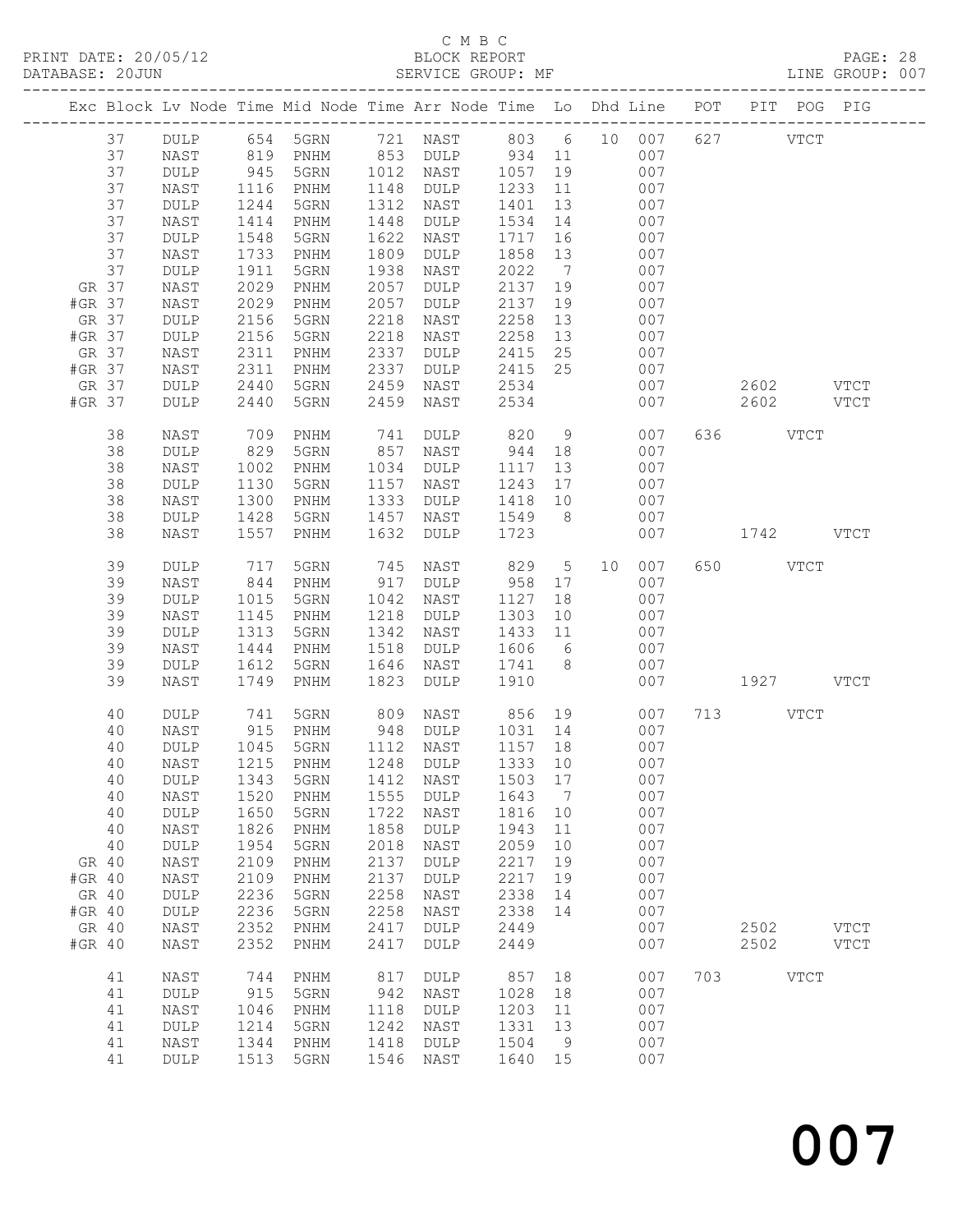### C M B C<br>
C M B C<br>
ELOCK REPORT

### DATABASE: 20JUN SERVICE GROUP: MF LINE GROUP: 007

|          |    |             |      |           |      |      |         |                 | Exc Block Lv Node Time Mid Node Time Arr Node Time Lo Dhd Line POT |               |               | PIT POG PIG |             |
|----------|----|-------------|------|-----------|------|------|---------|-----------------|--------------------------------------------------------------------|---------------|---------------|-------------|-------------|
|          | 41 | NAST        |      |           |      |      |         |                 | 1655 PNHM 1732 DULP 1823 007 1840 VTCT                             |               |               |             |             |
|          | 42 | <b>DULP</b> | 642  | 5GRN      | 709  |      |         |                 | NAST 751 17 007                                                    |               | 616 VTCT      |             |             |
|          | 42 | NAST        | 808  | PNHM      | 841  | DULP | 921     |                 | 007                                                                |               | 939           |             | VTCT        |
|          | 43 | NAST        | 646  | PNHM      | 717  | DULP |         |                 | 754 11<br>007                                                      |               | 613 VTCT      |             |             |
|          | 43 | <b>DULP</b> | 805  | 5GRN      | 833  | NAST | 920     |                 | 007                                                                |               | $1000$ $VTCT$ |             |             |
|          | 44 | <b>DULP</b> | 1440 | 5GRN      | 1510 | NAST | 1602 19 |                 |                                                                    | 007 1411 VTCT |               |             |             |
|          | 44 | NAST        | 1621 | PNHM      | 1656 | DULP | 1747    |                 | 007                                                                |               | 1806 VTCT     |             |             |
|          | 45 | <b>DULP</b> |      | 1537 5GRN | 1610 | NAST | 1704 17 |                 |                                                                    | 007 1508 VTCT |               |             |             |
|          | 45 | NAST        | 1721 | PNHM      | 1757 | DULP | 1847    |                 |                                                                    | 007           | 1904 VTCT     |             |             |
|          | 46 | NAST        | 1456 | PNHM      | 1530 | DULP | 1618 6  |                 |                                                                    | 007 1410 VTCT |               |             |             |
|          | 46 | <b>DULP</b> | 1624 | 5GRN      | 1658 | NAST | 1753 11 |                 | 007                                                                |               |               |             |             |
|          | 46 | NAST        | 1804 | PNHM      | 1838 | DULP | 1925    | 6               | 007                                                                |               |               |             |             |
|          | 46 | DULP        | 1931 | 5GRN      | 1958 | NAST | 2040    | 9               | 007                                                                |               |               |             |             |
| GR 46    |    | NAST        | 2049 | PNHM      | 2117 | DULP | 2157 19 |                 | 007                                                                |               |               |             |             |
| #GR 46   |    | NAST        | 2049 | PNHM      | 2117 | DULP | 2157    | 19              | 007                                                                |               |               |             |             |
| GR 46    |    | DULP        | 2216 | 5GRN      | 2238 | NAST | 2318 14 |                 | 007                                                                |               |               |             |             |
| #GR 46   |    | DULP        | 2216 | 5GRN      | 2238 | NAST | 2318 14 |                 | 007                                                                |               |               |             |             |
| GR 46    |    | NAST        | 2332 | PNHM      | 2357 | DULP | 2429    |                 | 007                                                                |               | 2442 VTCT     |             |             |
| #GR 46   |    | NAST        | 2332 | PNHM      | 2357 | DULP | 2429    |                 | 007                                                                |               | 2442 VTCT     |             |             |
|          | 47 | NAST        | 1609 | PNHM      | 1644 | DULP | 1735    |                 | 13                                                                 | 007 1523 VTCT |               |             |             |
|          | 47 | <b>DULP</b> | 1748 | 5GRN      | 1818 | NAST | 1904    | 25              | 007                                                                |               |               |             |             |
|          | 47 | NAST        | 1929 | PNHM      | 1957 | DULP | 2039    | 17              | 007                                                                |               |               |             |             |
| GR 47    |    | <b>DULP</b> | 2056 | 5GRN      | 2118 | NAST | 2159    | 12              | 007                                                                |               |               |             |             |
| #GR 47   |    | <b>DULP</b> | 2056 | 5GRN      | 2118 | NAST | 2159    | 12              | 007                                                                |               |               |             |             |
| GR 47    |    | NAST        | 2211 | PNHM      | 2237 | DULP | 2316    | $5^{\circ}$     | 007                                                                |               |               |             |             |
| #GR 47   |    | NAST        | 2211 | PNHM      | 2237 | DULP | 2316    | $5\overline{)}$ | 007                                                                |               |               |             |             |
| GR 47    |    | <b>DULP</b> | 2321 | 5GRN      | 2340 | NAST | 2420 17 |                 | 007                                                                |               |               |             |             |
| $#GR$ 47 |    | DULP        | 2321 | 5GRN      | 2340 | NAST | 2420 17 |                 | 007                                                                |               |               |             |             |
| GR 47    |    | NAST        | 2437 | PNHM      | 2459 | DULP | 2534    |                 | 007                                                                |               | 2547 VTCT     |             |             |
| $#GR$ 47 |    | NAST        | 2437 | PNHM      | 2459 | DULP | 2534    |                 | 007                                                                |               | 2547          |             | <b>VTCT</b> |
|          |    |             |      |           |      |      |         |                 |                                                                    |               |               |             |             |

# and 2007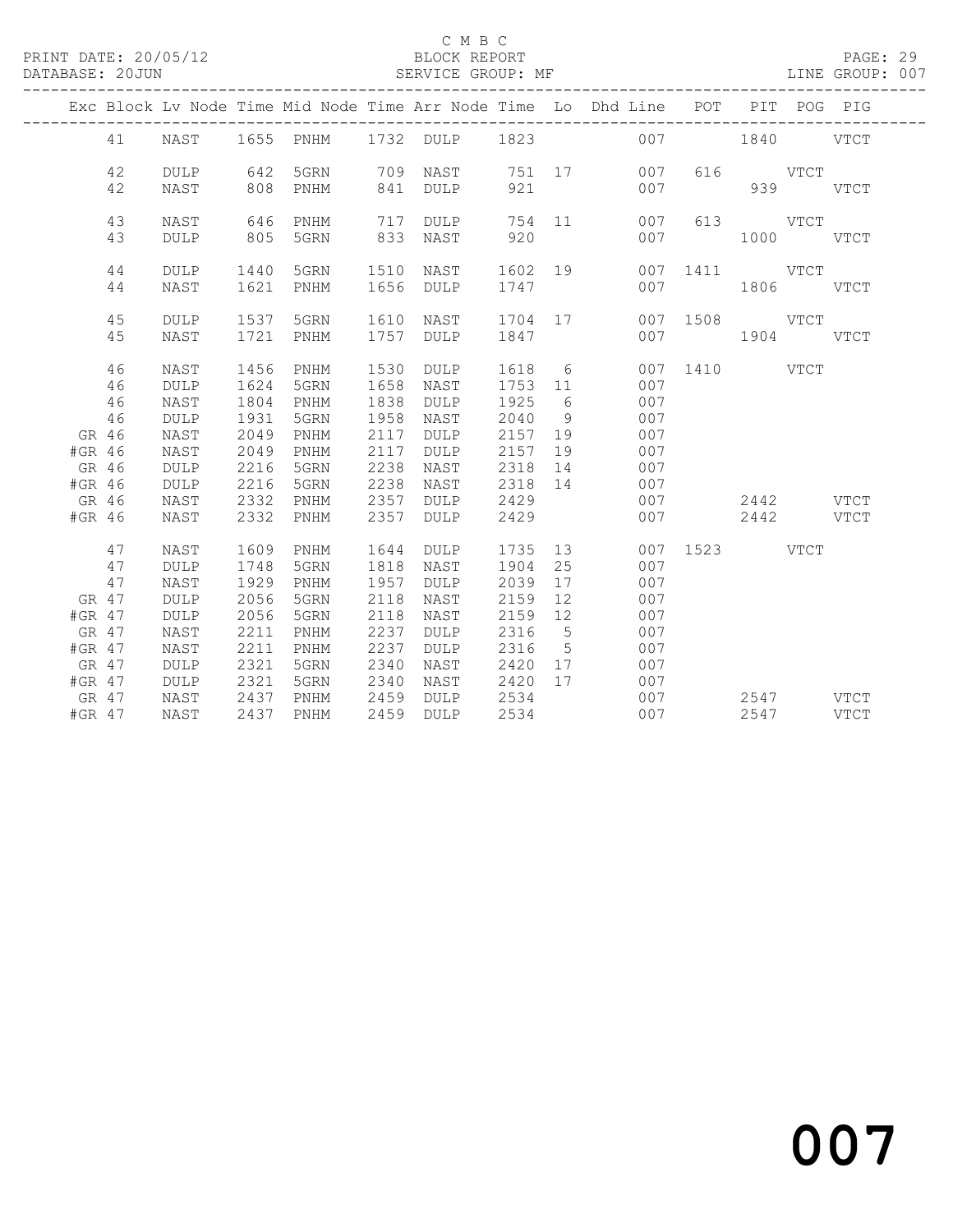|            | DATABASE: 20JUN | PRINT DATE: 20/05/12                                                |      |                        |      | C M B C<br>BLOCK REPORT |                |                |                                                                                                                                                                                                                                                                                          |          | PAGE: 30    |  |
|------------|-----------------|---------------------------------------------------------------------|------|------------------------|------|-------------------------|----------------|----------------|------------------------------------------------------------------------------------------------------------------------------------------------------------------------------------------------------------------------------------------------------------------------------------------|----------|-------------|--|
|            |                 | 41 FR 41 AV & FRASER<br>FRTE FRASER TERMINUS<br>WEST WATERFRONT STN |      |                        |      |                         |                |                | BYKY BROADWAY & KINGSWAY<br>${\tt F41S} \hspace{1.5cm} {\tt FRASER} \hspace{1.5cm} \& \hspace{1.5cm} 41 \hspace{1.5cm} {\tt AV-SOUTH} \hspace{1.5cm} {\tt FR41} \hspace{1.5cm} {\tt FRASER} \hspace{1.5cm} \& \hspace{1.5cm} 41 \hspace{1.5cm} {\tt AV}$<br>VTCT Vancouver Trolley Depot |          |             |  |
|            |                 |                                                                     |      |                        |      |                         |                |                | Exc Block Lv Node Time Mid Node Time Arr Node Time Lo Dhd Line POT PIT POG PIG                                                                                                                                                                                                           |          |             |  |
|            |                 |                                                                     |      |                        |      |                         |                |                | $\begin{tabular}{lcccccc} 1 & F41S & 457 BYKY & FRTE & 504 & 5 & 008 & 441 & VTCT \\ 1 & FRTE & 509 BYKY & 530 WFST & 544 & 0 & 008 & \end{tabular}$                                                                                                                                     |          |             |  |
|            |                 |                                                                     |      |                        |      |                         |                |                |                                                                                                                                                                                                                                                                                          |          |             |  |
|            | $\mathbf{1}$    |                                                                     |      |                        |      |                         |                |                | WFST 544 BYKY 557 FRTE 615 9 008                                                                                                                                                                                                                                                         |          |             |  |
|            | $\mathbf{1}$    | FRTE                                                                |      |                        |      |                         |                |                |                                                                                                                                                                                                                                                                                          |          |             |  |
|            | $\mathbf{1}$    | WFST                                                                |      |                        |      |                         |                |                |                                                                                                                                                                                                                                                                                          |          |             |  |
|            | $\mathbf{1}$    | FRTE                                                                |      |                        |      |                         |                |                |                                                                                                                                                                                                                                                                                          |          |             |  |
|            | $\mathbf{1}$    | WFST                                                                |      |                        |      |                         |                |                | 843 BYKY 900 FRTE 924 14 008                                                                                                                                                                                                                                                             |          |             |  |
|            | $\mathbf{1}$    | FRTE                                                                |      |                        |      |                         |                |                |                                                                                                                                                                                                                                                                                          |          |             |  |
|            | $\mathbf{1}$    | WFST                                                                |      |                        |      |                         |                |                |                                                                                                                                                                                                                                                                                          |          |             |  |
|            | $\mathbf{1}$    | FRTE                                                                |      |                        |      |                         |                |                | 938 BYKY 1004 WFST 1024 0 008<br>1024 BYKY 1042 FRTE 1109 19 008<br>1128 BYKY 1154 WFST 1215 0 008                                                                                                                                                                                       |          |             |  |
|            | $\mathbf{1}$    | WFST                                                                |      | 1215 BYKY              |      |                         |                |                | 1235 FRTE 1302 16 008                                                                                                                                                                                                                                                                    |          |             |  |
|            | $\mathbf{1}$    | FRTE                                                                | 1318 | BYKY 1344 WFST 1405    |      |                         |                |                | $0$ 008                                                                                                                                                                                                                                                                                  |          |             |  |
|            | $\mathbf{1}$    | WFST                                                                |      |                        |      |                         |                |                |                                                                                                                                                                                                                                                                                          |          |             |  |
|            | $\mathbf{1}$    | FRTE                                                                |      | 1405 BYKY<br>1509 BYKY |      |                         |                |                | 1426 FRTE 1454 15 008<br>1537 WFST 1558 0 008                                                                                                                                                                                                                                            |          |             |  |
|            | $\mathbf{1}$    | WFST                                                                |      | 1558 BYKY              |      |                         |                |                | 1619 FRTE 1649 14 008                                                                                                                                                                                                                                                                    |          |             |  |
|            | $\mathbf{1}$    | FRTE                                                                |      | 1703 BYKY              |      |                         | 1731 WFST 1752 |                | $0$ 008                                                                                                                                                                                                                                                                                  |          |             |  |
|            | $\mathbf{1}$    | WFST                                                                | 1752 | BYKY                   |      |                         |                |                |                                                                                                                                                                                                                                                                                          |          |             |  |
|            | 1               | FRTE                                                                |      | 1857 BYKY              |      |                         |                |                |                                                                                                                                                                                                                                                                                          |          |             |  |
|            | $\mathbf{1}$    | WFST                                                                |      | 1939 BYKY              |      |                         |                |                | 1958 FRTE 2026 12 008                                                                                                                                                                                                                                                                    |          |             |  |
|            | 1               | FRTE                                                                | 2038 | BYKY                   |      |                         | 2058 WFST 2114 |                | $0$ 008                                                                                                                                                                                                                                                                                  |          |             |  |
|            | $\mathbf{1}$    | WFST                                                                |      |                        | 2131 |                         |                |                | 2114 BYKY 2131 FRTE 2155 10 008<br>2205 BYKY 2225 WFST 2241 0 008<br>2241 BYKY 2258 FRTE 2320 5 008                                                                                                                                                                                      |          |             |  |
|            | $\mathbf{1}$    | FRTE                                                                |      |                        |      |                         |                |                |                                                                                                                                                                                                                                                                                          |          |             |  |
|            | $\mathbf{1}$    | WFST                                                                |      |                        |      |                         |                |                |                                                                                                                                                                                                                                                                                          |          |             |  |
|            | $\mathbf{1}$    | FRTE                                                                |      | 2325 BYKY              |      |                         | 41FR 2333      |                | 008 2348 VTCT                                                                                                                                                                                                                                                                            |          |             |  |
|            | $\overline{c}$  | FR41                                                                |      |                        |      |                         |                |                | $0$ 008                                                                                                                                                                                                                                                                                  | 442 VTCT |             |  |
|            | 2               | WFST                                                                |      |                        |      |                         |                |                | $555 \quad 13$<br>008                                                                                                                                                                                                                                                                    |          |             |  |
|            | 2               | FRTE                                                                | 608  | BYKY 630 WFST          |      |                         | 646            |                | $\overline{O}$<br>008                                                                                                                                                                                                                                                                    |          |             |  |
|            | 2               | WFST                                                                | 646  |                        |      |                         |                |                | BYKY 701 FRTE 723 11 008                                                                                                                                                                                                                                                                 |          |             |  |
|            | $\mathbf{2}$    | FRTE                                                                |      |                        |      |                         |                | $\overline{0}$ | $\begin{array}{c} 008 \\ 008 \end{array}$                                                                                                                                                                                                                                                |          |             |  |
|            | $\overline{c}$  | WFST                                                                |      |                        |      |                         |                |                |                                                                                                                                                                                                                                                                                          |          |             |  |
|            | $\overline{2}$  |                                                                     |      |                        |      |                         |                |                | FRTE 918 BYKY 944 WFST 1004 0 008                                                                                                                                                                                                                                                        |          |             |  |
|            | $\mathbf{2}$    | WFST                                                                | 1004 | BYKY                   | 1022 | FRTE                    | 1049           | 19             | 008                                                                                                                                                                                                                                                                                      |          |             |  |
|            | $\overline{c}$  | FRTE                                                                | 1108 | BYKY                   | 1134 | WFST                    | 1154           | $\overline{0}$ | 008                                                                                                                                                                                                                                                                                      |          |             |  |
|            | $\mathbf{2}$    | WFST                                                                | 1154 | BYKY                   | 1214 | FRTE                    | 1241           | 17             | 008                                                                                                                                                                                                                                                                                      |          |             |  |
|            | $\overline{c}$  | FRTE                                                                | 1258 | BYKY                   | 1324 | WFST                    | 1345           | $\overline{0}$ | 008                                                                                                                                                                                                                                                                                      |          |             |  |
|            | $\overline{c}$  | WFST                                                                | 1345 | BYKY                   | 1406 | FRTE                    | 1434           | 17             | 008                                                                                                                                                                                                                                                                                      |          |             |  |
| $\sqrt{2}$ |                 | FRTE                                                                | 1451 | BYKY                   | 1519 | WFST                    | 1540           | $\overline{0}$ | 008                                                                                                                                                                                                                                                                                      |          |             |  |
|            | $\mathbf{2}$    | WFST                                                                | 1540 | BYKY                   | 1601 | FRTE                    | 1631           | 13             | 008                                                                                                                                                                                                                                                                                      |          |             |  |
|            | 2               | FRTE                                                                | 1644 | BYKY                   | 1712 | WFST                    | 1734           | $\overline{0}$ | 008                                                                                                                                                                                                                                                                                      |          |             |  |
|            | 2               | WFST                                                                | 1734 | BYKY                   | 1758 | FRTE                    | 1829           | 11             | 008                                                                                                                                                                                                                                                                                      |          |             |  |
|            | $\overline{2}$  | FRTE                                                                | 1840 | BYKY                   |      | 41FR                    | 1852           |                | 008                                                                                                                                                                                                                                                                                      | 1910     | <b>VTCT</b> |  |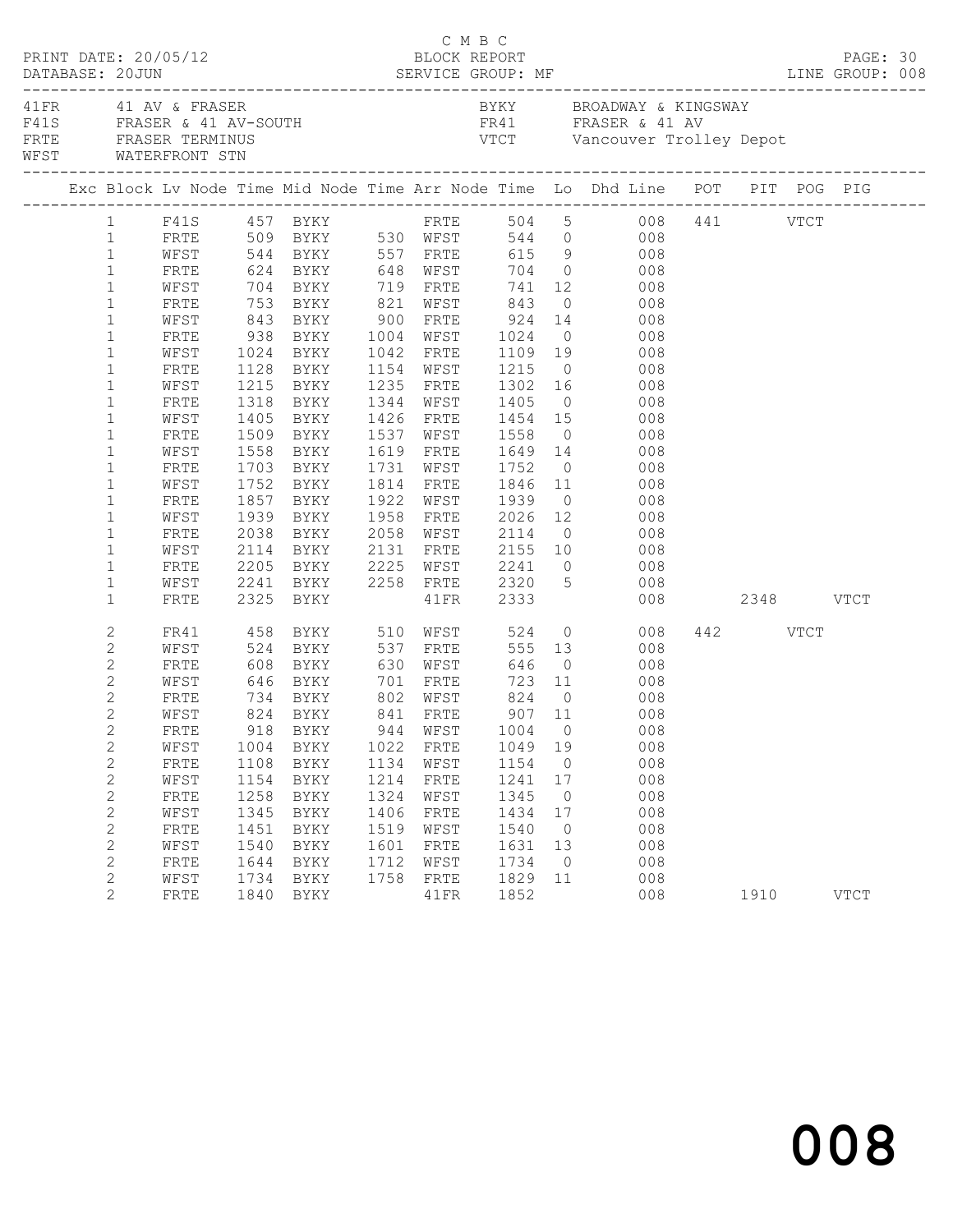### C M B C<br>
C M B C<br>
ELOCK REPORT DATABASE: 20JUN SERVICE GROUP: MF LINE GROUP: 008

|                |                    |                  |                      |      |                      |         |                | Exc Block Lv Node Time Mid Node Time Arr Node Time Lo Dhd Line POT PIT POG PIG |           |  |
|----------------|--------------------|------------------|----------------------|------|----------------------|---------|----------------|--------------------------------------------------------------------------------|-----------|--|
| $\mathcal{S}$  | F41S 516 BYKY FRTE |                  |                      |      |                      |         |                | 523 5<br>008                                                                   | 500 VTCT  |  |
| $\mathfrak{Z}$ | FRTE               |                  |                      |      |                      |         | 605 0          | 008                                                                            |           |  |
| $\mathsf S$    | WFST               |                  | 528 BYKY<br>605 BYKY |      |                      |         | 636 14         | 008                                                                            |           |  |
| $\mathsf 3$    | ${\tt FRTE}$       | 650              | BYKY                 |      | 714 WFST             | 730     | $\overline{0}$ | 008                                                                            |           |  |
| $\mathsf 3$    | WFST               | 730              | BYKY                 |      |                      | 809 17  |                | 008                                                                            |           |  |
| $\mathsf S$    | FRTE               | 826              | BYKY                 |      | 746 FRTE<br>856 WFST | 918     | $\overline{0}$ | 008                                                                            |           |  |
| 3              | WFST               | $918$<br>$1018$  | BYKY                 | 936  | FRTE                 | 1001    | 17             | 008                                                                            |           |  |
| $\mathsf S$    | ${\tt FRTE}$       |                  | BYKY                 | 1044 | WFST                 | 1104    | $\overline{0}$ | 008                                                                            |           |  |
| $\mathsf S$    | WFST               | 1104             | BYKY                 |      | 1122 FRTE            | 1149    | 19             | 008                                                                            |           |  |
| $\mathsf 3$    | FRTE               | 1208             | BYKY                 | 1234 | WFST                 | 1255    | $\overline{0}$ | 008                                                                            |           |  |
| 3              | WFST               | $\frac{1}{1255}$ | BYKY                 | 1315 | FRTE                 | 1343 13 |                | 008                                                                            |           |  |
| 3              | FRTE               | 1356             | BYKY                 | 1424 | WFST                 | 1445    | $\overline{0}$ | 008                                                                            |           |  |
| $\mathsf S$    | WFST               | 1445             | BYKY                 |      | 1506 FRTE            | 1537 15 |                | 008                                                                            |           |  |
| $\mathsf S$    | FRTE               | 1552             | BYKY                 |      | 1620 WFST            | 1642    | $\overline{0}$ | 008                                                                            |           |  |
| 3              | WFST               | 1642             | BYKY                 | 1704 | FRTE                 | 1734    | 16             | 008                                                                            |           |  |
| 3              | FRTE               | $10 - 2$<br>1750 | BYKY                 | 1818 | WFST                 | 1838    | $\overline{0}$ | 008                                                                            |           |  |
| $\mathsf S$    | WFST               | 1838             | BYKY                 |      | 1858 FRTE            | 1928 12 |                | 008                                                                            |           |  |
| 3              | FRTE               | 1940             | BYKY                 |      | 41FR                 | 1950    |                | 008                                                                            | 2008 VTCT |  |
| 4              | F41S               | 536              |                      |      |                      | 543     | $5^{\circ}$    | 008                                                                            | 520 VTCT  |  |
| $\sqrt{4}$     | FRTE               | 548              |                      |      |                      | 625     | $\overline{0}$ | 008                                                                            |           |  |
| 4              | WFST               | 625              | BYKY                 |      | 638 FRTE             | 700     | 12             | 008                                                                            |           |  |
| 4              | FRTE               | 712              | BYKY                 |      |                      | 756     | $\overline{0}$ | 008                                                                            |           |  |
| 4              | WFST               | 756              | BYKY                 |      | 738 WFST<br>812 FRTE | 836     | 21             | 008                                                                            |           |  |
| 4              | FRTE               | 857              | BYKY                 | 924  | WFST                 | 945     | $\overline{0}$ | 008                                                                            |           |  |
| $\overline{4}$ | WFST               | 945              | BYKY                 |      | 1003 FRTE            | 1030    | 18             | 008                                                                            |           |  |
| $\overline{4}$ | FRTE               | 1048             | BYKY                 | 1114 | WFST                 | 1134    | $\overline{0}$ | 008                                                                            |           |  |
| $\overline{4}$ | WFST               | 1134             | BYKY                 | 1154 | FRTE                 | 1221    | 17             | 008                                                                            |           |  |
| $\sqrt{4}$     | ${\tt FRTE}$       | 1238             | BYKY                 | 1304 | WFST                 | 1325    | $\overline{0}$ | 008                                                                            |           |  |
| 4              | WFST               | 1325             | BYKY                 |      | 1346 FRTE            | 1414    | 19             | 008                                                                            |           |  |
| $\sqrt{4}$     | ${\tt FRTE}$       | 1433             | BYKY                 | 1501 | WFST                 | 1522    | $\overline{0}$ | 008                                                                            |           |  |
| $\sqrt{4}$     | WFST               | 1522             | BYKY                 | 1543 | FRTE                 | 1614 12 |                | 008                                                                            |           |  |
| 4              | FRTE               | 1626             | BYKY                 | 1654 | WFST                 | 1716    | $\overline{0}$ | 008                                                                            |           |  |
| $\sqrt{4}$     | WFST               | 1716             | BYKY                 | 1740 | FRTE                 | 1811    | 13             | 008                                                                            |           |  |
| 4              | FRTE               | 1824             | BYKY                 | 1850 | WFST                 | 1909    | $\overline{0}$ | 008                                                                            |           |  |
| 4              | WFST               | 1909             | BYKY                 | 1928 | FRTE                 | 1956    | 16             | 008                                                                            |           |  |
| $\sqrt{4}$     | ${\tt FRTE}$       | 2012             | BYKY                 | 2034 | WFST                 | 2050    | $\overline{0}$ | 008                                                                            |           |  |
| 4              | WFST               | 2050             | BYKY                 | 2107 | FRTE                 | 2131    | 19             | 008                                                                            |           |  |
| 4              | FRTE               | 2150             | BYKY                 | 2210 | WFST                 | 2226    | $\overline{0}$ | 008                                                                            |           |  |
| $\sqrt{4}$     | WFST               | 2226             | BYKY                 | 2243 | FRTE                 | 2305 15 |                | 008                                                                            |           |  |
| 4              | ${\tt FRTE}$       | 2320             | BYKY                 | 2340 | WFST                 | 2355    | $\overline{0}$ | 008                                                                            |           |  |
| 4              | WFST               | 2355             | BYKY                 |      | 2410 FRTE            | 2430    | $5^{\circ}$    | 008                                                                            |           |  |
| 4              | FRTE               |                  | 2435 BYKY            |      | 41FR                 | 2442    |                | 008                                                                            | 2455 VTCT |  |
|                |                    |                  |                      |      |                      |         |                |                                                                                |           |  |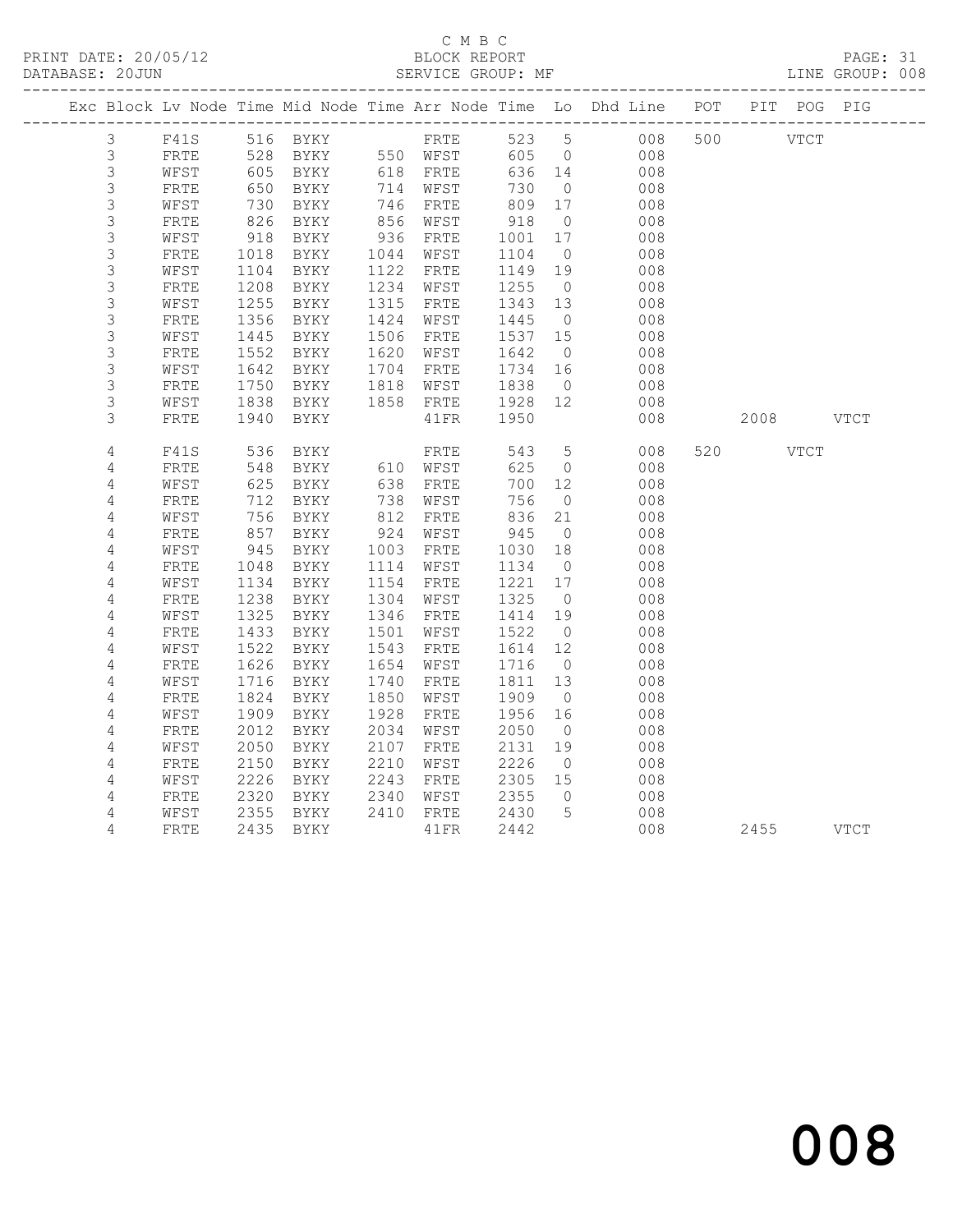PRINT DATE: 20/05/12 BLOCK REPORT<br>DATABASE: 20JUN SERVICE GROUP: MF

# C M B C<br>BLOCK REPORT

PAGE: 32<br>LINE GROUP: 008

|             |              |      |                                              |      |           |               |                | Exc Block Lv Node Time Mid Node Time Arr Node Time Lo Dhd Line POT PIT POG PIG |          |           |  |
|-------------|--------------|------|----------------------------------------------|------|-----------|---------------|----------------|--------------------------------------------------------------------------------|----------|-----------|--|
| 5           |              |      | F41S 542 BYKY FRTE<br>FRTE 558 BYKY 620 WFST |      |           |               |                | 549 9 008                                                                      | 526 VTCT |           |  |
| $\mathsf S$ |              |      |                                              |      |           | 635 0         |                | 008                                                                            |          |           |  |
| 5           | WFST         | 635  | BYKY                                         |      | 649 FRTE  | 711 15        |                | 008                                                                            |          |           |  |
| 5           | FRTE         | 726  | BYKY                                         |      | 754 WFST  | 814           | $\overline{0}$ | 008                                                                            |          |           |  |
| 5           | WFST         | 814  | BYKY                                         | 831  | FRTE      | 857 11        |                | 008                                                                            |          |           |  |
| $\mathsf S$ | ${\tt FRTE}$ | 908  | BYKY                                         | 934  | WFST      | $954$<br>1039 | $\overline{0}$ | 008                                                                            |          |           |  |
| $\mathsf S$ | WFST         | 954  | BYKY                                         | 1012 | FRTE      | 1039          | 19             | 008                                                                            |          |           |  |
| 5           | FRTE         | 1058 | BYKY                                         | 1124 | WFST      | 1144          | $\overline{0}$ | 008                                                                            |          |           |  |
| 5           | WFST         | 1144 | BYKY                                         | 1204 | FRTE      | 1231 17       |                | 008                                                                            |          |           |  |
| 5           | FRTE         | 1248 | BYKY                                         | 1314 | WFST      | 1335          | $\overline{0}$ | 008                                                                            |          |           |  |
| $\mathsf S$ | WFST         | 1335 | BYKY                                         | 1356 | FRTE      | 1424 18       |                | 008                                                                            |          |           |  |
| 5           | ${\tt FRTE}$ | 1442 | BYKY                                         | 1510 | WFST      | 1531          | $\overline{0}$ | 008                                                                            |          |           |  |
| 5           | WFST         | 1531 | BYKY                                         | 1552 | FRTE      | 1622 13       |                | 008                                                                            |          |           |  |
| 5           | FRTE         | 1635 | BYKY                                         | 1703 | WFST      | 1725          | $\overline{0}$ | 008                                                                            |          |           |  |
| 5           | WFST         | 1725 | BYKY                                         | 1749 | FRTE      | 1820 17       |                | 008                                                                            |          |           |  |
| $\mathsf S$ | FRTE         | 1837 | BYKY                                         | 1902 | WFST      | 1919          | $\overline{0}$ | 008                                                                            |          |           |  |
| 5           | WFST         | 1919 | BYKY                                         |      | 1938 FRTE | 2006 11       |                | 008                                                                            |          |           |  |
| 5           | FRTE         | 2017 | BYKY                                         |      | 41FR      | 2027          |                | 008                                                                            |          | 2043 VTCT |  |
| 6           | F41S         | 600  |                                              |      |           |               |                | 607 10<br>008                                                                  | 544 VTCT |           |  |
| 6           | ${\tt FRTE}$ | 617  |                                              |      |           | 655           | $\overline{0}$ | 008                                                                            |          |           |  |
| 6           | WFST         | 655  | BYKY                                         | 710  | FRTE      | 732 11        |                | 008                                                                            |          |           |  |
| 6           | FRTE         | 743  | BYKY                                         | 811  | WFST      | 833           | $\overline{0}$ | 008                                                                            |          |           |  |
| 6           | WFST         | 833  | BYKY                                         | 851  | FRTE      | 917 11        |                | 008                                                                            |          |           |  |
| 6           | FRTE         | 928  | BYKY                                         | 954  | WFST      | 1014          | $\overline{0}$ | 008                                                                            |          |           |  |
| 6           | WFST         | 1014 | BYKY                                         | 1032 | FRTE      | 1059 19       |                | 008                                                                            |          |           |  |
| 6           | FRTE         | 1118 | BYKY                                         | 1144 | WFST      | 1205          | $\overline{0}$ | 008                                                                            |          |           |  |
| 6           | WFST         | 1205 | BYKY                                         | 1225 | FRTE      | 1252          | 16             | 008                                                                            |          |           |  |
| 6           | FRTE         | 1308 | BYKY                                         | 1334 | WFST      | 1355          | $\overline{0}$ | 008                                                                            |          |           |  |
| 6           | WFST         | 1355 | BYKY                                         | 1416 | FRTE      | 1444          | 16             | 008                                                                            |          |           |  |
| 6           | FRTE         | 1500 | BYKY                                         | 1528 | WFST      | 1549          | $\overline{0}$ | 008                                                                            |          |           |  |
| 6           | WFST         | 1549 | BYKY                                         | 1610 | FRTE      | 1640 15       |                | 008                                                                            |          |           |  |
| 6           | FRTE         | 1655 | BYKY                                         | 1723 | WFST      | 1744          | $\overline{0}$ | 008                                                                            |          |           |  |
| 6           | WFST         | 1744 | BYKY                                         | 1806 | FRTE      | 1838          | 9              | 008                                                                            |          |           |  |
| 6           | FRTE         | 1847 | BYKY                                         | 1912 | WFST      | 1929          | $\overline{0}$ | 008                                                                            |          |           |  |
| 6           | WFST         | 1929 | BYKY                                         | 1948 | FRTE      | 2016 10       |                | 008                                                                            |          |           |  |
| 6           | FRTE         | 2026 | BYKY                                         | 2046 | WFST      | 2102          | $\overline{0}$ | 008                                                                            |          |           |  |
| 6           | WFST         | 2102 | BYKY                                         |      | 2119 FRTE | 2143 12       |                | 008                                                                            |          |           |  |
| 6           | FRTE         | 2155 | BYKY                                         |      | 41FR      | 2203          |                | 008                                                                            | 2218     | VTCT      |  |

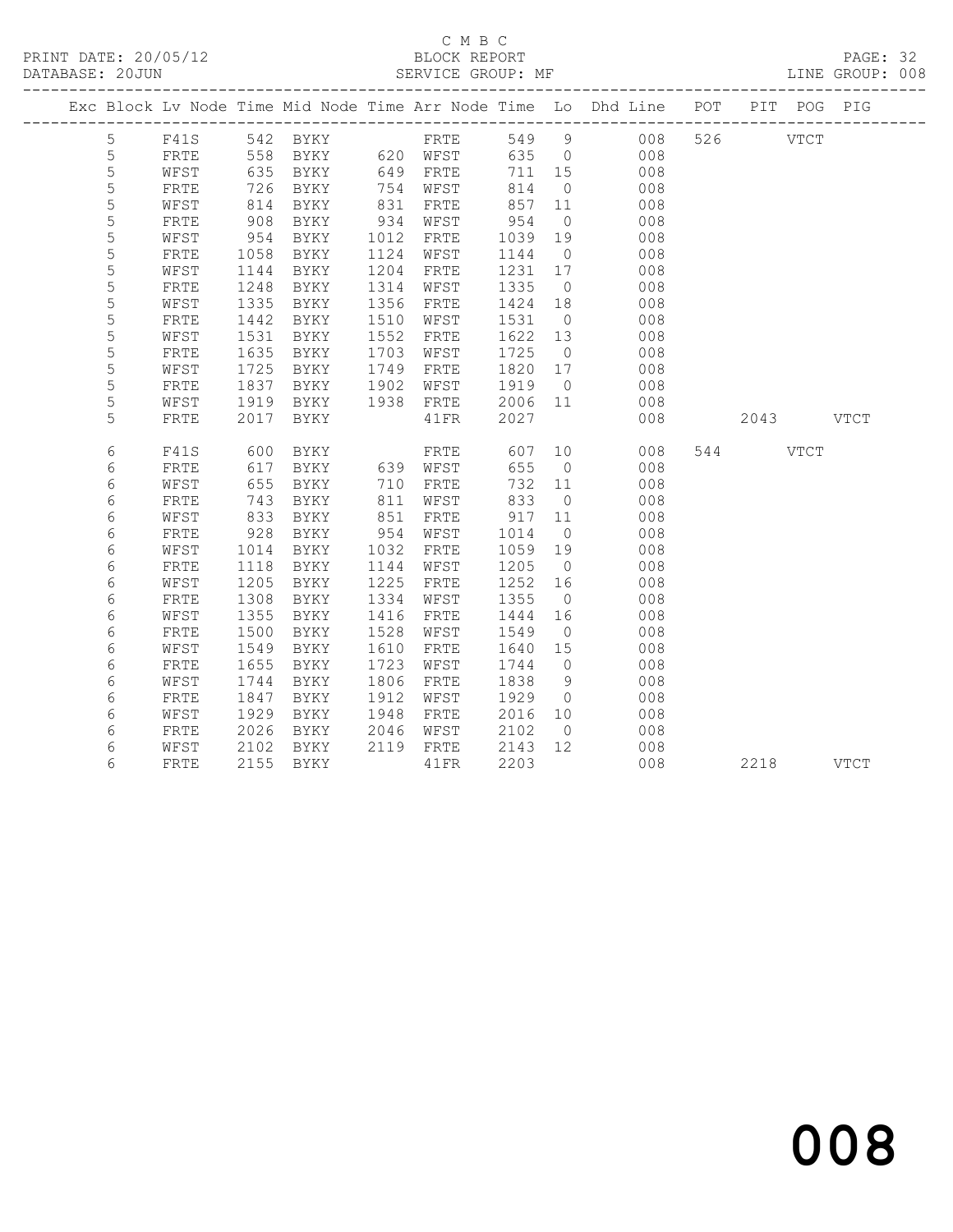### C M B C<br>
C M B C<br>
ELOCK REPORT DATABASE: 20JUN SERVICE GROUP: MF LINE GROUP: 008

|                |              |      |               |      |               |         |                 | Exc Block Lv Node Time Mid Node Time Arr Node Time Lo Dhd Line POT PIT POG PIG |     |             |      |  |
|----------------|--------------|------|---------------|------|---------------|---------|-----------------|--------------------------------------------------------------------------------|-----|-------------|------|--|
| $7^{\circ}$    |              |      |               |      |               |         |                 | F41S 623 BYKY FRTE 630 5 008                                                   | 607 | <b>VTCT</b> |      |  |
| 7              | FRTE         | 635  |               |      | BYKY 657 WFST |         |                 | 713 0<br>008                                                                   |     |             |      |  |
| $\overline{7}$ | WFST         | 713  | BYKY 728 FRTE |      |               | 750 18  |                 | 008                                                                            |     |             |      |  |
| $\overline{7}$ | ${\tt FRTE}$ | 808  | BYKY          |      | 838 WFST      | 900     | $\overline{0}$  | 008                                                                            |     |             |      |  |
| 7              | WFST         | 900  | BYKY          | 918  | FRTE          | 943     | 15              | 008                                                                            |     |             |      |  |
| 7              | FRTE         | 958  | BYKY          | 1024 | WFST          | 1044    | $\overline{0}$  | 008                                                                            |     |             |      |  |
| 7              | WFST         | 1044 | BYKY          | 1102 | FRTE          | 1129    | 19              | 008                                                                            |     |             |      |  |
| $\overline{7}$ | ${\tt FRTE}$ | 1148 | BYKY          | 1214 | WFST          | 1235    | $\overline{0}$  | 008                                                                            |     |             |      |  |
| $\overline{7}$ | WFST         | 1235 | BYKY          | 1255 | FRTE          | 1322    | 14              | 008                                                                            |     |             |      |  |
| 7              | ${\tt FRTE}$ | 1336 | BYKY          | 1404 | WFST          | 1425    | $\overline{0}$  | 008                                                                            |     |             |      |  |
| $\overline{7}$ | WFST         | 1425 | BYKY          | 1446 | FRTE          | 1516 10 |                 | 008                                                                            |     |             |      |  |
| $\overline{7}$ | FRTE         | 1526 | BYKY          | 1554 | WFST          | 1615    | $\overline{0}$  | 008                                                                            |     |             |      |  |
| $\overline{7}$ | WFST         | 1615 | BYKY          | 1637 | ${\tt FRTE}$  | 1706    | 14              | 008                                                                            |     |             |      |  |
| 7              | FRTE         | 1720 | BYKY          | 1748 | WFST          | 1810    | $\overline{0}$  | 008                                                                            |     |             |      |  |
| 7              | WFST         | 1810 | BYKY          | 1830 | FRTE          | 1900 11 |                 | 008                                                                            |     |             |      |  |
| 7              | FRTE         | 1911 | BYKY          | 1934 | WFST          | 1951    | $\overline{0}$  | 008                                                                            |     |             |      |  |
| 7              | WFST         | 1951 | BYKY          | 2008 | FRTE          | 2036    | 14              | 008                                                                            |     |             |      |  |
| $\overline{7}$ | ${\tt FRTE}$ | 2050 | BYKY          | 2110 | WFST          | 2126    | $\overline{0}$  | 008                                                                            |     |             |      |  |
| $\overline{7}$ | WFST         | 2126 | BYKY          | 2143 | FRTE          | 2207    | 13              | 008                                                                            |     |             |      |  |
| 7              | ${\tt FRTE}$ | 2220 | BYKY          | 2240 | WFST          | 2256    | $\overline{0}$  | 008                                                                            |     |             |      |  |
| $\overline{7}$ | WFST         | 2256 | BYKY          | 2311 | FRTE          | 2331    | 13              | 008                                                                            |     |             |      |  |
| 7              | FRTE         | 2344 | BYKY          | 2402 | WFST          | 2415    | $\overline{0}$  | 008                                                                            |     |             |      |  |
| 7              | WFST         | 2415 | BYKY          | 2430 | FRTE          | 2450    | $5^{\circ}$     | 008                                                                            |     |             |      |  |
| 7              | FRTE         | 2455 | BYKY          | 2513 | WFST          | 2526    | $\overline{0}$  | 008                                                                            |     |             |      |  |
| $\overline{7}$ | WFST         | 2526 | BYKY          | 2541 | FRTE          | 2601    | 5               | 008                                                                            |     |             |      |  |
| 7              | FRTE         | 2606 | BYKY          |      | 41FR          | 2613    |                 | 008                                                                            |     | 2626 VTCT   |      |  |
| $\,8\,$        | F41S         | 641  | <b>BYKY</b>   |      | FRTE          | 651     | $5\overline{)}$ | 008                                                                            |     | 625 VTCT    |      |  |
| 8              | FRTE         | 656  | BYKY          |      | 722 WFST      | 740     | $\overline{0}$  | 008                                                                            |     |             |      |  |
| $\,8\,$        | WFST         | 740  | BYKY          | 756  | FRTE          | 819     | 19              | 008                                                                            |     |             |      |  |
| $\,8\,$        | FRTE         | 838  | BYKY          | 905  | WFST          | 926     | $\overline{0}$  | 008                                                                            |     |             |      |  |
| 8              | WFST         | 926  | BYKY          | 944  | FRTE          | 1009    | 19              | 008                                                                            |     |             |      |  |
| 8              | FRTE         | 1028 | BYKY          | 1054 | WFST          | 1114    | $\overline{0}$  | 008                                                                            |     |             |      |  |
| $\,8\,$        | WFST         | 1114 | BYKY          | 1134 | FRTE          | 1201    | 17              | 008                                                                            |     |             |      |  |
| $\,8\,$        | ${\tt FRTE}$ | 1218 | BYKY          | 1244 | WFST          | 1305    | $\overline{0}$  | 008                                                                            |     |             |      |  |
| $\,8\,$        | WFST         | 1305 | BYKY          | 1325 | FRTE          | 1353 13 |                 | 008                                                                            |     |             |      |  |
| $\,8\,$        | ${\tt FRTE}$ | 1406 | BYKY          | 1434 | WFST          | 1455    | $\overline{0}$  | 008                                                                            |     |             |      |  |
| $\,8\,$        | WFST         | 1455 | BYKY          | 1516 | FRTE          | 1547 14 |                 | 008                                                                            |     |             |      |  |
| 8              | FRTE         | 1601 | BYKY          | 1629 | WFST          | 1651    | $\overline{0}$  | 008                                                                            |     |             |      |  |
| $\,8\,$        | WFST         | 1651 | BYKY          | 1713 | FRTE          | 1743    | 11              | 008                                                                            |     |             |      |  |
| 8              | <b>FRTE</b>  | 1754 | BYKY          |      | 41 FR         | 1806    |                 | 008                                                                            |     | 1826        | VTCT |  |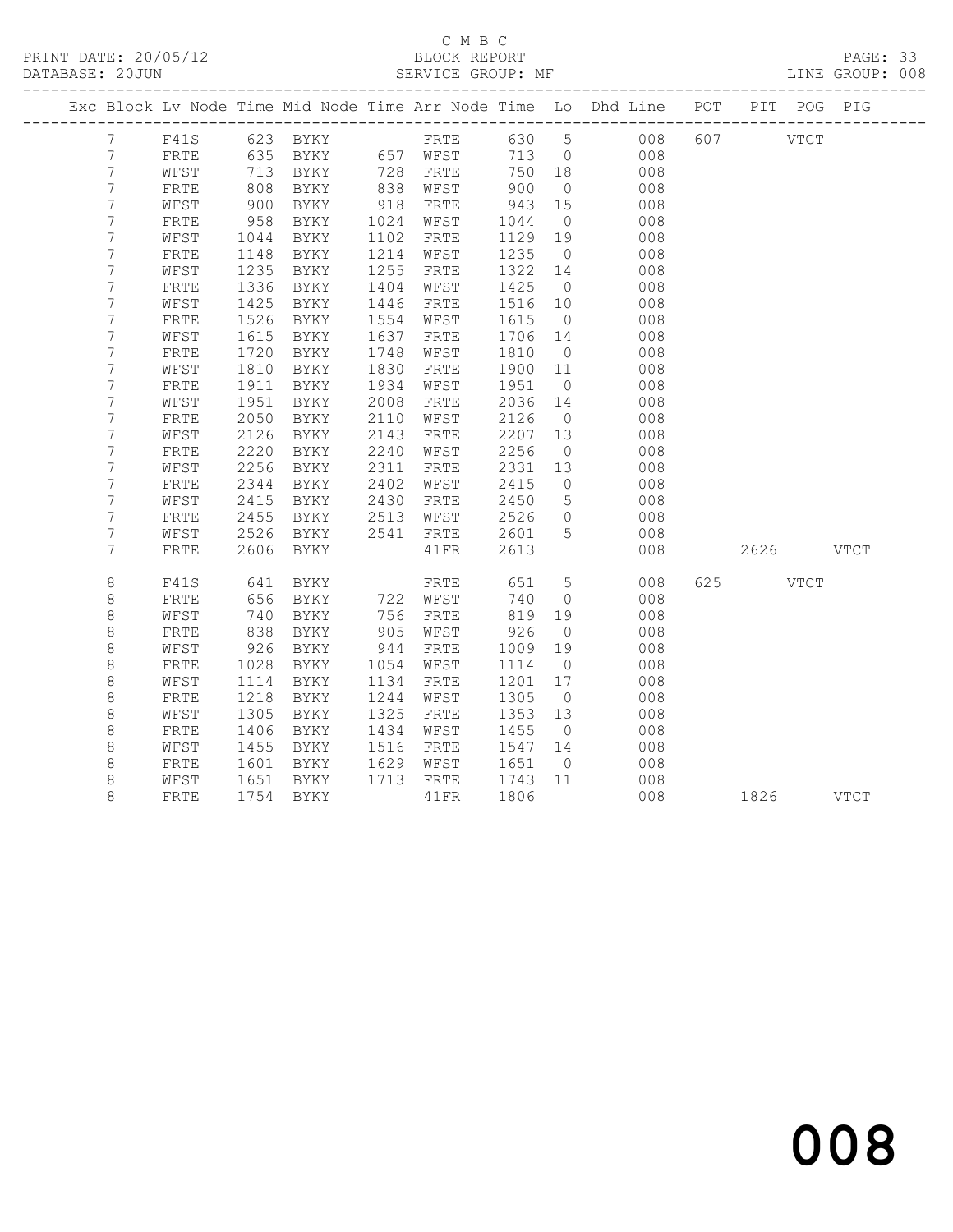## C M B C<br>BLOCK REPORT

PAGE: 34<br>LINE GROUP: 008

|  |               |              |              |              |              |                             |              |                      | Exc Block Lv Node Time Mid Node Time Arr Node Time Lo Dhd Line POT |     |           | PIT POG PIG |             |
|--|---------------|--------------|--------------|--------------|--------------|-----------------------------|--------------|----------------------|--------------------------------------------------------------------|-----|-----------|-------------|-------------|
|  | $\mathcal{G}$ | F41S         |              | 646 BYKY     |              |                             |              |                      | FRTE 656 8 008                                                     |     | 627       | <b>VTCT</b> |             |
|  | 9             | FRTE         |              |              |              |                             | 748 0        |                      | 008                                                                |     |           |             |             |
|  | 9             | WFST         | 748          | BYKY         |              | 804 FRTE                    | 828 19       |                      | 008                                                                |     |           |             |             |
|  | 9             | FRTE         | 847          | BYKY         | 914          | WFST                        | 935          | $\overline{0}$       | 008                                                                |     |           |             |             |
|  | 9             | WFST         | 935          | BYKY         | 953          | FRTE                        | 1018         | 20                   | 008                                                                |     |           |             |             |
|  | 9             | FRTE         | 1038         | BYKY         | 1104         | WFST                        | 1124         | $\overline{0}$       | 008                                                                |     |           |             |             |
|  | $\mathsf 9$   | WFST         | 1124         | BYKY         | 1144         | FRTE                        | 1211         | 17                   | 008                                                                |     |           |             |             |
|  | 9             | FRTE         | 1228         | BYKY         | 1254         | WFST                        | 1315         | $\overline{0}$       | 008                                                                |     |           |             |             |
|  | 9             | WFST         | 1315         | BYKY         | 1336         | FRTE                        | 1404         | 20                   | 008                                                                |     |           |             |             |
|  | 9             | FRTE         | 1424         | BYKY         | 1452         | WFST                        | 1513         | $\overline{0}$       | 008                                                                |     |           |             |             |
|  | 9             | WFST         | 1513         | BYKY         | 1534         | FRTE                        | 1605         | 12                   | 008                                                                |     |           |             |             |
|  | 9             | FRTE         | 1617         | BYKY         | 1645         | WFST                        | 1707         | $\overline{0}$       | 008                                                                |     |           |             |             |
|  | 9             | WFST         | 1707         | BYKY         | 1731         | FRTE                        | 1802         | 12                   | 008                                                                |     |           |             |             |
|  | 9             | FRTE         | 1814         | BYKY         | 1840         | WFST                        | 1859         | $\overline{0}$       | 008                                                                |     |           |             |             |
|  | 9             | WFST         | 1859         | BYKY         | 1918         | FRTE                        | 1946         | 13                   | 008                                                                |     |           |             |             |
|  | 9             | FRTE         | 1959         | BYKY         | 2022         | WFST                        | 2039         | $\overline{0}$       | 008                                                                |     |           |             |             |
|  | 9             | WFST         | 2039         | BYKY         | 2056         | FRTE                        | 2121         | 14                   | 008                                                                |     |           |             |             |
|  | 9<br>9        | FRTE         | 2135<br>2211 | BYKY         | 2155<br>2228 | WFST                        | 2211<br>2250 | $\overline{0}$       | 008<br>008                                                         |     |           |             |             |
|  | 9             | WFST<br>FRTE | 2305         | BYKY<br>BYKY | 2325         | FRTE<br>WFST                | 2340         | 15<br>$\overline{0}$ | 008                                                                |     |           |             |             |
|  | 9             | WFST         | 2340         | BYKY         | 2355         | FRTE                        | 2415         | $5^{\circ}$          | 008                                                                |     |           |             |             |
|  | 9             | FRTE         | 2420         | BYKY         |              | 41FR                        | 2427         |                      | 008                                                                |     | 2440 VTCT |             |             |
|  |               |              |              |              |              |                             |              |                      |                                                                    |     |           |             |             |
|  | 10            | FR41         | 652          | BYKY         | 706          | WFST                        | 722          | $\overline{0}$       | 008                                                                |     | 636 VTCT  |             |             |
|  | 10            | WFST         | 722          | BYKY         | 738          | FRTE                        | 800          | 17                   | 008                                                                |     |           |             |             |
|  | 10            | FRTE         | 817          | BYKY         | 847          | WFST                        | 909          | $\overline{0}$       | 008                                                                |     |           |             |             |
|  | 10            | WFST         | 909          | BYKY         | 927          | FRTE                        | 952          | 16                   | 008                                                                |     |           |             |             |
|  | 10            | FRTE         | 1008         | BYKY         | 1034         | WFST                        | 1054         | $\overline{0}$       | 008                                                                |     |           |             |             |
|  | 10            | WFST         | 1054         | BYKY         | 1112         | FRTE                        | 1139         | 19                   | 008                                                                |     |           |             |             |
|  | 10            | FRTE         | 1158         | BYKY         | 1224         | WFST                        | 1245         | $\overline{0}$       | 008                                                                |     |           |             |             |
|  | 10            | WFST         | 1245         | BYKY         | 1305         | FRTE                        | 1333         | 13                   | 008                                                                |     |           |             |             |
|  | 10            | FRTE         | 1346         | BYKY         | 1414         | WFST                        | 1435         | $\overline{0}$       | 008                                                                |     |           |             |             |
|  | 10            | WFST         | 1435         | BYKY         | 1456         | FRTE                        | 1526         | 18                   | 008                                                                |     |           |             |             |
|  | 10            | FRTE         | 1544         | BYKY         | 1612<br>1655 | WFST                        | 1633         | $\overline{0}$<br>15 | 008                                                                |     |           |             |             |
|  | 10<br>10      | WFST<br>FRTE | 1633<br>1740 | BYKY<br>BYKY | 1808         | FRTE<br>WFST                | 1725<br>1828 | $\overline{0}$       | 008<br>008                                                         |     |           |             |             |
|  | 10            | WFST         | 1828         | BYKY         | 1848         | FRTE                        | 1918 17      |                      | 008                                                                |     |           |             |             |
|  | 10            | FRTE         | 1935         | BYKY         | 1958         | WFST                        | 2015         | $\overline{0}$       | 008                                                                |     |           |             |             |
|  | 10            | WFST         | 2015         | BYKY         |              | 2032 FRTE                   | 2057         | 8 <sup>8</sup>       | 008                                                                |     |           |             |             |
|  |               |              |              |              |              | 10 FRTE 2105 BYKY 2125 WFST | 2141 0       |                      | 008                                                                |     |           |             |             |
|  | 10            | WFST         | 2141         | BYKY         | 2158         | FRTE                        | 2222         | 13                   | 008                                                                |     |           |             |             |
|  | 10            | FRTE         | 2235         | BYKY         | 2255         | WFST                        | 2311         | $\mathbf 0$          | 008                                                                |     |           |             |             |
|  | 10            | WFST         | 2311         | BYKY         | 2326         | FRTE                        | 2346         | 5                    | 008                                                                |     |           |             |             |
|  | 10            | FRTE         | 2351         | BYKY         |              | 41FR                        | 2358         |                      | 008                                                                |     | 2411      |             | <b>VTCT</b> |
|  | 11            | F41S         | 736          | BYKY         |              | FRTE                        | 746          | 15                   | 008                                                                | 717 |           | <b>VTCT</b> |             |
|  | 11            | FRTE         | 801          | BYKY         | 829          | WFST                        | 851          | $\overline{0}$       | 008                                                                |     |           |             |             |
|  | 11            | WFST         | 851          | BYKY         | 909          | ${\tt FRTE}$                | 934          | 14                   | 008                                                                |     |           |             |             |
|  | 11            | ${\tt FRTE}$ | 948          | BYKY         | 1014         | WFST                        | 1034         | $\overline{0}$       | 008                                                                |     |           |             |             |
|  | 11            | WFST         | 1034         | BYKY         | 1052         | FRTE                        | 1119         | 19                   | 008                                                                |     |           |             |             |
|  | 11            | ${\tt FRTE}$ | 1138         | BYKY         | 1204         | WFST                        | 1225         | $\overline{0}$       | 008                                                                |     |           |             |             |
|  | 11            | WFST         | 1225         | <b>BYKY</b>  | 1245         | FRTE                        | 1312         | 16                   | 008                                                                |     |           |             |             |
|  | 11            | ${\tt FRTE}$ | 1328         | BYKY         | 1354         | WFST                        | 1415         | $\overline{0}$       | 008                                                                |     |           |             |             |
|  | 11            | WFST         | 1415         | BYKY         | 1436         | FRTE                        | 1506         | 12                   | 008                                                                |     |           |             |             |
|  | 11            | FRTE         | 1518         | BYKY         | 1546         | WFST                        | 1607         | $\overline{0}$       | 008                                                                |     |           |             |             |
|  | 11            | WFST         | 1607         | BYKY         | 1628         | FRTE                        | 1658         | 13                   | 008                                                                |     |           |             |             |
|  | 11            | ${\tt FRTE}$ | 1711         | BYKY         | 1739         | WFST                        | 1800         | 0                    | 008                                                                |     |           |             |             |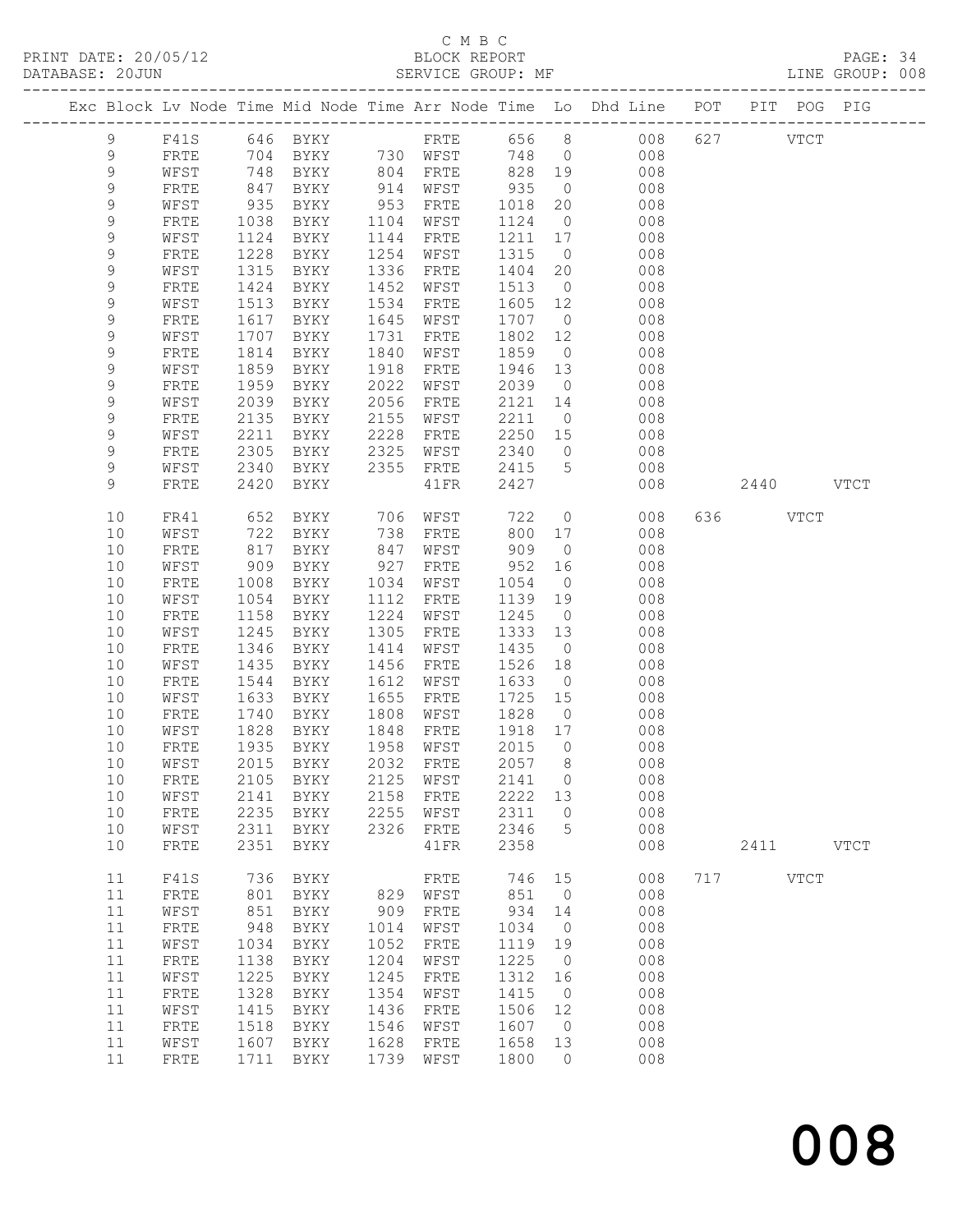## C M B C<br>BLOCK REPORT

PAGE: 35<br>LINE GROUP: 008

|  |    |      |      |               |      |           |         |                | Exc Block Lv Node Time Mid Node Time Arr Node Time Lo Dhd Line POT PIT POG PIG |               |           |          |  |
|--|----|------|------|---------------|------|-----------|---------|----------------|--------------------------------------------------------------------------------|---------------|-----------|----------|--|
|  | 11 | WFST |      |               |      |           |         |                | 1800 BYKY 1822 FRTE 1854 7 008                                                 |               |           |          |  |
|  | 11 | FRTE |      |               |      |           |         |                |                                                                                |               |           |          |  |
|  | 20 | F41S | 656  | BYKY          |      | FRTE      |         |                | 706 12 008                                                                     |               | 637 VTCT  |          |  |
|  | 20 | FRTE | 718  | BYKY 746 WFST |      |           |         |                | 806 0 008                                                                      |               |           |          |  |
|  | 20 | WFST | 806  | BYKY          |      | 823 FRTE  |         |                | 849 11 008                                                                     |               |           |          |  |
|  | 20 | FRTE | 900  | BYKY          |      | 41 FR     | 911     |                | 008                                                                            |               |           | 931 VTCT |  |
|  |    |      |      |               |      |           |         |                |                                                                                |               |           |          |  |
|  | 30 | F41S | 1349 | BYKY          |      | FRTE      | 1400 15 |                |                                                                                | 008 1329 VTCT |           |          |  |
|  | 30 | FRTE | 1415 | BYKY          |      | 1443 WFST | 1504 0  |                | 008                                                                            |               |           |          |  |
|  | 30 | WFST | 1504 | BYKY          | 1525 | FRTE      | 1556 12 |                | 008                                                                            |               |           |          |  |
|  | 30 | FRTE | 1608 | BYKY          | 1636 | WFST      | 1658 0  |                | 008                                                                            |               |           |          |  |
|  | 30 | WFST | 1658 | BYKY          | 1722 | FRTE      | 1752 12 |                | 008                                                                            |               |           |          |  |
|  | 30 | FRTE | 1804 | BYKY          | 1830 | WFST      | 1849 0  |                | 008                                                                            |               |           |          |  |
|  | 30 | WFST | 1849 | BYKY          | 1908 | FRTE      | 1936    | 11             | 008                                                                            |               |           |          |  |
|  | 30 | FRTE | 1947 | BYKY          | 2010 | WFST      | 2027 0  |                | 008                                                                            |               |           |          |  |
|  | 30 | WFST | 2027 | BYKY          | 2044 | FRTE      | 2109    | 11             | 008                                                                            |               |           |          |  |
|  | 30 | FRTE | 2120 | BYKY          | 2140 | WFST      | 2156    | $\overline{0}$ | 008                                                                            |               |           |          |  |
|  | 30 | WFST | 2156 | BYKY          | 2213 | FRTE      | 2235 15 |                | 008                                                                            |               |           |          |  |
|  | 30 | FRTE | 2250 | BYKY          | 2310 | WFST      | 2325    | $\overline{0}$ | 008                                                                            |               |           |          |  |
|  | 30 | WFST | 2325 | BYKY          | 2340 | FRTE      | 2400    | 14             | 008                                                                            |               |           |          |  |
|  | 30 | FRTE | 2414 | BYKY          | 2432 | WFST      | 2445    | $\overline{0}$ | 008                                                                            |               |           |          |  |
|  | 30 | WFST | 2445 | BYKY          | 2500 | FRTE      | 2520    | 5 <sup>5</sup> | 008                                                                            |               |           |          |  |
|  | 30 | FRTE | 2525 | BYKY          | 2543 | WFST      | 2556    | $\overline{0}$ | 008                                                                            |               |           |          |  |
|  | 30 | WFST | 2556 | BYKY          |      | 2611 FRTE | 2631 5  |                | 008                                                                            |               |           |          |  |
|  | 30 | FRTE | 2636 | BYKY          |      | 41FR      | 2643    |                | 008                                                                            |               | 2656 VTCT |          |  |
|  | 33 | F41S | 1518 | BYKY          |      | FRTE      | 1530 5  |                |                                                                                | 008 1458 VTCT |           |          |  |
|  | 33 | FRTE | 1535 | BYKY          |      | 1603 WFST | 1624    | $\overline{0}$ | 008                                                                            |               |           |          |  |
|  | 33 | WFST | 1624 | BYKY          | 1646 | FRTE      | 1716 13 |                | 008                                                                            |               |           |          |  |
|  | 33 | FRTE | 1729 | BYKY          | 1757 | WFST      | 1819 0  |                | 008                                                                            |               |           |          |  |
|  | 33 | WFST | 1819 | BYKY          | 1839 | FRTE      | 1909 14 |                | 008                                                                            |               |           |          |  |
|  | 33 | FRTE | 1923 | BYKY          | 1946 | WFST      | 2003    | $\overline{0}$ | 008                                                                            |               |           |          |  |
|  | 33 | WFST | 2003 | BYKY          |      | 2020 FRTE | 2048    | $\overline{7}$ | 008                                                                            |               |           |          |  |
|  | 33 | FRTE |      | 2055 BYKY     |      | 41FR      | 2103    |                | 008                                                                            |               | 2118 VTCT |          |  |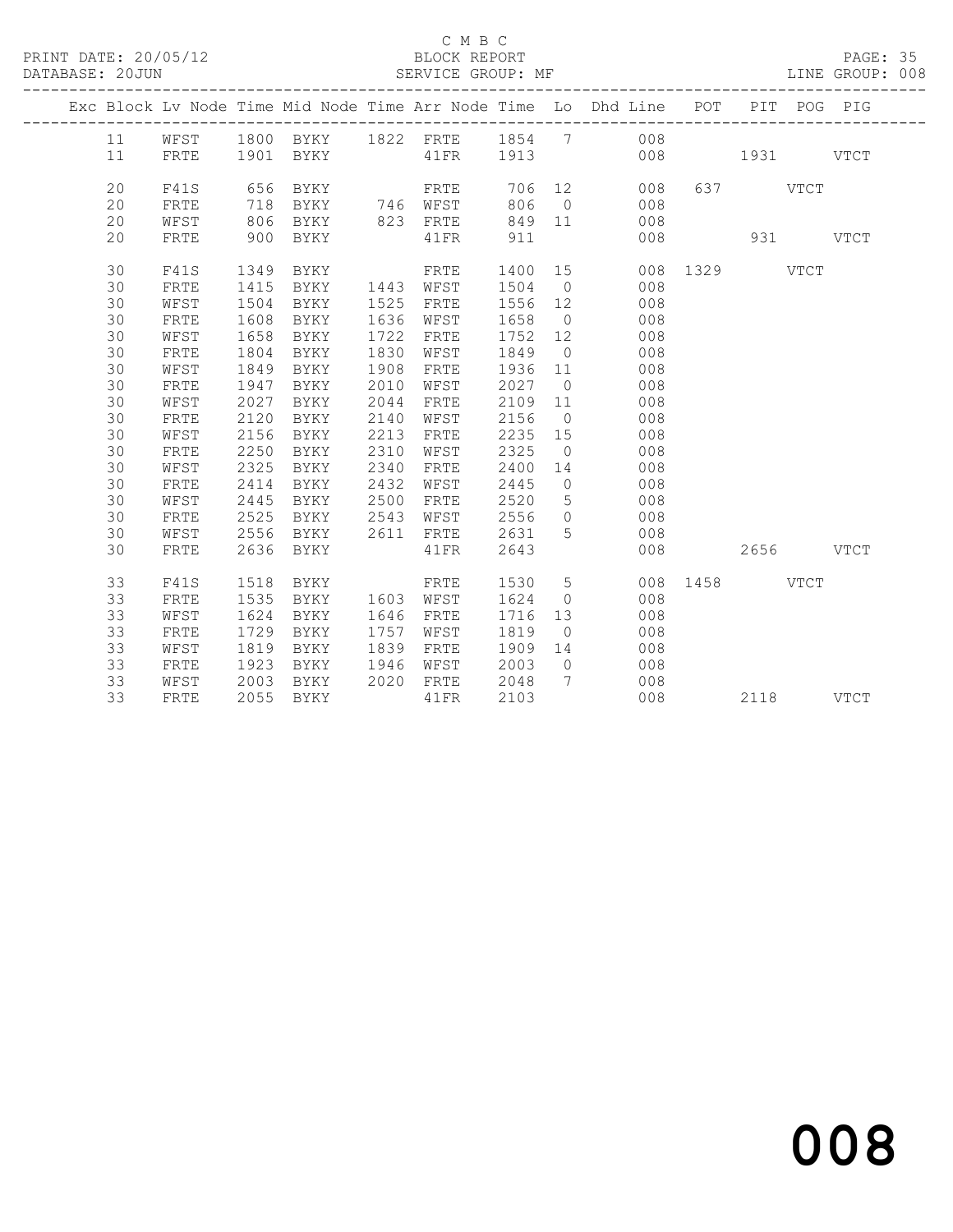| PRINT DATE: 20/05/12                            |                |             |      |                       |      | C M B C<br>BLOCK REPORT |         |                 |                                                                                                                                                                                                                                                                                                                                               |              |     | PAGE: 36   |  |
|-------------------------------------------------|----------------|-------------|------|-----------------------|------|-------------------------|---------|-----------------|-----------------------------------------------------------------------------------------------------------------------------------------------------------------------------------------------------------------------------------------------------------------------------------------------------------------------------------------------|--------------|-----|------------|--|
|                                                 |                |             |      |                       |      |                         |         |                 | DATABASE: 20JUN SERVICE GROUP: MF LINE GROUP: 009                                                                                                                                                                                                                                                                                             |              |     |            |  |
| 10 FI 10 AV & FIR<br>VTC Vancouver Diesel Depot |                |             |      | BDLP BOUNDARY LOOP    |      |                         |         |                 | AL10 ALMA & 10 AV<br>BYAL BROADWAY & ALMA<br>BYKY BROADWAY BROADWAY BYMN BROADWAY A KINGSWAY BYMN BROADWAY A MAIN BYON BROADWAY A MAIN BROADWAY A MAIN BYST BROADWAY STN GRBY GRBY STN GRBY STRAIN CHAPTER A COMPRESSION OF A SERVICE OF A SERVICE OF A SERVICE OF A SERVIC<br>BYST        BROADWAY STN<br>GRCO        GRANDVIEW & COMMERCIAL |              |     |            |  |
|                                                 |                |             |      |                       |      |                         |         |                 | Exc Block Lv Node Time Mid Node Time Arr Node Time Lo Dhd Line POT PIT POG PIG                                                                                                                                                                                                                                                                |              |     |            |  |
|                                                 |                |             |      |                       |      |                         |         |                 | 1 10FI 440 BYKY 453 BDLP 506 5 009 421 VTC                                                                                                                                                                                                                                                                                                    |              |     |            |  |
|                                                 |                |             |      |                       |      |                         |         |                 | 1 BDLP 511 BYOA 535 AL10 548 14 009                                                                                                                                                                                                                                                                                                           |              |     |            |  |
|                                                 | $\mathbf{1}$   |             |      |                       |      |                         |         |                 |                                                                                                                                                                                                                                                                                                                                               |              |     |            |  |
|                                                 | $\mathbf{1}$   |             |      |                       |      |                         |         |                 | BYAL 602 BYKY 623 BDLP 636 7 009<br>BDLP 643 BYOA 707 AL10 720 18 009                                                                                                                                                                                                                                                                         |              |     |            |  |
|                                                 | $\mathbf{1}$   | <b>BYAL</b> |      |                       |      |                         |         |                 | 738 BYKY 803 BDLP 824 5 009                                                                                                                                                                                                                                                                                                                   |              |     |            |  |
|                                                 | $\mathbf{1}$   | BDLP        |      |                       |      |                         |         |                 |                                                                                                                                                                                                                                                                                                                                               |              |     |            |  |
|                                                 | $\mathbf{1}$   |             |      |                       |      |                         |         |                 |                                                                                                                                                                                                                                                                                                                                               |              |     |            |  |
|                                                 | $\mathbf{1}$   |             |      |                       |      |                         |         |                 | BDLP 829 BYOA 906 AL10 924 8 009<br>BYAL 932 BYKY 1000 BDLP 1020 12 009<br>BDLP 1032 BYOA 1105 AL10 1124 20 009                                                                                                                                                                                                                               |              |     |            |  |
|                                                 | $\mathbf{1}$   | BYAL        |      |                       |      |                         |         |                 | 1144 BYKY 1215 BDLP 1239 7 009                                                                                                                                                                                                                                                                                                                |              |     |            |  |
|                                                 | $\mathbf{1}$   | BDLP        |      |                       |      |                         |         |                 | 1246 BYOA 1319 AL10 1342 6 009                                                                                                                                                                                                                                                                                                                |              |     |            |  |
|                                                 | $\mathbf{1}$   | BYAL        |      |                       |      |                         |         |                 |                                                                                                                                                                                                                                                                                                                                               |              |     |            |  |
|                                                 | $\mathbf{1}$   | BDLP        |      |                       |      |                         |         |                 | 1348 BYKY       1422   BDLP       1447      7               009<br>1454   BYOA       1526   AL10       1546    10                009                                                                                                                                                                                                          |              |     |            |  |
|                                                 | $\mathbf{1}$   | BYAL        |      |                       |      |                         |         |                 | 1556 BYKY 1627 BDLP 1651 8 009                                                                                                                                                                                                                                                                                                                |              |     |            |  |
|                                                 | $\mathbf{1}$   |             |      |                       |      |                         |         |                 | BDLP 1659 BYOA 1731 10FI 1738 12 009                                                                                                                                                                                                                                                                                                          |              |     |            |  |
|                                                 | $\mathbf{1}$   | 10FI        |      |                       |      |                         |         |                 |                                                                                                                                                                                                                                                                                                                                               |              |     |            |  |
|                                                 | $\mathbf{1}$   | BDLP        |      |                       |      |                         |         |                 | 1750 BYKY 1809 BDLP 1833 13 009<br>1846 BYOA 1913 AL10 1932 009                                                                                                                                                                                                                                                                               | 009 1953 VTC |     |            |  |
|                                                 |                |             |      |                       |      |                         |         |                 |                                                                                                                                                                                                                                                                                                                                               |              |     |            |  |
|                                                 | $\overline{2}$ | 10FI        |      |                       |      |                         |         |                 | 500 BYKY 513 BDLP 526 5 009                                                                                                                                                                                                                                                                                                                   | 441 VTC      |     |            |  |
|                                                 | $\mathbf{2}$   | BDLP        |      |                       |      |                         |         |                 | 531 BYOA 555 AL10 608 5 009<br>613 BYKY 634 BDLP 649 9 009<br>658 BYOA 725 AL10 740 8 009                                                                                                                                                                                                                                                     |              |     |            |  |
|                                                 | $\mathbf{2}$   | BYAL        |      |                       |      |                         |         |                 |                                                                                                                                                                                                                                                                                                                                               |              |     |            |  |
|                                                 | 2              | BDLP        |      |                       |      |                         |         |                 |                                                                                                                                                                                                                                                                                                                                               |              |     |            |  |
|                                                 | $\mathbf{2}$   | BYAL        |      | 748 BYKY 813 BDLP 834 |      |                         |         |                 | 6 009                                                                                                                                                                                                                                                                                                                                         |              |     |            |  |
|                                                 | 2              | BDLP        |      |                       |      |                         |         |                 | 840 BYOA 916 AL10 935 10 009<br>945 BYKY 1013 BDLP 1033 15 009<br>1048 BYOA 1120 AL10 1142 16 009                                                                                                                                                                                                                                             |              |     |            |  |
|                                                 | $\sqrt{2}$     | BYAL        |      |                       |      |                         |         |                 |                                                                                                                                                                                                                                                                                                                                               |              |     |            |  |
|                                                 | 2              | BDLP        |      |                       |      |                         |         |                 |                                                                                                                                                                                                                                                                                                                                               |              |     |            |  |
|                                                 | $\overline{2}$ | BYAL        |      |                       |      |                         |         |                 | 1158 BYKY 1231 BDLP 1255 5 009                                                                                                                                                                                                                                                                                                                |              |     |            |  |
|                                                 | $\overline{2}$ | BDLP        | 1300 |                       |      |                         |         |                 | BYOA 1333 AL10 1356 5 009                                                                                                                                                                                                                                                                                                                     |              |     |            |  |
|                                                 | $\overline{2}$ | BYAL        |      |                       |      |                         |         |                 | 1401 BYKY 1435 BDLP 1500 14 009<br>1514 BYOA 1546 AL10 1606 6 009                                                                                                                                                                                                                                                                             |              |     |            |  |
|                                                 | $\mathbf{2}$   | BDLP        |      |                       |      |                         |         |                 |                                                                                                                                                                                                                                                                                                                                               |              |     |            |  |
|                                                 | $\overline{2}$ |             |      |                       |      |                         |         |                 | BYAL 1612 BYKY 1643 BDLP 1707 14 009                                                                                                                                                                                                                                                                                                          |              |     |            |  |
|                                                 | $\mathbf{2}$   | <b>BDLP</b> | 1721 | BYOA                  |      | 1753 10FI               | 1800    | $5\overline{)}$ | 009                                                                                                                                                                                                                                                                                                                                           |              |     |            |  |
|                                                 | $\mathbf{2}$   | 10FI        | 1805 | BYKY                  |      | 1823 BDLP               | 1845 11 |                 | 009                                                                                                                                                                                                                                                                                                                                           |              |     |            |  |
|                                                 | $\overline{2}$ | <b>BDLP</b> | 1856 | BYST                  |      | 1906 GRBY               | 1926    |                 | 009                                                                                                                                                                                                                                                                                                                                           | 1944         |     | <b>VTC</b> |  |
|                                                 | 3              | BYAL        | 522  | BYKY                  | 543  | BDLP                    | 556     | 7               | 009                                                                                                                                                                                                                                                                                                                                           | 452          | VTC |            |  |
|                                                 | 3              | <b>BDLP</b> | 603  | BYOA                  | 627  | AL10                    | 640     | 9               | 009                                                                                                                                                                                                                                                                                                                                           |              |     |            |  |
|                                                 | 3              | BYAL        | 649  | BYKY                  | 711  | BDLP                    | 726     | $\overline{7}$  | 009                                                                                                                                                                                                                                                                                                                                           |              |     |            |  |
|                                                 | 3              | <b>BDLP</b> | 733  | BYOA                  | 805  | AL10                    | 822     | $6\overline{6}$ | 009                                                                                                                                                                                                                                                                                                                                           |              |     |            |  |
|                                                 | 3              | BYAL        | 828  | BYKY                  | 856  | BDLP                    | 916     | 16              | 009                                                                                                                                                                                                                                                                                                                                           |              |     |            |  |
|                                                 | 3              | <b>BDLP</b> | 932  | BYOA                  | 1005 | AL10                    | 1024    | 21              | 009                                                                                                                                                                                                                                                                                                                                           |              |     |            |  |
|                                                 | 3              | BYAL        | 1045 | BYKY                  | 1115 | BDLP                    | 1136    | 11              | 009                                                                                                                                                                                                                                                                                                                                           |              |     |            |  |
|                                                 | 3              | <b>BDLP</b> | 1147 | BYOA                  | 1220 | AL10                    | 1243    | 13              | 009                                                                                                                                                                                                                                                                                                                                           |              |     |            |  |
|                                                 | 3              | BYAL        | 1256 | BYKY                  | 1330 | BDLP                    | 1354    | 12              | 009                                                                                                                                                                                                                                                                                                                                           |              |     |            |  |
|                                                 | 3              | <b>BDLP</b> | 1406 | BYOA                  | 1439 | AL10                    | 1502    | 8 <sup>8</sup>  | 009                                                                                                                                                                                                                                                                                                                                           |              |     |            |  |
|                                                 | 3              | BYAL        | 1510 | BYKY                  | 1543 | BDLP                    | 1608    | 16              | 009                                                                                                                                                                                                                                                                                                                                           |              |     |            |  |
|                                                 | 3              | <b>BDLP</b> | 1624 | BYOA                  | 1656 | AL10                    | 1715    | $\overline{7}$  | 009                                                                                                                                                                                                                                                                                                                                           |              |     |            |  |
|                                                 | 3              | BYAL        | 1722 | BYKY                  | 1753 | BDLP                    | 1817 11 |                 | 009                                                                                                                                                                                                                                                                                                                                           |              |     |            |  |
|                                                 | 3              | <b>BDLP</b> | 1828 | BYST                  |      | 1839 GRBY               | 1902    |                 | 009                                                                                                                                                                                                                                                                                                                                           | 1921         |     | <b>VTC</b> |  |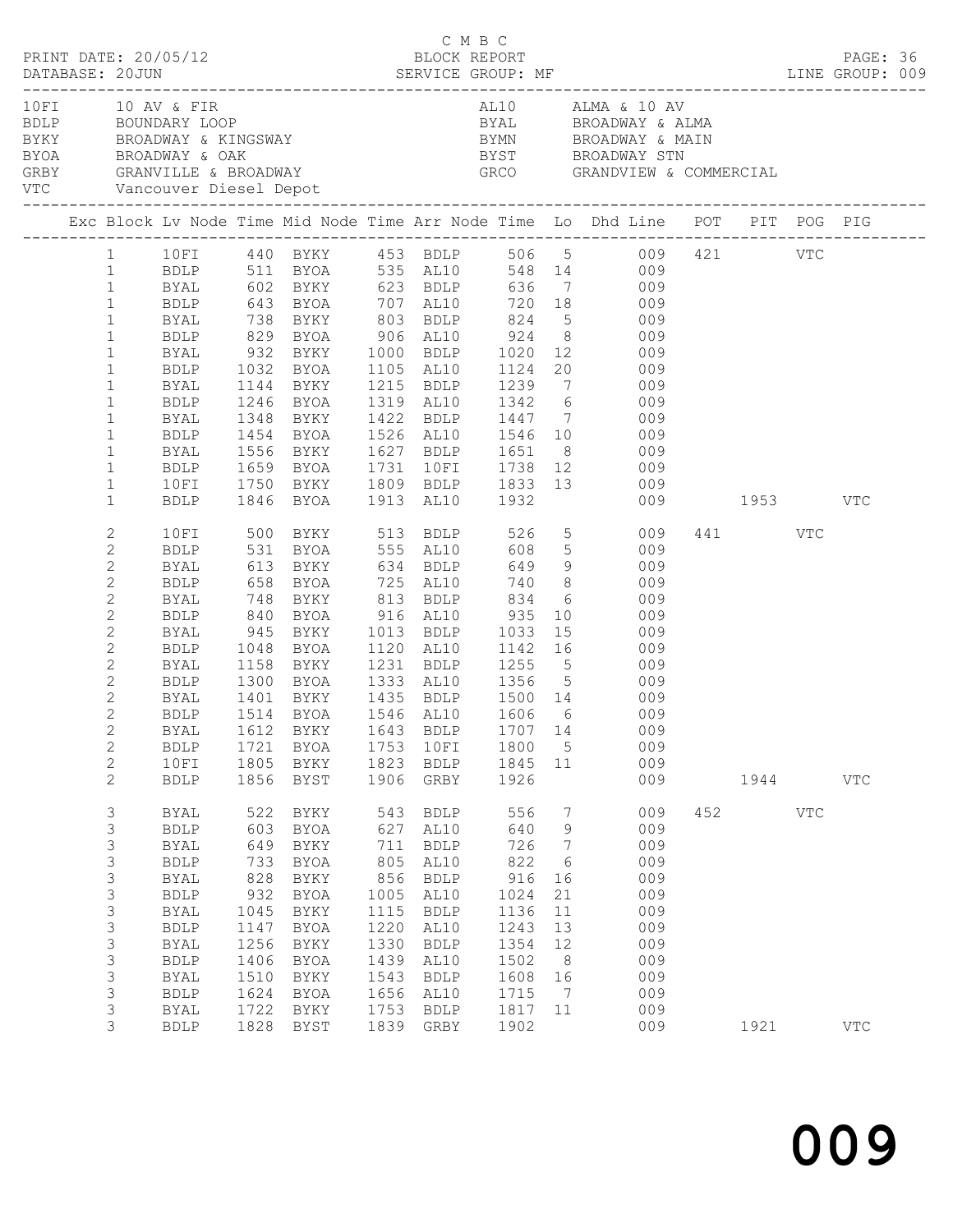#### C M B C<br>BLOCK REPORT

PAGE: 37<br>LINE GROUP: 009

|                 |                            |              |                               |              |                     |              |                              | Exc Block Lv Node Time Mid Node Time Arr Node Time Lo Dhd Line POT |     |             | PIT POG PIG |            |
|-----------------|----------------------------|--------------|-------------------------------|--------------|---------------------|--------------|------------------------------|--------------------------------------------------------------------|-----|-------------|-------------|------------|
| 4               | BYAL                       |              |                               |              |                     |              |                              | 543 BYKY 604 BDLP 617 6 009                                        | 509 |             | <b>VTC</b>  |            |
| 4               | BDLP                       | 623          | BYOA                          |              | 647 AL10            | 700 12       |                              | 009                                                                |     |             |             |            |
| 4               | BYAL                       | 712          | BYKY                          |              | 735 BDLP            | 752          | $6\overline{6}$              | 009                                                                |     |             |             |            |
| 4               | <b>BDLP</b>                | 758          | BYOA                          | 832          | 10FI                | 841          | $5\phantom{.0}$              | 009                                                                |     |             |             |            |
| 4               | 10FI                       | 846          | BYKY                          | 903          | GRCO                | 915          | $7\phantom{.0}\phantom{.0}7$ | 009                                                                |     |             |             |            |
| $\overline{4}$  | GRCO                       | 922          | BYOA                          | 945          | 10FI                | 954          | 9                            | 009                                                                |     |             |             |            |
| 4               | 10FI                       | 1003         | BYKY                          | 1020         | GRCO                | 1032         | 17                           | 009                                                                |     |             |             |            |
| 4               | GRCO                       | 1049         | BYOA                          | 1113         | 10FI                | 1121         | 12                           | 009                                                                |     |             |             |            |
| 4               | 10FI                       | 1133         | BYKY                          | 1152         | GRCO                | 1204         | 14                           | 009                                                                |     |             |             |            |
| 4               | GRCO                       | 1218         | BYOA                          | 1243         | 10FI                | 1251         | 12                           | 009                                                                |     |             |             |            |
| $\overline{4}$  | 10FI                       | 1303         | BYKY                          | 1323         | GRCO                | 1335         | $6\overline{6}$              | 009                                                                |     |             |             |            |
| $\overline{4}$  | <b>GRCO</b>                | 1341         | BYOA                          | 1408         | 10FI                | 1416         | $5^{\circ}$                  | 009                                                                |     |             |             |            |
| 4               | 10FI                       | 1421         | BYKY                          | 1441         | GRCO                | 1453 14      |                              | 009                                                                |     |             |             |            |
| 4               | GRCO                       | 1507         | BYOA                          | 1531         | 10FI                | 1539         | 9                            | 009                                                                |     |             |             |            |
| 4               | 10FI                       | 1548         | BYKY                          | 1607         | GRCO                | 1619         | 8 <sup>8</sup>               | 009                                                                |     |             |             |            |
| 4               | GRCO                       | 1627         | BYOA                          | 1651         | 10FI                | 1659         | 10                           | 009                                                                |     |             |             |            |
| 4<br>4          | 10FI<br><b>BDLP</b>        | 1709         | BYKY                          | 1728<br>1810 | BDLP                | 1752<br>1833 | 7                            | 009                                                                |     |             |             | VTC        |
|                 |                            | 1759         | BYST                          |              | GRBY                |              |                              | 009                                                                |     | 1857   1900 |             |            |
| 5               | 10FI                       | 541          | BYKY                          | 554          | BDLP                | 607          |                              | $6\degree$<br>009                                                  |     | 522 VTC     |             |            |
| 5               | <b>BDLP</b>                | 613          | BYOA                          | 637          | AL10                | 650          | 14                           | 009                                                                |     |             |             |            |
| 5               | BYAL                       | 704          | BYKY                          | 726          | BDLP                | 743          | 6                            | 009                                                                |     |             |             |            |
| $\mathsf S$     | <b>BDLP</b>                | 749          | BYOA                          | 821          | 10FI                | 828          | 5 <sup>5</sup>               | 009                                                                |     |             |             |            |
| 5               | 10FI                       | 833          | BYKY                          | 850          | GRCO                | 902          | $7\overline{ }$              | 009                                                                |     |             |             |            |
| 5               | GRCO                       | 909          | BYOA                          | 932          | 10FI                | 941          | 9                            | 009                                                                |     |             |             |            |
| 5               | 10FI                       | 950          | BYKY                          | 1007         | GRCO                | 1019         | 15                           | 009                                                                |     |             |             |            |
| 5               | GRCO                       | 1034         | BYOA                          | 1058         | 10FI                | 1106         | 12                           | 009                                                                |     |             |             |            |
| 5               | 10FI                       | 1118         | BYKY                          | 1137         | GRCO                | 1149         | 14                           | 009                                                                |     |             |             |            |
| 5<br>5          | <b>GRCO</b>                | 1203         | BYOA                          | 1228         | 10FI                | 1236         | 12                           | 009                                                                |     |             |             |            |
| $\mathsf S$     | 10FI<br>GRCO               | 1248<br>1329 | BYKY                          | 1308<br>1356 | GRCO                | 1320<br>1404 | 9<br>$5\overline{)}$         | 009<br>009                                                         |     |             |             |            |
| 5               | 10FI                       | 1409         | BYOA<br>BYKY                  | 1429         | 10FI<br>GRCO        | 1441         | 16                           | 009                                                                |     |             |             |            |
| 5               | GRCO                       | 1457         | BYOA                          | 1521         | 10FI                | 1529         | 10                           | 009                                                                |     |             |             |            |
| 5               | 10FI                       | 1539         | BYKY                          | 1558         | GRCO                | 1610         | $\overline{7}$               | 009                                                                |     |             |             |            |
| 5               | GRCO                       | 1617         | BYOA                          | 1641         | 10FI                | 1649         | 10                           | 009                                                                |     |             |             |            |
| 5               | 10FI                       | 1659         | BYKY                          | 1718         | BDLP                | 1742 7       |                              | 009                                                                |     |             |             |            |
| 5               | <b>BDLP</b>                | 1749         | BYST                          | 1800         | GRBY                | 1823         |                              | 009                                                                |     | 1847        |             | VTC        |
|                 |                            |              |                               |              |                     |              |                              |                                                                    |     |             |             |            |
| 6               | 10FI                       |              | 601 BYKY                      |              | 614 BDLP 627 6      |              |                              | 009                                                                |     | 542 VTC     |             |            |
| 6               |                            |              | BDLP 633 BYOA 657 AL10 710 11 |              |                     |              |                              | 009                                                                |     |             |             |            |
| 6               | <b>BYAL</b>                | 721          | <b>BYKY</b>                   | 745          | <b>BDLP</b>         | 804          | 8                            | 009                                                                |     |             |             |            |
| 6               | <b>BDLP</b>                | 812<br>920   | <b>BYOA</b>                   | 848<br>948   | AL10                | 906          | 14<br>9                      | 009<br>009                                                         |     |             |             |            |
| 6<br>$\epsilon$ | <b>BYAL</b><br><b>BDLP</b> | 1017         | BYKY<br><b>BYOA</b>           | 1050         | <b>BDLP</b><br>AL10 | 1008<br>1109 | 20                           | 009                                                                |     |             |             |            |
| 6               | BYAL                       | 1129         | <b>BYKY</b>                   | 1200         | <b>BDLP</b>         | 1224         | 8                            | 009                                                                |     |             |             |            |
| 6               | <b>BDLP</b>                | 1232         | <b>BYOA</b>                   | 1305         | AL10                | 1328         | 7                            | 009                                                                |     |             |             |            |
| 6               | <b>BYAL</b>                | 1335         | BYKY                          | 1409         | <b>BDLP</b>         | 1433         | 10                           | 009                                                                |     |             |             |            |
| 6               | <b>BDLP</b>                | 1443         | <b>BYOA</b>                   | 1515         | AL10                | 1535         | 13                           | 009                                                                |     |             |             |            |
| 6               | BYAL                       | 1548         | BYKY                          | 1619         | <b>BDLP</b>         | 1643         | - 6                          | 009                                                                |     |             |             |            |
| 6               | <b>BDLP</b>                | 1649         | <b>BYOA</b>                   | 1721         | 10FI                | 1728         | 11                           | 009                                                                |     |             |             |            |
| 6               | 10FI                       | 1739         | BYKY                          | 1758         | <b>BDLP</b>         | 1822         | 11                           | 009                                                                |     |             |             |            |
| 6               | <b>BDLP</b>                | 1833         | <b>BYST</b>                   | 1844         | GRBY                | 1907         |                              | 009                                                                |     | 1926        |             | <b>VTC</b> |
|                 |                            |              |                               |              |                     |              |                              |                                                                    |     |             |             |            |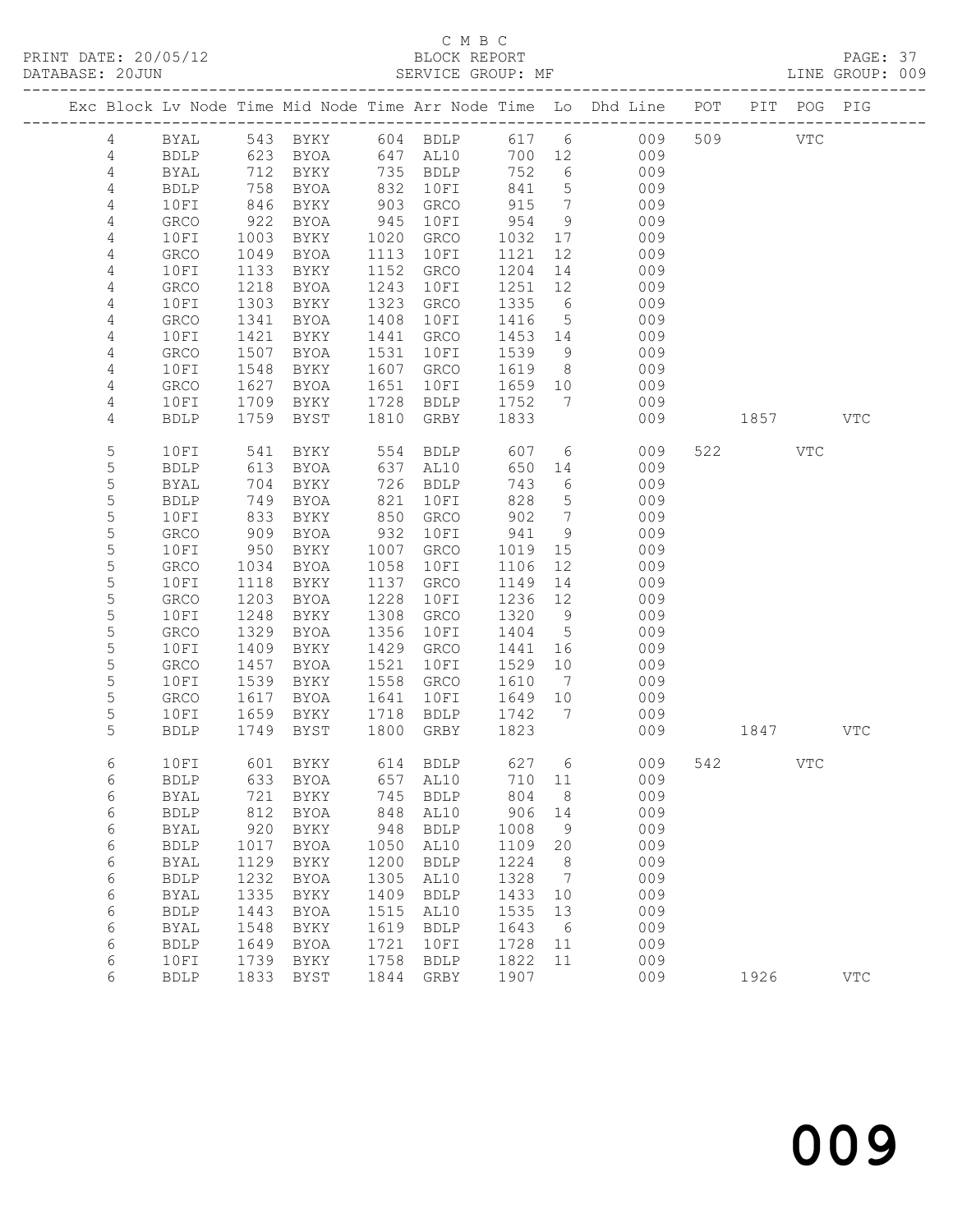#### C M B C<br>BLOCK REPORT

PAGE: 38<br>LINE GROUP: 009

|                                  |                      |              |                                 |              |                        |              |                      | Exc Block Lv Node Time Mid Node Time Arr Node Time Lo Dhd Line POT |     |             | PIT POG PIG |              |
|----------------------------------|----------------------|--------------|---------------------------------|--------------|------------------------|--------------|----------------------|--------------------------------------------------------------------|-----|-------------|-------------|--------------|
| $7\overline{ }$                  | 10FI                 |              |                                 |              |                        |              |                      |                                                                    | 610 | <b>VTC</b>  |             |              |
| $7\overline{ }$                  | BDLP                 |              |                                 |              |                        |              |                      |                                                                    |     |             |             |              |
| $7\phantom{.0}$                  | BYAL                 | 757          | BYKY                            |              | 822 BDLP               | 843          | $7\overline{ }$      | 009                                                                |     |             |             |              |
| $\overline{7}$                   | <b>BDLP</b>          | 850          | BYOA                            |              | 926 AL10               | 945          | 15                   | 009                                                                |     |             |             |              |
| $7\,$                            | BYAL                 | 1000         | BYKY                            |              | 1028 BDLP              | 1048         | 15                   | 009                                                                |     |             |             |              |
| 7                                | <b>BDLP</b>          | 1103         | BYOA                            |              | 1135 AL10              | 1157         | 16                   | 009                                                                |     |             |             |              |
| 7                                | BYAL                 | 1213         | BYKY                            |              | 1246 BDLP              | 1310         | 17                   | 009                                                                |     |             |             |              |
| 7                                | BDLP                 | 1327         | BYOA                            |              | 1402 AL10              | 1425         | 12                   | 009                                                                |     |             |             |              |
| $\overline{7}$<br>$\overline{7}$ | BYAL<br><b>BDLP</b>  | 1437<br>1544 | BYKY<br>BYOA                    |              | 1511 BDLP<br>1616 AL10 | 1536<br>1636 | 8<br>$6\overline{6}$ | 009<br>009                                                         |     |             |             |              |
| $\overline{7}$                   | BYAL                 | 1642         | BYKY                            |              | 1713 BDLP              | 1737 8       |                      | 009                                                                |     |             |             |              |
| 7                                | <b>BDLP</b>          | 1745         | BYST                            |              | 1756 GRBY              | 1819         |                      | 009                                                                |     | 1843 VTC    |             |              |
|                                  |                      |              |                                 |              |                        |              |                      |                                                                    |     |             |             |              |
| 8                                | BYAL                 | 638          | BYKY                            |              | 700 BDLP               | 715          | 10                   | 009                                                                |     | 600 VTC     |             |              |
| 8                                | <b>BDLP</b>          | 725          | BYOA                            | 754          | AL10                   | 811          | 6                    | 009                                                                |     |             |             |              |
| 8                                | BYAL                 | 817          | BYKY                            | 845          | BDLP                   | 905          | 14                   | 009                                                                |     |             |             |              |
| 8                                | <b>BDLP</b>          | 919          | BYOA                            | 952          | AL10                   | 1011         | 19                   | 009                                                                |     |             |             |              |
| 8                                | BYAL                 | 1030         | BYKY                            | 1100         | BDLP                   | 1121         | 12 <sup>°</sup>      | 009                                                                |     |             |             |              |
| 8                                | <b>BDLP</b>          | 1133         | BYOA                            | 1205         | AL10                   | 1228         | 14                   | 009                                                                |     |             |             |              |
| 8                                | BYAL                 | 1242         | BYKY                            | 1316         | BDLP                   | 1340         | 13                   | 009                                                                |     |             |             |              |
| 8<br>$\,8\,$                     | BDLP                 | 1353<br>1500 | BYOA                            | 1426<br>1533 | AL10                   | 1449<br>1558 | 11<br>16             | 009<br>009                                                         |     |             |             |              |
| 8                                | BYAL<br>BDLP         | 1614         | BYKY<br>BYOA                    | 1646         | BDLP<br>AL10           | 1705         | $7\overline{ }$      | 009                                                                |     |             |             |              |
| 8                                | BYAL                 | 1712         | BYKY                            | 1743         | BDLP                   | 1807         | 11                   | 009                                                                |     |             |             |              |
| 8                                | <b>BDLP</b>          | 1818         | BYST                            | 1829         | GRBY                   | 1852         |                      | 009                                                                |     | 1916 — 1916 |             | <b>VTC</b>   |
|                                  |                      |              |                                 |              |                        |              |                      |                                                                    |     |             |             |              |
| 9                                | 10FI                 | 632          | BYKY                            | 646          | GRCO                   | 654          | $5^{\circ}$          | 009                                                                |     | 612 VTC     |             |              |
| 9                                | GRCO                 | 659          | BYOA                            |              | 719 10FI               | 726          | 9                    | 009                                                                |     |             |             |              |
| 9                                | 10FI                 | 735          | BYKY                            | 751          | BDLP                   | 810          | $8\,$                | 009                                                                |     |             |             |              |
| 9                                | <b>BDLP</b>          | 818          | BYOA                            | 854          | 10FI                   | 903          | 8                    | 009                                                                |     |             |             |              |
| 9                                | 10FI                 | 911          | BYKY                            | 928          | GRCO                   | 940          | 9                    | 009                                                                |     |             |             |              |
| 9                                | GRCO                 | 949          | BYOA                            | 1013         | 10FI                   | 1021         | 12                   | 009                                                                |     |             |             |              |
| 9<br>9                           | 10FI<br>${\tt GRCO}$ | 1033<br>1119 | BYKY<br>BYOA                    | 1052<br>1143 | GRCO                   | 1104<br>1151 | 15<br>12             | 009<br>009                                                         |     |             |             |              |
| 9                                | 10FI                 | 1203         | BYKY                            | 1223         | 10FI<br>GRCO           | 1235         | 13                   | 009                                                                |     |             |             |              |
| 9                                | GRCO                 | 1248         | BYOA                            | 1313         | 10FI                   | 1321         | 9                    | 009                                                                |     |             |             |              |
| 9                                | 10FI                 | 1330         | BYKY                            | 1350         | GRCO                   | 1402         | $5\overline{)}$      | 009                                                                |     |             |             |              |
| 9                                | ${\tt GRCO}$         | 1407         | BYOA                            | 1432         | 10FI                   | 1440         | $5^{\circ}$          | 009                                                                |     |             |             |              |
| 9                                | 10FI                 | 1445         | BYKY                            |              | 1505 GRCO              | 1517 10      |                      | 009                                                                |     |             |             |              |
| 9                                |                      |              | GRCO 1527 BYOA 1551 10FI 1559 5 |              |                        |              |                      | 009                                                                |     |             |             |              |
| 9                                | 10FI                 | 1604         | BYKY                            | 1623         | BDLP                   | 1647         | $\overline{7}$       | 009                                                                |     |             |             |              |
| 9                                | <b>BDLP</b>          | 1654         | BYOA                            | 1726         | AL10                   | 1745         | 14                   | 009                                                                |     |             |             |              |
| 9                                | <b>BYAL</b>          | 1759         | BYKY                            | 1829         | BDLP                   | 1851         | 8                    | 009                                                                |     |             |             |              |
| 9                                | <b>BDLP</b>          | 1859         | BYOA                            | 1926         | AL10                   | 1945         | 12                   | 009                                                                |     |             |             |              |
| 9                                | <b>BYAL</b>          | 1957         | BYKY                            | 2022         | <b>BDLP</b>            | 2042         | 11                   | 009                                                                |     |             |             |              |
| 9                                | <b>BDLP</b>          | 2053         | BYOA                            | 2118         | AL10                   | 2134         | $5\phantom{0}$       | 009                                                                |     |             |             |              |
| 9                                | BYAL                 | 2139         | BYKY                            | 2203         | BDLP                   | 2221         | 13                   | 009                                                                |     |             |             |              |
| 9                                | <b>BDLP</b>          |              | 2234 BYOA                       | 2257         | AL10                   | 2312         |                      | 009                                                                |     | 2331        |             | $_{\rm VTC}$ |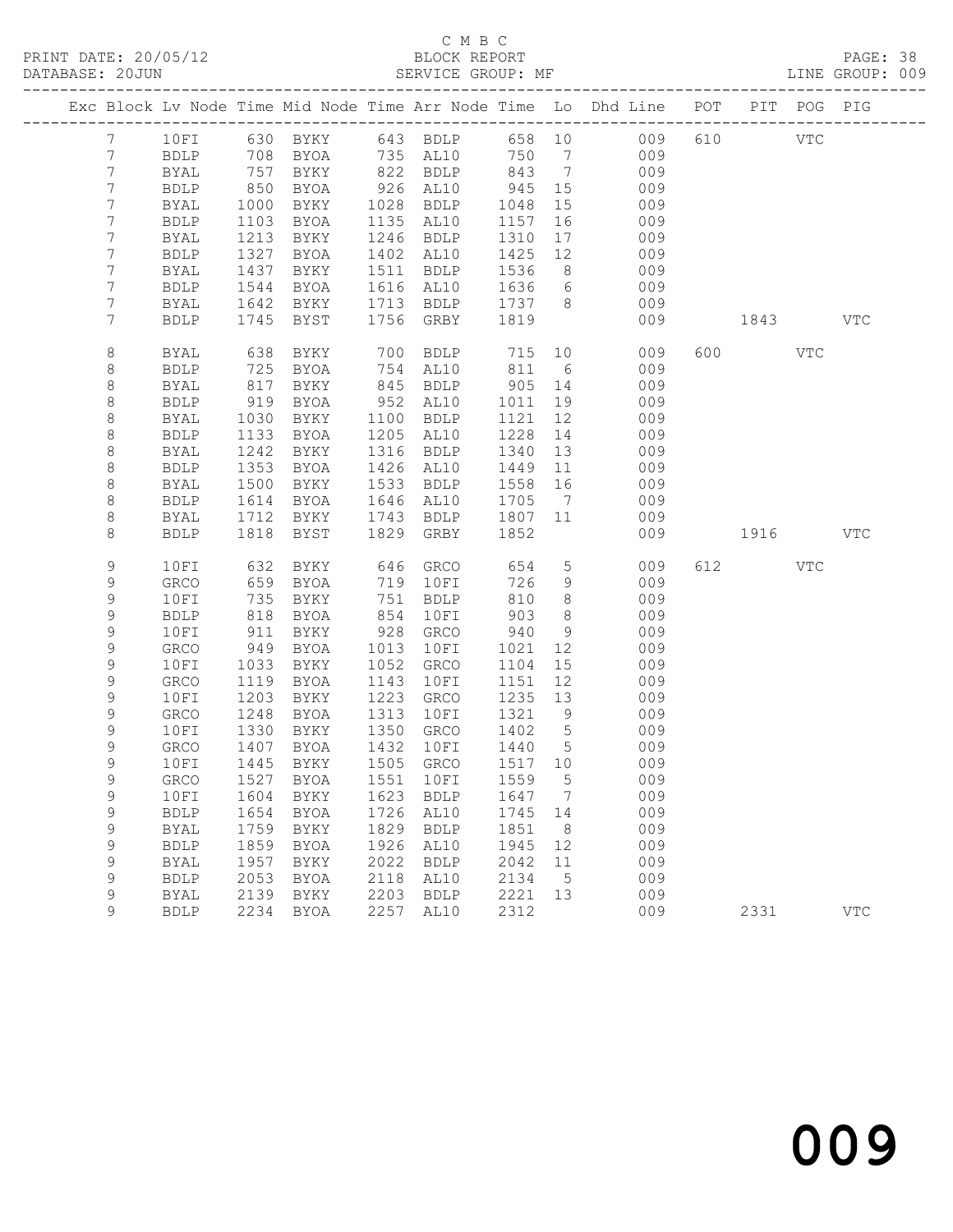#### C M B C<br>BLOCK REPORT

PAGE: 39<br>LINE GROUP: 009

|                 |    |              |              |                         |      |                      |                  |                 | Exc Block Lv Node Time Mid Node Time Arr Node Time Lo Dhd Line POT |     |            | PIT POG PIG |            |
|-----------------|----|--------------|--------------|-------------------------|------|----------------------|------------------|-----------------|--------------------------------------------------------------------|-----|------------|-------------|------------|
| 10 <sup>°</sup> |    | 10FI         |              |                         |      |                      |                  |                 | 651 BYKY 705 BDLP 720 8 009                                        | 631 | <b>VTC</b> |             |            |
| $10$            |    | BDLP         |              | 728 BYOA 800 10FI 807 6 |      |                      |                  |                 | 009                                                                |     |            |             |            |
| 10              |    | 10FI         | 813<br>903   | <b>BYKY</b>             |      | 829 BDLP<br>939 AL10 | 850 13<br>958 17 |                 | 009                                                                |     |            |             |            |
| 10              |    | <b>BDLP</b>  |              | BYOA                    |      |                      |                  |                 | 009                                                                |     |            |             |            |
| 10              |    | <b>BYAL</b>  | 1015         | BYKY                    |      | 1043 BDLP            | 1103             | 15              | 009                                                                |     |            |             |            |
| 10              |    | ${\tt BDLP}$ | 1118         | BYOA                    |      | 1150 AL10            | 1213             | 14              | 009                                                                |     |            |             |            |
| $10$            |    | BYAL         | 1227         | BYKY                    |      | 1301 BDLP            | 1325             | 15              | 009                                                                |     |            |             |            |
| 10              |    | <b>BDLP</b>  | 1340         | BYOA                    | 1413 | AL10                 | 1436             | 13              | 009                                                                |     |            |             |            |
| 10              |    | <b>BYAL</b>  | 1449         | BYKY                    | 1522 | BDLP                 | 1547             | 17              | 009                                                                |     |            |             |            |
| 10              |    | <b>BDLP</b>  | 1604         | BYOA                    |      | 1636 AL10            | 1656             | $6\overline{6}$ | 009                                                                |     |            |             |            |
| 10              |    | BYAL         | 1702         | BYKY                    |      | 1733 BDLP            | 1757 8           |                 | 009                                                                |     |            |             |            |
| 10              |    | <b>BDLP</b>  | 1805         | BYOA                    | 1834 | AL10                 | 1853 12          |                 | 009                                                                |     |            |             |            |
| 10              |    | <b>BYAL</b>  | 1905         | BYKY                    | 1932 | GRCO                 | 1943             | 6               | 009                                                                |     |            |             |            |
| 10              |    | ${\tt GRCO}$ | 1949         | BYOA                    | 2008 | AL10                 | 2026             | 11              | 009                                                                |     |            |             |            |
| 10              |    | <b>BYAL</b>  | 2037         | BYKY                    |      | 2101 BDLP            | 2121             | 11              | 009                                                                |     |            |             |            |
| 10              |    | <b>BDLP</b>  | 2132         | BYOA                    | 2157 | AL10                 | 2213             | 6               | 009                                                                |     |            |             |            |
| 10              |    | BYAL         | 2219         | BYKY                    | 2242 | BDLP                 | 2300             | $5^{\circ}$     | 009                                                                |     |            |             |            |
| 10              |    | <b>BDLP</b>  | 2305         | BYST                    | 2312 | GRBY                 | 2329             |                 | 009                                                                |     | 2345       |             | <b>VTC</b> |
|                 |    |              |              |                         |      |                      |                  |                 |                                                                    |     |            |             |            |
| 11              |    | <b>BYAL</b>  | 655          | BYKY                    | 717  | BDLP                 | 734              | $5\overline{)}$ | 009                                                                |     | 617        | <b>VTC</b>  |            |
| 11              |    | <b>BDLP</b>  | 739          | BYOA                    | 811  | 10FI                 | 818              | $5^{\circ}$     | 009                                                                |     |            |             |            |
| 11              |    | 10FI         | $135$<br>823 | BYKY                    |      | 839 GRCO             | 851              | 6               | 009                                                                |     |            |             |            |
| 11              |    | GRCO         | 857          | BYOA                    | 920  | 10FI                 | 929              | 8 <sup>8</sup>  | 009                                                                |     |            |             |            |
| 11              |    | 10FI         | 937          | BYKY                    | 954  | GRCO                 | 1006             | 13              | 009                                                                |     |            |             |            |
| 11              |    | GRCO         | 1019         | BYOA                    | 1043 | 10FI                 | 1051             | 12              | 009                                                                |     |            |             |            |
| 11              |    | 10FI         | 1103         | BYKY                    | 1122 | GRCO                 | 1134             | 14              | 009                                                                |     |            |             |            |
| 11              |    | GRCO         | 1148         | BYOA                    | 1213 | 10FI                 | 1221             | 12              | 009                                                                |     |            |             |            |
| 11              |    | 10FI         | 1233         | BYKY                    | 1253 | GRCO                 | 1305             | 9               | 009                                                                |     |            |             |            |
| 11              |    | GRCO         | 1314         | BYOA                    | 1339 | 10FI                 | 1347             | 9               | 009                                                                |     |            |             |            |
| 11              |    | 10FI         | 1356         | BYKY                    | 1416 | GRCO                 | 1428             | 16              | 009                                                                |     |            |             |            |
| 11              |    | GRCO         | 1444         | BYOA                    | 1509 | 10FI                 | 1517             | 12              | 009                                                                |     |            |             |            |
| 11              |    | 10FI         | 1529         | BYKY                    | 1548 | GRCO                 | 1600             | $\overline{7}$  | 009                                                                |     |            |             |            |
| 11              |    | GRCO         | 1607         | BYOA                    | 1631 | 10FI                 | 1639             | 10              | 009                                                                |     |            |             |            |
| 11              |    | 10FI         | 1649         | BYKY                    | 1708 | <b>BDLP</b>          | 1732             | 9               | 009                                                                |     |            |             |            |
| 11              |    | <b>BDLP</b>  | 1741         | <b>BYOA</b>             | 1810 | AL10                 | 1827 17          |                 | 009                                                                |     |            |             |            |
| 11              |    | <b>BYAL</b>  | 1844         | BYKY                    | 1913 | GRCO                 | 1924             | $5\overline{)}$ | 009                                                                |     |            |             |            |
| 11              |    | GRCO         | 1929         | BYOA                    | 1948 | AL10                 | 2006             | 11              | 009                                                                |     |            |             |            |
| 11              |    | BYAL         | 2017         | BYKY                    | 2042 | BDLP                 | 2102             | 11              | 009                                                                |     |            |             |            |
| 11              |    | <b>BDLP</b>  | 2113         | BYOA                    | 2138 | AL10                 | 2154             | $5\overline{)}$ | 009                                                                |     |            |             |            |
| 11              |    | <b>BYAL</b>  | 2159         | BYKY                    | 2222 | <b>BDLP</b>          | 2240             | 15              | 009                                                                |     |            |             |            |
| 11              |    | <b>BDLP</b>  | 2255         | BYOA                    | 2315 | AL10                 | 2330             | 11              | 009                                                                |     |            |             |            |
| 11              |    | BYAL         | 2341         | BYKY                    | 2402 | BDLP                 | 2417             | 8 <sup>8</sup>  | 009                                                                |     |            |             |            |
|                 | 11 | <b>BDLP</b>  | 2425         | BYST                    |      | 2432 GRBY            | 2445             |                 | 009                                                                |     | 2500       |             | <b>VTC</b> |
|                 |    |              |              |                         |      |                      |                  |                 |                                                                    |     |            |             |            |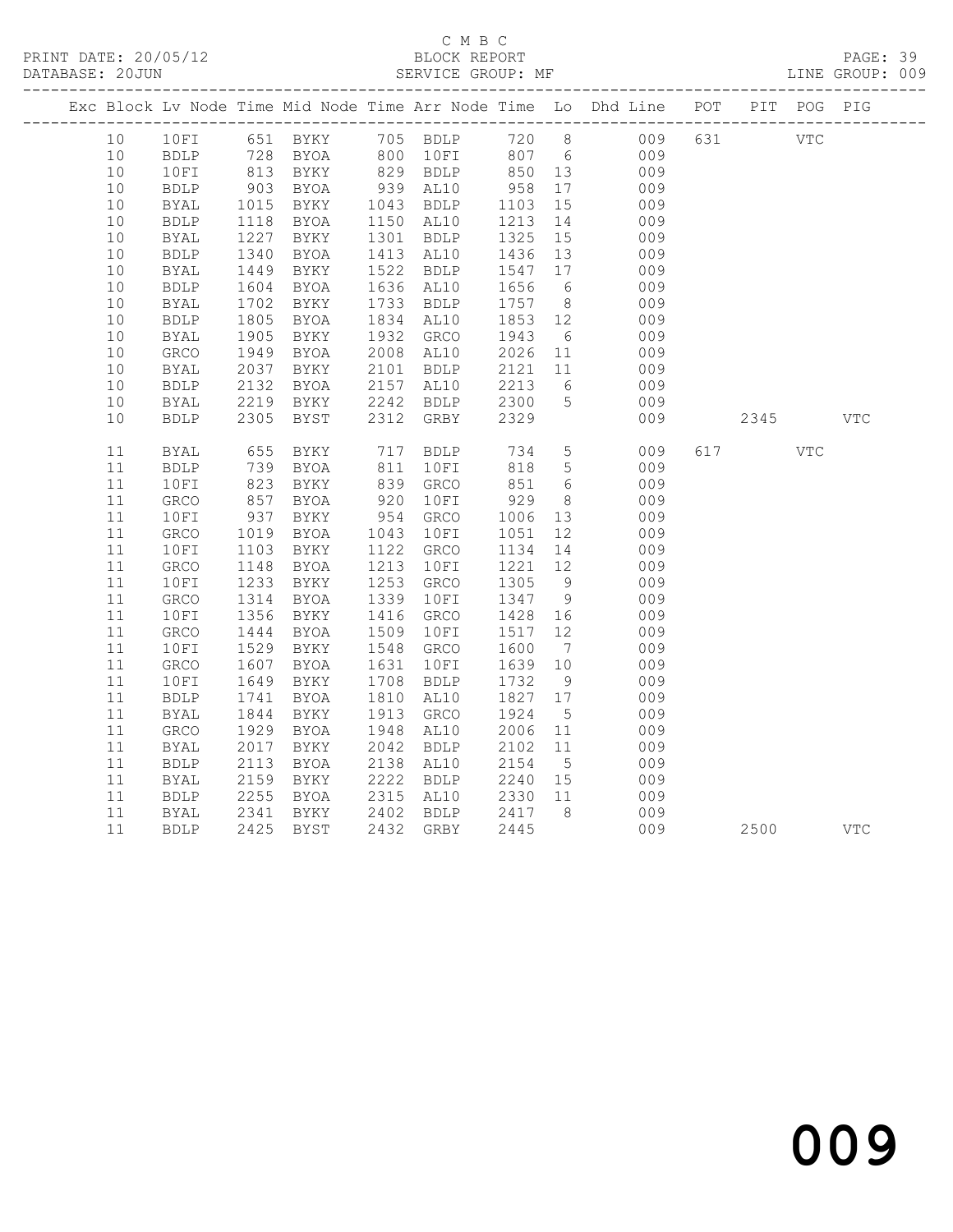#### C M B C N B C N B C N B C N B C N B C N B C SEPORT DATABASE: 20JUN SERVICE GROUP: MF LINE GROUP: 009

|    |              |            |                                     |      |                |          |                 | Exc Block Lv Node Time Mid Node Time Arr Node Time Lo Dhd Line POT   |           | PIT POG PIG |     |
|----|--------------|------------|-------------------------------------|------|----------------|----------|-----------------|----------------------------------------------------------------------|-----------|-------------|-----|
| 12 |              |            |                                     |      |                |          |                 |                                                                      | 634 VTC   |             |     |
|    |              |            |                                     |      |                | 749 5    |                 | 10FI 654 BYKY 708 GRCO 716 5 009<br>GRCO 721 BYOA 742 10FI 749 5 009 |           |             |     |
| 12 |              |            |                                     |      | 810 BDLP       |          |                 | 009                                                                  |           |             |     |
| 12 | 10FI         |            | 754 BYKY                            |      |                | 831 5    |                 |                                                                      |           |             |     |
| 12 | BDLP         | 836        | BYOA                                | 912  | 10FI           | 921      | $5\overline{)}$ | 009                                                                  |           |             |     |
| 12 | 10FI         | 926        | BYKY                                | 943  | GRCO           | 955      | 9               | 009                                                                  |           |             |     |
| 12 | GRCO         | 1004       | BYOA                                | 1028 | 10FI           | 1036     | 12              | 009                                                                  |           |             |     |
| 12 | 10FI         | 1048       | BYKY                                | 1107 | GRCO           | 1119     | 15              | 009                                                                  |           |             |     |
| 12 | GRCO         | 1134       | BYOA                                | 1158 | 10FI           | 1206     | 12              | 009                                                                  |           |             |     |
| 12 | 10FI         | 1218       | BYKY                                | 1238 | GRCO           | 1250     | 12              | 009                                                                  |           |             |     |
| 12 | GRCO         | 1302       | BYOA                                | 1327 | 10FI           | 1335     | 8 <sup>8</sup>  | 009                                                                  |           |             |     |
| 12 |              | 1343       |                                     | 1403 |                | 1415 17  |                 | 009                                                                  |           |             |     |
|    | 10FI         |            | BYKY                                |      | GRCO           |          |                 |                                                                      |           |             |     |
| 12 | GRCO         | 1432       | BYOA                                | 1457 | 10FI           | 1505     | 14              | 009                                                                  |           |             |     |
| 12 | 10FI         | 1519       | BYKY                                | 1538 | GRCO           | 1550     | $\overline{7}$  | 009                                                                  |           |             |     |
| 12 | GRCO         | 1557       | BYOA                                | 1621 | 10FI           | 1629     | 10              | 009                                                                  |           |             |     |
| 12 | 10FI         | 1639       | BYKY                                | 1658 | BDLP           | 1722     | 11              | 009                                                                  |           |             |     |
| 12 | <b>BDLP</b>  | 1733       | BYOA                                | 1805 | 10FI           | 1812     | 5 <sup>5</sup>  | 009                                                                  |           |             |     |
| 12 | 10FI         | 1817       | BYKY                                | 1835 | BDLP           | 1857 5   |                 | 009                                                                  |           |             |     |
| 12 | <b>BDLP</b>  | 1902       | BYST                                | 1912 | GRBY           | 1932     |                 | 009                                                                  | 1950 1990 |             | VTC |
|    |              |            |                                     |      |                |          |                 |                                                                      |           |             |     |
| 13 | 10FI         | 716        | BYKY                                | 730  | BDLP           | 747 5    |                 | 009                                                                  | 654 VTC   |             |     |
| 13 | <b>BDLP</b>  | 752        | BYOA                                |      | 826 AL10       | 844      | 9               | 009                                                                  |           |             |     |
| 13 |              |            |                                     |      | 921 BDLP       | 941      | $6\overline{6}$ | 009                                                                  |           |             |     |
|    | BYAL         | 853<br>947 | BYKY                                |      |                |          |                 |                                                                      |           |             |     |
| 13 | <b>BDLP</b>  |            | BYOA                                | 1020 | AL10           | 1039     | 20              | 009                                                                  |           |             |     |
| 13 | BYAL         | 1059       | BYKY                                | 1130 | BDLP           | 1154     |                 | $8 - 8$<br>009                                                       |           |             |     |
| 13 | <b>BDLP</b>  | 1202       | BYOA                                | 1235 | AL10           | 1258     | 11              | 009                                                                  |           |             |     |
| 13 | BYAL         | 1309       | BYKY                                | 1343 | BDLP           | 1407     | 10              | 009                                                                  |           |             |     |
| 13 | <b>BDLP</b>  | 1417       | BYOA                                | 1450 | AL10           | 1512     | 11              | 009                                                                  |           |             |     |
| 13 | BYAL         | 1523       | BYKY                                | 1554 | BDLP           | 1619 15  |                 | 009                                                                  |           |             |     |
| 13 | <b>BDLP</b>  | 1634       | BYOA                                | 1706 | AL10           | 1725     | $\overline{7}$  | 009                                                                  |           |             |     |
| 13 | BYAL         | 1732       | BYKY                                | 1803 | BDLP           | 1827     | 11              | 009                                                                  |           |             |     |
| 13 | ${\tt BDLP}$ | 1838       | BYOA                                | 1907 | AL10           | 1926     | 10              | 009                                                                  |           |             |     |
| 13 |              | 1936       |                                     | 2001 |                | 2021     | 12              |                                                                      |           |             |     |
|    | BYAL         |            | BYKY                                |      | BDLP           |          |                 | 009                                                                  |           |             |     |
| 13 | <b>BDLP</b>  | 2033       | BYOA                                | 2058 | AL10           | 2114     | 14              | 009                                                                  |           |             |     |
| 13 | BYAL         | 2128       | BYKY                                | 2152 | GRCO           | 2203 6   |                 | 009                                                                  |           |             |     |
| 13 | ${\tt GRCO}$ | 2209       | BYOA                                | 2227 | AL10           | 2242     |                 | 009                                                                  | 2303      |             | VTC |
|    |              |            |                                     |      |                |          |                 |                                                                      |           |             |     |
| 14 | 10FI         | 725        | BYKY                                |      | 739 BDLP 756 7 |          |                 | 009                                                                  | 703 VTC   |             |     |
| 14 | <b>BDLP</b>  |            | 803 BYOA<br>906 BYKY                |      | 837 AL10       | $855$ 11 |                 | 009                                                                  |           |             |     |
| 14 | <b>BYAL</b>  |            |                                     |      | 934 BDLP       | 954      | 8 <sup>8</sup>  | 009                                                                  |           |             |     |
|    |              |            | 14 BDLP 1002 BYOA 1035 AL10 1054 20 |      |                |          |                 | 009                                                                  |           |             |     |
| 14 | BYAL         |            | 1114 BYKY                           | 1145 | <b>BDLP</b>    | 1209     | 8               | 009                                                                  |           |             |     |
| 14 | <b>BDLP</b>  | 1217       | BYOA                                | 1250 | AL10           | 1313     | 9               | 009                                                                  |           |             |     |
| 14 | BYAL         | 1322       | BYKY                                | 1356 | <b>BDLP</b>    | 1420     | 10              | 009                                                                  |           |             |     |
| 14 | ${\tt BDLP}$ | 1430       | BYOA                                | 1503 | AL10           | 1525     | $\overline{7}$  | 009                                                                  |           |             |     |
| 14 | <b>BYAL</b>  | 1532       | BYKY                                | 1603 | <b>BDLP</b>    | 1628     | 11              | 009                                                                  |           |             |     |
| 14 |              | 1639       |                                     | 1711 |                | 1718     | 11              | 009                                                                  |           |             |     |
|    | <b>BDLP</b>  |            | BYOA                                |      | 10FI           |          |                 |                                                                      |           |             |     |
| 14 | 10FI         | 1729       | BYKY                                | 1748 | <b>BDLP</b>    | 1812     | 13              | 009                                                                  |           |             |     |
| 14 | ${\tt BDLP}$ | 1825       | BYOA                                | 1854 | AL10           | 1913     | 13              | 009                                                                  |           |             |     |
| 14 | <b>BYAL</b>  | 1926       | BYKY                                | 1951 | GRCO           | 2002     | $\overline{7}$  | 009                                                                  |           |             |     |
| 14 | GRCO         | 2009       | BYOA                                | 2028 | AL10           | 2046     | 11              | 009                                                                  |           |             |     |
| 14 | <b>BYAL</b>  | 2057       | BYKY                                | 2121 | <b>BDLP</b>    | 2139     | 15              | 009                                                                  |           |             |     |
| 14 | ${\tt BDLP}$ | 2154       | <b>BYOA</b>                         | 2217 | AL10           | 2232     | 8               | 009                                                                  |           |             |     |
| 14 | <b>BYAL</b>  | 2240       | BYKY                                | 2303 | <b>BDLP</b>    | 2321     | $7\phantom{.0}$ | 009                                                                  |           |             |     |
| 14 | <b>BDLP</b>  | 2328       | BYOA                                | 2348 | AL10           | 2403     | 8               | 009                                                                  |           |             |     |
| 14 | BYAL         | 2411       | BYKY                                | 2431 | ${\tt BDLP}$   | 2446     | $\overline{5}$  | 009                                                                  |           |             |     |
| 14 | <b>BDLP</b>  | 2451       | BYOA                                | 2509 | 10FI           | 2515     | 5               | 009                                                                  |           |             |     |
| 14 |              | 2520       |                                     | 2532 |                |          | 5               | 009                                                                  |           |             |     |
|    | 10FI         |            | BYKY                                |      | <b>BDLP</b>    | 2547     |                 |                                                                      |           |             |     |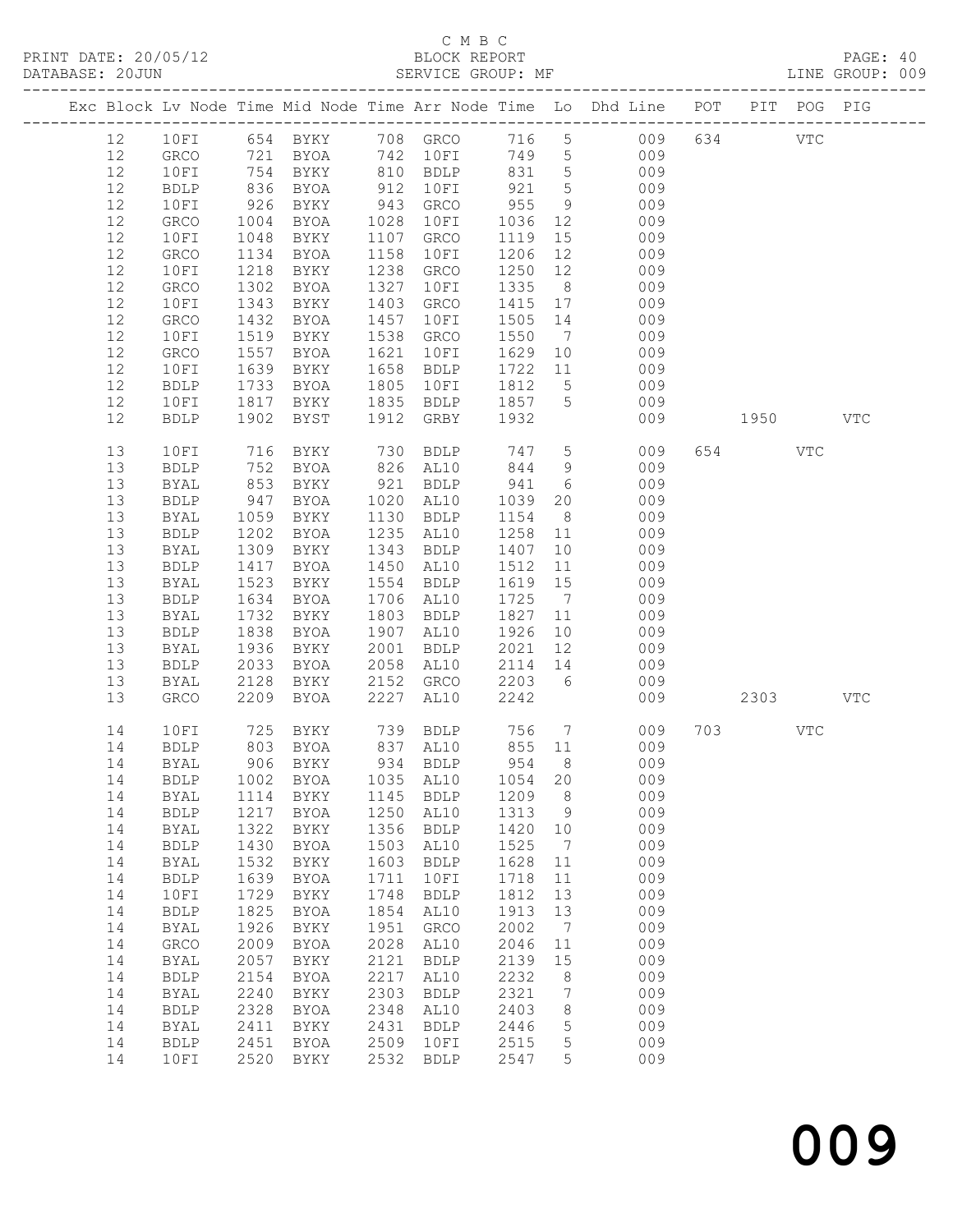### C M B C<br>BLOCK REPORT<br>SERVICE GROUP: MF

| DATABASE: 20JUN |    |             |            | SERVICE GROUP: MF<br>-----------------------------                                                                                      |      |                      |         |                 |                                                                                |          |            |            | LINE GROUP: 009 |
|-----------------|----|-------------|------------|-----------------------------------------------------------------------------------------------------------------------------------------|------|----------------------|---------|-----------------|--------------------------------------------------------------------------------|----------|------------|------------|-----------------|
|                 |    |             |            |                                                                                                                                         |      |                      |         |                 | Exc Block Lv Node Time Mid Node Time Arr Node Time Lo Dhd Line POT PIT POG PIG |          |            |            |                 |
|                 |    |             |            |                                                                                                                                         |      |                      |         |                 | 14 BDLP 2552 BYST 2559 GRBY 2612 009 2626 VTC                                  |          |            |            |                 |
|                 | 15 | 10FI        |            | 727 BYKY       743   BDLP       802     5<br>807   BYOA       843   10FI       852    6<br>858   BYKY        915   GRCO       927     8 |      |                      |         |                 | 009                                                                            |          | 705 VTC    |            |                 |
|                 | 15 | BDLP        |            |                                                                                                                                         |      |                      |         |                 | 009                                                                            |          |            |            |                 |
|                 | 15 | 10FI        |            |                                                                                                                                         |      |                      |         | 8 <sup>8</sup>  | 009                                                                            |          |            |            |                 |
|                 | 15 | GRCO        | 935        | BYOA                                                                                                                                    |      | 958 10FI             | 1007    | 11              | 009                                                                            |          |            |            |                 |
|                 | 15 | 10FI        | 1018       | BYKY                                                                                                                                    |      | 1035 GRCO            | 1047    |                 | 009                                                                            |          |            |            |                 |
|                 | 15 | GRCO        | 1104       | BYOA                                                                                                                                    |      | 1128 10FI            | 1136    | 12              | 009                                                                            |          |            |            |                 |
|                 | 15 | 10FI        | 1148       | BYKY                                                                                                                                    |      | 1207 GRCO            | 1219    |                 | 14<br>009                                                                      |          |            |            |                 |
|                 | 15 | GRCO        | 1233       | <b>BYOA</b>                                                                                                                             | 1258 | 10FI                 | 1306 11 |                 | 009                                                                            |          |            |            |                 |
|                 | 15 | 10FI        | 1317       | BYKY                                                                                                                                    |      | 1337 GRCO            | 1349 6  |                 | 009                                                                            |          |            |            |                 |
|                 | 15 | GRCO        | 1355       | BYOA                                                                                                                                    | 1420 | 10FI                 | 1428 5  |                 | 009                                                                            |          |            |            |                 |
|                 | 15 | 10FI        | 1433       | BYKY                                                                                                                                    |      | 1453 GRCO            | 1505 12 |                 | 009                                                                            |          |            |            |                 |
|                 | 15 | GRCO        | 1517       | BYOA                                                                                                                                    | 1541 | 10FI                 | 1549    |                 | $7\overline{ }$<br>009                                                         |          |            |            |                 |
|                 | 15 | 10FI        | 1556       | BYKY                                                                                                                                    |      | 1615 GRCO            | 1627    | 10              | 009                                                                            |          |            |            |                 |
|                 | 15 | GRCO        | 1637       | BYOA                                                                                                                                    | 1701 | 10FI                 | 1709    | 10              | 009                                                                            |          |            |            |                 |
|                 | 15 | 10FI        | 1719       | BYKY                                                                                                                                    |      | 1738 BDLP            | 1802    | 10              | 009                                                                            |          |            |            |                 |
|                 | 15 | <b>BDLP</b> | 1812       | BYOA                                                                                                                                    |      | 1841 AL10            | 1900    | 15              | 009                                                                            |          |            |            |                 |
|                 | 15 | BYAL        | 1915       | BYKY                                                                                                                                    |      | 1942 BDLP            | 2002    | 11              | 009                                                                            |          |            |            |                 |
|                 | 15 | <b>BDLP</b> | 2013       | BYOA                                                                                                                                    |      | 2038 AL10            | 2056    | 11              | 009                                                                            |          |            |            |                 |
|                 | 15 | BYAL        | 2107       | BYKY                                                                                                                                    |      | 2131 GRCO            | 2142 6  |                 | 009                                                                            |          |            |            |                 |
|                 | 15 | GRCO        | 2148       | BYOA                                                                                                                                    |      | 2207 AL10            | 2223    |                 | $6\overline{6}$<br>009                                                         |          |            |            |                 |
|                 | 15 | BYAL        | 2229       | BYKY 2252 GRCO                                                                                                                          |      |                      | 2303 16 |                 | 009                                                                            |          |            |            |                 |
|                 | 15 | GRCO        | 2319       | BYOA                                                                                                                                    |      | 2335 AL10            | 2350 6  |                 | 009                                                                            |          |            |            |                 |
|                 | 15 | BYAL        | 2356       | BYKY                                                                                                                                    |      | 2416 GRCO            | 2426 12 |                 | 009                                                                            |          |            |            |                 |
|                 | 15 | GRCO        | 2438       | BYOA                                                                                                                                    | 2452 | 10FI                 | 2459 5  |                 | 009                                                                            |          |            |            |                 |
|                 | 15 | 10FI        | 2504       | BYKY                                                                                                                                    |      | 2516 GRCO            | 2526 12 |                 | 009                                                                            |          |            |            |                 |
|                 | 15 | GRCO        | 2538       | BYMN                                                                                                                                    |      | 2549 GRBY            | 2556    |                 |                                                                                | 009      |            | 2610 VTC   |                 |
|                 | 20 | 10FI        | 520        | BYKY                                                                                                                                    |      | 533 BDLP             | 546     |                 | 5 <sub>1</sub><br>009                                                          |          | 501 000    | VTC        |                 |
|                 | 20 | <b>BDLP</b> | 551        | BYOA                                                                                                                                    |      | 615 AL10             | 628     | $5\overline{)}$ | 009                                                                            |          |            |            |                 |
|                 | 20 | BYAL        | 633        | BYKY                                                                                                                                    |      | 654 BDLP             | 709     | $7\overline{ }$ | 009                                                                            |          |            |            |                 |
|                 | 20 | <b>BDLP</b> | 716<br>809 | BYOA                                                                                                                                    |      | 745 AL10<br>834 BDLP | 802     | $7\overline{ }$ | 009                                                                            |          |            |            |                 |
|                 | 20 | BYAL        | 809        | BYKY                                                                                                                                    |      | $834$ BDLP           | 855     | 14              | 009                                                                            |          |            |            |                 |
|                 | 20 | <b>BDLP</b> | 909        |                                                                                                                                         |      | GRBY                 | 944     |                 | 009                                                                            | 1003 VTC |            |            |                 |
|                 | 21 | 10FI        |            |                                                                                                                                         |      |                      |         | 704 6           | 009                                                                            |          | 622 VTC    |            |                 |
|                 | 21 | GRCO        |            |                                                                                                                                         |      |                      | 737     | 5 <sup>5</sup>  | 009                                                                            |          |            |            |                 |
|                 |    |             |            |                                                                                                                                         |      |                      |         |                 | 21 10FI 742 BYKY 758 BDLP 819 5 009                                            |          |            |            |                 |
|                 | 21 | <b>BDLP</b> | 824        | BYOA                                                                                                                                    |      | 901 AL10             | 919     |                 | 009                                                                            |          | 946        |            | <b>VTC</b>      |
|                 | 23 | 10FI        | 707        | BYKY                                                                                                                                    |      | 721 BDLP             | 738     | 6               | 009                                                                            |          | 645        | <b>VTC</b> |                 |
|                 | 23 | <b>BDLP</b> | 744        | BYOA                                                                                                                                    |      | 816 AL10             | 833     | 7               | 009                                                                            |          |            |            |                 |
|                 | 23 | <b>BYAL</b> | 840        | BYKY                                                                                                                                    | 908  | <b>BDLP</b>          | 928     | 8               | 009                                                                            |          |            |            |                 |
|                 | 23 | <b>BDLP</b> | 936        |                                                                                                                                         |      | GRBY                 | 1011    |                 | 009                                                                            |          |            | 1030       | <b>VTC</b>      |
|                 | 24 | 10FI        | 700        | BYKY                                                                                                                                    |      | 714 GRCO             | 722     | 6               | 009                                                                            | 640      | <b>VTC</b> |            |                 |
|                 | 24 | GRCO        | 728        | BYOA                                                                                                                                    |      | 749 10FI             | 756     | 5               | 009                                                                            |          |            |            |                 |
|                 | 24 | 10FI        | 801        | BYKY                                                                                                                                    |      | 817 BDLP             | 838     | 8               | 009                                                                            |          |            |            |                 |
|                 | 24 | <b>BDLP</b> | 846        |                                                                                                                                         |      | GRBY                 | 924     |                 | 009                                                                            |          | 943        |            | <b>VTC</b>      |
|                 | 30 | 10FI        | 1222       | BYKY                                                                                                                                    | 1242 | <b>BDLP</b>          | 1306    | 8               | 009                                                                            |          | 1150       | <b>VTC</b> |                 |
|                 | 30 | <b>BDLP</b> | 1314       | BYOA                                                                                                                                    | 1349 | AL10                 | 1412    | 13              | 009                                                                            |          |            |            |                 |
|                 | 30 | <b>BYAL</b> | 1425       | BYKY                                                                                                                                    | 1459 | <b>BDLP</b>          | 1524    | 10              | 009                                                                            |          |            |            |                 |
|                 | 30 | <b>BDLP</b> | 1534       | BYOA                                                                                                                                    | 1606 | AL10                 | 1626    | 6               | 009                                                                            |          |            |            |                 |
|                 | 30 | <b>BYAL</b> |            | 1632 BYKY                                                                                                                               | 1703 | <b>BDLP</b>          | 1727 10 |                 | 009                                                                            |          |            |            |                 |

30 BDLP 1737 BYOA 1809 AL10 1826 009 1856 VTC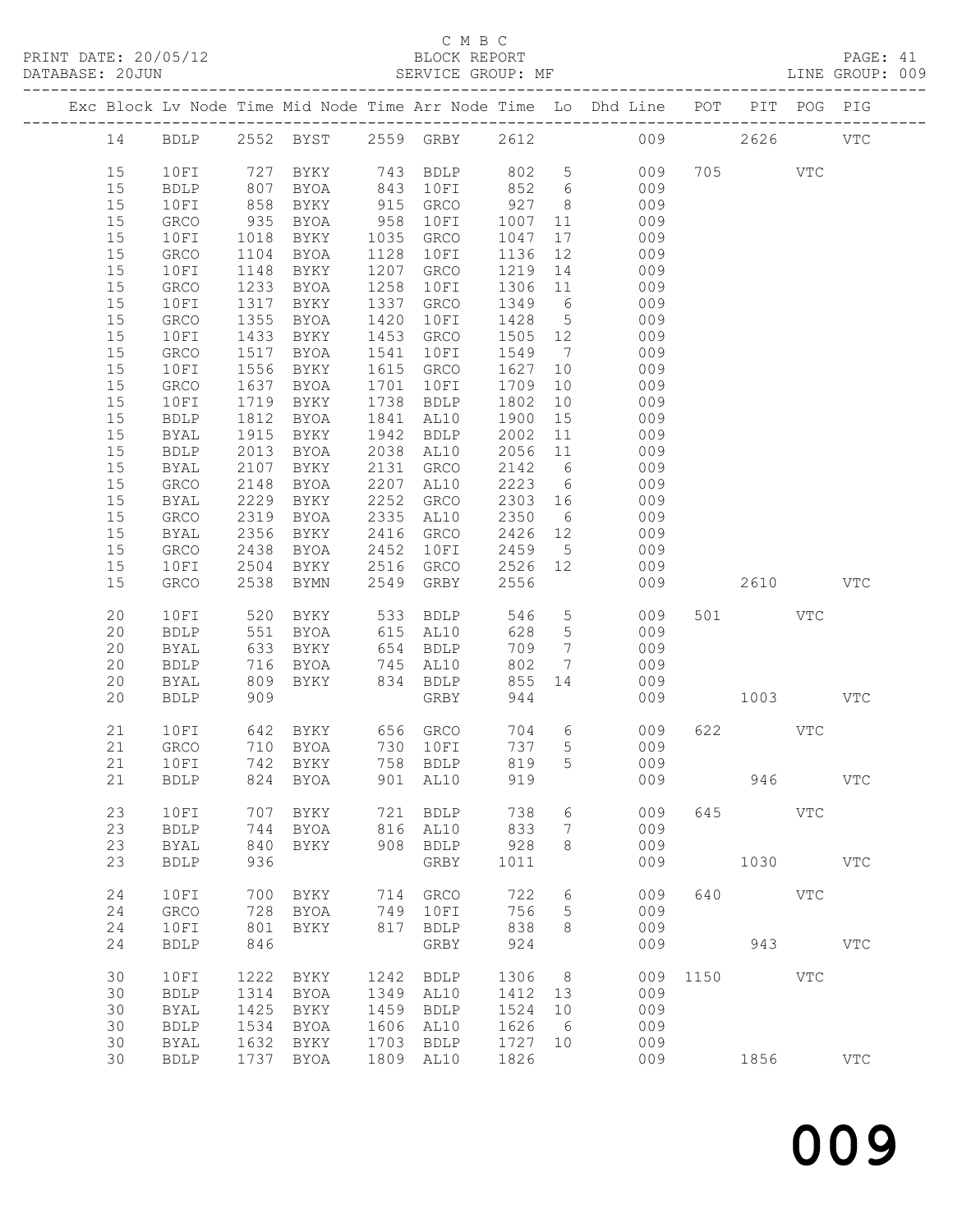#### C M B C<br>BLOCK REPORT

PAGE: 42<br>LINE GROUP: 009

|  |    |              |      |             |      |                                     |                  |                            | Exc Block Lv Node Time Mid Node Time Arr Node Time Lo Dhd Line POT PIT POG PIG      |              |              |
|--|----|--------------|------|-------------|------|-------------------------------------|------------------|----------------------------|-------------------------------------------------------------------------------------|--------------|--------------|
|  | 31 |              |      |             |      |                                     |                  |                            | 10FI 1340 BYKY 1400 GRCO 1412 7 009 1308 VTC<br>GRCO 1419 BYOA 1444 10FI 1452 5 009 |              |              |
|  | 31 |              |      |             |      |                                     |                  |                            |                                                                                     |              |              |
|  | 31 | 10FI         |      |             |      | 1457 BYKY 1517 GRCO 1529 8          |                  |                            | 009                                                                                 |              |              |
|  | 31 | GRCO         | 1537 | BYOA        |      | 1601 10FI                           |                  |                            | 1609 11 009                                                                         |              |              |
|  | 31 | 10FI         | 1620 | BYKY        |      | 1639 BDLP                           | 1703             | 10                         | 009                                                                                 |              |              |
|  | 31 | BDLP         | 1713 | BYOA        |      | 1745 AL10                           |                  |                            | $1804$ 14<br>009                                                                    |              |              |
|  | 31 | BYAL         | 1818 | BYKY        |      | 1847 BDLP 1907                      |                  |                            | $8 - 8$<br>009                                                                      |              |              |
|  | 31 | BDLP         | 1915 | BYOA        |      | 1940 AL10                           | 1958             | 9                          | 009                                                                                 |              |              |
|  | 31 | BYAL         | 2007 | <b>BYKY</b> |      | 2032 GRCO                           |                  |                            | 009                                                                                 |              |              |
|  | 31 | GRCO         |      | 2049 BYOA   |      | 2108 AL10                           | 2043 6<br>2124   |                            | 009                                                                                 | 2145 VTC     |              |
|  |    |              |      |             |      |                                     |                  |                            |                                                                                     |              |              |
|  | 32 | BYAL         | 1413 | BYKY        | 1447 | BDLP                                |                  |                            | 1512  12  009  1334  VTC                                                            |              |              |
|  | 32 | BDLP         | 1524 | BYOA        |      | 1556 AL10                           | 1616             | $\overline{\phantom{a}}$ 6 | 009                                                                                 |              |              |
|  | 32 | BYAL         |      | 1622 BYKY   |      | 1653 BDLP                           | 1717 12          |                            | 009                                                                                 |              |              |
|  | 32 | <b>BDLP</b>  | 1729 | BYOA        |      | 1801 AL10                           | 1818             |                            | 16<br>009                                                                           |              |              |
|  | 32 | BYAL         | 1834 | BYKY        |      | 1903 BDLP                           | 1923             |                            | 009<br>10                                                                           |              |              |
|  | 32 | <b>BDLP</b>  | 1933 | BYOA        |      | 1958 AL10                           | 2016             | 11                         | 009                                                                                 |              |              |
|  | 32 | BYAL         | 2027 | BYKY        |      | 2051 GRCO                           | 2102             | $7\overline{ }$            | 009                                                                                 |              |              |
|  | 32 | GRCO         | 2109 | BYOA        |      | 2128 AL10                           | 2144             | $5\overline{)}$            | 009                                                                                 |              |              |
|  | 32 | BYAL         | 2149 | BYKY        |      |                                     |                  |                            | 2212 GRCO 2223 6 009                                                                |              |              |
|  | 32 |              |      | BYOA        | 2247 |                                     | 2302             | 9                          | 009                                                                                 |              |              |
|  |    | GRCO         | 2229 |             |      | AL10<br>2332 BDLP                   |                  | 8 <sup>8</sup>             |                                                                                     |              |              |
|  | 32 | BYAL         | 2311 | BYKY        |      |                                     | 2347             |                            | 009                                                                                 |              |              |
|  | 32 | <b>BDLP</b>  |      | 2355 BYOA   |      | 2413 AL10                           | 2428             |                            | 009                                                                                 | 2447         | <b>VTC</b>   |
|  |    |              |      |             |      |                                     |                  |                            |                                                                                     |              |              |
|  | 33 | 10FI         | 1412 | BYKY        |      | 1432 BDLP 1457 7                    |                  |                            |                                                                                     | 009 1340 VTC |              |
|  | 33 | <b>BDLP</b>  |      | 1504 BYOA   |      | 1536 AL10 1556<br>1635 BDLP 1659 10 |                  | 8 <sup>8</sup>             | 009                                                                                 |              |              |
|  | 33 | BYAL         |      | 1604 BYKY   |      |                                     |                  |                            | 009                                                                                 |              |              |
|  | 33 | <b>BDLP</b>  |      | 1709 BYST   |      | 1720 GRBY                           | 1743             |                            |                                                                                     | 009 1807 VTC |              |
|  | 34 | 10FI         | 1459 | BYKY        |      | 1519 BDLP                           |                  |                            |                                                                                     | 009 1427 VTC |              |
|  | 34 | <b>BDLP</b>  |      | 1554 BYOA   |      | 1626 AL10                           | 1646 6           |                            | $1544$ 10<br>009                                                                    |              |              |
|  | 34 | BYAL         |      | 1652 BYKY   |      | 1723 BDLP                           | 1747 7           |                            | 009                                                                                 |              |              |
|  | 34 | BDLP         | 1754 | BYOA        |      | 1823 AL10                           | 1842             | 13                         | 009                                                                                 |              |              |
|  | 34 | BYAL         | 1855 | BYKY        |      | 1922 BDLP                           | 1942             | 11                         | 009                                                                                 |              |              |
|  | 34 | BDLP         | 1953 | BYOA        |      | 2018 AL10                           | 2036 11          |                            | 009                                                                                 |              |              |
|  | 34 | BYAL         | 2047 | BYKY        |      | 2111 GRCO                           | 2122             |                            | $7\overline{ }$<br>009                                                              |              |              |
|  | 34 | GRCO         | 2129 | BYOA        |      | 2148 AL10 2204                      |                  | $5\overline{)}$            | 009                                                                                 |              |              |
|  | 34 | BYAL         | 2209 | BYKY        |      |                                     |                  | $6\overline{6}$            |                                                                                     |              |              |
|  | 34 | GRCO         |      | 2249 BYOA   |      | 2232 GRCO<br>2307 AL10              | 2243 6<br>2322 5 |                            | 009<br>009                                                                          |              |              |
|  |    |              |      |             |      |                                     |                  |                            | 34 BYAL 2327 BYKY 2348 GRCO 2358 12 009                                             |              |              |
|  |    |              |      |             |      |                                     |                  |                            | 009                                                                                 |              |              |
|  | 34 | GRCO         |      | 2410 BYOA   | 2424 | AL10                                | 2436             | 5                          |                                                                                     |              |              |
|  | 34 | BYAL         | 2441 | BYKY        | 2501 | <b>BDLP</b>                         | 2516             | $5\phantom{.0}$            | 009                                                                                 |              |              |
|  | 34 | <b>BDLP</b>  | 2521 | BYOA        | 2539 | 10FI                                | 2545             | $\overline{5}$             | 009                                                                                 |              |              |
|  | 34 | 10FI         | 2550 | BYKY        | 2602 | BDLP                                | 2617             | 5                          | 009                                                                                 |              |              |
|  | 34 | <b>BDLP</b>  | 2622 | BYST        | 2629 | GRBY                                | 2642             |                            | 009                                                                                 | 2656         | $_{\rm VTC}$ |
|  | 35 | 10FI         | 1509 | BYKY        | 1528 | GRCO                                | 1540             | $\overline{7}$             |                                                                                     | 009 1437 VTC |              |
|  | 35 | GRCO         | 1547 | BYOA        | 1611 | 10FI                                | 1619             | 10                         | 009                                                                                 |              |              |
|  | 35 | 10FI         | 1629 | BYKY        | 1648 | <b>BDLP</b>                         | 1712             | 13                         | 009                                                                                 |              |              |
|  | 35 | <b>BDLP</b>  | 1725 | BYOA        | 1757 | AL10                                | 1814             | 11                         | 009                                                                                 |              |              |
|  | 35 | <b>BYAL</b>  | 1825 | BYKY        | 1854 | ${\tt GRCO}$                        | 1905             | 8                          | 009                                                                                 |              |              |
|  | 35 | ${\tt GRCO}$ |      | 1913 BYOA   |      | 1933 AL10                           | 1952             |                            | 009                                                                                 | 2013         | <b>VTC</b>   |
|  |    |              |      |             |      |                                     |                  |                            |                                                                                     |              |              |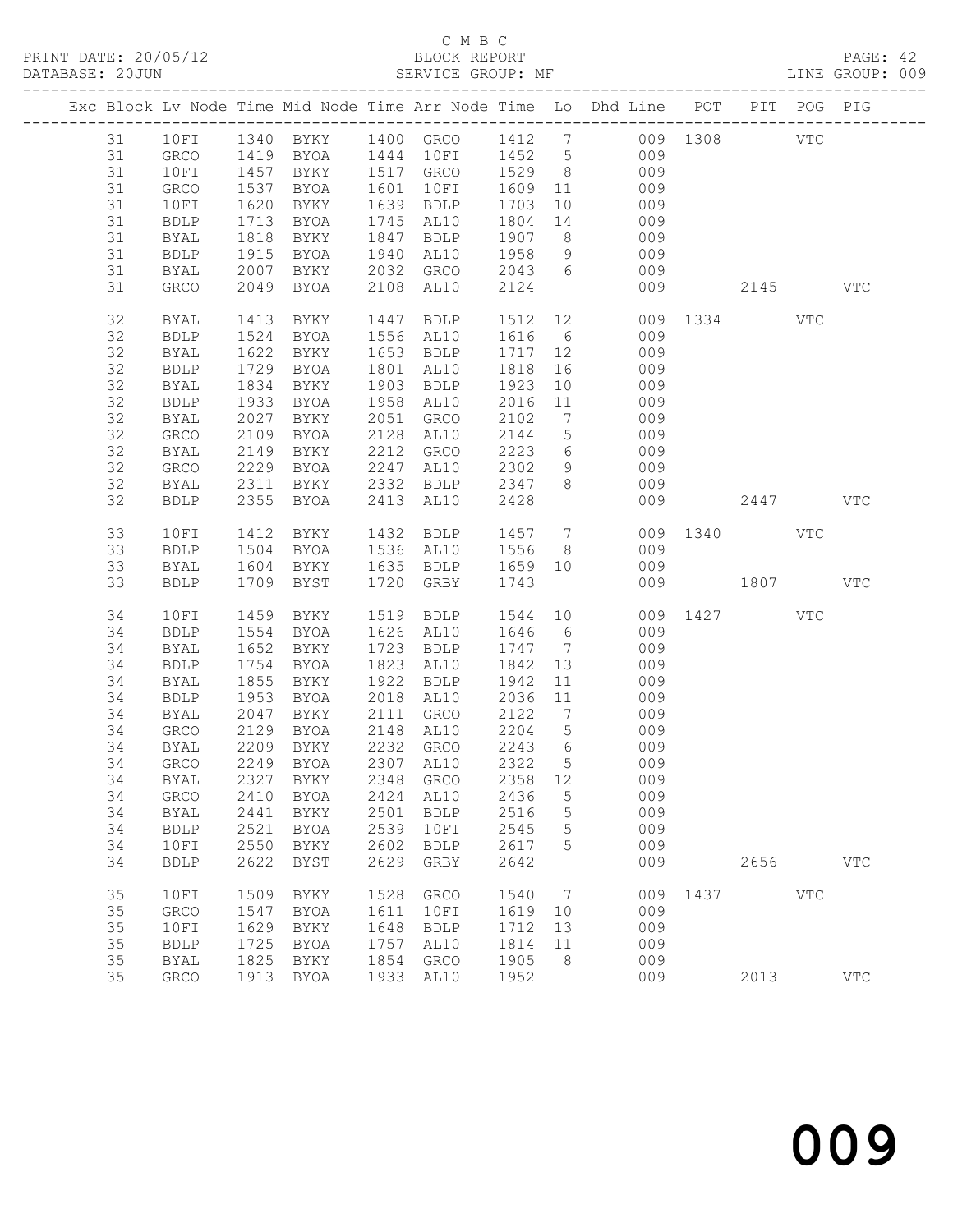#### C M B C<br>BLOCK REPORT SERVICE GROUP: MF

|  |    |             |      |             |      |             |      |     | Exc Block Ly Node Time Mid Node Time Arr Node Time Lo Dhd Line | POT  | PIT. | POG | PIG        |
|--|----|-------------|------|-------------|------|-------------|------|-----|----------------------------------------------------------------|------|------|-----|------------|
|  | 36 | BYAL        | 1540 | BYKY        | 1611 | <b>BDLP</b> | 1636 | - 8 | 009                                                            | 1501 |      | VTC |            |
|  | 36 | <b>BDLP</b> | 1644 | BYOA        | 1716 | AL10        | 1735 | 11  | 009                                                            |      |      |     |            |
|  | 36 | BYAL        | 1746 | BYKY        | 1816 | <b>BDLP</b> | 1838 | 15  | 009                                                            |      |      |     |            |
|  | 36 | <b>BDLP</b> | 1853 | <b>BYOA</b> | 1920 | AL10        | 1939 | 7   | 009                                                            |      |      |     |            |
|  | 36 | <b>BYAL</b> | 1946 | BYKY        | 2011 | <b>GRCO</b> | 2022 | - 7 | 009                                                            |      |      |     |            |
|  | 36 | GRCO        | 2029 | BYOA        | 2048 | AL10        | 2106 | -11 | 009                                                            |      |      |     |            |
|  | 36 | BYAL        | 2117 | BYKY        | 2141 | <b>BDLP</b> | 2159 | 15  | 009                                                            |      |      |     |            |
|  | 36 | <b>BDLP</b> | 2214 | <b>BYOA</b> | 2237 | AL10        | 2252 | 5   | 009                                                            |      |      |     |            |
|  | 36 | BYAL        | 2257 | BYKY        | 2318 | <b>GRCO</b> | 2328 | 17  | 009                                                            |      |      |     |            |
|  | 36 | GRCO        | 2345 | BYOA        | 2401 | AL10        | 2416 | 10  | 009                                                            |      |      |     |            |
|  | 36 | BYAL        | 2426 | BYKY        | 2446 | GRCO        | 2456 | 14  | 009                                                            |      |      |     |            |
|  | 36 | <b>GRCO</b> | 2510 | BYMN        | 2521 | GRBY        | 2528 |     | 009                                                            |      | 2543 |     | <b>VTC</b> |
|  |    |             |      |             |      |             |      |     |                                                                |      |      |     |            |
|  | 37 | 10FI        | 1612 | BYKY        | 1631 | <b>BDLP</b> | 1655 | 9   | 009                                                            | 1537 |      | VTC |            |
|  | 37 | <b>BDLP</b> | 1704 | BYOA        | 1736 | AL10        | 1755 | 16  | 009                                                            |      |      |     |            |
|  | 37 | BYAL        | 1811 | BYKY        | 1841 | <b>BDLP</b> | 1903 | 6   | 009                                                            |      |      |     |            |
|  | 37 | <b>BDLP</b> | 1909 | BYST        | 1919 | GRBY        | 1939 |     | 009                                                            |      | 1957 |     | VTC        |
|  |    |             |      |             |      |             |      |     |                                                                |      |      |     |            |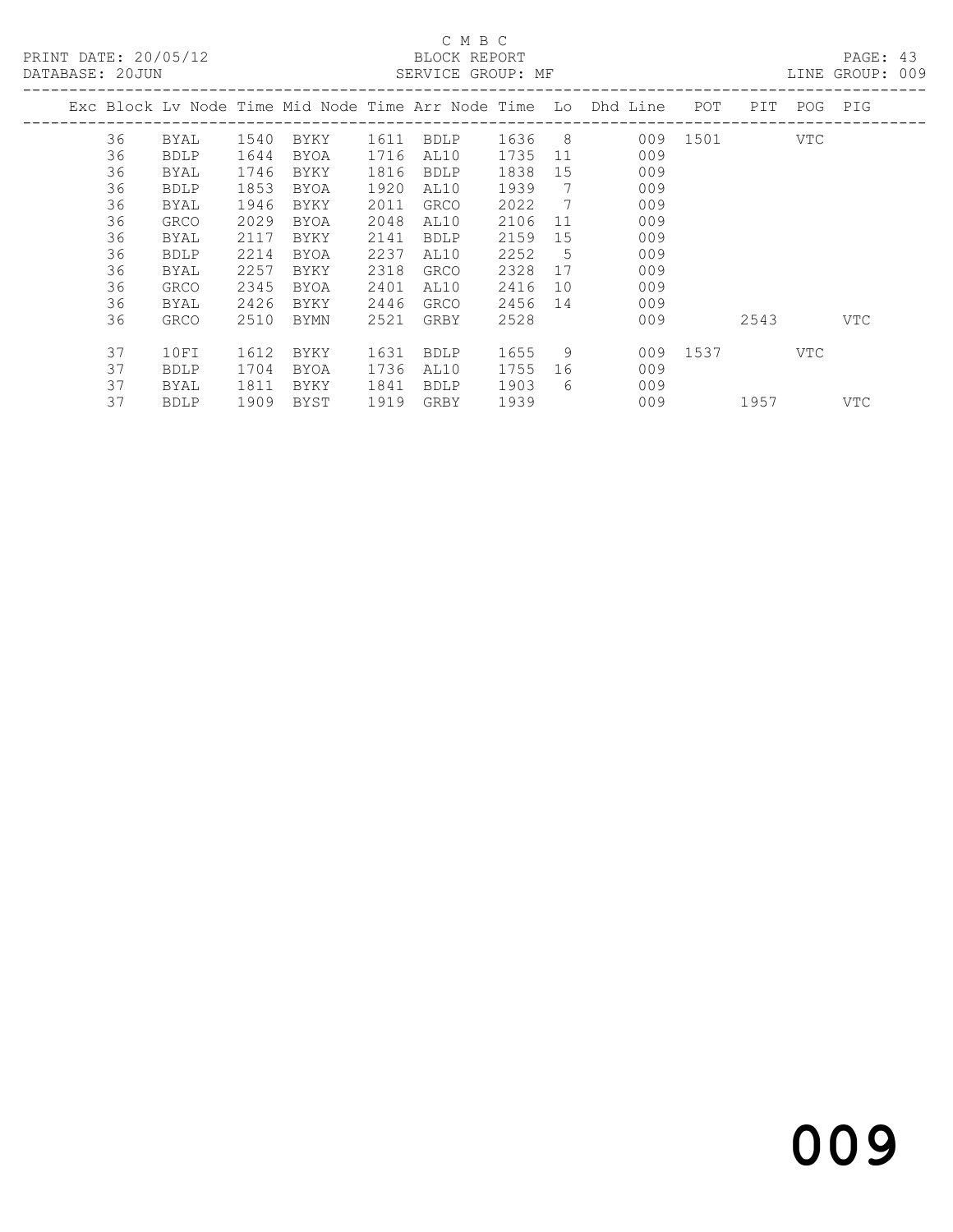|                                | PRINT DATE: 20/05/12 |              |                        |             | C M B C<br>BLOCK REPORT                       |                              |                      |                                                                                                                          |          |      | PAGE: 44    |  |
|--------------------------------|----------------------|--------------|------------------------|-------------|-----------------------------------------------|------------------------------|----------------------|--------------------------------------------------------------------------------------------------------------------------|----------|------|-------------|--|
|                                |                      |              |                        |             |                                               |                              |                      |                                                                                                                          |          |      |             |  |
|                                |                      |              |                        |             |                                               |                              |                      | Exc Block Lv Node Time Mid Node Time Arr Node Time Lo Dhd Line POT PIT POG PIG                                           |          |      |             |  |
|                                |                      |              |                        |             |                                               |                              |                      | 1 MRST 403 GRBY 427 RIHA 438 0 010 355 VTCT<br>1 RIHA 438 GRBY 449 MRST 511 11 010<br>1 MRST 522 GRBY 546 RIHA 557 0 010 |          |      |             |  |
|                                |                      |              |                        |             |                                               |                              |                      |                                                                                                                          |          |      |             |  |
|                                |                      |              |                        |             |                                               |                              |                      |                                                                                                                          |          |      |             |  |
| $\mathbf{1}$                   | RIHA                 |              |                        |             |                                               |                              |                      | 557 GRBY 608 MRST 630 10 010                                                                                             |          |      |             |  |
| $\mathbf{1}$                   | MRST                 |              |                        |             |                                               |                              |                      |                                                                                                                          |          |      |             |  |
| $\mathbf{1}$                   | RIHA                 |              |                        |             |                                               |                              |                      |                                                                                                                          |          |      |             |  |
| $\mathbf{1}$                   | MRST                 |              |                        |             |                                               |                              |                      |                                                                                                                          |          |      |             |  |
| $\mathbf{1}$                   | RIHA                 |              | 857 GRBY 912 MRST 942  |             |                                               |                              |                      | 18 010                                                                                                                   |          |      |             |  |
| $\mathbf{1}$                   | MRST                 | 1000         |                        |             | GRBY 1032 RIHA 1048                           |                              |                      | $0$ $010$                                                                                                                |          |      |             |  |
| $\mathbf{1}$                   | RIHA                 |              | 1048 GRBY<br>1155 GRBY |             | 1104 MRST                                     |                              |                      | 1134 21 010<br>1248 0 010                                                                                                |          |      |             |  |
| $\mathbf 1$                    | MRST                 |              | 1248 GRBY              |             | 1230 RIHA<br>1306 MRST 1337 21                |                              |                      | 010                                                                                                                      |          |      |             |  |
| $\mathbf 1$<br>$\mathbf{1}$    | RIHA<br>MRST         | 1358         | GRBY                   |             | 1433 RIHA 1450                                |                              |                      | $0$ 010                                                                                                                  |          |      |             |  |
| $\mathbf 1$                    | RIHA                 |              |                        |             |                                               |                              |                      |                                                                                                                          |          |      |             |  |
| $\mathbf{1}$                   | MRST                 |              | 1450 GRBY<br>1555 GRBY |             |                                               |                              |                      | 1508 MRST 1543 12 010<br>1631 RIHA 1649 0 010                                                                            |          |      |             |  |
| $\mathbf 1$                    | RIHA                 |              | 1649 GRBY              |             |                                               |                              |                      | 1708 MRST 1742 17 010                                                                                                    |          |      |             |  |
| $\mathbf{1}$                   | MRST                 |              | 1759 GRBY              |             | 1831 RIHA 1849                                |                              |                      | $0 \qquad \qquad 010$                                                                                                    |          |      |             |  |
| $\mathbf{1}$                   | RIHA                 |              | 1849 GRBY              |             | 1907 MRST 1937                                |                              |                      | 010 1943 VTCT                                                                                                            |          |      |             |  |
|                                |                      |              |                        |             |                                               |                              |                      |                                                                                                                          |          |      |             |  |
| $\mathbf{2}$                   |                      |              |                        |             |                                               |                              |                      | MRST 423 GRBY 447 RIHA 458 0 010                                                                                         | 415 VTCT |      |             |  |
| $\mathbf{2}$                   | RIHA                 |              | 458 GRBY 509 MRST      |             |                                               |                              |                      | 531 7 010                                                                                                                |          |      |             |  |
| $\mathbf{2}$                   | MRST                 |              |                        |             |                                               | 615                          |                      | $0\qquad \qquad 010$                                                                                                     |          |      |             |  |
| $\mathbf{2}$                   | RIHA                 |              |                        |             |                                               |                              |                      | 650 11 010<br>745 0 010                                                                                                  |          |      |             |  |
| $\mathbf{2}$                   | MRST                 |              |                        |             | --<br>730 RIHA                                | 745                          |                      |                                                                                                                          |          |      |             |  |
| $\mathbf{2}$                   | RIHA                 |              | 745 GRBY               |             |                                               |                              |                      | 759 MRST 830 11 010                                                                                                      |          |      |             |  |
| $\mathbf{2}$                   | MRST                 |              | 841 GRBY               |             | 913 RIHA                                      | $929$ 0<br>1014 14<br>1118 0 |                      | $0\qquad \qquad 010$                                                                                                     |          |      |             |  |
| $\mathbf{2}$                   | RIHA                 |              | 929 GRBY               |             | 944 MRST                                      |                              |                      | 010<br>$\overline{O}$                                                                                                    |          |      |             |  |
| $\mathbf{2}$                   | MRST                 |              | $1028$ GRBY            |             | 1101 RIHA                                     |                              |                      | 010                                                                                                                      |          |      |             |  |
| $\mathbf{2}$                   | RIHA                 |              | 1118 GRBY              |             |                                               |                              |                      | 1136 MRST 1207 18 010                                                                                                    |          |      |             |  |
| $\mathbf{2}$                   | MRST                 | 1225         | GRBY                   |             | 1300 RIHA 1318                                |                              |                      | $0$ $010$                                                                                                                |          |      |             |  |
| $\mathbf{2}$                   | RIHA                 |              | 1318 GRBY<br>1427 GRBY |             | 1336 MRST   1407  20<br>1502  RIHA   1519   0 |                              |                      | $\begin{array}{c} 010 \\ 010 \end{array}$                                                                                |          |      |             |  |
| $\mathbf{2}$<br>$\overline{2}$ | MRST                 |              |                        |             |                                               |                              |                      | RIHA 1519 GRBY 1537 MRST 1612 11 010                                                                                     |          |      |             |  |
| $\mathbf{2}$                   | MRST                 | 1623         | GRBY                   | 1700        | RIHA                                          | 1719                         | $\overline{0}$       | 010                                                                                                                      |          |      |             |  |
| $\mathbf{2}$                   | RIHA                 | 1719         | GRBY                   | 1738        | MRST                                          | 1812                         | 19                   | 010                                                                                                                      |          |      |             |  |
| $\sqrt{2}$                     | MRST                 | 1831         | GRBY                   | 1905        | RIHA                                          | 1921                         | $\circ$              | 010                                                                                                                      |          |      |             |  |
| $\mathbf{2}$                   | RIHA                 | 1921         | GRBY                   | 1938        | MRST                                          | 2008                         |                      | 010                                                                                                                      |          | 2014 | <b>VTCT</b> |  |
|                                |                      |              |                        |             |                                               |                              |                      |                                                                                                                          |          |      |             |  |
| 3                              | MRST                 | 443          | GRBY                   | 507         | RIHA                                          | 518                          | $\overline{0}$       | 010                                                                                                                      | 435 VTCT |      |             |  |
| 3                              | RIHA                 | 518          | GRBY                   | 529         | MRST                                          | 551                          | 10                   | 010                                                                                                                      |          |      |             |  |
| 3                              | MRST                 | 601          | GRBY                   | 626         | RIHA                                          | 639                          | $\overline{0}$       | 010                                                                                                                      |          |      |             |  |
| 3                              | RIHA                 | 639          | GRBY                   | 652         | MRST                                          | 715                          | 15                   | 010                                                                                                                      |          |      |             |  |
| $\mathsf 3$                    | MRST                 | 730          | GRBY                   | 759         | RIHA                                          | 815                          | $\overline{0}$       | 010                                                                                                                      |          |      |             |  |
| $\mathsf 3$                    | RIHA                 | 815          | GRBY                   | 830         | MRST                                          | 900                          | 15                   | 010                                                                                                                      |          |      |             |  |
| 3                              | MRST                 | 915          | GRBY                   | 947<br>1019 | RIHA                                          | 1003                         | $\overline{0}$<br>23 | 010<br>010                                                                                                               |          |      |             |  |
| $\mathsf 3$<br>$\mathsf 3$     | RIHA<br>MRST         | 1003<br>1112 | GRBY<br>GRBY           | 1146        | MRST<br>RIHA                                  | 1049<br>1203                 | $\overline{0}$       | 010                                                                                                                      |          |      |             |  |
| $\mathsf 3$                    | RIHA                 | 1203         | GRBY                   | 1221        | MRST                                          | 1252                         | 16                   | 010                                                                                                                      |          |      |             |  |
| 3                              | MRST                 | 1308         | GRBY                   | 1343        | RIHA                                          | 1400                         | $\overline{0}$       | 010                                                                                                                      |          |      |             |  |
| 3                              | RIHA                 | 1400         | GRBY                   | 1418        | MRST                                          | 1453                         | 15                   | 010                                                                                                                      |          |      |             |  |
| 3                              | MRST                 | 1508         | GRBY                   | 1544        | RIHA                                          | 1601                         | $\overline{0}$       | 010                                                                                                                      |          |      |             |  |
| $\mathsf 3$                    | RIHA                 | 1601         | GRBY                   | 1620        | MRST                                          | 1655                         | 13                   | 010                                                                                                                      |          |      |             |  |
| 3                              | MRST                 | 1708         | GRBY                   | 1743        | RIHA                                          | 1801                         | $\overline{0}$       | 010                                                                                                                      |          |      |             |  |
|                                |                      |              |                        |             |                                               |                              |                      |                                                                                                                          |          |      |             |  |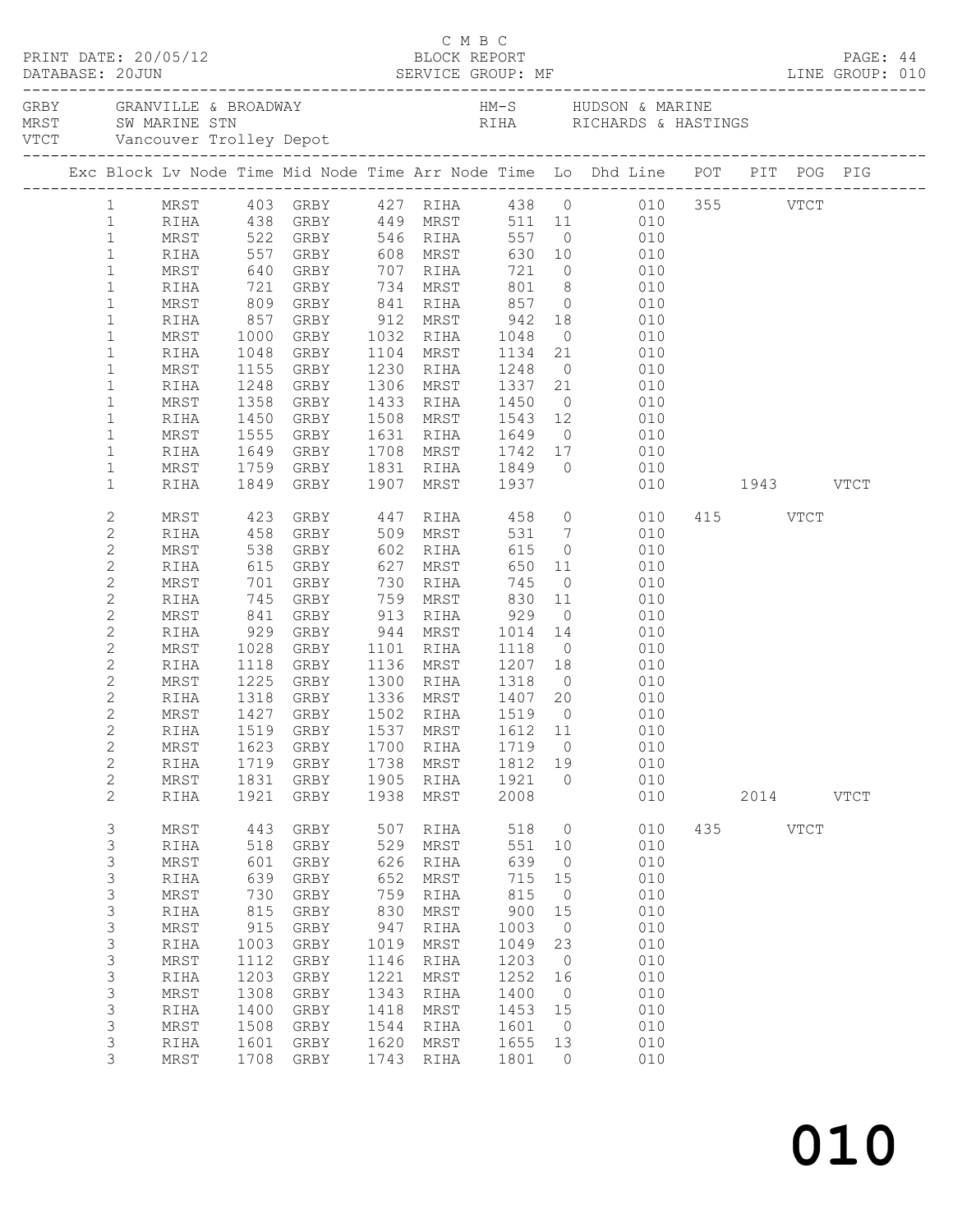#### C M B C N B C N B C N B C N B C N B C N B C SEPORT

| DATABASE: 20JUN |      |      |              |      | SERVICE GROUP: MF |      |                |                                                                    |     |      |             | LINE GROUP: 010 |
|-----------------|------|------|--------------|------|-------------------|------|----------------|--------------------------------------------------------------------|-----|------|-------------|-----------------|
|                 |      |      |              |      |                   |      |                | Exc Block Lv Node Time Mid Node Time Arr Node Time Lo Dhd Line POT |     |      | PIT POG PIG |                 |
| 3               | RIHA |      | 1801 GRBY    | 1820 | MRST              | 1851 |                | 010                                                                |     | 1858 |             | <b>VTCT</b>     |
| 4               | MRST | 503  | GRBY         | 527  | RIHA              | 538  | $\circ$        | 010                                                                | 455 |      | <b>VTCT</b> |                 |
| $\sqrt{4}$      | RIHA | 538  | GRBY         | 549  | MRST              | 611  | 8              | 010                                                                |     |      |             |                 |
| 4               | MRST | 619  | GRBY         | 644  | RIHA              | 657  | $\circ$        | 010                                                                |     |      |             |                 |
| 4               | RIHA | 657  | GRBY         | 710  | MRST              | 733  | 14             | 010                                                                |     |      |             |                 |
| 4               | MRST | 747  | GRBY         | 817  | RIHA              | 833  | $\overline{0}$ | 010                                                                |     |      |             |                 |
| 4               | RIHA | 833  | GRBY         | 848  | MRST              | 918  | 13             | 010                                                                |     |      |             |                 |
| 4               | MRST | 931  | GRBY         | 1002 | RIHA              | 1018 | $\overline{0}$ | 010                                                                |     |      |             |                 |
| $\sqrt{4}$      | RIHA | 1018 | GRBY         | 1034 | MRST              | 1104 | 23             | 010                                                                |     |      |             |                 |
| $\sqrt{4}$      | MRST | 1127 | GRBY         | 1201 | RIHA              | 1218 | $\overline{0}$ | 010                                                                |     |      |             |                 |
| $\sqrt{4}$      | RIHA | 1218 | GRBY         | 1236 | MRST              | 1307 | 21             | 010                                                                |     |      |             |                 |
| 4               | MRST | 1328 | GRBY         | 1403 | RIHA              | 1420 | $\overline{0}$ | 010                                                                |     |      |             |                 |
| 4               | RIHA | 1420 | GRBY         | 1438 | MRST              | 1513 | 13             | 010                                                                |     |      |             |                 |
| 4               | MRST | 1526 | GRBY         | 1602 | RIHA              | 1619 | $\overline{0}$ | 010                                                                |     |      |             |                 |
| 4               | RIHA | 1619 | GRBY         | 1638 | MRST              | 1713 | 13             | 010                                                                |     |      |             |                 |
| 4               | MRST | 1726 | GRBY         | 1801 | RIHA              | 1819 | $\circ$        | 010                                                                |     |      |             |                 |
| 4               | RIHA | 1819 | GRBY         | 1838 | MRST              | 1909 |                | 010                                                                |     | 1915 |             | <b>VTCT</b>     |
| 5               | MRST | 513  | GRBY         | 537  | RIHA              | 548  | $\circ$        | 010                                                                | 505 |      | <b>VTCT</b> |                 |
| 5               | RIHA | 548  | GRBY         | 559  | MRST              | 621  | 10             | 010                                                                |     |      |             |                 |
| 5               | MRST | 631  | ${\tt GRBY}$ | 656  | RIHA              | 709  | $\overline{0}$ | 010                                                                |     |      |             |                 |
| 5               | RIHA | 709  | GRBY         | 722  | MRST              | 747  | 10             | 010                                                                |     |      |             |                 |
| 5               | MRST | 757  | GRBY         | 829  | RIHA              | 845  | $\overline{0}$ | 010                                                                |     |      |             |                 |
| 5               | RIHA | 845  | GRBY         | 900  | MRST              | 930  | 15             | 010                                                                |     |      |             |                 |
| 5               | MRST | 945  | GRBY         | 1017 | RIHA              | 1033 | $\overline{0}$ | 010                                                                |     |      |             |                 |
| 5               | RIHA | 1033 | GRBY         | 1049 | MRST              | 1119 | 21             | 010                                                                |     |      |             |                 |
| 5               | MRST | 1140 | GRBY         | 1215 | RIHA              | 1233 | $\overline{0}$ | 010                                                                |     |      |             |                 |
| 5               | RIHA | 1233 | GRBY         | 1251 | MRST              | 1322 | 16             | 010                                                                |     |      |             |                 |
| 5               | MRST | 1338 | GRBY         | 1413 | RIHA              | 1430 | $\overline{0}$ | 010                                                                |     |      |             |                 |
| 5               | RIHA | 1430 | GRBY         | 1448 | MRST              | 1523 | $\overline{9}$ | 010                                                                |     |      |             |                 |
| 5               | MRST | 1532 | GRBY         | 1608 | RIHA              | 1625 | $\overline{0}$ | 010                                                                |     |      |             |                 |
| 5               | RIHA | 1625 | GRBY         | 1644 | MRST              | 1719 | 13             | 010                                                                |     |      |             |                 |
| 5               | MRST | 1732 | GRBY         | 1807 | RIHA              | 1825 | $\overline{0}$ | 010                                                                |     |      |             |                 |
| 5               | RIHA | 1825 | GRBY         | 1844 | MRST              | 1915 | 15             | 010                                                                |     |      |             |                 |
| 5               | MRST | 1930 | GRBY         | 2000 | RIHA              | 2015 | $\overline{0}$ | 010                                                                |     |      |             |                 |
| 5               | RIHA | 2015 | GRBY         | 2032 | MRST              | 2102 | 15             | 010                                                                |     |      |             |                 |
| GR 5            | MRST | 2117 | GRBY         | 2146 | RIHA              | 2200 | $\overline{0}$ | 010                                                                |     |      |             |                 |
| $#GR$ 5         | MRST | 2117 | GRBY         | 2146 | RIHA              | 2200 | $\overline{0}$ | 010                                                                |     |      |             |                 |
| GR 5            | RIHA | 2200 | GRBY         | 2217 | MRST              | 2242 | 17             | 010                                                                |     |      |             |                 |
| $#GR$ 5         | RIHA | 2200 | GRBY         | 2217 | MRST              | 2242 | 17             | 010                                                                |     |      |             |                 |
| GR 5            | MRST | 2259 | GRBY         | 2326 | RIHA              | 2340 | $\overline{0}$ | 010                                                                |     |      |             |                 |
| $#GR$ 5         | MRST | 2259 | GRBY         | 2326 | RIHA              | 2340 | $\circ$        | 010                                                                |     |      |             |                 |
| GR 5            | RIHA | 2340 | GRBY         | 2354 | MRST              | 2418 |                | 010                                                                |     | 2423 |             | <b>VTCT</b>     |
| $#GR$ 5         | RIHA | 2340 | GRBY         | 2354 | MRST              | 2418 |                | 010                                                                |     | 2423 |             | <b>VTCT</b>     |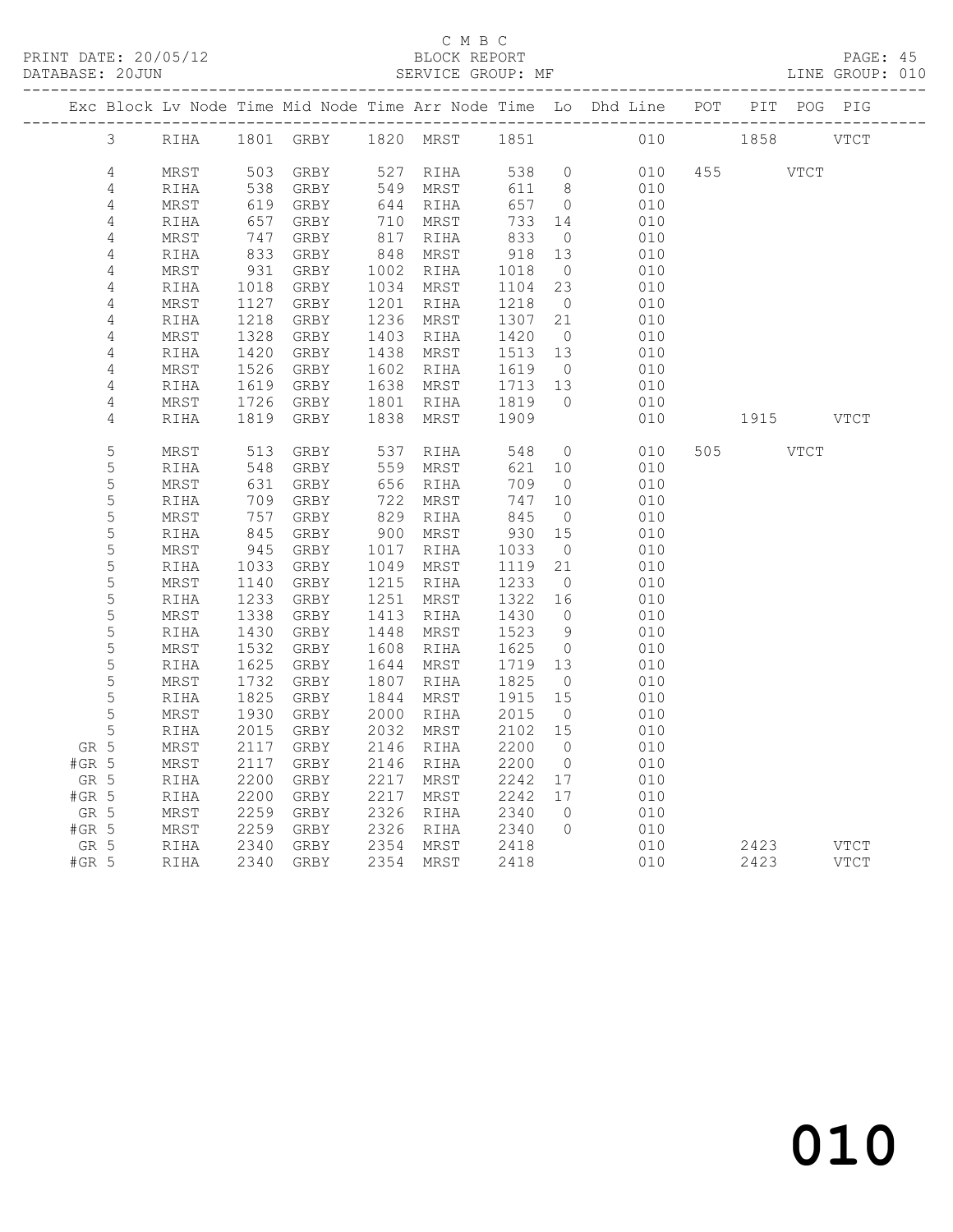#### C M B C<br>BLOCK REPORT SERVICE GROUP: MF

|         |                  |            |      |                   |      |          |      |                | Exc Block Lv Node Time Mid Node Time Arr Node Time Lo Dhd Line POT |           | PIT POG PIG |             |
|---------|------------------|------------|------|-------------------|------|----------|------|----------------|--------------------------------------------------------------------|-----------|-------------|-------------|
|         |                  |            |      |                   |      |          |      |                |                                                                    |           |             |             |
|         | 6                | MRST       |      | 532 GRBY 556 RIHA |      |          | 609  | $\overline{0}$ | 010                                                                | 524 VTCT  |             |             |
|         | 6                | RIHA       | 609  | GRBY 621 MRST     |      |          | 644  | 8 <sup>8</sup> | 010                                                                |           |             |             |
|         | $\epsilon$       | MRST       | 652  | GRBY              |      | 719 RIHA | 733  | $\overline{0}$ | 010                                                                |           |             |             |
|         | 6                | RIHA       | 733  | GRBY              |      | 746 MRST | 814  | $\overline{7}$ | 010                                                                |           |             |             |
|         | 6                | MRST       | 821  | GRBY              | 853  | RIHA     | 909  | $\overline{0}$ | 010                                                                |           |             |             |
|         | 6                | RIHA       | 909  | GRBY              | 924  | MRST     | 954  | 19             | 010                                                                |           |             |             |
|         | 6                | MRST       | 1013 | GRBY              | 1046 | RIHA     | 1103 | $\overline{0}$ | 010                                                                |           |             |             |
|         | $\epsilon$       | RIHA       | 1103 | GRBY              | 1121 | MRST     | 1152 | 18             | 010                                                                |           |             |             |
|         | $\epsilon$       | MRST       | 1210 | GRBY              | 1245 | RIHA     | 1303 | $\overline{0}$ | 010                                                                |           |             |             |
|         | $\epsilon$       | RIHA       | 1303 | GRBY              | 1321 | MRST     | 1352 | 23             | 010                                                                |           |             |             |
|         | $\epsilon$       | MRST       | 1415 | GRBY              | 1450 | RIHA     | 1507 | $\overline{0}$ | 010                                                                |           |             |             |
|         | $\epsilon$       | RIHA       | 1507 | GRBY              | 1525 | MRST     | 1600 | 13             | 010                                                                |           |             |             |
|         | $\epsilon$       | MRST       | 1613 | GRBY              | 1649 | RIHA     | 1707 | $\overline{0}$ | 010                                                                |           |             |             |
|         | 6                | RIHA       | 1707 | GRBY              | 1726 | MRST     | 1800 | 11             | 010                                                                |           |             |             |
|         | 6                | MRST       | 1811 | GRBY              | 1845 | RIHA     | 1901 | $\overline{0}$ | 010                                                                |           |             |             |
|         | $\epsilon$       | RIHA       | 1901 | GRBY              | 1918 | MRST     | 1948 | 11             | 010                                                                |           |             |             |
|         | 6                | MRST       | 1959 | GRBY              | 2029 | RIHA     | 2044 | $\overline{0}$ | 010                                                                |           |             |             |
|         | 6                | RIHA       | 2044 | GRBY              | 2101 | MRST     | 2130 | $\overline{7}$ | 010                                                                |           |             |             |
| GR 6    |                  | MRST       | 2137 | GRBY              | 2206 | RIHA     | 2220 | $\overline{0}$ | 010                                                                |           |             |             |
| #GR 6   |                  | MRST       | 2137 | GRBY              | 2206 | RIHA     | 2220 | $\overline{0}$ | 010                                                                |           |             |             |
| GR 6    |                  | RIHA       | 2220 | GRBY              | 2237 | MRST     | 2302 | 19             | 010                                                                |           |             |             |
| #GR 6   |                  | RIHA       | 2220 | GRBY              | 2237 | MRST     | 2302 | 19             | 010                                                                |           |             |             |
| GR 6    |                  | MRST       | 2321 | GRBY              | 2346 | RIHA     | 2402 | 3              | 010                                                                |           |             |             |
| $#GR$ 6 |                  | MRST       | 2321 | GRBY              | 2346 | RIHA     | 2402 | $\mathcal{S}$  | 010                                                                |           |             |             |
| GR 6    |                  | RIHA       | 2405 | GRBY              | 2422 | MRST     | 2442 | 9              | 010                                                                |           |             |             |
| $#GR$ 6 |                  | RIHA       | 2405 | GRBY              | 2422 | MRST     | 2442 | 9              | 010                                                                |           |             |             |
| GR 6    |                  | MRST       | 2451 | GRBY              | 2516 | RIHA     | 2532 | $\mathcal{S}$  | 010                                                                |           |             |             |
| #GR 6   |                  | $\tt MRST$ | 2451 | GRBY              | 2516 | RIHA     | 2532 | $\mathcal{S}$  | 010                                                                |           |             |             |
| GR 6    |                  | RIHA       | 2535 | GRBY              | 2552 | $HM-S$   | 2610 |                | 010                                                                | 2612 VTCT |             |             |
| #GR 6   |                  | RIHA       | 2535 | GRBY              | 2552 | $HM-S$   | 2610 |                | 010                                                                | 2612      |             | <b>VTCT</b> |
|         |                  |            |      |                   |      |          |      |                |                                                                    |           |             |             |
|         | $\overline{7}$   | MRST       | 544  | GRBY              | 608  | RIHA     | 621  | $\overline{0}$ | 010                                                                | 536 7     | VTCT        |             |
|         | $\boldsymbol{7}$ | RIHA       | 621  | GRBY              | 633  | MRST     | 656  | 11             | 010                                                                |           |             |             |
|         | 7                | MRST       | 707  | GRBY              | 736  | RIHA     | 751  | $\overline{0}$ | 010                                                                |           |             |             |
|         | 7                | RIHA       | 751  | GRBY              | 805  | MRST     | 836  | 15             | 010                                                                |           |             |             |
|         | 7                | MRST       | 851  | GRBY              | 923  | RIHA     | 939  | $\overline{0}$ | 010                                                                |           |             |             |
|         | 7                | RIHA       | 939  | GRBY              | 954  | MRST     | 1024 | 19             | 010                                                                |           |             |             |
|         | $\boldsymbol{7}$ | MRST       | 1043 | GRBY              | 1116 | RIHA     | 1133 | $\overline{0}$ | 010                                                                |           |             |             |
|         | 7                | RIHA       | 1133 | GRBY              | 1151 | MRST     | 1222 | 18             | 010                                                                |           |             |             |
|         | 7                | MRST       | 1240 | GRBY              | 1315 | RIHA     | 1333 | $\overline{0}$ | 010                                                                |           |             |             |
|         | $\boldsymbol{7}$ | RIHA       | 1333 | GRBY              | 1351 | MRST     | 1424 | 15             | 010                                                                |           |             |             |
|         | $\boldsymbol{7}$ | MRST       | 1439 | GRBY              | 1514 | RIHA     | 1531 | $\overline{0}$ | 010                                                                |           |             |             |
|         | 7                | RIHA       | 1531 | GRBY              | 1549 | MRST     | 1624 | 11             | 010                                                                |           |             |             |
|         |                  |            |      |                   |      |          |      |                |                                                                    |           |             |             |

7 MRST 1635 GRBY 1712 RIHA 1731 0 010

7 RIHA 1731 GRBY 1750 MRST 1824 010 1831 VTCT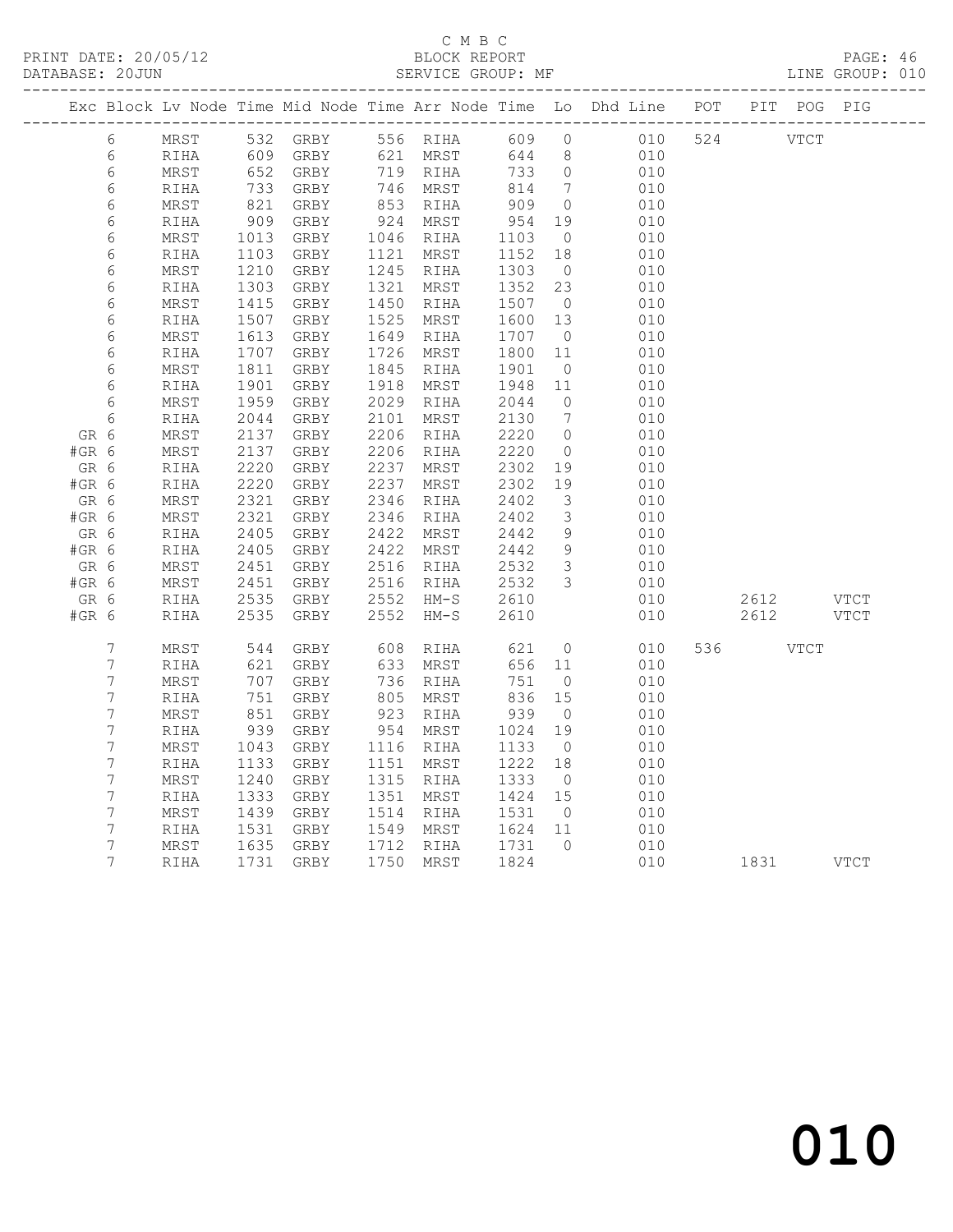#### C M B C<br>BLOCK REPORT

|               |              |     |                                                            |      |                                                                              |              |                         |                                                                                |     |               |          | PAGE: 47<br>LINE GROUP: 010 |  |
|---------------|--------------|-----|------------------------------------------------------------|------|------------------------------------------------------------------------------|--------------|-------------------------|--------------------------------------------------------------------------------|-----|---------------|----------|-----------------------------|--|
|               |              |     |                                                            |      |                                                                              |              |                         | Exc Block Lv Node Time Mid Node Time Arr Node Time Lo Dhd Line POT PIT POG PIG |     |               |          |                             |  |
| 8             |              |     |                                                            |      |                                                                              |              |                         | MRST 719 GRBY 748 RIHA 803 0 010 711 VTCT                                      |     |               |          |                             |  |
| $\,8\,$       |              |     |                                                            |      | RIHA 803 GRBY 818 MRST 849 14                                                |              |                         | 010                                                                            |     |               |          |                             |  |
| $\,8\,$       | MRST         |     |                                                            |      |                                                                              |              | $\overline{O}$          | 010                                                                            |     |               |          |                             |  |
| $\,8\,$       | RIHA         |     |                                                            |      |                                                                              |              | 22                      | 010                                                                            |     |               |          |                             |  |
| $\,8\,$       | MRST         |     | 1058 GRBY 1131 RIHA                                        |      | 903 GRBY 935 RIHA 951<br>951 GRBY 1006 MRST 1036<br>1058 GRBY 1131 RIHA 1148 |              |                         | $\overline{O}$<br>010                                                          |     |               |          |                             |  |
| $\,8\,$       | RIHA         |     | 1148 GRBY                                                  |      | 1206 MRST                                                                    | 1237         | 18                      | 010                                                                            |     |               |          |                             |  |
| $\,8\,$       | MRST         |     | 1255 GRBY                                                  |      | 1330 RIHA                                                                    | 1348         | $\overline{0}$          | 010                                                                            |     |               |          |                             |  |
| $\,8\,$       | RIHA         |     | 1348 GRBY                                                  |      | 1406 MRST                                                                    | 1348<br>1439 | 12                      | 010                                                                            |     |               |          |                             |  |
| $\,8\,$       | MRST         |     | 1451 GRBY                                                  |      | 1526 RIHA                                                                    | 1543         |                         | $\overline{O}$<br>010                                                          |     |               |          |                             |  |
| $\,8\,$       | RIHA         |     | 1543 GRBY                                                  |      | 1601 MRST                                                                    | 1636         | 11                      | 010                                                                            |     |               |          |                             |  |
| $\,8\,$       | MRST         |     | 1647 GRBY                                                  |      | 1724 RIHA                                                                    | 1743         | $\overline{0}$          | 010                                                                            |     |               |          |                             |  |
| $\,8\,$       | RIHA         |     | 1743 GRBY                                                  |      | 1802 MRST                                                                    | 1836         | 9                       | 010                                                                            |     |               |          |                             |  |
| $\,8\,$       | MRST         |     | 1845 GRBY                                                  |      | 1918 RIHA                                                                    | 1933         | $\overline{0}$          | 010                                                                            |     |               |          |                             |  |
| $\,8\,$       | RIHA         |     | 1933 GRBY                                                  |      | 1950 MRST                                                                    | 2020         |                         | 11<br>010                                                                      |     |               |          |                             |  |
| GR 8          | MRST         |     | 2031 GRBY                                                  | 2100 | RIHA                                                                         | 2115         | $\overline{0}$          | 010                                                                            |     |               |          |                             |  |
| #GR 8         | MRST         |     | 2031 GRBY                                                  | 2100 | RIHA                                                                         | 2115         | $\overline{0}$          | 010                                                                            |     |               |          |                             |  |
| GR 8          | RIHA         |     | 2115 GRBY                                                  |      | 2132 MRST                                                                    | 2201         | 18                      | 010                                                                            |     |               |          |                             |  |
| #GR 8         | RIHA         |     | 2115 GRBY                                                  |      | 2132 MRST                                                                    | 2201         | 18                      | 010                                                                            |     |               |          |                             |  |
| GR 8          | MRST         |     | 2219 GRBY                                                  | 2246 | RIHA                                                                         | 2300         | $\overline{0}$          | 010                                                                            |     |               |          |                             |  |
| #GR 8         | MRST         |     | 2219 GRBY                                                  |      | 2246 RIHA                                                                    | 2300         | $\overline{0}$          | 010                                                                            |     |               |          |                             |  |
| GR 8          | RIHA         |     | 2300 GRBY                                                  |      | 2314 MRST                                                                    | 2338         | 13                      | 010                                                                            |     |               |          |                             |  |
| #GR 8         | RIHA         |     | 2300 GRBY                                                  |      | 2314 MRST                                                                    | 2338         | 13                      | 010                                                                            |     |               |          |                             |  |
| GR 8          | MRST         |     | 2351 GRBY                                                  |      | 2416 RIHA                                                                    | 2432         | $\overline{\mathbf{3}}$ | 010                                                                            |     |               |          |                             |  |
| #GR 8         | MRST         |     | 2351 GRBY                                                  |      | 2416 RIHA                                                                    | 2432<br>2512 | 3 <sup>1</sup>          | 010                                                                            |     | 2517 VTCT     |          |                             |  |
| GR 8<br>#GR 8 | RIHA<br>RIHA |     | 2435 GRBY 2452 MRST<br>2435 GRBY 2452 MRST                 |      |                                                                              | 2512         |                         | 010                                                                            |     | 010 2517 VTCT |          |                             |  |
|               |              |     |                                                            |      |                                                                              |              |                         |                                                                                |     |               |          |                             |  |
| 9             | MRST         |     | 453 GRBY       517   RIHA<br>528   GRBY         539   MRST |      |                                                                              | 528<br>601   | $\overline{0}$          | 010                                                                            |     | 445 VTCT      |          |                             |  |
| 9             | RIHA         |     |                                                            |      |                                                                              |              | 12                      | 010                                                                            |     |               |          |                             |  |
| 9             | MRST         |     | 613 GRBY 638 RIHA                                          |      |                                                                              | 651          |                         | $\overline{O}$<br>010                                                          |     |               |          |                             |  |
| $\mathsf 9$   | RIHA         |     | 651 GRBY                                                   |      | 704 MRST                                                                     | 727          | 15                      | 010                                                                            |     |               |          |                             |  |
| 9             | MRST         |     | 742 GRBY 811 RIHA                                          |      |                                                                              | 827          | $\overline{0}$          | 010                                                                            |     |               |          |                             |  |
| 9             | RIHA         |     | 827 GRBY                                                   |      | 842 MRST                                                                     | 912          |                         |                                                                                | 010 |               | 919 VTCT |                             |  |
| 10            |              |     | MRST 526 GRBY                                              |      | 550 RIHA 603 0                                                               |              |                         | 010                                                                            |     | 518 VTCT      |          |                             |  |
| 10            | RIHA         |     |                                                            |      |                                                                              | 638<br>727   | 8 <sup>8</sup>          | 010                                                                            |     |               |          |                             |  |
| 10            | MRST         |     |                                                            |      |                                                                              | 727          | $\overline{0}$          | 010                                                                            |     |               |          |                             |  |
|               |              |     |                                                            |      | 10 RIHA 727 GRBY 740 MRST 807                                                |              |                         | 8<br>010                                                                       |     |               |          |                             |  |
| 10            | MRST         | 815 | GRBY                                                       | 847  | RIHA                                                                         | 903          | 0                       | 010                                                                            |     |               |          |                             |  |
| 10            | RIHA         | 903 | GRBY                                                       | 918  | MRST                                                                         | 948          |                         | 010                                                                            |     |               | 955 7    | <b>VTCT</b>                 |  |
| 11            | MRST         | 550 | GRBY                                                       | 614  | RIHA                                                                         | 627          | $\circ$                 | 010                                                                            |     | 542 VTCT      |          |                             |  |
| 11            | RIHA         | 627 | GRBY                                                       | 639  | MRST                                                                         | 702          | 11                      | 010                                                                            |     |               |          |                             |  |
| 11            | MRST         | 713 | GRBY                                                       | 742  | RIHA                                                                         | 757          | $\Omega$                | 010                                                                            |     |               |          |                             |  |
| 11            | RIHA         | 757 | GRBY                                                       | 811  | MRST                                                                         | 842          |                         | 010                                                                            |     |               | 849      | <b>VTCT</b>                 |  |
| 12            | MRST         | 555 | GRBY                                                       | 620  | RIHA                                                                         | 633          | $\circ$                 | 010                                                                            | 547 | <b>VTCT</b>   |          |                             |  |
| 12            | RIHA         | 633 | GRBY                                                       | 646  | MRST                                                                         | 709          | 16                      | 010                                                                            |     |               |          |                             |  |
| 12            | MRST         | 725 | GRBY                                                       | 754  | RIHA                                                                         | 809          | $\Omega$                | 010                                                                            |     |               |          |                             |  |
| 12            | RIHA         | 809 | GRBY                                                       | 824  | MRST                                                                         | 855          |                         | 010                                                                            |     | 902           |          | <b>VTCT</b>                 |  |
| 13            | <b>MRST</b>  | 607 | GRBY                                                       | 632  | RIHA                                                                         | 645          | $\circ$                 | 010                                                                            |     | 559 VTCT      |          |                             |  |
| 13            | RIHA         | 645 | GRBY                                                       | 658  | MRST                                                                         | 721          | 15                      | 010                                                                            |     |               |          |                             |  |
| 13            | MRST         |     | 736 GRBY                                                   |      | 805 RIHA                                                                     | 821          | $\circ$                 | 010                                                                            |     |               |          |                             |  |

13 RIHA 821 GRBY 836 MRST 906 010 913 VTCT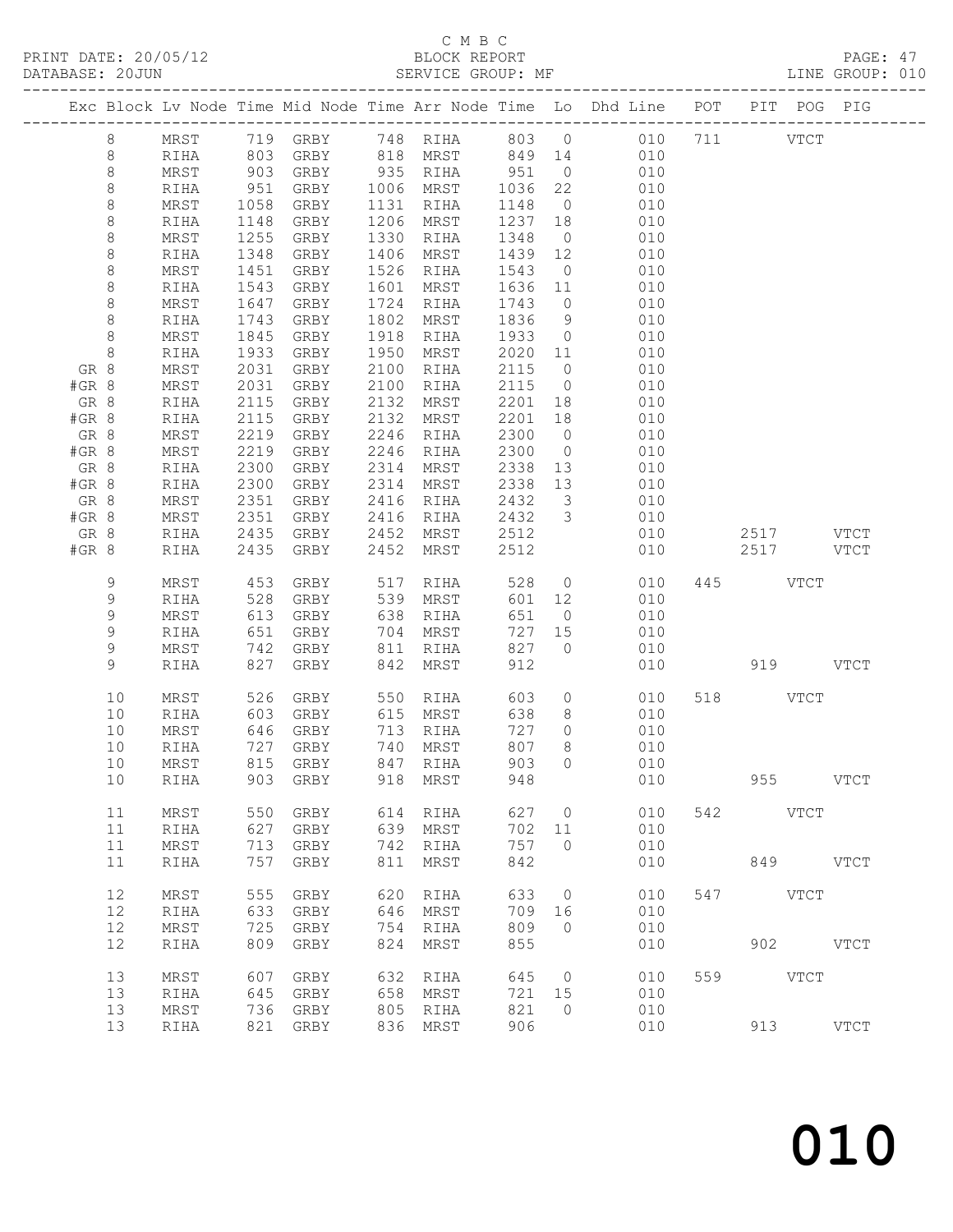#### C M B C<br>BLOCK REPORT

PAGE: 48<br>LINE GROUP: 010

|        |      |      |                        |      |                      |         |                | Exc Block Lv Node Time Mid Node Time Arr Node Time Lo Dhd Line POT PIT POG PIG |               |           |           |  |
|--------|------|------|------------------------|------|----------------------|---------|----------------|--------------------------------------------------------------------------------|---------------|-----------|-----------|--|
| 14     |      |      |                        |      |                      |         |                |                                                                                |               | 617 VTCT  |           |  |
| 14     |      |      |                        |      |                      |         |                | MRST 625 GRBY 650 RIHA 703 0 010<br>RIHA 703 GRBY 716 MRST 741 12 010          |               |           |           |  |
|        |      |      | 753 GRBY 823 RIHA      |      |                      | 839     | $\overline{0}$ |                                                                                |               |           |           |  |
| 14     | MRST |      |                        |      |                      |         |                | 010                                                                            |               |           |           |  |
| 14     | RIHA |      | 839 GRBY               |      | 854 MRST             | 924     |                | 010                                                                            | 931 VTCT      |           |           |  |
| 15     | MRST | 634  | GRBY                   |      | 701 RIHA             | 715     |                | $\overline{0}$<br>010                                                          |               | 626 VTCT  |           |  |
| 15     | RIHA | 715  | GRBY                   |      | 728 MRST             | 755     | 8 <sup>8</sup> | 010                                                                            |               |           |           |  |
| 15     | MRST | 803  | GRBY                   |      | 835 RIHA             | 851     | $\bigcirc$     | 010                                                                            |               |           |           |  |
| 15     | RIHA | 851  | GRBY                   |      | 906 MRST             | 936     |                | 010                                                                            |               |           | 943 VTCT  |  |
|        |      |      |                        |      |                      |         |                |                                                                                |               |           |           |  |
| 16     | MRST | 658  | GRBY                   |      | 725 RIHA             | 739     |                | $\overline{O}$<br>010                                                          |               | 650 VTCT  |           |  |
| 16     | RIHA | 739  | GRBY                   |      | 752 MRST             | 820     |                | 11 \,<br>010                                                                   |               |           |           |  |
| 16     | MRST | 831  | GRBY                   |      |                      | 919     | $\overline{0}$ | 010                                                                            |               |           |           |  |
| 16     | RIHA |      | 919 GRBY               |      | 903 RIHA<br>934 MRST | 1004    |                | 010                                                                            | 1011 VTCT     |           |           |  |
|        |      |      |                        |      |                      |         |                |                                                                                |               |           |           |  |
| 21     | MRST | 1318 | GRBY                   |      | 1353 RIHA            |         |                | 1410 0                                                                         | 010 1310 VTCT |           |           |  |
| 21     | RIHA | 1410 | GRBY                   |      | 1428 MRST            | 1503 17 |                | 010                                                                            |               |           |           |  |
| 21     | MRST | 1520 | GRBY                   |      | 1556 RIHA            | 1613 0  |                | 010                                                                            |               |           |           |  |
| 21     | RIHA | 1613 | GRBY                   |      | 1632 MRST            | 1707 13 |                | 010                                                                            |               |           |           |  |
| 21     | MRST | 1720 | GRBY                   |      | 1755 RIHA            | 1813    | $\overline{0}$ | 010                                                                            |               |           |           |  |
| 21     | RIHA | 1813 | GRBY                   | 1832 | MRST                 | 1903    |                |                                                                                | 010 1909 VTCT |           |           |  |
|        |      |      |                        |      |                      |         |                |                                                                                |               |           |           |  |
| 22     | MRST | 1348 | GRBY                   |      | 1423 RIHA            | 1440    |                | $\overline{0}$                                                                 | 010 1340 VTCT |           |           |  |
| 22     | RIHA | 1440 | GRBY                   |      | 1458 MRST            | 1533 10 |                | 010                                                                            |               |           |           |  |
| 22     | MRST | 1543 | GRBY                   |      | 1619 RIHA            | 1637 0  |                | 010                                                                            |               |           |           |  |
| 22     | RIHA | 1637 | GRBY                   |      | 1656 MRST            | 1731 16 |                | 010                                                                            |               |           |           |  |
|        |      |      |                        |      |                      |         |                |                                                                                |               |           |           |  |
| 22     | MRST | 1747 | GRBY                   |      | 1819 RIHA            | 1837 0  |                | 010                                                                            |               |           |           |  |
| 22     | RIHA | 1837 | GRBY                   | 1855 | MRST                 | 1925    |                |                                                                                | 010 1931 VTCT |           |           |  |
| 23     | MRST | 1407 | GRBY                   |      | 1442 RIHA            |         |                | 1459 0                                                                         | 010 1359 VTCT |           |           |  |
| 23     | RIHA | 1459 | GRBY                   |      | 1517 MRST            | 1552 15 |                | 010                                                                            |               |           |           |  |
| 23     | MRST | 1607 | GRBY                   |      | 1643 RIHA            | 1701 0  |                | 010                                                                            |               |           |           |  |
| 23     | RIHA | 1701 | GRBY                   | 1720 | MRST                 | 1754    |                |                                                                                | 010 1801 VTCT |           |           |  |
|        |      |      |                        |      |                      |         |                |                                                                                |               |           |           |  |
| 24     | MRST | 1421 | GRBY                   |      | 1456 RIHA            | 1513 0  |                |                                                                                | 010 1413 VTCT |           |           |  |
| 24     | RIHA | 1513 | GRBY                   |      | 1531 MRST 1606 13    |         |                | 010                                                                            |               |           |           |  |
| 24     | MRST | 1619 |                        |      | GRBY 1655 RIHA 1713  |         | $\overline{0}$ | 010                                                                            |               |           |           |  |
| 24     | RIHA |      | GRBY                   |      | 1732 MRST            | 1806 15 |                | 010                                                                            |               |           |           |  |
| 24     | MRST |      | 1713 GRBY<br>1821 GRBY |      | 1855 RIHA            | 1911 0  |                | 010                                                                            |               |           |           |  |
|        |      |      |                        |      |                      |         |                | 24 RIHA 1911 GRBY 1928 MRST 1958 16 010                                        |               |           |           |  |
|        |      |      |                        |      |                      |         |                |                                                                                |               |           |           |  |
| 24     | MRST | 2014 | GRBY                   | 2044 | RIHA                 | 2059    | $\overline{0}$ | 010                                                                            |               |           |           |  |
| GR 24  | RIHA | 2059 | GRBY                   | 2116 | MRST                 | 2145 12 |                | 010                                                                            |               |           |           |  |
| #GR 24 | RIHA | 2059 | GRBY                   | 2116 | MRST                 | 2145    | 12             | 010                                                                            |               |           |           |  |
| GR 24  | MRST | 2157 | GRBY                   | 2226 | RIHA                 | 2240    | $\overline{0}$ | 010                                                                            |               |           |           |  |
| #GR 24 | MRST | 2157 | GRBY                   | 2226 | RIHA                 | 2240    | $\overline{0}$ | 010                                                                            |               |           |           |  |
| GR 24  | RIHA | 2240 | GRBY                   | 2257 | MRST                 | 2322    |                | 010                                                                            |               |           | 2327 VTCT |  |
| #GR 24 | RIHA | 2240 | GRBY                   | 2257 | MRST                 | 2322    |                | 010                                                                            |               |           | 2327 VTCT |  |
|        |      |      |                        |      |                      |         |                |                                                                                |               |           |           |  |
| 25     | MRST | 1433 | GRBY                   | 1508 | RIHA                 | 1525    | $\overline{0}$ |                                                                                | 010 1425 VTCT |           |           |  |
| 25     | RIHA | 1525 | GRBY                   | 1543 | MRST                 | 1618 11 |                | 010                                                                            |               |           |           |  |
| 25     | MRST | 1629 | GRBY                   | 1706 | RIHA                 | 1725    | $\overline{0}$ | 010                                                                            |               |           |           |  |
| 25     | RIHA | 1725 | GRBY                   | 1744 | MRST                 | 1818    |                | 010                                                                            |               | 1825 VTCT |           |  |
| 26     | MRST | 1445 | GRBY                   | 1520 | RIHA                 | 1537 0  |                | 010                                                                            | 1437 VTCT     |           |           |  |
| 26     |      |      |                        |      | 1555 MRST            |         |                | 010                                                                            |               |           |           |  |
|        | RIHA | 1537 | GRBY                   |      | 1718 RIHA            | 1630 11 |                |                                                                                |               |           |           |  |
| 26     | MRST | 1641 | GRBY                   |      |                      | 1737    | $\overline{0}$ | 010                                                                            |               |           |           |  |
| 26     | RIHA |      | 1737 GRBY              | 1756 | MRST                 | 1830    |                | 010                                                                            |               |           | 1837 VTCT |  |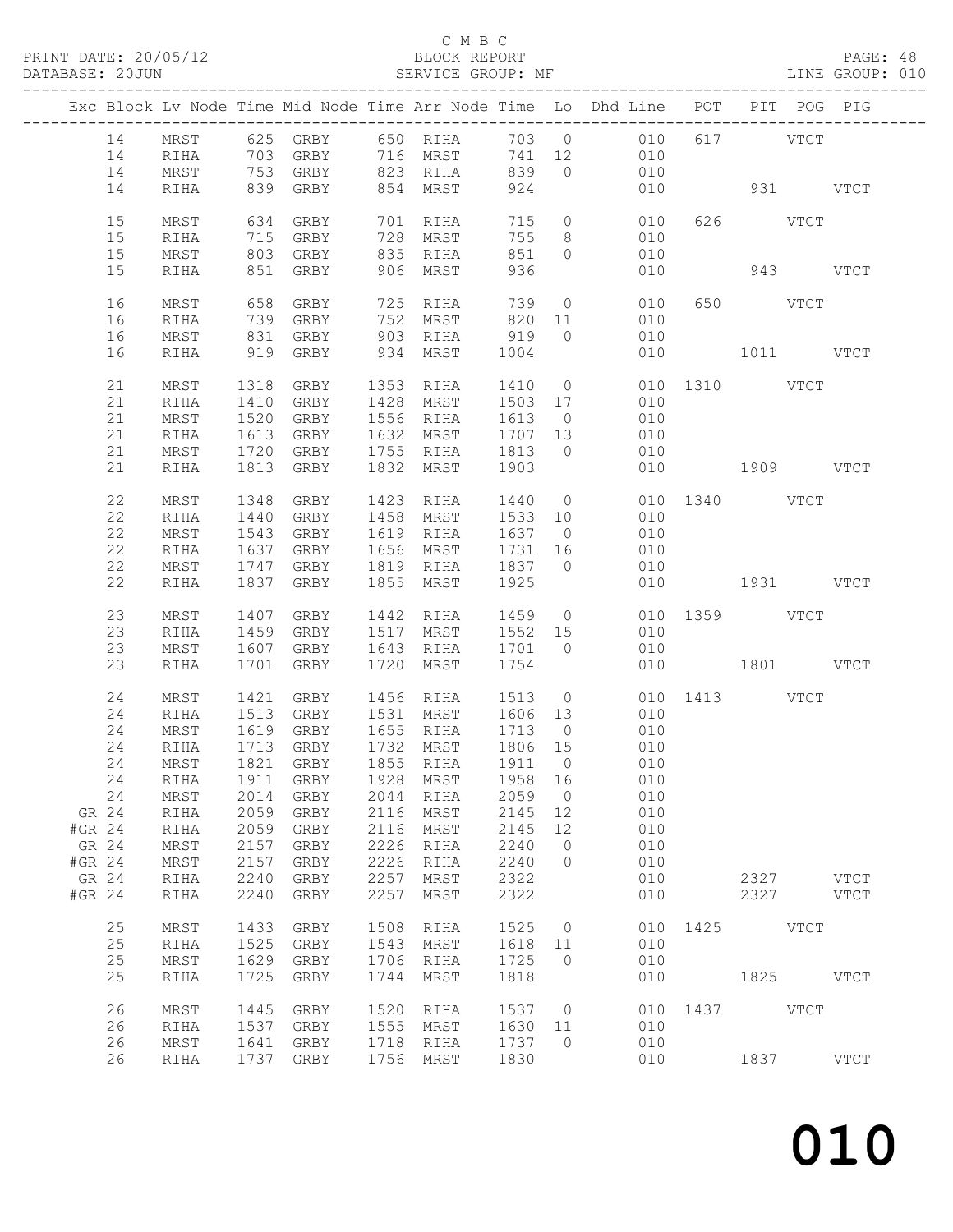#### C M B C<br>BLOCK REPORT

|                 | DATABASE: 20JUN |              |              |              |      | SERVICE GROUP: MF     |              |                                  |                                                                                |               |      |           | LINE GROUP: 010 |
|-----------------|-----------------|--------------|--------------|--------------|------|-----------------------|--------------|----------------------------------|--------------------------------------------------------------------------------|---------------|------|-----------|-----------------|
|                 |                 |              |              |              |      |                       |              |                                  | Exc Block Lv Node Time Mid Node Time Arr Node Time Lo Dhd Line POT PIT POG PIG |               |      |           |                 |
|                 | 27              |              |              |              |      |                       |              |                                  | MRST 1457 GRBY 1532 RIHA 1549 0 010 1449 VTCT                                  |               |      |           |                 |
|                 | 27              | RIHA         |              |              |      |                       |              |                                  | 1549 GRBY 1607 MRST 1642 13 010                                                |               |      |           |                 |
|                 | 27              | MRST         |              |              |      |                       |              |                                  | 1655 GRBY 1730 RIHA 1749 0 010                                                 |               |      |           |                 |
|                 | 27              | RIHA         |              | 1749 GRBY    |      | 1808 MRST 1840        |              |                                  |                                                                                | 010 1847 VTCT |      |           |                 |
|                 | 28              | MRST         | 1503         | GRBY         |      | 1538 RIHA             | 1555 0       |                                  |                                                                                | 010 1455 VTCT |      |           |                 |
|                 | 28              | RIHA         | 1555         | GRBY         |      | 1613 MRST             | 1648 13      |                                  | 010                                                                            |               |      |           |                 |
|                 | 28              | MRST         | 1701         | GRBY         |      | 1736 RIHA             | 1755 0       |                                  | 010                                                                            |               |      |           |                 |
|                 | 28              | RIHA         | 1755         | GRBY         |      | 1814 MRST             | 1846 11      |                                  | 010                                                                            |               |      |           |                 |
|                 | 28              | MRST         | 1857         | GRBY         |      | 1930 RIHA             | 1945         | $\overline{0}$                   | 010                                                                            |               |      |           |                 |
|                 | 28              | RIHA         | 1945         | GRBY         |      | 2002 MRST             | 2032 14      |                                  | 010                                                                            |               |      |           |                 |
| GR 28           |                 | MRST         | 2046         | GRBY         |      | 2115 RIHA             | 2130         | $\overline{0}$                   | 010                                                                            |               |      |           |                 |
| #GR 28          |                 | MRST         | 2046         | GRBY         |      | 2115 RIHA             | 2130 0       |                                  | 010                                                                            |               |      |           |                 |
| GR 28           |                 | RIHA         | 2130         | GRBY         | 2147 | MRST                  | 2216         |                                  | 010                                                                            |               |      | 2221 VTCT |                 |
| #GR 28          |                 | RIHA         | 2130         | GRBY         | 2147 | MRST                  | 2216         |                                  |                                                                                | 010           |      | 2221 VTCT |                 |
|                 | 29              | MRST         | 1514         | GRBY         |      | 1550 RIHA             | 1607 0       |                                  |                                                                                | 010 1506 VTCT |      |           |                 |
|                 | 29              | RIHA         | 1607         | GRBY         |      | 1626 MRST             | 1701 13      |                                  | 010                                                                            |               |      |           |                 |
|                 | 29              | MRST         | 1714         | GRBY         | 1749 | RIHA                  | 1807         | $\overline{0}$                   | 010                                                                            |               |      |           |                 |
|                 | 29              | RIHA         | 1807         | GRBY         | 1826 | MRST                  | 1857         | 18                               | 010                                                                            |               |      |           |                 |
|                 | 29              | MRST         | 1915         | GRBY         |      | 1945 RIHA             | 2000         | $\overline{0}$                   | 010                                                                            |               |      |           |                 |
|                 | 29              | RIHA         | 2000         | GRBY         |      | 2017 MRST             | 2047         | 14                               | 010                                                                            |               |      |           |                 |
| GR 29           |                 | MRST         | 2101         | GRBY         | 2130 | RIHA                  | 2145         | $\overline{0}$                   | 010                                                                            |               |      |           |                 |
| #GR 29          |                 | MRST         | 2101         | GRBY         | 2130 | RIHA                  | 2145         | $\overline{0}$                   | 010                                                                            |               |      |           |                 |
| GR 29           |                 | RIHA         | 2145         | GRBY         | 2202 | MRST                  | 2231 8       |                                  | 010                                                                            |               |      |           |                 |
| #GR 29          |                 | RIHA         | 2145<br>2239 | GRBY         | 2202 | MRST                  | 2231 8       |                                  | 010                                                                            |               |      |           |                 |
| GR 29<br>#GR 29 |                 | MRST         | 2239         | GRBY<br>GRBY | 2306 | RIHA<br>2306 RIHA     | 2320<br>2320 | $\overline{0}$<br>$\overline{0}$ | 010<br>010                                                                     |               |      |           |                 |
| GR 29           |                 | MRST<br>RIHA | 2320         | GRBY         | 2334 | MRST                  | 2358         | 23                               | 010                                                                            |               |      |           |                 |
| #GR 29          |                 | RIHA         | 2320         | GRBY         |      | 2334 MRST             | 2358         | 23                               | 010                                                                            |               |      |           |                 |
| GR 29           |                 | MRST         | 2421         | GRBY         |      | 2446 RIHA             | 2502         | $\overline{\mathbf{3}}$          | 010                                                                            |               |      |           |                 |
| #GR 29          |                 | MRST         | 2421         | GRBY         |      | 2446 RIHA             | 2502         | $\overline{\mathbf{3}}$          | 010                                                                            |               |      |           |                 |
| GR 29           |                 | RIHA         | 2505         | GRBY         |      | 2522 HM-S             | 2540         |                                  |                                                                                | 010           |      | 2542 VTCT |                 |
| #GR 29          |                 | RIHA         | 2505         | GRBY         | 2522 | HM-S                  | 2540         |                                  | 010                                                                            |               | 2542 |           | VTCT            |
|                 | 30              | MRST         | 1537         |              |      | GRBY 1613 RIHA 1631 0 |              |                                  |                                                                                | 010 1529 VTCT |      |           |                 |
|                 | 30              | RIHA         |              |              |      |                       |              |                                  | 1631 GRBY 1650 MRST 1725 16 010                                                |               |      |           |                 |
|                 | 30              | MRST         |              | 1741 GRBY    |      | 1813 RIHA             | 1831 0       |                                  | 010                                                                            |               |      |           |                 |
|                 |                 |              |              |              |      |                       |              |                                  | 30 RIHA 1831 GRBY 1849 MRST 1919 010 1925                                      |               |      |           | <b>VTCT</b>     |
|                 | 31              | MRST         | 1549         | GRBY         | 1625 | RIHA                  | 1643         | $\overline{0}$                   |                                                                                | 010 1541 VTCT |      |           |                 |
|                 | 31              | RIHA         | 1643         | GRBY         |      | 1702 MRST             | 1737 16      |                                  | 010                                                                            |               |      |           |                 |
|                 | 31              | MRST         | 1753         | GRBY         | 1825 | RIHA                  | 1843         | $\overline{0}$                   | 010                                                                            |               |      |           |                 |
|                 | 31              | RIHA         | 1843         | GRBY         | 1901 | MRST                  | 1931         | 13                               | 010                                                                            |               |      |           |                 |
|                 | 31              | $\tt MRST$   | 1944         | GRBY         | 2014 | RIHA                  | 2029         | $\bigcirc$                       | 010                                                                            |               |      |           |                 |
|                 | 31              | RIHA         | 2029         | GRBY         | 2046 | MRST                  | 2116         |                                  | 010                                                                            |               |      | 2121 VTCT |                 |
|                 | 32              | MRST         | 1601         | GRBY         | 1637 | RIHA                  | 1655         | $\overline{0}$                   |                                                                                | 010 1553 VTCT |      |           |                 |
|                 | 32              | RIHA         | 1655         | GRBY         | 1714 | MRST                  | 1748         | 17                               | 010                                                                            |               |      |           |                 |
|                 | 32              | MRST         | 1805         | GRBY         | 1837 | RIHA                  | 1855         | $\overline{0}$                   | 010                                                                            |               |      |           |                 |
|                 | 32              | RIHA         |              | 1855 GRBY    |      | 1913 MRST             | 1943         |                                  | 010                                                                            |               | 1949 |           | <b>VTCT</b>     |
|                 |                 |              |              |              |      |                       |              |                                  |                                                                                |               |      |           |                 |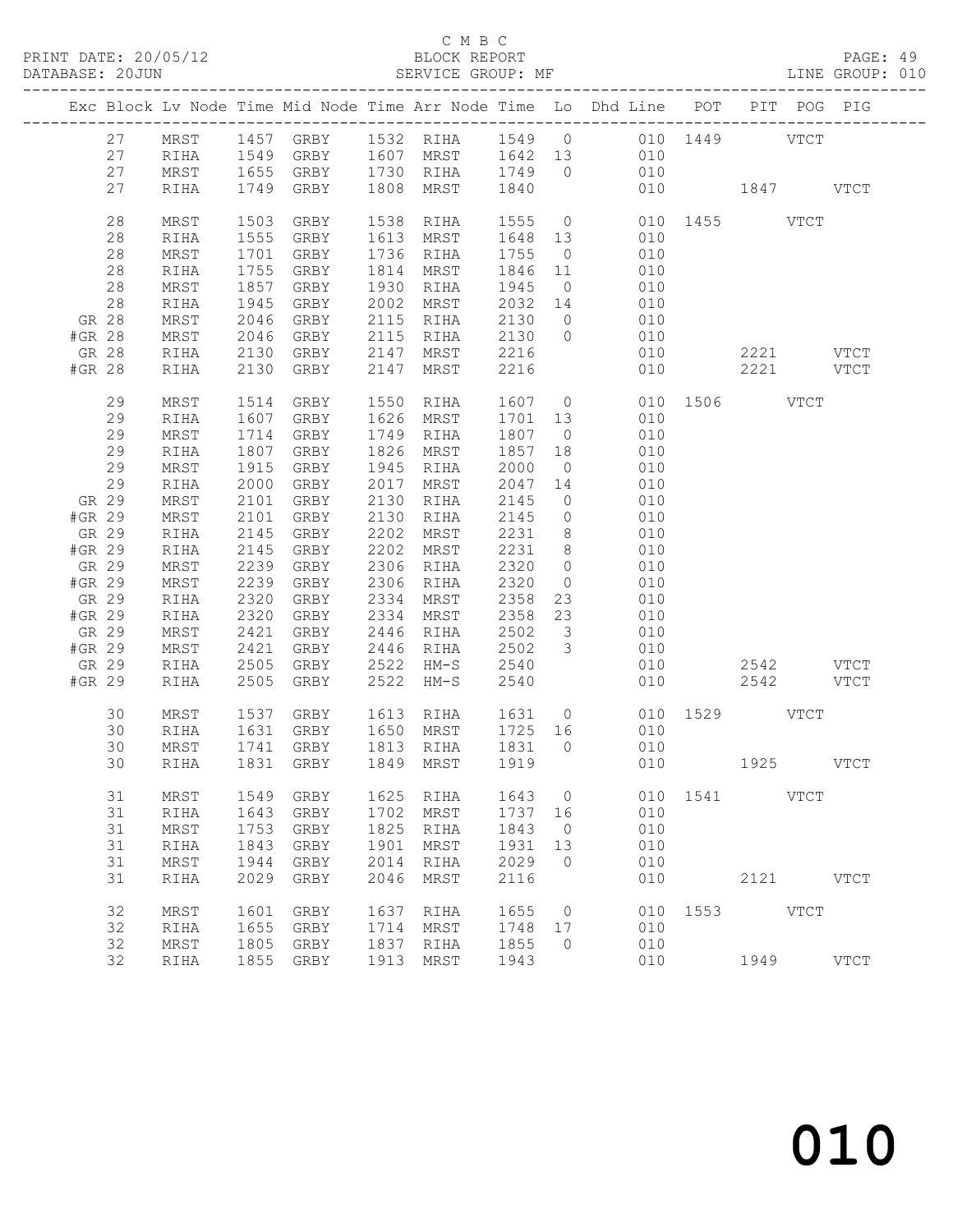| PRINT DATE: 20/05/12<br>DATABASE: 20JUN SERVICE GROUP: MF LINE GROUP: 014<br>DATABASE: 20JUN |          |                                             |              |                                            |      |           | C M B C<br>BLOCK REPORT |             |                                                                                                     |          |           | PAGE: 50      |
|----------------------------------------------------------------------------------------------|----------|---------------------------------------------|--------------|--------------------------------------------|------|-----------|-------------------------|-------------|-----------------------------------------------------------------------------------------------------|----------|-----------|---------------|
|                                                                                              |          | 5GRN 5 AV & GRANVILLE ST<br>CLOV CLOVERLEAF |              |                                            |      |           |                         |             | BLLP BLANCA LOOP<br>GRBY GRANVILLE & BROADWAY                                                       |          |           |               |
|                                                                                              |          |                                             |              |                                            |      |           |                         |             | Exc Block Lv Node Time Mid Node Time Arr Node Time Lo Dhd Line POT PIT POG PIG                      |          |           |               |
|                                                                                              |          |                                             |              |                                            |      |           |                         |             | 60 ULP1 300 5GRN 319 HRPN 330 0 014 230 VTCT                                                        |          |           |               |
|                                                                                              | 60       | HRPN 330                                    |              |                                            |      |           |                         |             |                                                                                                     |          |           |               |
|                                                                                              | 60       | ULP1                                        |              |                                            |      |           |                         |             | 330 ULP1 357 8 014<br>405 5GRN 424 HRPN 435 0 014                                                   |          |           |               |
|                                                                                              | 60       | HRPN                                        | 435<br>508   |                                            |      |           |                         |             | ULP1 502 6 014<br>5GRN 529 KTLP 559 15 014                                                          |          |           |               |
|                                                                                              | 60       | ULP1                                        |              |                                            |      |           |                         |             |                                                                                                     |          |           |               |
|                                                                                              | 60       | KTLP                                        |              |                                            |      |           |                         |             | 614 CLOV 650 ULP1 711 10 014                                                                        |          |           |               |
|                                                                                              | 60       | ULP1                                        | 721          | 5GRN 748 KTLP 824                          |      |           |                         |             | 10 014                                                                                              |          |           |               |
|                                                                                              | 60       | KTLP                                        |              |                                            |      |           |                         |             |                                                                                                     |          |           |               |
|                                                                                              | 60       | ULP1                                        |              |                                            |      |           |                         |             |                                                                                                     |          |           |               |
|                                                                                              | 60       | KTLP                                        |              |                                            |      |           |                         |             | 1133 CLOV 1220 ULP1 1248 10 014                                                                     |          |           |               |
|                                                                                              | 60       | ULP1                                        | 1258         | 5GRN                                       |      |           |                         |             | 1328 KTLP 1416 12 014                                                                               |          |           |               |
|                                                                                              | 60       | KTLP                                        | 1428<br>1558 |                                            |      |           |                         |             | CLOV 1514 ULP1 1544 14 014<br>5GRN 1630 KTLP 1717 14 014                                            |          |           |               |
|                                                                                              | 60<br>60 | ULP1<br>KTLP                                |              |                                            |      |           |                         |             | 1731 CLOV 1818 ULP1 1845 17 014                                                                     |          |           |               |
|                                                                                              | 60       | ULP1                                        | 1902         |                                            |      |           |                         |             | 5GRN 1931 HRPN 1945 0 014                                                                           |          |           |               |
|                                                                                              | 60       | HRPN                                        |              |                                            |      |           |                         |             |                                                                                                     |          |           |               |
| GR 60                                                                                        |          | ULP1                                        |              |                                            |      |           |                         |             |                                                                                                     |          |           |               |
| #GR 60                                                                                       |          | ULP1                                        |              |                                            |      |           |                         |             |                                                                                                     |          |           |               |
| GR 60                                                                                        |          | HRPN                                        |              |                                            |      |           |                         |             | ULP1 2155 014 2230 VTCT                                                                             |          |           |               |
| #GR 60                                                                                       |          | HRPN                                        |              | 2114 ULP1 2155<br>2114 CLOV 2131 ULP1 2155 |      |           |                         |             | 014 2230 VTCT                                                                                       |          |           |               |
|                                                                                              | 61       | ULP1                                        | 330          |                                            |      |           |                         |             | 5GRN 349 HRPN 400 0 014                                                                             | 300 VTCT |           |               |
|                                                                                              | 61       | HRPN                                        | 400          |                                            |      | ULP1      |                         |             | 427 8 014                                                                                           |          |           |               |
|                                                                                              | 61       | ULP1                                        |              |                                            |      |           |                         |             | 435 5GRN 456 KTLP 526 16 014<br>542 CLOV 615 ULP1 634 10 014<br>644 5GRN 709 KTLP 740 12 014        |          |           |               |
|                                                                                              | 61       | KTLP                                        |              |                                            |      |           |                         |             |                                                                                                     |          |           |               |
|                                                                                              | 61       | ULP1                                        |              |                                            |      |           |                         |             |                                                                                                     |          |           |               |
|                                                                                              | 61       | KTLP                                        |              |                                            |      |           |                         |             | 752 CLOV 836 ULP1 902 12 014                                                                        |          |           |               |
|                                                                                              | 61       | ULP1                                        | 914          |                                            |      |           |                         |             |                                                                                                     |          |           |               |
|                                                                                              | 61       | KTLP                                        |              |                                            |      |           |                         |             | 914 5GRN 943 KTLP 1025 20 014<br>1045 CLOV 1132 ULP1 1159 11 014<br>1210 5GRN 1240 KTLP 1328 18 014 |          |           |               |
|                                                                                              | 61       | ULP1                                        |              |                                            |      |           |                         |             |                                                                                                     |          |           |               |
|                                                                                              | 61       | ULP1                                        | 1518         | 5GRN                                       |      | 1550 KTLP | 1639 10                 |             | 61 KTLP 1346 CLOV 1432 ULP1 1502 16 014<br>014                                                      |          |           |               |
|                                                                                              | 61       | KTLP                                        | 1649         | CLOV                                       |      | 1737 ULP1 | 1805 17                 |             | 014                                                                                                 |          |           |               |
|                                                                                              | 61       | ULP1                                        | 1822         | 5GRN                                       | 1851 | KTLP      | 1934                    |             | 014                                                                                                 |          | 2014 VTCT |               |
|                                                                                              | 62       | GRBY                                        | 451          | HACO                                       | 512  | KTLP      | 521                     | 10          | 014                                                                                                 | 434 VTCT |           |               |
|                                                                                              | 62       | KTLP                                        | 531          | CLOV                                       | 604  | ULP1      | 623                     | $5^{\circ}$ | 014                                                                                                 |          |           |               |
|                                                                                              | 62       | ULP1                                        | 628          | 5GRN                                       | 651  | KTLP      | 722                     | 10          | 014                                                                                                 |          |           |               |
|                                                                                              | 62       | $\texttt{KTLP}$                             | 732          | CLOV                                       | 815  | ULP1      | 842                     | - 9         | 014                                                                                                 |          |           |               |
|                                                                                              | 62       | ULP1                                        | 851          | 5GRN                                       | 920  | KTLP      | 1002 19                 |             | 014                                                                                                 |          |           |               |
|                                                                                              | 62       | KTLP                                        | 1021         | CLOV                                       | 1108 | ULP1      | 1135                    | 12          | 014                                                                                                 |          |           |               |
|                                                                                              | 62       | ULP1                                        | 1147         | 5GRN                                       | 1216 | KTLP      | 1304                    | 18          | 014                                                                                                 |          |           |               |
|                                                                                              | 62       | KTLP                                        | 1322         | CLOV                                       | 1408 | ULP1      | 1438                    | 19          | 014                                                                                                 |          |           |               |
|                                                                                              | 62       | ULP1                                        | 1457         | 5GRN                                       | 1528 | KTLP      | 1618                    | 10          | 014                                                                                                 |          |           |               |
|                                                                                              | 62       | KTLP                                        | 1628         | CLOV                                       | 1717 | ULP1      | 1747                    |             | 014                                                                                                 | 1835     |           | $_{\rm VTCT}$ |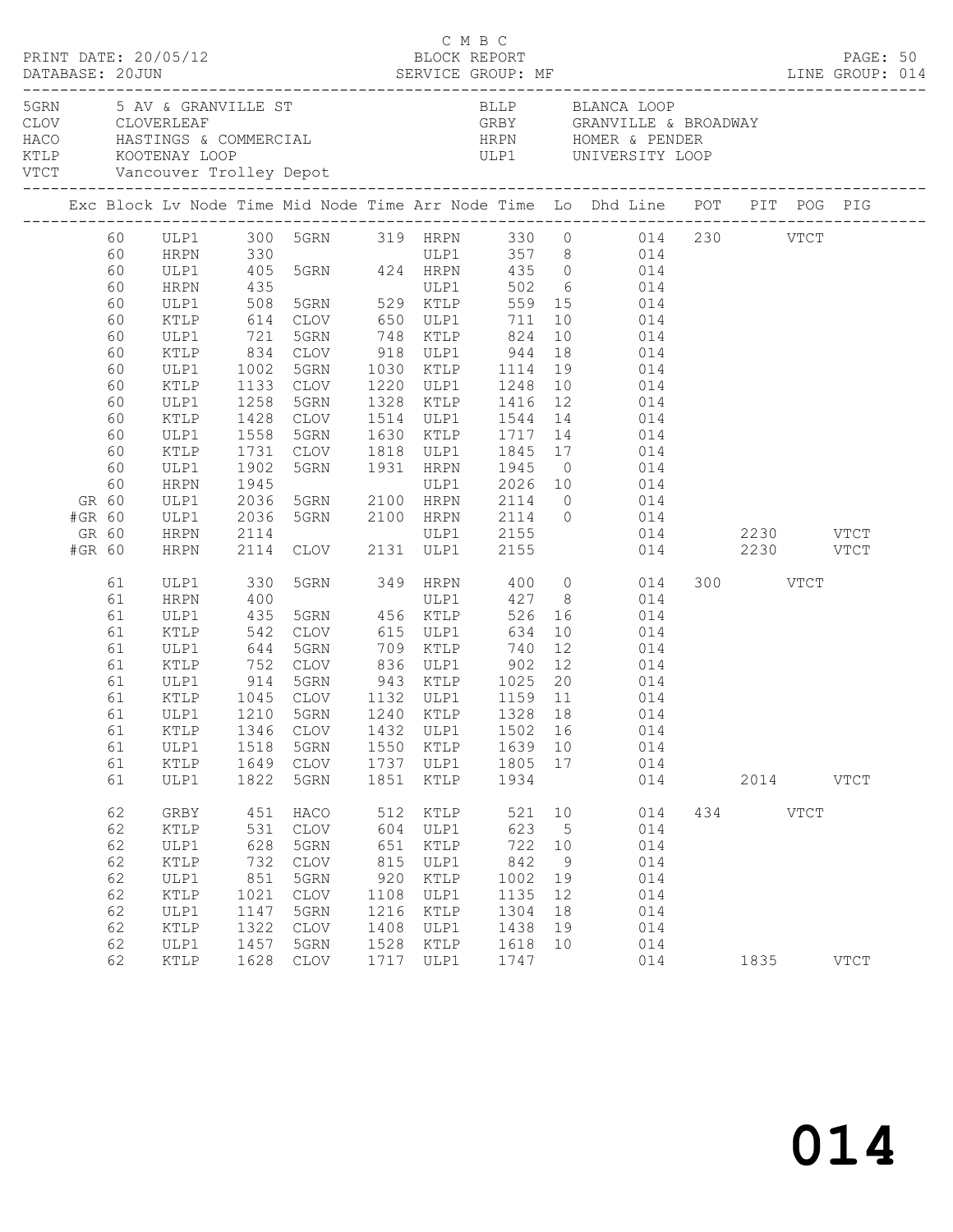#### C M B C<br>BLOCK REPORT

PAGE: 51<br>LINE GROUP: 014

|          |                         |                        |               |      |                                                     |                         |                | Exc Block Lv Node Time Mid Node Time Arr Node Time Lo Dhd Line POT PIT POG PIG |           |             |             |
|----------|-------------------------|------------------------|---------------|------|-----------------------------------------------------|-------------------------|----------------|--------------------------------------------------------------------------------|-----------|-------------|-------------|
| 63       | HRPN                    | 505                    |               |      | ULP1                                                |                         |                | 532 18 014                                                                     | 430 VTCT  |             |             |
| 63       | ULP1                    | $505$                  | 5GRN 611 KTLP |      |                                                     | 641                     | 12             | 014                                                                            |           |             |             |
| 63       | KTLP                    | 653<br>808             | CLOV          |      | 729 ULP1<br>837 KTLP                                | 753                     | 15             | 014                                                                            |           |             |             |
| 63       | ULP1                    |                        | 5GRN          |      |                                                     | 919                     | 12             | 014                                                                            |           |             |             |
| 63       | KTLP                    | 931                    | CLOV          |      | 1017 ULP1                                           | 1044                    | 18             | 014                                                                            |           |             |             |
| 63       | ULP1                    | 1102                   | 5GRN          |      | 1130 KTLP                                           | 1216                    | 17             | 014                                                                            |           |             |             |
| 63       | KTLP                    | 1233                   | CLOV          |      | 1320 ULP1                                           | 1348                    | 10             | 014                                                                            |           |             |             |
| 63       | ULP1                    | 1358                   | 5GRN          |      | 1428 KTLP                                           | 1516<br>1646            | 11             | 014                                                                            |           |             |             |
| 63       | KTLP                    | 1527                   | CLOV          |      | 1616 ULP1                                           |                         | 12             | 014                                                                            |           |             |             |
| 63       | ULP1                    | 1658                   | 5GRN          |      | 1730 KTLP                                           | 1817                    | 16             | 014                                                                            |           |             |             |
| 63       | KTLP                    | 1833                   | CLOV          |      | 1914 ULP1                                           | 1940                    |                | 014                                                                            | 2020      |             | <b>VTCT</b> |
| 64       | GRBY                    | 516                    | HACO          |      | 537 KTLP                                            | 546                     | $\overline{7}$ | 014                                                                            | 459 VTCT  |             |             |
| 64       | KTLP                    | 553                    | CLOV          |      | 626 ULP1                                            | 645                     | 9              | 014                                                                            |           |             |             |
| 64       | ULP1                    | 654                    | 5GRN          |      | 719 KTLP                                            | 754                     | 8 <sup>8</sup> | 014                                                                            |           |             |             |
| 64       | KTLP                    | 802                    | CLOV          |      | 846 ULP1                                            | 912                     | 14             | 014                                                                            |           |             |             |
| 64       | ULP1                    | 926                    | 5GRN          |      | 955 KTLP                                            | 1037                    | 20             | 014                                                                            |           |             |             |
| 64       | KTLP                    | 1057                   | CLOV          |      | 1144 ULP1                                           | 1211                    | 11             | 014                                                                            |           |             |             |
| 64<br>64 | ULP1<br>$\texttt{KTLP}$ | 1222<br>1358           | 5GRN<br>CLOV  |      | 1252 KTLP<br>1444 ULP1                              | 1340<br>1514            | 18<br>14       | 014<br>014                                                                     |           |             |             |
| 64       |                         | 1528                   |               |      |                                                     |                         |                | 014                                                                            |           |             |             |
| 64       | ULP1<br>KTLP            | 1700                   | 5GRN<br>CLOV  |      | 1600 KTLP<br>1747 ULP1                              | 1649<br>1815<br>1815 18 | 11             | 014                                                                            |           |             |             |
| 64       | ULP1                    | 1833                   | 5GRN          | 1902 | KTLP                                                | 1945                    |                | 014                                                                            | 2025 VTCT |             |             |
|          |                         |                        |               |      |                                                     |                         |                |                                                                                |           |             |             |
| 65       | <b>BLLP</b>             | 520                    | 5GRN          | 539  | KTLP                                                | 609                     | 16             | 014                                                                            | 448       | <b>VTCT</b> |             |
| 65       | KTLP                    | 625                    | CLOV          |      | 701 ULP1                                            | 722                     | 8 <sup>8</sup> | 014                                                                            |           |             |             |
| 65       | ULP1                    | 730                    | 5GRN          |      | 757 KTLP                                            | 833                     | 12             | 014                                                                            |           |             |             |
| 65       | KTLP                    | 845                    | CLOV          |      | 929 ULP1                                            | 955                     | 19             | 014                                                                            |           |             |             |
| 65       | ULP1                    | 1014                   | 5GRN          |      | 1042 KTLP                                           | 1126 19                 |                | 014                                                                            |           |             |             |
| 65       | KTLP                    | 1145<br>$11.7$<br>1310 | CLOV          |      | 1232 ULP1                                           | 1300 10                 |                | 014                                                                            |           |             |             |
| 65       | ULP1                    |                        | 5GRN          |      | 1340 KTLP                                           | 1428                    | 9              | 014                                                                            |           |             |             |
| 65       | KTLP                    | 1437                   | CLOV          |      | 1524 ULP1                                           | 1554 14                 |                | 014                                                                            |           |             |             |
| 65       | ULP1                    | 1608                   | 5GRN          |      | 1640 KTLP                                           | 1727                    | 15             | 014                                                                            |           |             |             |
| 65       | KTLP                    | 1742                   | <b>CLOV</b>   | 1829 | ULP1                                                | 1856                    |                | 014                                                                            | 1936      |             | <b>VTCT</b> |
| 66       | GRBY                    | 524                    | HACO          | 545  | KTLP                                                | 554                     | 10             | 014                                                                            | 507 VTCT  |             |             |
| 66       | KTLP                    | 604                    | CLOV          | 638  | ULP1                                                | 657                     | $\overline{7}$ | 014                                                                            |           |             |             |
| 66       | ULP1                    | 704                    | 5GRN          |      | 729 KTLP                                            | 804                     | 8 <sup>8</sup> | 014                                                                            |           |             |             |
| 66       | KTLP                    | 812                    | CLOV          |      | 856 ULP1                                            | $-922$                  | 17             | 014                                                                            |           |             |             |
| 66       | ULP1                    | 939                    | 5GRN          |      | 1007 KTLP                                           |                         | 18             | 014                                                                            |           |             |             |
| 66       | KTLP                    | $1112\n\n1234\n\n108$  | CLOV          |      | 1156 ULP1                                           | 1223                    | 11             | 014                                                                            |           |             |             |
| 66       | ULP1                    |                        | 5GRN          |      | 1304 KTLP                                           | 1352                    | 16             | 014                                                                            |           |             |             |
| 66       | KTLP                    |                        | CLOV          |      | 1454 ULP1 1524 14<br>1610 KTLP 1659 11<br>1454 ULP1 |                         |                | 014                                                                            |           |             |             |
| 66       | ULP1                    | $1408$<br>$1538$       | 5GRN          |      |                                                     |                         |                | 014                                                                            |           |             |             |
| 66       | KTLP                    |                        | 1710 CLOV     |      | 1757 ULP1                                           | 1825                    |                | 014                                                                            | 1913 VTCT |             |             |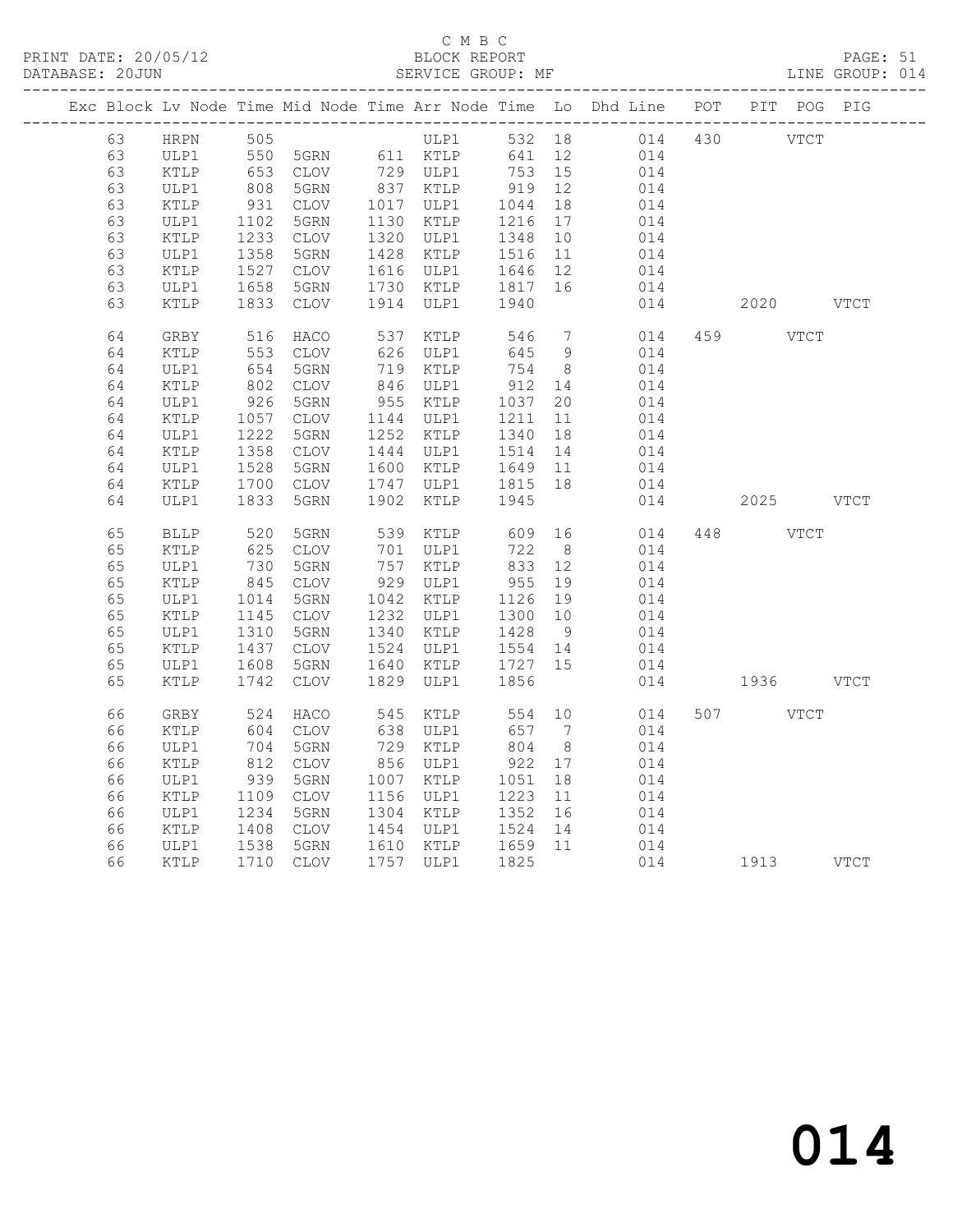#### C M B C<br>BLOCK REPORT

PAGE: 52<br>LINE GROUP: 014

|        |    |             |      |           |      |           |         |                | Exc Block Lv Node Time Mid Node Time Arr Node Time Lo Dhd Line POT PIT POG PIG |     |             |  |
|--------|----|-------------|------|-----------|------|-----------|---------|----------------|--------------------------------------------------------------------------------|-----|-------------|--|
|        | 67 |             |      |           |      |           |         |                | ULP1 529 5GRN 550 KTLP 620 16 014 454 VTCT                                     |     |             |  |
|        | 67 | KTLP        |      | 636 CLOV  |      | 712 ULP1  | 733 7   |                | 014                                                                            |     |             |  |
|        | 67 | ULP1        | 740  | 5GRN      | 807  | KTLP      | 844 13  |                | 014                                                                            |     |             |  |
|        | 67 | KTLP        | 857  | CLOV      | 941  | ULP1      | 1007    | 19             | 014                                                                            |     |             |  |
|        | 67 | ULP1        | 1026 | 5GRN      | 1054 | KTLP      | 1138    | 19             | 014                                                                            |     |             |  |
|        | 67 | KTLP        | 1157 | CLOV      | 1244 | ULP1      | 1312    | 10             | 014                                                                            |     |             |  |
|        | 67 | ULP1        | 1322 | 5GRN      | 1352 | KTLP      | 1440    | 17             | 014                                                                            |     |             |  |
|        | 67 | KTLP        | 1457 | CLOV      | 1544 | ULP1      | 1614    | 14             | 014                                                                            |     |             |  |
|        | 67 | ULP1        | 1628 | 5GRN      | 1700 | KTLP      | 1747    | 10             | 014                                                                            |     |             |  |
|        | 67 | KTLP        | 1757 | CLOV      | 1841 | ULP1      | 1907    | 9              | 014                                                                            |     |             |  |
|        | 67 | ULP1        | 1916 | 5GRN      | 1945 | HRPN      | 1959    | $\overline{0}$ | 014                                                                            |     |             |  |
|        | 67 | <b>HRPN</b> | 1959 |           |      | ULP1      | 2040    | 11             | 014                                                                            |     |             |  |
| GR 67  |    | ULP1        | 2051 | 5GRN      |      | 2115 HRPN | 2129    | $\overline{0}$ | 014                                                                            |     |             |  |
| #GR 67 |    | ULP1        | 2051 | 5GRN      |      | 2115 HRPN | 2129    | $\circ$        | 014                                                                            |     |             |  |
| GR 67  |    | <b>HRPN</b> | 2129 |           |      | ULP1      | 2210    | 8              | 014                                                                            |     |             |  |
| #GR 67 |    | HRPN        | 2129 | CLOV      |      | 2146 ULP1 | 2210    | 8              | 014                                                                            |     |             |  |
| GR 67  |    | ULP1        | 2218 | 5GRN      | 2242 | HRPN      | 2254    | $\overline{0}$ | 014                                                                            |     |             |  |
| #GR 67 |    | ULP1        | 2218 | 5GRN      | 2242 | HRPN      | 2254    | $\overline{0}$ | 014                                                                            |     |             |  |
| GR 67  |    | <b>HRPN</b> | 2254 |           |      | ULP1      | 2333    | 12             | 014                                                                            |     |             |  |
| #GR 67 |    | <b>HRPN</b> | 2254 | CLOV      |      | 2311 ULP1 | 2333    | 12             | 014                                                                            |     |             |  |
| GR 67  |    | ULP1        | 2345 | 5GRN      | 2408 | HRPN      | 2419    | $\overline{0}$ | 014                                                                            |     |             |  |
| #GR 67 |    | ULP1        | 2345 | 5GRN      |      | 2408 HRPN | 2419    | $\overline{0}$ | 014                                                                            |     |             |  |
| GR 67  |    | HRPN        | 2419 |           |      | ULP1 2457 |         |                | 014                                                                            |     | 2527 VTCT   |  |
| #GR 67 |    | HRPN        |      | 2419 CLOV |      | 2436 ULP1 | 2457    |                | 014                                                                            |     | 2527 VTCT   |  |
|        | 68 | HRPN        | 535  |           |      | ULP1      |         |                | 602 6<br>014                                                                   | 500 | <b>VTCT</b> |  |
|        | 68 | ULP1        | 608  | 5GRN      |      | 631 KTLP  | 702 11  |                | 014                                                                            |     |             |  |
|        | 68 | KTLP        | 713  | CLOV      | 753  | ULP1      | 820     | 9              | 014                                                                            |     |             |  |
|        | 68 | ULP1        | 829  | 5GRN      | 858  | KTLP      | 940     | 16             | 014                                                                            |     |             |  |
|        | 68 | KTLP        | 956  | CLOV      | 1043 | ULP1      | 1110    | 14             | 014                                                                            |     |             |  |
|        | 68 | ULP1        | 1124 | 5GRN      | 1152 | KTLP      | 1238    | 20             | 014                                                                            |     |             |  |
|        | 68 | KTLP        | 1258 | CLOV      | 1344 | ULP1      | 1414    | 19             | 014                                                                            |     |             |  |
|        | 68 | ULP1        | 1433 | 5GRN      | 1504 | KTLP      | 1554 14 |                | 014                                                                            |     |             |  |
|        | 68 | KTLP        | 1608 | CLOV      | 1657 | ULP1      | 1727 16 |                | 014                                                                            |     |             |  |
|        | 68 | ULP1        | 1743 | 5GRN      |      | 1814 KTLP | 1901    |                |                                                                                | 014 | 1941 VTCT   |  |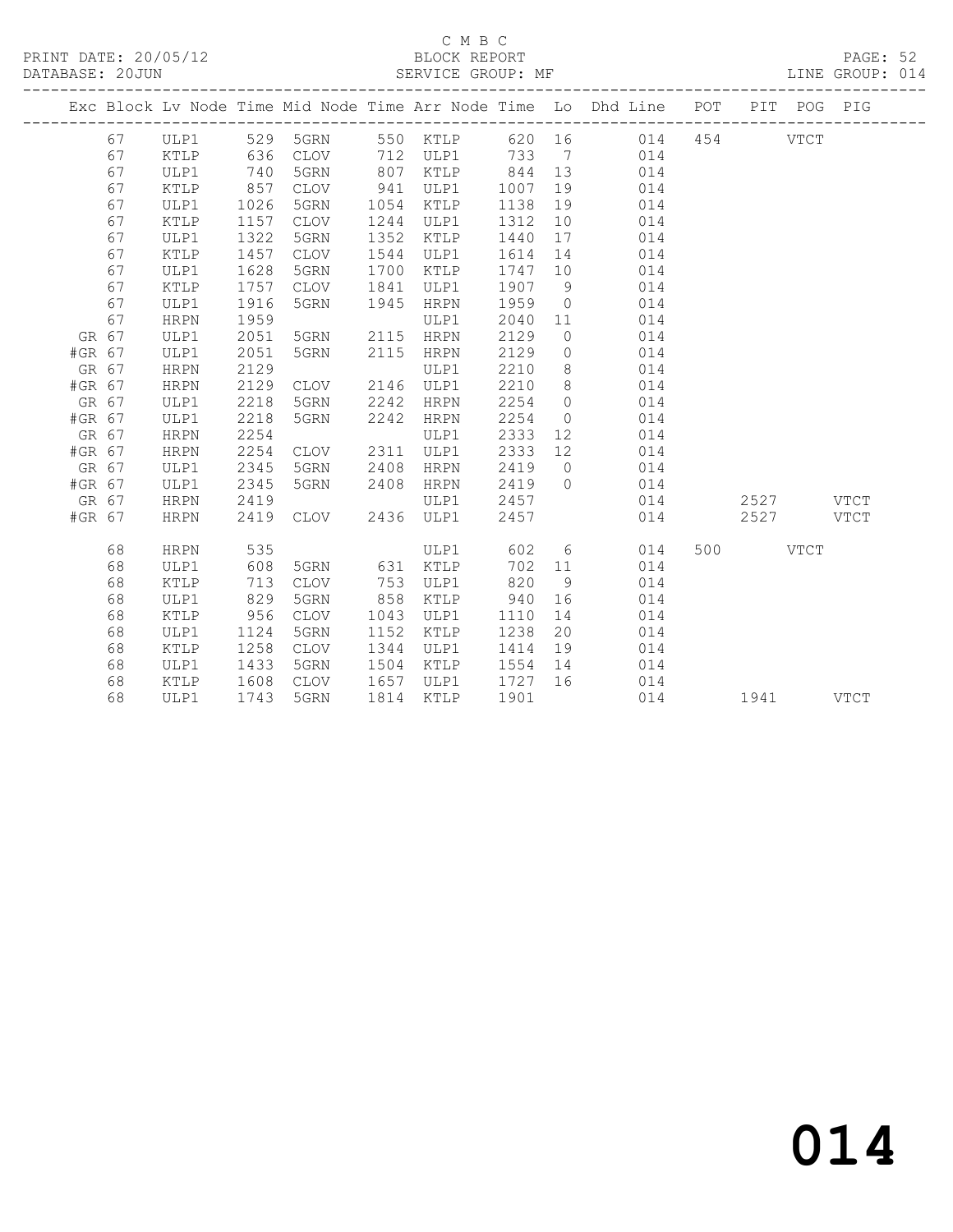### C M B C<br>BLOCK REPORT<br>SERVICE GROUP: MF

|                 | DATABASE: 20JUN |               |              |                        |      | SERVICE GROUP: MF                                                        |              |                | LINE GROUP: 014                                                                |               |          |           |             |  |
|-----------------|-----------------|---------------|--------------|------------------------|------|--------------------------------------------------------------------------|--------------|----------------|--------------------------------------------------------------------------------|---------------|----------|-----------|-------------|--|
|                 |                 |               |              |                        |      |                                                                          |              |                | Exc Block Lv Node Time Mid Node Time Arr Node Time Lo Dhd Line POT PIT POG PIG |               |          |           |             |  |
|                 | 69              |               |              |                        |      |                                                                          |              |                | BLLP 542 5GRN 601 KTLP 631 14 014 510 VTCT                                     |               |          |           |             |  |
|                 | 69              | KTLP          | 645          |                        |      |                                                                          |              |                | CLOV 721 ULP1 745 15 014                                                       |               |          |           |             |  |
|                 | 69              | ULP1          | 800<br>919   |                        |      | 5GRN 827 KTLP 907 12<br>CLOV 1005 ULP1 1032 18<br>5GRN 1118 KTLP 1203 18 |              |                | 014                                                                            |               |          |           |             |  |
|                 | 69              | KTLP          |              |                        |      |                                                                          |              |                | 014                                                                            |               |          |           |             |  |
|                 | 69              | ULP1          | 1050         | 5GRN                   |      | 1118 KTLP                                                                | 1203         | 18             | 014                                                                            |               |          |           |             |  |
|                 | 69              | KTLP          | 1221         | CLOV                   |      | 1308 ULP1                                                                | 1336         | 10             | 014                                                                            |               |          |           |             |  |
|                 | 69              | ULP1          | 1346         | 5GRN                   |      | 1416 KTLP                                                                | 1504         | 13             | 014                                                                            |               |          |           |             |  |
|                 | 69              | KTLP          | 1517         | CLOV                   |      | 1605 ULP1                                                                | 1635 13      |                | 014                                                                            |               |          |           |             |  |
|                 | 69              | ULP1          | 1648         | 5GRN                   |      | 1720 KTLP                                                                | 1807         | 14             | 014                                                                            |               |          |           |             |  |
|                 | 69              | KTLP          | 1821         | CLOV                   | 1902 | ULP1                                                                     | 1928         | 19             | 014                                                                            |               |          |           |             |  |
|                 | 69              | ULP1          | 1947         | 5GRN                   | 2015 | HRPN                                                                     | 2029         | $\overline{0}$ | 014                                                                            |               |          |           |             |  |
|                 | 69              | HRPN          | 2029         |                        |      | ULP1                                                                     | 2110 11      |                | 014                                                                            |               |          |           |             |  |
| GR 69           |                 | ULP1          | 2121         | 5GRN<br>5GRN 2145 HRPN |      | 2145 HRPN                                                                | 2159         | $\overline{0}$ | 014<br>$\overline{0}$                                                          |               |          |           |             |  |
| #GR 69          |                 | ULP1          | 2121         |                        |      |                                                                          | 2159         |                | 014                                                                            |               |          |           |             |  |
| GR 69<br>#GR 69 |                 | HRPN          | 2159         | CLOV 2216 ULP1         |      | ULP1                                                                     | 2240<br>2240 | 19<br>19       | 014<br>014                                                                     |               |          |           |             |  |
|                 |                 | HRPN          | 2159<br>2259 |                        |      | 2322 HRPN                                                                | 2334 0       |                |                                                                                |               |          |           |             |  |
| GR 69<br>#GR 69 |                 | ULP1<br>ULP1  | 2259         | 5GRN<br>5GRN           |      | 2322 HRPN                                                                | 2334 0       |                | 014<br>014                                                                     |               |          |           |             |  |
| GR 69           |                 | HRPN          | 2334         |                        |      | ULP1                                                                     | 2412         | 18             | 014                                                                            |               |          |           |             |  |
| #GR 69          |                 | HRPN          | 2334         | CLOV 2351 ULP1         |      |                                                                          | 2412 18      |                | 014                                                                            |               |          |           |             |  |
| GR 69           |                 | ULP1          | 2430         | 5GRN                   |      | 2453 HRPN                                                                | 2504         | $\overline{0}$ | 014                                                                            |               |          |           |             |  |
| #GR 69          |                 | ULP1          | 2430         | 5GRN                   |      | 2453 HRPN                                                                | 2504         | $\overline{0}$ | 014                                                                            |               |          |           |             |  |
| GR 69           |                 | HRPN          | 2504         |                        |      | ULP1                                                                     | 2542         |                | 014                                                                            |               |          | 2612 VTCT |             |  |
| #GR 69          |                 | HRPN          | 2504         | CLOV                   |      | 2521 ULP1                                                                | 2542         |                | 014                                                                            |               |          | 2612 VTCT |             |  |
|                 |                 |               |              |                        |      |                                                                          |              |                |                                                                                |               |          |           |             |  |
|                 | 70              | ULP1          | 618          | 5GRN                   |      | 641 KTLP                                                                 |              |                | 712 11<br>014                                                                  |               | 541 VTCT |           |             |  |
|                 | 70              | KTLP          | 723          | CLOV                   |      | 803 ULP1 830                                                             |              |                | 10<br>014                                                                      |               |          |           |             |  |
|                 | 70              | ULP1          | 840          | 5GRN                   |      | 909 KTLP                                                                 | 951          |                | 17<br>014                                                                      |               |          |           |             |  |
|                 | 70              | KTLP          | 1008         | CLOV                   |      | 1055 ULP1                                                                | 1122 13      |                | 014                                                                            |               |          |           |             |  |
|                 | 70              | ULP1          | 1135         | 5GRN                   |      | 1204 KTLP                                                                | 1252         | 18             | 014                                                                            |               |          |           |             |  |
|                 | 70              | KTLP          | 1310         | CLOV                   |      | 1356 ULP1                                                                | 1426         | 19             | 014                                                                            |               |          |           |             |  |
|                 | 70              | ULP1          | 1445         | 5GRN                   |      | 1516 KTLP                                                                | 1606 12      |                | 014                                                                            |               |          |           |             |  |
|                 | 70              | KTLP          | 1618         | CLOV                   |      | 1707 ULP1 1737 18                                                        |              |                | 014                                                                            |               |          |           |             |  |
|                 | 70              | ULP1          | 1755         | 5GRN                   | 1826 | KTLP                                                                     | 1913         |                |                                                                                | 014 1953 VTCT |          |           |             |  |
|                 |                 |               |              |                        |      |                                                                          |              |                |                                                                                |               |          |           |             |  |
|                 | 71              | GRBY          | 621          | HACO                   |      | 643 KTLP 652                                                             |              |                | 11<br>014                                                                      |               | 604 VTCT |           |             |  |
|                 | 71              | KTLP          | 703<br>818   | CLOV                   |      |                                                                          |              |                | 014                                                                            |               |          |           |             |  |
|                 | 71              | ULP1          |              | 5GRN                   |      |                                                                          |              |                | 014                                                                            |               |          |           |             |  |
|                 | 71 KTLP         |               |              |                        |      |                                                                          |              |                | 943 CLOV 1029 ULP1 1056 17 014                                                 |               |          |           |             |  |
|                 | 71              | ULP1          | 1113         | 5GRN                   | 1141 | KTLP                                                                     | 1227         | 19             | 014                                                                            |               |          |           |             |  |
|                 | 71              | KTLP          | 1246         | CLOV                   | 1332 | ULP1                                                                     | 1402         | 19             | 014                                                                            |               |          |           |             |  |
|                 | 71              | ULP1          | 1421         | 5GRN                   | 1452 | KTLP                                                                     | 1542         | 15             | 014                                                                            |               |          |           |             |  |
|                 | 71              | KTLP          | 1557         | CLOV                   | 1646 | ULP1                                                                     | 1716         | 15             | 014                                                                            |               |          |           |             |  |
|                 | 71              | ULP1          | 1731         | 5GRN                   | 1802 | KTLP                                                                     | 1849         |                | 014                                                                            |               |          | 1935 VTCT |             |  |
|                 | 72              | GRBY          | 659          | HACO                   | 721  | KTLP                                                                     | 730 12       |                | 014                                                                            |               | 639 8    | VTCT      |             |  |
|                 | 72              | KTLP          | 742          | CLOV                   | 825  | ULP1                                                                     | 852          | 10             | 014                                                                            |               |          |           |             |  |
|                 | 72              | ULP1          | 902          | 5GRN                   | 931  | KTLP                                                                     | 1013         | 20             | 014                                                                            |               |          |           |             |  |
|                 | 72              | KTLP          | 1033         | CLOV                   | 1120 | ULP1                                                                     | 1147         | 12             | 014                                                                            |               |          |           |             |  |
|                 | 72              | ULP1          | 1159         | 5GRN                   | 1228 | $\verb KTLP $                                                            | 1316         | 18             | 014                                                                            |               |          |           |             |  |
|                 | 72              | $\verb KTLP $ | 1334         | CLOV                   | 1420 | ULP1                                                                     | 1450         | 18             | 014                                                                            |               |          |           |             |  |
|                 | 72              | ULP1          | 1508         | 5GRN                   | 1540 | KTLP                                                                     | 1629         | 9              | 014                                                                            |               |          |           |             |  |
|                 | 72              | KTLP          | 1638         | CLOV                   | 1727 | ULP1                                                                     | 1757 12      |                | 014                                                                            |               |          |           |             |  |
|                 | 72              | ULP1          |              | 1809 5GRN              | 1838 | KTLP                                                                     | 1921         |                | 014                                                                            |               |          | 2001      | <b>VTCT</b> |  |
|                 |                 |               |              |                        |      |                                                                          |              |                |                                                                                |               |          |           |             |  |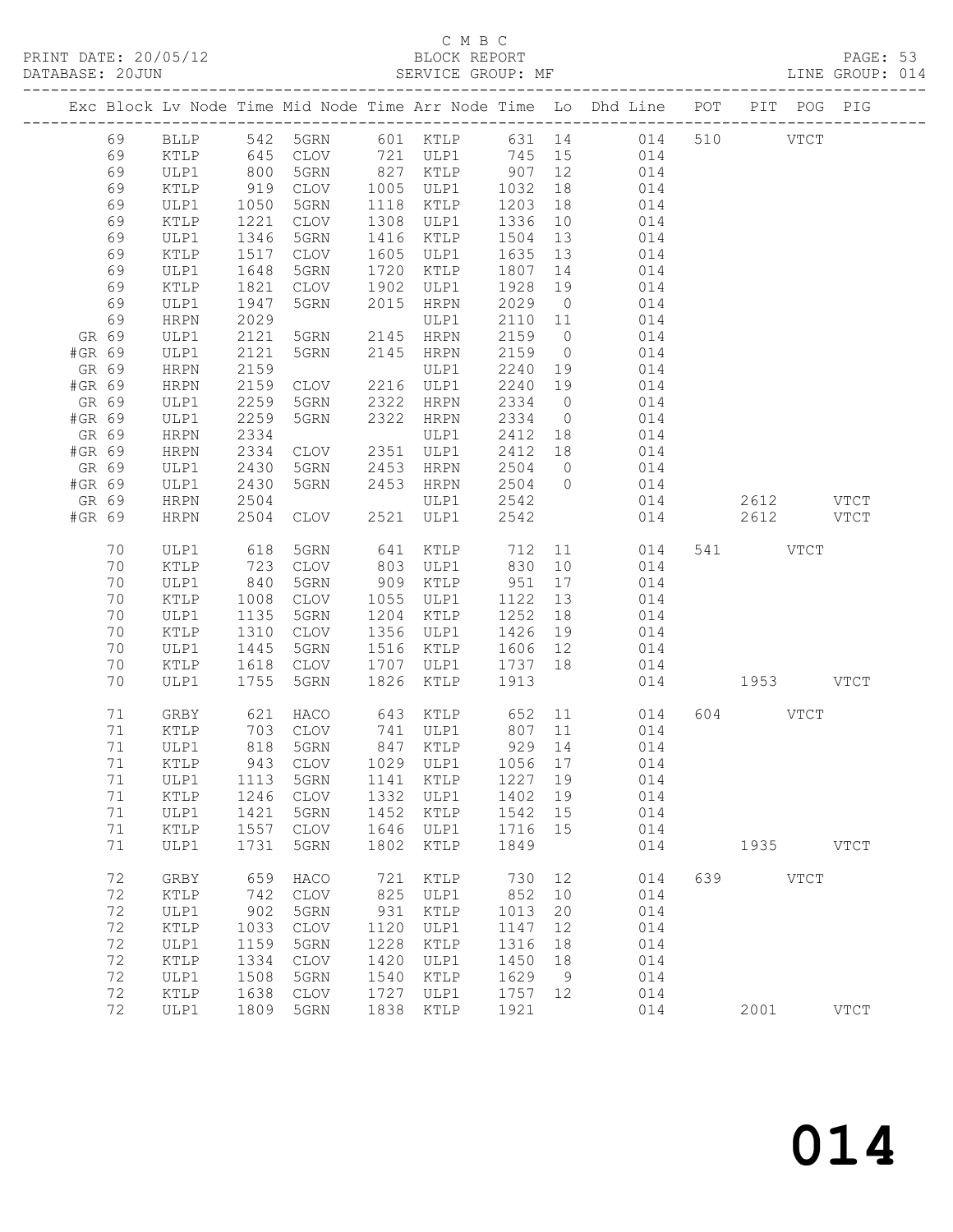#### C M B C<br>BLOCK REPORT

PAGE: 54<br>LINE GROUP: 014

|                 |    |                      |              |                      |      |                   |              |                                  | Exc Block Lv Node Time Mid Node Time Arr Node Time Lo Dhd Line POT PIT POG PIG |               |           |             |
|-----------------|----|----------------------|--------------|----------------------|------|-------------------|--------------|----------------------------------|--------------------------------------------------------------------------------|---------------|-----------|-------------|
|                 | 73 | ULP1                 |              |                      |      |                   |              |                                  | 714 5GRN 739 KTLP 814 9 014                                                    |               | 637 VTCT  |             |
|                 | 73 | KTLP                 |              | 823 CLOV<br>951 5GRN |      |                   |              |                                  | 014                                                                            |               |           |             |
|                 | 73 | ULP1                 |              |                      |      |                   |              |                                  | 014                                                                            |               |           |             |
|                 | 73 | KTLP                 | 1121         | CLOV                 | 1208 | ULP1              | 1236         | 10                               | 014                                                                            |               |           |             |
|                 | 73 | ULP1                 | 1246         | 5GRN                 | 1316 | KTLP              | 1404         | 14                               | 014                                                                            |               |           |             |
|                 | 73 | KTLP                 | 1418         | CLOV                 | 1504 | ULP1              | 1534         | 14                               | 014                                                                            |               |           |             |
|                 | 73 | ULP1                 | 1548         | 5GRN                 | 1620 | KTLP              | 1707         | 13                               | 014                                                                            |               |           |             |
|                 | 73 | KTLP                 | 1720         | CLOV                 | 1807 | ULP1              | 1834 12      |                                  | 014                                                                            |               |           |             |
|                 | 73 | ULP1                 | 1846         | 5GRN                 | 1915 | HRPN              | 1929 0       |                                  | 014                                                                            |               |           |             |
|                 | 73 | <b>HRPN</b>          | 1929         |                      |      | ULP1              | 2010         |                                  | 014                                                                            |               | 2048 VTCT |             |
|                 | 74 | ULP1                 | 750          | 5GRN                 |      | 817 KTLP          | 857          |                                  | 11<br>014                                                                      |               | 711 VTCT  |             |
|                 | 74 | KTLP                 | 908          | CLOV                 |      | 952 ULP1          | 1018         | 20                               | 014                                                                            |               |           |             |
|                 | 74 | ULP1                 | 1038         | 5GRN                 |      | 1106 KTLP         | 1150         | 19                               | 014                                                                            |               |           |             |
|                 | 74 | $\texttt{KTLP}$      | 1209         | CLOV                 |      | 1256 ULP1         | 1324         | 10                               | 014                                                                            |               |           |             |
|                 | 74 | ULP1                 | 1334         | 5GRN                 | 1404 | KTLP              | 1452         | 15                               | 014                                                                            |               |           |             |
|                 | 74 | KTLP                 | 1507         | CLOV                 | 1554 | ULP1              | 1624         | 14                               | 014                                                                            |               |           |             |
|                 | 74 | ULP1                 | 1638         | 5GRN                 | 1710 | KTLP              | 1757         | 12                               | 014                                                                            |               |           |             |
|                 | 74 | KTLP                 | 1809         | CLOV                 | 1853 | ULP1              | 1919         | 13                               | 014                                                                            |               |           |             |
|                 | 74 | ULP1                 | 1932         | 5GRN                 | 2000 | HRPN              | 2014         | $\overline{0}$                   | 014                                                                            |               |           |             |
|                 | 74 | HRPN                 | 2014         |                      |      | ULP1              | 2055 11      |                                  | 014                                                                            |               |           |             |
| GR 74<br>#GR 74 |    | ULP1                 | 2106<br>2106 | 5GRN<br>5GRN         | 2130 | HRPN<br>2130 HRPN | 2144<br>2144 | $\overline{0}$<br>$\overline{0}$ | 014<br>014                                                                     |               |           |             |
| GR 74           |    | ULP1<br>${\tt HRPN}$ | 2144         |                      |      | ULP1              | 2225         | 14                               | 014                                                                            |               |           |             |
| #GR 74          |    | HRPN                 | 2144         | CLOV                 |      | 2201 ULP1         | 2225         | 14                               | 014                                                                            |               |           |             |
| GR 74           |    | ULP1                 | 2239         | 5GRN                 | 2302 | HRPN              | 2314         | $\overline{0}$                   | 014                                                                            |               |           |             |
| #GR 74          |    | ULP1                 | 2239         | 5GRN                 |      | 2302 HRPN         | 2314         | $\overline{0}$                   | 014                                                                            |               |           |             |
| GR 74           |    | HRPN                 | 2314         |                      |      | ULP1              | 2352         | 8 <sup>8</sup>                   | 014                                                                            |               |           |             |
| #GR 74          |    | HRPN                 | 2314         | CLOV                 |      | 2331 ULP1         | 2352         | 8 <sup>8</sup>                   | 014                                                                            |               |           |             |
| GR 74           |    | ULP1                 | 2400         | 5GRN                 | 2423 | HRPN              | 2434         | $\overline{0}$                   | 014                                                                            |               |           |             |
| #GR 74          |    | ULP1                 | 2400         | 5GRN                 |      | 2423 HRPN         | 2434         | $\overline{0}$                   | 014                                                                            |               |           |             |
| GR 74           |    | HRPN                 | 2434         |                      |      | ULP1              | 2512         |                                  | 014                                                                            |               | 2542 VTCT |             |
| #GR 74          |    | HRPN                 | 2434         | CLOV                 |      | 2451 ULP1         | 2512         |                                  | 014                                                                            |               | 2542      | <b>VTCT</b> |
|                 | 76 | GRBY                 | 1346         | HACO                 |      | 1419 KTLP         |              |                                  | 1434 13                                                                        | 014 1325 VTCT |           |             |
|                 | 76 | KTLP                 | 1447         | CLOV                 |      | 1534 ULP1         | 1604 14      |                                  | 014                                                                            |               |           |             |
|                 | 76 | ULP1                 | 1618         | 5GRN                 |      | 1650 KTLP         | 1737         |                                  |                                                                                | 014           | 1832 VTCT |             |
|                 | 77 | ULP1                 |              | 1409 5GRN            |      | 1440 KTLP         |              |                                  | 1530 7 014 1327 VTCT                                                           |               |           |             |
|                 | 77 |                      |              |                      |      |                   |              |                                  | KTLP 1537 CLOV 1626 ULP1 1656 12 014                                           |               |           |             |
|                 | 77 | ULP1                 | 1708         | 5GRN                 | 1740 | KTLP              | 1827         | 18                               | 014                                                                            |               |           |             |
|                 | 77 | KTLP                 | 1845         | $\mathtt{CLOV}$      | 1926 | ULP1              | 1952         | 10                               | 014                                                                            |               |           |             |
|                 | 77 | ULP1                 | 2002         | 5GRN                 | 2030 | <b>HRPN</b>       | 2044         | $\overline{0}$                   | 014                                                                            |               |           |             |
|                 | 77 | <b>HRPN</b>          | 2044         |                      |      | ULP1              | 2125         | 13                               | 014                                                                            |               |           |             |
| GR 77           |    | ULP1                 | 2138         | 5GRN                 | 2202 | <b>HRPN</b>       | 2214         | $\circ$                          | 014                                                                            |               |           |             |
| #GR 77          |    | ULP1                 | 2138         | 5GRN                 | 2202 | <b>HRPN</b>       | 2214         | $\Omega$                         | 014                                                                            |               |           |             |
| GR 77           |    | <b>HRPN</b>          | 2214         |                      |      | ULP1              | 2253         |                                  | 014                                                                            |               | 2325      | <b>VTCT</b> |
| #GR 77          |    | <b>HRPN</b>          | 2214         | <b>CLOV</b>          | 2231 | ULP1              | 2253         |                                  | 014                                                                            |               | 2325      | <b>VTCT</b> |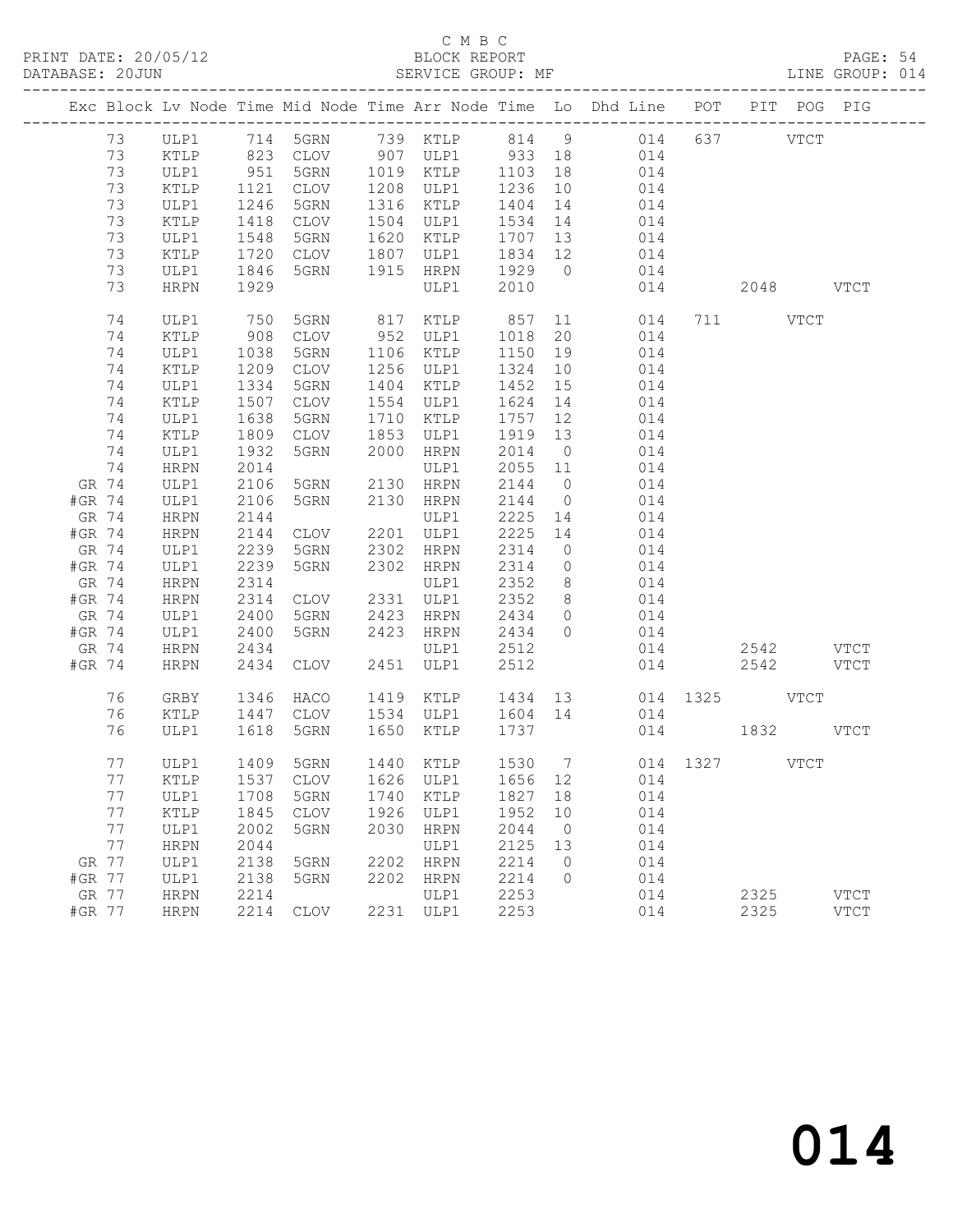PRINT DATE: 20/05/12 BLOCK REPORT<br>DATABASE: 20JUN SERVICE GROUP: MF

#### C M B C<br>BLOCK REPORT

PAGE: 55<br>LINE GROUP: 014

|        |       |             |      |      |      |             |         |                | Exc Block Lv Node Time Mid Node Time Arr Node Time Lo Dhd Line | POT      | PIT  |      | POG PIG     |
|--------|-------|-------------|------|------|------|-------------|---------|----------------|----------------------------------------------------------------|----------|------|------|-------------|
|        | 78    | GRBY        | 1446 | HACO | 1520 | KTLP        | 1536 11 |                |                                                                | 014 1425 |      | VTCT |             |
|        | 78    | KTLP        | 1547 | CLOV | 1636 | ULP1        | 1706    | 12             | 014                                                            |          |      |      |             |
|        | 78    | ULP1        | 1718 | 5GRN | 1750 | KTLP        | 1837    | 17             | 014                                                            |          |      |      |             |
|        | 78    | KTLP        | 1854 | CLOV | 1935 | ULP1        | 2001    | 16             | 014                                                            |          |      |      |             |
|        | 78    | ULP1        | 2017 | 5GRN | 2045 | HRPN        | 2059    | $\overline{0}$ | 014                                                            |          |      |      |             |
|        | GR 78 | HRPN        | 2059 |      |      | ULP1        | 2140    | 18             | 014                                                            |          |      |      |             |
| #GR 78 |       | <b>HRPN</b> | 2059 | CLOV | 2116 | ULP1        | 2140    | 18             | 014                                                            |          |      |      |             |
|        | GR 78 | ULP1        | 2158 | 5GRN | 2222 | HRPN        | 2234    | $\Omega$       | 014                                                            |          |      |      |             |
| #GR 78 |       | ULP1        | 2158 | 5GRN | 2222 | <b>HRPN</b> | 2234    | $\circ$        | 014                                                            |          |      |      |             |
| GR 78  |       | <b>HRPN</b> | 2234 |      |      | ULP1        | 2313    | 16             | 014                                                            |          |      |      |             |
| #GR 78 |       | <b>HRPN</b> | 2234 | CLOV | 2251 | ULP1        | 2313    | 16             | 014                                                            |          |      |      |             |
| GR 78  |       | ULP1        | 2329 | 5GRN | 2352 | <b>HRPN</b> | 2404    | $\Omega$       | 014                                                            |          |      |      |             |
| #GR 78 |       | ULP1        | 2329 | 5GRN | 2352 | HRPN        | 2404    | $\circ$        | 014                                                            |          |      |      |             |
| GR 78  |       | <b>HRPN</b> | 2404 |      |      | ULP1        | 2442    | 18             | 014                                                            |          |      |      |             |
| #GR 78 |       | <b>HRPN</b> | 2404 | CLOV | 2421 | ULP1        | 2442    | 18             | 014                                                            |          |      |      |             |
| GR 78  |       | ULP1        | 2500 | 5GRN | 2523 | HRPN        | 2534    | $\Omega$       | 014                                                            |          |      |      |             |
| #GR 78 |       | ULP1        | 2500 | 5GRN | 2523 | HRPN        | 2534    | $\Omega$       | 014                                                            |          |      |      |             |
| GR 78  |       | <b>HRPN</b> | 2534 |      |      | ULP1        | 2612    |                | 014                                                            |          | 2642 |      | VTCT        |
| #GR 78 |       | <b>HRPN</b> | 2534 | CLOV | 2551 | ULP1        | 2612    |                | 014                                                            |          | 2642 |      | <b>VTCT</b> |
|        |       |             |      |      |      |             |         |                |                                                                |          |      |      |             |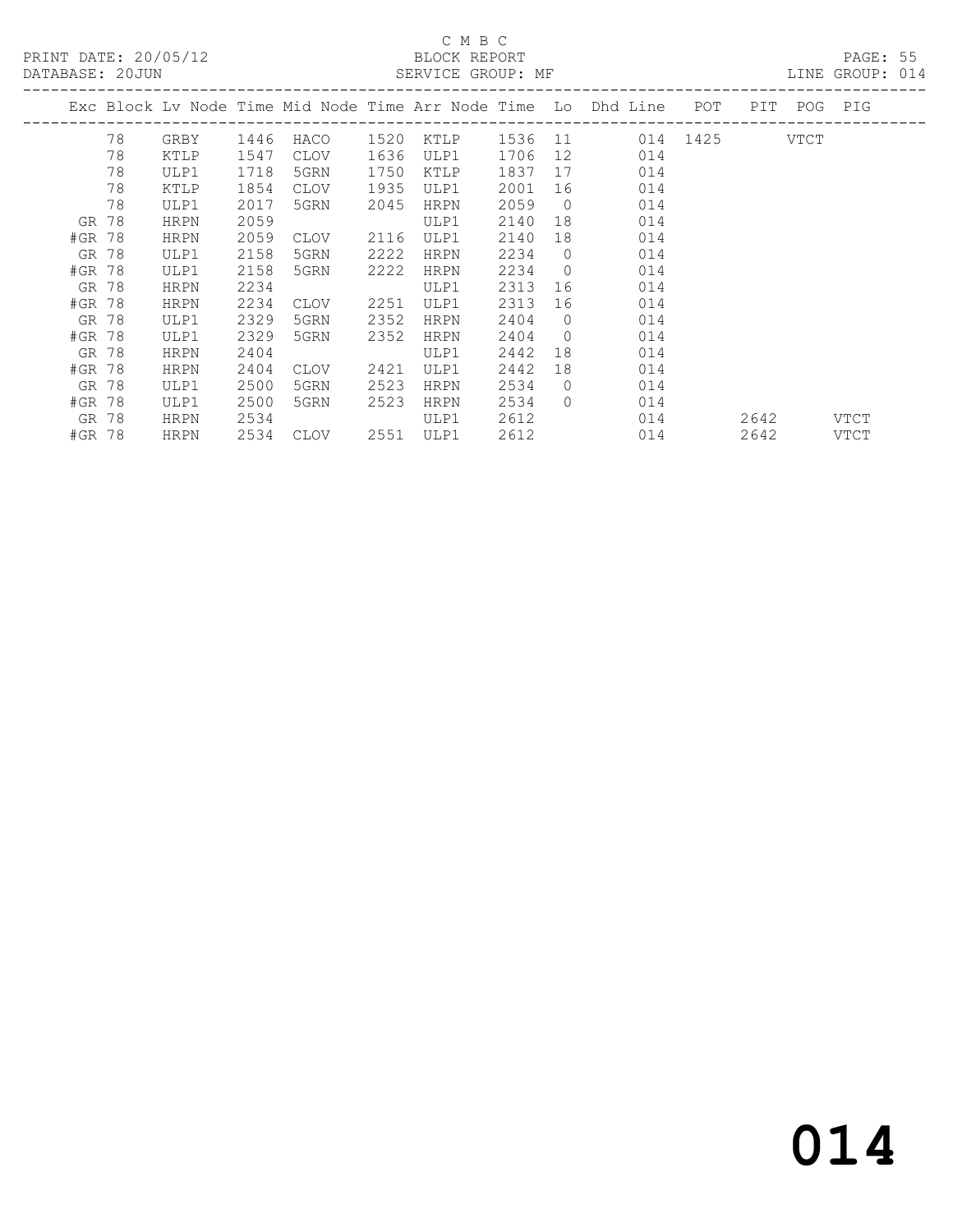|                                    |                                                                                                                                                                                                                                                                                                                                                                                                                             |                                                                                                                                                                                                              |                                                                                                                                                                                                            |                                                                                                                                                                                                              |                                              |                                                                                                                                                                                                                                                                                                          |                                                                                                                                                          |                 | Exc Block Lv Node Time Mid Node Time Arr Node Time Lo Dhd Line POT PIT POG PIG                                                                                                                                                                                                                                                                                                                                                                                                                                                                                                                                                   |      |            |            |  |
|------------------------------------|-----------------------------------------------------------------------------------------------------------------------------------------------------------------------------------------------------------------------------------------------------------------------------------------------------------------------------------------------------------------------------------------------------------------------------|--------------------------------------------------------------------------------------------------------------------------------------------------------------------------------------------------------------|------------------------------------------------------------------------------------------------------------------------------------------------------------------------------------------------------------|--------------------------------------------------------------------------------------------------------------------------------------------------------------------------------------------------------------|----------------------------------------------|----------------------------------------------------------------------------------------------------------------------------------------------------------------------------------------------------------------------------------------------------------------------------------------------------------|----------------------------------------------------------------------------------------------------------------------------------------------------------|-----------------|----------------------------------------------------------------------------------------------------------------------------------------------------------------------------------------------------------------------------------------------------------------------------------------------------------------------------------------------------------------------------------------------------------------------------------------------------------------------------------------------------------------------------------------------------------------------------------------------------------------------------------|------|------------|------------|--|
|                                    | $\mathbf{1}$<br>$\mathbf{1}$<br>$\mathbf{1}$<br>$\mathbf{1}$<br>$\mathbf{1}$<br>$\mathbf{1}$<br>$\mathbf{1}$<br>$\mathbf{1}$<br>$\mathbf{1}$<br>$\mathbf{1}$<br>$\mathbf{1}$<br>$\mathbf{1}$<br>$\mathbf 1$<br>$\mathbf{1}$<br>$\mathbf{1}$<br>$\mathbf{1}$<br>$\mathbf{1}$<br>$\mathbf{1}$<br>$\mathbf{1}$<br>$\mathbf{1}$<br>$\mathbf{1}$<br>$\mathbf{1}$<br>$\mathbf{1}$<br>$\mathbf{1}$<br>$\mathbf{1}$<br>$\mathbf{1}$ | OLYE<br>MRST<br>OLYW<br>KETA<br>OLYE<br>MRST<br>OLYW<br>KETA<br>OLYE<br>MRST<br>OLYW<br>KETA<br>OLYE<br>MRST<br>OLYW<br>KETA<br>OLYE<br>MRST<br>OLYW<br>KETA<br>OLYE<br>MRST<br>OLYW<br>KETA<br>OLYE<br>MRST | $600$<br>$624$<br>$642$<br>725<br>751<br>830<br>857<br>936<br>1007<br>1046<br>1112<br>1151<br>1223<br>1300<br>1328<br>1410<br>1444<br>1536<br>1608<br>1654<br>1729<br>1813<br>1841<br>1935<br>2005<br>2036 | CM41<br>CM41<br>5GRN<br>CLOV<br>CM41<br>CM41<br>5GRN<br>CLOV<br>CM41<br>CM41<br>5GRN<br>CLOV<br>CM41<br>CM41<br>5GRN<br>CLOV<br>CM41<br>CM41<br>5GRN<br>CLOV<br>CM41<br>CM41<br>5GRN<br>CLOV<br>CM41<br>CM41 | 1020<br>1211<br>1718<br>1825<br>2017<br>2044 | 608 MRST<br>631 OLYW<br>651 KETA<br>742 OLYE<br>805 MRST<br>841 OLYW<br>907 KETA<br>957 OLYE<br>MRST<br>1055 OLYW<br>1122 KETA<br>OLYE<br>1239 MRST<br>1309 OLYW<br>1340 KETA<br>1432 OLYE<br>1500 MRST<br>1548 OLYW<br>1621 KETA<br>OLYE<br>1748 MRST<br>OLYW<br>1853 KETA<br>1956 OLYE<br>MRST<br>OLYW | 857<br>$927$<br>1007<br>1032<br>1112<br>1144<br>$1223$<br>$1253$<br>1328<br>1402<br>1444<br>1516<br>1608<br>1645<br>1841<br>1914<br>2005<br>2026<br>2058 | 751 0<br>817 13 | 1 MRST 445 CM41 451 OLYW 502 0 015 437<br>1 OLYW 502 5GRN 511 KETA 527 11 050<br>1 KETA 538 CLOV 552 OLYE 600 0 050<br>617 7 015<br>642 0 015<br>707 18 050<br>050<br>015<br>$0$ 015<br>9 050<br>0 050<br>$\begin{array}{ccc} 14 & \quad & 015 \\ 0 & \quad & 015 \end{array}$<br>7 050<br>$\begin{array}{ccc} 0 & \quad & 050 \\ 7 & \quad & 015 \end{array}$<br>$0$ 015<br>8 050<br>0 050<br>$\begin{array}{ccc} 20 & \quad & 015 \\ 0 & \quad & 015 \end{array}$<br>$9$ 050<br>1729 0 050<br>1804 9 015<br>$0$ 015<br>21<br>050<br>$\overline{0}$ 050<br>$\begin{array}{ccc} 10 & \quad & 015 \\ 0 & \quad & 015 \end{array}$ |      | <b>VTC</b> |            |  |
| GR 1<br>$#GR$ 1<br>GR 1<br>$#GR$ 1 | $\mathbf{1}$                                                                                                                                                                                                                                                                                                                                                                                                                | OLYW<br>OLYW<br>KETA<br>KETA<br>OLYE                                                                                                                                                                         | 2058<br>2058<br>2127<br>2127<br>2156                                                                                                                                                                       | 5GRN<br>5GRN<br>CLOV<br>CLOV<br>CM41                                                                                                                                                                         | 2108<br>2147<br>2208                         | KETA<br>2108 KETA<br>2147 OLYE 2156<br>OLYE<br>MRST                                                                                                                                                                                                                                                      | 2124<br>2124<br>2156<br>2217                                                                                                                             |                 | $3 \t 050$<br>$\begin{array}{ccc} 3 & \hspace{1.5mm} 050 \\ 0 & \hspace{1.5mm} 0 \end{array}$<br>$0\qquad \qquad 050$<br>015                                                                                                                                                                                                                                                                                                                                                                                                                                                                                                     | 2222 |            | <b>VTC</b> |  |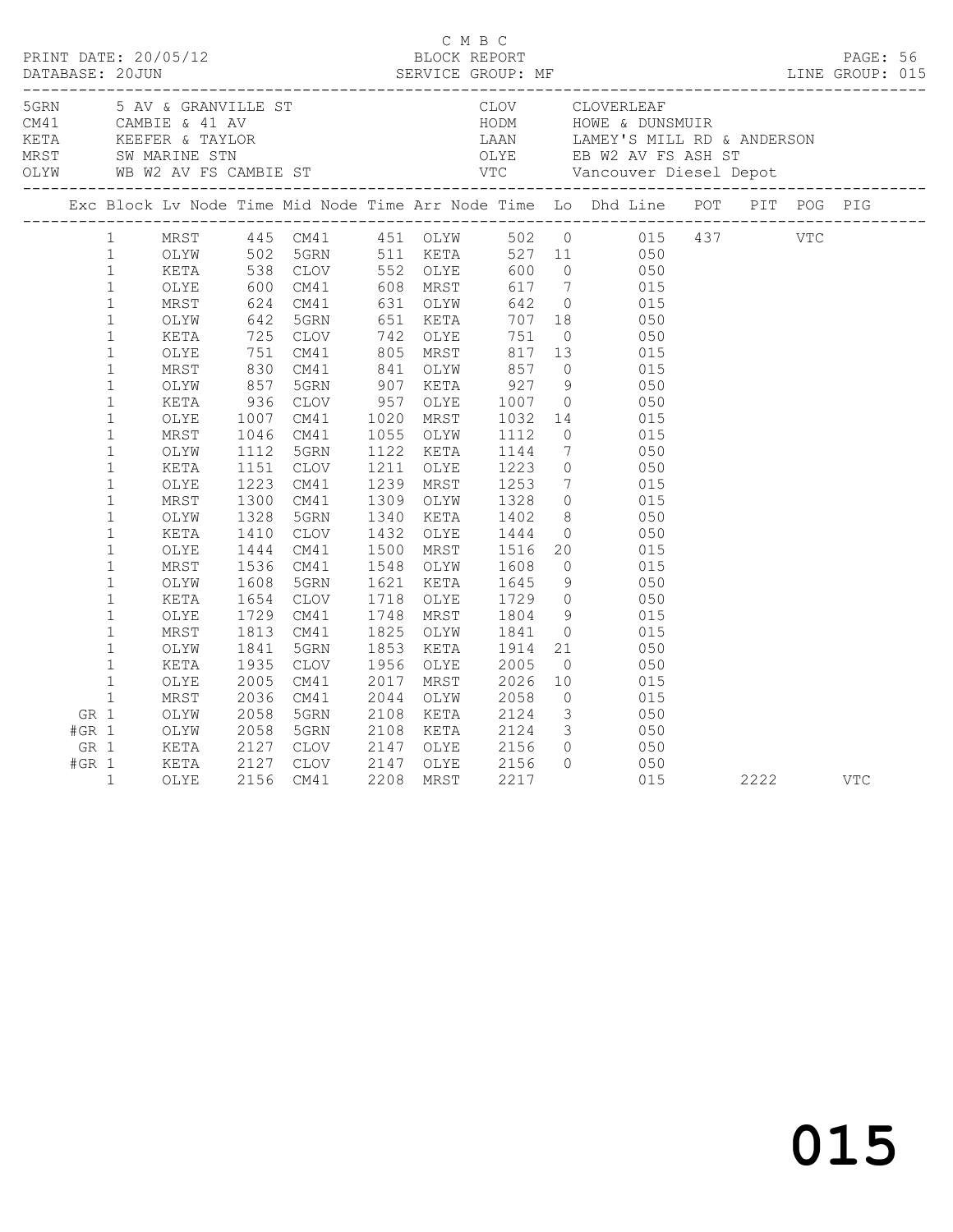#### C M B C<br>BLOCK REPORT

PRINT DATE: 20/05/12 BLOCK REPORT BATABASE: 20JUN

PAGE: 57<br>LINE GROUP: 015

|  |                       |      |      |             |      |          |      |                 | Exc Block Lv Node Time Mid Node Time Arr Node Time Lo Dhd Line POT |             |      | PIT POG PIG |            |
|--|-----------------------|------|------|-------------|------|----------|------|-----------------|--------------------------------------------------------------------|-------------|------|-------------|------------|
|  | $\mathbf{2}^{\prime}$ | KETA |      | 458 CLOV    |      | 512 OLYE | 520  |                 | $\Omega$                                                           | 050 435 VTC |      |             |            |
|  | $\mathbf{2}$          | OLYE | 520  | CM41        | 528  | MRST     | 537  | 7               | 015                                                                |             |      |             |            |
|  | $\overline{2}$        | MRST | 544  | CM41        | 551  | OLYW     | 602  | $\Omega$        | 015                                                                |             |      |             |            |
|  | $\mathbf{2}$          | OLYW | 602  | 5GRN        | 611  | KETA     | 627  | 8               | 050                                                                |             |      |             |            |
|  | $\mathbf{2}$          | KETA | 635  | CLOV        | 651  | OLYE     | 700  | $\circ$         | 050                                                                |             |      |             |            |
|  | $\mathbf{2}$          | OLYE | 700  | CM41        | 711  | MRST     | 721  | 8               | 015                                                                |             |      |             |            |
|  | $\overline{c}$        | MRST | 729  | CM41        | 738  | OLYW     | 752  | $\circ$         | 015                                                                |             |      |             |            |
|  | $\mathbf{2}$          | OLYW | 752  | 5GRN        | 802  | KETA     | 821  | 8               | 050                                                                |             |      |             |            |
|  | $\mathbf{2}$          | KETA | 829  | <b>CLOV</b> | 848  | OLYE     | 859  | $\bigcirc$      | 050                                                                |             |      |             |            |
|  | $\mathbf{2}$          | OLYE | 859  | CM41        | 912  | MRST     | 924  | 15              | 015                                                                |             |      |             |            |
|  | $\overline{2}$        | MRST | 939  | CM41        | 948  | OLYW     | 1004 | $\bigcirc$      | 015                                                                |             |      |             |            |
|  | $\mathbf{2}$          | OLYW | 1004 | 5GRN        | 1015 | KETA     | 1034 | 10              | 050                                                                |             |      |             |            |
|  | $\mathbf{2}$          | KETA | 1044 | CLOV        | 1105 | OLYE     | 1115 | $\bigcirc$      | 050                                                                |             |      |             |            |
|  | $\overline{c}$        | OLYE | 1115 | CM41        | 1129 | MRST     | 1141 | 11              | 015                                                                |             |      |             |            |
|  | $\mathbf{2}$          | MRST | 1152 | CM41        | 1201 | OLYW     | 1220 | $\overline{0}$  | 015                                                                |             |      |             |            |
|  | $\mathbf{2}$          | OLYW | 1220 | 5GRN        | 1232 | KETA     | 1254 | 16              | 050                                                                |             |      |             |            |
|  | $\overline{c}$        | KETA | 1310 | <b>CLOV</b> | 1332 | OLYE     | 1344 | $\bigcirc$      | 050                                                                |             |      |             |            |
|  | $\overline{c}$        | OLYE | 1344 | CM41        | 1400 | MRST     | 1416 | 13              | 015                                                                |             |      |             |            |
|  | $\mathbf{2}$          | MRST | 1429 | CM41        | 1438 | OLYW     | 1457 | $\overline{0}$  | 015                                                                |             |      |             |            |
|  | $\mathbf{2}$          | OLYW | 1457 | 5GRN        | 1509 | KETA     | 1532 | 8 <sup>8</sup>  | 050                                                                |             |      |             |            |
|  | $\mathbf{2}$          | KETA | 1540 | CLOV        | 1602 | OLYE     | 1614 | $\overline{0}$  | 050                                                                |             |      |             |            |
|  | $\mathbf{2}$          | OLYE | 1614 | CM41        | 1631 | MRST     | 1647 | 20              | 015                                                                |             |      |             |            |
|  | $\mathbf{2}$          | MRST | 1707 | CM41        | 1719 | OLYW     | 1739 | $\overline{0}$  | 015                                                                |             |      |             |            |
|  | $\mathbf{2}$          | OLYW | 1739 | 5GRN        | 1752 | KETA     | 1815 | 12 <sup>7</sup> | 050                                                                |             |      |             |            |
|  | $\mathbf{2}$          | KETA | 1827 | CLOV        | 1849 | OLYE     | 1859 | $\bigcirc$      | 050                                                                |             |      |             |            |
|  | $\overline{2}$        | OLYE | 1859 | CM41        | 1913 | MRST     | 1923 |                 | 015                                                                |             | 1929 |             | <b>VTC</b> |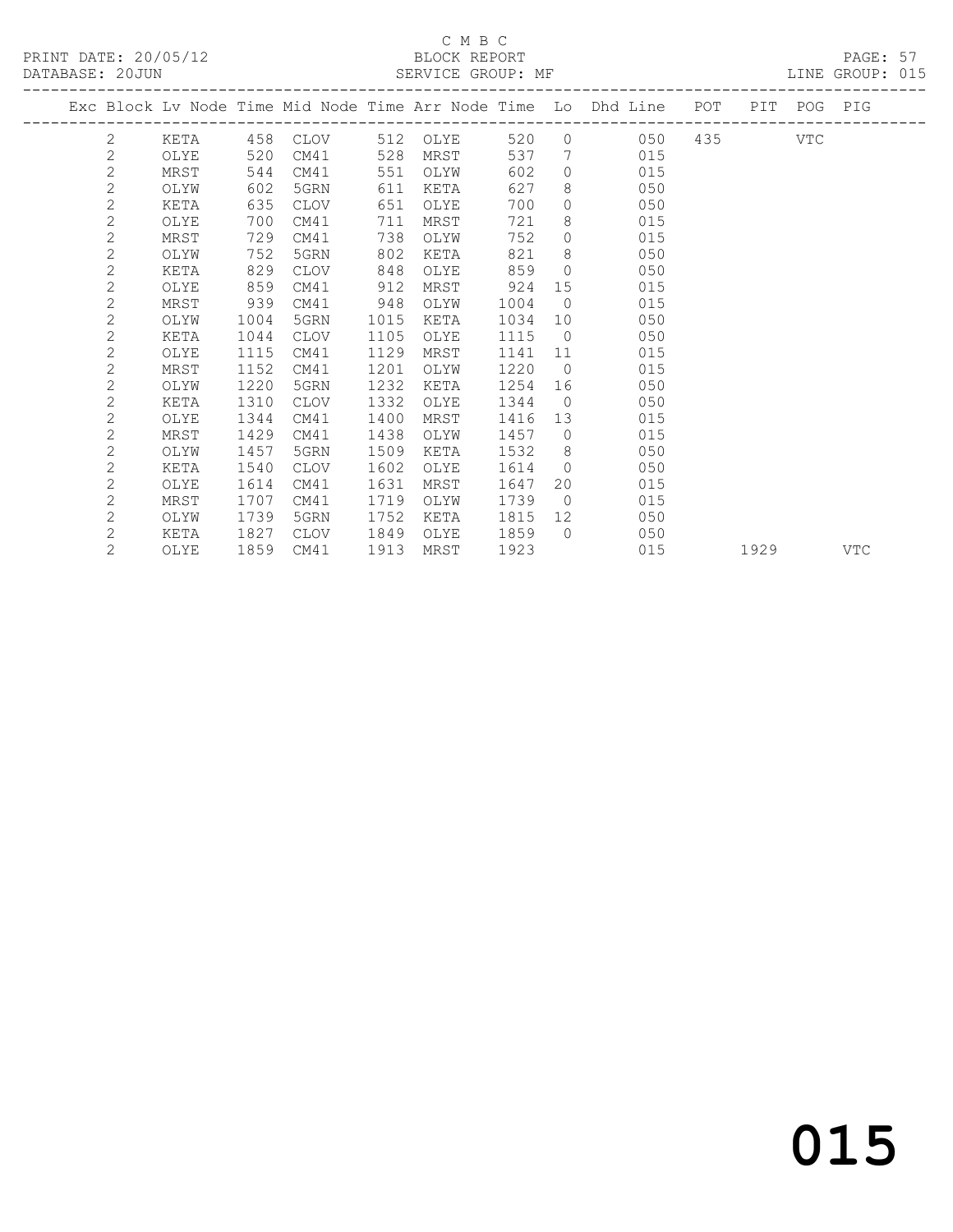#### C M B C<br>BLOCK REPORT

PAGE: 58<br>LINE GROUP: 015

|         |                |      |            |             |      |          |      |                 | Exc Block Lv Node Time Mid Node Time Arr Node Time Lo Dhd Line POT |     |      | PIT POG PIG |            |
|---------|----------------|------|------------|-------------|------|----------|------|-----------------|--------------------------------------------------------------------|-----|------|-------------|------------|
|         | $\mathfrak{Z}$ | MRST |            | 505 CM41    |      | 511 OLYW | 522  |                 | $0$ 015                                                            | 457 |      | <b>VTC</b>  |            |
|         | $\mathfrak{Z}$ | OLYW |            | 5GRN        |      | 531 KETA |      | 547 8           | 050                                                                |     |      |             |            |
|         | $\mathsf 3$    | KETA | 522<br>555 | CLOV        |      | 611 OLYE | 619  | $\overline{0}$  | 050                                                                |     |      |             |            |
|         | 3              | OLYE | 619        | CM41        | 629  | MRST     | 638  | $5\overline{)}$ | 015                                                                |     |      |             |            |
|         | 3              | MRST | 643        | CM41        | 651  | OLYW     | 702  | $\overline{0}$  | 015                                                                |     |      |             |            |
|         | 3              | OLYW | 702        | 5GRN        | 711  | KETA     | 727  | 16              | 050                                                                |     |      |             |            |
|         | $\mathsf S$    | KETA | 743        | <b>CLOV</b> | 800  | OLYE     | 809  | $\circ$         | 050                                                                |     |      |             |            |
|         | $\mathsf S$    | OLYE | 809        | CM41        | 825  | MRST     | 837  | 9               | 015                                                                |     |      |             |            |
|         | 3              | MRST | 846        | CM41        | 857  | OLYW     | 913  | $\overline{0}$  | 015                                                                |     |      |             |            |
|         | $\mathsf S$    | OLYW | 913        | 5GRN        | 924  | KETA     | 944  | 9               | 050                                                                |     |      |             |            |
|         | 3              | KETA | 953        | CLOV        | 1014 | OLYE     | 1024 | $\overline{0}$  | 050                                                                |     |      |             |            |
|         | 3              | OLYE | 1024       | CM41        | 1037 | MRST     | 1049 | 14              | 015                                                                |     |      |             |            |
|         | 3              | MRST | 1103       | CM41        | 1112 | OLYW     | 1129 | $\overline{0}$  | 015                                                                |     |      |             |            |
|         | 3              | OLYW | 1129       | 5GRN        | 1139 | KETA     | 1201 | $6\overline{6}$ | 050                                                                |     |      |             |            |
|         | 3              | KETA | 1207       | CLOV        | 1228 | OLYE     | 1240 | $\overline{0}$  | 050                                                                |     |      |             |            |
|         | 3              | OLYE | 1240       | CM41        | 1256 | MRST     | 1310 | 21              | 015                                                                |     |      |             |            |
|         | 3              | MRST | 1331       | CM41        | 1340 | OLYW     | 1359 | $\overline{0}$  | 015                                                                |     |      |             |            |
|         | 3              | OLYW | 1359       | 5GRN        | 1411 | KETA     | 1433 | $\overline{7}$  | 050                                                                |     |      |             |            |
|         | 3              | KETA | 1440       | CLOV        | 1502 | OLYE     | 1514 | $\overline{0}$  | 050                                                                |     |      |             |            |
|         | 3              | OLYE | 1514       | CM41        | 1530 | MRST     | 1546 | 20              | 015                                                                |     |      |             |            |
|         | $\mathsf S$    | MRST | 1606       | CM41        | 1618 | OLYW     | 1638 | $\overline{0}$  | 015                                                                |     |      |             |            |
|         | 3              | OLYW | 1638       | 5GRN        | 1651 | KETA     | 1715 | 9               | 050                                                                |     |      |             |            |
|         | $\mathsf S$    | KETA | 1724       | CLOV        | 1748 | OLYE     | 1759 | $\overline{0}$  | 050                                                                |     |      |             |            |
|         | 3              | OLYE | 1759       | CM41        | 1818 | MRST     | 1834 | 13              | 015                                                                |     |      |             |            |
|         | 3              | MRST | 1847       | CM41        | 1859 | OLYW     | 1915 | $\overline{0}$  | 015                                                                |     |      |             |            |
|         | 3              | OLYW | 1915       | 5GRN        | 1926 | KETA     | 1945 | $\overline{7}$  | 050                                                                |     |      |             |            |
|         | $\mathfrak{Z}$ | KETA | 1952       | <b>CLOV</b> | 2013 | OLYE     | 2022 | $\overline{0}$  | 050                                                                |     |      |             |            |
|         | $\mathfrak{Z}$ | OLYE | 2022       | CM41        | 2034 | MRST     | 2043 | 13              | 015                                                                |     |      |             |            |
|         | $\mathfrak{Z}$ | MRST | 2056       | CM41        | 2104 | OLYW     | 2118 | $\overline{0}$  | 015                                                                |     |      |             |            |
| GR 3    |                | OLYW | 2118       | 5GRN        | 2128 | KETA     | 2144 | $\overline{4}$  | 050                                                                |     |      |             |            |
| $#GR$ 3 |                | OLYW | 2118       | 5GRN        | 2128 | KETA     | 2144 | $\overline{4}$  | 050                                                                |     |      |             |            |
| GR 3    |                | KETA | 2148       | CLOV        | 2207 | OLYE     | 2216 | $\overline{0}$  | 050                                                                |     |      |             |            |
| $#GR$ 3 |                | KETA | 2148       | <b>CLOV</b> | 2207 | OLYE     | 2216 | $\overline{0}$  | 050                                                                |     |      |             |            |
|         | 3              | OLYE | 2216       | CM41        | 2228 | MRST     | 2237 | 12              | 015                                                                |     |      |             |            |
|         | 3              | MRST | 2249       | CM41        | 2256 | OLYW     | 2308 | $\circ$         | 015                                                                |     |      |             |            |
| GR 3    |                | OLYW | 2308       | 5GRN        | 2316 | KETA     | 2332 | 2               | 050                                                                |     |      |             |            |
| $#GR$ 3 |                | OLYW | 2308       | 5GRN        | 2316 | KETA     | 2332 | 2               | 050                                                                |     |      |             |            |
| GR 3    |                | KETA | 2334       | <b>CLOV</b> | 2357 | OLYE     | 2406 | $\Omega$        | 050                                                                |     |      |             |            |
| $#GR$ 3 |                | KETA | 2334       | CLOV        | 2357 | OLYE     | 2406 | $\Omega$        | 050                                                                |     |      |             |            |
|         | 3              | OLYE | 2406       | CM41        | 2413 | MRST     | 2421 |                 | 015                                                                |     | 2426 |             | <b>VTC</b> |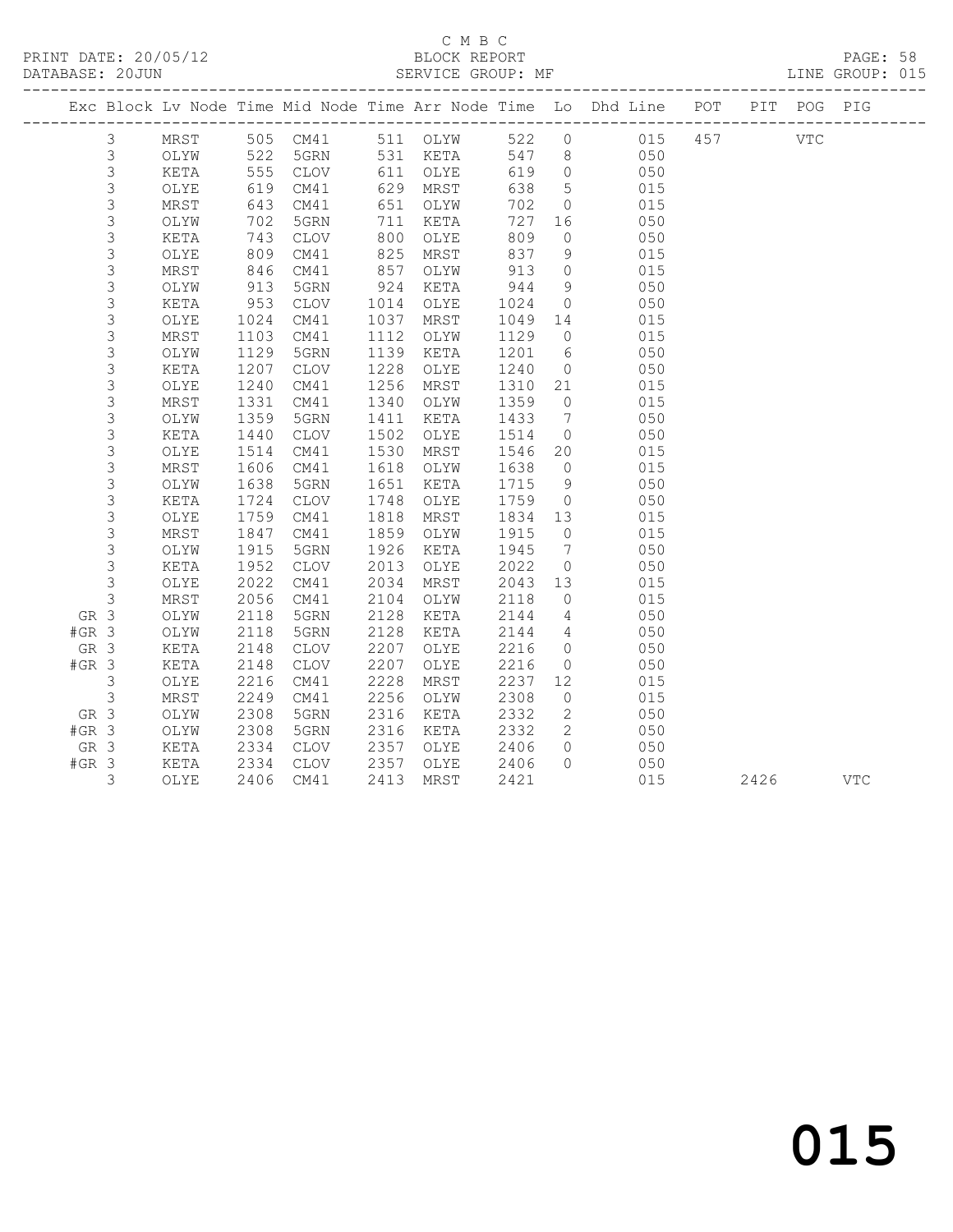#### C M B C<br>BLOCK REPORT SERVICE GROUP: MF

|         |   |      |      |             |      |          |      |                              | Exc Block Lv Node Time Mid Node Time Arr Node Time Lo Dhd Line POT |         |      | PIT POG PIG |     |
|---------|---|------|------|-------------|------|----------|------|------------------------------|--------------------------------------------------------------------|---------|------|-------------|-----|
|         | 4 | KETA | 518  | CLOV        |      | 532 OLYE | 540  |                              | $\overline{0}$<br>050                                              | 455 VTC |      |             |     |
|         | 4 | OLYE | 540  | CM41        | 548  | MRST     | 557  | $7\phantom{0}$               | 015                                                                |         |      |             |     |
|         | 4 | MRST | 604  | CM41        | 611  | OLYW     | 622  | $\overline{0}$               | 015                                                                |         |      |             |     |
|         | 4 | OLYW | 622  | 5GRN        | 631  | KETA     | 647  |                              | 22<br>050                                                          |         |      |             |     |
|         | 4 | KETA | 709  | CLOV        | 725  | OLYE     | 734  | $\overline{0}$               | 050                                                                |         |      |             |     |
|         | 4 | OLYE | 734  | CM41        | 748  | MRST     | 758  | 16                           | 015                                                                |         |      |             |     |
|         | 4 | MRST | 814  | CM41        | 825  | OLYW     | 841  | $\circ$                      | 015                                                                |         |      |             |     |
|         | 4 | OLYW | 841  | 5GRN        | 851  | KETA     | 911  | $7\phantom{.0}\phantom{.0}7$ | 050                                                                |         |      |             |     |
|         | 4 | KETA | 918  | <b>CLOV</b> | 939  | OLYE     | 950  | $\Omega$                     | 050                                                                |         |      |             |     |
|         | 4 | OLYE | 950  | CM41        | 1003 | MRST     | 1015 | 14                           | 015                                                                |         |      |             |     |
|         | 4 | MRST | 1029 | CM41        | 1038 | OLYW     | 1055 | $\overline{0}$               | 015                                                                |         |      |             |     |
|         | 4 | OLYW | 1055 | 5GRN        | 1105 | KETA     | 1125 | 9                            | 050                                                                |         |      |             |     |
|         | 4 | KETA | 1134 | CLOV        | 1154 | OLYE     | 1206 | $\overline{0}$               | 050                                                                |         |      |             |     |
|         | 4 | OLYE | 1206 | CM41        | 1222 | MRST     | 1236 | $7\phantom{.0}\,$            | 015                                                                |         |      |             |     |
|         | 4 | MRST | 1243 | CM41        | 1252 | OLYW     | 1311 | $\overline{0}$               | 015                                                                |         |      |             |     |
|         | 4 | OLYW | 1311 | 5GRN        | 1323 | KETA     | 1345 |                              | 050<br>10                                                          |         |      |             |     |
|         | 4 | KETA | 1355 | CLOV        | 1417 | OLYE     | 1429 |                              | 050<br>$\overline{0}$                                              |         |      |             |     |
|         | 4 | OLYE | 1429 | CM41        | 1445 | MRST     | 1501 | 20                           | 015                                                                |         |      |             |     |
|         | 4 | MRST | 1521 | CM41        | 1533 | OLYW     | 1553 | $\overline{0}$               | 015                                                                |         |      |             |     |
|         | 4 | OLYW | 1553 | 5GRN        | 1606 | KETA     | 1630 | - 9                          | 050                                                                |         |      |             |     |
|         | 4 | KETA | 1639 | CLOV        | 1703 | OLYE     | 1714 | $\overline{0}$               | 050                                                                |         |      |             |     |
|         | 4 | OLYE | 1714 | CM41        | 1733 | MRST     | 1749 | 6                            | 015                                                                |         |      |             |     |
|         | 4 | MRST | 1755 | CM41        | 1807 | OLYW     | 1825 | $\Omega$                     | 015                                                                |         |      |             |     |
|         | 4 | OLYW | 1825 | 5GRN        | 1838 | KETA     | 1901 | 17                           | 050                                                                |         |      |             |     |
|         | 4 | KETA | 1918 | CLOV        | 1939 | OLYE     | 1948 | $\overline{0}$               | 050                                                                |         |      |             |     |
|         | 4 | OLYE | 1948 | CM41        | 2002 | MRST     | 2011 | 8                            | 015                                                                |         |      |             |     |
|         | 4 | MRST | 2019 | CM41        | 2027 | OLYW     | 2041 | $\bigcap$                    | 015                                                                |         |      |             |     |
| GR 4    |   | OLYW | 2041 | 5GRN        | 2051 | KETA     | 2107 |                              | 050                                                                |         | 2130 |             | VTC |
| $#GR$ 4 |   | OLYW | 2041 | 5GRN        | 2051 | KETA     | 2107 |                              | 050                                                                |         | 2130 |             | VTC |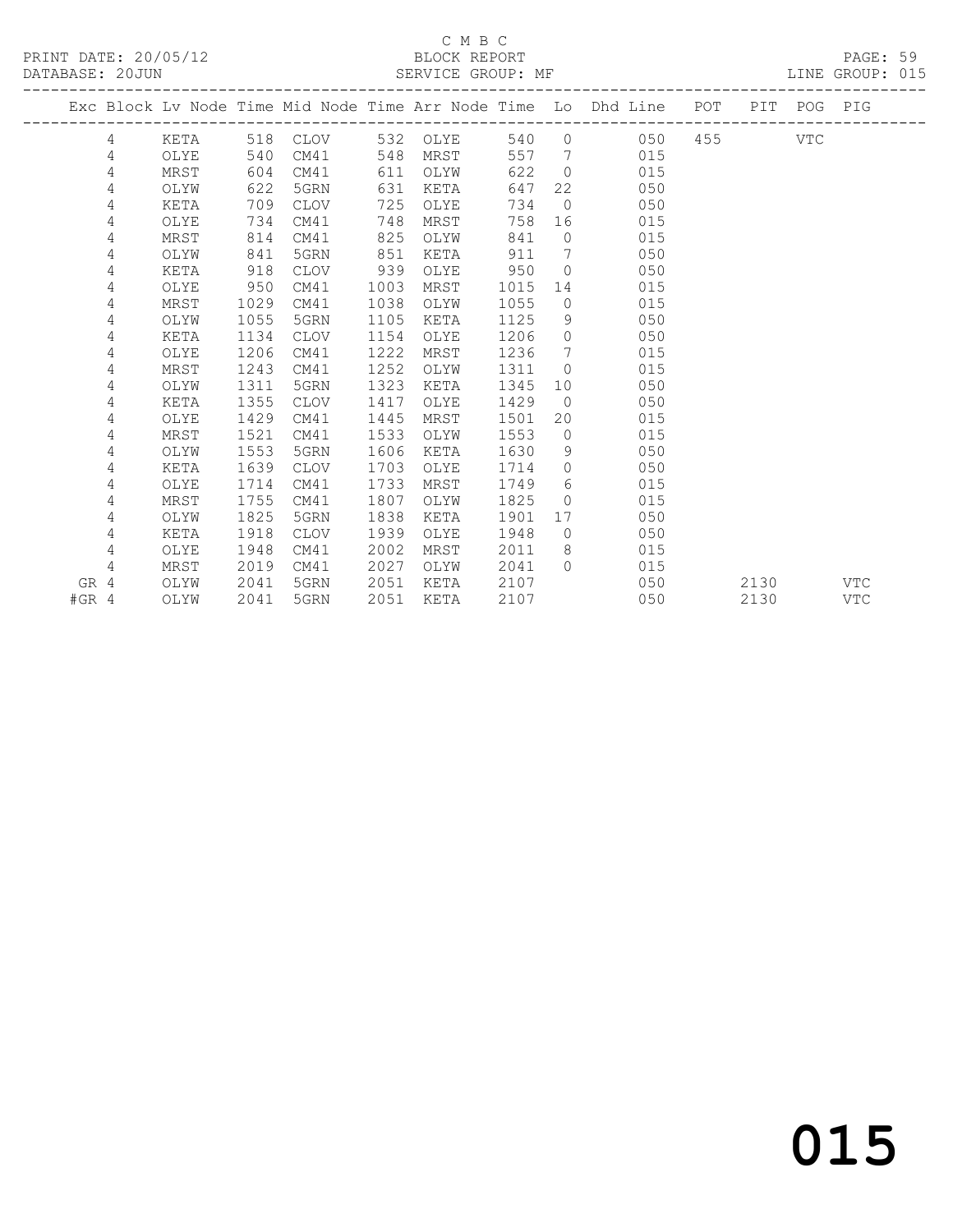#### C M B C<br>BLOCK REPORT

| DATABASE: 20JUN |      |          | SERVICE GROUP: MF |       |                                                                                |  |      | LINE GROUP: 015 |  |
|-----------------|------|----------|-------------------|-------|--------------------------------------------------------------------------------|--|------|-----------------|--|
|                 |      |          |                   |       | Exc Block Ly Node Time Mid Node Time Arr Node Time Lo Dhd Line POT PIT POG PIG |  |      |                 |  |
|                 | MRST | 525 CM41 | 531 OLYW          | 542 0 | 015 517                                                                        |  | VTC. |                 |  |
|                 | OLYW | 542 5GRN | 551 KETA          | 607 9 | 050                                                                            |  |      |                 |  |
|                 | KETA | 616 CLOV | 632 OLYE          | 640   | 050                                                                            |  |      |                 |  |

5 MRST 1926 CM41 1936 OLYW 1950 0 015<br>5 OLYW 1950 5GRN 2001 KETA 2020 8 050<br>5 KETA 2028 CLOV 2049 OLYE 2058 0 050<br>5 OLYE 2058 CM41 2110 MRST 2119 17 015<br>5 MRST 2136 CM41 2144 OLYW 2158 0 015

 5 OLYE 2058 CM41 2110 MRST 2119 17 015 5 MRST 2136 CM41 2144 OLYW 2158 0 015 GR 5 OLYW 2158 5GRN 2208 KETA 2224 2 050 #GR 5 OLYW 2158 5GRN 2208 KETA 2224 2 050 GR 5 KETA 2226 CLOV 2249 OLYE 2258 0 050 #GR 5 KETA 2226 CLOV 2249 OLYE 2258 0 050

 5 OLYE 640 CM41 650 MRST 659 15 015 5 MRST 714 CM41 722 OLYW 736 0 015 5 OLYW 736 5GRN 745 KETA 804 8 050 5 KETA 812 CLOV 831 OLYE 842 0 050 5 OLYE 842 CM41 855 MRST 907 15 015 5 MRST 922 CM41 932 OLYW 947 0 015 5 OLYW 947 5GRN 958 KETA 1017 10 050 5 KETA 1027 CLOV 1048 OLYE 1058 0 050 5 OLYE 1058 CM41 1112 MRST 1124 11 015 5 MRST 1135 CM41 1144 OLYW 1203 0 015 5 OLYW 1203 5GRN 1215 KETA 1237 18 050 5 KETA 1255 CLOV 1317 OLYE 1329 0 050 5 OLYE 1329 CM41 1345 MRST 1359 16 015 5 MRST 1415 CM41 1424 OLYW 1443 0 015 5 OLYW 1443 5GRN 1455 KETA 1518 7 050 5 KETA 1525 CLOV 1547 OLYE 1559 0 050 5 OLYE 1559 CM41 1615 MRST 1631 21 015 5 MRST 1652 CM41 1704 OLYW 1724 0 015 5 OLYW 1724 5GRN 1737 KETA 1801 11 050 5 KETA 1812 CLOV 1834 OLYE 1844 0 050 5 OLYE 1844 CM41 1858 MRST 1908 18 015 5 MRST 1926 CM41 1936 OLYW 1950 0 015 5 OLYW 1950 5GRN 2001 KETA 2020 8 050

5 OLYE 2258 CM41 2310 MRST 2319 015 2324 VTC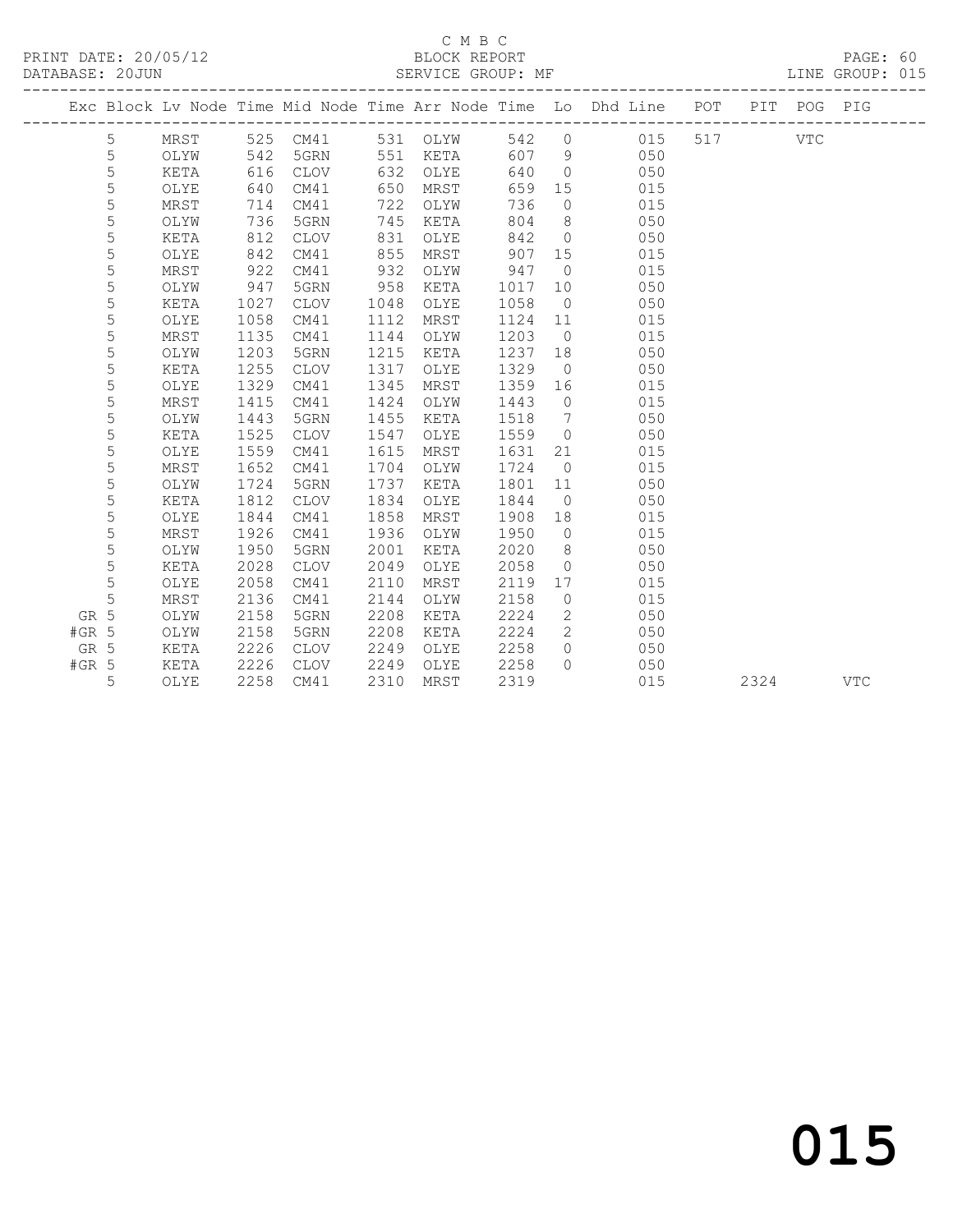PRINT DATE: 20/05/12 BLOCK REPORT<br>DATABASE: 20JUN BATABASE: 2010

#### C M B C<br>BLOCK REPORT

PAGE: 61<br>LINE GROUP: 015

|         |            |      |                  |                 |      | Exc Block Lv Node Time Mid Node Time Arr Node Time Lo Dhd Line POT |            |                 |        |     |                   |      | PIT POG PIG |            |
|---------|------------|------|------------------|-----------------|------|--------------------------------------------------------------------|------------|-----------------|--------|-----|-------------------|------|-------------|------------|
|         | 6          | KETA |                  |                 |      | 652 CLOV 708 OLYE                                                  |            |                 |        |     | 717 0 050 629 VTC |      |             |            |
|         | 6          | OLYE | 717              | CM41            |      | 728 MRST                                                           | 738        | 6               | 015    |     |                   |      |             |            |
|         | 6          | MRST | 744<br>809       | 744 CM41        |      | 753 OLYW<br>819 KETA                                               | 809        | $\overline{0}$  |        | 015 |                   |      |             |            |
|         | $\epsilon$ | OLYW |                  | 5GRN            |      |                                                                    | 839        | $5\overline{)}$ |        | 050 |                   |      |             |            |
|         | 6          | KETA |                  | CLOV            | 905  | OLYE                                                               |            | $\overline{0}$  |        | 050 |                   |      |             |            |
|         | 6          | OLYE | 844<br>916       | CM41            | 929  | MRST                                                               | 916<br>941 | 15              |        | 015 |                   |      |             |            |
|         | 6          | MRST | 956              | CM41            | 1005 | OLYW                                                               | 1021       | $\overline{0}$  |        | 015 |                   |      |             |            |
|         | 6          | OLYW | 1021             | 5GRN            | 1032 | KETA                                                               | 1051       | 8 <sup>8</sup>  |        | 050 |                   |      |             |            |
|         | $\epsilon$ | KETA | 1059             | CLOV            | 1120 | OLYE                                                               | 1132       | $\overline{0}$  |        | 050 |                   |      |             |            |
|         | 6          | OLYE | 1132             | CM41            | 1148 | MRST                                                               | 1200       | 9               |        | 015 |                   |      |             |            |
|         | 6          | MRST | 1209             | CM41            | 1218 | OLYW                                                               | 1237 0     |                 |        | 015 |                   |      |             |            |
|         | 6          | OLYW | 1237             | 5GRN            | 1249 | KETA                                                               | 1311       | 14              |        | 050 |                   |      |             |            |
|         | $\epsilon$ | KETA | 1325             | CLOV            | 1347 | OLYE                                                               | 1359       | $\overline{0}$  |        | 050 |                   |      |             |            |
|         | 6          | OLYE | 1359             | CM41            | 1415 | MRST                                                               | 1431       | 11              |        | 015 |                   |      |             |            |
|         | $\epsilon$ | MRST | 1442             | CM41            | 1452 | OLYW                                                               | 1511       | $\overline{0}$  |        | 015 |                   |      |             |            |
|         | $\epsilon$ | OLYW | 1511             | 5GRN            | 1523 | KETA                                                               | 1547       | 8 <sup>8</sup>  |        | 050 |                   |      |             |            |
|         | 6          | KETA | 1555             | CLOV            | 1618 | OLYE                                                               | 1629       | $\overline{0}$  |        | 050 |                   |      |             |            |
|         | $\epsilon$ | OLYE | 1629             | CM41            | 1647 | MRST                                                               | 1703 21    |                 |        | 015 |                   |      |             |            |
|         | 6          | MRST | 1724             | CM41            | 1736 | OLYW                                                               | 1755       | $\overline{0}$  |        | 015 |                   |      |             |            |
|         | 6          | OLYW | 1755             | 5GRN            | 1808 | KETA                                                               | 1831       | 12              |        | 050 |                   |      |             |            |
|         | $\epsilon$ | KETA | 1843             | CLOV            | 1904 | OLYE                                                               | 1914       | $\overline{0}$  |        | 050 |                   |      |             |            |
|         | 6          | OLYE | 1914             | CM41            | 1928 | MRST                                                               | 1938       | $\overline{7}$  |        | 015 |                   |      |             |            |
|         | 6          | MRST | $15 - 7$<br>1945 | CM41            | 1953 | OLYW                                                               | 2007       | $\overline{0}$  |        | 015 |                   |      |             |            |
|         | 6          | OLYW | 2007             | 5GRN            | 2018 | KETA                                                               | 2037       | 10              |        | 050 |                   |      |             |            |
| GR 6    |            | KETA | 2047             | $\mathtt{CLOV}$ | 2107 | OLYE                                                               | 2116       | $\overline{0}$  |        | 050 |                   |      |             |            |
| #GR 6   |            | KETA | 2047             | CLOV            | 2107 | OLYE                                                               | 2116       | $\overline{0}$  |        | 050 |                   |      |             |            |
|         | 6          | OLYE | 2116             | CM41            | 2128 | MRST                                                               | 2137       | 20              |        | 015 |                   |      |             |            |
|         | 6          | MRST | 2157             | CM41            | 2205 | OLYW                                                               | 2218       | $\overline{0}$  |        | 015 |                   |      |             |            |
| GR 6    |            | OLYW | 2218             | 5GRN            | 2228 | KETA                                                               | 2244       | $\overline{2}$  |        | 050 |                   |      |             |            |
| #GR 6   |            | OLYW | 2218             | 5GRN            | 2228 | KETA                                                               | 2244       | $\overline{2}$  |        | 050 |                   |      |             |            |
| GR 6    |            | KETA | 2246             | $\mathtt{CLOV}$ | 2307 | OLYE                                                               | 2316       | $\overline{0}$  |        | 050 |                   |      |             |            |
| $#GR$ 6 |            | KETA | 2246             | $\mathtt{CLOV}$ | 2307 | OLYE                                                               | 2316       | $\overline{0}$  |        | 050 |                   |      |             |            |
|         | 6          | OLYE | 2316             | CM41            | 2325 | MRST                                                               | 2334       | 12              |        | 015 |                   |      |             |            |
|         | $\epsilon$ | MRST | 2346             | CM41            | 2353 | OLYW                                                               | 2404       | $\overline{0}$  |        | 015 |                   |      |             |            |
| GR 6    |            | OLYW | 2404             | 5GRN            | 2412 | KETA                                                               | 2428       | 2               |        | 050 |                   |      |             |            |
| #GR 6   |            | OLYW | 2404             | 5GRN            | 2412 | KETA                                                               | 2428       | 2               |        | 050 |                   |      |             |            |
| GR 6    |            | KETA | 2430             | LAAN            | 2454 | OLYE                                                               | 2500       | $\overline{0}$  |        | 050 |                   |      |             |            |
| #GR 6   |            | KETA | 2430             | LAAN            | 2454 | OLYE                                                               | 2500       | $\overline{0}$  |        | 050 |                   |      |             |            |
|         | $6\,$      | OLYE | 2500             | CM41            | 2507 | MRST                                                               | 2515       | 9               |        | 015 |                   |      |             |            |
|         | $\sqrt{6}$ | MRST | 2524             | CM41            | 2531 | OLYW                                                               | 2542       | $\overline{0}$  |        | 015 |                   |      |             |            |
| GR 6    |            | OLYW | 2542             | 5GRN            | 2550 | KETA                                                               | 2603       | 26              | 15 050 |     |                   |      |             |            |
| #GR 6   |            | OLYW | 2542             | 5GRN            |      | 2550 KETA                                                          | 2603       | 26              | 15 050 |     |                   |      |             |            |
|         | 6          | MRST | 2644             |                 |      | HODM                                                               | 2707       | $\overline{2}$  |        | N15 |                   |      |             |            |
|         | 6          | HODM | 2709             |                 |      | MRST                                                               | 2739       |                 |        | N15 |                   | 2744 |             | <b>VTC</b> |
|         |            |      |                  |                 |      |                                                                    |            |                 |        |     |                   |      |             |            |

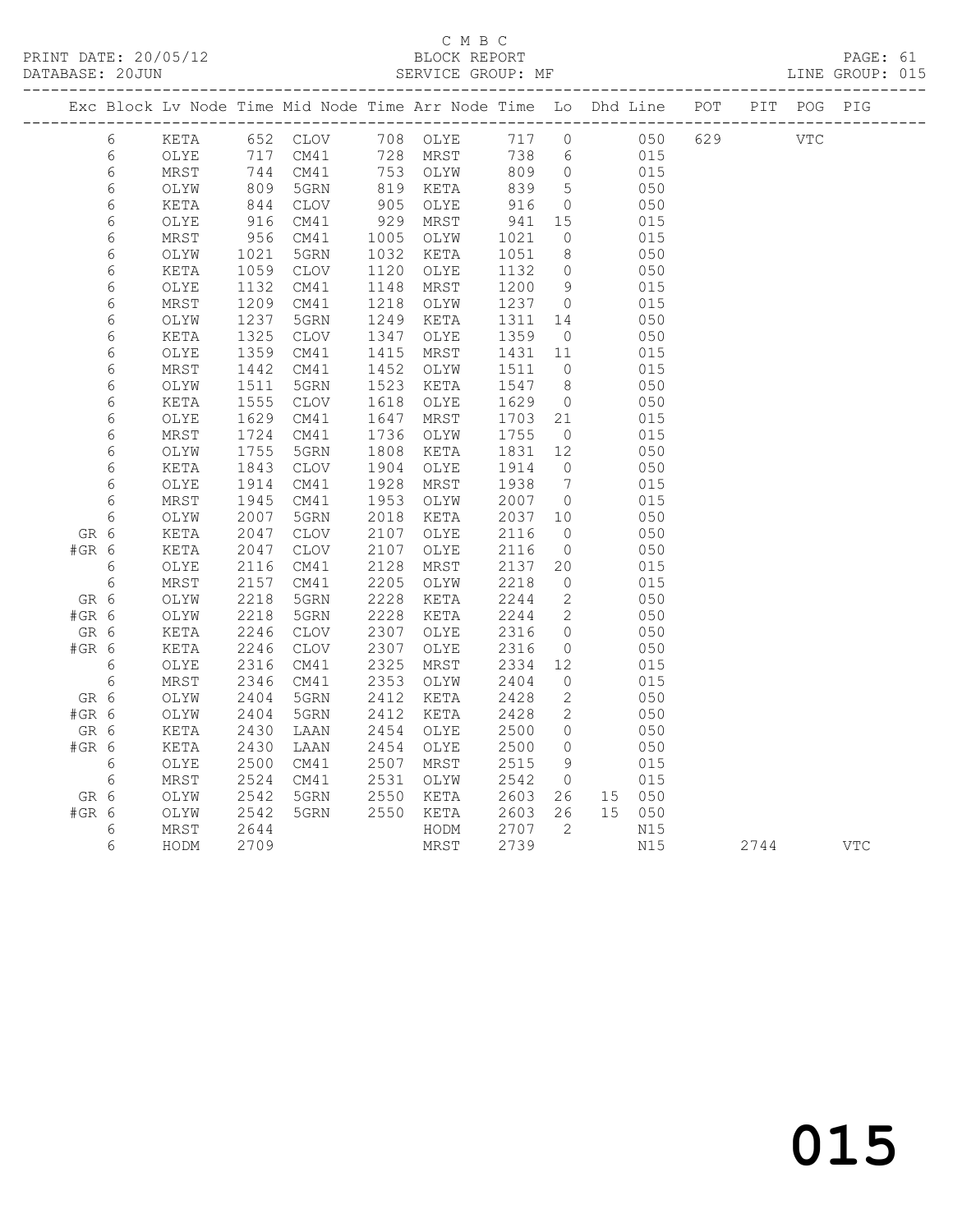PRINT DATE: 20/05/12 BLOCK REPORT BATABASE: 2000 BLOCK REPORT

#### C M B C

PAGE: 62<br>LINE GROUP: 015

|   |      |                 |             |      |      |             |                |                    |       |                                                                       |     | LIND GROOF. UIJ         |
|---|------|-----------------|-------------|------|------|-------------|----------------|--------------------|-------|-----------------------------------------------------------------------|-----|-------------------------|
|   |      |                 |             |      |      |             |                |                    | POT   |                                                                       |     |                         |
| 7 | MRST |                 | CM41        |      | OLYW |             |                |                    |       |                                                                       | VTC |                         |
| 7 | OLYW | 719             | 5GRN        | 728  | KETA | 745         | 12             | 050                |       |                                                                       |     |                         |
| 7 | KETA | 757             | CLOV        | 814  | OLYE | 825         | $\overline{0}$ | 050                |       |                                                                       |     |                         |
|   | OLYE | 825             | CM41        | 839  | MRST | 851         | 14             | 015                |       |                                                                       |     |                         |
| 7 | MRST | 905             | CM41        | 915  | OLYW | 930         | $\Omega$       | 015                |       |                                                                       |     |                         |
|   | OLYW | 930             | 5GRN        | 941  | KETA | 1000        | 10             | 050                |       |                                                                       |     |                         |
|   | KETA | 1010            | <b>CLOV</b> | 1031 | OLYE | 1041        | $\overline{0}$ | 050                |       |                                                                       |     |                         |
| 7 | OLYE | 1041            | CM41        | 1055 | MRST | 1107        | 13             | 015                |       |                                                                       |     |                         |
|   | MRST | 1120            | CM41        | 1129 | OLYW | 1146        | $\Omega$       | 015                |       |                                                                       |     |                         |
| 7 | OLYW | 1146            | 5GRN        | 1156 | KETA | 1218        | 6              | 050                |       |                                                                       |     |                         |
|   | KETA | 1224            | <b>CLOV</b> | 1245 | OLYE | 1257        | $\mathbf 0$    | 050                |       |                                                                       |     |                         |
|   | OLYE | 1257            | CM41        | 1313 | MRST | 1327        | 19             | 015                |       |                                                                       |     |                         |
|   | MRST | 1346            | CM41        | 1355 | OLYW | 1414        | $\mathbf 0$    | 015                |       |                                                                       |     |                         |
| 7 | OLYW | 1414            | 5GRN        | 1426 | KETA | 1448        | 7              | 050                |       |                                                                       |     |                         |
| 7 | KETA | 1455            | <b>CLOV</b> | 1517 | OLYE | 1529        | $\circ$        | 050                |       |                                                                       |     |                         |
| 7 | OLYE | 1529            | CM41        | 1545 | MRST | 1601        | 20             | 015                |       |                                                                       |     |                         |
|   | MRST | 1621            | CM41        | 1633 | OLYW | 1653        | $\Omega$       | 015                |       |                                                                       |     |                         |
|   | OLYW | 1653            | 5GRN        | 1706 | KETA | 1730        | 9              | 050                |       |                                                                       |     |                         |
|   | KETA | 1739            | CLOV        | 1803 | OLYE | 1814        | $\Omega$       | 050                |       |                                                                       |     |                         |
|   | OLYE | 1814            | CM41        |      | MRST | 1845        |                | 015                |       | 1852                                                                  |     | VTC                     |
|   |      | DAIADAOL. ZUUUN |             | 657  |      | 705<br>1831 |                | ULINIUL UNUUL. III | 719 0 | Exc Block Lv Node Time Mid Node Time Arr Node Time Lo Dhd Line<br>015 |     | PIT POG PIG<br>649 — 10 |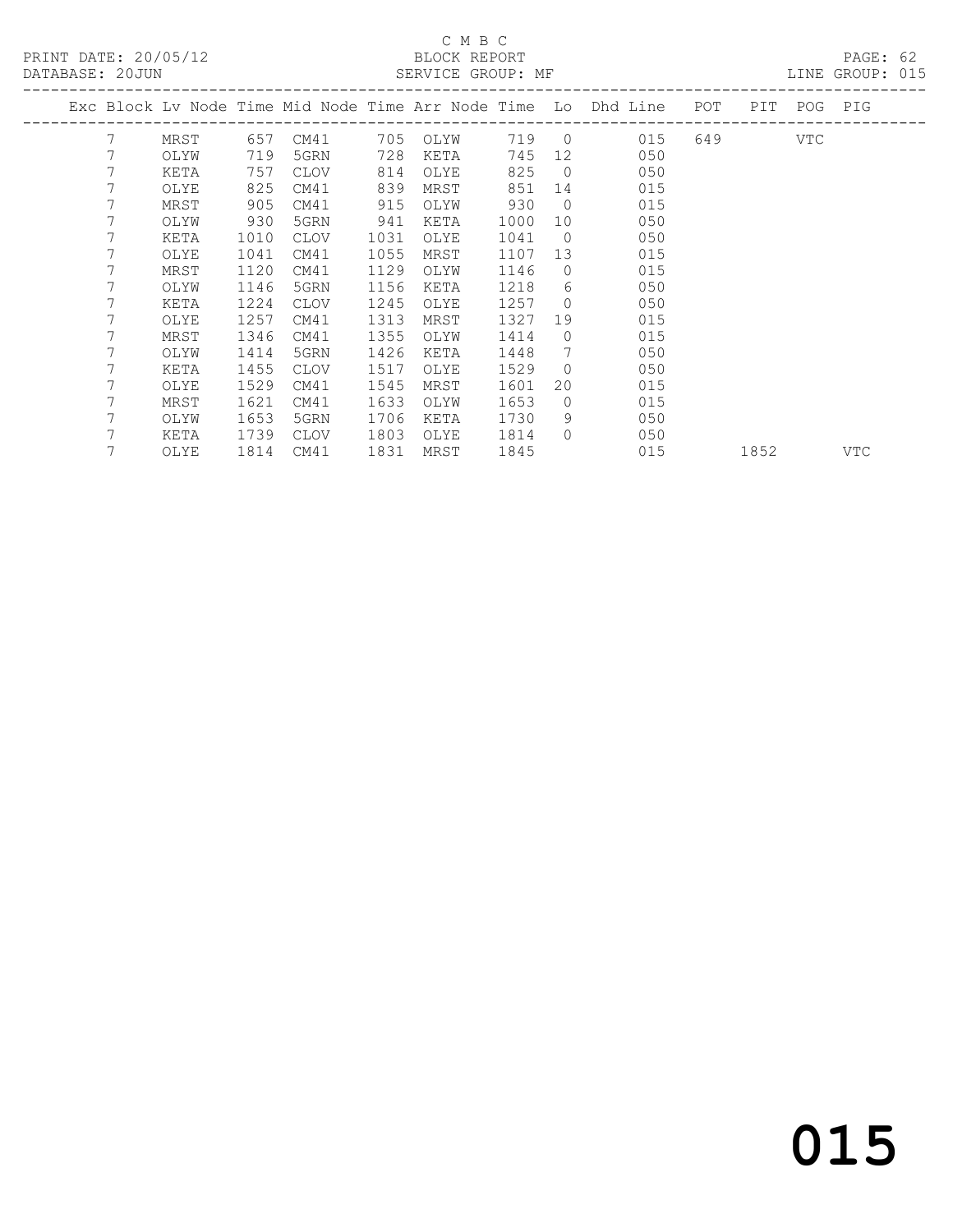#### C M B C<br>BLOCK REPORT

PAGE: 63<br>LINE GROUP: 015

|         |         |      |                |      |      |                      |            |                 | Exc Block Lv Node Time Mid Node Time Arr Node Time Lo Dhd Line POT PIT POG PIG |      |            |
|---------|---------|------|----------------|------|------|----------------------|------------|-----------------|--------------------------------------------------------------------------------|------|------------|
|         | 8       | MRST |                |      |      |                      |            |                 | 758 CM41 809 OLYW 825 0 015 750 VTC                                            |      |            |
|         | 8       | OLYW | 825            |      |      |                      |            |                 | 5GRN 835 KETA 855 6 050                                                        |      |            |
|         | $\,8\,$ | KETA |                | CLOV |      |                      |            | $\overline{0}$  | 050                                                                            |      |            |
|         | $\,8\,$ | OLYE | 901<br>933     | CM41 |      | 922 OLYE<br>946 MRST | 933<br>958 | 14              | 015                                                                            |      |            |
|         | $\,8\,$ | MRST | 1012           | CM41 |      | 1021 OLYW            | 1038       | $\overline{0}$  | 015                                                                            |      |            |
|         | $\,8\,$ | OLYW | 1038           | 5GRN |      | 1048 KETA            | 1108       | 8 <sup>8</sup>  | 050                                                                            |      |            |
|         | $\,8\,$ | KETA | 1116           | CLOV | 1137 | OLYE                 | 1149       | $\overline{0}$  | 050                                                                            |      |            |
|         | 8       | OLYE | 1149           | CM41 | 1205 | MRST                 | 1217       | 9               | 015                                                                            |      |            |
|         | $\,8\,$ | MRST | 1226           | CM41 | 1235 | OLYW                 | 1254       | $\overline{0}$  | 015                                                                            |      |            |
|         | $\,8\,$ | OLYW | 1254           | 5GRN | 1306 | KETA                 | 1328       | 12              | 050                                                                            |      |            |
|         | $\,8\,$ | KETA | 1340           | CLOV | 1402 | OLYE                 | 1414       | $\overline{0}$  | 050                                                                            |      |            |
|         | $\,8\,$ | OLYE | 1414           | CM41 | 1430 | MRST                 | 1446       | 8 <sup>8</sup>  | 015                                                                            |      |            |
|         | $\,8\,$ | MRST | $143.$<br>1525 | CM41 | 1506 | OLYW                 | 1525       | $\overline{0}$  | 015                                                                            |      |            |
|         | $\,8\,$ | OLYW |                | 5GRN | 1538 | KETA                 | 1602       | 8 <sup>8</sup>  | 050                                                                            |      |            |
|         | $\,8\,$ | KETA | 1610           | CLOV | 1633 | OLYE                 | 1644       | $\overline{0}$  | 050                                                                            |      |            |
|         | $\,8\,$ | OLYE | 1644           | CM41 | 1703 | MRST                 | 1719       | 21              | 015                                                                            |      |            |
|         | $\,8\,$ | MRST | 1740           | CM41 | 1752 | OLYW                 | 1810       | $\overline{0}$  | 015                                                                            |      |            |
|         | 8       | OLYW | 1810           | 5GRN | 1823 | KETA                 | 1846       | 15              | 050                                                                            |      |            |
|         | $\,8\,$ | KETA | 1901           | CLOV | 1922 | OLYE                 | 1931       | $\overline{0}$  | 050                                                                            |      |            |
|         | $\,8\,$ | OLYE | 1931           | CM41 | 1945 | MRST                 | 1954       | 8 <sup>8</sup>  | 015                                                                            |      |            |
|         | $\,8\,$ | MRST | 2002           | CM41 | 2010 | OLYW                 | 2024       | $\overline{0}$  | 015                                                                            |      |            |
|         | $\,8\,$ | OLYW | 2024           | 5GRN | 2035 | KETA                 | 2054       | 13              | 050                                                                            |      |            |
| GR 8    |         | KETA | 2107           | CLOV | 2127 | OLYE                 | 2136       | $\overline{0}$  | 050                                                                            |      |            |
| $#GR$ 8 |         | KETA | 2107           | CLOV | 2127 | OLYE                 | 2136       | $\overline{0}$  | 050                                                                            |      |            |
|         | 8       | OLYE | 2136           | CM41 | 2148 | MRST                 | 2157       | 25              | 015                                                                            |      |            |
|         | $\,8\,$ | MRST | 2222           | CM41 | 2230 | OLYW                 | 2243       | $\overline{0}$  | 015                                                                            |      |            |
| GR 8    |         | OLYW | 2243           | 5GRN | 2253 | KETA                 | 2309       | $\overline{2}$  | 050                                                                            |      |            |
| #GR 8   |         | OLYW | 2243           | 5GRN | 2253 | KETA                 | 2309       | $\overline{2}$  | 050                                                                            |      |            |
| GR 8    |         | KETA | 2311           | CLOV | 2332 | OLYE                 | 2341       | $\overline{0}$  | 050                                                                            |      |            |
| #GR 8   |         | KETA | 2311           | CLOV | 2332 | OLYE                 | 2341       | $\overline{0}$  | 050                                                                            |      |            |
|         | $8\,$   | OLYE | 2341           | CM41 | 2350 | MRST                 | 2359       | 18              | 015                                                                            |      |            |
|         | $\,8\,$ | MRST | 2417           | CM41 | 2424 | OLYW                 | 2435       | $\overline{0}$  | 015                                                                            |      |            |
| GR 8    |         | OLYW | 2435           | 5GRN | 2443 | KETA                 | 2459       | $\overline{2}$  | 050                                                                            |      |            |
| #GR 8   |         | OLYW | 2435           | 5GRN | 2443 | KETA                 | 2459       | $\overline{2}$  | 050                                                                            |      |            |
| GR 8    |         | KETA | 2501           | LAAN | 2525 | OLYE                 | 2531       | $\circ$         | 050                                                                            |      |            |
| #GR 8   |         | KETA | 2501           | LAAN | 2525 | OLYE                 | 2531       | $\circ$         | 050                                                                            |      |            |
|         | 8       | OLYE | 2531           | CM41 | 2538 | MRST                 | 2546       | $\circ$         | 015                                                                            |      |            |
|         | $\,8\,$ | MRST | 2546           |      |      | HODM                 | 2609       | $\circ$         | N15                                                                            |      |            |
|         | 8       | HODM | 2609           |      |      | MRST                 | 2639       | $7\overline{ }$ | N15                                                                            |      |            |
|         | $\,8\,$ | MRST | 2646           |      |      | HODM                 | 2733       | 6               | N20                                                                            |      |            |
|         | 8       | HODM | 2739           |      |      | MRST                 | 2828       |                 | N20                                                                            | 2833 | <b>VTC</b> |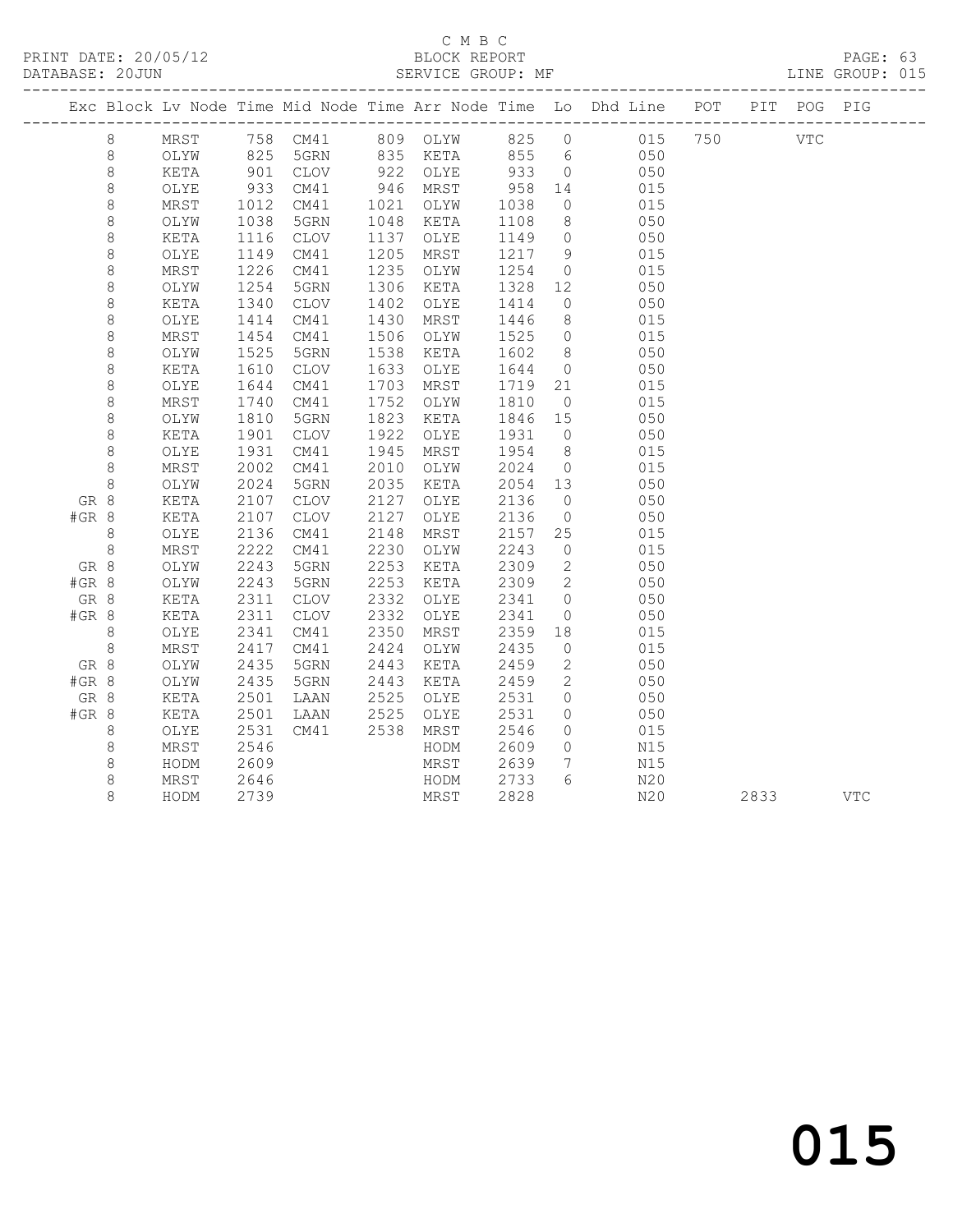### C M B C<br>BLOCK REPORT<br>SERVICE GROUP: MF

|               | DATABASE: 20JUN  |              |                          | SERVICE GROUP: MF      |              |                                                        |              |                                  | LINE GROUP: 015                                                                |              |           |     |            |  |
|---------------|------------------|--------------|--------------------------|------------------------|--------------|--------------------------------------------------------|--------------|----------------------------------|--------------------------------------------------------------------------------|--------------|-----------|-----|------------|--|
|               |                  |              |                          |                        |              |                                                        |              |                                  | Exc Block Lv Node Time Mid Node Time Arr Node Time Lo Dhd Line POT PIT POG PIG |              |           |     |            |  |
|               | 9                | KETA         |                          |                        |              |                                                        |              |                                  | 1240 CLOV 1302 OLYE 1314 0 050 1210 VTC                                        |              |           |     |            |  |
|               | 9                | OLYE         |                          |                        |              |                                                        |              |                                  | 1314 CM41 1330 MRST 1344 17 015                                                |              |           |     |            |  |
|               | $\mathsf 9$      | MRST         | 1401<br>1429<br>1510     | CM41                   |              | 1410 OLYW 1429 0                                       |              |                                  | 015                                                                            |              |           |     |            |  |
|               | 9                | OLYW         |                          | 5GRN                   |              | 1441 KETA                                              | 1503 7       |                                  | 050                                                                            |              |           |     |            |  |
|               | 9                | KETA         |                          | CLOV                   |              | 1532 OLYE                                              | 1544         |                                  | $\overline{O}$<br>050                                                          |              |           |     |            |  |
|               | 9                | OLYE         | 1544                     | CM41                   |              | 1600 MRST                                              | 1616         |                                  | 20 015                                                                         |              |           |     |            |  |
|               | 9                | MRST         | 1636                     | CM41                   |              | 1648 OLYW                                              | 1708         | $\overline{0}$                   | 015                                                                            |              |           |     |            |  |
|               | 9<br>$\mathsf 9$ | OLYW<br>KETA | 1708<br>$\frac{1}{1754}$ | 5GRN<br>CLOV           | 1818         | 1721 KETA<br>OLYE                                      | 1745<br>1829 | 9<br>$\overline{0}$              | 050<br>050                                                                     |              |           |     |            |  |
|               | 9                | OLYE         | 1829                     | CM41                   |              | 1846 MRST                                              | 1900         | 9                                | 015                                                                            |              |           |     |            |  |
|               | 9                | MRST         | 1909                     | CM41                   | 1919         | OLYW                                                   | 1933         | $\overline{0}$                   | 015                                                                            |              |           |     |            |  |
|               | 9                | OLYW         | 1933                     | 5GRN                   |              | 1944 KETA                                              | 2003         | $7\overline{ }$                  | 050                                                                            |              |           |     |            |  |
|               | $\mathsf 9$      | KETA         | 2010                     | CLOV                   |              | 2031 OLYE                                              | 2040         | $\overline{0}$                   | 050                                                                            |              |           |     |            |  |
|               | 9                | OLYE         | 2040                     | CM41                   | 2052         | MRST                                                   | 2101         |                                  | 15 (1)<br>015                                                                  |              |           |     |            |  |
|               | 9                | MRST         | 2116                     | CM41                   |              | 2124 OLYW                                              | 2138         | $\overline{0}$                   | 015                                                                            |              |           |     |            |  |
| GR 9          |                  | OLYW         | 2138                     | 5GRN                   | 2148         | KETA                                                   | 2204         | $\overline{2}$                   | 050                                                                            |              |           |     |            |  |
| $#GR$ 9       |                  | OLYW         | 2138                     | 5GRN                   | 2148         | KETA                                                   | 2204         | $\overline{2}$                   | 050                                                                            |              |           |     |            |  |
| GR 9          |                  | KETA         | 2206                     | CLOV                   | 2229         | OLYE                                                   | 2238         | $\overline{0}$                   | 050                                                                            |              |           |     |            |  |
| $#GR$ 9       |                  | KETA         | 2206                     | CLOV                   | 2229         | OLYE                                                   | 2238         | $\overline{0}$                   | 050                                                                            |              |           |     |            |  |
|               | 9                | OLYE         | 2238                     | CM41                   | 2250         | MRST                                                   | 2259         | 15                               | 015                                                                            |              |           |     |            |  |
|               | 9                | MRST         | 2314                     | CM41                   |              | 2321 OLYW                                              | 2333         | $\overline{0}$                   | 015                                                                            |              |           |     |            |  |
| GR 9          |                  | OLYW         | 2333                     | 5GRN                   | 2341         | KETA                                                   | 2357         |                                  | 2 050                                                                          |              |           |     |            |  |
| $#GR$ 9       |                  | OLYW         | 2333                     | 5GRN                   | 2341         | KETA                                                   | 2357         |                                  | 2 050                                                                          |              |           |     |            |  |
| GR 9<br>#GR 9 |                  | KETA<br>KETA | 2359<br>2359             | LAAN<br>LAAN           | 2423<br>2423 | OLYE<br>OLYE                                           | 2429<br>2429 | $\overline{0}$<br>$\overline{0}$ | 050<br>050                                                                     |              |           |     |            |  |
|               | 9                | OLYE         | 2429                     | CM41                   | 2436         | MRST                                                   | 2444         | $5\overline{)}$                  | 015                                                                            |              |           |     |            |  |
|               | 9                | MRST         | 2449                     | CM41                   |              | 2456 OLYW                                              | 2507         | $\overline{0}$                   | 015                                                                            |              |           |     |            |  |
| GR 9          |                  | OLYW         | 2507                     | 5GRN                   | 2515         | KETA                                                   | 2528         | $2 \overline{2}$                 | 050                                                                            |              |           |     |            |  |
| $#GR$ 9       |                  | OLYW         |                          | 5GRN                   |              | 2515 KETA                                              | 2528         | $\overline{2}$                   | 050                                                                            |              |           |     |            |  |
| GR 9          |                  | KETA         | 2507<br>2530             | LAAN                   |              | 2554 OLYE                                              | 2600         | $\overline{0}$                   | 050                                                                            |              |           |     |            |  |
| $#GR$ 9       |                  | KETA         | 2530                     | LAAN 2554 OLYE         |              |                                                        | 2600         |                                  | $0 \qquad 050$                                                                 |              |           |     |            |  |
|               | 9                | OLYE         | 2600                     | CM41 2607              |              | MRST                                                   | 2615         | 1                                | 015                                                                            |              |           |     |            |  |
|               | 9                | MRST         | 2616                     |                        |              | HODM                                                   | 2639         | $\overline{0}$                   | N15                                                                            |              |           |     |            |  |
|               | 9                | HODM         | 2639                     |                        |              | MRST                                                   | 2709         |                                  | N15                                                                            |              | 2714 VTC  |     |            |  |
|               | 10               | MRST         |                          | 1316 CM41 1325 OLYW    |              |                                                        |              |                                  | 1344 0 015 1308                                                                |              |           | VTC |            |  |
|               | 10               | OLYW         |                          | 1344 5GRN<br>1425 CLOV |              | 1356 KETA     1418    7<br>1447   OLYE      1459     0 |              |                                  | 050                                                                            |              |           |     |            |  |
|               | 10               | KETA         |                          |                        |              |                                                        |              |                                  | 050                                                                            |              |           |     |            |  |
|               | 10               | MRST         | 1551                     | CM41                   | 1603         | OLYW                                                   | 1623         | $\overline{0}$                   | 10 OLYE 1459 CM41 1515 MRST 1531 20 015<br>015                                 |              |           |     |            |  |
|               | 10               | OLYW         | 1623                     | 5GRN                   | 1636         | KETA                                                   | 1700         | 9                                | 050                                                                            |              |           |     |            |  |
|               | 10               | KETA         | 1709                     | CLOV                   | 1733         | OLYE                                                   | 1744         | $\overline{0}$                   | 050                                                                            |              |           |     |            |  |
|               | 10               | OLYE         | 1744                     | CM41                   | 1803         | MRST                                                   | 1819         | 11                               | 015                                                                            |              |           |     |            |  |
|               | 10               | MRST         | 1830                     | CM41                   | 1842         | OLYW                                                   | 1858         | $\overline{0}$                   | 015                                                                            |              |           |     |            |  |
|               | 10               | OLYW         | 1858                     | 5GRN                   | 1910         | KETA                                                   | 1931         |                                  | 050                                                                            |              | 1955 1990 |     | <b>VTC</b> |  |
|               | 11               | $\tt MRST$   | 1507                     | CM41                   | 1519         | OLYW                                                   | 1539         | $\overline{0}$                   |                                                                                | 015 1459 VTC |           |     |            |  |
|               | 11               | OLYW         | 1539                     | 5GRN                   | 1552         | KETA                                                   | 1616         | 8                                | 050                                                                            |              |           |     |            |  |
|               | 11               | KETA         | 1624                     | CLOV                   | 1648         | OLYE                                                   | 1659         | $\Omega$                         | 050                                                                            |              |           |     |            |  |
|               | 11               | OLYE         |                          | 1659 CM41              |              | 1718 MRST                                              | 1734         |                                  | 015                                                                            |              | 1741      |     | <b>VTC</b> |  |
|               |                  |              |                          |                        |              |                                                        |              |                                  |                                                                                |              |           |     |            |  |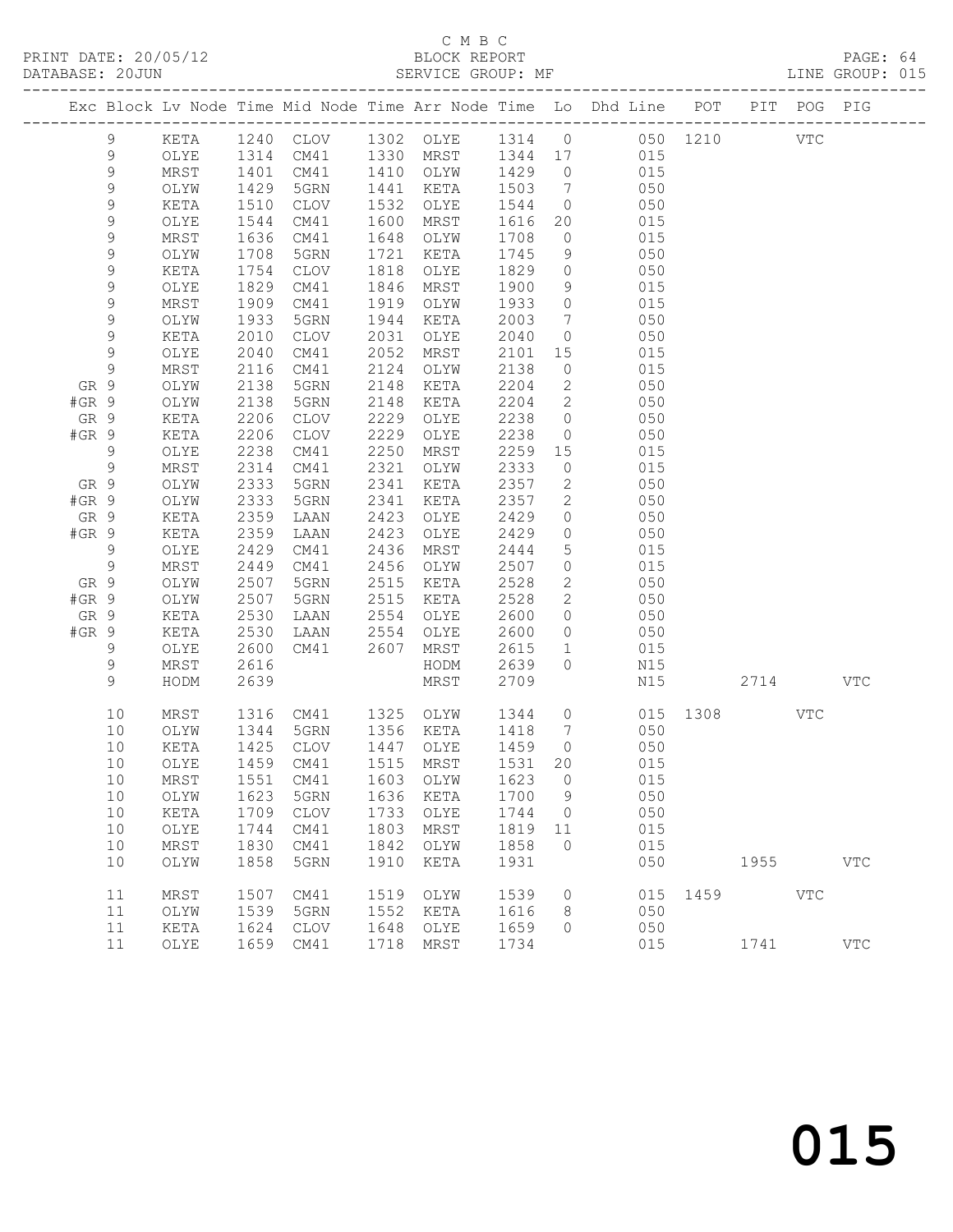|      |                                                                        | PRINT DATE: 20/05/12<br>DATABASE: 20JUN                                                                                                                                                                                      |                                                                                                                                                                                        |                                                                                                                                          |                                                                                                                                                                                                                   |                                                                                                                                          |                                                                                                                                                                                                      | C M B C<br>BLOCK REPORT                                                                                                                                        |                                                                                         |                                                                                                                                                                                                                                             |     |              |             | PAGE: 65                     |  |
|------|------------------------------------------------------------------------|------------------------------------------------------------------------------------------------------------------------------------------------------------------------------------------------------------------------------|----------------------------------------------------------------------------------------------------------------------------------------------------------------------------------------|------------------------------------------------------------------------------------------------------------------------------------------|-------------------------------------------------------------------------------------------------------------------------------------------------------------------------------------------------------------------|------------------------------------------------------------------------------------------------------------------------------------------|------------------------------------------------------------------------------------------------------------------------------------------------------------------------------------------------------|----------------------------------------------------------------------------------------------------------------------------------------------------------------|-----------------------------------------------------------------------------------------|---------------------------------------------------------------------------------------------------------------------------------------------------------------------------------------------------------------------------------------------|-----|--------------|-------------|------------------------------|--|
| VTCT |                                                                        |                                                                                                                                                                                                                              | 29ST 29 AV STATION                                                                                                                                                                     |                                                                                                                                          | EAKY EARLES & KINGSWAY<br>Vancouver Trolley Depot<br>---------------------------                                                                                                                                  |                                                                                                                                          |                                                                                                                                                                                                      | 63LP 63 LOOP                                                                                                                                                   |                                                                                         | GRBY GRANVILLE & BROADWAY                                                                                                                                                                                                                   |     |              |             |                              |  |
|      |                                                                        |                                                                                                                                                                                                                              |                                                                                                                                                                                        |                                                                                                                                          |                                                                                                                                                                                                                   |                                                                                                                                          |                                                                                                                                                                                                      |                                                                                                                                                                |                                                                                         |                                                                                                                                                                                                                                             |     |              |             |                              |  |
|      | GR 1<br>$#GR$ 1<br>GR 1<br>$#GR$ 1                                     | $\mathbf{1}$<br>$\mathbf{1}$<br>$\mathbf{1}$<br>$\mathbf{1}$<br>$\mathbf{1}$<br>$\mathbf{1}$<br>$\mathbf{1}$<br>$\mathbf{1}$<br>$\mathbf{1}$<br>$\mathbf{1}$<br>$\mathbf{1}$<br>$\mathbf{1}$<br>$\mathbf{1}$<br>29ST<br>29ST | NAST<br><b>HANA</b><br>29ST<br>63LP<br>29ST<br>63LP<br>29ST<br>63LP<br>29ST<br>63LP<br>29ST<br>63LP<br>63LP                                                                            | 551<br>611<br>728<br>900<br>1040<br>1218<br>1359<br>1540<br>1720<br>1858                                                                 | REBY 600 29ST<br>HACO<br>GRBY<br>HACO<br>HACO<br>GRBY<br>HACO<br>GRBY<br>HACO<br>2031 GRBY 2054 29ST 2146<br>2031 GRBY 2054 29ST 2146<br>2206 HACO 2228 63LP 2315<br>2206 HACO 2228 63LP 2315                     |                                                                                                                                          |                                                                                                                                                                                                      | 631 63LP 714<br>GRBY 1106 29ST 1204<br>1244 63LP 1346 13<br>1748 29ST 1847 11<br>1920 63LP 2015<br>2054 29ST 2146 20<br>2054 29ST 2146 20<br>2054 29ST 2146 20 | 13<br>16                                                                                | EAKY 448 REBY 500 NAHA 509 5 016 421 VTCT<br>1 12 13 14 NABY 522 NAST 527 5<br>1971 - 132 NABY 537 HANA 546 5<br>605 6 016<br>14 016<br>016<br>016<br>14 016<br>016<br>016<br>016<br>016<br>16 016<br>20 016<br>016<br>016 2321 VTCT<br>016 |     | 2321 VTCT    |             |                              |  |
|      |                                                                        | 2<br>$\mathbf{2}$<br>$\mathbf{2}$<br>$\mathbf{2}$<br>$\mathbf{2}$<br>$\mathbf{2}$<br>$\mathbf{2}$<br>$\mathbf{2}$<br>$\overline{c}$<br>2                                                                                     | EAKY<br>63LP<br>29ST<br>63LP<br>29ST<br>63LP<br>29ST<br>63LP<br>29ST<br>63LP                                                                                                           | 757<br>942<br>1118<br>$\frac{1}{1301}$<br>1438<br>1618                                                                                   | 522 HACO<br>635 GRBY<br>HACO<br>GRBY<br>HACO<br>GRBY<br>HACO<br>GRBY<br>1803 HACO<br>1944 GRBY<br>HACO                                                                                                            | 1503                                                                                                                                     | 1144 63LP<br>1329 29ST                                                                                                                                                                               | 822 63LP 918<br>1008 29ST 1103 15<br>1246 15<br>1428 10<br>63LP 1609 9<br>1646 29ST 1749 14<br>1828 63LP 1925 19<br>2009 29ST 2101                             | 24                                                                                      | HACO 543 63LP 625 10 016<br>GRBY 659 29ST 744 13 016<br>016<br>016<br>016<br>016<br>016<br>016<br>016<br>016                                                                                                                                |     | 455 VTCT     | 2130 VTCT   |                              |  |
|      | GR 3<br>$#GR$ 3<br>GR 3<br>#GR 3<br>GR 3<br>$#GR$ 3<br>GR 3<br>$#GR$ 3 | 3<br>3<br>3<br>3<br>3<br>$\mathsf 3$<br>3<br>3<br>$\mathfrak{Z}$<br>$\mathsf S$                                                                                                                                              | 63LP<br>29ST<br>63LP<br><b>29ST</b><br>63LP<br>29ST<br>63LP<br>29ST<br>63LP<br><b>29ST</b><br>63LP<br>63LP<br><b>29ST</b><br><b>29ST</b><br>63LP<br>63LP<br><b>29ST</b><br><b>29ST</b> | 521<br>631<br>747<br>920<br>1103<br>1242<br>1419<br>1602<br>1742<br>1922<br>2049<br>2049<br>2227<br>2227<br>2345<br>2345<br>2504<br>2504 | GRBY<br>$_{\rm HACO}$<br>GRBY<br>HACO<br>GRBY<br>$_{\rm HACO}$<br>GRBY<br>$_{\rm HACO}$<br>GRBY<br>$_{\rm HACO}$<br>GRBY<br>${\tt GRBY}$<br>HACO<br>$_{\rm HACO}$<br>${\tt GRBY}$<br>${\tt GRBY}$<br>HACO<br>HACO | 544<br>651<br>814<br>946<br>1130<br>1308<br>1447<br>1627<br>1810<br>1944<br>2112<br>2112<br>2249<br>2249<br>2404<br>2404<br>2523<br>2523 | 29ST<br>63LP<br><b>29ST</b><br>63LP<br><b>29ST</b><br>63LP<br><b>29ST</b><br>63LP<br><b>29ST</b><br>63LP<br><b>29ST</b><br><b>29ST</b><br>63LP<br>63LP<br><b>29ST</b><br><b>29ST</b><br>63LP<br>63LP | 623<br>737<br>907<br>1044<br>1228<br>1410<br>1549<br>1733<br>1906<br>2038<br>2204<br>2204<br>2336<br>2336<br>2448<br>2448<br>2610<br>2610                      | 8<br>10<br>13<br>19<br>14<br>9<br>13<br>9<br>16<br>11<br>23<br>23<br>9<br>9<br>16<br>16 | 016<br>016<br>016<br>016<br>016<br>016<br>016<br>016<br>016<br>016<br>016<br>016<br>016<br>016<br>016<br>016<br>016<br>016                                                                                                                  | 513 | 2616<br>2616 | <b>VTCT</b> | <b>VTCT</b><br>$_{\rm VTCT}$ |  |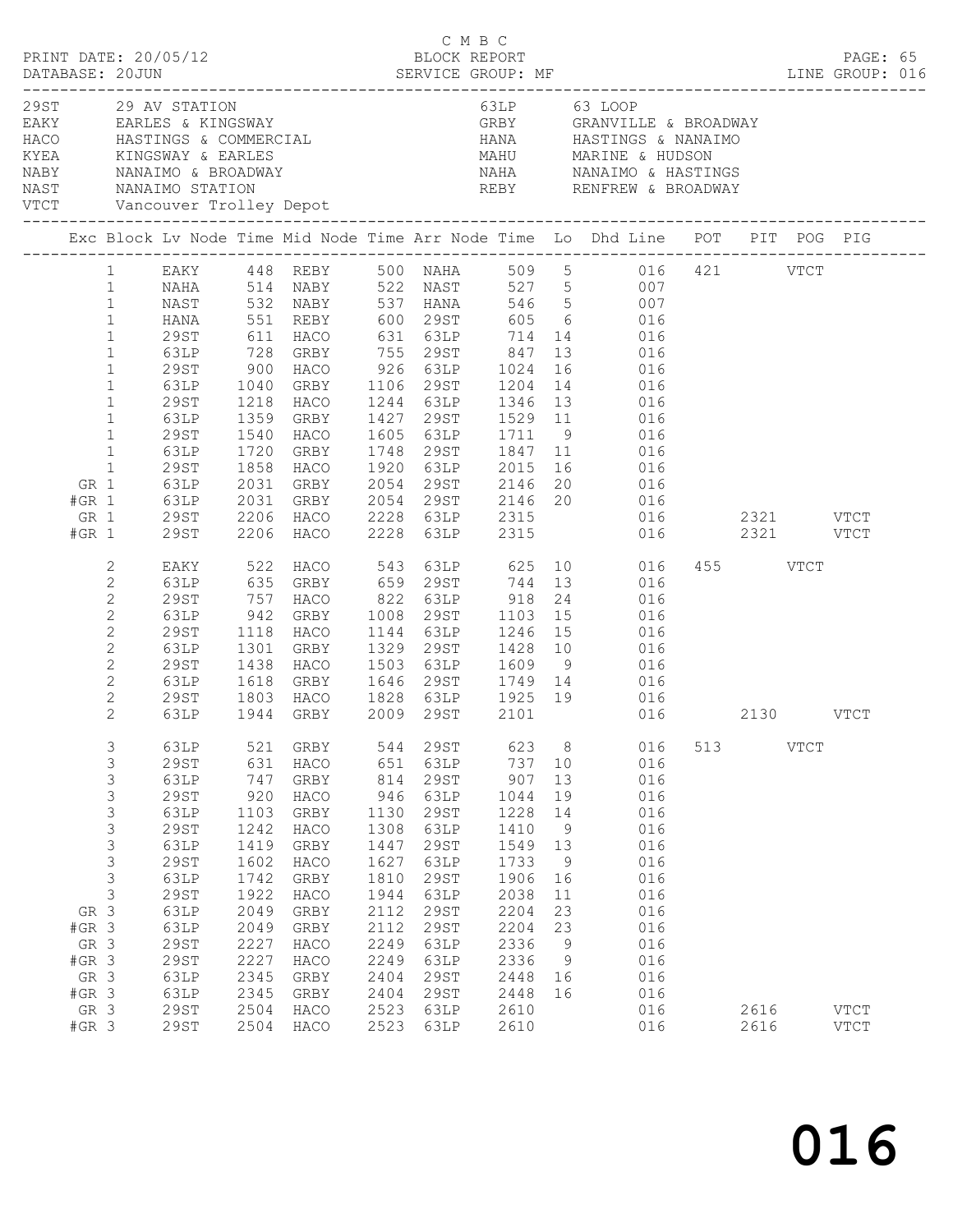#### C M B C<br>BLOCK REPORT

PAGE: 66<br>LINE GROUP: 016

|                 |             |            |          |            |                     |         |             | Exc Block Lv Node Time Mid Node Time Arr Node Time Lo Dhd Line POT              |           |           | PIT POG PIG |             |
|-----------------|-------------|------------|----------|------------|---------------------|---------|-------------|---------------------------------------------------------------------------------|-----------|-----------|-------------|-------------|
| $\overline{4}$  |             |            |          |            |                     |         |             |                                                                                 |           |           |             |             |
| 4               |             |            |          |            |                     |         |             | EAKY 539 HACO 600 63LP 642 13 016 512 VTCT<br>63LP 655 GRBY 720 29ST 806 13 016 |           |           |             |             |
| 4               | 29ST        | 819        | HACO     |            | $844$ $63LP$ 943    |         | 10          | 016                                                                             |           |           |             |             |
| 4               | 63LP        | 953        | GRBY     |            | 1019 29ST 1115 15   |         |             | 016                                                                             |           |           |             |             |
| 4               | 29ST        | 1130       | HACO     |            | 1156 63LP           | 1258    | 14          | 016                                                                             |           |           |             |             |
| $\overline{4}$  | 63LP        | 1312       | GRBY     |            | 1340 29ST           | 1442 16 |             | 016                                                                             |           |           |             |             |
| 4               | 29ST        | 1458       | HACO     |            | 1523 63LP           | 1629    | 9           | 016                                                                             |           |           |             |             |
| 4               | 63LP        | 1638       | GRBY     |            | 1706 29ST           | 1809 14 |             | 016                                                                             |           |           |             |             |
| $\overline{4}$  | 29ST        | 1823       | HACO     |            | 1846 63LP           | 1943    | 18          | 016                                                                             |           |           |             |             |
| $\overline{4}$  | 63LP        | 2001       | GRBY     |            | 2024 29ST           | 2116    | 9           | 016                                                                             |           |           |             |             |
| GR 4            | 29ST        | 2125       | HACO     |            | 2147 63LP           | 2238 16 |             | 016                                                                             |           |           |             |             |
| $#GR$ 4         | 29ST        | 2125       | HACO     | 2147       | 63LP                | 2238 16 |             | 016                                                                             |           |           |             |             |
| GR 4            | 63LP        | 2254       | GRBY     | 2314       | 29ST                | 2359    | $5^{\circ}$ | 016                                                                             |           |           |             |             |
| $#GR$ 4         | 63LP        | 2254       | GRBY     |            | 2314 29ST           | 2359 5  |             | 016                                                                             |           |           |             |             |
| GR 4            | 29ST        | 2404       | HACO     |            | 2423 63LP           | 2510    |             | 016                                                                             |           | 2516 VTCT |             |             |
| $#GR$ 4         | 29ST        | 2404       | HACO     | 2423       | 63LP                | 2510    |             | 016                                                                             |           | 2516 VTCT |             |             |
|                 |             |            |          |            |                     |         |             |                                                                                 |           |           |             |             |
| 5               | EAKY        | 505<br>617 | HACO     | 526<br>641 | 63LP<br>29ST        | 608     | 9           | 016                                                                             |           | 438 VTCT  |             |             |
| 5               | 63LP        |            | GRBY     |            | 29ST                | 724 13  |             | 016                                                                             |           |           |             |             |
| 5               | 29ST        | 737        | HACO     | 802        | 63LP                | 858     | 20          | 016                                                                             |           |           |             |             |
| 5               | 63LP        | 918        | GRBY     | 944        | 29ST                | 1039    | 15          | 016                                                                             |           |           |             |             |
| 5               | 29ST        | 1054       | HACO     |            | 1120 63LP           | 1222 15 |             | 016                                                                             |           |           |             |             |
| $\mathsf S$     | 63LP        | 1237       | GRBY     |            | 1305 29ST           | 1404 14 |             | 016                                                                             |           |           |             |             |
| 5               | 29ST        | 1418       | HACO     |            | 1443 63LP           | 1549 7  |             | 016                                                                             |           |           |             |             |
| 5               | 63LP        | 1556       | GRBY     |            | 1626 29ST           | 1729 14 |             | 016                                                                             |           |           |             |             |
| 5               | 29ST        | 1743       | HACO     | 1810       | 63LP                | 1909    |             | 016                                                                             | 1915 VTCT |           |             |             |
| 6               | EAKY        | 556        | HACO     | 620        | 63LP                | 703     |             | 016                                                                             |           | 529 VTCT  |             |             |
| 6               | 63LP        | 719        | GRBY     |            | 745 29ST            | 837     |             | 13 016                                                                          |           |           |             |             |
| 6               | 29ST        | 850        | HACO     |            | 916 63LP            | 1014    | 15          | 016                                                                             |           |           |             |             |
| 6               | 63LP        | 1029       | GRBY     |            | 1055 29ST           | 1152 14 |             | 016                                                                             |           |           |             |             |
| 6               | 29ST        | 1206       | HACO     |            | 1232 63LP           | 1334 14 |             | 016                                                                             |           |           |             |             |
| 6               | 63LP        | 1348       | GRBY     |            | 1416 29ST           | 1518 11 |             | 016                                                                             |           |           |             |             |
| 6               | 29ST        | 1529       | HACO     |            | 1554 63LP           | 1700 8  |             | 016                                                                             |           |           |             |             |
| 6               | 63LP        | 1708       | GRBY     | 1736       | 29ST                | 1839    |             | 016                                                                             | 1910 VTCT |           |             |             |
|                 |             |            |          |            |                     |         |             |                                                                                 |           |           |             |             |
| 7               | 63LP        | 551        |          |            | GRBY 614 29ST 653 8 |         |             | 016                                                                             |           | 543 VTCT  |             |             |
| 7               | 29ST        | 701        | HACO     |            |                     |         |             | 016                                                                             |           |           |             |             |
| $7\phantom{.}$  | 63LP        |            | 826 GRBY |            |                     |         |             | 016                                                                             |           |           |             |             |
| $7\overline{ }$ |             |            |          |            |                     |         |             | 29ST 1000 HACO 1026 63LP 1126 13 016                                            |           |           |             |             |
| 7               | 63LP        | 1139       | GRBY     | 1206       | 29ST                | 1304    | 14          | 016                                                                             |           |           |             |             |
| 7               | 29ST        | 1318       | HACO     | 1343       | 63LP                | 1447    | 9           | 016                                                                             |           |           |             |             |
| 7               | 63LP        | 1456       | GRBY     | 1526       | 29ST                | 1629    | 13          | 016                                                                             |           |           |             |             |
| 7               | <b>29ST</b> | 1642       | HACO     | 1710       | 63LP                | 1816    | 14          | 016                                                                             |           |           |             |             |
| 7               | 63LP        | 1830       | GRBY     | 1858       | 29ST                | 1952    | 9           | 016                                                                             |           |           |             |             |
| 7               | <b>29ST</b> | 2001       | HACO     | 2023       | 63LP                | 2117    | 15          | 016                                                                             |           |           |             |             |
| GR 7            | 63LP        | 2132       | GRBY     | 2153       | 29ST                | 2242    | 5           | 016                                                                             |           |           |             |             |
| $#GR$ 7         | 63LP        | 2132       | GRBY     | 2153       | 29ST                | 2242    | 5           | 016                                                                             |           |           |             |             |
| GR 7            | 29ST        | 2247       | HACO     | 2309       | 63LP                | 2356    | 19          | 016                                                                             |           |           |             |             |
| $#GR$ 7         | 29ST        | 2247       | HACO     | 2309       | 63LP                | 2356    | 19          | 016                                                                             |           |           |             |             |
| GR 7            | 63LP        | 2415       | GRBY     | 2434       | KYEA                | 2521    |             | 016                                                                             |           | 2543      |             | <b>VTCT</b> |
| $#GR$ 7         | 63LP        | 2415       | GRBY     | 2434       | KYEA                | 2521    |             | 016                                                                             |           | 2543      |             | <b>VTCT</b> |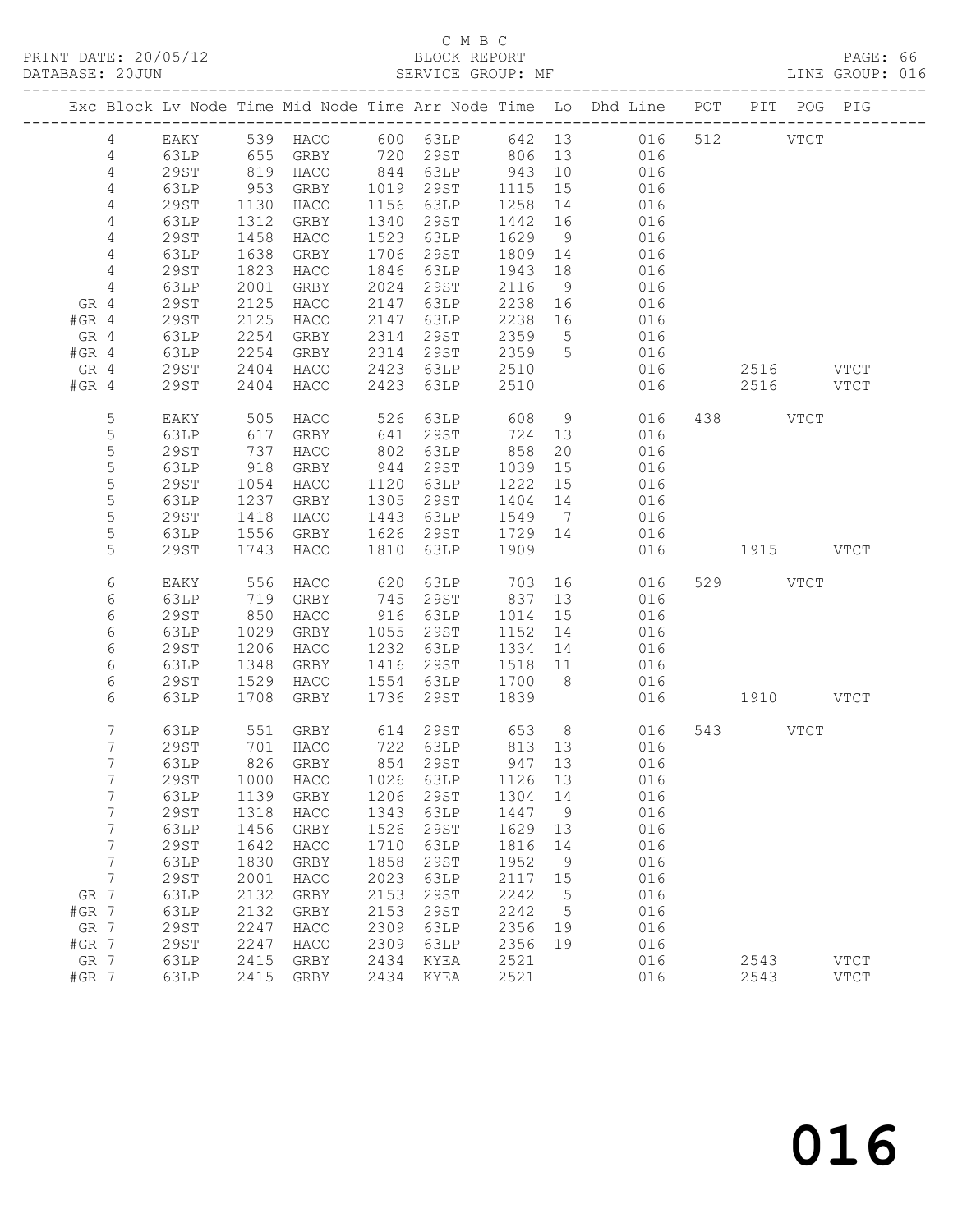### C M B C<br>BLOCK REPORT<br>SERVICE GROUP: MF

| DATABASE: 20JUN |             |             |            | SERVICE GROUP: MF                                                        |      |                             |                 |                |                                                                                |                 |          |             | LINE GROUP: 016 |  |
|-----------------|-------------|-------------|------------|--------------------------------------------------------------------------|------|-----------------------------|-----------------|----------------|--------------------------------------------------------------------------------|-----------------|----------|-------------|-----------------|--|
|                 |             |             |            |                                                                          |      |                             |                 |                | Exc Block Lv Node Time Mid Node Time Arr Node Time Lo Dhd Line POT PIT POG PIG |                 |          |             |                 |  |
|                 | 8           |             |            |                                                                          |      |                             |                 |                | GRBY 559 GRBY 559 29ST 638 13 016 542 VTCT                                     |                 |          |             |                 |  |
|                 | 8           | 29ST        |            |                                                                          |      |                             |                 |                | 651 HACO 711 63LP 801 15 016                                                   |                 |          |             |                 |  |
|                 | $\,8\,$     | 63LP        | 816        | GRBY 844 29ST 937 13<br>HACO 1016 63LP 1114 13<br>GRBY 1154 29ST 1252 14 |      |                             |                 |                | 016                                                                            |                 |          |             |                 |  |
|                 | $\,8\,$     | <b>29ST</b> |            | 950 HACO                                                                 |      |                             |                 |                | 016                                                                            |                 |          |             |                 |  |
|                 | $\,8\,$     | 63LP        |            | 1127 GRBY                                                                |      | 1154 29ST                   |                 |                | 016                                                                            |                 |          |             |                 |  |
|                 | $\,8\,$     | 29ST        | 1306       | HACO                                                                     |      | 1331 63LP                   | 1435            | 14             | 016                                                                            |                 |          |             |                 |  |
|                 | $\,8\,$     | 63LP        | 1449       | GRBY                                                                     |      | 1517 29ST                   | 1619 14         |                | 016                                                                            |                 |          |             |                 |  |
|                 | $\,8\,$     | 29ST        |            | 1633 HACO                                                                |      | 1658 63LP                   | 1805 13<br>1940 |                | 016                                                                            |                 |          |             |                 |  |
|                 | 8           | 63LP        |            | 1818 GRBY                                                                |      | 1846 29ST                   |                 |                |                                                                                | 016  2009  VTCT |          |             |                 |  |
|                 | $\mathsf 9$ | EAKY        | 616        | HACO                                                                     | 641  | 63LP                        |                 |                | 724 13 016                                                                     |                 | 546 VTCT |             |                 |  |
|                 | $\mathsf 9$ | 63LP        | 737<br>910 | GRBY                                                                     | 804  | 29ST                        | 857             | 13             | 016                                                                            |                 |          |             |                 |  |
|                 | $\mathsf 9$ | 29ST        |            | HACO                                                                     |      | 936 63LP                    | 1034            | 17             | 016                                                                            |                 |          |             |                 |  |
|                 | $\mathsf 9$ | 63LP        | 1051       | GRBY                                                                     | 1118 | 29ST                        | 1216            | 14             | 016                                                                            |                 |          |             |                 |  |
|                 | $\mathsf 9$ | <b>29ST</b> | 1230       | HACO                                                                     |      | 1256 63LP                   | 1358            | 11             | 016                                                                            |                 |          |             |                 |  |
|                 | $\mathsf 9$ | 63LP        | 1409       | GRBY                                                                     |      | 1437 29ST                   | 1539 12         |                | 016                                                                            |                 |          |             |                 |  |
|                 | $\mathsf 9$ | <b>29ST</b> |            | 1551 HACO                                                                |      | 1616 63LP                   | 1722 10         |                | 016                                                                            |                 |          |             |                 |  |
|                 | $\mathsf 9$ | 63LP        |            | 1732 GRBY                                                                |      | 1800 29ST 1856 14           |                 |                | 016                                                                            |                 |          |             |                 |  |
|                 | 9           | 29ST        | 1910       | HACO                                                                     |      | 1932 63LP 2027              |                 |                |                                                                                | 016 2033 VTCT   |          |             |                 |  |
|                 | 10          | MAHU        | 602        | GRBY                                                                     |      | 63LP                        | 608             |                | $1 \qquad \qquad$<br>010                                                       |                 | 600 VTCT |             |                 |  |
|                 | 10          | 63LP        |            | 609 GRBY                                                                 |      | 632 29ST                    | 714 14          |                | 016                                                                            |                 |          |             |                 |  |
|                 | 10          | 29ST        | 728        | HACO                                                                     |      | 751 63LP                    | 845             | 11             | 016                                                                            |                 |          |             |                 |  |
|                 | 10          | 63LP        | 856        | GRBY                                                                     |      | 923 29ST                    | 1017            | 13             | 016                                                                            |                 |          |             |                 |  |
|                 | 10          | <b>29ST</b> |            | 1030 HACO                                                                |      | 1056 63LP                   | 1159 14         |                | 016                                                                            |                 |          |             |                 |  |
|                 | 10          | 63LP        | 1213       | GRBY                                                                     | 1241 | 29ST                        | 1340            | 14             | 016                                                                            |                 |          |             |                 |  |
|                 | 10          | 29ST        | 1354       | HACO                                                                     |      | 1419 63LP                   | 1525            | 11             | 016                                                                            |                 |          |             |                 |  |
|                 | 10          | 63LP        | 1536       | GRBY                                                                     |      | 1606 29ST                   | 1709 14         |                | 016                                                                            |                 |          |             |                 |  |
|                 | 10          | <b>29ST</b> |            | 1723 HACO                                                                |      | 1750 63LP                   | 1853            |                | 016                                                                            |                 |          | 1859 VTCT   |                 |  |
|                 | 11          | GRBY        | 624        | GRBY                                                                     | 624  | 29ST                        | 703             | $\overline{7}$ | 016                                                                            |                 | 607 VTCT |             |                 |  |
|                 | 11          | <b>29ST</b> | 710        | HACO                                                                     |      | 732 63LP                    | 825             | 11             | 016                                                                            |                 |          |             |                 |  |
|                 | 11          | 63LP        | 836        | GRBY                                                                     | 904  | 29ST                        | 957             | 13             | 016                                                                            |                 |          |             |                 |  |
|                 | 11          | 29ST        | 1010       | HACO                                                                     |      | 1036 63LP                   | 1136            | 14             | 016                                                                            |                 |          |             |                 |  |
|                 | 11          | 63LP        | 1150       | GRBY                                                                     | 1218 | 29ST                        | 1316            | 14             | 016                                                                            |                 |          |             |                 |  |
|                 | 11          | 29ST        | 1330       | HACO                                                                     |      | 1355 63LP                   | 1501            | 15             | 016                                                                            |                 |          |             |                 |  |
|                 | 11          | 63LP        |            | 1516 GRBY<br>1702 HACO                                                   |      | 1546 29ST<br>1730 63LP 1836 | 1649 13         |                | 016                                                                            |                 |          |             |                 |  |
|                 | 11          | 29ST        |            |                                                                          |      |                             |                 |                | 016                                                                            |                 |          | 1842 VTCT   |                 |  |
|                 | 12          | EAKY        | 636        | HACO                                                                     | 701  | 63LP                        | 751             | 15             | 016                                                                            | 606             |          | <b>VTCT</b> |                 |  |
|                 | $12\,$      | 63LP        | 806        | GRBY                                                                     | 834  | <b>29ST</b>                 | 927             | 13             | 016                                                                            |                 |          |             |                 |  |
|                 | 12          | <b>29ST</b> | 940        | HACO                                                                     | 1006 | 63LP                        | 1104            | 11             | 016                                                                            |                 |          |             |                 |  |
|                 | 12          | 63LP        | 1115       | GRBY                                                                     | 1142 | <b>29ST</b>                 | 1240            | 14             | 016                                                                            |                 |          |             |                 |  |
|                 | 12          | <b>29ST</b> | 1254       | HACO                                                                     | 1319 | 63LP                        | 1423            | 16             | 016                                                                            |                 |          |             |                 |  |
|                 | 12          | 63LP        | 1439       | GRBY                                                                     | 1507 | 29ST                        | 1609            | 14             | 016                                                                            |                 |          |             |                 |  |
|                 | 12          | <b>29ST</b> | 1623       | HACO                                                                     | 1648 | 63LP                        | 1755            | 10             | 016                                                                            |                 |          |             |                 |  |
|                 | 12          | 63LP        | 1805       | GRBY                                                                     | 1833 | <b>29ST</b>                 | 1928            | 18             | 016                                                                            |                 |          |             |                 |  |
|                 | 12          | <b>29ST</b> | 1946       | HACO                                                                     | 2008 | 63LP                        | 2102            | 12             | 016                                                                            |                 |          |             |                 |  |
| GR 12           |             | 63LP        | 2114       | GRBY                                                                     | 2135 | <b>29ST</b>                 | 2224            |                | 016                                                                            |                 | 2251     |             | <b>VTCT</b>     |  |
| #GR 12          |             | 63LP        | 2114       | GRBY                                                                     | 2135 | <b>29ST</b>                 | 2224            |                | 016                                                                            |                 | 2251     |             | <b>VTCT</b>     |  |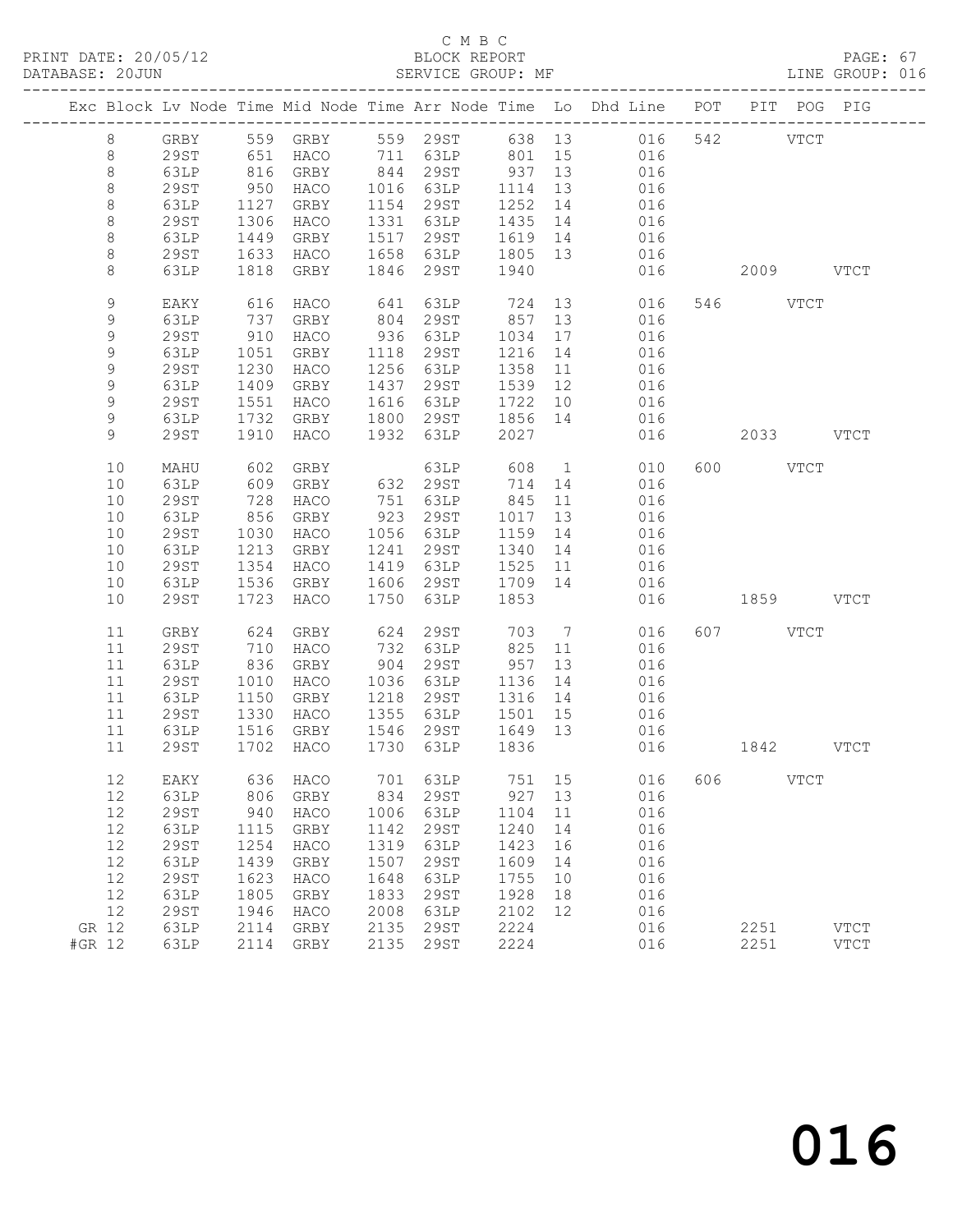#### C M B C<br>BLOCK REPORT

PAGE: 68<br>LINE GROUP: 016

|        |    |              |                                                                                  |           |      |                                                              |                       |                 | Exc Block Lv Node Time Mid Node Time Arr Node Time Lo Dhd Line POT PIT POG PIG |           |               |      |
|--------|----|--------------|----------------------------------------------------------------------------------|-----------|------|--------------------------------------------------------------|-----------------------|-----------------|--------------------------------------------------------------------------------|-----------|---------------|------|
|        | 13 |              |                                                                                  |           |      |                                                              |                       |                 | MAHU 615 GRBY 63LP 621 6 010 613 VTCT                                          |           |               |      |
|        | 13 | 63LP         |                                                                                  |           |      |                                                              |                       |                 | 016<br>016                                                                     |           |               |      |
|        | 13 | 29ST         |                                                                                  |           |      |                                                              |                       |                 |                                                                                |           |               |      |
|        | 13 | 63LP         | 930<br>1106                                                                      | GRBY      |      | 956 29ST                                                     | 1051 15<br>1234 15    |                 | 016                                                                            |           |               |      |
|        | 13 | 29ST         |                                                                                  | HACO      |      | 1132 63LP                                                    |                       |                 | 016                                                                            |           |               |      |
|        | 13 | 63LP         | 1249                                                                             | GRBY      |      | 1317 29ST                                                    | 1416 12               |                 | 016                                                                            |           |               |      |
|        | 13 | 29ST         | $1420$<br>$1606$                                                                 | HACO      |      | 1453 63LP                                                    | 1559<br>1739 14<br>14 |                 | $016$<br>$016$                                                                 |           |               |      |
|        | 13 | 63LP         |                                                                                  | GRBY      |      | 1636 29ST                                                    |                       |                 |                                                                                |           |               |      |
|        | 13 | 29ST         | 1753                                                                             | HACO      |      | 1818 63LP                                                    | 1915                  | 14              | 016                                                                            |           |               |      |
|        | 13 | 63LP         | 1929<br>2105                                                                     | GRBY      |      |                                                              |                       |                 | 016                                                                            |           |               |      |
| GR 13  |    | 29ST         |                                                                                  | HACO      |      |                                                              |                       |                 | 016                                                                            |           |               |      |
| #GR 13 |    | 29ST         | 2105                                                                             | HACO      |      | 2127 63LP 2218 18<br>2256 29ST 2341                          |                       |                 | 016                                                                            |           |               |      |
| GR 13  |    | 63LP         | 2236                                                                             | GRBY      |      |                                                              |                       |                 | 016                                                                            | 2406 VTCT |               |      |
| #GR 13 |    | 63LP         |                                                                                  | 2236 GRBY |      | 2256 29ST                                                    | 2341                  |                 | 016                                                                            | 2406 VTCT |               |      |
|        | 14 | MAHU         | 635                                                                              | GRBY      |      | 63LP                                                         |                       |                 | 641 3<br>010                                                                   | 633 VTCT  |               |      |
|        | 14 | 63LP         | 644                                                                              | GRBY      |      | 709 29ST                                                     | 755 13                |                 | 016                                                                            |           |               |      |
|        | 14 | <b>29ST</b>  | 808                                                                              | HACO      |      | 833 63LP                                                     | 932                   |                 | 016                                                                            | 938       |               | VTCT |
|        | 15 | EAKY         | 715                                                                              | HACO      |      |                                                              |                       | 11              | 016                                                                            | 645       | $_{\rm VTCT}$ |      |
|        | 15 | 63LP         |                                                                                  | 846 GRBY  |      |                                                              |                       | 13              | 016                                                                            |           |               |      |
|        | 15 | 29ST         | 1020                                                                             | HACO      |      | 1046 63LP                                                    | 1146                  | 16              | 016                                                                            |           |               |      |
|        | 15 | 63LP         | 1202                                                                             | GRBY      |      | 1230 29ST                                                    | 1328                  | 14              |                                                                                |           |               |      |
|        | 15 | 29ST         | $1202$<br>$1342$                                                                 | HACO      |      | 1407 63LP                                                    | 1513 13               |                 | $016$<br>$016$                                                                 |           |               |      |
|        | 15 | 63LP         | 1526                                                                             | GRBY      |      | 1556 29ST                                                    |                       |                 | 016                                                                            |           |               |      |
|        | 15 | <b>29ST</b>  | 1712                                                                             | HACO      |      | 1740 63LP                                                    | 1659 13<br>1844 14    |                 | 016                                                                            |           |               |      |
|        | 15 | 63LP         | 1858                                                                             | GRBY      |      | 1924 29ST                                                    | 2016 15               |                 | 016                                                                            |           |               |      |
| GR 15  |    | 29ST<br>29ST | 2031                                                                             | HACO      |      | 2053 63LP                                                    | 2147 5<br>2147 5      |                 | 016<br>016                                                                     |           |               |      |
| #GR 15 |    |              | 2031                                                                             | HACO      |      | 2053 63LP                                                    |                       |                 |                                                                                |           |               |      |
| GR 15  |    | 63LP         | 2152                                                                             | GRBY      |      | 2213 29ST                                                    | 2302                  | 5               | 016                                                                            |           |               |      |
| #GR 15 |    | 63LP         |                                                                                  | GRBY      |      | 2213    29ST         2302      5<br>2328    63LP        2413 |                       |                 | 016                                                                            |           |               |      |
| GR 15  |    | 29ST         | 2152<br>2307                                                                     | HACO      |      |                                                              |                       |                 | 016                                                                            | 2419 VTCT |               |      |
| #GR 15 |    | 29ST         | 2307                                                                             | HACO      | 2328 | 63LP                                                         | 2413                  |                 | 016                                                                            | 2419 VTCT |               |      |
|        | 16 | MAHU         | 650                                                                              | GRBY      |      | 63LP 656                                                     |                       | $5\overline{)}$ | 010                                                                            | 648 — 100 | VTCT          |      |
|        | 16 | 63LP         | 701                                                                              | GRBY      |      |                                                              |                       |                 | 016                                                                            |           |               |      |
|        | 16 | 29ST         | $\begin{array}{c} \n \stackrel{\cdot}{\cancel{0}} & 29 \\  \hline\n \end{array}$ | HACO      |      | 727 29ST<br>855 63LP                                         | 817 12<br>953 12      |                 | 016                                                                            |           |               |      |
|        | 16 | 63LP         | 1005                                                                             | GRBY      |      | 1031 29ST                                                    | 1127                  | 15              | 016                                                                            |           |               |      |
|        | 16 | 29ST         | 1142                                                                             | HACO      |      | 1208 63LP                                                    | 1310 14               |                 | 016                                                                            |           |               |      |
|        | 16 | 63LP         | 1324                                                                             | GRBY      |      | 1352 29ST                                                    | 1454 15               |                 | 016                                                                            |           |               |      |
|        | 16 | <b>29ST</b>  | 1509<br>1648                                                                     | HACO      |      | 1534 63LP 1640 8<br>1716 29ST 1819 14                        |                       |                 | 016                                                                            |           |               |      |
|        | 16 | 63LP         |                                                                                  | GRBY      |      |                                                              |                       |                 | 016                                                                            |           |               |      |
|        | 16 | <b>29ST</b>  |                                                                                  | 1833 HACO |      | 1856 63LP 1953                                               |                       |                 |                                                                                |           |               |      |
|        |    |              |                                                                                  |           |      |                                                              |                       |                 |                                                                                |           |               |      |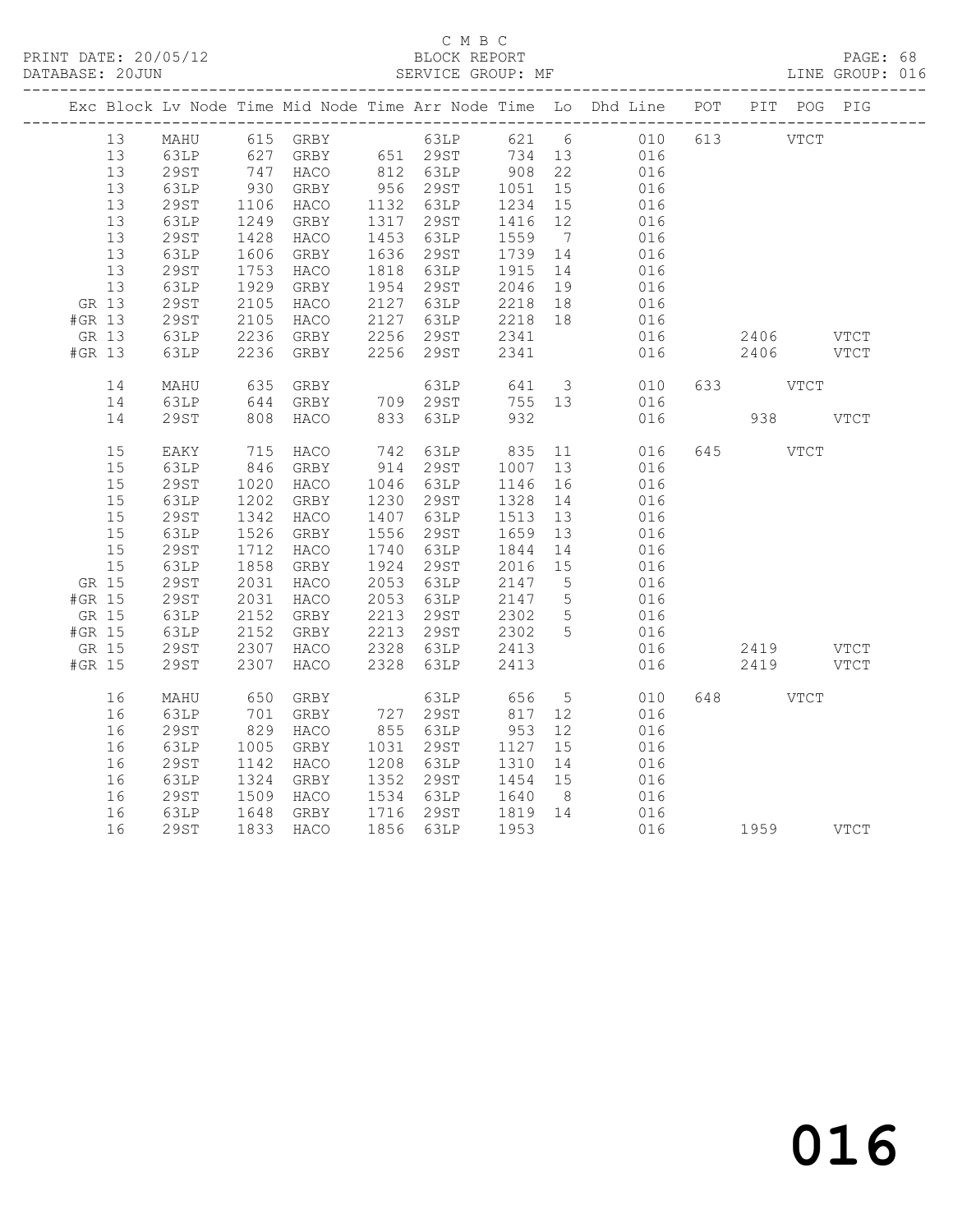#### C M B C<br>BLOCK REPORT

PAGE: 69<br>LINE GROUP: 016

|        |       |             |      |                                                                                                          |      |                                                            |         |                 | Exc Block Lv Node Time Mid Node Time Arr Node Time Lo Dhd Line POT PIT POG PIG |             |               |               |             |
|--------|-------|-------------|------|----------------------------------------------------------------------------------------------------------|------|------------------------------------------------------------|---------|-----------------|--------------------------------------------------------------------------------|-------------|---------------|---------------|-------------|
|        | 17    | MAHU        |      | 657 GRBY                                                                                                 |      |                                                            |         |                 | 63LP 703 6 010                                                                 |             | 655 000       | $_{\rm VTCT}$ |             |
|        | 17    | 63LP        |      | 709   GRBY          735    29ST          827    13<br>840    HACO          906    63LP        1004    13 |      |                                                            |         |                 | 016                                                                            |             |               |               |             |
|        | 17    | 29ST        |      |                                                                                                          |      |                                                            |         |                 | 016                                                                            |             |               |               |             |
|        | 17    | 63LP        | 1017 | GRBY                                                                                                     | 1043 | 29ST                                                       | 1140    | 14              | 016                                                                            |             |               |               |             |
|        | 17    | 29ST        | 1154 | HACO                                                                                                     | 1220 | 63LP                                                       | 1322    | 14              | 016                                                                            |             |               |               |             |
|        | 17    | 63LP        | 1336 | GRBY                                                                                                     | 1404 | 29ST                                                       | 1506    | 13              | 016                                                                            |             |               |               |             |
|        | 17    | <b>29ST</b> | 1519 | HACO                                                                                                     | 1544 | 63LP                                                       | 1650    | 8 <sup>8</sup>  | 016                                                                            |             |               |               |             |
|        | 17    | 63LP        | 1658 | GRBY                                                                                                     | 1726 | 29ST                                                       | 1829    | 16              | 016                                                                            |             |               |               |             |
|        | 17    | <b>29ST</b> | 1845 | HACO                                                                                                     | 1908 | 63LP                                                       | 2005    | 11              | 016                                                                            |             |               |               |             |
|        | 17    | 63LP        | 2016 | GRBY                                                                                                     | 2039 | 29ST                                                       | 2131    | 14              | 016                                                                            |             |               |               |             |
|        | GR 17 | 29ST        | 2145 | HACO                                                                                                     | 2207 | 63LP                                                       | 2258    | 17              | 016                                                                            |             |               |               |             |
| #GR 17 |       | 29ST        | 2145 | HACO                                                                                                     | 2207 | 63LP                                                       | 2258    | 17              | 016                                                                            |             |               |               |             |
|        | GR 17 | 63LP        | 2315 | GRBY                                                                                                     | 2335 | 29ST                                                       | 2419    | 15              | 016                                                                            |             |               |               |             |
| #GR 17 |       | 63LP        | 2315 | GRBY                                                                                                     | 2335 | 29ST                                                       | 2419 15 |                 | 016                                                                            |             |               |               |             |
|        | GR 17 | 29ST        | 2434 | HACO                                                                                                     | 2453 | 63LP                                                       | 2540    |                 | 016                                                                            |             | 2546 VTCT     |               |             |
| #GR 17 |       | 29ST        | 2434 | HACO                                                                                                     | 2453 | 63LP                                                       | 2540    |                 | 016                                                                            |             | $2546$ $VTCT$ |               |             |
|        |       |             |      |                                                                                                          |      |                                                            |         |                 |                                                                                |             |               |               |             |
|        | 18    | MAHU        | 744  | GRBY                                                                                                     |      | 63LP                                                       | 750     |                 | $6\degree$<br>010                                                              |             | 742 VTCT      |               |             |
|        | 18    | 63LP        | 756  | GRBY                                                                                                     |      | 824    29ST           917    13<br>956    63LP        1054 |         |                 | 016                                                                            |             |               |               |             |
|        | 18    | <b>29ST</b> | 930  | HACO                                                                                                     |      |                                                            |         |                 | 016                                                                            |             | 1100 VTCT     |               |             |
|        | 19    | MAHU        | 849  | GRBY                                                                                                     |      | 63LP                                                       | 855     |                 | 11<br>010                                                                      |             | 847 VTCT      |               |             |
|        | 19    | 63LP        | 906  | GRBY                                                                                                     |      | 933 29ST                                                   | 1027 15 |                 | 016                                                                            |             |               |               |             |
|        | 19    | <b>29ST</b> | 1042 | HACO                                                                                                     |      | 1108 63LP                                                  | 1211    | 14              | 016                                                                            |             |               |               |             |
|        | 19    | 63LP        | 1225 | GRBY                                                                                                     | 1253 | 29ST                                                       | 1352 14 |                 | 016                                                                            |             |               |               |             |
|        | 19    | 29ST        | 1406 | HACO                                                                                                     | 1431 | 63LP                                                       | 1537    | 9               | 016                                                                            |             |               |               |             |
|        | 19    | 63LP        | 1546 | GRBY                                                                                                     | 1616 | 29ST                                                       | 1719    | 14              | 016                                                                            |             |               |               |             |
|        | 19    | <b>29ST</b> | 1733 | HACO                                                                                                     | 1800 | 63LP                                                       | 1903    | 10              | 016                                                                            |             |               |               |             |
|        | 19    | 63LP        | 1913 | GRBY                                                                                                     | 1939 | 29ST                                                       | 2031    | 16              | 016                                                                            |             |               |               |             |
|        | GR 19 | 29ST        | 2047 | HACO                                                                                                     | 2109 | 63LP                                                       | 2203    | 13              | 016                                                                            |             |               |               |             |
| #GR 19 |       | 29ST        | 2047 | HACO                                                                                                     | 2109 | 63LP                                                       | 2203    | 13              | 016                                                                            |             |               |               |             |
|        | GR 19 | 63LP        | 2216 | GRBY                                                                                                     | 2237 | 29ST                                                       | 2322    | 11              | 016                                                                            |             |               |               |             |
| #GR 19 |       | 63LP        | 2216 | GRBY                                                                                                     | 2237 | 29ST                                                       | 2322 11 |                 | 016                                                                            |             |               |               |             |
| GR 19  |       | 29ST        | 2333 | HACO                                                                                                     | 2354 | 63LP                                                       | 2441    | $5\overline{)}$ | 016                                                                            |             |               |               |             |
| #GR 19 |       | 29ST        | 2333 | HACO                                                                                                     | 2354 | 63LP                                                       | 2441 5  |                 | 016                                                                            |             |               |               |             |
|        | GR 19 | 63LP        | 2446 | GRBY                                                                                                     | 2505 | KYEA                                                       | 2552    |                 | 016                                                                            |             | 2614 VTCT     |               |             |
| #GR 19 |       | 63LP        | 2446 | GRBY                                                                                                     | 2505 | KYEA                                                       | 2552    |                 | 016                                                                            |             | 2614 VTCT     |               |             |
|        |       |             |      |                                                                                                          |      |                                                            |         |                 |                                                                                |             |               |               |             |
|        | 20    | 63LP        |      | 1429 GRBY                                                                                                |      |                                                            |         |                 | 1457 29ST 1559 14 016 1421 VTCT                                                |             |               |               |             |
|        |       |             |      | 20  29ST  1613  HACO  1638  63LP  1745  9                                                                |      |                                                            |         |                 | 016                                                                            |             |               |               |             |
|        | 20    | 63LP        | 1754 | GRBY                                                                                                     | 1822 | 29ST                                                       | 1917 17 |                 | 016                                                                            |             |               |               |             |
|        | 20    | 29ST        | 1934 | HACO                                                                                                     | 1956 | 63LP                                                       | 2050    |                 | 016                                                                            |             | 2056 VTCT     |               |             |
|        | 21    | 29ST        | 1448 | HACO                                                                                                     | 1513 | 63LP                                                       | 1619    | 9               | 016                                                                            | $1404$ VTCT |               |               |             |
|        | 21    | 63LP        | 1628 | GRBY                                                                                                     | 1656 | 29ST                                                       | 1759    | 14              | 016                                                                            |             |               |               |             |
|        | 21    | 29ST        | 1813 | HACO                                                                                                     | 1837 | 63LP                                                       | 1934    |                 | 016                                                                            |             | 1940 VTCT     |               |             |
|        |       |             |      |                                                                                                          |      |                                                            |         |                 |                                                                                |             |               |               |             |
|        | 22    | 63LP        | 1506 | GRBY                                                                                                     | 1536 | 29ST                                                       | 1639    | 13              | 016                                                                            | 1458        | VTCT          |               |             |
|        | 22    | 29ST        | 1652 | HACO                                                                                                     | 1720 | 63LP                                                       | 1826    | 16              | 016                                                                            |             |               |               |             |
|        | 22    | 63LP        | 1842 | GRBY                                                                                                     | 1910 | 29ST                                                       | 2004    | 12              | 016                                                                            |             |               |               |             |
|        | 22    | <b>29ST</b> | 2016 | HACO                                                                                                     | 2038 | 63LP                                                       | 2132    |                 | 016                                                                            |             | 2138          |               | <b>VTCT</b> |
|        |       |             |      |                                                                                                          |      |                                                            |         |                 |                                                                                |             |               |               |             |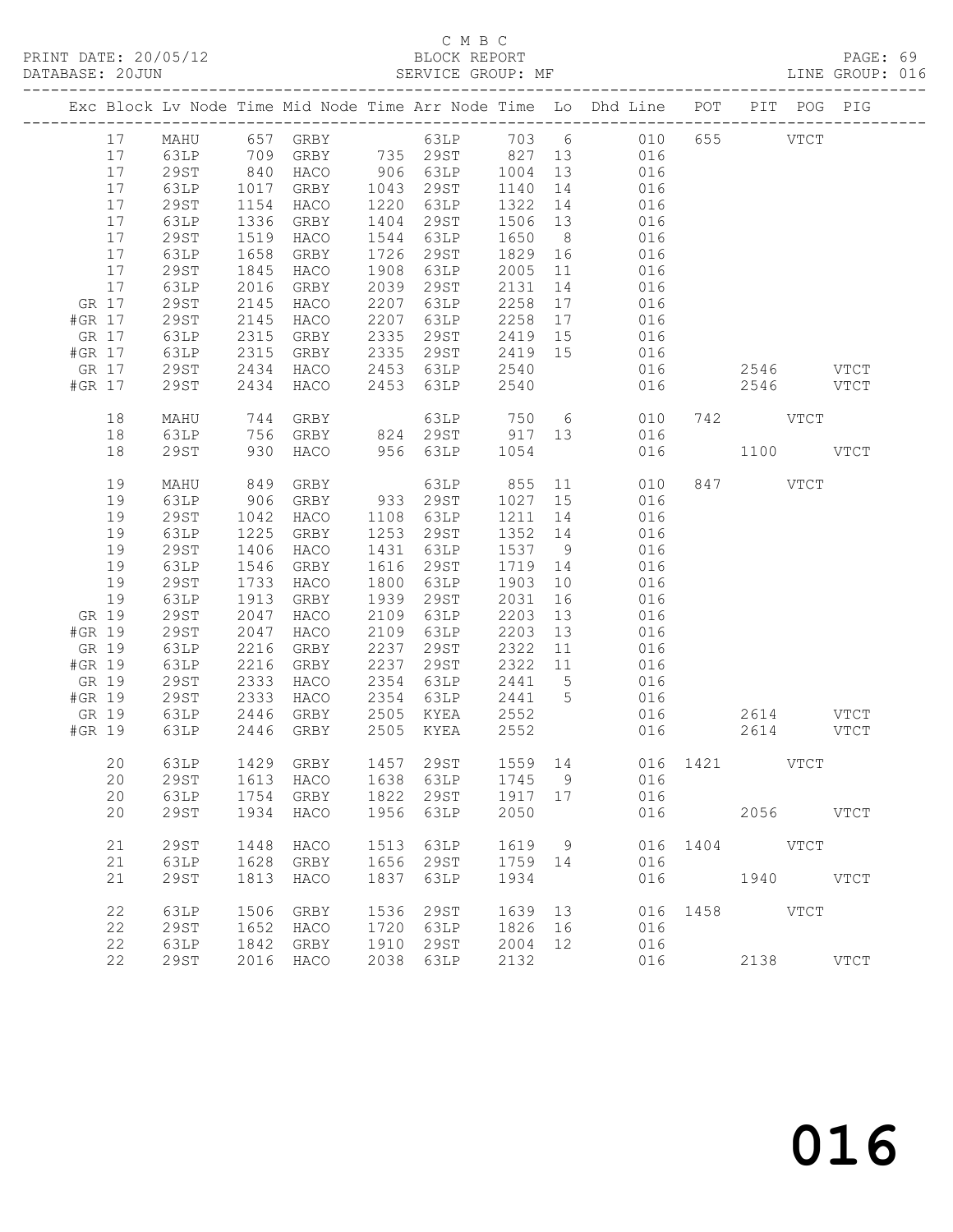|         |                              |              | PRINT DATE: 20/05/12   |                            |              | BLOCK REPORT                                                                   |                                            |                      |                      |                         |     |           | PAGE: 70    |  |
|---------|------------------------------|--------------|------------------------|----------------------------|--------------|--------------------------------------------------------------------------------|--------------------------------------------|----------------------|----------------------|-------------------------|-----|-----------|-------------|--|
|         |                              |              | BYCA BROADWAY & CAMBIE |                            |              | CBYN CAMBIE ST FS W BROADWAY                                                   |                                            |                      |                      |                         |     |           |             |  |
|         |                              |              |                        |                            |              | Exc Block Lv Node Time Mid Node Time Arr Node Time Lo Dhd Line POT PIT POG PIG |                                            |                      |                      |                         |     |           |             |  |
|         |                              |              |                        |                            |              |                                                                                |                                            |                      |                      |                         |     |           |             |  |
|         | 1                            |              |                        |                            |              | MRST 512 CBYN 536 RORI 541 0 017 504 VTCT                                      |                                            |                      |                      |                         |     |           |             |  |
|         | $\mathbf{1}$<br>$\mathbf{1}$ |              |                        |                            |              | RORI 541 BYCA 557 MRST 624 17<br>MRST 641 CBYN 708 RORI 713 0                  |                                            |                      |                      | 624 17 017<br>713 0 017 |     |           |             |  |
|         | $\mathbf{1}$                 | RORI         |                        |                            |              | 713 BYCA 729 MRST                                                              |                                            |                      | 758 16 017           |                         |     |           |             |  |
|         | $\mathbf{1}$                 | MRST         | 814                    | CBYN                       |              | 849 RORI 856                                                                   |                                            |                      | $0\qquad \qquad 017$ |                         |     |           |             |  |
|         | $\mathbf{1}$                 | RORI         |                        |                            |              |                                                                                |                                            |                      |                      | 017                     |     |           |             |  |
|         | $\mathbf{1}$                 | MRST         |                        | 856 BYCA<br>956 CBYN       |              |                                                                                |                                            |                      |                      | $017$                   |     |           |             |  |
|         | $\mathbf 1$                  | RORI         | 1036                   | BYCA                       |              | 1057 MRST                                                                      | 1130  22  017                              |                      |                      |                         |     |           |             |  |
|         | $\mathbf 1$                  | MRST         | 1152                   | CBYN                       |              | 1228 RORI                                                                      | 1235 0                                     |                      |                      | 017                     |     |           |             |  |
|         | $\mathbf 1$                  | RORI         | 1235<br>1352           | BYCA                       |              | 1257 MRST                                                                      | 1332 20                                    |                      |                      | 017                     |     |           |             |  |
|         | $\mathbf{1}$                 | MRST         |                        | CBYN                       |              | 1429 RORI                                                                      | $\begin{array}{c}\n1435 \\ 0\n\end{array}$ |                      |                      | 017                     |     |           |             |  |
|         | $\mathbf 1$                  | RORI         | 1435                   | BYCA                       | 1459         | MRST                                                                           | 1539 16                                    |                      |                      | 017                     |     |           |             |  |
|         | $\mathbf 1$                  | MRST         | 1555                   | CBYN                       | 1633         | RORI                                                                           | 1639 0                                     |                      |                      | 017                     |     |           |             |  |
|         | $\mathbf 1$<br>$\mathbf{1}$  | RORI<br>MRST | 1639<br>1758           | BYCA<br>CBYN               |              | 1705 MRST<br>1834 RORI                                                         | 1744 14<br>1841 0                          |                      |                      | 017<br>017              |     |           |             |  |
|         | $\mathbf 1$                  | RORI         | 1841                   | BYCA                       |              | 1901 MRST 1932 10 017                                                          |                                            |                      |                      |                         |     |           |             |  |
|         | $\mathbf{1}$                 | MRST         | 1942                   | CBYN                       |              | 2011 RORI                                                                      | 2016                                       |                      | 0 017                |                         |     |           |             |  |
|         | $\mathbf{1}$                 | RORI         | 2016                   | BYCA                       |              | 2035 MRST                                                                      | 2104 18                                    |                      |                      | 017                     |     |           |             |  |
|         | $\mathbf{1}$                 | MRST         | 2122                   | CBYN                       |              | 2151 RORI                                                                      | 2156 0                                     |                      |                      | 017                     |     |           |             |  |
| GR 1    |                              | RORI         | 2156                   | BYCA                       |              | 2215 MRST                                                                      | $2244$ 6 017                               |                      |                      |                         |     |           |             |  |
| $#GR$ 1 |                              | RORI         | 2156                   | BYCA                       |              | 2215 MRST                                                                      | 2244 6 017                                 |                      |                      |                         |     |           |             |  |
|         | 1                            | MRST         | 2250<br>2320<br>2320   | CBYN                       |              | 2314 RORI                                                                      | 2320 0                                     |                      |                      | 017                     |     |           |             |  |
| GR 1    |                              | RORI         |                        | BYCA                       |              |                                                                                |                                            |                      |                      |                         |     |           |             |  |
| $#GR$ 1 |                              | RORI         |                        | BYCA                       |              |                                                                                |                                            |                      |                      |                         |     |           |             |  |
| GR 1    | $\mathbf{1}$                 | MRST<br>RORI | 2428                   | BYCA                       |              | CBYN 2452 RORI 2458 0 017<br>2515 MRST 2541                                    |                                            |                      |                      | 017  2546  VTCT         |     |           |             |  |
| $#GR$ 1 |                              | RORI         | 2458<br>2458           | BYCA                       |              | 2515 MRST                                                                      | 2541                                       |                      |                      |                         | 017 | 2546 VTCT |             |  |
|         |                              |              |                        |                            |              |                                                                                |                                            |                      |                      |                         |     |           |             |  |
|         | 2                            | MRST         |                        |                            |              | 527 CBYN 551 RORI                                                              |                                            |                      | 556 0                | 017                     |     | 519 VTCT  |             |  |
|         | 2                            | RORI         | 556                    | BYCA                       |              | 612 MRST 639 11 017                                                            |                                            |                      |                      |                         |     |           |             |  |
|         | $\mathbf{2}$                 | MRST         |                        | 650 CBYN<br>722 BYCA       |              | 717 RORI<br>739 MRST                                                           | 722 0                                      |                      |                      | 017                     |     |           |             |  |
|         | $\overline{c}$               | RORI         |                        |                            |              |                                                                                | 808 15                                     |                      |                      | 017                     |     |           |             |  |
|         | $\overline{2}$               |              |                        |                            |              | MRST 823 CBYN 857 RORI                                                         |                                            |                      | 904 0 017            |                         |     |           |             |  |
|         | $\mathbf{2}$                 | RORI         | 904                    | BYCA                       | 925          | MRST<br>RORI                                                                   | 956                                        | 13                   |                      | 017<br>017              |     |           |             |  |
|         | $\mathbf{2}$<br>$\mathbf{2}$ | MRST<br>RORI | 1009<br>1049           | CBYN<br><b>BYCA</b>        | 1043<br>1110 | MRST                                                                           | 1049<br>1143                               | $\overline{0}$<br>24 |                      | 017                     |     |           |             |  |
|         | $\mathbf{2}$                 | MRST         | 1207                   | CBYN                       | 1243         | RORI                                                                           | 1250                                       | $\overline{0}$       |                      | 017                     |     |           |             |  |
|         | $\mathbf{2}$                 | RORI         | 1250                   | <b>BYCA</b>                | 1312         | MRST                                                                           | 1347                                       | 18                   |                      | 017                     |     |           |             |  |
|         | $\mathbf{2}$                 | MRST         | 1405                   | CBYN                       | 1442         | RORI                                                                           | 1448                                       | $\overline{0}$       |                      | 017                     |     |           |             |  |
|         | $\sqrt{2}$                   | RORI         | 1448                   | <b>BYCA</b>                | 1512         | MRST                                                                           | 1552                                       | 11                   |                      | 017                     |     |           |             |  |
|         | $\mathbf{2}$                 | MRST         | 1603                   | CBYN                       | 1640         | RORI                                                                           | 1647                                       | $\overline{0}$       |                      | 017                     |     |           |             |  |
|         | $\sqrt{2}$                   | RORI         | 1647                   | BYCA                       | 1713         | MRST                                                                           | 1752                                       | 21                   |                      | 017                     |     |           |             |  |
|         | $\mathbf{2}$                 | MRST         | 1813                   | CBYN                       | 1849         | RORI                                                                           | 1856                                       | $\overline{0}$       |                      | 017                     |     |           |             |  |
|         | $\overline{c}$               | RORI         | 1856                   | BYCA                       | 1916         | MRST                                                                           | 1947                                       | 15                   |                      | 017                     |     |           |             |  |
|         | $\sqrt{2}$                   | $\tt MRST$   | 2002                   | CBYN                       | 2031         | RORI                                                                           | 2036                                       | $\overline{0}$       |                      | 017                     |     |           |             |  |
|         | $\mathbf{2}$                 | RORI         | 2036                   | BYCA                       | 2055         | MRST                                                                           | 2124                                       | 21                   |                      | 017                     |     |           |             |  |
| GR 2    | $\mathbf{2}$                 | $\tt MRST$   | 2145<br>2216           | CBYN                       | 2211<br>2234 | RORI                                                                           | 2216<br>2302                               | $\circ$<br>8         |                      | 017<br>017              |     |           |             |  |
| $#GR$ 2 |                              | RORI<br>RORI | 2216                   | <b>BYCA</b><br><b>BYCA</b> | 2234         | MRST<br>MRST                                                                   | 2302                                       | 8                    |                      | 017                     |     |           |             |  |
|         | 2                            | MRST         | 2310                   | CBYN                       | 2334         | RORI                                                                           | 2340                                       | $\circ$              |                      | 017                     |     |           |             |  |
| GR 2    |                              | RORI         | 2340                   | <b>BYCA</b>                | 2358         | MRST                                                                           | 2426                                       |                      |                      | 017                     |     | 2431      | <b>VTCT</b> |  |
| $#GR$ 2 |                              | RORI         | 2340                   | BYCA                       | 2358         | MRST                                                                           | 2426                                       |                      |                      | 017                     |     | 2431      | <b>VTCT</b> |  |
|         |                              |              |                        |                            |              |                                                                                |                                            |                      |                      |                         |     |           |             |  |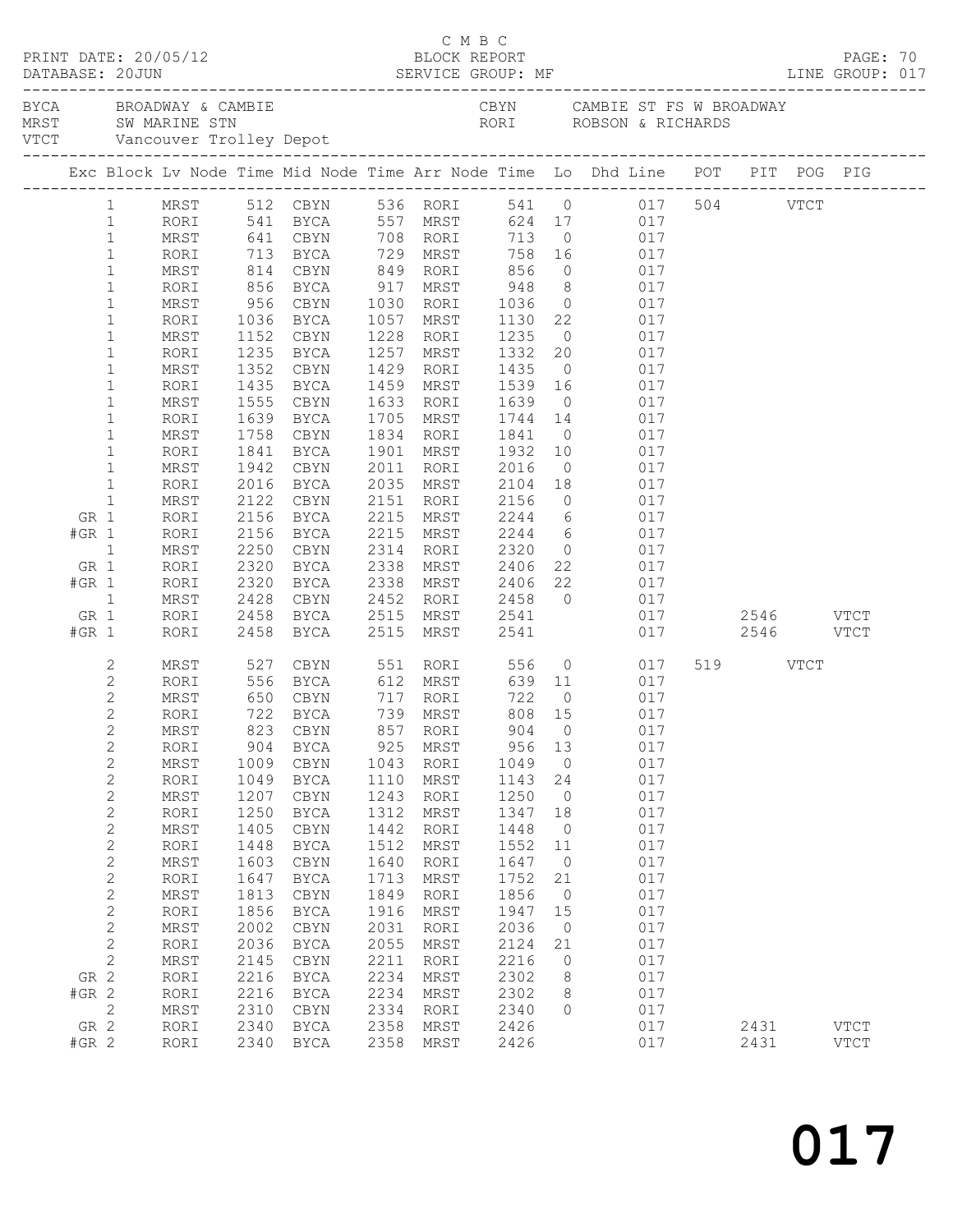#### C M B C<br>BLOCK REPORT

PAGE: 71<br>LINE GROUP: 017

|                |      |            |      |      |          |         |                | Exc Block Lv Node Time Mid Node Time Arr Node Time Lo Dhd Line POT PIT POG PIG |           |             |
|----------------|------|------------|------|------|----------|---------|----------------|--------------------------------------------------------------------------------|-----------|-------------|
| $\mathfrak{Z}$ | MRST |            |      |      |          |         |                | 542 CBYN 606 RORI 611 0 017                                                    | 534 VTCT  |             |
| $\mathsf 3$    | RORI | 611        | BYCA |      | 627 MRST | 654 12  |                | 017                                                                            |           |             |
| $\mathsf S$    | MRST | 706        | CBYN |      | 735 RORI | 740     | $\overline{0}$ | 017                                                                            |           |             |
| 3              | RORI | 740        | BYCA |      | 759 MRST | 832     | $\overline{7}$ | 017                                                                            |           |             |
| $\mathsf S$    | MRST | 839        | CBYN | 913  | RORI     | 920     | $\overline{0}$ | 017                                                                            |           |             |
| $\mathsf 3$    | RORI | 920        | BYCA | 941  | MRST     | 1012    | 11             | 017                                                                            |           |             |
| $\mathsf S$    | MRST | 1023       | CBYN | 1057 | RORI     | 1104    | $\overline{0}$ | 017                                                                            |           |             |
| $\mathsf 3$    | RORI | 1104       | BYCA | 1125 | MRST     | 1200    | 22             | 017                                                                            |           |             |
| $\mathsf S$    | MRST | 1222       | CBYN | 1259 | RORI     | 1305    | $\overline{0}$ | 017                                                                            |           |             |
| 3              | RORI | 1305       | BYCA | 1327 | MRST     | 1405 11 |                | 017                                                                            |           |             |
| 3              | MRST | 1416       | CBYN | 1454 | RORI     | 1500    | $\overline{0}$ | 017                                                                            |           |             |
| 3              | RORI | 1500       | BYCA | 1523 | MRST     | 1603 16 |                | 017                                                                            |           |             |
| 3              | MRST | 1619       | CBYN | 1655 | RORI     | 1703    | $\bigcirc$     | 017                                                                            |           |             |
| 3              | RORI | 1703       | BYCA | 1728 | MRST     | 1806    |                | 017                                                                            | 1813 VTCT |             |
| 4              | MRST |            | CBYN | 649  | RORI     | 654     | $\overline{0}$ | 017                                                                            | 614 VTCT  |             |
| 4              | RORI | 622<br>654 | BYCA | 710  | MRST     | 739 12  |                | 017                                                                            |           |             |
| 4              | MRST | 751        | CBYN | 825  | RORI     | 832     | $\overline{0}$ | 017                                                                            |           |             |
| 4              | RORI | 832        | BYCA | 853  | MRST     | 924     | 10             | 017                                                                            |           |             |
| 4              | MRST | 934        | CBYN | 1008 | RORI     | 1014    | $\overline{0}$ | 017                                                                            |           |             |
| 4              | RORI | 1014       | BYCA | 1035 | MRST     | 1107    | 16             | 017                                                                            |           |             |
| 4              | MRST | 1123       | CBYN | 1158 | RORI     | 1205    | $\overline{0}$ | 017                                                                            |           |             |
| 4              | RORI | 1205       | BYCA | 1227 | MRST     | 1302    | 20             | 017                                                                            |           |             |
| 4              | MRST | 1322       | CBYN | 1359 | RORI     | 1405    | $\overline{0}$ | 017                                                                            |           |             |
| 4              | RORI | 1405       | BYCA | 1427 | MRST     | 1505 11 |                | 017                                                                            |           |             |
| 4              | MRST | 1516       | CBYN | 1554 | RORI     | 1600    | $\overline{0}$ | 017                                                                            |           |             |
| 4              | RORI | 1600       | BYCA | 1624 | MRST     | 1703    | 10             | 017                                                                            |           |             |
| 4              | MRST | 1713       | CBYN | 1749 | RORI     | 1756    | $\overline{0}$ | 017                                                                            |           |             |
| 4              | RORI | 1756       | BYCA | 1819 | MRST     | 1853    | 9              | 017                                                                            |           |             |
| 4              | MRST | 1902       | CBYN | 1935 | RORI     | 1941    | $\overline{0}$ | 017                                                                            |           |             |
| 4              | RORI | 1941       | BYCA | 2000 | MRST     | 2029    | 13             | 017                                                                            |           |             |
| $\overline{4}$ | MRST | 2042       | CBYN | 2111 | RORI     | 2116    | $\overline{0}$ | 017                                                                            |           |             |
| GR 4           | RORI | 2116       | BYCA | 2135 | MRST     | 2204    | 21             | 017                                                                            |           |             |
| $#GR$ 4        | RORI | 2116       | BYCA | 2135 | MRST     | 2204    | 21             | 017                                                                            |           |             |
| 4              | MRST | 2225       | CBYN | 2251 | RORI     | 2256    | $\overline{0}$ | 017                                                                            |           |             |
| GR 4           | RORI | 2256       | BYCA | 2314 | MRST     | 2342    | 13             | 017                                                                            |           |             |
| $#GR$ 4        | RORI | 2256       | BYCA | 2314 | MRST     | 2342    | 13             | 017                                                                            |           |             |
| 4              | MRST | 2355       | CBYN | 2419 | RORI     | 2425    | $\overline{0}$ | 017                                                                            |           |             |
| GR 4           | RORI | 2425       | BYCA | 2442 | MRST     | 2508    |                | 017                                                                            | 2513      | <b>VTCT</b> |
| $#GR$ 4        | RORI | 2425       | BYCA | 2442 | MRST     | 2508    |                | 017                                                                            | 2513      | <b>VTCT</b> |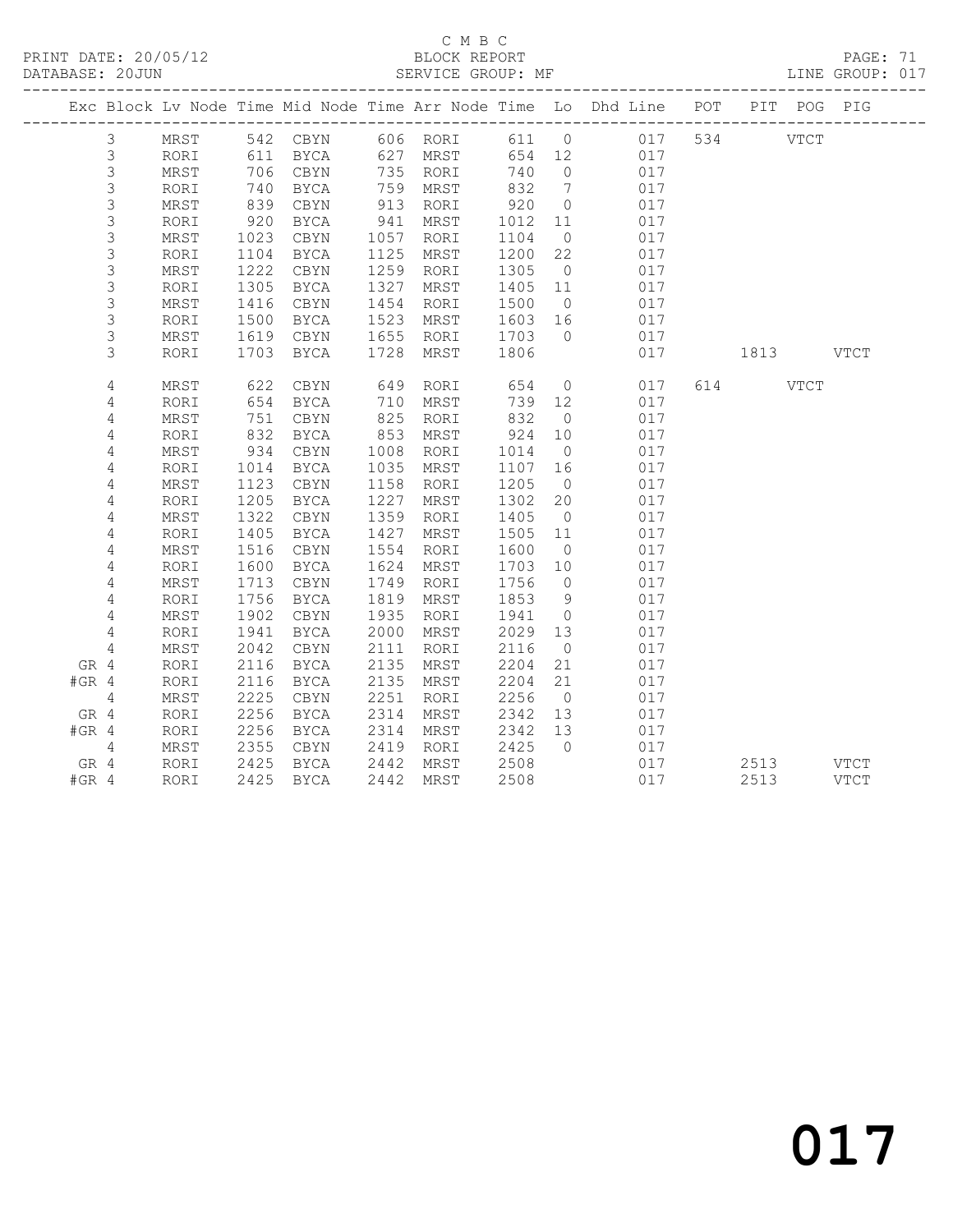### C M B C<br>BLOCK REPORT<br>SERVICE GROUP: MF

|                                                         |                                                                                                                                                                                 |                                                                                                                                                                                                      |                                                                                                                                                                                          |                                                                                                                                                                                                                                              |                                                                                                                                                                                           |                                                                                                                                                                                                          |                                                                                                                                                                                                      |                                                                                                                                                                                                                | PRINT DATE: 20/05/12<br>BLOCK REPORT BLOCK PERE ME<br>DATABASE: 20JUN SERVICE GROUP: MF LINE GROUP: 017                                                                                                                            |     |                   |             |             |  |
|---------------------------------------------------------|---------------------------------------------------------------------------------------------------------------------------------------------------------------------------------|------------------------------------------------------------------------------------------------------------------------------------------------------------------------------------------------------|------------------------------------------------------------------------------------------------------------------------------------------------------------------------------------------|----------------------------------------------------------------------------------------------------------------------------------------------------------------------------------------------------------------------------------------------|-------------------------------------------------------------------------------------------------------------------------------------------------------------------------------------------|----------------------------------------------------------------------------------------------------------------------------------------------------------------------------------------------------------|------------------------------------------------------------------------------------------------------------------------------------------------------------------------------------------------------|----------------------------------------------------------------------------------------------------------------------------------------------------------------------------------------------------------------|------------------------------------------------------------------------------------------------------------------------------------------------------------------------------------------------------------------------------------|-----|-------------------|-------------|-------------|--|
|                                                         |                                                                                                                                                                                 |                                                                                                                                                                                                      |                                                                                                                                                                                          |                                                                                                                                                                                                                                              |                                                                                                                                                                                           |                                                                                                                                                                                                          |                                                                                                                                                                                                      |                                                                                                                                                                                                                | Exc Block Lv Node Time Mid Node Time Arr Node Time Lo Dhd Line POT PIT POG PIG                                                                                                                                                     |     |                   |             |             |  |
| GR 5<br>$#GR$ 5                                         | $5\phantom{.0}$<br>5<br>$\mathsf S$<br>$\mathsf S$<br>5<br>5<br>$\mathsf S$<br>$\mathsf S$<br>$\mathsf S$<br>5<br>$\mathsf S$<br>5<br>5<br>5<br>$\mathsf S$<br>$\mathsf S$<br>5 | MRST<br>RORI<br>MRST<br>RORI<br>MRST<br>RORI<br>MRST<br>RORI<br>MRST<br>RORI<br>MRST<br>RORI<br>MRST<br>RORI<br>MRST<br>RORI<br>MRST<br>RORI<br>RORI                                                 | 944<br>1024<br>1138<br>1220<br>1337<br>1420<br>1531<br>1615<br>1731<br>1814<br>1917<br>1956<br>2102<br>2136<br>2136                                                                      | 632 CBYN 659 RORI<br>704 BYCA<br>759 CBYN<br>840 BYCA<br>CBYN<br>BYCA<br>CBYN<br>BYCA<br>CBYN<br>BYCA<br>CBYN<br>BYCA<br>CBYN<br>BYCA<br>CBYN<br>BYCA<br>CBYN<br>BYCA<br>BYCA                                                                | 901<br>1018<br>1045<br>1213<br>1242<br>1414<br>1442<br>1609<br>1641<br>1807<br>1837<br>1950<br>2015<br>2131<br>2155<br>2155                                                               | 720 MRST<br>833 RORI<br>MRST<br>RORI<br>MRST<br>RORI<br>MRST<br>RORI<br>MRST<br>RORI<br>MRST<br>RORI<br>MRST<br>RORI<br>MRST<br>RORI<br>MRST<br>MRST                                                     | 840 0<br>1024<br>1117<br>1220<br>1317<br>1420<br>1520<br>1615<br>1720 11<br>1814<br>1909<br>2136<br>2224<br>2224                                                                                     | 21<br>$\overline{0}$<br>$\overline{0}$<br>11<br>$\overline{0}$<br>$\overline{0}$                                                                                                                               | 704 0 017 624 VTCT<br>749 10 017<br>017<br>932 12 017<br>0 017<br>017<br>017<br>20 017<br>017<br>017<br>017<br>017<br>017<br>8 017<br>$\begin{array}{cccc} 1956 & 0 & 017 \\ 2044 & 18 & 017 \end{array}$<br>$0$ 017<br>017<br>017 |     | 2229 VTCT<br>2229 |             | VTCT        |  |
| GR 6<br>#GR 6<br>GR 6<br>#GR 6<br>GR 6<br>#GR 6<br>GR 6 | 6<br>6<br>6<br>6<br>6<br>6<br>6<br>6<br>6<br>6<br>6<br>6<br>6<br>6<br>6<br>6<br>6<br>6                                                                                          | MRST<br>RORI<br>MRST<br>RORI<br>MRST<br>RORI<br>MRST<br>RORI<br>MRST<br>RORI<br>MRST<br>RORI<br>MRST<br>RORI<br>MRST<br>RORI<br>RORI<br>MRST<br>RORI<br>RORI<br>MRST<br>RORI<br>RORI<br>MRST<br>RORI | 712<br>748<br>848<br>929<br>1038<br>1119<br>1237<br>1320<br>1438<br>1522<br>1635<br>1719<br>1831<br>1911<br>2022<br>2056<br>2205<br>2236<br>2236<br>2330<br>2400<br>2400<br>2458<br>2526 | CBYN<br>BYCA<br>CBYN<br>BYCA<br>CBYN<br>BYCA<br>CBYN<br>BYCA<br>CBYN<br>BYCA<br>CBYN<br>BYCA<br>CBYN<br>BYCA<br>CBYN<br>BYCA<br>2056 BYCA<br>CBYN<br><b>BYCA</b><br><b>BYCA</b><br>CBYN<br><b>BYCA</b><br><b>BYCA</b><br>CBYN<br><b>BYCA</b> | 743<br>808<br>950<br>1112<br>1140<br>1314<br>1342<br>1516<br>1545<br>1711<br>1744<br>1905<br>1931<br>2051<br>2115<br>2115<br>2231<br>2254<br>2254<br>2354<br>2417<br>2417<br>2520<br>2543 | RORI<br>MRST<br>922 RORI<br>MRST<br>RORI<br>MRST<br>RORI<br>MRST<br>RORI<br>MRST<br>RORI<br>MRST<br>RORI<br>MRST<br>RORI<br>MRST<br>MRST<br>RORI<br>MRST<br>MRST<br>RORI<br>MRST<br>MRST<br>RORI<br>MRST | 748<br>841<br>929<br>1021<br>1119<br>1215<br>1320<br>1420<br>1522<br>1625 10<br>1719<br>1822<br>1911<br>2001<br>2056<br>2144<br>2144<br>2236<br>2322<br>2322<br>2400<br>2443<br>2443<br>2526<br>2609 | $\overline{0}$<br>17<br>$\overline{0}$<br>22<br>$\overline{0}$<br>18<br>$\overline{0}$<br>$\overline{0}$<br>9<br>$\overline{0}$<br>21<br>$\overline{0}$<br>21<br>21<br>0<br>8<br>8<br>0<br>15<br>15<br>$\circ$ | $\overline{0}$<br>017<br>$7\overline{ }$<br>017<br>017<br>017<br>017<br>017<br>017<br>017<br>017<br>017<br>017<br>017<br>017<br>017<br>017<br>017<br>017<br>017<br>017<br>017<br>017<br>017<br>017<br>017<br>017                   |     | 704 VTCT<br>2614  |             | <b>VTCT</b> |  |
| #GR 6                                                   | $\boldsymbol{7}$<br>$\boldsymbol{7}$<br>$\boldsymbol{7}$<br>$\boldsymbol{7}$<br>$\boldsymbol{7}$<br>$\boldsymbol{7}$<br>7<br>7<br>7<br>7                                        | RORI<br>MRST<br>RORI<br>MRST<br>RORI<br>$\mbox{MRST}$<br>RORI<br>$\mbox{MRST}$<br>RORI<br>$\mbox{MRST}$<br>RORI                                                                                      | 2526<br>728<br>806<br>906<br>946<br>1053<br>1134<br>1252<br>1335<br>1448<br>1532                                                                                                         | <b>BYCA</b><br>$\tt CBYN$<br>BYCA<br>CBYN<br><b>BYCA</b><br>$\tt CBYN$<br><b>BYCA</b><br>$\tt CBYN$<br><b>BYCA</b><br>$\tt CBYN$<br><b>BYCA</b>                                                                                              | 2543<br>800<br>827<br>940<br>1007<br>1127<br>1155<br>1329<br>1357<br>1526<br>1555                                                                                                         | MRST<br>RORI<br>MRST<br>RORI<br>MRST<br>RORI<br>MRST<br>RORI<br>MRST<br>RORI<br>MRST                                                                                                                     | 2609<br>806<br>858<br>946<br>1039<br>1134<br>1230<br>1335<br>1435<br>1532<br>1635                                                                                                                    | 0<br>8<br>0<br>14<br>$\circ$<br>22<br>$\circ$<br>13<br>0<br>17                                                                                                                                                 | 017<br>017<br>017<br>017<br>017<br>017<br>017<br>017<br>017<br>017<br>017                                                                                                                                                          | 720 | 2614              | <b>VTCT</b> | <b>VTCT</b> |  |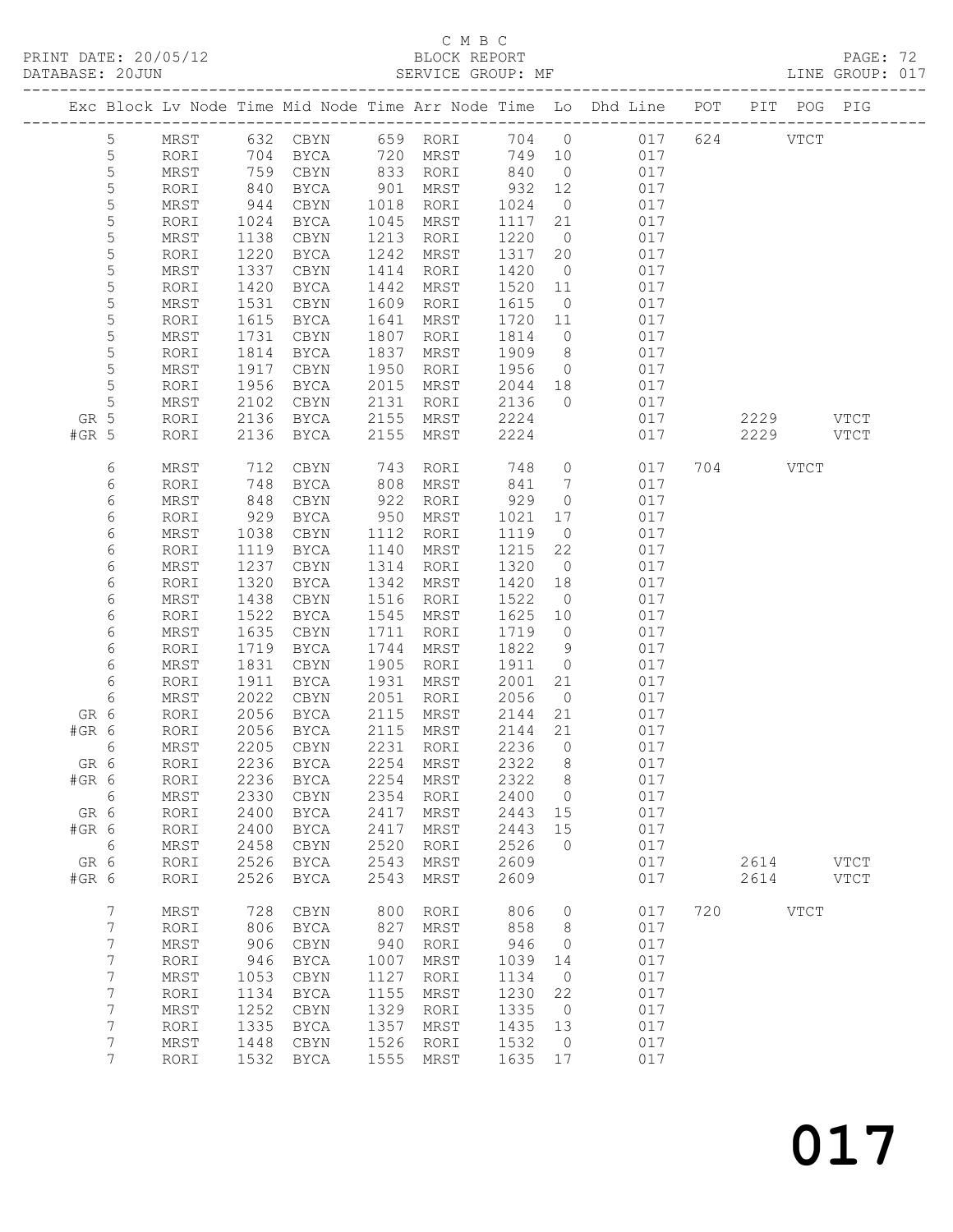PRINT DATE: 20/05/12 BLOCK REPORT<br>DATABASE: 20JUN SERVICE GROUP: MF

### C M B C<br>BLOCK REPORT

PAGE: 73<br>LINE GROUP: 017

|                 |      |      |                            |      |           |         |                 | Exc Block Lv Node Time Mid Node Time Arr Node Time Lo Dhd Line POT PIT POG PIG |               |           |      |
|-----------------|------|------|----------------------------|------|-----------|---------|-----------------|--------------------------------------------------------------------------------|---------------|-----------|------|
| $7\phantom{.}$  | MRST |      | 1652 CBYN 1728 RORI 1735 0 |      |           |         |                 | 017                                                                            |               |           |      |
| $7\phantom{.0}$ | RORI |      | 1735 BYCA 1758 MRST 1836   |      |           |         |                 |                                                                                | 017 1843 VTCT |           |      |
|                 |      |      |                            |      |           |         |                 |                                                                                |               |           |      |
| 8               | MRST | 744  | CBYN                       | 816  | RORI      | 823     | $\overline{0}$  | 017                                                                            |               | 736 VTCT  |      |
| 8               | RORI | 823  | BYCA                       | 844  | MRST      | 915     | 9               | 017                                                                            |               |           |      |
| $\,8\,$         | MRST | 924  | CBYN                       | 958  | RORI      | 1004    | $\overline{0}$  | 017                                                                            |               |           |      |
| $\,8\,$         | RORI | 1004 | BYCA                       | 1025 | MRST      | 1057    | 11              | 017                                                                            |               |           |      |
| 8               | MRST | 1108 | CBYN                       | 1142 | RORI      | 1149    | $\overline{0}$  | 017                                                                            |               |           |      |
| $\,8\,$         | RORI | 1149 | BYCA                       | 1210 | MRST      | 1245    | 22              | 017                                                                            |               |           |      |
| $\,8\,$         | MRST | 1307 | CBYN                       | 1344 | RORI      | 1350    | $\overline{0}$  | 017                                                                            |               |           |      |
| $\,8\,$         | RORI | 1350 | BYCA                       | 1412 | MRST      | 1450 18 |                 | 017                                                                            |               |           |      |
| 8               | MRST | 1508 | CBYN                       | 1546 | RORI      | 1552    | $\overline{0}$  | 017                                                                            |               |           |      |
| $\,8\,$         | RORI | 1552 | BYCA                       | 1615 | MRST      | 1655 11 |                 | 017                                                                            |               |           |      |
| $\,8\,$         | MRST | 1706 | CBYN                       | 1742 | RORI      | 1749    | $\bigcirc$      | 017                                                                            |               |           |      |
| 8               | RORI | 1749 | BYCA                       | 1812 | MRST      | 1846    |                 | 017                                                                            |               | 1853 VTCT |      |
|                 |      |      |                            |      |           |         |                 |                                                                                |               |           |      |
| 9               | MRST | 556  | CBYN                       | 621  | RORI      | 626     | $\circ$         | 017                                                                            |               | 548 VTCT  |      |
| 9               | RORI | 626  | BYCA                       | 642  | MRST      | 709     | 12              | 017                                                                            |               |           |      |
| 9               | MRST | 721  | CBYN                       | 752  | RORI      | 757     | $\overline{0}$  | 017                                                                            |               |           |      |
| $\mathsf 9$     | RORI | 757  | BYCA                       | 817  | MRST      | 850     | $7\phantom{.0}$ | 017                                                                            |               |           |      |
| 9               | MRST | 857  | CBYN                       | 931  | RORI      | 937     | $\overline{0}$  | 017                                                                            |               |           |      |
| 9               | RORI | 937  | BYCA                       | 958  | MRST      | 1030    |                 | 017                                                                            |               | 1037 VTCT |      |
|                 |      |      |                            |      |           |         |                 |                                                                                |               |           |      |
| 10              | MRST | 610  | CBYN                       | 636  | RORI      | 641     | $\overline{0}$  | 017                                                                            |               | 602 VTCT  |      |
| 10              | RORI | 641  | BYCA                       | 657  | MRST      | 724     | 12              | 017                                                                            |               |           |      |
| 10              | MRST | 736  | CBYN                       | 808  | RORI      | 814     | $\overline{0}$  | 017                                                                            |               |           |      |
| 10              | RORI | 814  | BYCA                       | 835  | MRST      | 906     | 9               | 017                                                                            |               |           |      |
| 10              | MRST | 915  | CBYN                       | 949  | RORI      | 955     | $\circ$         | 017                                                                            |               |           |      |
| 10              | RORI | 955  | BYCA                       | 1016 | MRST      | 1048    |                 | 017                                                                            |               | 1055 VTCT |      |
|                 |      |      |                            |      |           |         |                 |                                                                                |               |           |      |
| 11              | MRST | 657  | CBYN                       | 726  | RORI      | 731     | $\circ$         | 017                                                                            |               | 649 VTCT  |      |
| 11              | RORI | 731  | BYCA                       | 750  | MRST      | 823     | 8               | 017                                                                            |               |           |      |
| 11              | MRST | 831  | CBYN                       | 905  | RORI      | 912     | $\circ$         | 017                                                                            |               |           |      |
| 11              | RORI | 912  | BYCA                       | 933  | MRST      | 1004    |                 | 017                                                                            |               | 1011 VTCT |      |
| 12              | MRST | 806  | CBYN                       | 841  | RORI      | 848     | $\circ$         | 017                                                                            |               | 758 VTCT  |      |
| 12              | RORI | 848  | BYCA                       |      | 909 MRST  | 940     |                 | 017                                                                            |               | 947 VTCT  |      |
|                 |      |      |                            |      |           |         |                 |                                                                                |               |           |      |
| 21              | MRST |      | 1427 CBYN                  |      | 1505 RORI | 1511 0  |                 |                                                                                | 017 1419 VTCT |           |      |
|                 |      |      |                            |      |           |         |                 | 21 RORI 1511 BYCA 1534 MRST 1614 13 017                                        |               |           |      |
| 21              | MRST | 1627 | CBYN                       | 1703 | RORI      | 1711    | $\overline{0}$  | 017                                                                            |               |           |      |
| 21              | RORI | 1711 | BYCA                       | 1736 | MRST      | 1814    |                 | 017                                                                            |               | 1821 VTCT |      |
|                 |      |      |                            |      |           |         |                 |                                                                                |               |           |      |
| 22              | MRST | 1458 | CBYN                       | 1536 | RORI      | 1542    | $\overline{0}$  |                                                                                | 017 1450 VTCT |           |      |
| 22              | RORI | 1542 | BYCA                       | 1605 | MRST      | 1645    | 14              | 017                                                                            |               |           |      |
| 22              | MRST | 1659 | CBYN                       | 1735 | RORI      | 1742    | $\circ$         | 017                                                                            |               |           |      |
| 22              | RORI | 1742 | BYCA                       | 1805 | MRST      | 1843    |                 | 017                                                                            |               | 1850 VTCT |      |
|                 |      |      |                            |      |           |         |                 |                                                                                |               |           |      |
| 23              | MRST | 1524 | CBYN                       | 1602 | RORI      | 1608    | $\overline{0}$  |                                                                                | 017 1516 VTCT |           |      |
| 23              | RORI | 1608 | BYCA                       | 1632 | MRST      | 1711    | 10              | 017                                                                            |               |           |      |
| 23              | MRST | 1721 | CBYN                       | 1757 | RORI      | 1804    | $\Omega$        | 017                                                                            |               |           |      |
| 23              | RORI | 1804 | BYCA                       | 1827 | MRST      | 1859    |                 | 017                                                                            |               | 1906 VTCT |      |
| 24              | MRST | 1539 | CBYN                       | 1617 | RORI      | 1623    | $\overline{0}$  | 017                                                                            |               | 1531 VTCT |      |
| 24              | RORI | 1623 | BYCA                       | 1649 | MRST      | 1728    | 15              | 017                                                                            |               |           |      |
| 24              | MRST | 1743 | CBYN                       | 1819 | RORI      | 1826    | $\overline{0}$  | 017                                                                            |               |           |      |
| 24              | RORI | 1826 | BYCA                       | 1849 | MRST      | 1920    |                 | 017                                                                            |               | 1926      | VTCT |
|                 |      |      |                            |      |           |         |                 |                                                                                |               |           |      |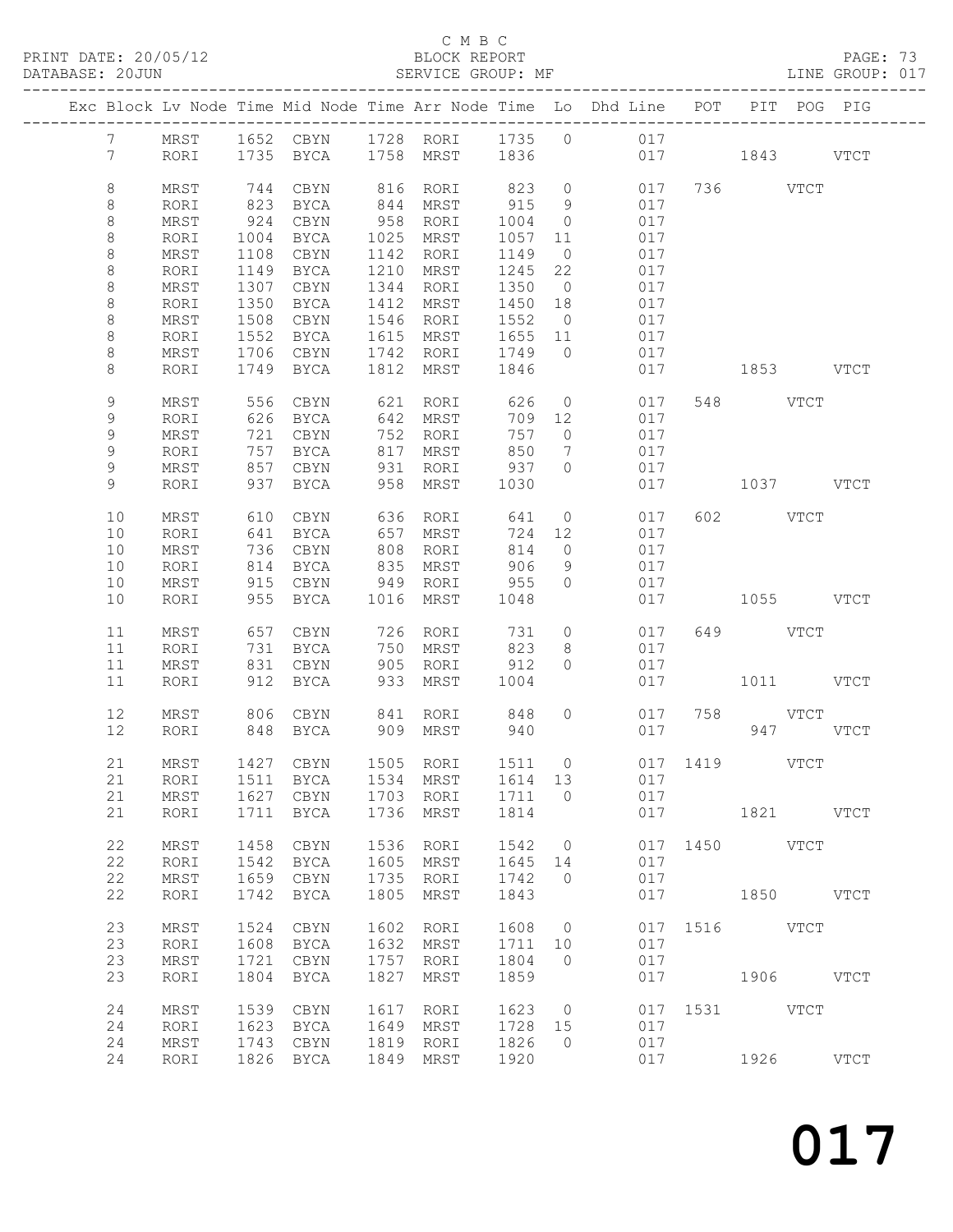### C M B C<br>BLOCK REPORT

| DATABASE: 20JUN |                      |                              |                              |                              |                              | SERVICE GROUP: MF            |                              |                               |                                                                |      |              | LINE GROUP: 017 |  |
|-----------------|----------------------|------------------------------|------------------------------|------------------------------|------------------------------|------------------------------|------------------------------|-------------------------------|----------------------------------------------------------------|------|--------------|-----------------|--|
|                 |                      |                              |                              |                              |                              |                              |                              |                               | Exc Block Ly Node Time Mid Node Time Arr Node Time Lo Dhd Line | POT  | PIT<br>POG   | PIG             |  |
|                 | 25<br>25             | MRST<br>RORI                 | 1547<br>1631                 | CBYN<br>BYCA                 | 1625<br>1657                 | RORI<br>MRST                 | 1631<br>1736                 | $\bigcirc$                    | 017<br>017                                                     | 1539 | VTCT<br>1743 | VTCT            |  |
|                 | 26<br>26             | MRST<br>RORI                 | 1611<br>1655                 | CBYN<br>BYCA                 | 1648<br>1721                 | RORI<br>MRST                 | 1655<br>1800                 | $\bigcap$                     | 017<br>017                                                     | 1603 | VTCT<br>1807 | VTCT            |  |
|                 | 27<br>27<br>27<br>27 | MRST<br>RORI<br>MRST<br>RORI | 1643<br>1727<br>1846<br>1926 | CBYN<br>BYCA<br>CBYN<br>BYCA | 1719<br>1752<br>1920<br>1946 | RORI<br>MRST<br>RORI<br>MRST | 1727<br>1830<br>1926<br>2016 | $\bigcirc$<br>16<br>$\bigcap$ | 017<br>017<br>017<br>017                                       | 1635 | VTCT<br>2022 | VTCT            |  |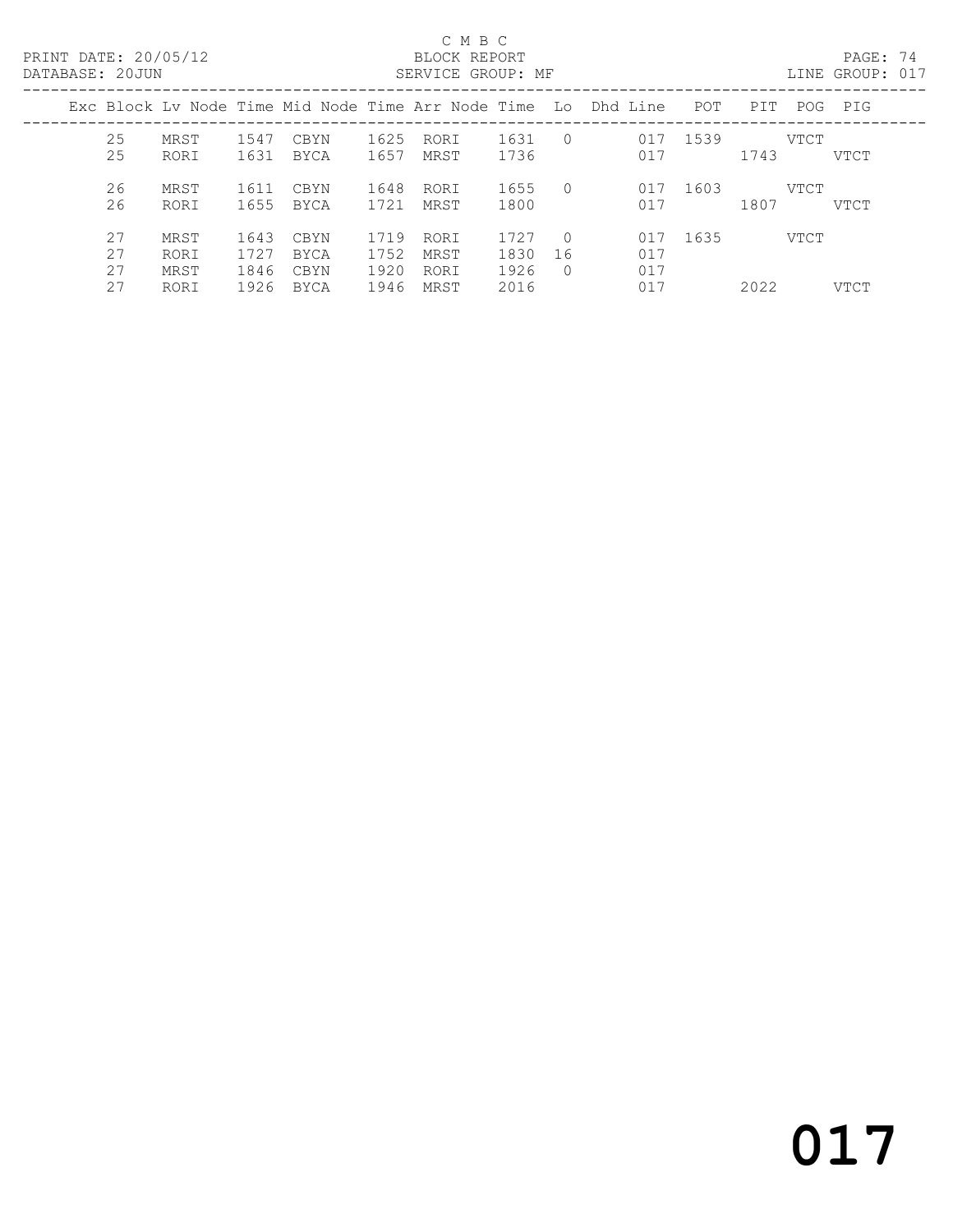|                 | PRINT DATE: 20/05/12                                                                                                                                                                                         |                                                                                                                                                                                                            |                                                                                                                                                 |                                                                                                                                              |                                                                                                                                         | C M B C<br>BLOCK REPORT                                                                                                                                                            |                                                                                                                                                  |                                                                                                                  | DATABASE: 20JUN SERVICE GROUP: MF LINE GROUP: 019<br>LINE GROUP: 019                                                                                                                                                                                                                                                                                                                                                                                                                                                            |     |                       |             | PAGE: 75 |  |
|-----------------|--------------------------------------------------------------------------------------------------------------------------------------------------------------------------------------------------------------|------------------------------------------------------------------------------------------------------------------------------------------------------------------------------------------------------------|-------------------------------------------------------------------------------------------------------------------------------------------------|----------------------------------------------------------------------------------------------------------------------------------------------|-----------------------------------------------------------------------------------------------------------------------------------------|------------------------------------------------------------------------------------------------------------------------------------------------------------------------------------|--------------------------------------------------------------------------------------------------------------------------------------------------|------------------------------------------------------------------------------------------------------------------|---------------------------------------------------------------------------------------------------------------------------------------------------------------------------------------------------------------------------------------------------------------------------------------------------------------------------------------------------------------------------------------------------------------------------------------------------------------------------------------------------------------------------------|-----|-----------------------|-------------|----------|--|
|                 |                                                                                                                                                                                                              | OA41 OAK & 41 AV<br>PNHM PENDER & HAMILTON<br>ULP1 UNIVERSITY LOOP                                                                                                                                         |                                                                                                                                                 | CLOV CLOVERLEAF<br>GR41 GRANVILLE & 41 AV<br>JOKY JOYCE & KINGSWAY<br>KYJO KINGSWAY & JOYCE                                                  |                                                                                                                                         |                                                                                                                                                                                    | HRPN                                                                                                                                             |                                                                                                                  | CMHA CAMBIE & HASTINGS<br>HRPN HOMER & PENDER<br>KYBY KINGSWAY & BROADWAY<br>MTST METROTOWN STATION                                                                                                                                                                                                                                                                                                                                                                                                                             |     |                       |             |          |  |
|                 |                                                                                                                                                                                                              |                                                                                                                                                                                                            |                                                                                                                                                 |                                                                                                                                              |                                                                                                                                         |                                                                                                                                                                                    |                                                                                                                                                  |                                                                                                                  | Exc Block Lv Node Time Mid Node Time Arr Node Time Lo Dhd Line POT PIT POG PIG                                                                                                                                                                                                                                                                                                                                                                                                                                                  |     |                       |             |          |  |
|                 | $\mathbf{1}$<br>$\mathbf{1}$<br>$\mathbf{1}$<br>$\mathbf{1}$<br>$\mathbf{1}$<br>$\mathbf{1}$<br>$\mathbf{1}$<br>$\mathbf{1}$<br>$\mathbf{1}$<br>$\mathbf{1}$<br>$\mathbf{1}$<br>$\mathbf{1}$<br>$\mathbf{1}$ | STLP<br>MTST<br>STLP<br>MTST<br>STLP<br>MTST<br>STLP<br>MTST<br>STLP<br>MTST<br>STLP                                                                                                                       | 1020<br>2041                                                                                                                                    |                                                                                                                                              |                                                                                                                                         |                                                                                                                                                                                    |                                                                                                                                                  |                                                                                                                  | 1 KYJO 450 MTST 500 5 019 425 VTCT<br>1 MTST 505 KYBY 530 STLP 551 5 019<br>STLP 556 KYBY 623 MTST 648 7 019<br>MTST 655 KYBY 723 STLP 749 6 019<br>STLP 755 KYBY 825 MTST 859 6 019<br>905 KYBY 942 STLP 1010 10 019<br>KYBY 1050 MTST 1125 15 019<br>1140 KYBY 1215 STLP 1247 5 019<br>1252 KYBY 1326 MTST 1405 10 019<br>1415 KYBY 1453 STLP 1524 9 019<br>1533 KYBY 1607 MTST 1649 11 019<br>1700 KYBY 1740 STLP 1814 7 019<br>1821 KYBY 1853 MTST 1933 13 019<br>1946 KYBY 2016 STLP 2041 0 019<br>PNGR 2051 019 2123 VTCT |     |                       |             |          |  |
|                 |                                                                                                                                                                                                              |                                                                                                                                                                                                            |                                                                                                                                                 |                                                                                                                                              |                                                                                                                                         |                                                                                                                                                                                    |                                                                                                                                                  |                                                                                                                  |                                                                                                                                                                                                                                                                                                                                                                                                                                                                                                                                 |     |                       |             |          |  |
|                 | $\mathbf{2}$<br>$\mathbf{2}$<br>$\overline{c}$<br>$\mathbf{2}$<br>$\mathbf{2}$<br>$\mathbf{2}$<br>$\mathbf{2}$<br>$\overline{c}$<br>$\overline{c}$<br>2<br>$\overline{2}$<br>$\overline{2}$<br>$2^{\circ}$   | KYJO<br>MTST<br>STLP<br>MTST<br>STLP<br>MTST<br>STLP<br>MTST<br>STLP<br>MTST<br>MTST                                                                                                                       | 513                                                                                                                                             | 625 KYBY 652 MTST<br>1105 KYBY 1138 MTST 1217 12<br>STLP 1632 KYBY 1707 MTST 1750 13<br>1803 KYBY<br>STLP 1917 KYBY 1948 MTST 2022           |                                                                                                                                         | 1841 STLP                                                                                                                                                                          |                                                                                                                                                  |                                                                                                                  | MTST 523 5 019<br>717 10 019<br>019<br>1229 KYBY 1306 STLP 1338 6 019<br>1344 KYBY 1418 MTST 1500 11 019<br>1511 KYBY 1550 STLP 1622 10 019<br>019<br>019<br>1908 9 019<br>019                                                                                                                                                                                                                                                                                                                                                  |     | 448 VTCT<br>2053 VTCT |             |          |  |
| GR 3<br>$#GR$ 3 | 3<br>3<br>3<br>3<br>$\mathfrak{Z}$<br>3<br>3<br>3<br>3<br>3<br>$\mathsf S$<br>3<br>3<br>3<br>$\mathsf S$<br>$\mathsf 3$<br>3                                                                                 | KYBY<br>MTST<br>STLP<br>$\mathtt{MTST}$<br>STLP<br>$\mathtt{MTST}$<br>${\tt STLP}$<br>MTST<br>STLP<br>MTST<br>${\tt STLP}$<br>MTST<br>${\tt STLP}$<br>MTST<br>${\tt STLP}$<br>MTST<br>STLP<br>STLP<br>MTST | 528<br>558<br>658<br>801<br>920<br>1039<br>1152<br>1316<br>1433<br>1600<br>1720<br>1857<br>2007<br>2123<br>2218<br>2329<br>2421<br>2421<br>2531 | KYJO<br>KYBY<br>KYBY<br>KYBY<br>KYBY<br>KYBY<br>KYBY<br>KYBY<br>KYBY<br>KYBY<br>KYBY<br>KYBY<br>KYBY<br>KYBY<br>KYBY<br>KYBY<br>KYBY<br>KYBY | 543<br>624<br>725<br>837<br>951<br>1114<br>1226<br>1353<br>1507<br>1638<br>1755<br>1931<br>2036<br>2153<br>2247<br>2354<br>2502<br>2502 | MTST<br>${\tt STLP}$<br>MTST<br>STLP<br>MTST<br>${\tt STLP}$<br>MTST<br>STLP<br>MTST<br>${\tt STLP}$<br>$MTST$<br>STLP<br>$MTST$<br>STLP<br>$MTST$<br>STLP<br>MTST<br>MTST<br>JOKY | 553<br>647<br>752<br>906<br>1026<br>1146<br>1306<br>1424<br>1549<br>1713<br>1840<br>1957<br>2107<br>2218<br>2317<br>2421<br>2526<br>2526<br>2539 | 5<br>11<br>9<br>14<br>13<br>6<br>10<br>9<br>11<br>7<br>17<br>10<br>16<br>$\circ$<br>12<br>0<br>5<br>5<br>$\circ$ | 019<br>019<br>019<br>019<br>019<br>019<br>019<br>019<br>019<br>019<br>019<br>019<br>019<br>019<br>019<br>019<br>019<br>019<br>019                                                                                                                                                                                                                                                                                                                                                                                               | 506 |                       | <b>VTCT</b> |          |  |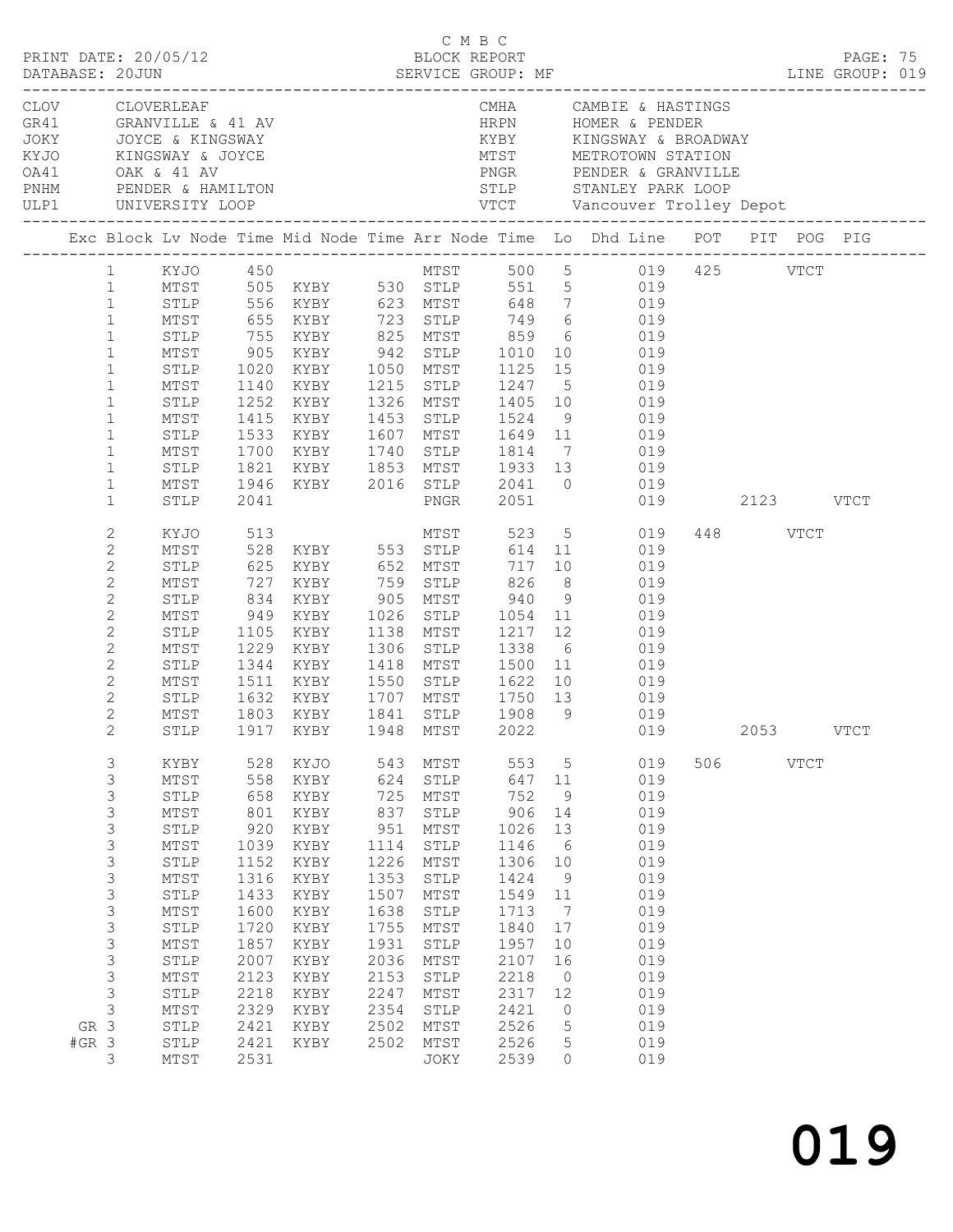### C M B C<br>BLOCK REPORT

| DATABASE: 20JUN |                |                 |                  | SERVICE GROUP: MF                      |      |              |         |                 | LINE GROUP: 019                                                                |     |          |             |  |
|-----------------|----------------|-----------------|------------------|----------------------------------------|------|--------------|---------|-----------------|--------------------------------------------------------------------------------|-----|----------|-------------|--|
|                 |                |                 |                  |                                        |      |              |         |                 | Exc Block Lv Node Time Mid Node Time Arr Node Time Lo Dhd Line POT PIT POG PIG |     |          |             |  |
|                 | $\mathcal{S}$  | JOKY 2539       |                  |                                        |      |              |         |                 | GR41 2556 041 2606 VTCT                                                        |     |          |             |  |
|                 | 4              | KYJO            | 528              |                                        |      | MTST         |         | 538 5           | 019                                                                            |     | 503 VTCT |             |  |
|                 | 4              | MTST            | 543              | KYBY 609 STLP                          |      |              | 632 6   |                 | 019                                                                            |     |          |             |  |
|                 | 4              | STLP            | 638              | KYBY                                   |      | 705 MTST     | 732     | 9               | 019                                                                            |     |          |             |  |
|                 | 4              | MTST            | 741              | KYBY                                   |      | 817 STLP     | 846     | 10              | 019                                                                            |     |          |             |  |
|                 | 4              | STLP            | 856              | KYBY                                   | 927  | MTST         | 1002    | 12              | 019                                                                            |     |          |             |  |
|                 | 4              | MTST            | 1014             | KYBY                                   | 1050 | STLP         | 1118    | 10              | 019                                                                            |     |          |             |  |
|                 | $\overline{4}$ | STLP            | 1128             | KYBY                                   | 1202 | MTST         | 1242    | 11              | 019                                                                            |     |          |             |  |
|                 | 4              | MTST            | 1253             | KYBY                                   | 1330 | STLP         | 1401    | 8 <sup>8</sup>  | 019                                                                            |     |          |             |  |
|                 | 4              | STLP            | 1409             | KYBY                                   | 1443 | MTST         | 1525 11 |                 | 019                                                                            |     |          |             |  |
|                 | 4              | MTST            | 1536             | KYBY                                   |      | 1614 STLP    | 1649    | $\overline{7}$  | 019                                                                            |     |          |             |  |
|                 | 4              | STLP            | 1656             | KYBY                                   | 1731 | MTST         | 1816 15 |                 | 019                                                                            |     |          |             |  |
|                 | 4              | MTST            | 1831             | KYBY                                   | 1907 | STLP         | 1933 10 |                 | 019                                                                            |     |          |             |  |
|                 | 4              | STLP            | 1943             | KYBY                                   | 2012 | MTST         | 2044    |                 | 019                                                                            |     |          | 2115 VTCT   |  |
|                 | 5              | CMHA            | 553              | PNGR                                   | 557  | STLP         | 605     | $5\overline{)}$ | 019                                                                            |     | 519 VTCT |             |  |
|                 | 5              | STLP            | 610              | KYBY                                   |      | 637 MTST     | 702 10  |                 | 019                                                                            |     |          |             |  |
|                 | 5              | MTST            | 712              | KYBY                                   | 741  | STLP         | 808     | $\overline{7}$  | 019                                                                            |     |          |             |  |
|                 | 5              | STLP            | 815              | KYBY                                   |      | 845 MTST     | 919     | 8 <sup>8</sup>  | 019                                                                            |     |          |             |  |
|                 | 5              | MTST            | 927              | KYBY                                   |      | 1004 STLP    | 1032 12 |                 | 019                                                                            |     |          |             |  |
|                 | 5              | ${\tt STLP}$    | 1044             | KYBY                                   | 1114 | MTST         | 1151    | 13              | 019                                                                            |     |          |             |  |
|                 | 5              | MTST            | 1204             | KYBY                                   | 1241 | STLP         | 1313    | $5^{\circ}$     | 019                                                                            |     |          |             |  |
|                 | 5              | STLP            | 1318             | KYBY                                   | 1352 | MTST         | 1434 15 |                 | 019                                                                            |     |          |             |  |
|                 | 5              | MTST            | 1449             | KYBY                                   | 1528 | STLP         | 1559 9  |                 | 019                                                                            |     |          |             |  |
|                 | 5              | ${\tt STLP}$    | 1608             | KYBY                                   |      | 1643 MTST    | 1726 12 |                 | 019                                                                            |     |          |             |  |
|                 | 5              | MTST            | 1738             | KYBY                                   | 1816 | STLP         | 1846    | 6               | 019                                                                            |     |          |             |  |
|                 | 5              | STLP            | 1852             | KYBY                                   | 1924 | MTST         | 2000 11 |                 | 019                                                                            |     |          |             |  |
|                 | 5              | MTST            | 2011             | KYBY 2041 STLP                         |      |              | 2106    | $\overline{0}$  | 019                                                                            |     |          |             |  |
|                 | 5              | STLP            | 2106             |                                        |      | PNGR         | 2116    |                 | 019                                                                            |     |          | 2146 VTCT   |  |
|                 | 6              | KYJO            | 555              | MTST<br>KYBY 636 STLP<br>KYBY 735 MTST |      |              | 605     | $5\overline{)}$ | 019                                                                            |     | 530 VTCT |             |  |
|                 | 6              | MTST            | 610              |                                        |      |              | 659     | 9               | 019                                                                            |     |          |             |  |
|                 | 6              | STLP            | 708              |                                        |      |              | 804     | $7\overline{ }$ | 019                                                                            |     |          |             |  |
|                 | 6              | MTST            | 811              | KYBY                                   | 847  | STLP         | 916     | 16              | 019                                                                            |     |          |             |  |
|                 | 6              | STLP            | 932              | KYBY 1002 MTST                         |      |              | 1037    | 14              | 019                                                                            |     |          |             |  |
|                 | 6              | MTST            | 1051             | KYBY                                   |      | 1126 STLP    | 1158    | 6               | 019                                                                            |     |          |             |  |
|                 | 6              | STLP            | $\frac{1}{1204}$ | KYBY                                   |      | 1238 MTST    | 1317 12 |                 | 019                                                                            |     |          |             |  |
|                 | 6              |                 |                  |                                        |      |              |         |                 | MTST 1329 KYBY 1405 STLP 1436 9 019                                            |     |          |             |  |
|                 | 6              | STLP            | 1445             | KYBY                                   | 1519 | MTST         | 1601    | $\overline{9}$  | 019                                                                            |     |          |             |  |
|                 | 6              | MTST            | 1610             | KYBY                                   | 1650 | STLP         | 1726    | $6\overline{6}$ | 019                                                                            |     |          |             |  |
|                 | 6              | STLP            | 1732             | KYBY                                   | 1807 | MTST         | 1851    | 18              | 019                                                                            |     |          |             |  |
|                 | 6              | MTST            | 1909             | KYBY                                   | 1943 | STLP         | 2009    | 10              | 019                                                                            |     |          |             |  |
|                 | 6              | STLP            | 2019             | KYBY                                   | 2048 | MTST         | 2119    |                 | 019                                                                            |     |          | 2150 VTCT   |  |
|                 | 7              | KYBY            | 608              | KYJO                                   | 623  | MTST         | 633     | $5\phantom{.0}$ | 019                                                                            | 546 |          | <b>VTCT</b> |  |
|                 | $7\phantom{.}$ | MTST            | 638              | KYBY                                   | 705  | STLP         | 729     | 7               | 019                                                                            |     |          |             |  |
|                 | 7              | ${\tt STLP}$    | 736              | KYBY                                   | 805  | MTST         | 836     | 6               | 019                                                                            |     |          |             |  |
|                 | 7              | $\mathtt{MTST}$ | 842              | KYBY                                   | 919  | ${\tt STLP}$ | 947     | 9               | 019                                                                            |     |          |             |  |
|                 | $\overline{7}$ | STLP            | 956              | KYBY                                   | 1026 | MTST         | 1101    | 14              | 019                                                                            |     |          |             |  |
|                 | 7              | ${\tt MTST}$    | 1115             | KYBY                                   | 1150 | ${\tt STLP}$ | 1222    | $6\overline{6}$ | 019                                                                            |     |          |             |  |
|                 | 7              | STLP            | 1228             | KYBY                                   | 1302 | MTST         | 1341    | 12              | 019                                                                            |     |          |             |  |
|                 | 7              | MTST            | 1353             | KYBY                                   | 1429 | STLP         | 1500    | - 9             | 019                                                                            |     |          |             |  |
|                 | 7              | STLP            | 1509             | KYBY                                   | 1543 | MTST         | 1625    | 11              | 019                                                                            |     |          |             |  |
|                 | 7              | MTST            | 1636             | KYBY                                   | 1716 | STLP         | 1750    | 9               | 019                                                                            |     |          |             |  |
|                 | 7              | STLP            | 1759             | KYBY                                   | 1831 | MTST         | 1911    | 9               | 019                                                                            |     |          |             |  |
|                 | 7              | MTST            | 1920             | KYBY                                   | 1954 | STLP         | 2020    | 11              | 019                                                                            |     |          |             |  |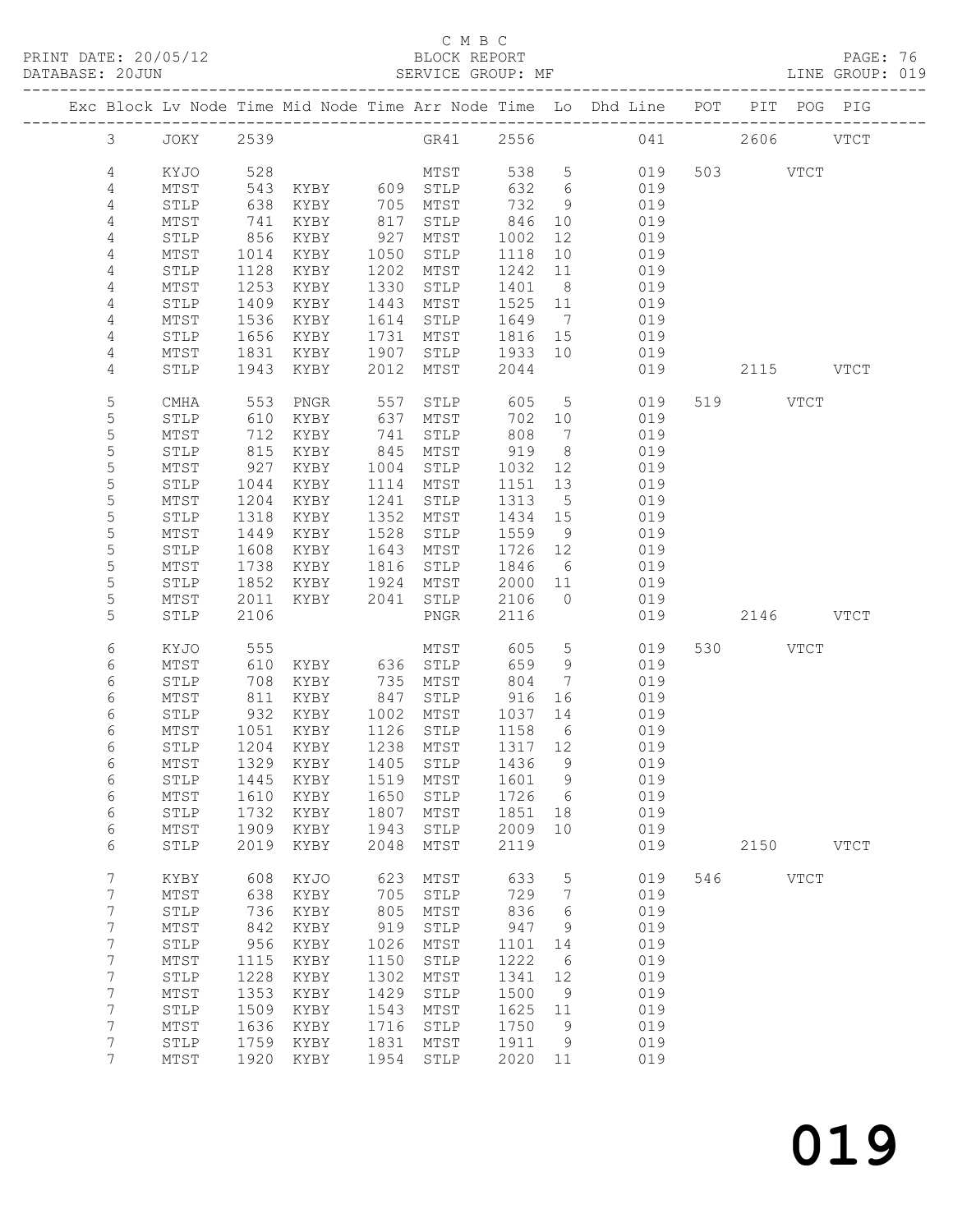PRINT DATE: 20/05/12 BLOCK REPORT BATABASE: 20JUN

### C M B C<br>BLOCK REPORT

PAGE: 77<br>LINE GROUP: 019

|       |                 |                      |            |                                     |            |              |            |                     | Exc Block Lv Node Time Mid Node Time Arr Node Time Lo Dhd Line POT PIT POG PIG |           |             |
|-------|-----------------|----------------------|------------|-------------------------------------|------------|--------------|------------|---------------------|--------------------------------------------------------------------------------|-----------|-------------|
|       | $7\overline{ }$ | STLP                 |            |                                     |            |              |            |                     | 2031 KYBY 2100 MTST 2131 019 2202 VTCT                                         |           |             |
|       | 8               | KYJO                 | 615        |                                     |            | MTST         | 625 5      |                     | 019                                                                            | 550 VTCT  |             |
|       | 8               | MTST                 | 630        | KYBY 656 STLP                       |            |              | 719        | 9                   | 019                                                                            |           |             |
|       | $\,8\,$         | STLP                 | 728        | KYBY                                | 755        | MTST         | 824        | 6                   | 019                                                                            |           |             |
|       | $\,8\,$         | MTST                 | 830        | KYBY                                | 907        | STLP         | 935        | 9                   | 019                                                                            |           |             |
|       | $\,8\,$         | STLP                 | 944        | KYBY                                | 1014       | MTST         | 1049       | 14                  | 019                                                                            |           |             |
|       | 8               | MTST                 | 1103       | KYBY                                | 1138       | STLP         | 1210       | 6                   | 019                                                                            |           |             |
|       | $\,8\,$         | STLP                 | 1216       | KYBY                                | 1250       | MTST         | 1329       | 12                  | 019                                                                            |           |             |
|       | $\,8\,$         | MTST                 | 1341       | KYBY                                | 1417       | STLP         | 1448       | 9                   | 019                                                                            |           |             |
|       | $\,8\,$         | STLP                 | 1457       | KYBY                                | 1531       | MTST         | 1613 10    |                     | 019                                                                            |           |             |
|       | 8               | MTST                 | 1623       | KYBY                                | 1703       | STLP         | 1739       | $5^{\circ}$         | 019                                                                            |           |             |
|       | 8               | STLP                 | 1744       | KYBY                                | 1819       | MTST         | 1903       |                     | 019                                                                            | 1938 VTCT |             |
|       | 9<br>9          | CMHA<br>${\tt STLP}$ | 630<br>649 | PNGR                                | 634<br>716 | STLP         | 643<br>743 | 6<br>8 <sup>8</sup> | 019<br>019                                                                     | 556 VTCT  |             |
|       | 9               | MTST                 | 751        | KYBY<br>KYBY                        | 827        | MTST<br>STLP | 856        | 12                  | 019                                                                            |           |             |
|       | $\mathsf 9$     | STLP                 | 908        | KYBY                                | 939        | MTST         | 1014       | 13                  | 019                                                                            |           |             |
|       | 9               | MTST                 | 1027       | KYBY                                | 1102       | STLP         | 1134       | 6                   | 019                                                                            |           |             |
|       | 9               | STLP                 | 1140       | KYBY                                | 1214       | MTST         | 1254       | 11                  | 019                                                                            |           |             |
|       | 9               | MTST                 | 1305       | KYBY                                | 1342       | STLP         | 1413       | 8 <sup>8</sup>      | 019                                                                            |           |             |
|       | 9               | STLP                 | 1421       | KYBY                                | 1455       | MTST         | 1537       | 11                  | 019                                                                            |           |             |
|       | 9               | MTST                 | 1548       | KYBY                                | 1626       | STLP         | 1701       | $\overline{7}$      | 019                                                                            |           |             |
|       | 9               | STLP                 | 1708       | KYBY                                | 1743       | MTST         | 1828       | 15                  | 019                                                                            |           |             |
|       | 9               | MTST                 | 1843       | KYBY                                | 1919       | STLP         | 1945       | 10                  | 019                                                                            |           |             |
|       | 9               | STLP                 | 1955       | KYBY                                | 2024       | MTST         | 2056       | $\overline{7}$      | 019                                                                            |           |             |
|       | $\mathsf 9$     | MTST                 | 2103       | KYBY                                | 2133       | STLP         | 2158       | $\circ$             | 019                                                                            |           |             |
|       | $\mathsf 9$     | STLP                 | 2158       | KYBY                                | 2227       | MTST         | 2257       | 8                   | 019                                                                            |           |             |
|       | 9               | MTST                 | 2305       | KYBY                                | 2331       | STLP         | 2355       | $\circ$             | 019                                                                            |           |             |
| GR 9  |                 | STLP                 | 2355       | KYBY                                | 2432       | MTST         | 2457       | $7\phantom{.0}$     | 019                                                                            |           |             |
| #GR 9 |                 | STLP                 | 2355       | KYBY                                | 2432       | MTST         | 2457       | $7\phantom{.0}$     | 019                                                                            |           |             |
|       | 9               | MTST                 | 2504       | KYBY                                |            | 2526 PNHM    | 2534       | 5                   | 3 019                                                                          |           |             |
| GR 9  |                 | HRPN                 | 2542       |                                     |            | ULP1         | 2620       |                     | 014                                                                            | 2650 VTCT |             |
| #GR 9 |                 | <b>HRPN</b>          | 2542       | CLOV                                | 2559       | ULP1         | 2620       |                     | 014                                                                            | 2650 VTCT |             |
|       | 10              | KYJO                 | 632        |                                     |            | MTST         | 642        | $5\overline{)}$     | 019                                                                            | 606 VTCT  |             |
|       | 10              | MTST                 | 647        | KYBY 714 STLP                       |            |              | 738        | $\overline{7}$      | 019                                                                            |           |             |
|       | 10              | STLP                 | 745        | KYBY                                |            | 815 MTST     | 849        | $5\phantom{.0}$     | 019                                                                            |           |             |
|       | 10              | MTST                 |            | 854 KYBY                            |            | 931 STLP     | 959        | 9                   | 019                                                                            |           |             |
|       |                 |                      |            | 10 STLP 1008 KYBY 1038 MTST 1113 14 |            |              |            |                     | 019                                                                            |           |             |
|       | 10              | MTST                 | 1127       | KYBY                                | 1202       | STLP         | 1234       | 6                   | 019                                                                            |           |             |
|       | 10              | $\texttt{STLP}$      | 1240       | KYBY                                | 1314       | MTST         | 1353       | 10                  | 019                                                                            |           |             |
|       | 10              | MTST                 | 1403       | KYBY                                | 1441       | STLP         | 1512       | 9                   | 019                                                                            |           |             |
|       | 10              | STLP                 | 1521       | KYBY                                | 1555       | MTST         | 1637       | 11                  | 019                                                                            |           |             |
|       | 10              | MTST                 | 1648       | KYBY                                | 1728       | STLP         | 1802       | 8                   | 019                                                                            |           |             |
|       | 10              | STLP                 | 1810       | KYBY                                | 1842       | MTST         | 1922       | 14                  | 019                                                                            |           |             |
|       | 10              | MTST                 | 1936       | KYBY                                | 2006       | STLP         | 2031       | 10                  | 019                                                                            |           |             |
|       | 10              | STLP                 | 2041       | KYBY                                | 2110       | MTST         | 2141       | 5                   | 019                                                                            |           |             |
|       | 10              | MTST                 | 2146       | KYBY                                | 2213       | STLP         | 2237       | $\mathbf 0$         | 019                                                                            |           |             |
|       | 10              | ${\tt STLP}$         | 2237       | KYBY                                | 2306       | MTST         | 2335       |                     | 019                                                                            | 2402      | <b>VTCT</b> |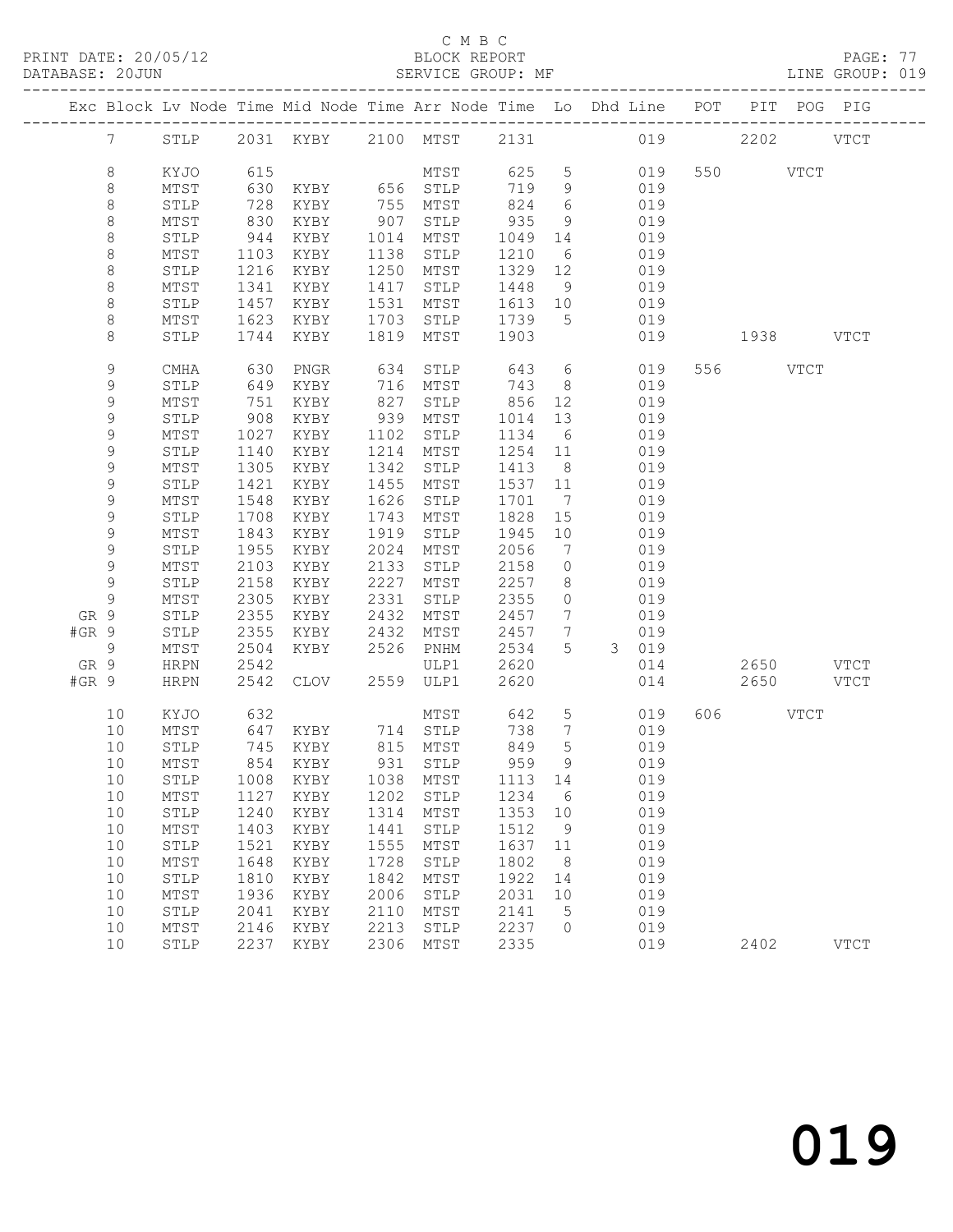## C M B C

| PRINT DATE: 20/05/12<br>DATABASE: 20JUN |          |                 |                |                   |      | 5/12 BLOCK REPORT<br>SERVICE GROUP:       |                    |                                                |                                                                                |     |           |             |             |  |
|-----------------------------------------|----------|-----------------|----------------|-------------------|------|-------------------------------------------|--------------------|------------------------------------------------|--------------------------------------------------------------------------------|-----|-----------|-------------|-------------|--|
|                                         |          |                 |                |                   |      |                                           |                    |                                                | Exc Block Lv Node Time Mid Node Time Arr Node Time Lo Dhd Line POT PIT POG PIG |     |           |             |             |  |
|                                         |          |                 |                |                   |      |                                           |                    |                                                |                                                                                |     |           |             |             |  |
|                                         |          |                 |                |                   |      |                                           |                    |                                                |                                                                                |     |           |             |             |  |
|                                         |          |                 |                |                   |      |                                           |                    |                                                |                                                                                |     |           |             |             |  |
|                                         | 11       | MTST            |                | 916 KYBY          |      |                                           |                    |                                                | 953 STLP 1021 11 019                                                           |     |           |             |             |  |
|                                         | 11       | STLP            |                | KYBY 1102 MTST    |      |                                           |                    |                                                |                                                                                |     |           |             |             |  |
|                                         | 11       | MTST            | $1032$<br>1153 | 1153 KYBY         |      | $1228$ STLP                               |                    |                                                | 1139 14 019<br>1300 5 019                                                      |     |           |             |             |  |
|                                         | 11       | STLP            | 1305           | KYBY              |      | 1339 MTST                                 |                    |                                                | 1421 17 019                                                                    |     |           |             |             |  |
|                                         | 11       | MTST            | 1438           | KYBY              | 1517 | STLP 1548                                 |                    |                                                | 8 019                                                                          |     |           |             |             |  |
|                                         | 11       | STLP            | 1556           | KYBY              |      |                                           |                    |                                                | 019                                                                            |     |           |             |             |  |
|                                         | 11       | MTST            |                | 1726 KYBY         |      | 1631 MTST 1714 12<br>1804 STLP 1834 8     |                    |                                                | 019                                                                            |     |           |             |             |  |
|                                         | 11       | STLP            |                | 1842 KYBY         |      | 1914 MTST 1950                            |                    |                                                | 019                                                                            |     | 2025 VTCT |             |             |  |
|                                         | 12       | KYJO            |                |                   |      |                                           |                    |                                                | 712 6 019 634 VTCT<br>817 8 019                                                |     |           |             |             |  |
|                                         | 12       | MTST            |                |                   |      |                                           |                    |                                                |                                                                                |     |           |             |             |  |
|                                         | 12       | STLP            |                |                   |      |                                           | 929                |                                                | 9 019                                                                          |     |           |             |             |  |
|                                         | 12       | MTST            | 938            | KYBY 1015 STLP    |      |                                           | 1043               |                                                | 13 019                                                                         |     |           |             |             |  |
|                                         | 12       | STLP            | 1056           | KYBY              |      | 1126 MTST                                 | 1203               |                                                | 14 019                                                                         |     |           |             |             |  |
|                                         | 12       | MTST            |                | 1217 KYBY         |      | 1254 STLP                                 | 1326               | 5 <sup>5</sup>                                 | 019                                                                            |     |           |             |             |  |
|                                         | 12       | STLP            | 1331           | KYBY              | 1405 | MTST                                      | 1447 13            |                                                | 019                                                                            |     |           |             |             |  |
|                                         | 12       | MTST            | 1500           | KYBY              | 1539 | STLP                                      | 1611               | 9                                              | 019                                                                            |     |           |             |             |  |
|                                         | 12       | STLP            | 1620           | KYBY              | 1655 | MTST                                      | 1738               | 12                                             | 019                                                                            |     |           |             |             |  |
|                                         | 12       | MTST            | 1750           | KYBY              | 1828 | STLP                                      | 1858               | $7\overline{ }$                                | 019                                                                            |     |           |             |             |  |
|                                         | 12       | STLP            | 1905           | KYBY              |      | 1936 MTST                                 | 2010               | 13                                             | 019                                                                            |     |           |             |             |  |
|                                         | 12       | MTST            | 2023           | KYBY              | 2053 | STLP                                      | 2118               |                                                | $0$ 019                                                                        |     |           |             |             |  |
|                                         | $12$     | STLP            | 2118           | KYBY              | 2147 | MTST 2218 b<br>STLP 2317 0<br>MTST 2415 5 |                    |                                                | 8 019                                                                          |     |           |             |             |  |
|                                         | 12       | MTST            | 2226           | KYBY              | 2253 |                                           |                    |                                                | 019                                                                            |     |           |             |             |  |
|                                         | 12       | STLP            |                | 2317 KYBY         |      | 2346 MTST                                 |                    |                                                | 5 019                                                                          |     |           |             |             |  |
|                                         | 12       | MTST            | 2420           |                   |      | JOKY 2428                                 |                    | $\overline{0}$                                 | 019                                                                            |     |           |             |             |  |
|                                         | 12       | JOKY            | 2428           |                   |      | OA41 2443 OA41 2443                       |                    |                                                | 041                                                                            |     | 2453 VTCT |             |             |  |
|                                         | 13       | KYJO            | 716            |                   |      | MTST                                      | 726                |                                                | $7\overline{ }$<br>019                                                         |     | 648 VTCT  |             |             |  |
|                                         | 13       | MTST            |                | 733 KYBY 808 STLP |      |                                           | 836                | 8 <sup>8</sup>                                 | 019                                                                            |     |           |             |             |  |
|                                         | 13       | STLP            | 844            | KYBY              |      | 915 MTST                                  | 950                |                                                | 12<br>019                                                                      |     |           |             |             |  |
|                                         | 13       | MTST            | 1002           | KYBY              |      | 1038 STLP                                 | 1106 11<br>1229 12 | $\begin{array}{c}\n12 \\ 11 \\ 2\n\end{array}$ | 019                                                                            |     |           |             |             |  |
|                                         | 13       | STLP            |                | 1117 KYBY         |      | 1150 MTST                                 |                    |                                                | 019                                                                            |     |           |             |             |  |
|                                         | 13       | MTST            |                | 1241 KYBY         |      | 1318 STLP 1350                            |                    | $\overline{7}$                                 | 019                                                                            |     |           |             |             |  |
|                                         | 13       | STLP            |                | 1357 KYBY         |      | 1431 MTST                                 | 1513 11            |                                                | 019                                                                            |     |           |             |             |  |
|                                         |          |                 |                |                   |      | 13 MTST 1524 KYBY 1602 STLP 1637 7        |                    |                                                | 019                                                                            |     |           |             |             |  |
|                                         | 13       | STLP            | 1644           | KYBY              | 1719 | MTST                                      | 1804               | 12                                             | 019                                                                            |     |           |             |             |  |
|                                         | 13       | $MTST$          | 1816           | KYBY              | 1854 | STLP                                      | 1921               | 10                                             | 019                                                                            |     |           |             |             |  |
|                                         | 13       | STLP            | 1931           | KYBY              | 2000 | MTST                                      | 2032               | 11                                             | 019                                                                            |     |           |             |             |  |
|                                         | 13       | $\mathtt{MTST}$ | 2043           | KYBY              | 2113 | STLP                                      | 2138               | 0                                              | 019                                                                            |     |           |             |             |  |
|                                         | 13       | STLP            | 2138           | KYBY              | 2207 | MTST                                      | 2237               | 10                                             | 019                                                                            |     |           |             |             |  |
|                                         | 13       | MTST            | 2247           | KYBY              | 2313 | STLP                                      | 2337               | 0                                              | 019                                                                            |     |           |             |             |  |
|                                         | 13       | STLP            | 2337           | KYBY              | 2406 | MTST                                      | 2431               | 5                                              | 019                                                                            |     |           |             |             |  |
|                                         | 13       | MTST            | 2436           | KYBY              | 2500 | STLP                                      | 2527               | 0                                              | 019                                                                            |     |           |             |             |  |
|                                         | GR 13    | STLP            | 2527           | KYBY              | 2608 | MTST                                      | 2632               | 5                                              | 019                                                                            |     |           |             |             |  |
| #GR 13                                  |          | STLP            | 2527           | KYBY              | 2608 | MTST                                      | 2632               | 5                                              | 019                                                                            |     |           |             |             |  |
|                                         | 13<br>13 | MTST<br>JOKY    | 2637<br>2645   |                   |      | JOKY<br>GR41                              | 2645<br>2702       | $\circ$                                        | 019<br>041                                                                     |     | 2712      |             | <b>VTCT</b> |  |
|                                         |          |                 |                |                   |      |                                           |                    |                                                |                                                                                |     |           |             |             |  |
|                                         | 14       | KYJO            | 605            |                   |      | MTST                                      | 615                | 5                                              | 019                                                                            | 540 |           | <b>VTCT</b> |             |  |
|                                         | 14       | MTST            | 620            | KYBY              | 646  | STLP                                      | 709                | 9                                              | 019                                                                            |     |           |             |             |  |
|                                         | 14       | STLP            | 718            | KYBY              | 745  | MTST                                      | 814                | 7                                              | 019                                                                            |     |           |             |             |  |
|                                         | 14       | MTST            | 821            | KYBY              | 857  | STLP                                      | 926                | 5                                              | 019                                                                            |     |           |             |             |  |
|                                         | 14       | STLP            | 931            |                   |      | ${\tt PNGR}$                              | 943                |                                                | 019                                                                            |     | 1018      |             | <b>VTCT</b> |  |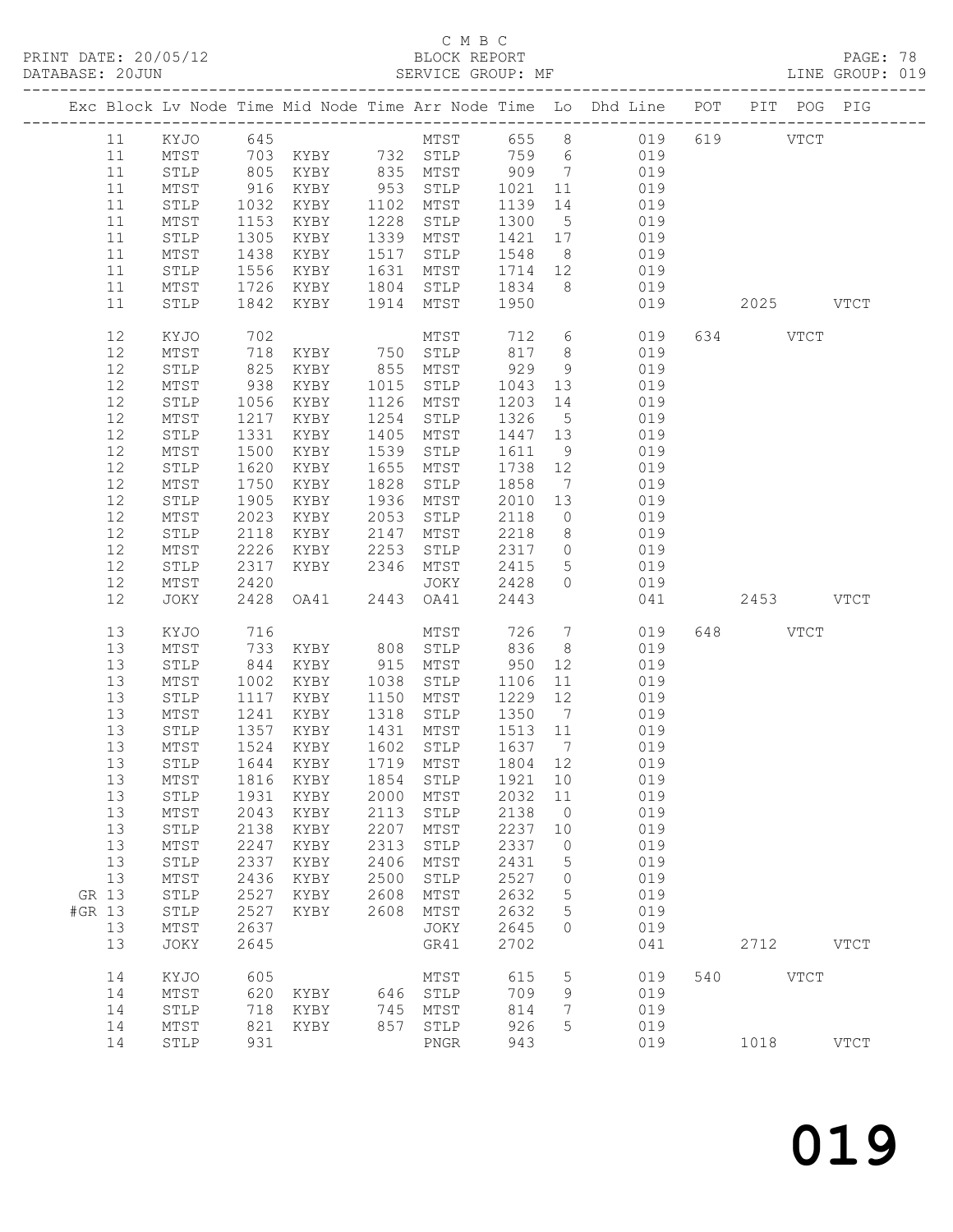PRINT DATE: 20/05/12 BLOCK REPORT BATABASE: 20JUN

## C M B C<br>BLOCK REPORT

PAGE: 79<br>LINE GROUP: 019

|        |    |      |      |      |      |      |      |          | Exc Block Ly Node Time Mid Node Time Arr Node Time Lo Dhd Line | POT  | <b>PIT</b> | POG  | PIG         |
|--------|----|------|------|------|------|------|------|----------|----------------------------------------------------------------|------|------------|------|-------------|
|        | 15 | KYJO | 1400 |      |      | MTST | 1417 | 10       | 019                                                            | 1327 |            | VTCT |             |
|        | 15 | MTST | 1427 | KYBY | 1505 | STLP | 1536 | 9        | 019                                                            |      |            |      |             |
|        | 15 | STLP | 1545 | KYBY | 1619 | MTST | 1701 | 11       | 019                                                            |      |            |      |             |
|        | 15 | MTST | 1712 | KYBY | 1752 | STLP | 1826 | 5        | 019                                                            |      |            |      |             |
|        | 15 | STLP | 1831 | KYBY | 1903 | MTST | 1939 | 18       | 019                                                            |      |            |      |             |
|        | 15 | MTST | 1957 | KYBY | 2027 | STLP | 2052 | $\Omega$ | 019                                                            |      |            |      |             |
|        | 15 | STLP | 2052 | KYBY | 2121 | MTST | 2152 | 14       | 019                                                            |      |            |      |             |
|        | 15 | MTST | 2206 | KYBY | 2233 | STLP | 2257 | $\Omega$ | 019                                                            |      |            |      |             |
|        | 15 | STLP | 2257 | KYBY | 2326 | MTST | 2355 | 5        | 019                                                            |      |            |      |             |
|        | 15 | MTST | 2400 | KYBY | 2424 | STLP | 2451 | 0        | 019                                                            |      |            |      |             |
| GR 15  |    | STLP | 2451 | KYBY | 2532 | MTST | 2556 | 5.       | 019                                                            |      |            |      |             |
| #GR 15 |    | STLP | 2451 | KYBY | 2532 | MTST | 2556 | 5.       | 019                                                            |      |            |      |             |
|        | 15 | MTST | 2601 |      |      | JOKY | 2609 | $\Omega$ | 019                                                            |      |            |      |             |
|        | 15 | JOKY | 2609 |      |      | GR41 | 2626 |          | 041                                                            |      | 2636       |      | <b>VTCT</b> |
|        |    |      |      |      |      |      |      |          |                                                                |      |            |      |             |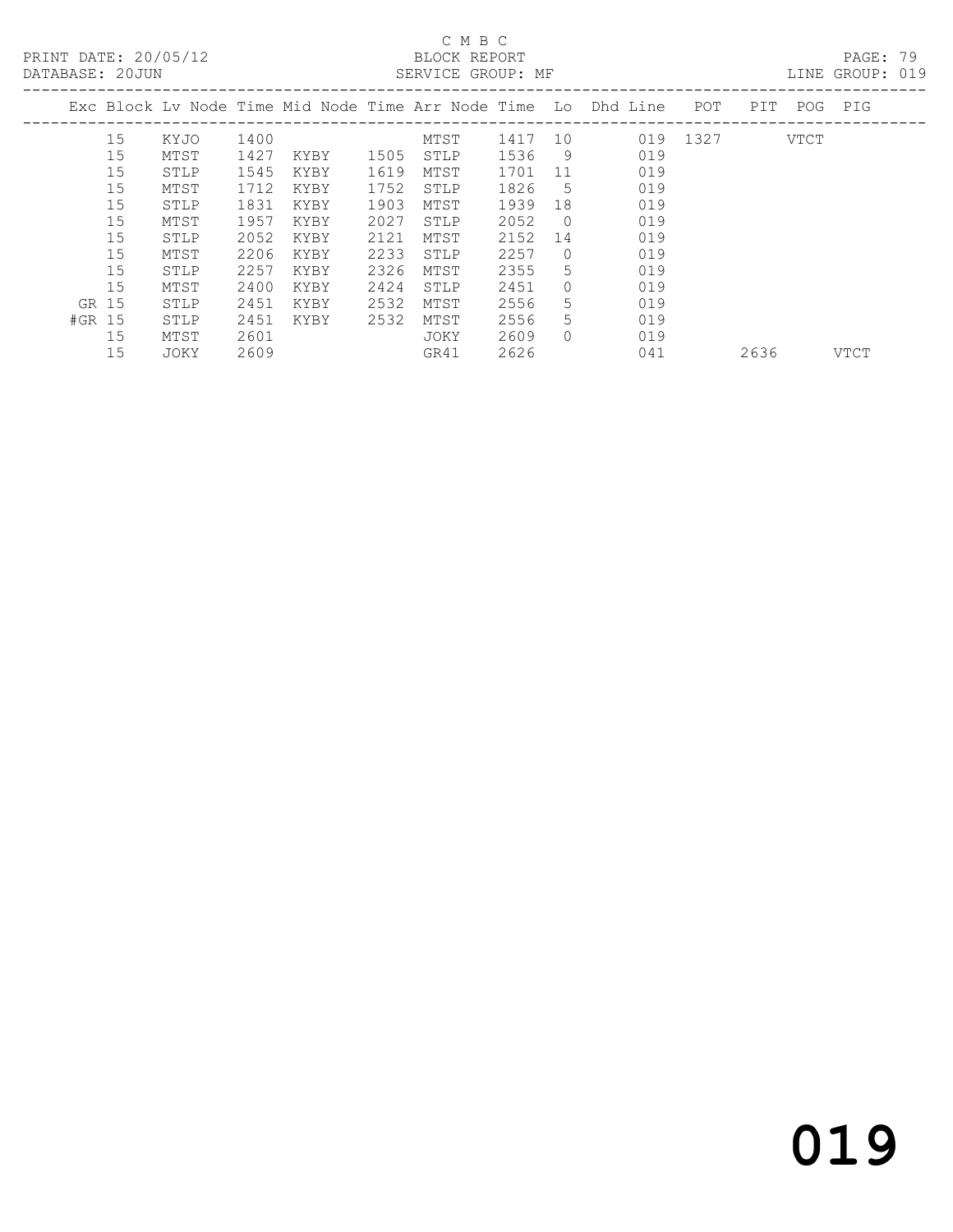|                |                |             |      |                                                           |      |           |              |                | C M B C<br>PRINT DATE: 20/05/12<br>DATABASE: 20JUN SERVICE GROUP: MF LINE GROUP: 020<br>TABASE: 20JUN SERVICE GROUP: MF LINE GROUP: 020        |                                |          |  |  |
|----------------|----------------|-------------|------|-----------------------------------------------------------|------|-----------|--------------|----------------|------------------------------------------------------------------------------------------------------------------------------------------------|--------------------------------|----------|--|--|
|                |                |             |      |                                                           |      |           |              |                |                                                                                                                                                |                                |          |  |  |
|                |                |             |      |                                                           |      |           |              |                | Exc Block Lv Node Time Mid Node Time Arr Node Time Lo Dhd Line POT PIT POG PIG                                                                 |                                |          |  |  |
|                | $\mathbf{1}$   |             |      |                                                           |      |           |              |                | RORI 521 BYST 546 HALP 603 13 020<br>HALP 616 BYST 634 RORI 657 0 020<br>RORI 657 BYST 724 54LP 740 17 020<br>54LP 757 BYST 817 RORI 847 0 020 |                                |          |  |  |
|                | $\mathbf{1}$   |             |      |                                                           |      |           |              |                |                                                                                                                                                |                                |          |  |  |
|                | $1\,$          |             |      |                                                           |      |           |              |                |                                                                                                                                                |                                |          |  |  |
|                | $\mathbf{1}$   |             |      |                                                           |      |           |              |                |                                                                                                                                                |                                |          |  |  |
|                | $\mathbf{1}$   | RORI        |      | 847 BYST 921 HALP 946                                     |      |           |              |                | 13 020                                                                                                                                         |                                |          |  |  |
|                | $\mathbf 1$    | HALP        |      |                                                           |      |           | 1054<br>1154 |                |                                                                                                                                                |                                |          |  |  |
|                | $\,1$          | RORI        |      | 959 BYST      1022   RORI<br>1059   BYST      1135   54LP |      |           |              |                |                                                                                                                                                |                                |          |  |  |
|                | $\mathbf 1$    | 54LP        |      | 1204 BYST 1222 RORI                                       |      |           | 1255         |                | $\begin{array}{ccc} & 5 & & 020 \\ 10 & & 020 \\ & 5 & & 020 \end{array}$                                                                      |                                |          |  |  |
|                | $\mathbf 1$    | RORI        |      | 1300 BYST                                                 |      | 1339 HALP | 1405         |                | 9 020                                                                                                                                          |                                |          |  |  |
|                | $\mathbf 1$    | HALP        |      | 1414 BYST 1438 RORI                                       |      |           |              |                |                                                                                                                                                |                                |          |  |  |
|                | $\,1$          | RORI        |      | 1516 BYST                                                 |      | 1557 54LP | 1511<br>1620 |                | $\begin{bmatrix} 5 & 020 \\ 5 & 020 \\ 0 & 020 \end{bmatrix}$                                                                                  |                                |          |  |  |
|                | $\mathbf 1$    | 54LP        |      | 1625 BYST 1644 RORI                                       |      |           | 1721         |                |                                                                                                                                                |                                |          |  |  |
|                | $\mathbf 1$    | RORI        |      | 1721 BYST                                                 |      | 1801 HALP | 1830         |                | 12 and $\overline{a}$<br>020                                                                                                                   |                                |          |  |  |
|                | $\mathbf{1}$   | HALP        | 1842 | BYST                                                      |      | 1904 RORI | 1933         |                | $0 \qquad \qquad 020$                                                                                                                          |                                |          |  |  |
|                | $\mathbf{1}$   | RORI        |      | 1933 BYST                                                 |      | 2008 HALP | 2030         |                |                                                                                                                                                |                                |          |  |  |
|                | $\mathbf{1}$   | HALP        |      | 2045 BYST                                                 |      | 2104 RORI | 2131         |                | $\begin{array}{ccc} 15 & \hspace{1.5cm} 020 \\ \hspace{1.5cm} 0 & \hspace{1.5cm} 020 \end{array}$                                              |                                |          |  |  |
| GR 1           |                | RORI        |      | 2131 BYST                                                 |      | 2205 HALP | 2227         |                | 11<br>020                                                                                                                                      |                                |          |  |  |
| $#GR$ 1        |                | RORI        |      | 2131 BYST                                                 |      | 2205 HALP | 2227         |                | 11 020                                                                                                                                         |                                |          |  |  |
| $\overline{1}$ |                | HALP        |      | 2238 BYST     2255   RORI<br>2319   BYST     2348   HALP  |      |           | 2319<br>2408 |                | $\begin{array}{ccc} 0 & \hspace{1.5cm} & 020 \\ 7 & \hspace{1.5cm} & 020 \end{array}$                                                          |                                |          |  |  |
| GR 1           |                | RORI        |      |                                                           |      |           |              |                |                                                                                                                                                |                                |          |  |  |
| $#GR$ 1        |                | RORI        |      | 2319 BYST 2348 HALP                                       |      |           | 2408 7       |                | 020                                                                                                                                            |                                |          |  |  |
|                | $\overline{1}$ | HALP        |      | 2415 BYST                                                 | 2430 | RORI      | 2452         |                | $0 \qquad \qquad 020$                                                                                                                          |                                |          |  |  |
| GR 1           |                | RORI        |      | 2452 BYST     2519   41VI<br>2452   BYST      2519   41VI |      |           | 2528<br>2528 |                |                                                                                                                                                | 020 2545 VTCT<br>020 2545 VTCT |          |  |  |
| $#GR$ 1        |                | RORI        |      |                                                           |      |           |              |                |                                                                                                                                                |                                |          |  |  |
|                | 2              | 41BR        | 446  |                                                           |      |           |              |                | HALP 454 5 020                                                                                                                                 |                                | 429 VTCT |  |  |
|                | $\mathbf{2}$   | HALP        |      |                                                           |      |           |              |                |                                                                                                                                                |                                |          |  |  |
|                | $\mathbf{2}$   | RORI        |      |                                                           |      |           |              |                | 459 BYST 517 RORI 538 0 020<br>538 BYST 603 54LP 617 10 020<br>627 BYST 641 RORI 704 0 020                                                     |                                |          |  |  |
|                | $\mathbf{2}$   | 54LP        |      |                                                           |      |           |              |                |                                                                                                                                                |                                |          |  |  |
|                | $\overline{2}$ | RORI        |      | 704 BYST 733 HALP                                         |      |           | 755 13       |                | 020                                                                                                                                            |                                |          |  |  |
|                | $\overline{2}$ | HALP        |      | 808 BYST 834 RORI 905 5                                   |      |           |              |                | 020                                                                                                                                            |                                |          |  |  |
|                | $\sqrt{2}$     | RORI        | 910  | <b>BYST</b>                                               | 945  | 54LP      | 1004         | 8              | 020                                                                                                                                            |                                |          |  |  |
|                | $\sqrt{2}$     | 54LP        | 1012 | <b>BYST</b>                                               | 1030 | RORI      | 1102         | 5              | 020                                                                                                                                            |                                |          |  |  |
|                | $\sqrt{2}$     | RORI        | 1107 | BYST                                                      | 1143 | HALP      | 1208         | 16             | 020                                                                                                                                            |                                |          |  |  |
|                | $\sqrt{2}$     | HALP        | 1224 | BYST                                                      | 1246 | RORI      | 1319         | 5              | 020                                                                                                                                            |                                |          |  |  |
|                | $\sqrt{2}$     | RORI        | 1324 | <b>BYST</b>                                               | 1403 | 54LP      | 1425         | $17$           | 020                                                                                                                                            |                                |          |  |  |
|                | $\sqrt{2}$     | <b>54LP</b> | 1442 | ${\tt BYST}$                                              | 1502 | RORI      | 1535         | 5              | 020                                                                                                                                            |                                |          |  |  |
|                | $\mathbf{2}$   | RORI        | 1540 | <b>BYST</b>                                               | 1621 | HALP      | 1650         | 14             | 020                                                                                                                                            |                                |          |  |  |
|                | $\sqrt{2}$     | HALP        | 1704 | BYST                                                      | 1727 | RORI      | 1804         | $\circ$        | 020                                                                                                                                            |                                |          |  |  |
|                | $\sqrt{2}$     | RORI        | 1804 | BYST                                                      | 1842 | HALP      | 1907         | 15             | 020                                                                                                                                            |                                |          |  |  |
|                | $\sqrt{2}$     | HALP        | 1922 | BYST                                                      | 1943 | RORI      | 2012         | $\circledcirc$ | 020                                                                                                                                            |                                |          |  |  |
|                | $\sqrt{2}$     | RORI        | 2012 | BYST                                                      | 2047 | HALP      | 2109         | 13             | 020                                                                                                                                            |                                |          |  |  |
|                | $\mathbf{2}$   | HALP        | 2122 | BYST                                                      | 2141 | RORI      | 2208         | 0              | 020                                                                                                                                            |                                |          |  |  |
| GR 2           |                | RORI        | 2208 | BYST                                                      | 2239 | HALP      | 2301         | 7              | 020                                                                                                                                            |                                |          |  |  |
| $#GR$ 2        |                | RORI        | 2208 | BYST                                                      | 2239 | HALP      | 2301         | 7              | 020                                                                                                                                            |                                |          |  |  |
|                | $\mathbf{2}$   | HALP        | 2308 | BYST                                                      | 2325 | RORI      | 2349         | 0              | 020                                                                                                                                            |                                |          |  |  |
| GR 2           |                | RORI        | 2349 | BYST                                                      | 2418 | HALP      | 2438         | 16             | 020                                                                                                                                            |                                |          |  |  |
| $#GR$ 2        |                | RORI        | 2349 | <b>BYST</b>                                               | 2418 | HALP      | 2438         | 16             | 020                                                                                                                                            |                                |          |  |  |
|                | $\mathbf{2}$   | HALP        | 2454 | BYST                                                      | 2511 | RORI      | 2533         | 0              | 020                                                                                                                                            |                                |          |  |  |
| GR 2           |                | RORI        | 2533 | BYST                                                      | 2606 | HALP      | 2623         | 5              | 020                                                                                                                                            |                                |          |  |  |
| $#GR$ 2        |                | RORI        | 2533 | <b>BYST</b>                                               | 2606 | HALP      | 2623         | 5              | 020                                                                                                                                            |                                |          |  |  |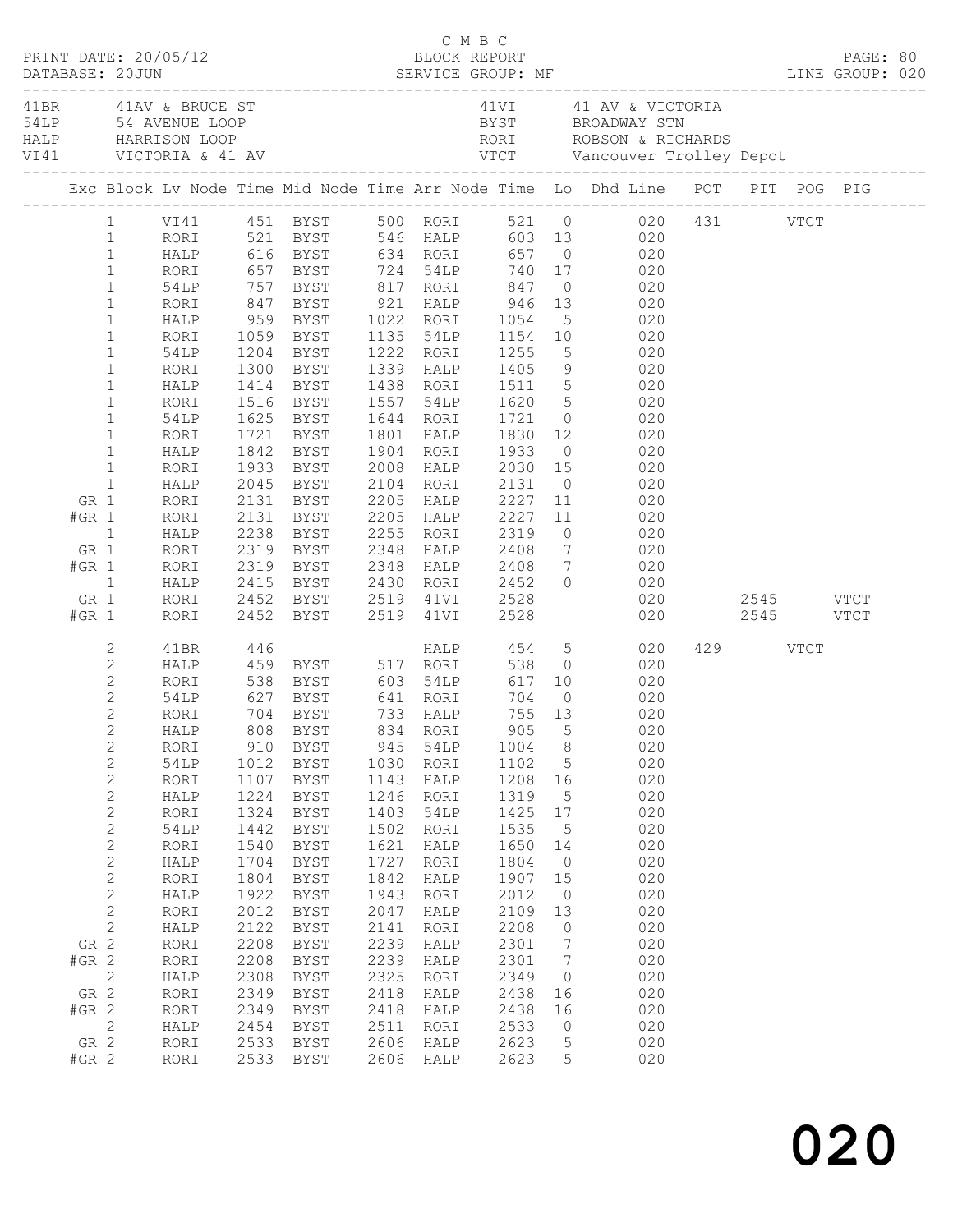|         |                     |              |              |                                  |              |                   |              |                  | Exc Block Lv Node Time Mid Node Time Arr Node Time Lo Dhd Line POT |     | PIT POG PIG |             |
|---------|---------------------|--------------|--------------|----------------------------------|--------------|-------------------|--------------|------------------|--------------------------------------------------------------------|-----|-------------|-------------|
|         | $\overline{2}$      | <b>HALP</b>  | 2628         |                                  |              | 41VI 2634         |              |                  |                                                                    | 020 | 2651 VTCT   |             |
|         | $\mathfrak{Z}$      | 41BR         | 507          |                                  |              | <b>HALP</b>       | 515 5        |                  | 020                                                                |     | 450 VTCT    |             |
|         | $\mathfrak{Z}$      | HALP         | 520          | BYST 538 RORI                    |              |                   | 559          | $\overline{0}$   | 020                                                                |     |             |             |
|         | $\mathfrak{Z}$      | RORI         | 559          | BYST                             | 624          | 54LP              | 638          | 14               | 020                                                                |     |             |             |
|         | $\mathsf 3$         | 54LP         | 652          | BYST                             | 706          | RORI              | 731          | $\overline{0}$   | 020                                                                |     |             |             |
|         | 3                   | RORI         | 731          | BYST                             | 802          | HALP              | 826          | 12               | 020                                                                |     |             |             |
|         | 3                   | HALP         | 838          | BYST                             | 902          | RORI              | 933          | $5^{\circ}$      | 020                                                                |     |             |             |
|         | 3                   | RORI         | 938          | BYST                             | 1013         | 54LP              | 1032         | 12               | 020                                                                |     |             |             |
|         | $\mathsf 3$         | 54LP         | 1044         | BYST                             | 1102         | RORI              | 1134         | $5\phantom{.0}$  | 020                                                                |     |             |             |
|         | 3                   | RORI         | 1139         | BYST                             | 1216         | HALP              | 1241         | 14               | 020                                                                |     |             |             |
|         | 3                   | HALP         | 1255         | BYST                             | 1318         | RORI              | 1351         | $5^{\circ}$      | 020                                                                |     |             |             |
|         | 3                   | RORI         | 1356         | BYST                             | 1435         | 54LP              | 1457         | 13               | 020                                                                |     |             |             |
|         | 3                   | 54LP         | 1510         | BYST                             | 1530         | RORI              | 1605         | $5\phantom{.0}$  | 020                                                                |     |             |             |
|         | 3                   | RORI         | 1610         | BYST                             | 1653         | HALP              | 1722         | 18               | 020                                                                |     |             |             |
|         | 3                   | HALP         | 1740         | BYST                             | 1803         | RORI              | 1837         | $\overline{0}$   | 020                                                                |     |             |             |
|         | 3                   | RORI         | 1837         | BYST                             | 1913         | HALP              | 1936         | 5 <sup>5</sup>   | 020                                                                |     |             |             |
|         | 3                   | HALP         | 1941         |                                  |              | 41VI              | 1950         |                  | 020                                                                |     | 2010 VTCT   |             |
|         | $\overline{4}$      | 41BR         | 525          |                                  |              | <b>HALP</b>       | 534          | 5 <sup>5</sup>   | 020                                                                |     | 508 VTCT    |             |
|         | 4                   | HALP         | 539          | BYST 557 RORI                    |              |                   | 618          | $\overline{0}$   | 020                                                                |     |             |             |
|         | 4                   | RORI         | 618          | BYST                             | 643          | 54LP              | 657          | 13               | 020                                                                |     |             |             |
|         | 4                   | 54LP         | 710          | BYST                             | 725          | RORI              | 752          | $\overline{0}$   | 020                                                                |     |             |             |
|         | 4                   | RORI         | 752          | BYST                             | 824          | 54LP              | 843          | 8                | 020                                                                |     |             |             |
|         | 4                   | 54LP         | 851          | BYST                             | 910          | RORI              | 941          | 5                | 020                                                                |     |             |             |
|         | 4                   | RORI         | 946          | BYST                             | 1021         | HALP              | 1046         | 17               | 020                                                                |     |             |             |
|         | 4                   | HALP         | 1103         | BYST                             | 1126         | RORI              | 1158         | 5                | 020                                                                |     |             |             |
|         | 4                   | RORI         | 1203         | BYST                             | 1242         | 54LP              | 1304         | 20               | 020                                                                |     |             |             |
|         | 4                   | 54LP         | 1324         | BYST                             | 1342         | RORI              | 1415         | $5\overline{)}$  | 020                                                                |     |             |             |
|         | 4                   | RORI         | 1420         | BYST                             | 1500         | HALP              | 1527         | 15               | 020                                                                |     |             |             |
|         | 4                   | HALP         | 1542         | BYST                             | 1606         | RORI              | 1642         | $5^{\circ}$<br>5 | 020                                                                |     |             |             |
|         | $\overline{4}$<br>4 | RORI<br>54LP | 1647<br>1757 | BYST                             |              | 1729 54LP<br>41VI | 1752<br>1803 |                  | 020<br>020                                                         |     | 1827 VTCT   |             |
|         |                     |              |              |                                  |              |                   |              |                  |                                                                    |     |             |             |
|         | $\mathsf S$         | VI41         | 558          | BYST                             | 607          | RORI              | 628          | $\overline{0}$   | 020                                                                |     | 538 VTCT    |             |
|         | 5                   | RORI         | 628          | BYST                             | 653          | HALP              | 711          | 12               | 020                                                                |     |             |             |
|         | 5                   | HALP         | 723          | BYST                             | 744          | RORI              | 812          | $\overline{0}$   | 020                                                                |     |             |             |
|         | 5                   | RORI         | 812          | BYST                             | 844          | HALP              | 909          | 17               | 020                                                                |     |             |             |
|         | 5                   | HALP         |              | 926 BYST                         |              | 950 RORI          | 1021         | $5^{\circ}$      | 020                                                                |     |             |             |
|         | 5                   |              |              | RORI 1026 BYST 1102 54LP 1121 11 |              |                   |              |                  | 020                                                                |     |             |             |
|         | 5                   | 54LP         | 1132         | BYST                             | 1150         | RORI              | 1223         | 5                | 020                                                                |     |             |             |
|         | 5                   | RORI         | 1228         | BYST                             | 1307         | HALP              | 1333         | 10               | 020                                                                |     |             |             |
|         | $\mathsf S$         | HALP         | 1343         | BYST                             | 1406         | RORI              | 1439         | 5                | 020                                                                |     |             |             |
|         | 5                   | RORI         | 1444         | <b>BYST</b>                      | 1525         | 54LP              | 1548         | 6                | 020                                                                |     |             |             |
|         | 5                   | 54LP         | 1554         | BYST                             | 1613         | RORI              | 1649         | 5                | 020                                                                |     |             |             |
|         | $\mathsf S$         | RORI         | 1654         | <b>BYST</b>                      | 1736         | HALP              | 1805         | 11               | 020                                                                |     |             |             |
|         | $\mathsf S$         | HALP         | 1816         | BYST                             | 1838         | RORI              | 1908         | $\circ$          | 020                                                                |     |             |             |
|         | $\mathsf S$<br>5    | RORI         | 1908         | BYST                             | 1944         | HALP              | 2007         | 13<br>0          | 020<br>020                                                         |     |             |             |
| GR 5    |                     | HALP<br>RORI | 2020<br>2107 | <b>BYST</b><br>BYST              | 2040<br>2141 | RORI<br>HALP      | 2107<br>2203 | 5                | 020                                                                |     |             |             |
| $#GR$ 5 |                     | RORI         | 2107         | <b>BYST</b>                      | 2141         | HALP              | 2203         | 5                | 020                                                                |     |             |             |
|         | 5                   | HALP         | 2208         |                                  |              | 41VI              | 2217         |                  | 020                                                                |     | 2234        | <b>VTCT</b> |
|         |                     |              |              |                                  |              |                   |              |                  |                                                                    |     |             |             |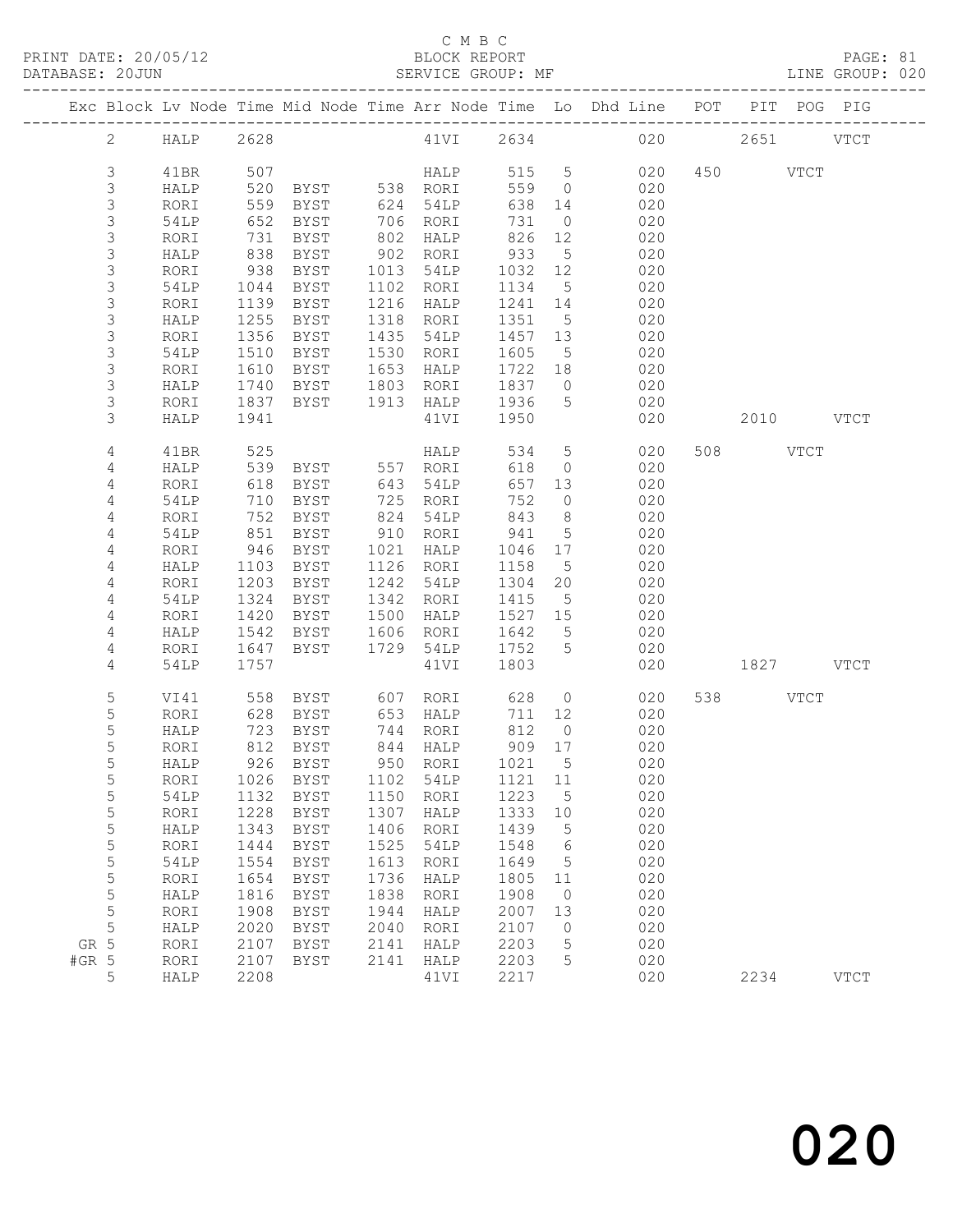|                  |      |              |                                    |                                                     |                           |                 | Exc Block Lv Node Time Mid Node Time Arr Node Time Lo Dhd Line POT PIT POG PIG |           |           |  |
|------------------|------|--------------|------------------------------------|-----------------------------------------------------|---------------------------|-----------------|--------------------------------------------------------------------------------|-----------|-----------|--|
| 6                |      |              | 41BR 603<br>54LP 612 BYST 626 RORI | 54LP                                                | 607 5                     |                 | 020                                                                            | 544 VTCT  |           |  |
| 6                |      |              |                                    |                                                     | 647 0                     |                 | 020                                                                            |           |           |  |
| 6                | RORI |              | 647 BYST<br>746 BYST               |                                                     | 730 16<br>$\frac{1}{833}$ |                 | 020                                                                            |           |           |  |
| $\epsilon$       | 54LP |              |                                    |                                                     |                           | $\overline{0}$  | 020                                                                            |           |           |  |
| 6                | RORI | 833          | BYST                               | $907$ HALP                                          | 932                       | 11              | 020                                                                            |           |           |  |
| $\epsilon$       | HALP | 943          | BYST                               | 1006 RORI                                           | 1038                      | $5\overline{)}$ | 020                                                                            |           |           |  |
| 6                | RORI | 1043         | BYST                               | 1119 54LP                                           | 1138                      | 10              | 020                                                                            |           |           |  |
| 6                | 54LP | 1148         | BYST                               | 1206 RORI                                           | 1239                      | 5               | 020                                                                            |           |           |  |
| 6                | RORI | 1244         | BYST                               | 1323 HALP                                           | 1349<br>1453              | 8 <sup>8</sup>  | 020                                                                            |           |           |  |
| 6                | HALP | 1357         | BYST                               | 1420 RORI                                           |                           | $5\phantom{.0}$ | 020                                                                            |           |           |  |
| 6                | RORI | 1458         | BYST                               | 1720 ------<br>1539 54LP - 1602<br>1626 RORI - 1702 |                           | $5\overline{)}$ | 020                                                                            |           |           |  |
| 6                | 54LP | 1607<br>1707 | BYST                               | 1749 HALP 1818                                      |                           | $5\overline{)}$ | 020                                                                            |           |           |  |
| 6                | RORI | 1823         | BYST                               |                                                     | 1832                      | $5^{\circ}$     | 020                                                                            |           |           |  |
| 6                | HALP |              |                                    | 41VI                                                |                           |                 | 020                                                                            |           | 1854 VTCT |  |
| $\boldsymbol{7}$ | 41BR | 615          |                                    | HALP                                                | 624                       | $5\overline{)}$ | 020                                                                            | 556 VTCT  |           |  |
| $\boldsymbol{7}$ | HALP | 629          | BYST 647 RORI                      |                                                     | 712                       | $\overline{0}$  | 020                                                                            |           |           |  |
| $\overline{7}$   | RORI | 712          | BYST                               | 741 54LP                                            | 757 11                    |                 | 020                                                                            |           |           |  |
| $\boldsymbol{7}$ | 54LP | 808          | BYST                               | 828 RORI                                            | 858                       | 5               | 020                                                                            |           |           |  |
| $\boldsymbol{7}$ | RORI | 903          | BYST                               | 938 HALP                                            | 1003                      | 12              | 020                                                                            |           |           |  |
| $\boldsymbol{7}$ | HALP | 1015         | BYST                               | 1038 RORI                                           | 1110                      | 5               | 020                                                                            |           |           |  |
| $\overline{7}$   | RORI | 1115         | BYST                               | 1151 54LP                                           | 1210                      | 10              | 020                                                                            |           |           |  |
| $\boldsymbol{7}$ | 54LP | 1220         | BYST                               | 1238 RORI                                           | 1311                      | 5               | 020                                                                            |           |           |  |
| $\overline{7}$   | RORI | 1316         | BYST                               | 1355 HALP                                           | 1421                      | 8 <sup>8</sup>  | 020                                                                            |           |           |  |
| $\boldsymbol{7}$ | HALP | 1429         | BYST                               | 1453 RORI                                           | 1526                      | $5\overline{)}$ | 020                                                                            |           |           |  |
| $\overline{7}$   | RORI | 1531         | BYST                               | 1612 54LP                                           | 1635<br>1736              | 5               | 020                                                                            |           |           |  |
| $\overline{7}$   | 54LP | 1640         | BYST                               | 1659 RORI                                           |                           | $\circ$         | 020                                                                            |           |           |  |
| $\overline{7}$   | RORI | 1736         | BYST                               | 1816 HALP 1844                                      |                           | 5               | 020                                                                            |           |           |  |
| 7                | HALP | 1849         |                                    | 41VI                                                | 1858                      |                 | 020                                                                            | 1920 VTCT |           |  |
| $\,8\,$          | 41BR | 628          |                                    | HALP                                                | 637                       | $5\overline{)}$ | 020                                                                            | 609 VTCT  |           |  |
| $\,8\,$          | HALP | 642          | BYST 700 RORI<br>BYST 755 54LP     |                                                     | 725                       | $\overline{0}$  | 020                                                                            |           |           |  |
| $\,8\,$          | RORI | 725          |                                    |                                                     | 811                       | 8 <sup>8</sup>  | 020                                                                            |           |           |  |
| $\,8\,$          | 54LP | 819          | BYST                               |                                                     | 911                       | 5               | 020                                                                            |           |           |  |
| $\,8\,$          | RORI | 916          | BYST                               | 840 RORI<br>951 HALP                                | 1016                      | 15              | 020                                                                            |           |           |  |
| 8                | HALP | 1031         | BYST                               | 1054 RORI                                           | 1126                      | 5               | 020                                                                            |           |           |  |
| $\,8\,$          | RORI | 1131         | BYST                               | 1208 54LP                                           | 1227                      | 9               | 020                                                                            |           |           |  |
| $\,8\,$          | 54LP | 1236         | BYST                               | 1254 RORI                                           | 1327                      | 5               | 020                                                                            |           |           |  |
| $\,8\,$          | RORI | 1332         | BYST                               | 1411 HALP                                           | 1437                      | 8               | 020                                                                            |           |           |  |
| $\,8\,$          | HALP | 1445         | BYST                               | 1510 RORI                                           | 1543                      | 5               | 020                                                                            |           |           |  |
| $\,8\,$          | RORI | 1548         | BYST                               | 1629 54LP                                           | 1652                      | 8 <sup>8</sup>  | 020                                                                            |           |           |  |
| $\,8\,$          | 54LP | 1700         | BYST                               | 1718 RORI                                           | 1755                      | $\overline{0}$  | 020                                                                            |           |           |  |
| $\,8\,$          | RORI | 1755         | BYST                               | 1834 HALP                                           | 1902 10                   |                 | 020                                                                            |           |           |  |
| 8                | HALP | 1912         | BYST                               | 1933 RORI                                           | 2002                      | $\bigcirc$      | 020                                                                            |           |           |  |
| $\,8\,$          | RORI | 2002         | <b>BYST</b>                        | 2037 HALP                                           | 2059                      | $5\overline{)}$ | 020                                                                            |           |           |  |
| 8                | HALP | 2104         |                                    | 41VI                                                | 2113                      |                 | 020                                                                            |           | 2133 VTCT |  |
|                  |      |              |                                    |                                                     |                           |                 |                                                                                |           |           |  |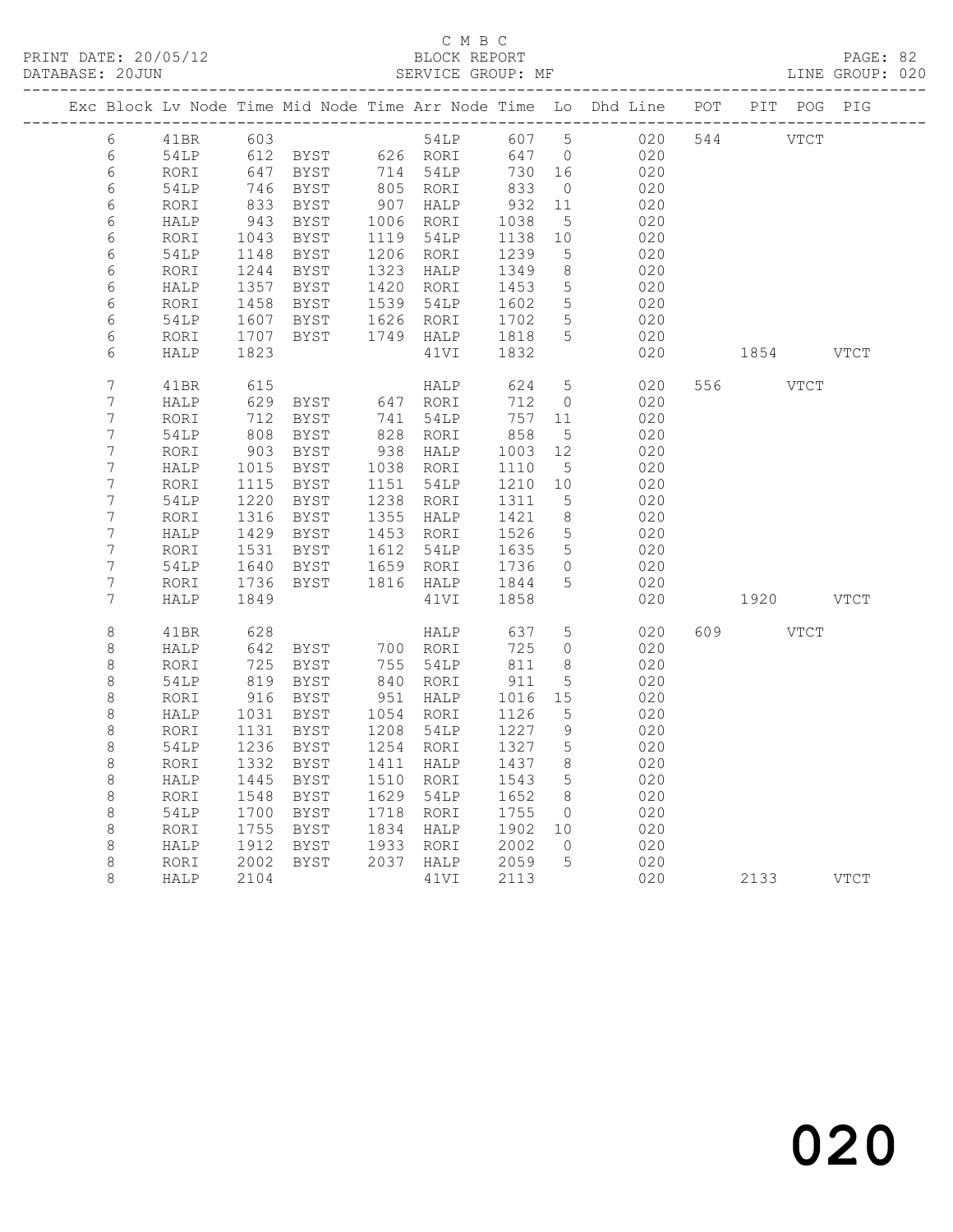PRINT DATE: 20/05/12<br>DATABASE: 20JUN

## C M B C<br>BLOCK REPORT<br>SERVICE GROUP: MF

|                |             |              |                 |                                        |              |                        |                     |                | Exc Block Lv Node Time Mid Node Time Arr Node Time Lo Dhd Line POT PIT POG PIG |           |          |             |             |  |
|----------------|-------------|--------------|-----------------|----------------------------------------|--------------|------------------------|---------------------|----------------|--------------------------------------------------------------------------------|-----------|----------|-------------|-------------|--|
|                | 9           |              |                 |                                        |              |                        |                     |                | VI41 644 BYST 653 RORI 718 0 020 623 VTCT                                      |           |          |             |             |  |
|                | 9           | RORI         |                 |                                        |              |                        |                     |                | 718 BYST 748 HALP 810 13 020                                                   |           |          |             |             |  |
|                | 9           | HALP         |                 |                                        |              |                        |                     |                | 823 BYST 848 RORI 919 5 020                                                    |           |          |             |             |  |
|                | 9           | RORI         | $924$<br>$1028$ | BYST                                   |              | 959 54LP               |                     |                | 1018 10 020<br>1118 5 020                                                      |           |          |             |             |  |
|                | 9           | 54LP         | 1123            | BYST<br><b>BYST</b>                    |              | 1046 RORI              |                     |                | $1224$ $15$ 020                                                                |           |          |             |             |  |
|                | 9<br>9      | RORI         | 1239            | BYST                                   |              | 1159 HALP<br>1302 RORI |                     |                | 1335 5 020                                                                     |           |          |             |             |  |
|                | 9           | HALP<br>RORI | 1340            | BYST                                   |              | 1419 54LP              |                     |                |                                                                                |           |          |             |             |  |
|                | 9           | 54LP         | 1456            | BYST                                   |              | 1516 RORI              |                     |                | 1441 15 020                                                                    |           |          |             |             |  |
|                | 9           | RORI         | 1556            | BYST                                   | 1637         | HALP                   |                     |                | 1551 5 020<br>1706 16 020                                                      |           |          |             |             |  |
|                | 9           | HALP         | 1722            | BYST                                   | 1745         | RORI                   | 1822                |                | $0 \qquad 020$                                                                 |           |          |             |             |  |
|                | 9           | RORI         | 1822            | BYST                                   | 1900         | HALP                   |                     |                | 1925 18 020                                                                    |           |          |             |             |  |
|                | $\mathsf 9$ | HALP         | 1943            | BYST                                   | 2003         | RORI                   | 2032                | $\overline{0}$ | 020                                                                            |           |          |             |             |  |
|                | $\,9$       | RORI         | 2032            | BYST                                   |              | 2106 HALP              |                     |                | $2128$ $24$ 020                                                                |           |          |             |             |  |
|                | 9           | HALP         | 2152            | BYST                                   | 2210         | RORI                   |                     |                | 2236 0 020                                                                     |           |          |             |             |  |
| GR 9           |             | RORI         | 2236            | BYST                                   | 2307         | HALP                   |                     |                | 2329 11 020                                                                    |           |          |             |             |  |
| $#GR$ 9        |             | RORI         |                 |                                        |              | 2307 HALP              |                     |                |                                                                                |           |          |             |             |  |
| $\overline{9}$ |             | HALP         | 2236<br>2340    | BYST<br>BYST                           |              | 2355 RORI              | $2329$ 11<br>2417 0 |                | 2329 11 020<br>2417 0 020                                                      |           |          |             |             |  |
| GR 9           |             | RORI         | 2417            |                                        |              | BYST 2444 41VI 2453    |                     |                | 020                                                                            | 2510 VTCT |          |             |             |  |
| #GR 9          |             | RORI         | 2417            |                                        |              | BYST 2444 41VI 2453    |                     |                | 020                                                                            | 2510 VTCT |          |             |             |  |
|                | 10          | 41BR         | 646             |                                        |              |                        |                     |                | HALP 655 5 020                                                                 |           | 625 VTCT |             |             |  |
|                | 10          | HALP         | 700             | BYST 719 RORI                          |              |                        | 746                 |                | $\overline{0}$<br>020                                                          |           |          |             |             |  |
|                | 10          | RORI         | 746             | BYST                                   |              | 818 HALP               |                     |                | 843 11 020                                                                     |           |          |             |             |  |
|                | 10          | HALP         | 854<br>954      | BYST                                   |              | 918 RORI               |                     |                | 949 5 020<br>1048 12 020                                                       |           |          |             |             |  |
|                | 10          | RORI         |                 | BYST                                   |              | 1029 54LP              |                     |                |                                                                                |           |          |             |             |  |
|                | 10          | 54LP         | 1100            | <b>BYST</b>                            |              | 1118 RORI              | 1150                |                | 5 020                                                                          |           |          |             |             |  |
|                | 10          | RORI         | 1155            | BYST                                   | 1232         | HALP                   |                     |                | 1257 14 020                                                                    |           |          |             |             |  |
|                | 10          | HALP         | 1311            | BYST                                   | 1334         | RORI                   | 1407 5              |                | $\begin{array}{c} 020 \\ 020 \end{array}$                                      |           |          |             |             |  |
|                | 10<br>10    | RORI<br>54LP | 1412<br>1524    | BYST<br>BYST                           | 1452         | 54LP<br>1544 RORI      | 1515                | 9              | 1619 5 020                                                                     |           |          |             |             |  |
|                | 10          | RORI         | 1624            | BYST                                   | 1707         | HALP                   |                     |                | 1736 20 020                                                                    |           |          |             |             |  |
|                | 10          | HALP         | 1756            | BYST                                   | 1819         | RORI                   | 1853                |                | $0 \qquad \qquad 020$                                                          |           |          |             |             |  |
|                | 10          | RORI         | 1853            | BYST                                   |              | 1929 HALP              |                     |                |                                                                                |           |          |             |             |  |
|                | 10          | HALP         | 2007            | <b>BYST</b>                            |              | 2027 RORI              |                     |                | 1952 15 020<br>2056 0 020                                                      |           |          |             |             |  |
|                | 10          | RORI         | 2056            | BYST                                   |              | 2130 HALP              | 2152 15             |                | 020                                                                            |           |          |             |             |  |
|                | 10          | HALP         | 2207            | BYST                                   |              | 2225 RORI              | 2251                | $\overline{0}$ | 020                                                                            |           |          |             |             |  |
|                |             |              |                 | GR 10 RORI 2251 BYST 2322 HALP 2344 11 |              |                        |                     |                | 020                                                                            |           |          |             |             |  |
| #GR 10         |             | RORI         | 2251            | BYST                                   | 2322         | HALP                   | 2344                | 11             | 020                                                                            |           |          |             |             |  |
|                | 10          | HALP         | 2355            | BYST                                   | 2410         | RORI                   | 2432                | $\circ$        | 020                                                                            |           |          |             |             |  |
| GR 10          |             | RORI         | 2432            | BYST                                   | 2505         | HALP                   | 2522                | 5              | 020                                                                            |           |          |             |             |  |
| #GR 10         |             | RORI         | 2432            | <b>BYST</b>                            | 2505         | HALP                   | 2522                | 5              | 020                                                                            |           |          |             |             |  |
|                | 10          | HALP         | 2527            |                                        |              | 41VI                   | 2533                |                | 020                                                                            |           | 2550     |             | <b>VTCT</b> |  |
|                | 11          | 41BR         | 656             |                                        |              | HALP                   | 705                 | 5              | 020                                                                            | 635       |          | <b>VTCT</b> |             |  |
|                | 11          | HALP         | 710             | BYST                                   | 731          | RORI                   | 759                 | $\circ$        | 020                                                                            |           |          |             |             |  |
|                | 11          | RORI         | 759             | <b>BYST</b>                            | 831          | HALP                   | 856                 | 14             | 020                                                                            |           |          |             |             |  |
|                | 11          | HALP         | 910             | <b>BYST</b>                            | 934          | RORI                   | 1005                | 5              | 020                                                                            |           |          |             |             |  |
|                | 11          | RORI         | 1010            | <b>BYST</b>                            | 1046         | 54LP                   | 1105                | 11             | 020                                                                            |           |          |             |             |  |
|                | 11          | 54LP         | 1116            | <b>BYST</b>                            | 1134         | RORI                   | 1207                | 5              | 020                                                                            |           |          |             |             |  |
|                | 11          | RORI         | 1212            | <b>BYST</b>                            | 1251         | HALP                   | 1317                | 10             | 020                                                                            |           |          |             |             |  |
|                | 11          | HALP         | 1327            | BYST                                   | 1350         | RORI                   | 1423                | 5              | 020                                                                            |           |          |             |             |  |
|                | 11<br>11    | RORI         | 1428            | BYST                                   | 1508         | 54LP                   | 1531                | 8              | 020<br>020                                                                     |           |          |             |             |  |
|                | 11          | 54LP<br>RORI | 1539<br>1639    | <b>BYST</b><br>BYST                    | 1559<br>1721 | RORI<br>HALP           | 1634<br>1750        | 5<br>14        | 020                                                                            |           |          |             |             |  |
|                | 11          | HALP         | 1804            | <b>BYST</b>                            | 1827         | RORI                   | 1901                | 0              | 020                                                                            |           |          |             |             |  |
|                | 11          | RORI         | 1901            | <b>BYST</b>                            | 1937         | HALP                   | 2000                | 5              | 020                                                                            |           |          |             |             |  |
|                |             |              |                 |                                        |              |                        |                     |                |                                                                                |           |          |             |             |  |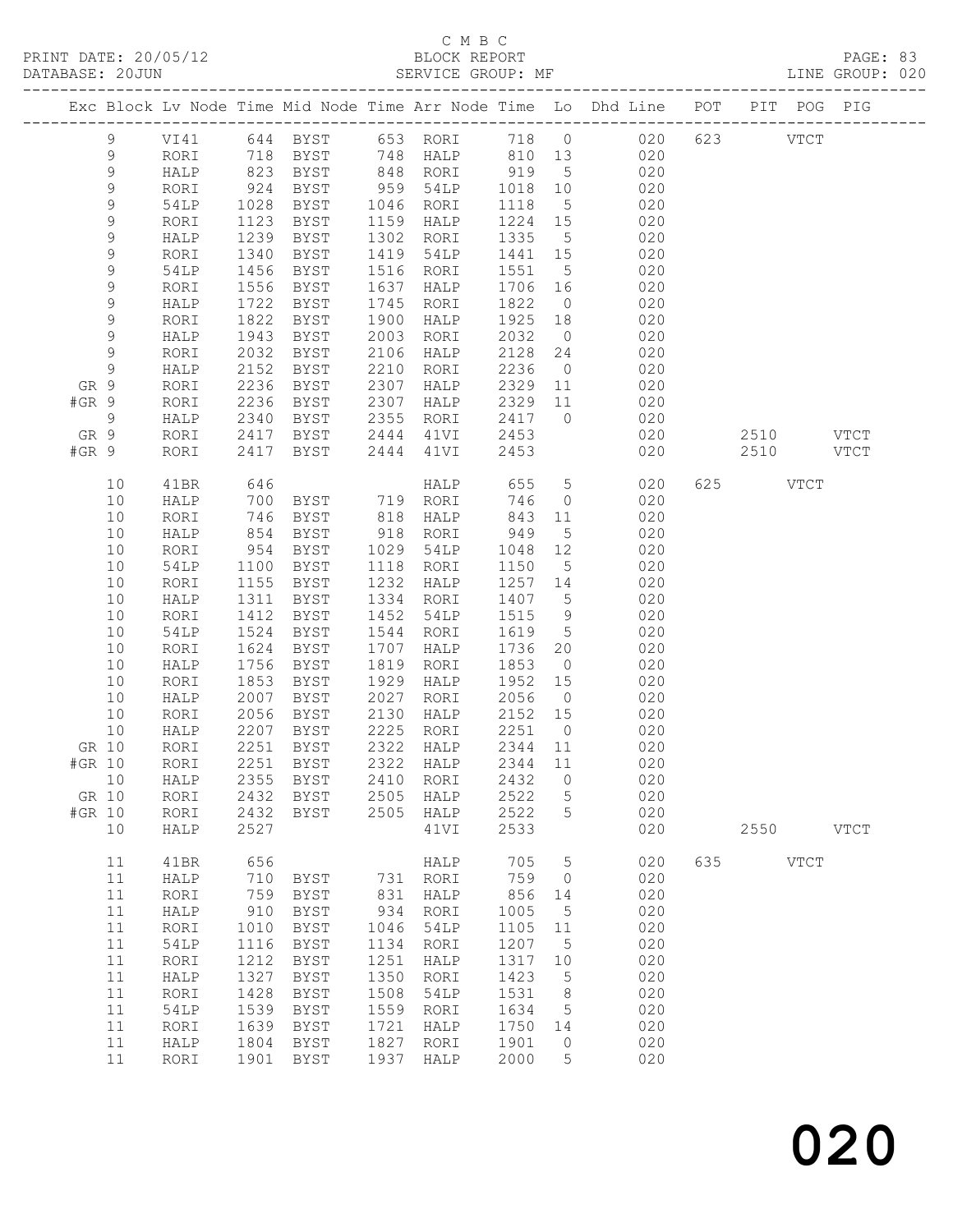### C M B C<br>
C M B C<br>
BLOCK REPOR

| DATABASE: 20JUN |              |              | SERVICE GROUP: MF |              |              |              |          |                                                                                |     |      |             | LINE GROUP: 020 |
|-----------------|--------------|--------------|-------------------|--------------|--------------|--------------|----------|--------------------------------------------------------------------------------|-----|------|-------------|-----------------|
|                 |              |              |                   |              |              |              |          | Exc Block Lv Node Time Mid Node Time Arr Node Time Lo Dhd Line POT PIT POG PIG |     |      |             |                 |
| 11              | HALP         | 2005         |                   |              | 41VI 2014    |              |          | 020                                                                            |     | 2034 |             | <b>VTCT</b>     |
| 12              | VI41         |              | 703 BYST          | 712          | RORI         | 737          | $\circ$  | 020                                                                            | 642 |      | <b>VTCT</b> |                 |
| 12              | RORI         | 737          | <b>BYST</b>       | 808          | 54LP         | 825          | 10       | 020                                                                            |     |      |             |                 |
| 12              | 54LP         | 835          | BYST              | 855          | RORI         | 926          | 5        | 020                                                                            |     |      |             |                 |
| 12              | RORI         | 931          | BYST              | 1006         | HALP         | 1031         | 16       | 020                                                                            |     |      |             |                 |
| 12              | HALP         | 1047         | BYST              | 1110         | RORI         | 1142         | 5        | 020                                                                            |     |      |             |                 |
| 12              | RORI         | 1147         | BYST              | 1224         | 54LP         | 1243         | 9        | 020                                                                            |     |      |             |                 |
| 12              | 54LP         | 1252         | BYST              | 1310         | RORI         | 1343         | 5        | 020                                                                            |     |      |             |                 |
| 12              | RORI         | 1348         | BYST              | 1427         | HALP         | 1453         | 19       | 020                                                                            |     |      |             |                 |
| 12              | HALP         | 1512         | BYST              | 1537         | RORI         | 1612         | 5        | 020                                                                            |     |      |             |                 |
| 12              | RORI         | 1617         | BYST              | 1700         | 54LP         | 1723         | 12       | 020                                                                            |     |      |             |                 |
| 12              | 54LP         | 1735         | BYST              | 1753         | RORI         | 1830         | $\circ$  | 020                                                                            |     |      |             |                 |
| 12              | RORI         | 1830         | BYST              | 1906         | HALP         | 1929         | 15       | 020                                                                            |     |      |             |                 |
| 12              | HALP         | 1944         |                   |              | 41VI         | 1953         |          | 020                                                                            |     | 2013 |             | VTCT            |
|                 |              |              |                   |              |              |              |          |                                                                                |     |      |             |                 |
| 13              | 41BR         | 709          |                   |              | 54LP         | 714          | 7        | 020                                                                            | 648 |      | VTCT        |                 |
| 13              | 54LP         | 721          | BYST              | 738          | RORI         | 806          | $\circ$  | 020                                                                            |     |      |             |                 |
| 13              | RORI         | 806          | BYST              | 838          | 54LP         | 857          | 10       | 020                                                                            |     |      |             |                 |
| 13              | 54LP         | 907          | BYST              | 926          | RORI         | 957          | 5        | 020                                                                            |     |      |             |                 |
| 13<br>13        | RORI<br>HALP | 1002<br>1120 | BYST<br>BYST      | 1038<br>1142 | HALP<br>RORI | 1103<br>1215 | 17<br>-5 | 020<br>020                                                                     |     |      |             |                 |
| 13              |              | 1220         |                   | 1259         | 54LP         | 1321         | 19       | 020                                                                            |     |      |             |                 |
| 13              | RORI<br>54LP | 1340         | BYST<br>BYST      | 1358         | RORI         | 1431         | 5        | 020                                                                            |     |      |             |                 |
| 13              | RORI         | 1436         | BYST              | 1517         | HALP         | 1544         | 12       | 020                                                                            |     |      |             |                 |
| 13              | HALP         | 1556         | BYST              | 1620         | RORI         | 1656         | 5        | 020                                                                            |     |      |             |                 |
| 13              | RORI         | 1701         | BYST              | 1743         | HALP         | 1812         | 11       | 020                                                                            |     |      |             |                 |
| 13              | HALP         | 1823         | BYST              | 1845         | RORI         | 1915         | $\circ$  | 020                                                                            |     |      |             |                 |
| 13              | RORI         | 1915         | BYST              | 1951         | HALP         | 2014         | 5        | 020                                                                            |     |      |             |                 |
| 13              | HALP         | 2019         |                   |              | 41VI         | 2028         |          | 020                                                                            |     | 2048 |             | <b>VTCT</b>     |
| 14              | 41 RR        | 721          |                   |              | 54T.P        |              |          | 726 8 020 700                                                                  |     |      | バアベア        |                 |

|        | IJ | <b>KOKT</b> | 1915 | BYST.       | T A 2 T | HATF | 2014 | C.           | UZU |      |             |
|--------|----|-------------|------|-------------|---------|------|------|--------------|-----|------|-------------|
|        | 13 | HALP        | 2019 |             |         | 41VI | 2028 |              | 020 | 2048 | <b>VTCT</b> |
|        | 14 | 41BR        | 721  |             |         | 54LP | 726  | 8            | 020 | 700  | <b>VTCT</b> |
|        | 14 | 54LP        | 734  | BYST        | 752     | RORI | 820  | 0            | 020 |      |             |
|        | 14 | RORI        | 820  | <b>BYST</b> | 854     | 54LP | 913  | 10           | 020 |      |             |
|        | 14 | 54LP        | 923  | BYST        | 942     | RORI | 1013 | 5            | 020 |      |             |
|        | 14 | RORI        | 1018 | BYST        | 1054    | HALP | 1119 | 17           | 020 |      |             |
|        | 14 | HALP        | 1136 | BYST        | 1158    | RORI | 1231 | 5            | 020 |      |             |
|        | 14 | RORI        | 1236 | <b>BYST</b> | 1315    | 54LP | 1337 | 18           | 020 |      |             |
|        | 14 | 54LP        | 1355 | BYST        | 1413    | RORI | 1446 | 5            | 020 |      |             |
|        | 14 | RORI        | 1451 | BYST        | 1532    | HALP | 1559 | 13           | 020 |      |             |
|        | 14 | HALP        | 1612 | BYST        | 1636    | RORI | 1713 | 0            | 020 |      |             |
|        | 14 | RORI        | 1713 | <b>BYST</b> | 1755    | HALP | 1824 | 8            | 020 |      |             |
|        | 14 | HALP        | 1832 | <b>BYST</b> | 1854    | RORI | 1924 | 0            | 020 |      |             |
|        | 14 | RORI        | 1924 | BYST        | 2000    | HALP | 2023 | 9            | 020 |      |             |
|        | 14 | HALP        | 2032 | BYST        | 2052    | RORI | 2119 | $\mathbf{0}$ | 020 |      |             |
| GR 14  |    | RORI        | 2119 | BYST        | 2153    | HALP | 2215 | 8            | 020 |      |             |
| #GR 14 |    | RORI        | 2119 | BYST        | 2153    | HALP | 2215 | 8            | 020 |      |             |
|        | 14 | HALP        | 2223 | BYST        | 2240    | RORI | 2304 | 0            | 020 |      |             |
| GR 14  |    | RORI        | 2304 | BYST        | 2333    | HALP | 2353 | 5            | 020 |      |             |
| #GR 14 |    | RORI        | 2304 | BYST        | 2333    | HALP | 2353 | 5            | 020 |      |             |
|        | 14 | HALP        | 2358 |             |         | 41VI | 2407 |              | 020 | 2424 | <b>VTCT</b> |
|        |    |             |      |             |         |      |      |              |     |      |             |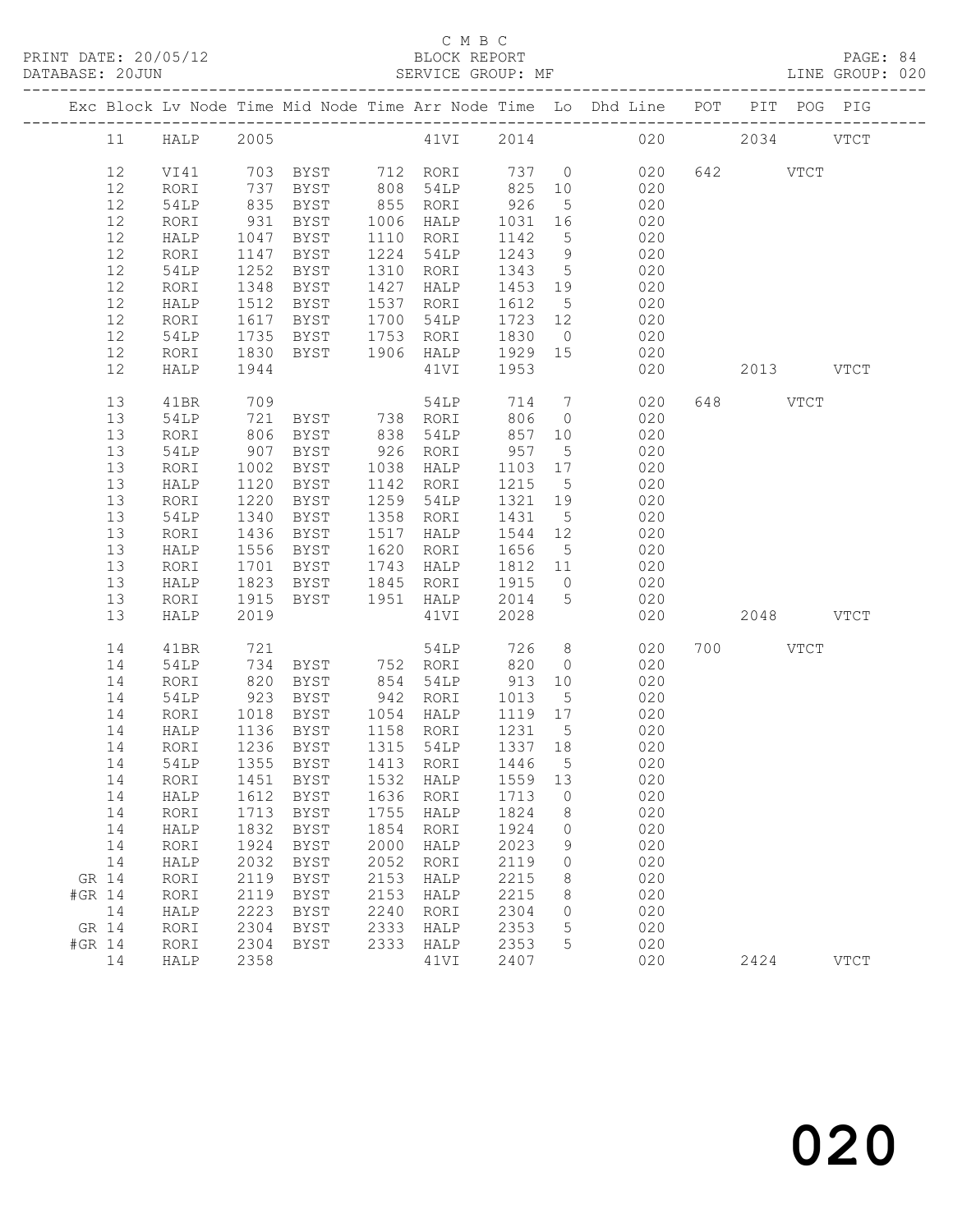|        |                      |      |                                      |      |                  |                   |                 | Exc Block Lv Node Time Mid Node Time Arr Node Time Lo Dhd Line POT PIT POG PIG               |      |           |               |               |
|--------|----------------------|------|--------------------------------------|------|------------------|-------------------|-----------------|----------------------------------------------------------------------------------------------|------|-----------|---------------|---------------|
| 15     | 41BR                 | 737  |                                      |      |                  |                   |                 | HALP 749 10 020 714                                                                          |      |           | $_{\rm VTCT}$ |               |
| 15     | HALP                 |      |                                      |      |                  |                   |                 |                                                                                              |      |           |               |               |
| 15     | RORI                 |      |                                      |      |                  |                   |                 | $0\frac{1}{2}0$                                                                              |      |           |               |               |
| 15     | 54LP                 |      |                                      |      |                  |                   |                 | 759 BYST 823 RORI 853 0 020<br>853 BYST 927 54LP 946 10 020<br>956 BYST 1014 RORI 1046 5 020 |      |           |               |               |
| 15     | RORI                 | 1051 | BYST                                 |      | 1127 HALP        | 1152 16           |                 | 020                                                                                          |      |           |               |               |
| 15     | HALP                 | 1208 | BYST                                 | 1230 | RORI             | 1303              | $5\overline{)}$ | 020                                                                                          |      |           |               |               |
| 15     | RORI                 | 1308 | BYST                                 | 1347 | 54LP             | 1409 18           |                 | 020                                                                                          |      |           |               |               |
| 15     | 54LP                 | 1427 | BYST                                 | 1446 | RORI             | 1519              | 5 <sup>5</sup>  | 020                                                                                          |      |           |               |               |
| 15     | RORI                 | 1524 | BYST                                 | 1605 | HALP             | 1634 10           |                 | 020                                                                                          |      |           |               |               |
| 15     | HALP                 | 1644 | BYST                                 | 1707 | RORI             | 1746              | $\overline{0}$  | 020                                                                                          |      |           |               |               |
| 15     | RORI                 | 1746 | BYST                                 | 1825 | HALP             | 1853              | 8 <sup>8</sup>  | 020                                                                                          |      |           |               |               |
| 15     | HALP                 | 1901 | BYST                                 | 1923 | RORI             | 1952              | $\overline{0}$  | 020                                                                                          |      |           |               |               |
| 15     | RORI                 | 1952 | BYST                                 | 2027 | HALP             | 2049 20           |                 | 020                                                                                          |      |           |               |               |
| 15     | HALP                 | 2109 | BYST                                 | 2128 | RORI             | 2155              |                 | $0 \qquad 020$                                                                               |      |           |               |               |
| GR 15  | RORI                 | 2155 | BYST                                 | 2229 | HALP             | 2251              | $5\overline{)}$ | 020                                                                                          |      |           |               |               |
| #GR 15 | RORI                 | 2155 | BYST                                 | 2229 | HALP             | 2251              | $5\overline{)}$ | 020                                                                                          |      |           |               |               |
| 15     | HALP                 | 2256 |                                      |      | 41VI             | 2305              |                 | 020                                                                                          |      | 2322 VTCT |               |               |
|        |                      |      |                                      |      |                  |                   |                 |                                                                                              |      |           |               |               |
| 16     | 41BR                 | 731  |                                      |      | HALP             |                   | 5 <sup>5</sup>  | 020                                                                                          |      | 708 VTCT  |               |               |
| 16     | HALP                 | 748  |                                      |      |                  | 743<br>839        | $\overline{0}$  | 020                                                                                          |      |           |               |               |
| 16     | RORI                 | 839  | BYST                                 |      | 913 54LP         | 932               | $7\overline{ }$ | 020                                                                                          |      |           |               |               |
| 16     | 54LP                 | 939  | BYST                                 |      | 958 RORI         | 1029              | $5\overline{)}$ | 020                                                                                          |      |           |               |               |
| 16     | RORI                 | 1034 | BYST                                 | 1110 | HALP             | 1135              | 17              | 020                                                                                          |      |           |               |               |
| 16     | HALP                 | 1152 | BYST                                 |      | 1214 RORI        | 1247              | $5\overline{)}$ | 020                                                                                          |      |           |               |               |
| 16     | RORI                 | 1252 | BYST                                 | 1331 | 54LP             | 1353              | 18              | 020                                                                                          |      |           |               |               |
| 16     | 54LP                 | 1411 | BYST                                 | 1429 | RORI             | 1502              | $5\overline{)}$ | 020                                                                                          |      |           |               |               |
| 16     | RORI                 | 1507 | BYST                                 | 1548 | HALP             | 1617              | 11              | 020                                                                                          |      |           |               |               |
| 16     | HALP                 | 1628 | BYST                                 | 1652 | RORI             | 1729              | $\overline{0}$  | 020                                                                                          |      |           |               |               |
| 16     | RORI                 | 1729 | BYST                                 | 1809 | HALP             | 1838 13           |                 | 020                                                                                          |      |           |               |               |
| 16     | HALP                 | 1851 | BYST                                 | 1913 | RORI             | 1942              | $\overline{0}$  | 020                                                                                          |      |           |               |               |
| 16     | RORI                 | 1942 | BYST                                 | 2017 | HALP             | 2039              | 18              | 020                                                                                          |      |           |               |               |
| 16     | HALP                 | 2057 | BYST                                 | 2116 | RORI             | 2143              | $\overline{0}$  | 020                                                                                          |      |           |               |               |
|        |                      | 2143 |                                      | 2217 |                  | 2239              |                 | 020                                                                                          |      |           |               |               |
| GR 16  | RORI                 |      | BYST                                 |      | HALP             |                   | 14              |                                                                                              |      |           |               |               |
| #GR 16 | RORI                 | 2143 | BYST                                 | 2217 | HALP             | 2239 14           |                 | 020                                                                                          |      |           |               |               |
| 16     | HALP                 | 2253 | BYST                                 | 2310 | RORI             | 2334              | $\overline{0}$  | 020                                                                                          |      |           |               |               |
| GR 16  | RORI                 | 2334 | BYST                                 | 2403 | HALP             | 2423<br>$2423$ 10 | 10              | 020                                                                                          |      |           |               |               |
| #GR 16 | RORI                 | 2334 | BYST                                 |      | 2403 HALP        |                   |                 | 020<br>020                                                                                   |      |           |               |               |
| 16     | HALP                 | 2433 | BYST                                 |      | 2450 RORI 2512 0 |                   |                 |                                                                                              |      |           |               |               |
| GR 16  | RORI                 |      | 2512 BYST                            |      | 2539 41VI        | 2548              |                 | 020                                                                                          |      | 2605 VTCT |               |               |
|        |                      |      | #GR 16 RORI 2512 BYST 2539 41VI 2548 |      |                  |                   |                 | 020                                                                                          |      | 2605      |               | $_{\rm VTCT}$ |
| 17     | 41BR                 | 545  |                                      |      | HALP             | 554               | 5               | 020                                                                                          | 528  |           | $_{\rm VTCT}$ |               |
| 17     | HALP                 | 559  | BYST                                 | 617  | RORI             | 638               | $\circ$         | 020                                                                                          |      |           |               |               |
| 17     | RORI                 | 638  | <b>BYST</b>                          | 703  | HALP             | 721               | 16              | 020                                                                                          |      |           |               |               |
| 17     |                      | 737  |                                      | 759  |                  | 827               |                 | 020                                                                                          |      |           |               |               |
|        | HALP                 |      | <b>BYST</b>                          |      | RORI             |                   | 0               |                                                                                              |      |           |               |               |
| 17     | RORI                 | 827  | BYST                                 | 901  | HALP             | 926               | 5               | 020                                                                                          |      |           |               |               |
| 17     | HALP                 | 931  |                                      |      | 41VI             | 941               |                 | 020                                                                                          |      | 1004      |               | <b>VTCT</b>   |
| 20     | 41BR                 | 1255 |                                      |      | 54LP             | 1302              | 6               | 020                                                                                          | 1232 |           | VTCT          |               |
| 20     | 54LP                 | 1308 | <b>BYST</b>                          | 1326 | RORI             | 1359              | 5               | 020                                                                                          |      |           |               |               |
| 20     | RORI                 | 1404 | <b>BYST</b>                          | 1444 | HALP             | 1511              | 15              | 020                                                                                          |      |           |               |               |
| 20     | HALP                 | 1526 | <b>BYST</b>                          | 1551 | RORI             | 1626              | 5               | 020                                                                                          |      |           |               |               |
| 20     | RORI                 | 1631 | <b>BYST</b>                          | 1713 | 54LP             | 1736              | 17              | 020                                                                                          |      |           |               |               |
| 20     | 54LP                 | 1753 | <b>BYST</b>                          | 1811 | RORI             | 1845              | $\mathbf{0}$    | 020                                                                                          |      |           |               |               |
| 20     | RORI                 | 1845 | <b>BYST</b>                          | 1921 | HALP             | 1944              | 11              | 020                                                                                          |      |           |               |               |
| 20     |                      | 1955 |                                      | 2015 |                  |                   | $\circ$         | 020                                                                                          |      |           |               |               |
| 20     | ${\tt HALP}$<br>RORI | 2044 | <b>BYST</b><br><b>BYST</b>           | 2118 | RORI<br>HALP     | 2044<br>2140      | 5               | 020                                                                                          |      |           |               |               |
|        |                      |      |                                      |      |                  |                   |                 |                                                                                              |      |           |               |               |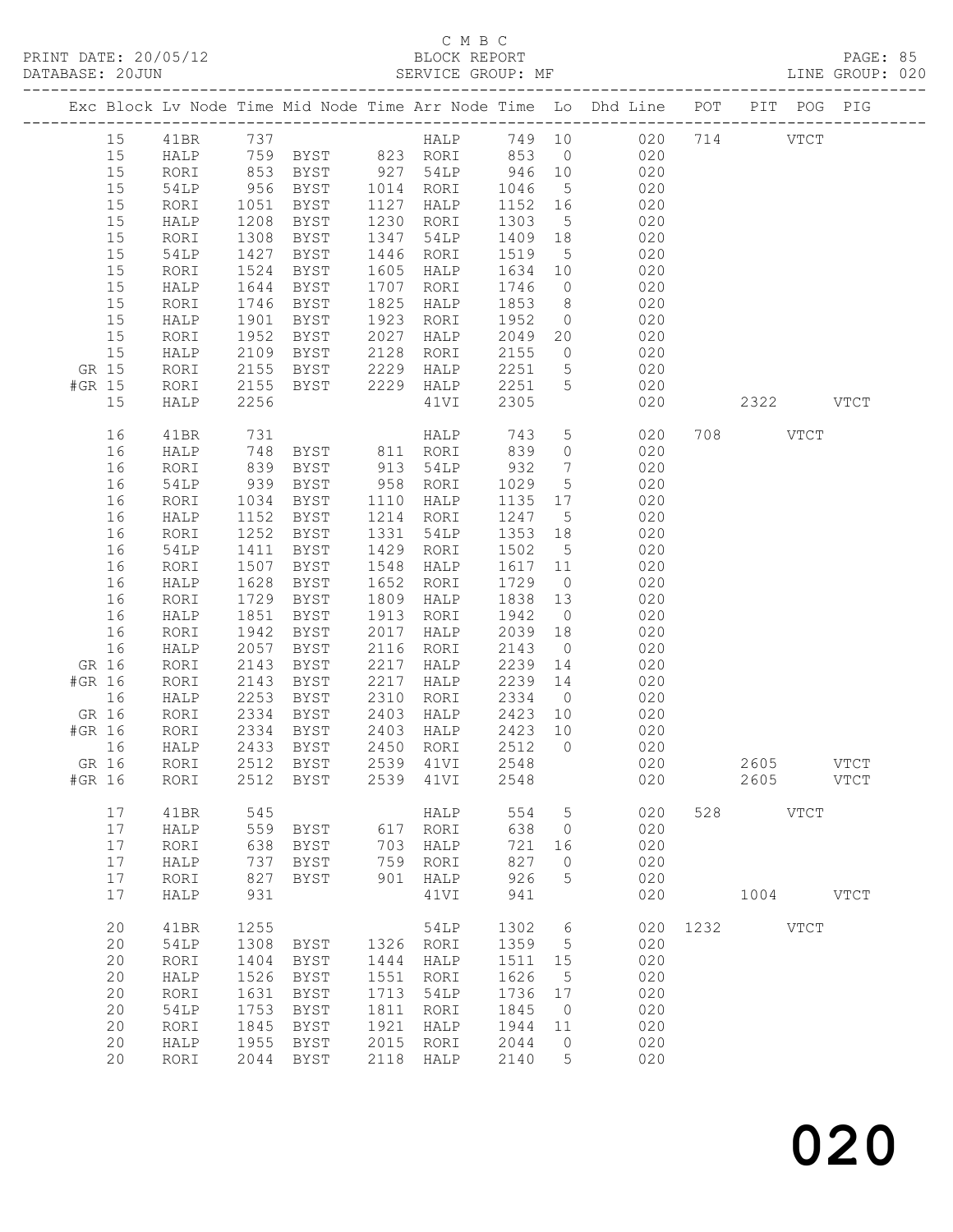|          | DATABASE: 20JUN |      |      |      |      |      |      |                | SERVICE GROUP: MF                                                                  |               |             |             | LINE GROUP: 020 |  |
|----------|-----------------|------|------|------|------|------|------|----------------|------------------------------------------------------------------------------------|---------------|-------------|-------------|-----------------|--|
|          |                 |      |      |      |      |      |      |                | Exc Block Lv Node Time Mid Node Time Arr Node Time Lo Dhd Line POT                 |               |             | PIT POG PIG |                 |  |
|          | 20              | HALP | 2145 |      |      |      |      |                | 4 1 VI 2 1 5 4 2 1 5 4 2 1 5 4 2 1 5 4 2 1 5 4 2 1 5 4 2 1 5 4 2 6 2 0 2 0 2 0 2 0 |               | $2214$ VTCT |             |                 |  |
|          | 21              | 41BR | 1440 |      |      | HALP | 1453 |                | $5 \quad \overline{\phantom{1}}$                                                   | 020 1414 VTCT |             |             |                 |  |
|          | 21              | HALP | 1458 | BYST | 1523 | RORI | 1558 | 5 <sup>1</sup> | 020                                                                                |               |             |             |                 |  |
|          | 21              | RORI | 1603 | BYST | 1646 | 54LP | 1709 | 9              | 020                                                                                |               |             |             |                 |  |
|          | 21              | 54LP | 1718 | BYST | 1736 | RORI | 1813 | $\bigcirc$     | 020                                                                                |               |             |             |                 |  |
|          | 21              | RORI | 1813 | BYST | 1851 | HALP | 1916 | 16             | 020                                                                                |               |             |             |                 |  |
|          | 21              | HALP | 1932 | BYST | 1953 | RORI | 2022 | $\overline{0}$ | 020                                                                                |               |             |             |                 |  |
|          | 21              | RORI | 2022 | BYST | 2057 | HALP | 2119 | 17             | 020                                                                                |               |             |             |                 |  |
|          | 21              | HALP | 2136 | BYST | 2155 | RORI | 2222 | $\bigcirc$     | 020                                                                                |               |             |             |                 |  |
| GR 21    |                 | RORI | 2222 | BYST | 2253 | HALP | 2315 | 10             | 020                                                                                |               |             |             |                 |  |
| $#GR$ 21 |                 | RORI | 2222 | BYST | 2253 | HALP | 2315 | 10             | 020                                                                                |               |             |             |                 |  |
|          | 21              | HALP | 2325 | BYST | 2340 | RORI | 2402 | $\bigcirc$     | 020                                                                                |               |             |             |                 |  |
| GR 21    |                 | RORI | 2402 | BYST | 2435 | HALP | 2452 | 22             | 020                                                                                |               |             |             |                 |  |
| $#GR$ 21 |                 | RORI | 2402 | BYST | 2435 | HALP | 2452 | 22             | 020                                                                                |               |             |             |                 |  |
|          | 21              | HALP | 2514 | BYST | 2531 | RORI | 2553 | $\bigcirc$     | 020                                                                                |               |             |             |                 |  |
| GR 21    |                 | RORI | 2553 | BYST | 2620 | 41VI | 2629 |                | 020                                                                                |               | 2646        |             | VTCT            |  |
| #GR 21   |                 | RORI | 2553 | BYST | 2620 | 41VI | 2629 |                | 020                                                                                |               | 2646        |             | VTCT            |  |
|          |                 |      |      |      |      |      |      |                |                                                                                    |               |             |             |                 |  |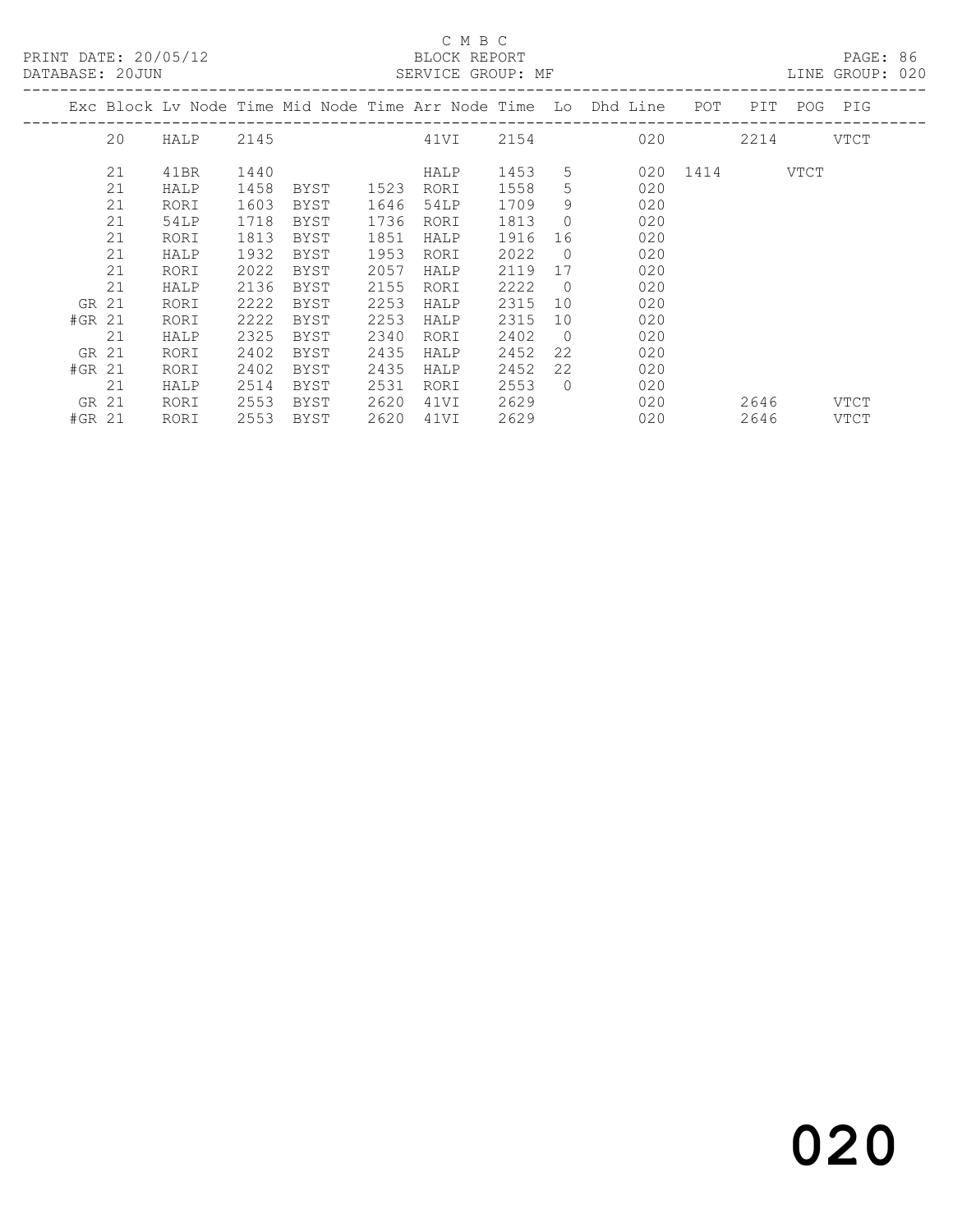|                                                                                                                                                                                                                       |                                                                                      |                                                      |                                                                                                                                                                                                                                                                                                                                                                                                                        |                                                      |                                                      | C M B C                                              |                          |                                                |                                               |                 |            |  |
|-----------------------------------------------------------------------------------------------------------------------------------------------------------------------------------------------------------------------|--------------------------------------------------------------------------------------|------------------------------------------------------|------------------------------------------------------------------------------------------------------------------------------------------------------------------------------------------------------------------------------------------------------------------------------------------------------------------------------------------------------------------------------------------------------------------------|------------------------------------------------------|------------------------------------------------------|------------------------------------------------------|--------------------------|------------------------------------------------|-----------------------------------------------|-----------------|------------|--|
| Exc Block Lv Node Time Mid Node Time Arr Node Time Lo Dhd Line POT PIT POG PIG                                                                                                                                        |                                                                                      |                                                      |                                                                                                                                                                                                                                                                                                                                                                                                                        |                                                      |                                                      |                                                      |                          |                                                |                                               |                 |            |  |
|                                                                                                                                                                                                                       |                                                                                      |                                                      |                                                                                                                                                                                                                                                                                                                                                                                                                        |                                                      |                                                      |                                                      |                          |                                                |                                               |                 |            |  |
| $\mathbf{1}$<br>$\mathbf{1}$<br>$\mathbf{1}$<br>$\mathbf{1}$<br>$\mathbf{1}$<br>$\mathbf{1}$<br>$\mathbf{1}$<br>$\mathbf{1}$<br>$\mathbf{1}$<br>$\mathbf{1}$<br>$\mathbf{1}$                                          | BUB3<br>BUB3<br>KNLP<br>BUB3                                                         |                                                      | BUB3 703 CLBY 726 KNLP 742 10 022<br>KNLP 752 CLBY 815 BUB3 842<br>BUB3 847 CLBY 913 KNLP 932 14 022<br>KNLP 946 CLBY 1006 BUB3 1032 5 022<br>1037 CLBY 1103 KNLP 1122 19 022<br>1141 CLBY 1201 BUB3 1229 5 022<br>BUB3 1234 CLBY 1303 KNLP 1324 17 022<br>KNLP 1341 CLBY 1400 BUB3 1428 5 022<br>BUB3 1433 CLBY 1502 KNLP 1525 13 022<br>KNLP 1538 CLBY 1559 BUB3 1626 5 022<br>1631 CLBY 1702 KN63 1724 022 1735 VTC |                                                      |                                                      |                                                      |                          | 5 022                                          |                                               |                 |            |  |
| 2<br>$\mathbf{2}$<br>$\mathbf{2}$<br>$\mathbf{2}$<br>$\mathbf{2}$<br>$\mathbf{2}$<br>$\overline{2}$<br>$\overline{c}$<br>$\mathbf{2}$<br>2<br>$\mathbf 2$<br>$\mathbf 2$<br>$\mathbf 2$<br>2<br>$\mathbf{2}^{\prime}$ | KN41<br>KNLP<br>KNLP<br>BUB3<br>BUB3<br>KNLP<br>BUB3<br>KNLP<br>BUB3<br>KNLP<br>BUB3 | 1101<br>1205<br>1258<br>1401<br>1453<br>1558<br>1652 | 516 CLBY<br>526 CLBY 542 BUB3<br>BUB3 606 CLBY 624 KNLP 638 5 022<br>KNLP 643 CLBY 700 BUB3 721 5 022<br>BUB3 726 CLBY 749 KNLP 805 7 022<br>812 CLBY 835 BUB3 902 5 022<br>907 CLBY 933 KNLP<br>KNLP 1010 CLBY 1030 BUB3 1056 5 022<br>CLBY<br>${\tt CLBY}$<br>CLBY<br>CLBY<br>CLBY<br><b>CLBY</b><br>CLBY                                                                                                            | 1128<br>1225<br>1327<br>1420<br>1522<br>1619<br>1725 | KNLP<br>BUB3<br>KNLP<br>BUB3<br>KNLP<br>BUB3<br>KN63 | 1147<br>1253<br>1348<br>1448<br>1545<br>1647<br>1747 | 18<br>5<br>13<br>5<br>13 | KNLP 521 5 022<br>601 5 022<br>952 18 022<br>5 | 022<br>022<br>022<br>022<br>022<br>022<br>022 | 502 VTC<br>1758 | <b>VTC</b> |  |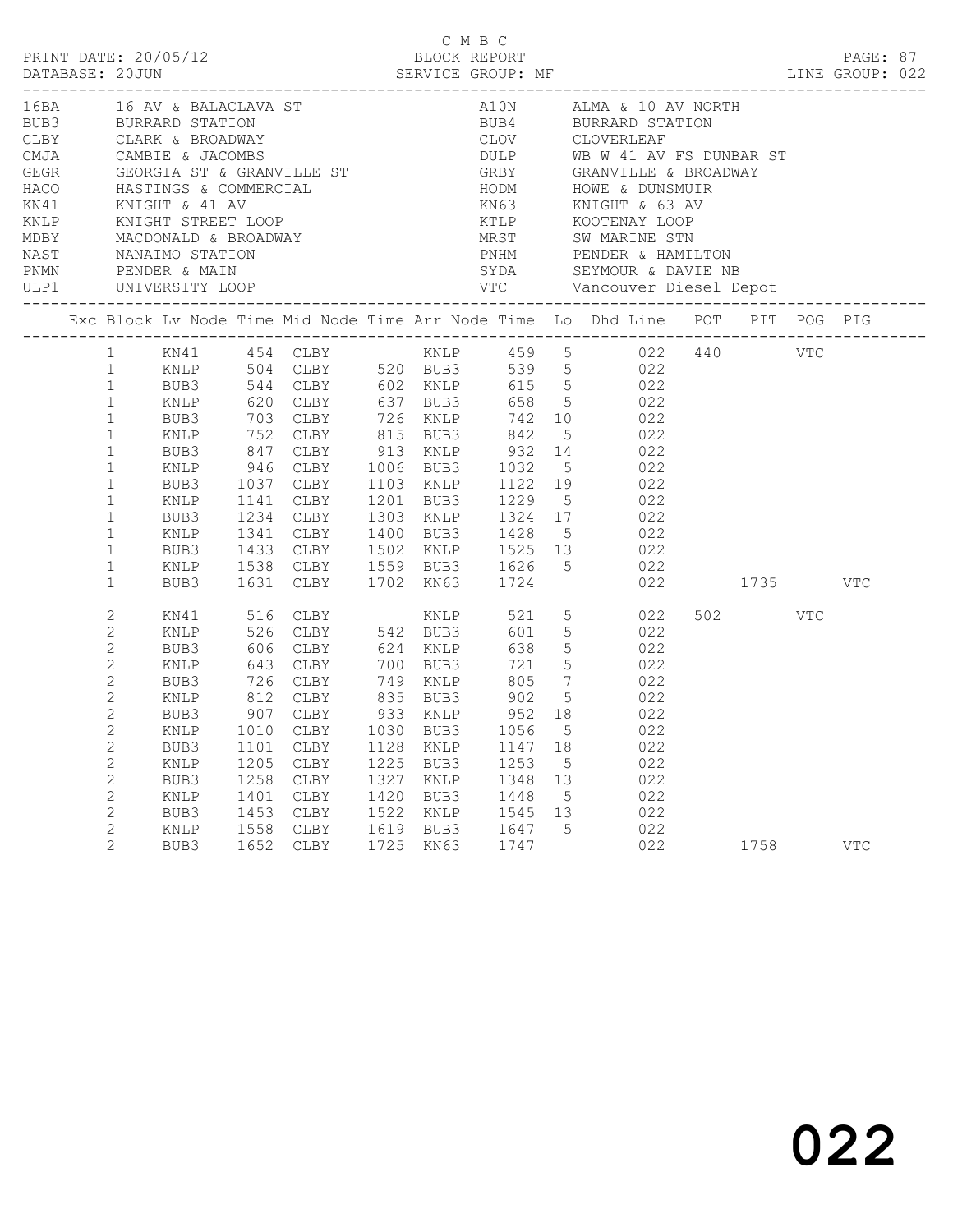|                  |                 |              |                            |              |                   |                 |                              | Exc Block Lv Node Time Mid Node Time Arr Node Time Lo Dhd Line POT |           | PIT POG PIG |            |
|------------------|-----------------|--------------|----------------------------|--------------|-------------------|-----------------|------------------------------|--------------------------------------------------------------------|-----------|-------------|------------|
| $\mathfrak{Z}$   | KN41            |              |                            |              |                   |                 |                              | 022                                                                | 519 VTC   |             |            |
| $\mathsf 3$      | KNLP            |              | 543 CLBY 600 BUB3          |              |                   | 621 5           |                              | 022                                                                |           |             |            |
| $\mathsf S$      | BUB3            | 626          | CLBY                       |              | 644 KNLP          | 700 8           |                              | 022                                                                |           |             |            |
| $\mathsf S$      | KNLP            | 708          | CLBY                       |              | 726 BUB3          | 752             | $5^{\circ}$                  | 022                                                                |           |             |            |
| $\mathsf S$      | BUB3            | 757          | CLBY                       |              | 821 KNLP          | 838             | 14                           | 022                                                                |           |             |            |
| $\mathsf 3$      | KNLP            | 852          | CLBY                       |              | 915 BUB3          | 944             | $5\overline{)}$              | 022                                                                |           |             |            |
| $\mathsf 3$      | BUB3            | 949          | CLBY                       |              | 1015 KNLP         | 1034            | 20                           | 022                                                                |           |             |            |
| $\mathsf S$      | KNLP            | 1054         | CLBY                       |              | 1115 BUB3         | 1141            | $5^{\circ}$                  | 022                                                                |           |             |            |
| $\mathsf 3$      | BUB3            | 1146<br>1253 | CLBY                       |              | 1213 KNLP         | 1234 19         |                              | 022                                                                |           |             |            |
| $\mathsf 3$<br>3 | KNLP<br>BUB3    | 1346         | CLBY<br>CLBY               | 1415         | 1313 BUB3<br>KNLP | 1341<br>1436 14 | $5^{\circ}$                  | 022<br>022                                                         |           |             |            |
| 3                | KNLP            | 1450         | CLBY                       | 1509         | BUB3              | 1537            | $5^{\circ}$                  | 022                                                                |           |             |            |
| $\mathsf 3$      | BUB3            | 1542         | CLBY                       | 1611         | KNLP              | 1635 11         |                              | 022                                                                |           |             |            |
| 3                | KNLP            |              | 1646 CLBY                  |              | 1706 BUB3         | 1736            | $5^{\circ}$                  | 022                                                                |           |             |            |
| 3                | BUB3            | 1741         | CLBY                       | 1812         | KN63              | 1835            |                              | 022                                                                | 1846      |             | <b>VTC</b> |
|                  |                 |              |                            |              |                   |                 |                              |                                                                    |           |             |            |
| 4                | KN41            | 553          | CLBY                       |              | KNLP              | 558             | $5\overline{)}$              | 022                                                                | 539 VTC   |             |            |
| 4                | KNLP            | 603          | CLBY                       |              | $620$ BUB3        | 641             | $5\phantom{.0}$              | 022                                                                |           |             |            |
| 4                | BUB3            | 646          | CLBY                       | 707          | KNLP              | 723             | 8 <sup>8</sup>               | 022                                                                |           |             |            |
| 4                | KNLP            | 731          | CLBY                       | 753          | BUB3              | 822             | $5^{\circ}$                  | 022                                                                |           |             |            |
| 4                | BUB3            | 827          | CLBY                       | 853          | KNLP              | 912             | $7\phantom{.0}\phantom{.0}7$ | 022                                                                |           |             |            |
| $\overline{4}$   | $\texttt{KNLP}$ | 919          | CLBY                       | 940          | BUB3              | 1008            | $5\overline{)}$              | 022                                                                |           |             |            |
| 4                | BUB3            | 1013         | CLBY                       | 1039         | KNLP              | 1058 19         |                              | 022                                                                |           |             |            |
| 4                | KNLP            | 1117         | CLBY                       | 1137         | BUB3              | 1205            | $5^{\circ}$                  | 022                                                                |           |             |            |
| $\overline{4}$   | BUB3            | 1210         | CLBY                       | 1239         | KNLP              | 1300            | 18                           | 022                                                                |           |             |            |
| 4                | KNLP            | 1318         | CLBY                       | 1337         | BUB3              | 1405<br>1502 15 | $5^{\circ}$                  | 022<br>022                                                         |           |             |            |
| 4<br>4           | BUB3<br>KNLP    | 1410<br>1517 | CLBY<br>CLBY               | 1439<br>1538 | KNLP<br>BUB3      | 1605            | $5^{\circ}$                  | 022                                                                |           |             |            |
| 4                | BUB3            | 1610         | CLBY                       | 1641         | KNLP              | 1705            | 9                            | 022                                                                |           |             |            |
| 4                | KNLP            | 1714         | CLBY                       | 1734         | BUB3              | 1804            | 6                            | 022                                                                |           |             |            |
| 4                | BUB3            | 1810         | CLBY                       | 1840         | KN 63             | 1902            |                              | 022                                                                | 1913      |             | <b>VTC</b> |
|                  |                 |              |                            |              |                   |                 |                              |                                                                    |           |             |            |
| 5                | KN41            | 628          | CLBY                       |              | KNLP              | 633             | 5                            | 022                                                                | 611 — 100 | VTC         |            |
| 5                | KNLP            | 638          | CLBY                       |              | 655 BUB3          | 716             | $5\overline{)}$              | 022                                                                |           |             |            |
| 5                | BUB3            | 721          | CLBY                       | 744          | KNLP              | 800             | $7\phantom{.0}\phantom{.0}7$ | 022                                                                |           |             |            |
| 5                | KNLP            | 807          | CLBY                       | 830          | BUB3              | 857             | $5\overline{)}$              | 022                                                                |           |             |            |
| 5                | BUB3            | 902          | CLBY                       |              | 928 KNLP          | 947             | 11                           | 022                                                                |           |             |            |
| 5                | KNLP            | 958          | CLBY                       |              | 1018 BUB3         | 1044            | $5^{\circ}$                  | 022                                                                |           |             |            |
| 5                | BUB3            |              | 1049 CLBY                  |              | 1115 KNLP         | 1134 19         |                              | 022                                                                |           |             |            |
| 5                | KNLP            |              | 1153 CLBY 1213 BUB3 1241 5 |              |                   |                 |                              | 022                                                                |           |             |            |
| 5<br>5           | BUB3<br>KNLP    | 1246<br>1351 | CLBY<br>CLBY               | 1315<br>1410 | KNLP<br>BUB3      | 1336<br>1438    | 15<br>$5^{\circ}$            | 022<br>022                                                         |           |             |            |
| 5                | BUB3            | 1443         | CLBY                       | 1512         | KNLP              | 1535            | 16                           | 022                                                                |           |             |            |
| 5                | KNLP            | 1551         | CLBY                       | 1612         | BUB3              | 1640            | $5\phantom{0}$               | 022                                                                |           |             |            |
| $\mathsf S$      | BUB3            | 1645         | CLBY                       | 1718         | KNLP              | 1741            | 12                           | 022                                                                |           |             |            |
| 5                | KNLP            | 1753         | CLBY                       | 1813         | BUB3              | 1842            | - 8                          | 022                                                                |           |             |            |
| 5                | BUB3            | 1850         | CLBY                       | 1917         | KN63              | 1936            |                              | 022                                                                | 1947      |             | <b>VTC</b> |
|                  |                 |              |                            |              |                   |                 |                              |                                                                    |           |             |            |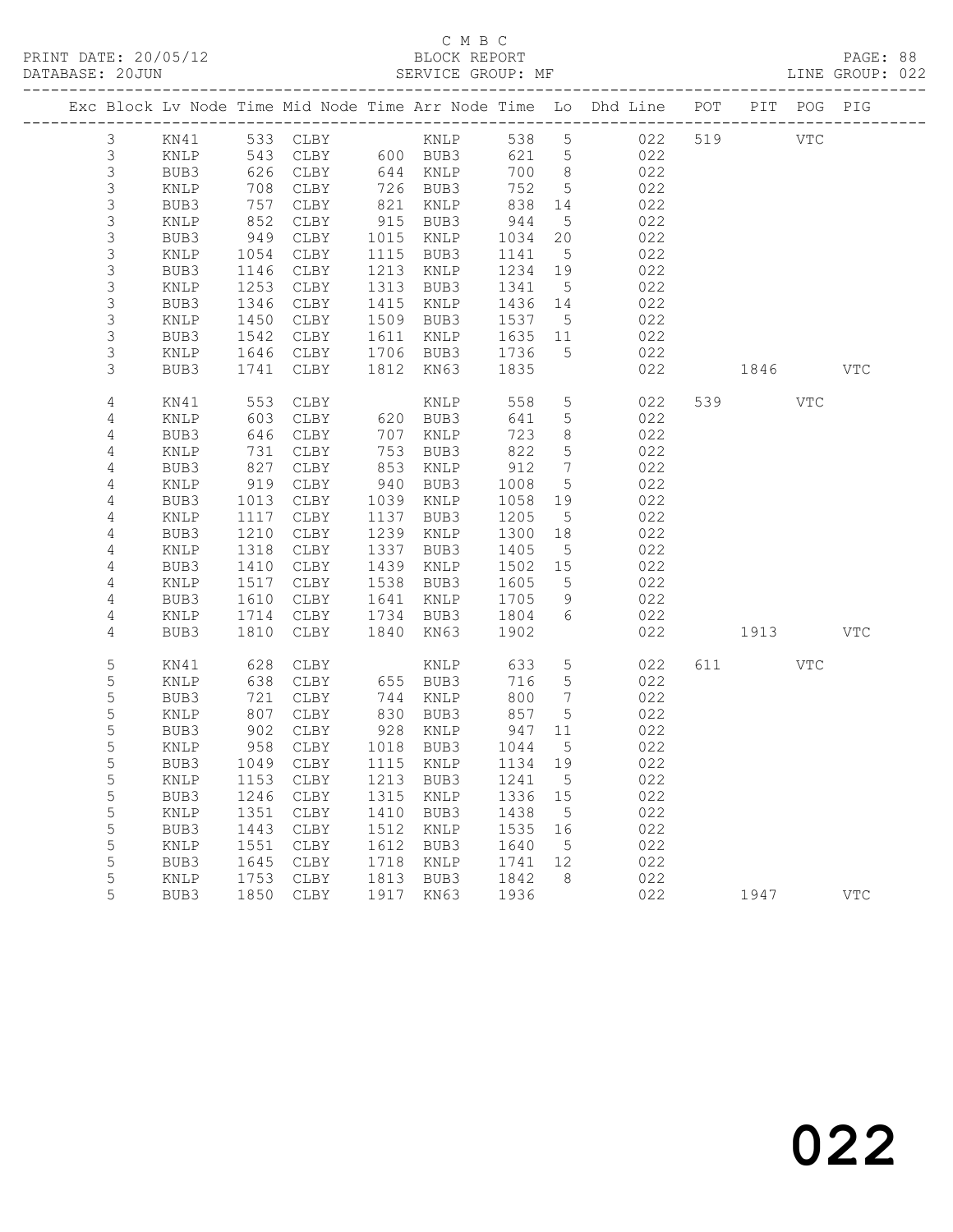### C M B C<br>BLOCK REPORT

LINE GROUP: 022

|  |   |      |      |      |      |                   |      |                 | Exc Block Lv Node Time Mid Node Time Arr Node Time Lo Dhd Line POT PIT POG PIG |     |      |            |            |
|--|---|------|------|------|------|-------------------|------|-----------------|--------------------------------------------------------------------------------|-----|------|------------|------------|
|  | 6 | PNMN |      |      |      | 631 CLBY 643 CMJA | 708  | 5               | 022                                                                            | 601 |      | <b>VTC</b> |            |
|  | 6 | CMJA | 713  |      |      | BUB3              | 807  | 5               | 022                                                                            |     |      |            |            |
|  | 6 | BUB3 | 812  | CLBY | 837  | KNLP              | 855  | 9               | 022                                                                            |     |      |            |            |
|  | 6 | KNLP | 904  | CLBY | 927  | BUB3              | 956  | 5               | 022                                                                            |     |      |            |            |
|  | 6 | BUB3 | 1001 | CLBY | 1027 | KNLP              | 1046 | 20              | 022                                                                            |     |      |            |            |
|  | 6 | KNLP | 1106 | CLBY | 1127 | BUB3              | 1153 | $5\phantom{.0}$ | 022                                                                            |     |      |            |            |
|  | 6 | BUB3 | 1158 | CLBY | 1225 | KNLP              | 1246 | 19              | 022                                                                            |     |      |            |            |
|  | 6 | KNLP | 1305 | CLBY | 1325 | BUB3              | 1353 | $-5$            | 022                                                                            |     |      |            |            |
|  | 6 | BUB3 | 1358 | CLBY | 1427 | KNLP              | 1448 | 16              | 022                                                                            |     |      |            |            |
|  | 6 | KNLP | 1504 | CLBY | 1525 | BUB3              | 1551 | $5^{\circ}$     | 022                                                                            |     |      |            |            |
|  | 6 | BUB3 | 1556 | CLBY | 1626 | KNLP              | 1650 | 10              | 022                                                                            |     |      |            |            |
|  | 6 | KNLP | 1700 | CLBY | 1720 | BUB3              | 1750 | 5               | 022                                                                            |     |      |            |            |
|  | 6 | BUB3 | 1755 | CLBY | 1825 | KN63              | 1848 |                 | 022                                                                            |     | 1859 |            | <b>VTC</b> |
|  |   |      |      |      |      |                   |      |                 |                                                                                |     |      |            |            |
|  | 7 | KN41 | 638  | CLBY |      | KNLP              | 645  | 5               | 022                                                                            | 621 |      | <b>VTC</b> |            |
|  | 7 | KNLP | 650  | CLBY | 708  | BUB3              | 731  | 5               | 022                                                                            |     |      |            |            |
|  | 7 | BUB3 | 736  | CLBY | 800  | KNLP              | 817  | 8               | 022                                                                            |     |      |            |            |
|  | 7 | KNLP | 825  | CLBY | 848  | BUB3              | 915  | 5               | 022                                                                            |     |      |            |            |
|  | 7 | BUB3 | 920  | CLBY | 946  | KNLP              | 1005 | 16              | 022                                                                            |     |      |            |            |
|  | 7 | KNLP | 1021 | CLBY | 1042 | BUB3              | 1108 | 5               | 022                                                                            |     |      |            |            |
|  | 7 | BUB3 | 1113 | CLBY | 1140 | KNLP              | 1159 | 18              | 022                                                                            |     |      |            |            |
|  | 7 | KNLP | 1217 | CLBY | 1237 | BUB3              | 1305 | $5\overline{)}$ | 022                                                                            |     |      |            |            |
|  | 7 | BUB3 | 1310 | CLBY | 1339 | KNLP              | 1400 | 11              | 022                                                                            |     |      |            |            |
|  | 7 | KNLP | 1411 | CLBY | 1430 | BUB3              | 1458 | $5\phantom{0}$  | 022                                                                            |     |      |            |            |
|  | 7 | BUB3 | 1503 | CLBY | 1532 | KNLP              | 1555 | 10              | 022                                                                            |     |      |            |            |
|  | 7 | KNLP | 1605 | CLBY | 1626 | BUB3              | 1654 | $5^{\circ}$     | 022                                                                            |     |      |            |            |
|  | 7 | BUB3 | 1659 | CLBY | 1732 | <b>KNLP</b>       | 1755 | 10              | 022                                                                            |     |      |            |            |
|  | 7 | KNLP | 1805 | CLBY | 1825 | BUB3              | 1854 | - 8             | 022                                                                            |     |      |            |            |
|  | 7 | BUB3 | 1902 | CLBY | 1929 | KNLP              | 1948 | 8               | 022                                                                            |     |      |            |            |
|  | 7 | KNLP | 1956 | CLBY | 2012 | BUB3              | 2033 | 6               | 022                                                                            |     |      |            |            |
|  | 7 | BUB3 | 2039 | CLBY | 2104 | KNLP              | 2122 | 6               | 022                                                                            |     |      |            |            |
|  | 7 | KNLP | 2128 |      |      | BUB3              | 2203 | 6               | 022                                                                            |     |      |            |            |
|  | 7 | BUB3 | 2209 | CLBY | 2231 | KNLP              | 2248 | 13              | 022                                                                            |     |      |            |            |
|  | 7 | KNLP | 2301 |      |      | BUB3              | 2333 | - 6             | 022                                                                            |     |      |            |            |
|  | 7 | BUB3 | 2339 | CLBY |      | 2401 KN63         | 2417 |                 | 022                                                                            |     | 2426 |            | <b>VTC</b> |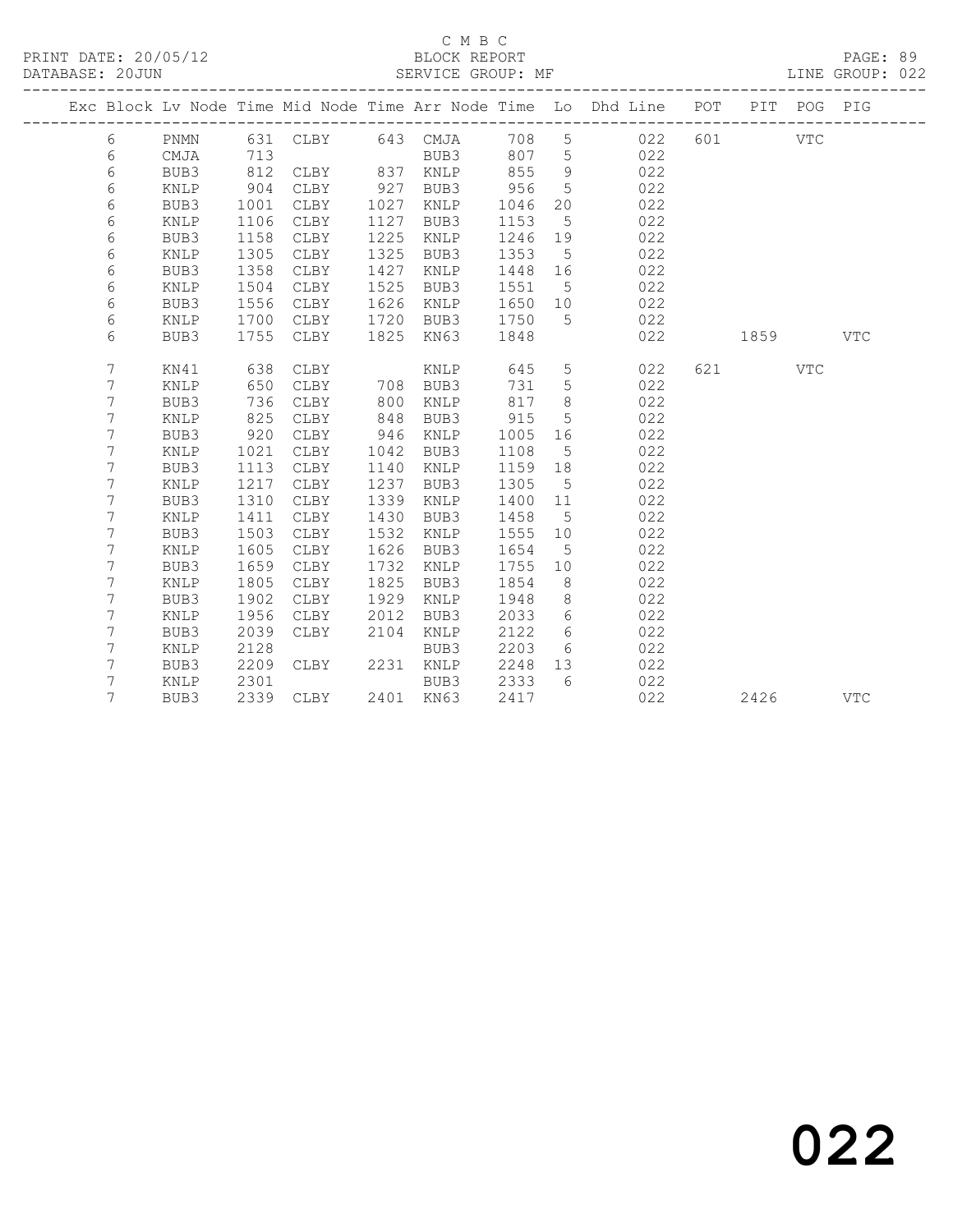## C M B C

|       | DATABASE: 20JUN             |              |              |                                |              | SERVICE GROUP: MF                                                              |                                                                |                      |            |          | LINE GROUP: 022 |  |
|-------|-----------------------------|--------------|--------------|--------------------------------|--------------|--------------------------------------------------------------------------------|----------------------------------------------------------------|----------------------|------------|----------|-----------------|--|
|       |                             |              |              |                                |              | Exc Block Lv Node Time Mid Node Time Arr Node Time Lo Dhd Line POT PIT POG PIG |                                                                |                      |            |          |                 |  |
|       | 8                           |              |              |                                |              |                                                                                |                                                                |                      |            |          |                 |  |
|       | 8                           | KNLP         |              |                                |              | 656 CLBY 714 BUB3 737 5 022                                                    |                                                                |                      |            |          |                 |  |
|       | 8                           | BUB3         | 742<br>832   |                                |              | CLBY 806 KNLP 824 8                                                            |                                                                |                      | 022        |          |                 |  |
|       | $\,8\,$                     | KNLP         |              | CLBY                           |              | 855 BUB3                                                                       | $\begin{array}{c} 22 \\  -922 \\  \hline\n 1012\n \end{array}$ | 5 <sup>5</sup>       | 022        |          |                 |  |
|       | 8                           | BUB3         | 927          | CLBY                           |              | 953 KNLP                                                                       | 1012                                                           | 20                   | 022        |          |                 |  |
|       | 8                           | KNLP         | 1032         | CLBY                           |              | 1053 BUB3                                                                      | 1119                                                           | $5^{\circ}$          | 022        |          |                 |  |
|       | 8                           | BUB3         | 1124         | CLBY                           |              | 1151 KNLP                                                                      | 1210                                                           | 19                   | 022        |          |                 |  |
|       | 8                           | KNLP         | 1229         | CLBY                           |              | 1249 BUB3                                                                      | 1317 5                                                         |                      | 022        |          |                 |  |
|       | 8                           | BUB3         | 1322         | CLBY                           |              | 1351 KNLP                                                                      | 1412                                                           | 9                    | 022        |          |                 |  |
|       | 8                           | KNLP         | 1421         | CLBY                           | 1440         | BUB3                                                                           | 1508                                                           | $5\overline{)}$      | 022        |          |                 |  |
|       | 8                           | BUB3         | 1513         | CLBY                           | 1542         | KNLP                                                                           | 1605                                                           | $\overline{7}$       | 022        |          |                 |  |
|       | 8                           | KNLP         | 1612<br>1706 | CLBY                           |              | 1633 BUB3<br>1739 KNLP                                                         | 1701 5                                                         |                      | 022<br>022 |          |                 |  |
|       | 8<br>8                      | BUB3<br>KNLP | 1818         | CLBY<br>CLBY                   |              | 1840 BUB3                                                                      | 1802<br>1906                                                   | 16<br>8 <sup>8</sup> | 022        |          |                 |  |
|       | 8                           | BUB3         | 1914         | CLBY                           |              | 1941 KNLP                                                                      | 2000                                                           | 11                   | 022        |          |                 |  |
|       | 8                           | KNLP         | 2011         | CLBY                           |              | 2027 BUB3                                                                      | 2048                                                           | 6                    | 022        |          |                 |  |
|       | 8                           | BUB3         | 2054         | CLBY                           |              | 2027 DUDU<br>2119 KNLP                                                         | 2137 6                                                         |                      | 022        |          |                 |  |
|       | 8                           | KNLP         | 2143         |                                |              | BUB3                                                                           | 2218                                                           | 6                    | 022        |          |                 |  |
|       | 8                           | BUB3         | 2224         | CLBY 2246 KNLP                 |              |                                                                                | 2303                                                           | 13                   | 022        |          |                 |  |
|       | 8                           | KNLP         | 2316         |                                |              | BUB3                                                                           | 2348                                                           | 12                   | 022        |          |                 |  |
| GR 8  |                             | BUB3         | 2400         | CLBY 2421 KNLP                 |              |                                                                                | 2436 5                                                         |                      | 022        |          |                 |  |
| #GR 8 |                             | BUB3         | 2400         | CLBY                           |              | 2421 KNLP                                                                      | 2436                                                           | $5\overline{)}$      | 022        |          |                 |  |
|       | 8                           | KNLP         | 2441         | CLBY 2453 BUB3                 |              |                                                                                | 2512                                                           | 10                   | 24 022     |          |                 |  |
|       | 8                           | MRST         | 2546         |                                |              | HODM                                                                           | 2633                                                           | 16                   | N20        |          |                 |  |
|       | 8                           | HODM         | 2649         |                                |              | MRST                                                                           | 2738                                                           | 8                    | N20        |          |                 |  |
|       | 8                           | MRST         | 2746         |                                |              | HODM 2833 6                                                                    |                                                                |                      | N20        |          |                 |  |
|       | 8                           | HODM         | 2839         |                                |              | MRST                                                                           | 2928                                                           |                      | N20        | 2933 VTC |                 |  |
|       | 9                           | KN41         |              | 649 CLBY                       |              | KNLP                                                                           | 656                                                            | $5\overline{)}$      | 022        | 632 VTC  |                 |  |
|       | 9                           | KNLP         | 701          | CLBY                           |              | 719 BUB3                                                                       | 742                                                            | $5\overline{)}$      | 022        |          |                 |  |
|       | 9                           | BUB3         | 747          | CLBY                           |              | 811 KNLP                                                                       | 828 12                                                         |                      | 022        |          |                 |  |
|       | 9                           | KNLP         | 840          | CLBY                           |              | 903 BUB3                                                                       | 932                                                            | $5\overline{)}$      | 022        |          |                 |  |
|       | 9                           | BUB3         | 937          | CLBY                           |              | 1003 KNLP                                                                      | 1022 21                                                        |                      | 022        |          |                 |  |
|       | $\mathsf 9$                 | KNLP         | 1043         | CLBY                           |              | 1104 BUB3                                                                      | 1130                                                           | $5\overline{)}$      | 022        |          |                 |  |
|       | 9                           | BUB3         | 1135         | CLBY                           |              | 1202 KNLP                                                                      | 1223 18                                                        |                      | 022        |          |                 |  |
|       | 9                           | KNLP         | 1241         | CLBY                           |              | 1301 BUB3                                                                      | 1329                                                           | $5\overline{)}$      | 022        |          |                 |  |
|       | 9                           | BUB3         |              | 1334 CLBY<br>1436 CLBY<br>CLBY |              | 1403 KNLP                                                                      | 1424 12                                                        |                      | 022        |          |                 |  |
|       | $\mathsf 9$<br>$\mathsf{Q}$ | KNLP         |              |                                |              | 1455 BUB3                                                                      | 1523 5                                                         |                      | 022        |          |                 |  |
|       |                             |              |              |                                |              | BUB3 1528 CLBY 1557 KNLP 1620 12                                               |                                                                |                      | 022        |          |                 |  |
|       | 9<br>9                      | KNLP<br>BUB3 | 1632<br>1727 | CLBY<br>CLBY                   | 1652<br>1800 | BUB3<br>KNLP                                                                   | 1722<br>1823                                                   | 5<br>$\overline{7}$  | 022<br>022 |          |                 |  |
|       | 9                           | KNLP         | 1830         | CLBY                           | 1852         | BUB3                                                                           | 1918                                                           | 8 <sup>8</sup>       | 022        |          |                 |  |
|       | 9                           | BUB3         | 1926         | CLBY                           | 1953         | KNLP                                                                           | 2012                                                           | 15                   | 022        |          |                 |  |
|       | 9                           | KNLP         | 2027         | CLBY                           | 2043         | BUB3                                                                           | 2103                                                           | 6                    | 022        |          |                 |  |
|       | 9                           | BUB3         | 2109         | CLBY                           | 2133         | KNLP                                                                           | 2151                                                           | 7                    | 022        |          |                 |  |
|       | $\mathsf 9$                 | KNLP         | 2158         |                                |              | BUB3                                                                           | 2233                                                           | 6                    | 022        |          |                 |  |
|       | 9                           | BUB3         |              | 2239 CLBY                      |              | 2301 KN63                                                                      | 2317                                                           |                      | 022        | 2326     | <b>VTC</b>      |  |
|       |                             |              |              |                                |              |                                                                                |                                                                |                      |            |          |                 |  |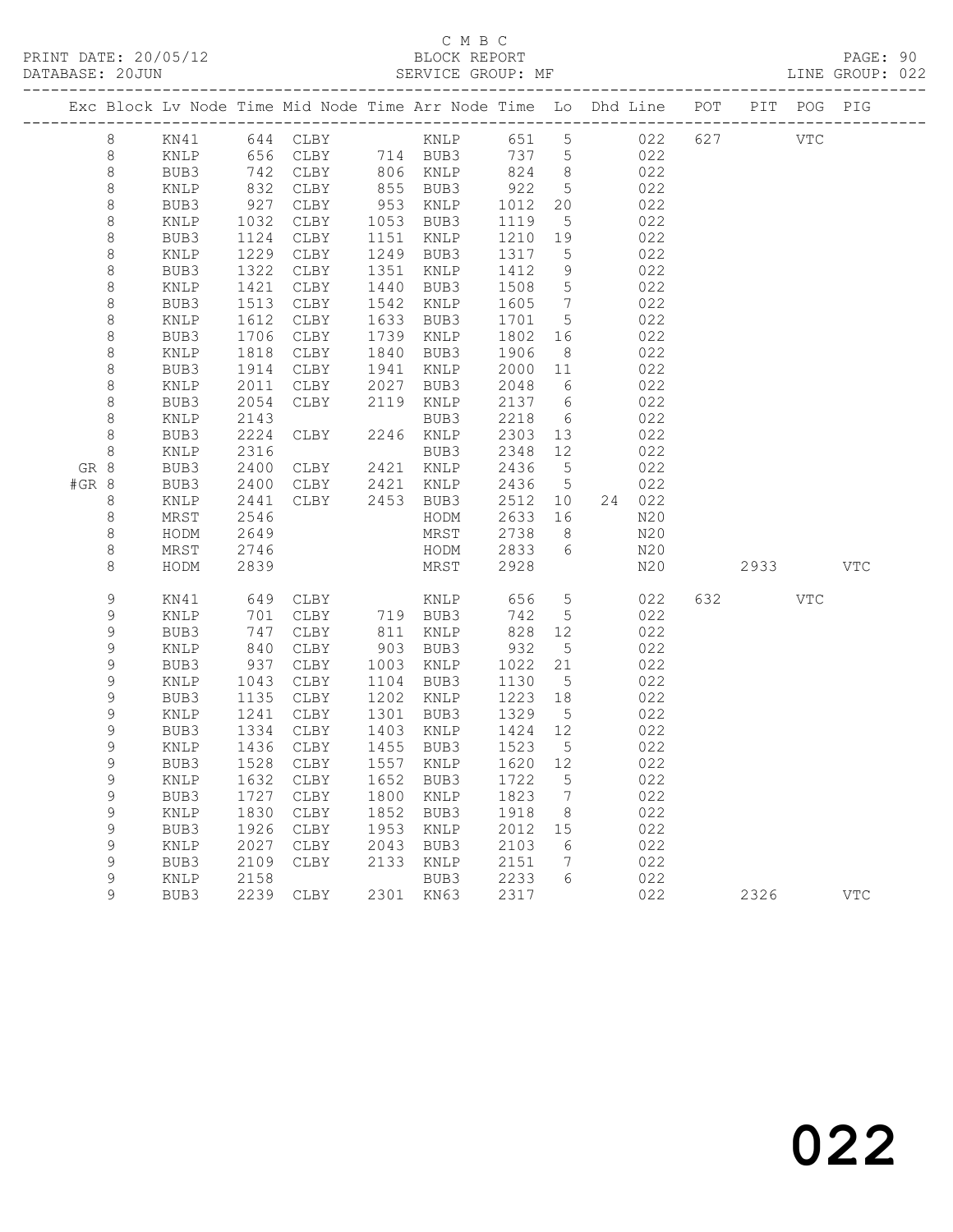## C M B C<br>BLOCK REPORT

|        |          |              |                      | Exc Block Lv Node Time Mid Node Time Arr Node Time Lo Dhd Line POT PIT POG PIG      |     |                        |                  |                           |                                                                                       |            |     |            |            |              |  |
|--------|----------|--------------|----------------------|-------------------------------------------------------------------------------------|-----|------------------------|------------------|---------------------------|---------------------------------------------------------------------------------------|------------|-----|------------|------------|--------------|--|
|        | 10       |              |                      | 10 KN41 730 CLBY KNLP 737 5 022 713 VTC<br>KNLP 742 CLBY 805 BUB3 832 5 022         |     |                        |                  |                           |                                                                                       |            |     |            |            |              |  |
|        | 10       | BUB3         |                      | 837 CLBY 903 KNLP 922 12 022                                                        |     |                        |                  |                           |                                                                                       |            |     |            |            |              |  |
|        | 10       | KNLP         | 934<br>1025          | CLBY 954 BUB3 1020 5 022<br>CLBY 1051 KNLP 1110 19 022<br>CLBY 1149 BUB3 1217 5 022 |     |                        |                  |                           |                                                                                       |            |     |            |            |              |  |
|        | 10       | BUB3         |                      |                                                                                     |     |                        |                  |                           |                                                                                       |            |     |            |            |              |  |
|        | 10       | KNLP         | 1129                 | CLBY                                                                                |     |                        |                  |                           |                                                                                       |            |     |            |            |              |  |
|        | 10       | BUB3         | 1222                 | CLBY                                                                                |     | 1251 KNLP              |                  |                           | 1312 18 022                                                                           |            |     |            |            |              |  |
|        | 10       | KNLP         | 1330                 | CLBY                                                                                |     | 1349 BUB3              |                  |                           |                                                                                       |            |     |            |            |              |  |
|        | 10<br>10 | BUB3         | 1422<br>1524         | CLBY<br>CLBY                                                                        |     | 1451 KNLP<br>1545 BUB3 |                  |                           | $\begin{array}{cccc} 1417 & 5 & 022 \\ 1514 & 10 & 022 \\ 1612 & 5 & 022 \end{array}$ |            |     |            |            |              |  |
|        | 10       | KNLP<br>BUB3 | 1617                 | CLBY                                                                                |     | 1648 KNLP              |                  |                           | 1712 10 022                                                                           |            |     |            |            |              |  |
|        | 10       | KNLP         | 1722                 | CLBY                                                                                |     | 1742 BUB3              |                  |                           |                                                                                       |            |     |            |            |              |  |
|        | 10       | BUB3         | 1818                 | CLBY                                                                                |     | 1848 KNLP              |                  |                           |                                                                                       |            |     |            |            |              |  |
|        | 10       | KNLP         | 1922                 | CLBY                                                                                |     | 1940 BUB3              |                  |                           | $\begin{array}{cccc} 1812 & 6 & 022 \\ 1910 & 12 & 022 \\ 2003 & 6 & 022 \end{array}$ |            |     |            |            |              |  |
|        | 10       | BUB3         | 2009                 | CLBY                                                                                |     | 2034 KNLP              |                  |                           | 2052 20 022                                                                           |            |     |            |            |              |  |
|        | 10       | KNLP         | 2112                 |                                                                                     |     | BUB3                   |                  |                           |                                                                                       |            |     |            |            |              |  |
|        | 10       | BUB3         | 2154<br>2246         | CLBY                                                                                |     | 2218 KNLP              |                  |                           | $\begin{array}{cccc} 2148 & 6 & 022 \\ 2236 & 10 & 022 \\ 2318 & 6 & 022 \end{array}$ |            |     |            |            |              |  |
|        | 10       | KNLP         |                      | BUB3<br>CLBY 2346 KNLP                                                              |     |                        |                  |                           |                                                                                       |            |     |            |            |              |  |
|        | 10       | BUB3         | 2324                 |                                                                                     |     |                        |                  |                           | 2403 7 022                                                                            |            |     |            |            |              |  |
|        | 10       | KNLP         | 2410                 | CLBY 2423 BUB3                                                                      |     |                        |                  |                           | 2442 17 022                                                                           |            |     |            |            |              |  |
|        | GR 10    | BUB3         | 2459<br>2459         | CLBY 2520 KNLP<br>CLBY 2520 KNLP                                                    |     |                        |                  |                           | 2535 5 022<br>2535 5 022                                                              |            |     |            |            |              |  |
| #GR 10 |          | BUB3         |                      | CLBY 2552 BUB3                                                                      |     |                        |                  |                           |                                                                                       |            |     |            |            |              |  |
|        | 10<br>10 | KNLP         | 2540<br>2629         |                                                                                     |     |                        | 2611 13          |                           | 5 022                                                                                 |            |     |            |            |              |  |
|        | 10       | HODM<br>MRST |                      |                                                                                     |     | MRST<br>HODM           |                  |                           | 2712 4 N8                                                                             | N20        |     |            |            |              |  |
|        | 10       | HODM         | 2716<br>2809<br>2809 |                                                                                     |     | MRST                   | $2803$ 6<br>2858 |                           |                                                                                       | N20        |     | 2903 VTC   |            |              |  |
|        | 11       | KN41         |                      |                                                                                     |     |                        |                  |                           |                                                                                       |            |     | 603 VTC    |            |              |  |
|        | 11       | KNLP         |                      |                                                                                     |     |                        | 708<br>752       |                           | $\begin{array}{ccc} 5 & 022 \\ 10 & 022 \end{array}$                                  |            |     |            |            |              |  |
|        | 11<br>11 | BUB3         |                      | 630 CLBY 647 BUB3<br>713 CLBY 736 KNLP<br>802 CLBY 825 BUB3                         |     |                        | 852              | 752 10<br>$5\phantom{.0}$ |                                                                                       | 022        |     |            |            |              |  |
|        | 11       | KNLP<br>BUB3 | 857                  | CLBY                                                                                |     | 923 KN63               | 940              |                           |                                                                                       | 022        |     |            | 951 VTC    |              |  |
|        |          |              |                      |                                                                                     |     |                        |                  |                           |                                                                                       |            |     |            |            |              |  |
|        | 12       | KN41         |                      |                                                                                     |     |                        |                  |                           | 643 5 022                                                                             |            |     | 619 VTC    |            |              |  |
|        | 12       | KNLP         |                      |                                                                                     |     |                        |                  |                           | $726$ 5 022                                                                           |            |     |            |            |              |  |
|        | 12<br>12 | BUB3<br>KNLP |                      | 731 CLBY<br>818 CLBY                                                                |     | 755 KNLP<br>841 BUB3   |                  | 908 5                     | 812 6 022<br>022                                                                      |            |     |            |            |              |  |
|        |          |              |                      | 12 BUB3 913 CLBY 939 KN63 956                                                       |     |                        |                  |                           |                                                                                       | 022        |     | 1007       |            | VTC          |  |
|        |          |              |                      |                                                                                     |     |                        |                  |                           |                                                                                       |            |     |            |            |              |  |
|        | 13       | KN41         |                      | 651 CLBY                                                                            |     | KNLP                   | 658              | 5                         |                                                                                       | 022        | 634 | <b>VTC</b> |            |              |  |
|        | 13<br>13 | KNLP<br>BUB3 |                      | 703 CLBY<br>752 CLBY                                                                |     | 721 BUB3<br>816 KN63   | 747<br>832       | 5                         |                                                                                       | 022<br>022 |     |            | 843 VTC    |              |  |
|        |          |              |                      |                                                                                     |     |                        |                  |                           |                                                                                       |            |     |            |            |              |  |
|        | 14       | KN41         | 702                  | CLBY                                                                                |     | KNLP                   | 709              | 5                         |                                                                                       | 022        | 645 | <b>VTC</b> |            |              |  |
|        | 14       | KNLP         | 714                  | CLBY                                                                                |     | 734 BUB3               | 802              | 5                         |                                                                                       | 022        |     |            |            |              |  |
|        | 14       | BUB3         | 807                  | CLBY                                                                                |     | 832 KN63               | 848              |                           |                                                                                       | 022        |     |            | 859 VTC    |              |  |
|        | 15       | KN41         | 712                  | CLBY                                                                                |     | KNLP                   | 719              | $5\phantom{.0}$           |                                                                                       | 022        | 655 | <b>VTC</b> |            |              |  |
|        | 15       | KNLP         | 724                  | CLBY                                                                                |     | 744 BUB3               | 812              | 5                         |                                                                                       | 022        |     |            |            |              |  |
|        | 15       | BUB3         | 817                  | CLBY                                                                                |     | 843 KN63               | 900              |                           |                                                                                       | 022        |     |            | 911 VTC    |              |  |
|        | 16       | KN41         | 714                  | CLBY                                                                                |     | KNLP                   | 721              | $\overline{5}$            |                                                                                       | 022        | 657 | <b>VTC</b> |            |              |  |
|        | 16       | KNLP         | 726                  | CLBY                                                                                |     | 748 BUB3               | 817              | 5                         |                                                                                       | 022        |     |            |            |              |  |
|        | 16       | BUB3         | 822                  | CLBY                                                                                | 848 | KN63                   | 905              |                           |                                                                                       | 022        |     |            | 916 VTC    |              |  |
|        | 17       | KN41         |                      | 719 CLBY                                                                            |     | 730 BUB3               | 757              | 5                         |                                                                                       | 022        | 702 |            | <b>VTC</b> |              |  |
|        | 17       | BUB3         |                      | 802 CLBY                                                                            |     | 827 KN63               | 843              |                           |                                                                                       | 022        |     | 854        |            | $_{\rm VTC}$ |  |
|        |          |              |                      |                                                                                     |     |                        |                  |                           |                                                                                       |            |     |            |            |              |  |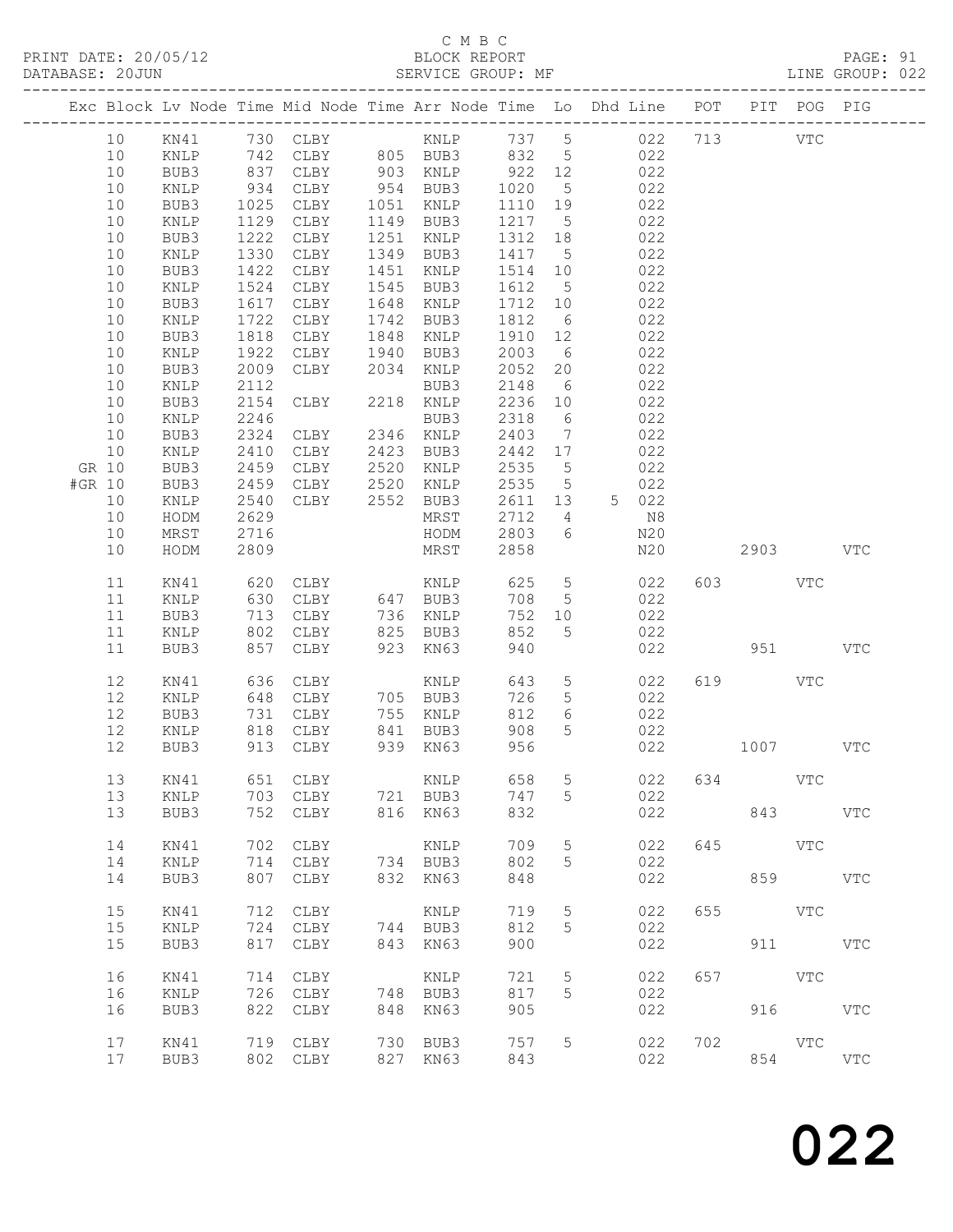### C M B C

DATABASE: 20JUN SERVICE GROUP: MF LINE GROUP: 022

| 18<br>736 CLBY 758 BUB3 827 5<br>022<br>18<br>KNLP<br>832 CLBY 858 KN63<br>915<br>926 VTC<br>18<br>BUB3<br>022<br>19<br>733 CLBY<br>740<br>$7\overline{ }$<br>022 716 VTC<br>KN41<br>KNLP<br>747 CLBY 810 BUB3<br>19<br>837<br>$5\overline{)}$<br>022<br>KNLP<br>908 KN63<br>936 000<br>19<br>842 CLBY<br>925<br>022<br>BUB3<br><b>VTC</b><br>20<br>750<br>726 VTC<br>KN41<br>$7\overline{ }$<br>022<br>20<br>847<br>$5\overline{)}$<br>022<br>KNLP<br>852 CLBY<br>918 KN63<br>946<br>20<br>935<br>022<br>VTC<br>BUB3<br>1601 6<br>022 1442 VTC<br>31<br>PNMN<br>1512 CLBY 1528 CMJA<br>1708<br>31<br>1607<br>022<br>CMJA<br>BUB3<br>5 <sup>5</sup><br>1819<br>31<br>1713 CLBY<br>1746 KN63<br>1808<br>022<br>BUB3<br>VTC<br>32<br>022 1351 VTC<br>KN41<br>32<br>022<br>KNLP<br>1550 KNLP 1613 12<br>022<br>32<br>1521<br>CLBY<br>BUB3<br>32<br>1625 CLBY 1645 BUB3 1715<br>5 <sup>5</sup><br>022<br>KNLP<br>32<br>1720 CLBY<br>1753 KN63<br>1815<br>022 1826 VTC<br>BUB3<br>022 1403 VTC<br>33<br>1425<br>CLBY<br>1434 9<br>KN41<br>KNLP<br>33<br>1443 CLBY 1502 BUB3 1530 5<br>022<br>KNLP<br>33<br>1535 CLBY 1604 KNLP<br>1639 CLBY 1659 BUB3<br>1628 11<br>022<br>BUB3<br>33<br>1729 5<br>022<br>KNLP<br>022 1839 VTC<br>1828<br>33<br>1734 CLBY<br>1805 KN63<br>BUB3<br>022 1421 VTC<br>34<br>1443 CLBY<br>1452 5<br>KN41<br>KNLP<br>34<br>1457 CLBY<br>1516 BUB3<br>1544<br>022<br>KNLP<br>$5\overline{)}$<br>022<br>34<br>1549<br>CLBY<br>1619 KNLP<br>1643 10<br>BUB3<br>34<br>1653<br>CLBY<br>1713 BUB3<br>1743<br>022<br>KNLP<br>$5^{\circ}$<br>34<br>1748<br>1818 KNLP<br>1841<br>$7\overline{ }$<br>BUB3<br>CLBY<br>022<br>34<br>1848<br>1933<br>022<br>KNLP<br>CLBY 1909 BUB3<br>CLBY 2004 KNLP<br>6<br>34<br>1939<br>2023 19<br>022<br>BUB3<br>34<br>2042<br>2118<br>022<br>KNLP<br>BUB3<br>6<br>CLBY 2148 KNLP<br>34<br>2206<br>BUB3<br>2124<br>$7\overline{ }$<br>022<br>2213<br>34<br>2248<br>6<br>022<br>022<br>KNLP<br>BUB3<br>2254 CLBY 2316 KNLP<br>34<br>BUB3<br>2333<br>$7\overline{ }$<br>34 KNLP 2340 CLBY 2353 BUB3 2412 17 022<br>GR 34<br>2429 CLBY<br>2450<br>2505<br>$-5$<br>022<br>BUB3<br>KNLP<br>#GR 34<br>2429<br>2505 5<br>022<br>BUB3<br>CLBY 2450 KNLP<br>34<br>2510<br>2522 BUB3<br>2541<br>24 022<br>KNLP<br>CLBY<br>11<br>34<br>2703<br>N20<br>MRST<br>2616<br>HODM<br>6<br>34<br>HODM<br>2709<br>MRST<br>2758<br>18<br>N20<br>34<br>2816<br>2903<br>MRST<br>HODM<br>- 6<br>N20<br>34<br>MRST<br>2958<br>N20<br>3003<br>HODM<br>2909<br><b>VTC</b><br>35<br>1506<br>022 1435 VTC<br>KN41<br>1457<br>CLBY<br>KNLP<br>5<br>35<br>1511<br>1532 BUB3<br>1558<br>$5\phantom{.0}$<br>022<br>KNLP<br>CLBY<br>022<br>35<br>1603<br>1634<br>1658<br>BUB3<br>CLBY<br>KNLP<br>9<br>35<br>022<br>1707<br>CLBY<br>1727<br>1757<br>5<br>KNLP<br>BUB3<br>022<br>35<br>1802<br>CLBY<br>1832<br>1854<br>BUB3<br>9<br>KNLP<br>35<br>1903<br>1924<br>022<br>KNLP<br>CLBY<br>BUB3<br>1948<br>$6\overline{6}$<br>35<br>1954<br>2019<br>2038<br>022<br>BUB3<br>CLBY<br>KNLP<br>19<br>35<br>2057<br>2133<br>022<br>KNLP<br>BUB3<br>6<br>35<br>BUB3<br>2139 CLBY<br>2203 KNLP<br>2221 10<br>022 | Exc Block Lv Node Time Mid Node Time Arr Node Time Lo Dhd Line POT PIT POG PIG |  |  |  |  |  |  |  |
|-----------------------------------------------------------------------------------------------------------------------------------------------------------------------------------------------------------------------------------------------------------------------------------------------------------------------------------------------------------------------------------------------------------------------------------------------------------------------------------------------------------------------------------------------------------------------------------------------------------------------------------------------------------------------------------------------------------------------------------------------------------------------------------------------------------------------------------------------------------------------------------------------------------------------------------------------------------------------------------------------------------------------------------------------------------------------------------------------------------------------------------------------------------------------------------------------------------------------------------------------------------------------------------------------------------------------------------------------------------------------------------------------------------------------------------------------------------------------------------------------------------------------------------------------------------------------------------------------------------------------------------------------------------------------------------------------------------------------------------------------------------------------------------------------------------------------------------------------------------------------------------------------------------------------------------------------------------------------------------------------------------------------------------------------------------------------------------------------------------------------------------------------------------------------------------------------------------------------------------------------------------------------------------------------------------------------------------------------------------------------------------------------------------------------------------------------------------------------------------------------------------------------------------------------------------------------------------------------------------------------------------------------------------------------------------------------------------------------------------------------------------------------------------------------------------------------------------------------------------------------------------------------------------------------------------------------------------------------------------------------------------------------------------------------------------------------------------------------------------------|--------------------------------------------------------------------------------|--|--|--|--|--|--|--|
|                                                                                                                                                                                                                                                                                                                                                                                                                                                                                                                                                                                                                                                                                                                                                                                                                                                                                                                                                                                                                                                                                                                                                                                                                                                                                                                                                                                                                                                                                                                                                                                                                                                                                                                                                                                                                                                                                                                                                                                                                                                                                                                                                                                                                                                                                                                                                                                                                                                                                                                                                                                                                                                                                                                                                                                                                                                                                                                                                                                                                                                                                                                 |                                                                                |  |  |  |  |  |  |  |
|                                                                                                                                                                                                                                                                                                                                                                                                                                                                                                                                                                                                                                                                                                                                                                                                                                                                                                                                                                                                                                                                                                                                                                                                                                                                                                                                                                                                                                                                                                                                                                                                                                                                                                                                                                                                                                                                                                                                                                                                                                                                                                                                                                                                                                                                                                                                                                                                                                                                                                                                                                                                                                                                                                                                                                                                                                                                                                                                                                                                                                                                                                                 |                                                                                |  |  |  |  |  |  |  |
|                                                                                                                                                                                                                                                                                                                                                                                                                                                                                                                                                                                                                                                                                                                                                                                                                                                                                                                                                                                                                                                                                                                                                                                                                                                                                                                                                                                                                                                                                                                                                                                                                                                                                                                                                                                                                                                                                                                                                                                                                                                                                                                                                                                                                                                                                                                                                                                                                                                                                                                                                                                                                                                                                                                                                                                                                                                                                                                                                                                                                                                                                                                 |                                                                                |  |  |  |  |  |  |  |
|                                                                                                                                                                                                                                                                                                                                                                                                                                                                                                                                                                                                                                                                                                                                                                                                                                                                                                                                                                                                                                                                                                                                                                                                                                                                                                                                                                                                                                                                                                                                                                                                                                                                                                                                                                                                                                                                                                                                                                                                                                                                                                                                                                                                                                                                                                                                                                                                                                                                                                                                                                                                                                                                                                                                                                                                                                                                                                                                                                                                                                                                                                                 |                                                                                |  |  |  |  |  |  |  |
|                                                                                                                                                                                                                                                                                                                                                                                                                                                                                                                                                                                                                                                                                                                                                                                                                                                                                                                                                                                                                                                                                                                                                                                                                                                                                                                                                                                                                                                                                                                                                                                                                                                                                                                                                                                                                                                                                                                                                                                                                                                                                                                                                                                                                                                                                                                                                                                                                                                                                                                                                                                                                                                                                                                                                                                                                                                                                                                                                                                                                                                                                                                 |                                                                                |  |  |  |  |  |  |  |
|                                                                                                                                                                                                                                                                                                                                                                                                                                                                                                                                                                                                                                                                                                                                                                                                                                                                                                                                                                                                                                                                                                                                                                                                                                                                                                                                                                                                                                                                                                                                                                                                                                                                                                                                                                                                                                                                                                                                                                                                                                                                                                                                                                                                                                                                                                                                                                                                                                                                                                                                                                                                                                                                                                                                                                                                                                                                                                                                                                                                                                                                                                                 |                                                                                |  |  |  |  |  |  |  |
|                                                                                                                                                                                                                                                                                                                                                                                                                                                                                                                                                                                                                                                                                                                                                                                                                                                                                                                                                                                                                                                                                                                                                                                                                                                                                                                                                                                                                                                                                                                                                                                                                                                                                                                                                                                                                                                                                                                                                                                                                                                                                                                                                                                                                                                                                                                                                                                                                                                                                                                                                                                                                                                                                                                                                                                                                                                                                                                                                                                                                                                                                                                 |                                                                                |  |  |  |  |  |  |  |
|                                                                                                                                                                                                                                                                                                                                                                                                                                                                                                                                                                                                                                                                                                                                                                                                                                                                                                                                                                                                                                                                                                                                                                                                                                                                                                                                                                                                                                                                                                                                                                                                                                                                                                                                                                                                                                                                                                                                                                                                                                                                                                                                                                                                                                                                                                                                                                                                                                                                                                                                                                                                                                                                                                                                                                                                                                                                                                                                                                                                                                                                                                                 |                                                                                |  |  |  |  |  |  |  |
|                                                                                                                                                                                                                                                                                                                                                                                                                                                                                                                                                                                                                                                                                                                                                                                                                                                                                                                                                                                                                                                                                                                                                                                                                                                                                                                                                                                                                                                                                                                                                                                                                                                                                                                                                                                                                                                                                                                                                                                                                                                                                                                                                                                                                                                                                                                                                                                                                                                                                                                                                                                                                                                                                                                                                                                                                                                                                                                                                                                                                                                                                                                 |                                                                                |  |  |  |  |  |  |  |
|                                                                                                                                                                                                                                                                                                                                                                                                                                                                                                                                                                                                                                                                                                                                                                                                                                                                                                                                                                                                                                                                                                                                                                                                                                                                                                                                                                                                                                                                                                                                                                                                                                                                                                                                                                                                                                                                                                                                                                                                                                                                                                                                                                                                                                                                                                                                                                                                                                                                                                                                                                                                                                                                                                                                                                                                                                                                                                                                                                                                                                                                                                                 |                                                                                |  |  |  |  |  |  |  |
|                                                                                                                                                                                                                                                                                                                                                                                                                                                                                                                                                                                                                                                                                                                                                                                                                                                                                                                                                                                                                                                                                                                                                                                                                                                                                                                                                                                                                                                                                                                                                                                                                                                                                                                                                                                                                                                                                                                                                                                                                                                                                                                                                                                                                                                                                                                                                                                                                                                                                                                                                                                                                                                                                                                                                                                                                                                                                                                                                                                                                                                                                                                 |                                                                                |  |  |  |  |  |  |  |
|                                                                                                                                                                                                                                                                                                                                                                                                                                                                                                                                                                                                                                                                                                                                                                                                                                                                                                                                                                                                                                                                                                                                                                                                                                                                                                                                                                                                                                                                                                                                                                                                                                                                                                                                                                                                                                                                                                                                                                                                                                                                                                                                                                                                                                                                                                                                                                                                                                                                                                                                                                                                                                                                                                                                                                                                                                                                                                                                                                                                                                                                                                                 |                                                                                |  |  |  |  |  |  |  |
|                                                                                                                                                                                                                                                                                                                                                                                                                                                                                                                                                                                                                                                                                                                                                                                                                                                                                                                                                                                                                                                                                                                                                                                                                                                                                                                                                                                                                                                                                                                                                                                                                                                                                                                                                                                                                                                                                                                                                                                                                                                                                                                                                                                                                                                                                                                                                                                                                                                                                                                                                                                                                                                                                                                                                                                                                                                                                                                                                                                                                                                                                                                 |                                                                                |  |  |  |  |  |  |  |
|                                                                                                                                                                                                                                                                                                                                                                                                                                                                                                                                                                                                                                                                                                                                                                                                                                                                                                                                                                                                                                                                                                                                                                                                                                                                                                                                                                                                                                                                                                                                                                                                                                                                                                                                                                                                                                                                                                                                                                                                                                                                                                                                                                                                                                                                                                                                                                                                                                                                                                                                                                                                                                                                                                                                                                                                                                                                                                                                                                                                                                                                                                                 |                                                                                |  |  |  |  |  |  |  |
|                                                                                                                                                                                                                                                                                                                                                                                                                                                                                                                                                                                                                                                                                                                                                                                                                                                                                                                                                                                                                                                                                                                                                                                                                                                                                                                                                                                                                                                                                                                                                                                                                                                                                                                                                                                                                                                                                                                                                                                                                                                                                                                                                                                                                                                                                                                                                                                                                                                                                                                                                                                                                                                                                                                                                                                                                                                                                                                                                                                                                                                                                                                 |                                                                                |  |  |  |  |  |  |  |
|                                                                                                                                                                                                                                                                                                                                                                                                                                                                                                                                                                                                                                                                                                                                                                                                                                                                                                                                                                                                                                                                                                                                                                                                                                                                                                                                                                                                                                                                                                                                                                                                                                                                                                                                                                                                                                                                                                                                                                                                                                                                                                                                                                                                                                                                                                                                                                                                                                                                                                                                                                                                                                                                                                                                                                                                                                                                                                                                                                                                                                                                                                                 |                                                                                |  |  |  |  |  |  |  |
|                                                                                                                                                                                                                                                                                                                                                                                                                                                                                                                                                                                                                                                                                                                                                                                                                                                                                                                                                                                                                                                                                                                                                                                                                                                                                                                                                                                                                                                                                                                                                                                                                                                                                                                                                                                                                                                                                                                                                                                                                                                                                                                                                                                                                                                                                                                                                                                                                                                                                                                                                                                                                                                                                                                                                                                                                                                                                                                                                                                                                                                                                                                 |                                                                                |  |  |  |  |  |  |  |
|                                                                                                                                                                                                                                                                                                                                                                                                                                                                                                                                                                                                                                                                                                                                                                                                                                                                                                                                                                                                                                                                                                                                                                                                                                                                                                                                                                                                                                                                                                                                                                                                                                                                                                                                                                                                                                                                                                                                                                                                                                                                                                                                                                                                                                                                                                                                                                                                                                                                                                                                                                                                                                                                                                                                                                                                                                                                                                                                                                                                                                                                                                                 |                                                                                |  |  |  |  |  |  |  |
|                                                                                                                                                                                                                                                                                                                                                                                                                                                                                                                                                                                                                                                                                                                                                                                                                                                                                                                                                                                                                                                                                                                                                                                                                                                                                                                                                                                                                                                                                                                                                                                                                                                                                                                                                                                                                                                                                                                                                                                                                                                                                                                                                                                                                                                                                                                                                                                                                                                                                                                                                                                                                                                                                                                                                                                                                                                                                                                                                                                                                                                                                                                 |                                                                                |  |  |  |  |  |  |  |
|                                                                                                                                                                                                                                                                                                                                                                                                                                                                                                                                                                                                                                                                                                                                                                                                                                                                                                                                                                                                                                                                                                                                                                                                                                                                                                                                                                                                                                                                                                                                                                                                                                                                                                                                                                                                                                                                                                                                                                                                                                                                                                                                                                                                                                                                                                                                                                                                                                                                                                                                                                                                                                                                                                                                                                                                                                                                                                                                                                                                                                                                                                                 |                                                                                |  |  |  |  |  |  |  |
|                                                                                                                                                                                                                                                                                                                                                                                                                                                                                                                                                                                                                                                                                                                                                                                                                                                                                                                                                                                                                                                                                                                                                                                                                                                                                                                                                                                                                                                                                                                                                                                                                                                                                                                                                                                                                                                                                                                                                                                                                                                                                                                                                                                                                                                                                                                                                                                                                                                                                                                                                                                                                                                                                                                                                                                                                                                                                                                                                                                                                                                                                                                 |                                                                                |  |  |  |  |  |  |  |
|                                                                                                                                                                                                                                                                                                                                                                                                                                                                                                                                                                                                                                                                                                                                                                                                                                                                                                                                                                                                                                                                                                                                                                                                                                                                                                                                                                                                                                                                                                                                                                                                                                                                                                                                                                                                                                                                                                                                                                                                                                                                                                                                                                                                                                                                                                                                                                                                                                                                                                                                                                                                                                                                                                                                                                                                                                                                                                                                                                                                                                                                                                                 |                                                                                |  |  |  |  |  |  |  |
|                                                                                                                                                                                                                                                                                                                                                                                                                                                                                                                                                                                                                                                                                                                                                                                                                                                                                                                                                                                                                                                                                                                                                                                                                                                                                                                                                                                                                                                                                                                                                                                                                                                                                                                                                                                                                                                                                                                                                                                                                                                                                                                                                                                                                                                                                                                                                                                                                                                                                                                                                                                                                                                                                                                                                                                                                                                                                                                                                                                                                                                                                                                 |                                                                                |  |  |  |  |  |  |  |
|                                                                                                                                                                                                                                                                                                                                                                                                                                                                                                                                                                                                                                                                                                                                                                                                                                                                                                                                                                                                                                                                                                                                                                                                                                                                                                                                                                                                                                                                                                                                                                                                                                                                                                                                                                                                                                                                                                                                                                                                                                                                                                                                                                                                                                                                                                                                                                                                                                                                                                                                                                                                                                                                                                                                                                                                                                                                                                                                                                                                                                                                                                                 |                                                                                |  |  |  |  |  |  |  |
|                                                                                                                                                                                                                                                                                                                                                                                                                                                                                                                                                                                                                                                                                                                                                                                                                                                                                                                                                                                                                                                                                                                                                                                                                                                                                                                                                                                                                                                                                                                                                                                                                                                                                                                                                                                                                                                                                                                                                                                                                                                                                                                                                                                                                                                                                                                                                                                                                                                                                                                                                                                                                                                                                                                                                                                                                                                                                                                                                                                                                                                                                                                 |                                                                                |  |  |  |  |  |  |  |
|                                                                                                                                                                                                                                                                                                                                                                                                                                                                                                                                                                                                                                                                                                                                                                                                                                                                                                                                                                                                                                                                                                                                                                                                                                                                                                                                                                                                                                                                                                                                                                                                                                                                                                                                                                                                                                                                                                                                                                                                                                                                                                                                                                                                                                                                                                                                                                                                                                                                                                                                                                                                                                                                                                                                                                                                                                                                                                                                                                                                                                                                                                                 |                                                                                |  |  |  |  |  |  |  |
|                                                                                                                                                                                                                                                                                                                                                                                                                                                                                                                                                                                                                                                                                                                                                                                                                                                                                                                                                                                                                                                                                                                                                                                                                                                                                                                                                                                                                                                                                                                                                                                                                                                                                                                                                                                                                                                                                                                                                                                                                                                                                                                                                                                                                                                                                                                                                                                                                                                                                                                                                                                                                                                                                                                                                                                                                                                                                                                                                                                                                                                                                                                 |                                                                                |  |  |  |  |  |  |  |
|                                                                                                                                                                                                                                                                                                                                                                                                                                                                                                                                                                                                                                                                                                                                                                                                                                                                                                                                                                                                                                                                                                                                                                                                                                                                                                                                                                                                                                                                                                                                                                                                                                                                                                                                                                                                                                                                                                                                                                                                                                                                                                                                                                                                                                                                                                                                                                                                                                                                                                                                                                                                                                                                                                                                                                                                                                                                                                                                                                                                                                                                                                                 |                                                                                |  |  |  |  |  |  |  |
|                                                                                                                                                                                                                                                                                                                                                                                                                                                                                                                                                                                                                                                                                                                                                                                                                                                                                                                                                                                                                                                                                                                                                                                                                                                                                                                                                                                                                                                                                                                                                                                                                                                                                                                                                                                                                                                                                                                                                                                                                                                                                                                                                                                                                                                                                                                                                                                                                                                                                                                                                                                                                                                                                                                                                                                                                                                                                                                                                                                                                                                                                                                 |                                                                                |  |  |  |  |  |  |  |
|                                                                                                                                                                                                                                                                                                                                                                                                                                                                                                                                                                                                                                                                                                                                                                                                                                                                                                                                                                                                                                                                                                                                                                                                                                                                                                                                                                                                                                                                                                                                                                                                                                                                                                                                                                                                                                                                                                                                                                                                                                                                                                                                                                                                                                                                                                                                                                                                                                                                                                                                                                                                                                                                                                                                                                                                                                                                                                                                                                                                                                                                                                                 |                                                                                |  |  |  |  |  |  |  |
|                                                                                                                                                                                                                                                                                                                                                                                                                                                                                                                                                                                                                                                                                                                                                                                                                                                                                                                                                                                                                                                                                                                                                                                                                                                                                                                                                                                                                                                                                                                                                                                                                                                                                                                                                                                                                                                                                                                                                                                                                                                                                                                                                                                                                                                                                                                                                                                                                                                                                                                                                                                                                                                                                                                                                                                                                                                                                                                                                                                                                                                                                                                 |                                                                                |  |  |  |  |  |  |  |
|                                                                                                                                                                                                                                                                                                                                                                                                                                                                                                                                                                                                                                                                                                                                                                                                                                                                                                                                                                                                                                                                                                                                                                                                                                                                                                                                                                                                                                                                                                                                                                                                                                                                                                                                                                                                                                                                                                                                                                                                                                                                                                                                                                                                                                                                                                                                                                                                                                                                                                                                                                                                                                                                                                                                                                                                                                                                                                                                                                                                                                                                                                                 |                                                                                |  |  |  |  |  |  |  |
|                                                                                                                                                                                                                                                                                                                                                                                                                                                                                                                                                                                                                                                                                                                                                                                                                                                                                                                                                                                                                                                                                                                                                                                                                                                                                                                                                                                                                                                                                                                                                                                                                                                                                                                                                                                                                                                                                                                                                                                                                                                                                                                                                                                                                                                                                                                                                                                                                                                                                                                                                                                                                                                                                                                                                                                                                                                                                                                                                                                                                                                                                                                 |                                                                                |  |  |  |  |  |  |  |
|                                                                                                                                                                                                                                                                                                                                                                                                                                                                                                                                                                                                                                                                                                                                                                                                                                                                                                                                                                                                                                                                                                                                                                                                                                                                                                                                                                                                                                                                                                                                                                                                                                                                                                                                                                                                                                                                                                                                                                                                                                                                                                                                                                                                                                                                                                                                                                                                                                                                                                                                                                                                                                                                                                                                                                                                                                                                                                                                                                                                                                                                                                                 |                                                                                |  |  |  |  |  |  |  |
|                                                                                                                                                                                                                                                                                                                                                                                                                                                                                                                                                                                                                                                                                                                                                                                                                                                                                                                                                                                                                                                                                                                                                                                                                                                                                                                                                                                                                                                                                                                                                                                                                                                                                                                                                                                                                                                                                                                                                                                                                                                                                                                                                                                                                                                                                                                                                                                                                                                                                                                                                                                                                                                                                                                                                                                                                                                                                                                                                                                                                                                                                                                 |                                                                                |  |  |  |  |  |  |  |
|                                                                                                                                                                                                                                                                                                                                                                                                                                                                                                                                                                                                                                                                                                                                                                                                                                                                                                                                                                                                                                                                                                                                                                                                                                                                                                                                                                                                                                                                                                                                                                                                                                                                                                                                                                                                                                                                                                                                                                                                                                                                                                                                                                                                                                                                                                                                                                                                                                                                                                                                                                                                                                                                                                                                                                                                                                                                                                                                                                                                                                                                                                                 |                                                                                |  |  |  |  |  |  |  |
|                                                                                                                                                                                                                                                                                                                                                                                                                                                                                                                                                                                                                                                                                                                                                                                                                                                                                                                                                                                                                                                                                                                                                                                                                                                                                                                                                                                                                                                                                                                                                                                                                                                                                                                                                                                                                                                                                                                                                                                                                                                                                                                                                                                                                                                                                                                                                                                                                                                                                                                                                                                                                                                                                                                                                                                                                                                                                                                                                                                                                                                                                                                 |                                                                                |  |  |  |  |  |  |  |
|                                                                                                                                                                                                                                                                                                                                                                                                                                                                                                                                                                                                                                                                                                                                                                                                                                                                                                                                                                                                                                                                                                                                                                                                                                                                                                                                                                                                                                                                                                                                                                                                                                                                                                                                                                                                                                                                                                                                                                                                                                                                                                                                                                                                                                                                                                                                                                                                                                                                                                                                                                                                                                                                                                                                                                                                                                                                                                                                                                                                                                                                                                                 |                                                                                |  |  |  |  |  |  |  |
|                                                                                                                                                                                                                                                                                                                                                                                                                                                                                                                                                                                                                                                                                                                                                                                                                                                                                                                                                                                                                                                                                                                                                                                                                                                                                                                                                                                                                                                                                                                                                                                                                                                                                                                                                                                                                                                                                                                                                                                                                                                                                                                                                                                                                                                                                                                                                                                                                                                                                                                                                                                                                                                                                                                                                                                                                                                                                                                                                                                                                                                                                                                 |                                                                                |  |  |  |  |  |  |  |
|                                                                                                                                                                                                                                                                                                                                                                                                                                                                                                                                                                                                                                                                                                                                                                                                                                                                                                                                                                                                                                                                                                                                                                                                                                                                                                                                                                                                                                                                                                                                                                                                                                                                                                                                                                                                                                                                                                                                                                                                                                                                                                                                                                                                                                                                                                                                                                                                                                                                                                                                                                                                                                                                                                                                                                                                                                                                                                                                                                                                                                                                                                                 |                                                                                |  |  |  |  |  |  |  |
|                                                                                                                                                                                                                                                                                                                                                                                                                                                                                                                                                                                                                                                                                                                                                                                                                                                                                                                                                                                                                                                                                                                                                                                                                                                                                                                                                                                                                                                                                                                                                                                                                                                                                                                                                                                                                                                                                                                                                                                                                                                                                                                                                                                                                                                                                                                                                                                                                                                                                                                                                                                                                                                                                                                                                                                                                                                                                                                                                                                                                                                                                                                 |                                                                                |  |  |  |  |  |  |  |
|                                                                                                                                                                                                                                                                                                                                                                                                                                                                                                                                                                                                                                                                                                                                                                                                                                                                                                                                                                                                                                                                                                                                                                                                                                                                                                                                                                                                                                                                                                                                                                                                                                                                                                                                                                                                                                                                                                                                                                                                                                                                                                                                                                                                                                                                                                                                                                                                                                                                                                                                                                                                                                                                                                                                                                                                                                                                                                                                                                                                                                                                                                                 |                                                                                |  |  |  |  |  |  |  |
|                                                                                                                                                                                                                                                                                                                                                                                                                                                                                                                                                                                                                                                                                                                                                                                                                                                                                                                                                                                                                                                                                                                                                                                                                                                                                                                                                                                                                                                                                                                                                                                                                                                                                                                                                                                                                                                                                                                                                                                                                                                                                                                                                                                                                                                                                                                                                                                                                                                                                                                                                                                                                                                                                                                                                                                                                                                                                                                                                                                                                                                                                                                 |                                                                                |  |  |  |  |  |  |  |
|                                                                                                                                                                                                                                                                                                                                                                                                                                                                                                                                                                                                                                                                                                                                                                                                                                                                                                                                                                                                                                                                                                                                                                                                                                                                                                                                                                                                                                                                                                                                                                                                                                                                                                                                                                                                                                                                                                                                                                                                                                                                                                                                                                                                                                                                                                                                                                                                                                                                                                                                                                                                                                                                                                                                                                                                                                                                                                                                                                                                                                                                                                                 |                                                                                |  |  |  |  |  |  |  |
|                                                                                                                                                                                                                                                                                                                                                                                                                                                                                                                                                                                                                                                                                                                                                                                                                                                                                                                                                                                                                                                                                                                                                                                                                                                                                                                                                                                                                                                                                                                                                                                                                                                                                                                                                                                                                                                                                                                                                                                                                                                                                                                                                                                                                                                                                                                                                                                                                                                                                                                                                                                                                                                                                                                                                                                                                                                                                                                                                                                                                                                                                                                 |                                                                                |  |  |  |  |  |  |  |
|                                                                                                                                                                                                                                                                                                                                                                                                                                                                                                                                                                                                                                                                                                                                                                                                                                                                                                                                                                                                                                                                                                                                                                                                                                                                                                                                                                                                                                                                                                                                                                                                                                                                                                                                                                                                                                                                                                                                                                                                                                                                                                                                                                                                                                                                                                                                                                                                                                                                                                                                                                                                                                                                                                                                                                                                                                                                                                                                                                                                                                                                                                                 |                                                                                |  |  |  |  |  |  |  |
|                                                                                                                                                                                                                                                                                                                                                                                                                                                                                                                                                                                                                                                                                                                                                                                                                                                                                                                                                                                                                                                                                                                                                                                                                                                                                                                                                                                                                                                                                                                                                                                                                                                                                                                                                                                                                                                                                                                                                                                                                                                                                                                                                                                                                                                                                                                                                                                                                                                                                                                                                                                                                                                                                                                                                                                                                                                                                                                                                                                                                                                                                                                 |                                                                                |  |  |  |  |  |  |  |
|                                                                                                                                                                                                                                                                                                                                                                                                                                                                                                                                                                                                                                                                                                                                                                                                                                                                                                                                                                                                                                                                                                                                                                                                                                                                                                                                                                                                                                                                                                                                                                                                                                                                                                                                                                                                                                                                                                                                                                                                                                                                                                                                                                                                                                                                                                                                                                                                                                                                                                                                                                                                                                                                                                                                                                                                                                                                                                                                                                                                                                                                                                                 |                                                                                |  |  |  |  |  |  |  |
|                                                                                                                                                                                                                                                                                                                                                                                                                                                                                                                                                                                                                                                                                                                                                                                                                                                                                                                                                                                                                                                                                                                                                                                                                                                                                                                                                                                                                                                                                                                                                                                                                                                                                                                                                                                                                                                                                                                                                                                                                                                                                                                                                                                                                                                                                                                                                                                                                                                                                                                                                                                                                                                                                                                                                                                                                                                                                                                                                                                                                                                                                                                 |                                                                                |  |  |  |  |  |  |  |
|                                                                                                                                                                                                                                                                                                                                                                                                                                                                                                                                                                                                                                                                                                                                                                                                                                                                                                                                                                                                                                                                                                                                                                                                                                                                                                                                                                                                                                                                                                                                                                                                                                                                                                                                                                                                                                                                                                                                                                                                                                                                                                                                                                                                                                                                                                                                                                                                                                                                                                                                                                                                                                                                                                                                                                                                                                                                                                                                                                                                                                                                                                                 |                                                                                |  |  |  |  |  |  |  |
|                                                                                                                                                                                                                                                                                                                                                                                                                                                                                                                                                                                                                                                                                                                                                                                                                                                                                                                                                                                                                                                                                                                                                                                                                                                                                                                                                                                                                                                                                                                                                                                                                                                                                                                                                                                                                                                                                                                                                                                                                                                                                                                                                                                                                                                                                                                                                                                                                                                                                                                                                                                                                                                                                                                                                                                                                                                                                                                                                                                                                                                                                                                 |                                                                                |  |  |  |  |  |  |  |
|                                                                                                                                                                                                                                                                                                                                                                                                                                                                                                                                                                                                                                                                                                                                                                                                                                                                                                                                                                                                                                                                                                                                                                                                                                                                                                                                                                                                                                                                                                                                                                                                                                                                                                                                                                                                                                                                                                                                                                                                                                                                                                                                                                                                                                                                                                                                                                                                                                                                                                                                                                                                                                                                                                                                                                                                                                                                                                                                                                                                                                                                                                                 |                                                                                |  |  |  |  |  |  |  |
|                                                                                                                                                                                                                                                                                                                                                                                                                                                                                                                                                                                                                                                                                                                                                                                                                                                                                                                                                                                                                                                                                                                                                                                                                                                                                                                                                                                                                                                                                                                                                                                                                                                                                                                                                                                                                                                                                                                                                                                                                                                                                                                                                                                                                                                                                                                                                                                                                                                                                                                                                                                                                                                                                                                                                                                                                                                                                                                                                                                                                                                                                                                 |                                                                                |  |  |  |  |  |  |  |
|                                                                                                                                                                                                                                                                                                                                                                                                                                                                                                                                                                                                                                                                                                                                                                                                                                                                                                                                                                                                                                                                                                                                                                                                                                                                                                                                                                                                                                                                                                                                                                                                                                                                                                                                                                                                                                                                                                                                                                                                                                                                                                                                                                                                                                                                                                                                                                                                                                                                                                                                                                                                                                                                                                                                                                                                                                                                                                                                                                                                                                                                                                                 |                                                                                |  |  |  |  |  |  |  |
|                                                                                                                                                                                                                                                                                                                                                                                                                                                                                                                                                                                                                                                                                                                                                                                                                                                                                                                                                                                                                                                                                                                                                                                                                                                                                                                                                                                                                                                                                                                                                                                                                                                                                                                                                                                                                                                                                                                                                                                                                                                                                                                                                                                                                                                                                                                                                                                                                                                                                                                                                                                                                                                                                                                                                                                                                                                                                                                                                                                                                                                                                                                 |                                                                                |  |  |  |  |  |  |  |
|                                                                                                                                                                                                                                                                                                                                                                                                                                                                                                                                                                                                                                                                                                                                                                                                                                                                                                                                                                                                                                                                                                                                                                                                                                                                                                                                                                                                                                                                                                                                                                                                                                                                                                                                                                                                                                                                                                                                                                                                                                                                                                                                                                                                                                                                                                                                                                                                                                                                                                                                                                                                                                                                                                                                                                                                                                                                                                                                                                                                                                                                                                                 |                                                                                |  |  |  |  |  |  |  |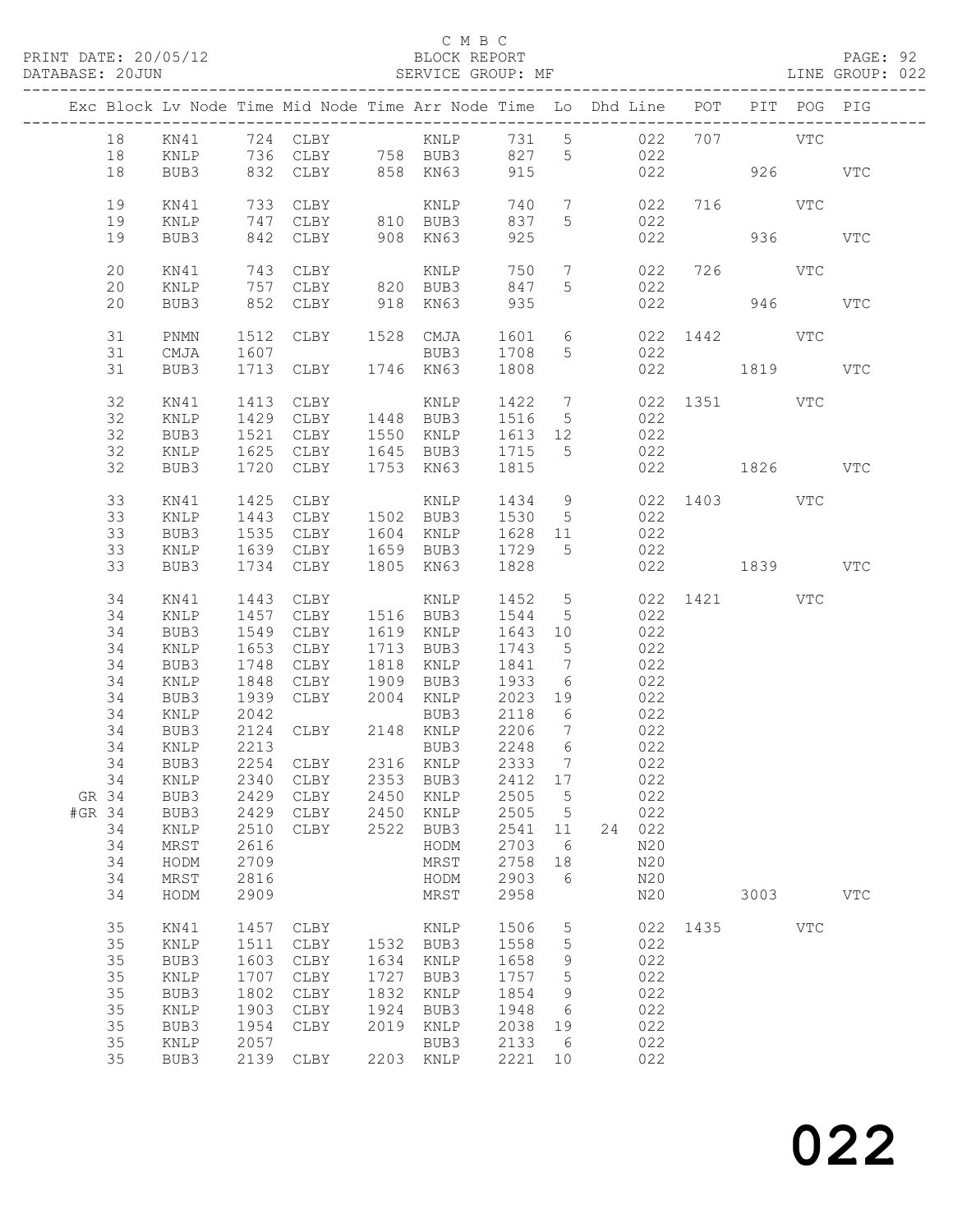### C M B C C M B C C M B C C M B C C M B C C M B C C M B C C M B C C M B C C M B C C M B C C M B C C M B C C M B C C M B C C M B C C M B C C M B C C M B C C M B C C M B C C M B C C M B C C M B C C M B C C M B C C M B C C M B

|  | DATABASE: 20JUN |                 |                  | SERVICE GROUP: MF      |      |                                       |           |                 |                                                                                |              |         | LINE GROUP: 022 |
|--|-----------------|-----------------|------------------|------------------------|------|---------------------------------------|-----------|-----------------|--------------------------------------------------------------------------------|--------------|---------|-----------------|
|  |                 |                 |                  |                        |      |                                       |           |                 | Exc Block Lv Node Time Mid Node Time Arr Node Time Lo Dhd Line POT PIT POG PIG |              |         |                 |
|  | 35              |                 |                  |                        |      |                                       |           |                 | KNLP 2231 BUB3 2303 6 022                                                      |              |         |                 |
|  | 35              |                 |                  |                        |      |                                       |           |                 | BUB3 2309 CLBY 2331 KN63 2347 022 2356 VTC                                     |              |         |                 |
|  | 36              | KN41            | 1514             | CLBY                   |      |                                       |           |                 | KNLP 1523 8 022 1452 VTC                                                       |              |         |                 |
|  | 36              | KNLP            | 1531             | CLBY 1552 BUB3         |      |                                       | 1619 5    |                 | 022                                                                            |              |         |                 |
|  | 36              | BUB3            | 1624             |                        |      |                                       |           |                 | CLBY 1655 KNLP 1719 13 022                                                     |              |         |                 |
|  | 36              | KNLP            | 1732             | CLBY                   |      | 1752 BUB3                             |           |                 | 1822 6 022                                                                     |              |         |                 |
|  | 36              | BUB3            | 1828             | CLBY                   |      | 1858 KN63                             | 1920      |                 |                                                                                | 022 1931     |         | VTC             |
|  | 37              | KN41            | 1530             | CLBY                   |      | KNLP                                  |           |                 | 1539 5                                                                         | 022 1508 VTC |         |                 |
|  | 37              | KNLP            | 1544             | CLBY                   |      | 1605 BUB3                             |           |                 | 1633 5 022                                                                     |              |         |                 |
|  | 37              | BUB3            | 1638             | CLBY                   |      | 1709 KNLP                             | $1733$ 10 |                 | 022                                                                            |              |         |                 |
|  | 37              | $\texttt{KNLP}$ | $\frac{1743}{6}$ | CLBY                   |      | 1803 BUB3                             | 1832      | $6\overline{6}$ | 022                                                                            |              |         |                 |
|  | 37              | BUB3            | 1838             | CLBY                   |      | 1905 KNLP                             |           |                 | 1926 11 022                                                                    |              |         |                 |
|  | 37              | KNLP            | 1937             | CLBY                   |      | 1955 BUB3                             | 2018      |                 | 6 022                                                                          |              |         |                 |
|  | 37              | BUB3            | 2024             | CLBY                   |      | 2049 KN63                             | 2106      |                 | 022                                                                            |              | 2115    | VTC             |
|  | 50              | DULP            | 505              |                        |      | MDBY 518 BUB4                         | 535       |                 | 5 <sub>5</sub><br>002                                                          |              | 452 VTC |                 |
|  | 50              | BUB4            | 540              | MDBY                   |      | 559 DULP                              | 610       | 8 <sup>8</sup>  | 002                                                                            |              |         |                 |
|  | 50              | DULP            |                  | MDBY                   |      | 632 BUB4<br>713 16RA                  | 649       | 5 <sup>5</sup>  | 002                                                                            |              |         |                 |
|  | 50              | BUB4            | 618<br>654       | MDBY                   |      | 713 16BA                              | 719       | 5 <sup>5</sup>  | 002                                                                            |              |         |                 |
|  | 50              | 16BA            | 724              | MDBY                   |      | 729 BUB4                              | 750       | 5 <sup>5</sup>  | $002$                                                                          |              |         |                 |
|  | 50              | BUB4            | 755              | MDBY                   |      | 814 DULP                              | 828       | 17              | 002                                                                            |              |         |                 |
|  | 50              | DULP            |                  | MDBY                   |      | 902 BUB4                              | 926       | 5 <sup>5</sup>  | 002                                                                            |              |         |                 |
|  | 50              | BUB4            | 845<br>931       | MDBY                   |      | 951 16BA                              | 959       | $6\overline{6}$ | 002                                                                            |              |         |                 |
|  | 50              | 16BA            | 1005             | MDBY                   |      | 1010 BUB4                             | 1032      | $5\overline{)}$ | 002                                                                            |              |         |                 |
|  | 50              | BUB4            | 1037             | MDBY                   |      | 1057 DULP                             | 1110      | 8 <sup>8</sup>  | 002                                                                            |              |         |                 |
|  | 50              | DULP            | 1118             | MDBY                   |      | 1132 BUB4                             | 1154      | $5\overline{)}$ | 002                                                                            |              |         |                 |
|  | 50              | BUB4            | 1159             | MDBY                   |      | 1219 16BA                             | 1227      | $7\overline{ }$ | 002                                                                            |              |         |                 |
|  | 50              | 16BA            | 1234             | MDBY                   |      | 1239 BUB4                             | 1301      | 5 <sup>5</sup>  | 002                                                                            |              |         |                 |
|  | 50              | BUB4            | 1306             | MDBY                   |      | 1326 DULP                             | 1340      | $6\overline{6}$ | 002                                                                            |              |         |                 |
|  | 50              | DULP            | 1346             | MDBY                   |      | 1400 BUB4                             | 1424      | $5\overline{)}$ | 002                                                                            |              |         |                 |
|  | 50              | BUB4            | 1429             | MDBY                   |      | 1449 16BA                             | 1457 9    |                 | 002                                                                            |              |         |                 |
|  | 50              | 16BA            | 1506             | MDBY                   |      | 1511 BUB4                             | 1535      | $5\overline{)}$ | 002                                                                            |              |         |                 |
|  | 50              | BUB4            | 1540             | MDBY                   |      | 1601 DULP                             | 1616 12   |                 | 002                                                                            |              |         |                 |
|  | 50              | DULP            | 1628             | MDBY                   |      | 1644 BUB4 1710                        |           | $5\overline{)}$ | 002                                                                            |              |         |                 |
|  | 50              | BUB4            |                  | 1715 MDBY<br>1804 MDBY |      | 1739 16BA 1748 16<br>1809 BUB4 1834 5 |           |                 | 002                                                                            |              |         |                 |
|  | 50              | 16BA            |                  |                        |      |                                       |           |                 | 002                                                                            |              |         |                 |
|  |                 |                 |                  |                        |      |                                       |           |                 | 50 BUB4 1839 MDBY 1900 16BA 1907 10 002                                        |              |         |                 |
|  | 50              | 16BA            | 1917             | MDBY                   | 1921 | BUB4                                  | 1942      | $5^{\circ}$     | 002                                                                            |              |         |                 |
|  | 50              | BUB4            | 1947             | MDBY                   | 2007 | DULP                                  | 2020      | 12              | 002                                                                            |              |         |                 |
|  | 50              | DULP            | 2032             | MDBY                   | 2046 | BUB4                                  | 2104      | $5^{\circ}$     | 002                                                                            |              |         |                 |
|  | 50              | BUB4            | 2109             | MDBY                   | 2126 | DULP                                  | 2139      | 10              | 002                                                                            |              |         |                 |
|  | 50              | DULP            | 2149             | MDBY                   | 2202 | BUB4                                  | 2220      | $\overline{7}$  | 002                                                                            |              |         |                 |
|  | 50              | BUB4            | 2227             | MDBY                   | 2244 | $\texttt{DULP}$                       | 2257      | 10              | 002                                                                            |              |         |                 |
|  | 50              | DULP            | 2307             | MDBY                   | 2317 | BUB4                                  | 2334      | 14              | 002                                                                            |              |         |                 |
|  | 50              | BUB4            | 2348             | MDBY                   | 2405 | DULP                                  | 2417      |                 | 002                                                                            |              | 2427    | <b>VTC</b>      |
|  |                 |                 |                  |                        |      |                                       |           |                 |                                                                                |              |         |                 |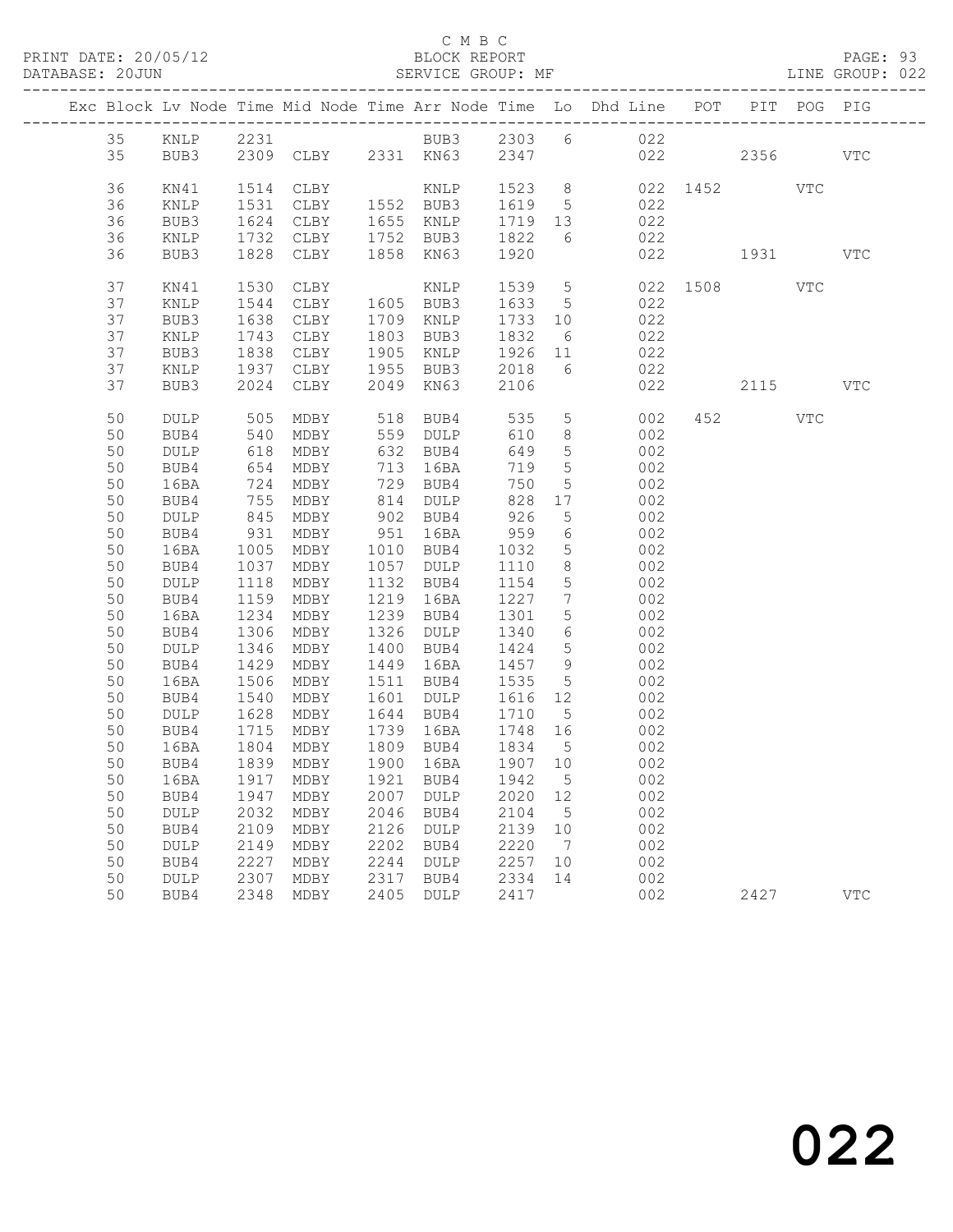PRINT DATE: 20/05/12 BLOCK REPORT<br>DATABASE: 20JUN BATABASE: 2010

## C M B C<br>BLOCK REPORT

PAGE: 94<br>LINE GROUP: 022

|          |              |                   |              |              |              |              |                                     | Exc Block Lv Node Time Mid Node Time Arr Node Time Lo Dhd Line POT |     |      | PIT POG PIG |              |
|----------|--------------|-------------------|--------------|--------------|--------------|--------------|-------------------------------------|--------------------------------------------------------------------|-----|------|-------------|--------------|
| 51       |              |                   |              |              |              |              |                                     | DULP 525 MDBY 538 BUB4 555 5 002                                   | 512 |      | VTC         |              |
| 51       | BUB4         |                   | 600 MDBY     |              | 619 DULP     |              |                                     | 630 14 002                                                         |     |      |             |              |
| 51       | DULP         |                   | MDBY         |              | 658 BUB4     | 716          | 5 <sup>5</sup>                      | 002                                                                |     |      |             |              |
| 51       | BUB4         |                   | MDBY         |              | 740 16BA     | 746          | 8 <sup>8</sup>                      | 002                                                                |     |      |             |              |
| 51       | 16BA         | 644<br>721<br>754 | MDBY         |              | 759 BUB4     | 822          | $5\overline{)}$                     | 002                                                                |     |      |             |              |
| 51       | BUB4         | 827               | MDBY         | 847          | 16BA         | 855          | 10                                  | 002                                                                |     |      |             |              |
| 51       | 16BA         | 905               | MDBY         | 910          | BUB4         | 933          | 5 <sup>5</sup>                      | 002                                                                |     |      |             |              |
| 51       | BUB4         | 938               | MDBY         | 958          | DULP         | 1011         | $7\overline{ }$                     | 002                                                                |     |      |             |              |
| 51       | DULP         | 1018              | MDBY         |              | 1032 BUB4    | 1054         | 5                                   | 002                                                                |     |      |             |              |
| 51       | BUB4         | 1059              | MDBY         |              | 1119 16BA    | 1127         | $7\phantom{.0}\phantom{.0}7$        | 002                                                                |     |      |             |              |
| 51       | 16BA         | 1134              | MDBY         | 1139         | BUB4         | 1201         | $5\overline{)}$                     | 002                                                                |     |      |             |              |
| 51       | BUB4         | 1206              | MDBY         | 1226         | DULP         | 1240         | 8                                   | 002                                                                |     |      |             |              |
| 51       | DULP         | 1248              | MDBY         | 1302         | BUB4         | 1324         | $5\overline{)}$                     | 002                                                                |     |      |             |              |
| 51       | BUB4         | 1329              | MDBY         | 1349         | 16BA         | 1357         | $5\overline{)}$                     | 002                                                                |     |      |             |              |
| 51       | 16BA         | 1402              | MDBY         | 1407         | BUB4         | 1431         | 5 <sup>5</sup>                      | 002                                                                |     |      |             |              |
| 51       | BUB4         | 1436              | MDBY         | 1456         | DULP         | 1510         | 10                                  | 002                                                                |     |      |             |              |
| 51       | DULP         | 1520              | MDBY         | 1535         | BUB4         | 1600         | 5 <sup>5</sup>                      | 002                                                                |     |      |             |              |
| 51       | BUB4         | 1605              | MDBY         | 1626         | 16BA         | 1634         | 9                                   | 002                                                                |     |      |             |              |
| 51       | 16BA         | 1643              | MDBY         |              | 1648 BUB4    | 1715         | 5 <sup>5</sup>                      | 002                                                                |     |      |             |              |
| 51       | BUB4         | 1720              | MDBY         |              | 1744 DULP    | 1758         |                                     | 002                                                                |     | 1813 |             | <b>VTC</b>   |
|          |              |                   |              |              |              |              |                                     |                                                                    |     |      |             |              |
| 52       | DULP         | 604               | MDBY         |              | 618 BUB4     | 635          |                                     | 5 <sub>1</sub><br>002                                              | 551 |      | VTC         |              |
| 52       | BUB4         | 640               | MDBY         |              | 659 DULP     | 712          | $6\overline{6}$                     | 002                                                                |     |      |             |              |
| 52       | DULP         | 718               | MDBY         |              | 733 BUB4     | 754          | 5 <sup>5</sup>                      | 002                                                                |     |      |             |              |
| 52       | BUB4         | 759               | MDBY         | 818          | 16BA         | 826          | 10                                  | 002                                                                |     |      |             |              |
| 52       | 16BA         | 836               | MDBY         | 841          | BUB4         | 905          | $5\overline{)}$                     | 002                                                                |     |      |             |              |
| 52       | BUB4         | 910               | MDBY         | 930          | 16BA         | 938          | 13                                  | 002                                                                |     |      |             |              |
| 52       | 16BA         | $-951$            | MDBY         | 956          | BUB4         | 1018         | $5\overline{)}$                     | 002                                                                |     |      |             |              |
| 52       | BUB4         | 1023              | MDBY         | 1043         | DULP         | 1056         | $7\overline{ }$                     | 002                                                                |     |      |             |              |
| 52       | DULP         | 1103              | MDBY         | 1117         | BUB4         | 1139         | $5\overline{)}$                     | 002                                                                |     |      |             |              |
| 52<br>52 | BUB4         | 1144<br>1219      | MDBY         | 1204<br>1224 | 16BA         | 1212<br>1246 | $7\phantom{.0}\,$<br>5 <sup>5</sup> | 002<br>002                                                         |     |      |             |              |
| 52       | 16BA<br>BUB4 | 1251              | MDBY<br>MDBY | 1311         | BUB4<br>DULP | 1325         | 6                                   | 002                                                                |     |      |             |              |
| 52       | DULP         | 1331              | MDBY         | 1345         | BUB4         | 1409         | $5\overline{)}$                     | 002                                                                |     |      |             |              |
| 52       | BUB4         | 1414              | MDBY         | 1434         | 16BA         | 1442         | 13                                  | 002                                                                |     |      |             |              |
| 52       | 16BA         | 1455              | MDBY         | 1500         | BUB4         | 1524         | $5^{\circ}$                         | 002                                                                |     |      |             |              |
| 52       | BUB4         | 1529              | MDBY         | 1549         | DULP         | 1604 14      |                                     | 002                                                                |     |      |             |              |
| 52       | DULP         | 1618              | MDBY         |              | 1634 BUB4    | 1700         | $5\overline{)}$                     | 002                                                                |     |      |             |              |
| 52       | BUB4         |                   | 1705 MDBY    |              | 1728 16BA    | 1737 11      |                                     | 002                                                                |     |      |             |              |
| 52       | 16BA         | 1748              | MDBY         | 1753         | BUB4         | 1820         | 5                                   | 002                                                                |     |      |             |              |
| 52       | BUB4         | 1825              | MDBY         | 1848         | 16BA         | 1855         |                                     | 002                                                                |     | 1918 |             | $_{\rm VTC}$ |
|          |              |                   |              |              |              |              |                                     |                                                                    |     |      |             |              |
| 53       | 16BA         | 645               | MDBY         | 650          | BUB4         | 708          | 5                                   | 002                                                                | 626 |      | <b>VTC</b>  |              |
| 53       | BUB4         | 713               | MDBY         | 732          | DULP         | 745          | 16                                  | 002                                                                |     |      |             |              |
| 53       | DULP         | 801               | MDBY         | 818          | BUB4         | 842          | 5                                   | 002                                                                |     |      |             |              |
| 53       | BUB4         | 847               | MDBY         | 907          | 16BA         | 915          |                                     | 002                                                                |     | 936  |             | $_{\rm VTC}$ |
|          |              |                   |              |              |              |              |                                     |                                                                    |     |      |             |              |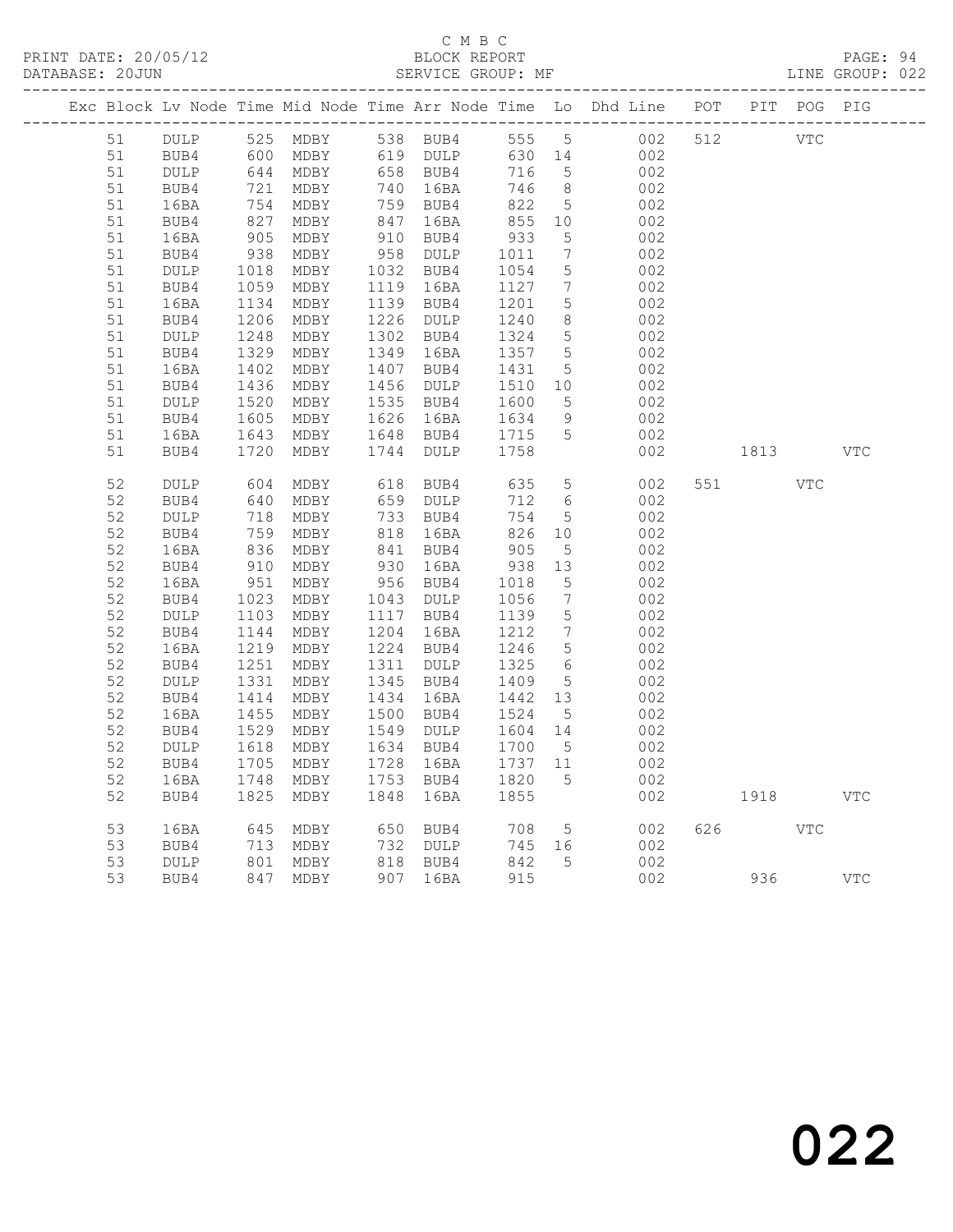### C M B C DATABASE: 20JUN SERVICE GROUP: MF LINE GROUP: 022

|          |                 |                            |                        |      |                        |                               |                              | Exc Block Lv Node Time Mid Node Time Arr Node Time Lo Dhd Line POT PIT POG PIG |     |      |            |              |
|----------|-----------------|----------------------------|------------------------|------|------------------------|-------------------------------|------------------------------|--------------------------------------------------------------------------------|-----|------|------------|--------------|
| 54       | 16BA            |                            | 700 MDBY               |      |                        |                               |                              | 105 BUB4 123 5 002<br>147 DULP 800 14 002                                      | 641 | VTC  |            |              |
| 54       | BUB4            |                            | 728 MDBY               |      | 747 DULP               | 800 14                        |                              | 002                                                                            |     |      |            |              |
| 54       | DULP            |                            | 814 MDBY<br>900 MDBY   |      | 831 BUB4<br>920 16BA   | 855                           | 5                            | 002                                                                            |     |      |            |              |
| 54       | BUB4            |                            |                        |      |                        | $928$<br>$1003$               | 8 <sup>8</sup>               | 002                                                                            |     |      |            |              |
| 54       | 16BA            | $936$<br>$1008$            | MDBY                   |      | 941 BUB4               |                               | $5\overline{)}$              | 002                                                                            |     |      |            |              |
| 54       | BUB4            |                            | MDBY                   |      | 1028 DULP              | 1041                          | $7\overline{ }$              | 002                                                                            |     |      |            |              |
| 54       | DULP            | $1048$<br>$1129$<br>$1204$ | MDBY                   |      | 1102 BUB4              | 1124                          | $5\overline{)}$              | 002                                                                            |     |      |            |              |
| 54       | BUB4            |                            | MDBY                   |      | 1149 16BA              | 1157<br>1231                  | $\overline{7}$               | 002                                                                            |     |      |            |              |
| 54<br>54 | 16BA<br>BUB4    | 1236                       | MDBY<br>MDBY           |      | 1209 BUB4<br>1256 DULP |                               | 5<br>$6\overline{6}$         | 002<br>002                                                                     |     |      |            |              |
| 54       | $\texttt{DULP}$ | $1230$<br>$1316$           | MDBY                   |      | 1330 BUB4              | 1310<br>1354                  | $5\overline{)}$              | 002                                                                            |     |      |            |              |
| 54       | BUB4            |                            | MDBY                   |      | 1419 16BA              |                               |                              | 002                                                                            |     |      |            |              |
| 54       | 16BA            | 1359<br>1443               | MDBY                   |      | 1448 BUB4              | $1427$ $16$<br>1512 =<br>1512 | $5\overline{)}$              | 002                                                                            |     |      |            |              |
| 54       | BUB4            |                            | MDBY                   |      | 1537 DULP              | 1552 17                       |                              | 002                                                                            |     |      |            |              |
| 54       | DULP            | 1517<br>1609               | MDBY                   |      | 1625 BUB4              | 1650                          | $5\overline{)}$              | 002                                                                            |     |      |            |              |
| 54       | BUB4            |                            | MDBY                   |      | 1717 16BA              | 1726                          | 8 <sup>8</sup>               | 002                                                                            |     |      |            |              |
| 54       | 16BA            | 1655<br>1734               | MDBY                   |      | 1739 BUB4              | 1806                          | $5\overline{)}$              | 002                                                                            |     |      |            |              |
| 54       | BUB4            | 1811                       | MDBY                   |      | 1834 DULP              | 1847 11                       |                              | 002                                                                            |     |      |            |              |
| 54       | DULP            |                            |                        |      | 1913 BUB4              |                               | $5\overline{)}$              | 002                                                                            |     |      |            |              |
| 54       | BUB4            |                            | 1858 MDBY<br>1939 MDBY |      | 1959 16BA              | 1934 5<br>2005 14             |                              | 002                                                                            |     |      |            |              |
| 54       | 16BA            | 2019                       | MDBY                   |      | 2023 BUB4              | 2042<br>2117                  | $5^{\circ}$                  | 002                                                                            |     |      |            |              |
| 54       | BUB4            | 2047                       | MDBY                   | 2104 | DULP                   |                               |                              | 002                                                                            |     | 2128 |            | <b>VTC</b>   |
| 55       | 16BA            | 714                        | MDBY                   |      | 719 BUB4               | 738                           | 5 <sup>5</sup>               | 002                                                                            | 655 |      | <b>VTC</b> |              |
| 55       | BUB4            | $\frac{1}{829}$            | MDBY                   |      | $802$ DULP             |                               |                              | 002                                                                            |     |      |            |              |
| 55       | DULP            |                            | MDBY                   |      | 846 BUB4               | 816 13<br>910 5               |                              | 002                                                                            |     |      |            |              |
| 55       | BUB4            | 915                        | MDBY                   |      | 935 DULP               | 948 15                        |                              | 002                                                                            |     |      |            |              |
| 55       | $\texttt{DULP}$ | 1003                       | MDBY                   |      | 1017 BUB4              | 1039                          | $5\overline{)}$              | 002                                                                            |     |      |            |              |
| 55       | BUB4            |                            | MDBY                   |      | 1104 16BA              | 1112                          | $7\phantom{.0}\phantom{.0}7$ | 002                                                                            |     |      |            |              |
| 55       | 16BA            | 1119                       | MDBY                   |      | 1124 BUB4              | 1146<br>1225                  | $5\overline{)}$              | 002                                                                            |     |      |            |              |
| 55       | BUB4            | $\frac{1044}{1119}$        | MDBY                   |      | 1211 DULP              |                               | 8 <sup>8</sup>               | 002                                                                            |     |      |            |              |
| 55       | DULP            |                            | MDBY                   |      | 1247 BUB4              | 1309<br>1342                  | $5\overline{)}$              | 002                                                                            |     |      |            |              |
| 55       | BUB4            | $1233$<br>$1314$           | MDBY                   |      | 1334 16BA              |                               | $5\overline{)}$              | 002                                                                            |     |      |            |              |
| 55       | 16BA            | 1347<br>134/1421           | MDBY                   |      | 1352 BUB4              | 1416<br>1455                  | $5\overline{)}$              | 002                                                                            |     |      |            |              |
| 55       | BUB4            |                            | MDBY                   |      | 1441 DULP              | 1455                          | $6\overline{6}$              | 002                                                                            |     |      |            |              |
| 55       | DULP            | 1501<br>1545               | MDBY                   |      | 1516 BUB4              | 1540                          | $5\phantom{.0}$              | 002                                                                            |     |      |            |              |
| 55       | BUB4            |                            | MDBY                   |      | 1606 16BA<br>1630 BUB4 | 1614<br>1655                  | 9<br>$5\overline{)}$         | 002                                                                            |     |      |            |              |
| 55<br>55 | 16BA<br>BUB4    | 1623<br>1700               | MDBY<br>MDBY           |      | 1723 DULP              | 1738                          | $6\overline{6}$              | 002<br>002                                                                     |     |      |            |              |
| 55       | DULP            | 1744                       | MDBY                   |      | 1800 BUB4              | 1827                          | $5\overline{)}$              | 002                                                                            |     |      |            |              |
| 55       | BUB4            | 1832                       | MDBY                   |      | 1853 DULP              | 1906                          | $7\overline{ }$              | 002                                                                            |     |      |            |              |
| 55       | DULP            | 1992<br>1913               | MDBY                   |      | 1928 BUB4              | 1949                          | $5\overline{)}$              | 002                                                                            |     |      |            |              |
| 55       | BUB4            |                            | MDBY                   |      |                        |                               |                              | 002                                                                            |     |      |            |              |
| 55       | 16BA            | 1954<br>2034               | MDBY                   |      | 2014 16BA<br>2038 BUB4 | 2020 14<br>2057 5             |                              | 002                                                                            |     |      |            |              |
| 55       | BUB4            |                            | 2102 MDBY              |      | 2119 DULP              | 2132                          |                              | 002                                                                            |     | 2142 |            | $_{\rm VTC}$ |
|          |                 |                            |                        |      |                        |                               |                              |                                                                                |     |      |            |              |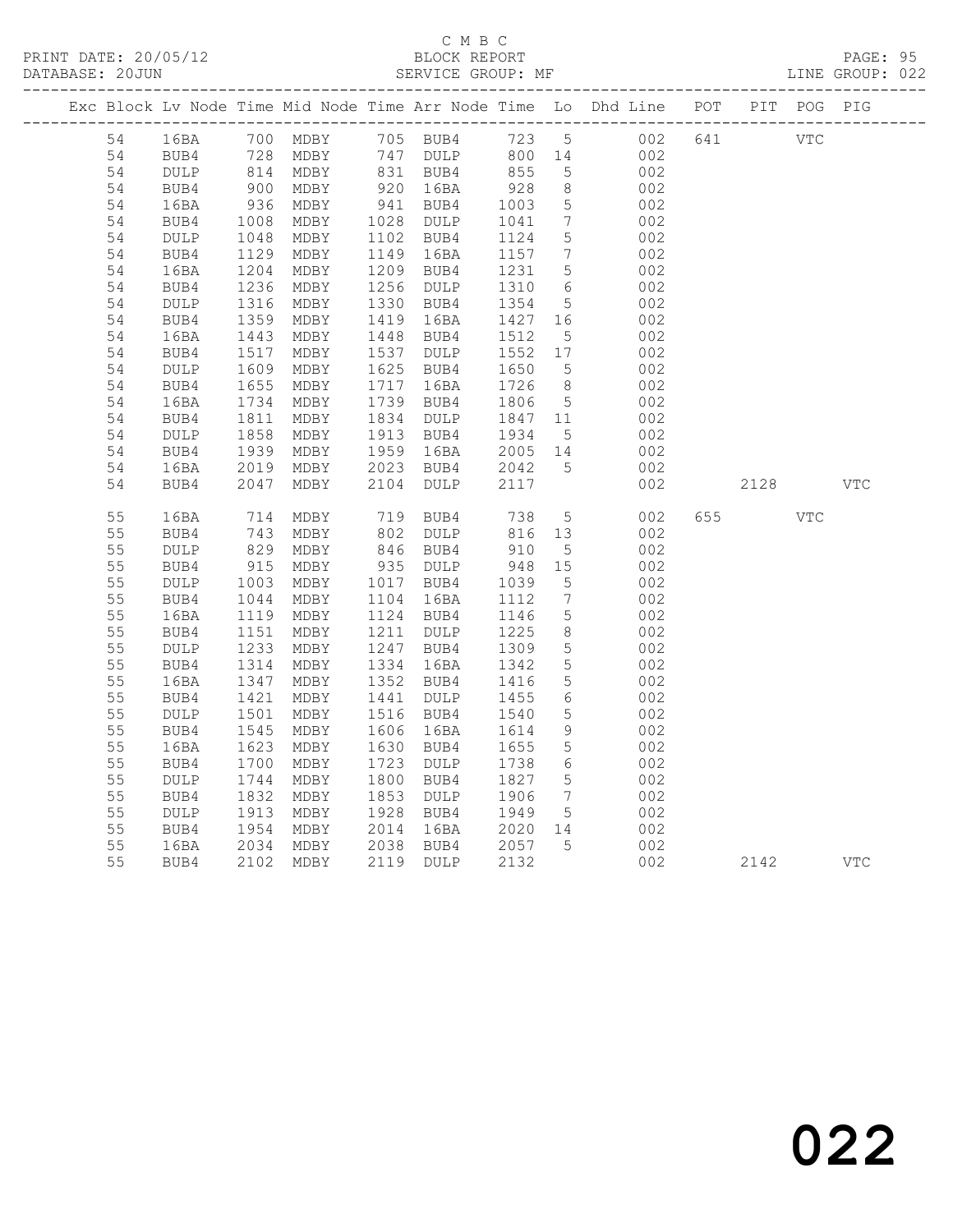## C M B C

| DATABASE: 20JUN |    |                 |                   | SERVICE GROUP: MF        |      |                                             |         |                 |                                                                                |     |            |            | LINE GROUP: 022 |  |
|-----------------|----|-----------------|-------------------|--------------------------|------|---------------------------------------------|---------|-----------------|--------------------------------------------------------------------------------|-----|------------|------------|-----------------|--|
|                 |    |                 |                   |                          |      |                                             |         |                 | Exc Block Lv Node Time Mid Node Time Arr Node Time Lo Dhd Line POT PIT POG PIG |     |            |            |                 |  |
|                 | 56 |                 |                   |                          |      |                                             |         |                 | 16BA 720 MDBY 725 BUB4 746 5 002 659 VTC                                       |     |            |            |                 |  |
|                 | 56 | BUB4            |                   | 751 MDBY 810 16BA 818 13 |      |                                             |         |                 | 002                                                                            |     |            |            |                 |  |
|                 | 56 | 16BA            |                   |                          |      | MDBY 836 BUB4 900                           |         | 5 <sup>5</sup>  | 002                                                                            |     |            |            |                 |  |
|                 | 56 | BUB4            | 831<br>905<br>948 | MDBY                     |      |                                             |         | 10              | 002                                                                            |     |            |            |                 |  |
|                 | 56 | DULP            |                   | MDBY                     |      | 925 DULP 938<br>1003 BUB4 1025<br>1003 BUB4 | 1025    |                 | $\begin{array}{ccc} -5 & 002 \end{array}$                                      |     |            |            |                 |  |
|                 | 56 | BUB4            | 1030              | MDBY                     |      | 1050 16BA                                   | 1058    |                 | 6 002                                                                          |     |            |            |                 |  |
|                 | 56 | 16BA            | 1104              | MDBY                     |      | 1109 BUB4                                   | 1131    | 5 <sup>5</sup>  | 002                                                                            |     |            |            |                 |  |
|                 | 56 | BUB4            | 1136              | MDBY                     |      | 1156 DULP                                   | 1210    | 8 <sup>8</sup>  | 002                                                                            |     |            |            |                 |  |
|                 | 56 | DULP            | 1218              | MDBY                     |      | 1232 BUB4                                   | 1254 5  |                 | 002                                                                            |     |            |            |                 |  |
|                 | 56 | BUB4            | 1259              | MDBY                     | 1319 | 16BA                                        | 1327 5  |                 | 002                                                                            |     |            |            |                 |  |
|                 | 56 | 16BA            | 1332              | MDBY                     |      | 1337 BUB4                                   | 1401    | 5 <sup>5</sup>  | 002                                                                            |     |            |            |                 |  |
|                 | 56 | BUB4            | 1406              | MDBY                     |      | 1426 DULP                                   | 1440 11 |                 | 002                                                                            |     |            |            |                 |  |
|                 | 56 | DULP            | $\frac{1}{1}$ 451 | MDBY                     |      | 1506 BUB4                                   | 1530    | 5 <sup>5</sup>  | 002                                                                            |     |            |            |                 |  |
|                 | 56 | BUB4            | 1535              | MDBY                     |      | 1556 16BA                                   | 1604    |                 | $9 \left( \frac{1}{2} \right)$<br>002                                          |     |            |            |                 |  |
|                 |    |                 |                   |                          |      |                                             |         |                 |                                                                                |     |            |            |                 |  |
|                 | 56 | 16BA            | 1613              | MDBY                     |      | 1620 BUB4 1645                              |         | 5 <sup>5</sup>  | 002                                                                            |     |            |            |                 |  |
|                 | 56 | BUB4            | 1650              | MDBY                     |      | 1712 DULP                                   | 1727    |                 | 002                                                                            |     | 1742       |            | VTC             |  |
|                 | 57 | DULP            | 730               |                          |      | MDBY 745 BUB4 806                           |         |                 | $5^{\circ}$<br>002                                                             | 715 | <b>VTC</b> |            |                 |  |
|                 | 57 | BUB4            | 811               |                          |      | MDBY 831 16BA 839                           |         |                 | 002                                                                            |     | 900        |            | <b>VTC</b>      |  |
|                 | 58 | 16BA            | 747               | MDBY                     |      | 753 BUB4                                    | 814     |                 | $5 - 5$<br>002                                                                 |     | 726        | VTC        |                 |  |
|                 | 58 | BUB4            | 819               | MDBY                     |      | 839 DULP                                    | 852     | 9               | 002                                                                            |     |            |            |                 |  |
|                 | 58 | DULP            | 901               | MDBY                     |      | 918 BUB4                                    | 941     | $5\overline{)}$ | 002                                                                            |     |            |            |                 |  |
|                 | 58 | BUB4            | 946<br>1019       | MDBY                     |      | 1006 16BA                                   | 1014    | 5 <sup>5</sup>  | 002                                                                            |     |            |            |                 |  |
|                 | 58 | 16BA            |                   | MDBY                     |      | 1024 BUB4                                   | 1046    | 5 <sup>5</sup>  | 002                                                                            |     |            |            |                 |  |
|                 | 58 | BUB4            | 1051              | MDBY                     | 1111 | DULP                                        | 1124    | 9               | 002                                                                            |     |            |            |                 |  |
|                 | 58 | DULP            | 1133              | MDBY                     |      | 1147 BUB4                                   | 1209    | $5\overline{)}$ | 002                                                                            |     |            |            |                 |  |
|                 | 58 | BUB4            | 1214              | MDBY                     |      | 1234 16BA                                   | 1242    | $7\overline{ }$ | 002                                                                            |     |            |            |                 |  |
|                 | 58 | 16BA            | 1249              | MDBY                     |      | 1254 BUB4                                   | 1316    | $5\overline{)}$ | 002                                                                            |     |            |            |                 |  |
|                 | 58 | BUB4            | 1321              | MDBY                     |      | 1341 DULP                                   | 1355    | $6\overline{6}$ | 002                                                                            |     |            |            |                 |  |
|                 | 58 | DULP            | 1401              | MDBY                     |      | 1415 BUB4                                   | 1439    | 5 <sup>5</sup>  | 002                                                                            |     |            |            |                 |  |
|                 | 58 | BUB4            | 1444              | MDBY                     | 1504 | 16BA                                        | 1512    | 13              | 002                                                                            |     |            |            |                 |  |
|                 | 58 | 16BA            | 1525              | MDBY                     |      | 1530 BUB4                                   | 1555    | 5 <sup>5</sup>  | 002                                                                            |     |            |            |                 |  |
|                 | 58 | BUB4            | 1600              | MDBY                     | 1621 | DULP                                        | 1636 11 |                 | 002                                                                            |     |            |            |                 |  |
|                 | 58 | DULP            | 1647              | MDBY                     |      | 1703 BUB4                                   | 1730    | $5\overline{)}$ | 002                                                                            |     |            |            |                 |  |
|                 | 58 | BUB4            | 1735              | MDBY                     |      | 1758 16BA                                   | 1806 13 |                 | 002                                                                            |     |            |            |                 |  |
|                 | 58 | 16BA            |                   | MDBY                     |      | 1824 BUB4                                   | 1849    | $5\overline{)}$ | 002                                                                            |     |            |            |                 |  |
|                 | 58 | BUB4            |                   | 1819 MDBY<br>1854 MDBY   |      | 1915 16BA                                   | 1922 10 |                 | 002                                                                            |     |            |            |                 |  |
|                 |    |                 |                   |                          |      |                                             |         |                 | 58 16BA 1932 MDBY 1936 BUB4 1957 5 002                                         |     |            |            |                 |  |
|                 | 58 | BUB4            | 2002              | MDBY                     | 2019 | DULP                                        | 2032    | 8               | 002                                                                            |     |            |            |                 |  |
|                 | 58 | DULP            | 2040              | MDBY                     | 2054 | BUB4                                        | 2112    | 5               | 002                                                                            |     |            |            |                 |  |
|                 | 58 | BUB4            | 2117              | MDBY                     | 2134 | DULP                                        | 2147    |                 | 002                                                                            |     | 2157       |            | $_{\rm VTC}$    |  |
|                 | 59 | 16BA            | 758               | MDBY                     | 803  | BUB4                                        | 826     | 5               | 002                                                                            |     | 737        | <b>VTC</b> |                 |  |
|                 | 59 | BUB4            | 831               | MDBY                     | 851  | DULP                                        | 904     | 11              | 002                                                                            |     |            |            |                 |  |
|                 | 59 | $\texttt{DULP}$ | 915               | MDBY                     | 932  | BUB4                                        | 955     | $\overline{5}$  | 002                                                                            |     |            |            |                 |  |
|                 | 59 | BUB4            | 1000              | MDBY                     | 1020 | 16BA                                        | 1028    | 6               | 002                                                                            |     |            |            |                 |  |
|                 | 59 | 16BA            | 1034              | MDBY                     | 1039 | BUB4                                        | 1101    | 5               | 002                                                                            |     |            |            |                 |  |
|                 | 59 | BUB4            | 1106              | MDBY                     | 1126 | DULP                                        | 1139    | 9               | 002                                                                            |     |            |            |                 |  |
|                 | 59 | DULP            | 1148              | MDBY                     | 1202 | BUB4                                        | 1224    | 5               | 002                                                                            |     |            |            |                 |  |
|                 | 59 | BUB4            | 1229              | MDBY                     | 1249 | 16BA                                        | 1257    | 5               | 002                                                                            |     |            |            |                 |  |
|                 | 59 | 16BA            | 1302              | MDBY                     | 1307 | BUB4                                        | 1331    | 5               | 002                                                                            |     |            |            |                 |  |
|                 | 59 | BUB4            | 1336              | MDBY                     | 1356 | DULP                                        | 1410    | 5               | 002                                                                            |     |            |            |                 |  |
|                 | 59 | DULP            | 1415              | MDBY                     | 1429 | BUB4                                        | 1453    | $\overline{5}$  | 002                                                                            |     |            |            |                 |  |
|                 | 59 | BUB4            | 1458              | MDBY                     | 1518 | 16BA                                        | 1526    | 9               | 002                                                                            |     |            |            |                 |  |
|                 | 59 | 16BA            | 1535              | MDBY                     | 1540 | BUB4                                        | 1605    | $5\phantom{.0}$ | 002                                                                            |     |            |            |                 |  |
|                 | 59 | BUB4            | 1610              | MDBY                     | 1631 | DULP                                        | 1646    | 11              | 002                                                                            |     |            |            |                 |  |
|                 |    |                 |                   |                          |      |                                             |         |                 |                                                                                |     |            |            |                 |  |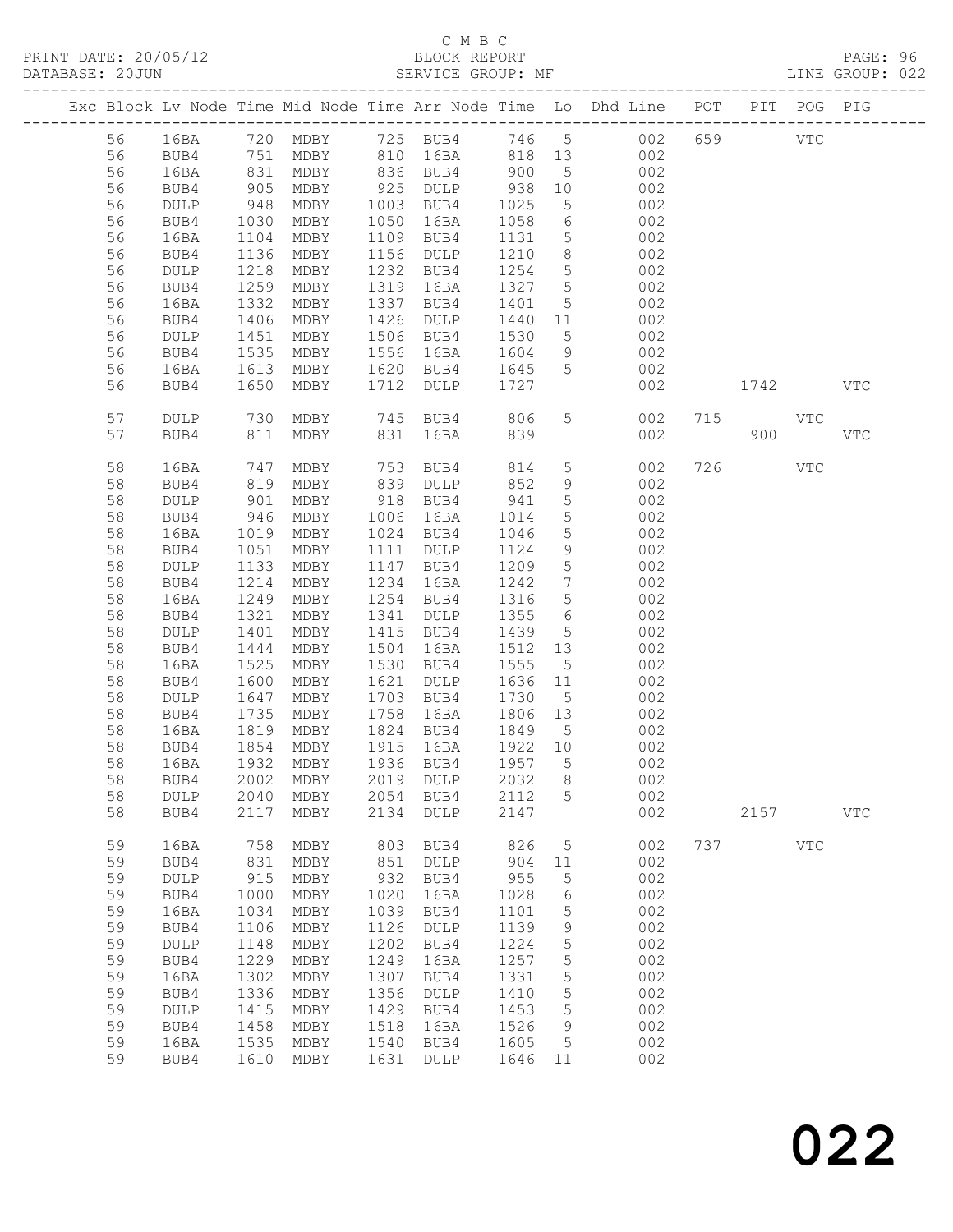PRINT DATE: 20/05/12 BLOCK REPORT PAGE: 97 DATABASE: 20JUN SERVICE GROUP: MF LINE GROUP: 022

### C M B C

|    |                 |      |                          |      |                                                                       |         |                              | Exc Block Lv Node Time Mid Node Time Arr Node Time Lo Dhd Line POT |          |            | PIT POG PIG |            |
|----|-----------------|------|--------------------------|------|-----------------------------------------------------------------------|---------|------------------------------|--------------------------------------------------------------------|----------|------------|-------------|------------|
| 59 |                 |      |                          |      |                                                                       |         |                              | DULP 1657 MDBY 1713 BUB4 1740 5 002                                |          |            |             |            |
| 59 | BUB4            |      | 1745 MDBY 1808 16BA 1816 |      |                                                                       |         |                              |                                                                    | 002 1839 |            |             | VTC        |
|    |                 |      |                          |      |                                                                       |         |                              |                                                                    |          |            |             |            |
|    |                 |      |                          |      |                                                                       |         |                              |                                                                    |          |            |             |            |
| 60 | <b>DULP</b>     | 545  | MDBY                     |      | 558 BUB4                                                              | 615     | 5 <sup>5</sup>               | 002                                                                |          | 532 VTC    |             |            |
| 60 | BUB4            | 620  | MDBY                     |      | 639 DULP                                                              | 650     | $7\phantom{.0}\phantom{.0}7$ | 002                                                                |          |            |             |            |
| 60 | $\texttt{DULP}$ | 657  | MDBY                     |      | 711 BUB4                                                              | 729     | $5\phantom{.0}$              | 002                                                                |          |            |             |            |
| 60 | BUB4            | 734  | MDBY                     |      | 753 16BA                                                              | 801     | 8                            | 002                                                                |          |            |             |            |
| 60 | 16BA            | 809  | MDBY                     |      | 814 BUB4                                                              | 838     | 5 <sup>5</sup>               | 002                                                                |          |            |             |            |
| 60 | BUB4            | 843  | MDBY                     |      | 903 DULP                                                              | 916     |                              | 002                                                                |          | 929        |             | <b>VTC</b> |
|    |                 |      |                          |      |                                                                       |         |                              |                                                                    |          |            |             |            |
| 61 | DULP            |      | 628 MDBY                 |      | 642 BUB4                                                              | 700     |                              | 5 <sub>1</sub><br>002                                              |          | 615 VTC    |             |            |
| 61 | BUB4            | 705  | MDBY                     |      | 724 DULP                                                              | 737     | 12                           | 002                                                                |          |            |             |            |
| 61 | DULP            | 749  | MDBY                     |      | 806 BUB4                                                              | 830     | 5 <sup>5</sup>               | 002                                                                |          |            |             |            |
| 61 | BUB4            |      | 835 MDBY                 |      | 855 16BA                                                              | 903     |                              | 002                                                                |          | 924        |             | <b>VTC</b> |
|    |                 |      |                          |      |                                                                       |         |                              |                                                                    |          |            |             |            |
| 62 | 16BA            | 735  | MDBY                     |      | 741 BUB4                                                              | 802     | 5 <sup>5</sup>               | 002                                                                |          | 714 VTC    |             |            |
|    |                 |      |                          |      |                                                                       |         |                              |                                                                    |          |            |             |            |
| 62 | BUB4            | 807  | MDBY                     | 827  | DULP                                                                  | 841     |                              | 002                                                                |          | 856        |             | <b>VTC</b> |
|    |                 |      |                          |      |                                                                       |         |                              |                                                                    |          |            |             |            |
| 63 | DULP            | 708  | MDBY                     | 723  | BUB4                                                                  | 742     | $5\phantom{.0}$              | 002                                                                | 655      | <b>VTC</b> |             |            |
| 63 | BUB4            | 747  | MDBY                     |      | 806 16BA                                                              | 814     | $7\phantom{.0}$              | 002                                                                |          |            |             |            |
| 63 | 16BA            | 821  | MDBY                     |      | 826 BUB4                                                              | 850     | $5\phantom{.}$               | 002                                                                |          |            |             |            |
| 63 | BUB4            | 855  | MDBY                     |      | 915 DULP                                                              | 928     | $5\phantom{.0}$              | 002                                                                |          |            |             |            |
| 63 | DULP            | 933  | MDBY                     |      | 948 BUB4                                                              | 1010    | $5\phantom{.0}$              | 002                                                                |          |            |             |            |
| 63 | BUB4            | 1015 | MDBY                     |      | 1035 16BA                                                             | 1043    | 6                            | 002                                                                |          |            |             |            |
| 63 | 16BA            | 1049 | MDBY                     |      | 1054 BUB4                                                             | 1116    | $5\phantom{.}$               | 002                                                                |          |            |             |            |
| 63 | BUB4            | 1121 | MDBY                     |      | 1141 DULP                                                             | 1154    | 9                            | 002                                                                |          |            |             |            |
| 63 | DULP            | 1203 | MDBY                     |      | 1217 BUB4                                                             | 1239    | $5\overline{)}$              | 002                                                                |          |            |             |            |
| 63 | BUB4            | 1244 | MDBY                     |      | 1304 16BA                                                             | 1312    | 5                            | 002                                                                |          |            |             |            |
| 63 | 16BA            | 1317 | MDBY                     |      | 1322 BUB4                                                             | 1346    | $5\overline{)}$              | 002                                                                |          |            |             |            |
| 63 | BUB4            | 1351 | MDBY                     |      | 1411 DULP                                                             | 1425 14 |                              | 002                                                                |          |            |             |            |
| 63 |                 |      |                          |      |                                                                       |         |                              |                                                                    |          |            |             |            |
|    | DULP            | 1439 | MDBY                     |      | 1454 BUB4                                                             | 1518    | 5 <sup>5</sup>               | 002                                                                |          |            |             |            |
| 63 | BUB4            | 1523 | MDBY                     |      | 1543 16BA                                                             | 1551 12 |                              | 002                                                                |          |            |             |            |
| 63 | 16BA            | 1603 | MDBY                     |      | 1610 BUB4                                                             | 1635 5  |                              | 002                                                                |          |            |             |            |
| 63 | BUB4            | 1640 | MDBY                     |      | 1702 DULP                                                             | 1717 13 |                              | 002                                                                |          |            |             |            |
| 63 | DULP            | 1730 | MDBY                     |      | 1746 BUB4                                                             | 1813 5  |                              | 002                                                                |          |            |             |            |
| 63 | BUB4            |      | 1818 MDBY                | 1841 | <b>DULP</b>                                                           | 1854    |                              | 002                                                                |          | 1907 VTC   |             |            |
|    |                 |      |                          |      |                                                                       |         |                              |                                                                    |          |            |             |            |
| 64 | 16BA            | 710  | MDBY                     |      | 715    BUB4            734       5<br>758    16BA           806    11 |         |                              | 002                                                                |          | 651 VTC    |             |            |
| 64 | BUB4            |      | 739 MDBY                 |      |                                                                       |         |                              | 002                                                                |          |            |             |            |
|    |                 |      |                          |      |                                                                       |         |                              | 64 16BA 817 MDBY 822 BUB4 846 5 002                                |          |            |             |            |
| 64 | BUB4            | 851  | MDBY                     | 911  | 16BA                                                                  | 919     |                              | 002                                                                |          | 940        |             | <b>VTC</b> |
|    |                 |      |                          |      |                                                                       |         |                              |                                                                    |          |            |             |            |
| 65 | 16BA            | 743  | MDBY                     | 749  | BUB4                                                                  | 810     | $5\phantom{.0}$              | 002                                                                |          | 722 VTC    |             |            |
| 65 | BUB4            | 815  | MDBY                     | 835  | 16BA                                                                  | 843     | 8                            | 002                                                                |          |            |             |            |
| 65 | 16BA            | 851  | MDBY                     | 856  | BUB4                                                                  | 920     | 5                            | 002                                                                |          |            |             |            |
| 65 | BUB4            | 925  | MDBY                     | 945  | DULP                                                                  | 958     |                              | 002                                                                |          | 1011 \     |             | <b>VTC</b> |
|    |                 |      |                          |      |                                                                       |         |                              |                                                                    |          |            |             |            |
| 66 | 16BA            | 732  |                          | 737  |                                                                       | 758     |                              | 002                                                                | 711      | <b>VTC</b> |             |            |
|    |                 |      | MDBY                     |      | BUB4                                                                  |         | 5                            |                                                                    |          |            |             |            |
| 66 | BUB4            | 803  | MDBY                     | 823  | 16BA                                                                  | 831     | 15                           | 002                                                                |          |            |             |            |
| 66 | 16BA            | 846  | MDBY                     | 851  | BUB4                                                                  | 915     | 5                            | 002                                                                |          |            |             |            |
| 66 | BUB4            | 920  | MDBY                     | 940  | 16BA                                                                  | 948     |                              | 002                                                                |          | 1009       |             | <b>VTC</b> |
|    |                 |      |                          |      |                                                                       |         |                              |                                                                    |          |            |             |            |
| 67 | <b>DULP</b>     | 740  | MDBY                     | 755  | BUB4                                                                  | 818     | 5                            | 002                                                                |          | 725 VTC    |             |            |
| 67 | BUB4            |      | 823 MDBY                 |      | 843 16BA                                                              | 851     |                              | 002                                                                |          | 912        |             | <b>VTC</b> |
|    |                 |      |                          |      |                                                                       |         |                              |                                                                    |          |            |             |            |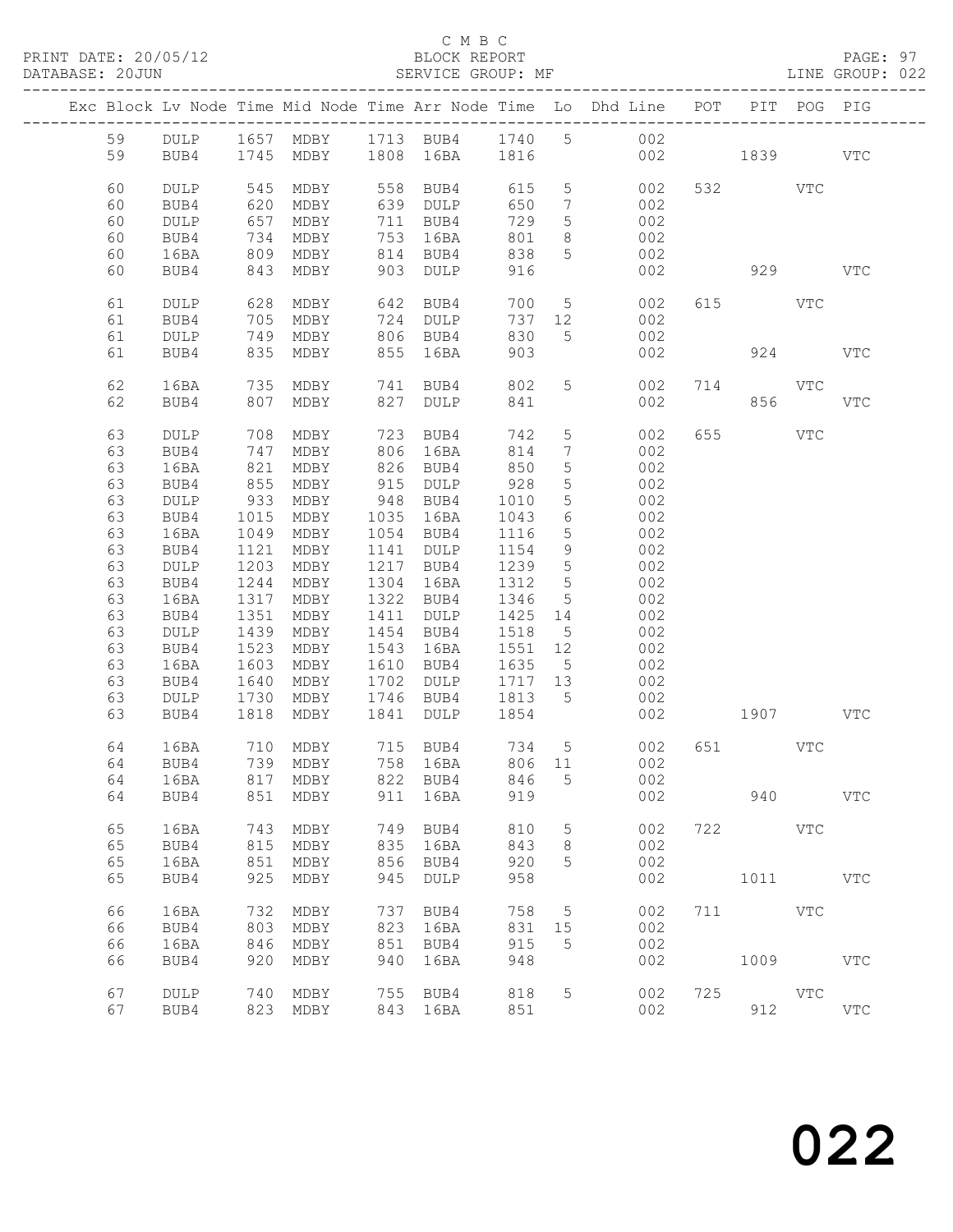| DATABASE: 20JUN |    |                       |                    |                |      | SERVICE GROUP: MF                        |         |                              |                                                                                |              |         |            | LINE GROUP: 022 |  |
|-----------------|----|-----------------------|--------------------|----------------|------|------------------------------------------|---------|------------------------------|--------------------------------------------------------------------------------|--------------|---------|------------|-----------------|--|
|                 |    | --------------------- |                    |                |      |                                          |         |                              | Exc Block Lv Node Time Mid Node Time Arr Node Time Lo Dhd Line POT PIT POG PIG |              |         |            |                 |  |
|                 | 68 |                       |                    |                |      |                                          |         |                              | 16BA 805 MDBY 810 BUB4 834 5 002 744 VTC                                       |              |         |            |                 |  |
|                 | 68 | BUB4                  |                    |                |      | 839 MDBY 859 16BA 907 13                 |         |                              | 002                                                                            |              |         |            |                 |  |
|                 | 68 | 16BA                  | 920<br>953<br>1033 |                |      | MDBY 925 BUB4 948<br>MDBY 1013 DULP 1026 |         | 5 <sup>5</sup>               | 002                                                                            |              |         |            |                 |  |
|                 | 68 | BUB4                  |                    |                |      |                                          |         | $7\overline{ }$              | 002                                                                            |              |         |            |                 |  |
|                 | 68 | DULP                  |                    | MDBY           |      | 1047 BUB4                                | 1109    | 5 <sup>5</sup>               | 002                                                                            |              |         |            |                 |  |
|                 | 68 | BUB4                  | 1114               | MDBY           |      | 1134 16BA                                | 1142    | $7\phantom{.0}\phantom{.0}7$ | 002                                                                            |              |         |            |                 |  |
|                 | 68 | 16BA                  | 1149               | MDBY           |      | 1154 BUB4                                | 1216    | 5 <sup>5</sup>               | 002                                                                            |              |         |            |                 |  |
|                 | 68 | BUB4                  | 1221               | MDBY           |      | 1241 DULP                                | 1255    | $6\overline{6}$              | 002                                                                            |              |         |            |                 |  |
|                 | 68 | DULP                  | 1301               | MDBY           |      | 1315 BUB4                                | 1339    | 5 <sup>5</sup>               | 002                                                                            |              |         |            |                 |  |
|                 | 68 | BUB4                  | 1344               | MDBY           | 1404 | 16BA                                     | 1412    | $5\overline{)}$              | 002                                                                            |              |         |            |                 |  |
|                 | 68 | 16BA                  | 1417               | MDBY           |      | 1422 BUB4                                | 1446    | 5 <sup>5</sup>               | 002                                                                            |              |         |            |                 |  |
|                 | 68 | BUB4                  | 1451               | MDBY           |      | 1511 DULP                                | 1525 15 |                              | 002                                                                            |              |         |            |                 |  |
|                 | 68 | DULP                  | 1540               | MDBY           |      | 1555 BUB4                                | 1620    | $5\overline{)}$              | 002                                                                            |              |         |            |                 |  |
|                 | 68 | BUB4                  | 1625               | MDBY           | 1646 | 16BA                                     | 1654    | 9                            | 002                                                                            |              |         |            |                 |  |
|                 | 68 | 16BA                  | 1703               | MDBY           |      | 1708 BUB4                                | 1735    | $5\overline{)}$              | 002                                                                            |              |         |            |                 |  |
|                 | 68 | BUB4                  |                    | MDBY           |      | 1803 DULP                                | 1817 9  |                              | 002                                                                            |              |         |            |                 |  |
|                 | 68 | DULP                  | $1/7$<br>1826      | MDBY           |      | 1841 BUB4                                | 1904    | $5\overline{)}$              | 002                                                                            |              |         |            |                 |  |
|                 | 68 | BUB4                  | 1909               | MDBY           |      | 1929 16BA                                | 1936 11 |                              | 002                                                                            |              |         |            |                 |  |
|                 | 68 | 16BA                  | 1947               | MDBY           |      | 1951 BUB4                                | 2012    | 5 <sup>5</sup>               | 002                                                                            |              |         |            |                 |  |
|                 | 68 | BUB4                  | 2017               | MDBY           |      | 2034 DULP                                | 2047    |                              | 002                                                                            |              | 2058 70 |            | VTC             |  |
|                 | 70 | DULP                  | 1427               | MDBY           |      | 1442 BUB4                                | 1506    |                              | 5 <sub>5</sub>                                                                 | 002 1410     |         | <b>VTC</b> |                 |  |
|                 | 70 | BUB4                  | 1511               | MDBY           |      | 1531 16BA                                | 1539 16 |                              | 002                                                                            |              |         |            |                 |  |
|                 | 70 | 16BA                  | 1555               | MDBY           |      | 1600 BUB4                                | 1625    | 5 <sup>5</sup>               | 002                                                                            |              |         |            |                 |  |
|                 | 70 | BUB4                  | 1630               | MDBY           | 1652 | DULP                                     | 1707 10 |                              | 002                                                                            |              |         |            |                 |  |
|                 | 70 | DULP                  | 1717               | MDBY           | 1733 | BUB4                                     | 1800    | $5\overline{)}$              | 002                                                                            |              |         |            |                 |  |
|                 | 70 | BUB4                  | 1805               | MDBY           | 1828 | 16BA                                     | 1835 24 |                              | 002                                                                            |              |         |            |                 |  |
|                 | 70 | 16BA                  | 1859               | MDBY           | 1904 | BUB4                                     | 1927    | $5\overline{)}$              | 002                                                                            |              |         |            |                 |  |
|                 | 70 | BUB4                  | 1932               | MDBY           |      | 1952 DULP                                | 2005 11 |                              | 002                                                                            |              |         |            |                 |  |
|                 | 70 | DULP                  | 2016               | MDBY           |      | 2030 BUB4                                | 2049    | 5 <sup>5</sup>               | 002                                                                            |              |         |            |                 |  |
|                 | 70 | BUB4                  | 2054               | MDBY           | 2111 | DULP                                     | 2124 11 |                              | 002                                                                            |              |         |            |                 |  |
|                 | 70 | DULP                  | 2135               | MDBY           | 2148 | BUB4                                     | 2206    | $6\overline{6}$              | 002                                                                            |              |         |            |                 |  |
|                 | 70 | BUB4                  | 2212               | MDBY           | 2229 | DULP                                     | 2242    | 10                           | 002                                                                            |              |         |            |                 |  |
|                 | 70 | DULP                  | 2252               | MDBY           | 2302 | BUB4                                     | 2319    | $11$                         | 002                                                                            |              |         |            |                 |  |
|                 | 70 | BUB4                  | 2330               | MDBY           | 2347 | DULP                                     | 2359    | 13                           | 002                                                                            |              |         |            |                 |  |
|                 | 70 | DULP                  | 2412               | $MDBY$ 2422    |      | BUB4                                     | 2439    | 25                           | 002                                                                            |              |         |            |                 |  |
|                 | 70 | BUB4                  | 2504               | MDBY 2521 DULP |      |                                          | 2533    | $\overline{7}$               | 002                                                                            |              |         |            |                 |  |
|                 | 70 | <b>DULP</b>           | 2540               |                |      | GEGR                                     | 2606    | $\mathcal{S}$                | N22                                                                            |              |         |            |                 |  |
|                 | 70 | GEGR 2609             |                    |                |      | DULP 2634 6                              |         |                              | N22                                                                            |              |         |            |                 |  |
|                 | 70 | DULP                  | 2640               |                |      | GEGR                                     | 2706    | $\mathcal{S}$                | N22                                                                            |              |         |            |                 |  |
|                 | 70 | ${\tt GEGR}$          | 2709               |                |      | DULP                                     | 2734    |                              | N22                                                                            |              | 2744    |            | <b>VTC</b>      |  |
|                 | 71 | 16BA                  | 1431               | MDBY           | 1436 | BUB4                                     | 1500    | 5                            |                                                                                | 002 1405     |         | <b>VTC</b> |                 |  |
|                 | 71 | BUB4                  | 1505               | MDBY           |      | 1525 DULP                                | 1540    | 9                            | 002                                                                            |              |         |            |                 |  |
|                 | 71 | DULP                  | 1549               | MDBY           |      | 1605 BUB4                                | 1630    | 5                            | 002                                                                            |              |         |            |                 |  |
|                 | 71 | BUB4                  | 1635               | MDBY           | 1657 | 16BA                                     | 1706    | $7\phantom{.0}$              | 002                                                                            |              |         |            |                 |  |
|                 | 71 | 16BA                  | 1713               | MDBY           | 1718 | BUB4                                     | 1745    | 5                            | 002                                                                            |              |         |            |                 |  |
|                 | 71 | BUB4                  | 1750               | MDBY           | 1813 | DULP                                     | 1827    |                              | 002                                                                            |              | 1840    |            | VTC             |  |
|                 | 72 | DULP                  | 1559               | MDBY           |      | 1615 BUB4                                | 1640    | $5\overline{)}$              |                                                                                | 002 1542 VTC |         |            |                 |  |
|                 | 72 | BUB4                  | 1645               | MDBY           | 1707 | 16BA                                     | 1716    | $7\phantom{.0}$              | 002                                                                            |              |         |            |                 |  |
|                 | 72 | 16BA                  | 1723               | MDBY           | 1728 | BUB4                                     | 1755    | 5                            | 002                                                                            |              |         |            |                 |  |
|                 | 72 | BUB4                  | 1800               | MDBY           | 1823 | DULP                                     | 1836    | 5                            | 002                                                                            |              |         |            |                 |  |
|                 | 72 | DULP                  | 1841               | MDBY           | 1856 | BUB4                                     | 1919    | $5^{\circ}$                  | 002                                                                            |              |         |            |                 |  |
|                 | 72 | BUB4                  | 1924               | MDBY           | 1944 | 16BA                                     | 1951    | 11                           | 002                                                                            |              |         |            |                 |  |
|                 | 72 | 16BA                  | 2002               | MDBY           | 2006 | BUB4                                     | 2027    | $5\phantom{.0}$              | 002                                                                            |              |         |            |                 |  |
|                 | 72 | BUB4                  | 2032               | MDBY           |      | 2049 DULP                                | 2102    |                              | 002                                                                            |              | 2113    |            | <b>VTC</b>      |  |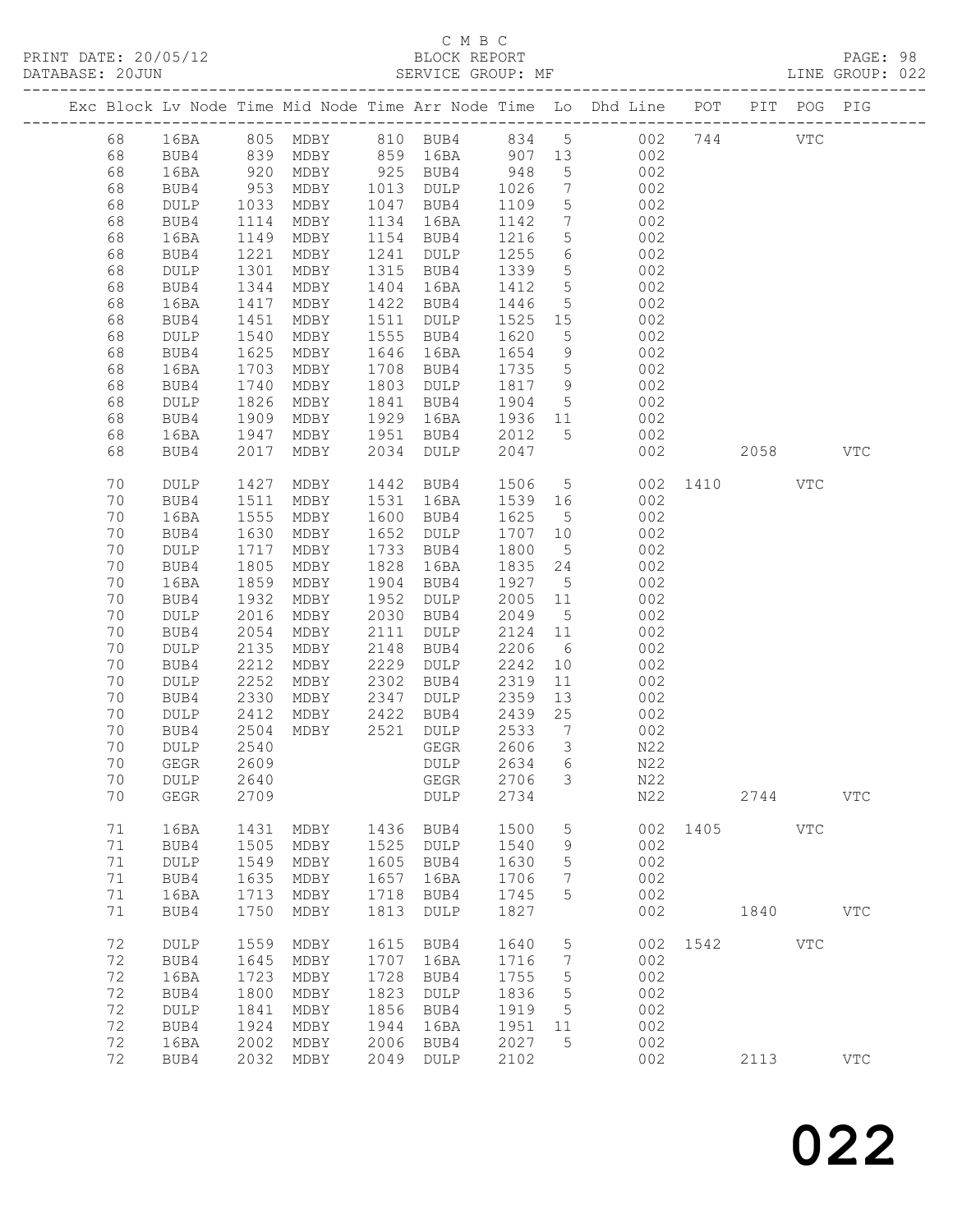PRINT DATE: 20/05/12 BLOCK REPORT<br>DATABASE: 20JUN BATABASE: 9990

## C M B C<br>BLOCK REPORT

PAGE: 99<br>LINE GROUP: 022

|    |                 |      |           |      | Exc Block Lv Node Time Mid Node Time Arr Node Time Lo Dhd Line POT PIT POG PIG |         |                              |                   |             |          |      |            |              |
|----|-----------------|------|-----------|------|--------------------------------------------------------------------------------|---------|------------------------------|-------------------|-------------|----------|------|------------|--------------|
| 73 | DULP            |      |           |      | 1510 MDBY 1525 BUB4 1550 5 002 1453                                            |         |                              |                   |             |          |      | <b>VTC</b> |              |
| 73 | BUB4            | 1555 | MDBY      |      | 1616 16BA                                                                      | 1624 10 |                              |                   | 002         |          |      |            |              |
| 73 | 16BA            | 1634 | MDBY      |      | 1639 BUB4                                                                      | 1705    | $5^{\circ}$                  |                   | 002         |          |      |            |              |
| 73 | BUB4            | 1710 | MDBY      | 1733 | DULP                                                                           | 1748 14 |                              |                   | 002         |          |      |            |              |
| 73 | DULP            | 1802 | MDBY      | 1817 | BUB4                                                                           | 1842    | $5\overline{)}$              |                   | 002         |          |      |            |              |
| 73 | BUB4            | 1847 | MDBY      | 1908 | DULP                                                                           | 1921    | $7\phantom{.0}\phantom{.0}7$ |                   | 002         |          |      |            |              |
| 73 | DULP            | 1928 | MDBY      | 1943 | BUB4                                                                           | 2004    | $5\overline{)}$              |                   | 002         |          |      |            |              |
| 73 | BUB4            | 2009 | MDBY      | 2026 | DULP                                                                           | 2039    | 11                           |                   | 002         |          |      |            |              |
| 73 | $\texttt{DULP}$ | 2050 | MDBY      | 2104 | BUB4                                                                           | 2122    | $5\phantom{.0}$              |                   | 002         |          |      |            |              |
| 73 | BUB4            | 2127 | MDBY      | 2144 | $\texttt{DULP}$                                                                | 2157    | $7\phantom{.0}\phantom{.0}7$ |                   | 002         |          |      |            |              |
| 73 |                 | 2204 | MDBY      | 2217 |                                                                                | 2235    | $7\phantom{.0}\phantom{.0}7$ |                   | 002         |          |      |            |              |
| 73 | DULP            | 2242 | MDBY      | 2259 | BUB4<br>$\texttt{DULP}$                                                        | 2312    | 12                           |                   | 002         |          |      |            |              |
| 73 | BUB4            | 2324 |           | 2334 |                                                                                | 2351    | 15                           |                   | 002         |          |      |            |              |
| 73 | DULP            | 2406 | MDBY      | 2423 | BUB4                                                                           | 2435    |                              |                   | 002         |          |      |            |              |
|    | BUB4            |      | MDBY      |      | DULP                                                                           |         | $7\phantom{.0}$              |                   |             |          |      |            |              |
| 73 | $\texttt{DULP}$ | 2442 | MDBY      | 2452 | BUB4                                                                           | 2509    | 25                           |                   | 002         |          |      |            |              |
| 73 | BUB4            | 2534 | MDBY      | 2551 | DULP                                                                           | 2603    | $7\phantom{.0}$              |                   | 002         |          |      |            |              |
| 73 | DULP            | 2610 |           |      | GEGR                                                                           | 2636    | $\mathcal{S}$                |                   | N22         |          |      |            |              |
| 73 | GEGR            | 2639 |           |      | DULP                                                                           | 2704    |                              |                   | N22         |          | 2714 |            | <b>VTC</b>   |
| 74 | 16BA            | 1515 | MDBY      |      | 1520 BUB4                                                                      | 1545 5  |                              |                   | 002         | 1449 VTC |      |            |              |
| 74 | BUB4            | 1550 | MDBY      | 1611 | DULP                                                                           | 1626 11 |                              |                   | 002         |          |      |            |              |
| 74 | <b>DULP</b>     | 1637 | MDBY      | 1653 | BUB4                                                                           | 1720    | 5                            |                   | 002         |          |      |            |              |
| 74 | BUB4            | 1725 | MDBY      | 1749 | 16BA                                                                           | 1758    |                              |                   | 002         | 1821     |      |            | VTC          |
|    |                 |      |           |      |                                                                                |         |                              |                   |             |          |      |            |              |
| 75 | 16BA            | 1545 | MDBY      | 1550 | BUB4                                                                           | 1615    | $5\overline{)}$              |                   |             | 002 1519 |      | VTC        |              |
| 75 | BUB4            | 1620 | MDBY      | 1641 | DULP                                                                           | 1656 11 |                              |                   | 002         |          |      |            |              |
| 75 | DULP            | 1707 | MDBY      | 1723 | BUB4                                                                           | 1750    | $5^{\circ}$                  |                   | 002         |          |      |            |              |
| 75 | BUB4            | 1755 | MDBY      | 1818 | 16BA                                                                           | 1826    | 18                           |                   | 002         |          |      |            |              |
| 75 | 16BA            | 1844 | MDBY      | 1849 | BUB4                                                                           | 1912    | $5^{\circ}$                  |                   | 002         |          |      |            |              |
| 75 | BUB4            | 1917 | MDBY      | 1937 | DULP                                                                           | 1950    | 11                           |                   | 002         |          |      |            |              |
| 75 | DULP            | 2001 | MDBY      | 2015 | BUB4                                                                           | 2034    | $5^{\circ}$                  |                   | 002         |          |      |            |              |
| 75 | BUB4            | 2039 | MDBY      | 2056 | DULP                                                                           | 2109    | 11                           |                   | 002         |          |      |            |              |
| 75 | DULP            | 2120 | MDBY      | 2134 | BUB4                                                                           | 2152    | $5\overline{)}$              |                   | 002         |          |      |            |              |
| 75 | BUB4            | 2157 | MDBY      | 2214 | <b>DULP</b>                                                                    | 2227    | 11                           |                   | 002         |          |      |            |              |
| 75 | DULP            | 2238 | MDBY      | 2248 | BUB4                                                                           | 2305    | 7                            |                   | 002         |          |      |            |              |
| 75 | BUB4            | 2312 | MDBY      | 2329 | DULP                                                                           | 2341    |                              |                   | 002         |          | 2351 |            | <b>VTC</b>   |
|    |                 |      |           |      |                                                                                |         |                              |                   |             |          |      |            |              |
| 76 | DULP            | 1530 | MDBY      |      | 1545 BUB4                                                                      | 1610    | 5 <sup>5</sup>               |                   |             | 002 1513 |      | VTC        |              |
| 76 | BUB4            |      | 1615 MDBY |      | 1636 16BA                                                                      | 1644    |                              | $9 \quad \bullet$ | 002         |          |      |            |              |
| 76 | 16BA            | 1653 | MDBY      | 1658 | BUB4                                                                           | 1725 5  |                              |                   | 002         |          |      |            |              |
| 76 | BUB4            | 1730 | MDBY      | 1753 | <b>DULP</b>                                                                    | 1807    | 10                           |                   | 002         |          |      |            |              |
| 76 | DULP            | 1817 | MDBY      | 1832 | BUB4                                                                           | 1857    | 5                            |                   | 002         |          |      |            |              |
| 76 | BUB4            | 1902 | MDBY      | 1922 | <b>DULP</b>                                                                    | 1935    | 8                            |                   | 002         |          |      |            |              |
| 76 | DULP            | 1943 | MDBY      | 1958 | BUB4                                                                           | 2019    | 5                            |                   | 002         |          |      |            |              |
| 76 | BUB4            | 2024 | MDBY      | 2041 | <b>DULP</b>                                                                    | 2054    | 11                           |                   | 002         |          |      |            |              |
| 76 | DULP            | 2105 | MDBY      | 2119 | BUB4                                                                           | 2137    | 5                            |                   | 002         |          |      |            |              |
| 76 | BUB4            | 2142 | MDBY      | 2159 | <b>DULP</b>                                                                    | 2212    | 7                            |                   | 002         |          |      |            |              |
| 76 | DULP            | 2219 | MDBY      | 2232 | BUB4                                                                           | 2250    | 7                            |                   | 002         |          |      |            |              |
| 76 | BUB4            | 2257 | MDBY      | 2314 | <b>DULP</b>                                                                    | 2327    | 14                           |                   | 002         |          |      |            |              |
| 76 | DULP            | 2341 | MDBY      | 2351 | BUB4                                                                           | 2408    | 27                           |                   | 002         |          |      |            |              |
| 76 | BUB4            | 2435 | MDBY      | 2452 | DULP                                                                           | 2504    | 11                           |                   | 002         |          |      |            |              |
| 76 | DULP            | 2515 | MDBY      | 2525 | BUB4                                                                           | 2542    | 19                           | 24                | 002         |          |      |            |              |
| 76 | $\tt MRST$      | 2625 |           |      | HODM                                                                           | 2704    | 5                            |                   | $_{\rm N8}$ |          |      |            |              |
| 76 | HODM            | 2709 |           |      | MRST                                                                           | 2752    | 3                            |                   | $\rm N8$    |          |      |            |              |
| 76 | MRST            | 2755 |           |      | HODM                                                                           | 2834    | 5                            |                   | N8          |          |      |            |              |
| 76 | HODM            | 2839 |           |      | MRST                                                                           | 2922    |                              |                   | N8          |          | 2927 |            | $_{\rm VTC}$ |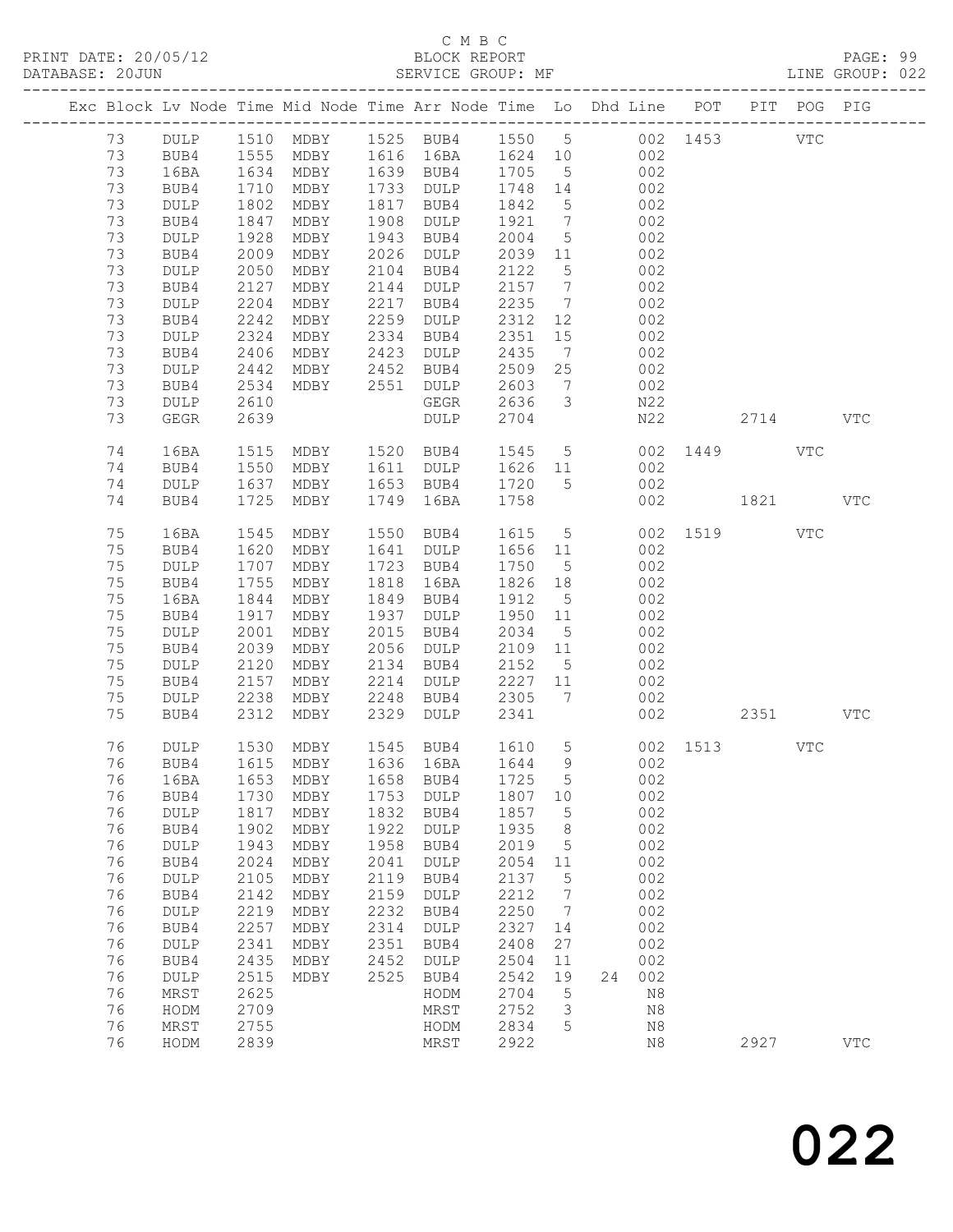PRINT DATE: 20/05/12<br>DATABASE: 20JUN

## C M B C<br>BLOCK REPORT<br>SERVICE GROUP: MF

PAGE: 100<br>LINE GROUP: 022

| PAIAPASE. 2000N                           |                                      |                                      |                                             |                                      | ULIVATOL GIVOUT . PIE                                          |                                      |                                 |                |                                    |      |              |     | LIND GIVOOL. VAA |
|-------------------------------------------|--------------------------------------|--------------------------------------|---------------------------------------------|--------------------------------------|----------------------------------------------------------------|--------------------------------------|---------------------------------|----------------|------------------------------------|------|--------------|-----|------------------|
|                                           |                                      |                                      |                                             |                                      | Exc Block Ly Node Time Mid Node Time Arr Node Time Lo Dhd Line |                                      |                                 |                |                                    | POT  | PIT          | POG | PIG              |
| OF 97<br>OF 97<br>OF 97                   | NAST<br>HODM<br>HODM                 | 2306<br>2336<br>2436                 | PNHM<br>CLOV<br>CLOV                        | 2332<br>2348<br>2448                 | HODM<br>ULP1<br>ULP1                                           | 2336<br>2409<br>2509                 | $\Omega$<br>3<br>$\overline{4}$ | 24<br>24       | 007<br>014<br>014                  | 2239 |              | VTC |                  |
| OF 97<br>OF 98<br>OF 98<br>OF 98          | HODM<br>SYDA<br>SYDA<br>SYDA         | 2537<br>2330<br>2430<br>2530         | <b>CLOV</b><br>HACO<br>HACO<br>HACO         | 2549<br>2348<br>2448<br>2548         | ULP1<br>KTLP<br>KTLP<br>KTLP                                   | 2610<br>2358<br>2458<br>2558         | $7\phantom{0}$                  | 25             | 014<br>25 014<br>014<br>014        | 2308 | 2627<br>2626 | VTC | VTC<br>VTC       |
| OF 99<br>OF 99<br>OF 99<br>OF 99<br>OF 99 | ULP1<br>ULP1<br>ULP1<br>HODM<br>HODM | 2135<br>2240<br>2336<br>2404<br>2505 | A10N<br>A10N<br>A10N<br>CLOV<br><b>CLOV</b> | 2146<br>2251<br>2347<br>2416<br>2517 | GRBY<br>GRBY<br>GRBY<br>ULP1<br>ULP1                           | 2157<br>2302<br>2356<br>2437<br>2538 | $-2$<br>$\Omega$<br>4           | 36<br>-8<br>24 | 36 014<br>014<br>014<br>014<br>014 | 2111 | 2555         | VTC | <b>VTC</b>       |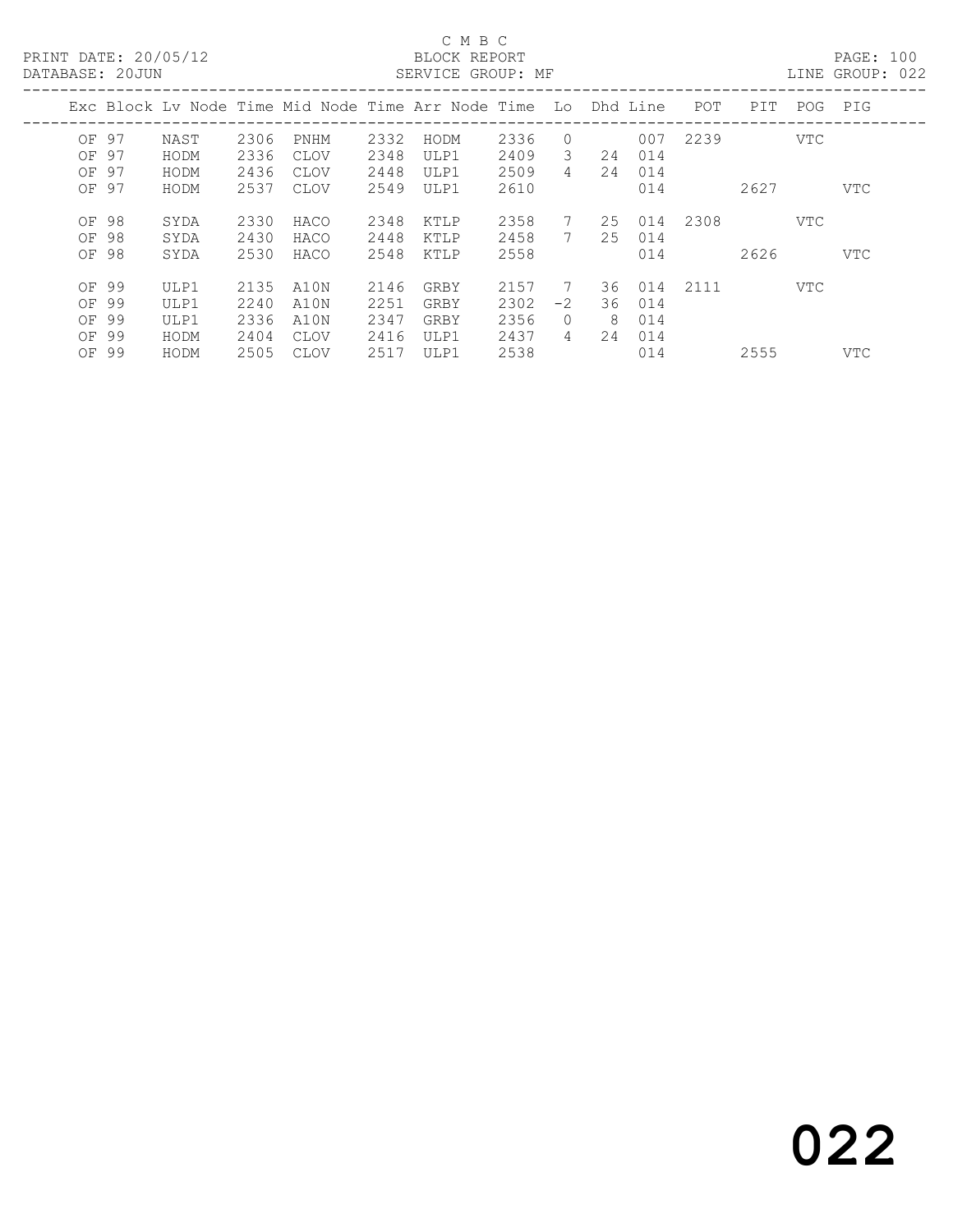| PRINT DATE: 20/05/12<br>DATABASE: 20JUN |                |                                 |              | U M B C<br>BLOCK REPORT<br>SERVICE GROUP: |      |              | C M B C<br>SERVICE GROUP: MF |    | FAGE. 101<br>LINE GROUP: 025                                                                                                                                                                                                                                    |     |         |              | PAGE: 101    |  |
|-----------------------------------------|----------------|---------------------------------|--------------|-------------------------------------------|------|--------------|------------------------------|----|-----------------------------------------------------------------------------------------------------------------------------------------------------------------------------------------------------------------------------------------------------------------|-----|---------|--------------|--------------|--|
| 22BD 22 AV & BOUNDARY                   |                |                                 |              |                                           |      |              |                              |    | 25GR KING EDWARD & GRANVILLE<br>22BD 22 AV & BOUNDARY 25GR KING EDWARD & GRANVII BW05<br>BRENTWOOD STN BAY5<br>GR25 GRANVILLE & KING EDWARD HODM HOWE & DUNSMUIR<br>KE-W KING EDWARD & CAMBIE WB MRST SW MARINE STN<br>NAST NANAIMO STATION ULP UNIVERSITY LOOP |     |         |              |              |  |
|                                         |                |                                 |              |                                           |      |              |                              |    | NAST MANAIMO STATION WELL WELL DEPOTE THE MANAIMO STATION WELL WELL MELLINGDON & CANADA WAY - NORTH<br>VTC Vancouver Diesel Depot MECW WILLINGDON & CANADA WAY - NORTH                                                                                          |     |         |              |              |  |
|                                         |                |                                 |              |                                           |      |              |                              |    | Exc Block Lv Node Time Mid Node Time Arr Node Time Lo Dhd Line POT PIT POG PIG                                                                                                                                                                                  |     |         |              |              |  |
|                                         |                |                                 |              |                                           |      |              |                              |    | 1 22BD 512 25GR 536 ULP 555 6 025 444 VTC                                                                                                                                                                                                                       |     |         |              |              |  |
|                                         | 1              |                                 |              |                                           |      |              |                              |    | ULP 601 25GR 620 BW05 657 7 025<br>BW05 704 25GR 748 ULP 817 10 025<br>ULP 827 25GR 855 BW05 938 15 025                                                                                                                                                         |     |         |              |              |  |
|                                         | $\mathbf{1}$   |                                 |              |                                           |      |              |                              |    |                                                                                                                                                                                                                                                                 |     |         |              |              |  |
|                                         | $\mathbf{1}$   |                                 |              |                                           |      |              |                              |    |                                                                                                                                                                                                                                                                 |     |         |              |              |  |
|                                         | $\mathbf{1}$   |                                 |              | BW05 953 25GR 1038 ULP 1104               |      |              |                              |    | 8 025                                                                                                                                                                                                                                                           |     |         |              |              |  |
|                                         | $\mathbf{1}$   | ULP 1112 25GR<br>BW05 1233 25GR |              |                                           |      |              |                              |    | 25GR 1136 BW05 1219 14 025<br>25GR 1321 ULP 1345 15 025                                                                                                                                                                                                         |     |         |              |              |  |
|                                         | $\mathbf{1}$   |                                 |              |                                           |      |              |                              |    |                                                                                                                                                                                                                                                                 |     |         |              |              |  |
|                                         | $\mathbf{1}$   | ULP 1400                        |              | $25$ GR                                   |      |              |                              |    | 1426 BW05 1516 10 025                                                                                                                                                                                                                                           |     |         |              |              |  |
|                                         | $\mathbf{1}$   | BW05                            | 1526         | $25$ GR                                   |      |              |                              |    | 1613 ULP 1641 12 025                                                                                                                                                                                                                                            |     |         |              |              |  |
|                                         | $\mathbf{1}$   |                                 |              |                                           |      |              |                              |    |                                                                                                                                                                                                                                                                 |     |         |              |              |  |
|                                         | $\mathbf{1}$   |                                 |              |                                           |      |              |                              |    | ULP 1653 25GR 1724 BW05 1818 10 025<br>BW05 1828 25GR 1913 ULP 1937 025<br>025 1959 VTC                                                                                                                                                                         |     |         |              |              |  |
|                                         | 2              |                                 |              |                                           |      |              |                              |    | 22BD 527 25GR 551 ULP 610 6 025                                                                                                                                                                                                                                 |     | 459 VTC |              |              |  |
|                                         | $\mathbf{2}$   |                                 |              |                                           |      |              |                              |    | ULP 616 25GR 636 BW05 713 5 025<br>BW05 718 25GR 809 ULP 840 11 025<br>ULP 851 25GR 919 BW05 1001 12 025                                                                                                                                                        |     |         |              |              |  |
|                                         | $\mathbf{2}$   |                                 |              |                                           |      |              |                              |    |                                                                                                                                                                                                                                                                 |     |         |              |              |  |
|                                         | $\mathbf{2}$   |                                 |              |                                           |      |              |                              |    |                                                                                                                                                                                                                                                                 |     |         |              |              |  |
|                                         | $\mathbf{2}$   | BW05                            |              | 1013  25GR  1058  ULP  1124               |      |              |                              |    | 8 025                                                                                                                                                                                                                                                           |     |         |              |              |  |
|                                         | $\mathbf{2}$   | ULP 1132                        |              | $25$ GR                                   |      |              | 1156 BW05 1242               |    | 12 025                                                                                                                                                                                                                                                          |     |         |              |              |  |
|                                         | $\mathbf{2}$   | BW05 1254<br>ULP 1420           |              | 25GR                                      |      |              |                              |    |                                                                                                                                                                                                                                                                 |     |         |              |              |  |
|                                         | $\mathbf{2}$   |                                 |              | $25$ GR                                   |      | 1447 BW05    |                              |    | 1342 ULP 1406 14 025<br>1447 BW05 1538 8 025                                                                                                                                                                                                                    |     |         |              |              |  |
|                                         | $\mathbf{2}$   | BW05                            | 1546         | 25GR                                      |      |              |                              |    | 1637 ULP 1705 9 025                                                                                                                                                                                                                                             |     |         |              |              |  |
|                                         | 2              | ULP                             | 1714         | 25GR                                      | 1745 | BW05         |                              |    | 1837 11 025                                                                                                                                                                                                                                                     |     |         |              |              |  |
|                                         | $\mathbf{2}$   | BW05                            | 1848<br>2008 | 25GR                                      |      |              |                              |    |                                                                                                                                                                                                                                                                 |     |         |              |              |  |
|                                         | $\mathbf{2}$   | ULP                             | 2008         | $25$ GR                                   |      |              |                              |    | 1933 ULP 1957 11 025<br>2034 BW05 2115 9 025                                                                                                                                                                                                                    |     |         |              |              |  |
|                                         | $\mathbf{2}$   | BW05 2124                       |              | 25GR                                      |      |              |                              |    | 2202 ULP 2224 14 025                                                                                                                                                                                                                                            |     |         |              |              |  |
|                                         | $\mathbf{2}$   | ULP 2238                        |              |                                           |      |              |                              |    | 25GR 2300 BW05 2340 14 025                                                                                                                                                                                                                                      |     |         |              |              |  |
|                                         | 2              | BW05                            |              | 2354 25GR                                 |      |              | GR25 2431                    |    | 025 2442 VTC                                                                                                                                                                                                                                                    |     |         |              |              |  |
|                                         | 3              | BW05                            |              |                                           |      |              |                              |    | 543 25GR 616 ULP 635 10 025                                                                                                                                                                                                                                     |     | 507 VTC |              |              |  |
|                                         | 3              | ULP                             | 645          | 25GR                                      | 707  | BW05         | 747                          | 6  | 025                                                                                                                                                                                                                                                             |     |         |              |              |  |
|                                         | 3              | BW05                            | 753          | 25GR                                      | 846  | ULP          | 915                          |    | 025                                                                                                                                                                                                                                                             |     | 938     |              | $_{\rm VTC}$ |  |
|                                         | 4              | BW05                            | 550          | 25GR                                      | 626  | ULP          | 646                          | 13 | 025                                                                                                                                                                                                                                                             | 514 |         | $_{\rm VTC}$ |              |  |
|                                         | 4              | ULP                             | 659          | 25GR                                      | 721  | BW05         | 803                          | 14 | 025                                                                                                                                                                                                                                                             |     |         |              |              |  |
|                                         | 4              | BW05                            | 817          | 25GR                                      | 911  | $_{\rm ULP}$ | 937                          | 10 | 025                                                                                                                                                                                                                                                             |     |         |              |              |  |
|                                         | $\overline{4}$ | $_{\rm ULP}$                    | 947          | 25GR                                      | 1011 | BW05         | 1052                         | 10 | 025                                                                                                                                                                                                                                                             |     |         |              |              |  |
|                                         | 4              | BW05                            | 1102         | 25GR                                      | 1148 | ULP          | 1212                         | 9  | 025                                                                                                                                                                                                                                                             |     |         |              |              |  |
|                                         | 4              | ULP                             | 1221         | 25GR                                      | 1246 | BW05         | 1332                         | 13 | 025                                                                                                                                                                                                                                                             |     |         |              |              |  |
|                                         | 4              | BW05                            | 1345         | 25GR                                      | 1432 | ULP          | 1500                         | 14 | 025                                                                                                                                                                                                                                                             |     |         |              |              |  |
|                                         | 4              | ULP                             | 1514         | 25GR                                      | 1547 | BW05         | 1643                         |    | 025                                                                                                                                                                                                                                                             |     | 1733    |              | $_{\rm VTC}$ |  |
|                                         | 5              | <b>ULP</b>                      | 545          | 25GR                                      | 604  | BW05         | 639                          | 9  | 025                                                                                                                                                                                                                                                             | 523 |         | $_{\rm VTC}$ |              |  |
|                                         | 5              | BW05                            | 648          | 25GR                                      | 727  | ULP          | 754                          | 10 | 025                                                                                                                                                                                                                                                             |     |         |              |              |  |
|                                         | $\mathsf S$    | ULP                             | 804          | 25GR                                      | 831  | BW05         | 917                          | 14 | 025                                                                                                                                                                                                                                                             |     |         |              |              |  |
|                                         | 5              | BW05                            | 931          | 25GR                                      | 1016 | $_{\rm ULP}$ | 1042                         | 10 | 025                                                                                                                                                                                                                                                             |     |         |              |              |  |
|                                         | 5              | ULP                             | 1052         | 25GR                                      | 1116 | BW05         | 1158                         | 14 | 025                                                                                                                                                                                                                                                             |     |         |              |              |  |
|                                         | 5              | BW05                            | 1212         | 25GR                                      | 1259 | ULP          | 1323                         | 8  | 025                                                                                                                                                                                                                                                             |     |         |              |              |  |
|                                         | 5              | ULP                             | 1331         | 25GR                                      | 1356 | BW05         | 1444                         | 14 | 025                                                                                                                                                                                                                                                             |     |         |              |              |  |
|                                         | 5              | BW05                            | 1458         | 25GR                                      | 1545 | ULP          | 1615                         | 19 | 025                                                                                                                                                                                                                                                             |     |         |              |              |  |
|                                         | 5              | ULP                             | 1634         | 25GR                                      | 1705 | BW05         | 1800                         |    | 025                                                                                                                                                                                                                                                             |     | 1845    |              | <b>VTC</b>   |  |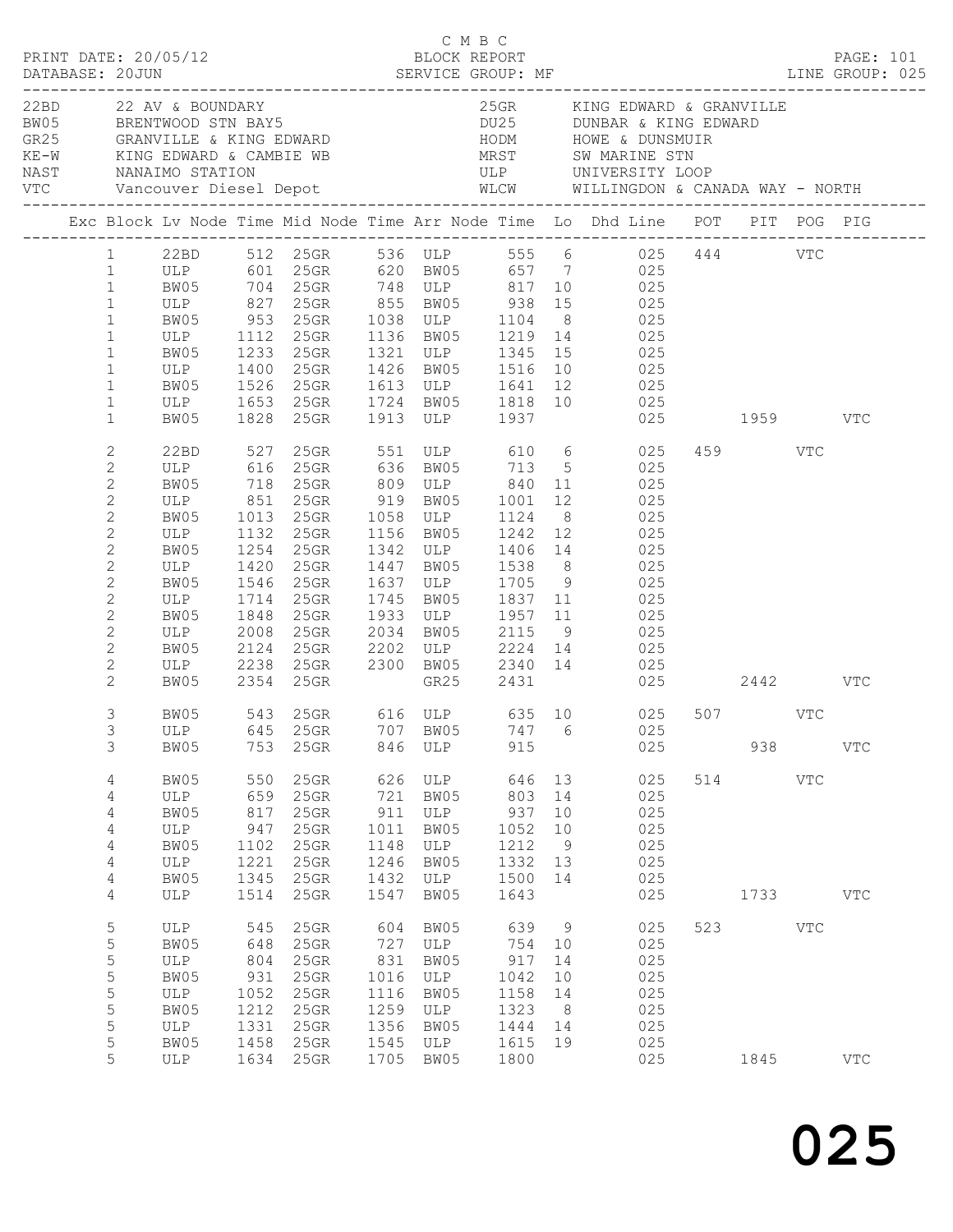|            |              |      | Exc Block Lv Node Time Mid Node Time Arr Node Time Lo Dhd Line POT PIT POG PIG |      |           |         |                 |     |     |     |         |            |              |
|------------|--------------|------|--------------------------------------------------------------------------------|------|-----------|---------|-----------------|-----|-----|-----|---------|------------|--------------|
| 6          | 25GR         |      | 543 NAST                                                                       |      | 601 BW05  | 620 8   |                 |     | 025 | 531 |         | VTC        |              |
| 6          | BW05         | 628  | $25$ GR                                                                        |      | 707 ULP   | 732 10  |                 |     | 025 |     |         |            |              |
| $\epsilon$ | ULP          | 742  | 25GR                                                                           | 807  | BW05      | 852     | 9               |     | 025 |     |         |            |              |
| 6          | BW05         | 901  | 25GR                                                                           | 951  | ULP       | 1017    | 10              |     | 025 |     |         |            |              |
| 6          | ULP          | 1027 | 25GR                                                                           | 1051 | BW05      | 1132    | 10              |     | 025 |     |         |            |              |
| 6          | BW05         | 1142 | 25GR                                                                           | 1228 | ULP       | 1252    | 9               |     | 025 |     |         |            |              |
| 6          | ULP          | 1301 | 25GR                                                                           | 1326 | BW05      | 1413    | 13              |     | 025 |     |         |            |              |
| 6          | BW05         | 1426 | $25$ GR                                                                        | 1513 | ULP       | 1543    | 15              |     | 025 |     |         |            |              |
| 6          | ULP          | 1558 | 25GR                                                                           | 1629 | BW05      | 1725    |                 |     | 025 |     | 1815    |            | <b>VTC</b>   |
| 7          | BW05         | 610  | 25GR                                                                           | 646  | ULP       | 706     | 17              |     | 025 |     | 534 VTC |            |              |
| 7          | ULP          | 723  | 25GR                                                                           | 745  | BW05      | 829     | $5\overline{)}$ |     | 025 |     |         |            |              |
| 7          | BW05         | 834  | 25GR                                                                           | 928  | ULP       | 954     | 9               |     | 025 |     |         |            |              |
| 7          | ULP          | 1003 | 25GR                                                                           | 1027 | BW05      | 1108    | 14              |     | 025 |     |         |            |              |
| 7          | BW05         | 1122 | 25GR                                                                           | 1208 | ULP       | 1232    | 9               |     | 025 |     |         |            |              |
| 7          | ULP          | 1241 | 25GR                                                                           | 1306 | BW05      | 1354    | 11              |     | 025 |     |         |            |              |
| 7          | BW05         | 1405 | 25GR                                                                           | 1452 | ULP       | 1522    | 17              |     | 025 |     |         |            |              |
| 7          | ULP          | 1539 | 25GR                                                                           | 1611 | BW05      | 1708    |                 |     | 025 |     | 1758 31 |            | <b>VTC</b>   |
| 8          | 25GR         | 553  | NAST                                                                           | 611  | BW05      | 630     | 8 <sup>8</sup>  |     | 025 |     | 541 VTC |            |              |
| 8          | BW05         | 638  | 25GR                                                                           | 717  | ULP       | 742     | 11              |     | 025 |     |         |            |              |
| $\,8\,$    | ULP          | 753  | 25GR                                                                           | 819  | BW05      | 905     | 9               |     | 025 |     |         |            |              |
| $\,8\,$    | BW05         | 914  | 25GR                                                                           | 1002 | ULP       | 1028    | $\overline{7}$  |     | 025 |     |         |            |              |
| $\,8\,$    | ULP          | 1035 | 25GR                                                                           | 1059 | BW05      | 1141    | 11              |     | 025 |     |         |            |              |
| $\,8\,$    | BW05         | 1152 | 25GR                                                                           | 1239 | ULP       | 1303    | 8 <sup>8</sup>  |     | 025 |     |         |            |              |
| $\,8\,$    | ULP          | 1311 | 25GR                                                                           | 1336 | BW05      | 1423    | 13              |     | 025 |     |         |            |              |
| $\,8\,$    | BW05         | 1436 | 25GR                                                                           | 1523 | ULP       | 1553    | 11              |     | 025 |     |         |            |              |
| $\,8\,$    | ULP          | 1604 | 25GR                                                                           | 1635 | BW05      | 1731    | 10              |     | 025 |     |         |            |              |
| 8          | BW05         | 1741 | 25GR                                                                           | 1829 | ULP       | 1856    | 12              |     | 025 |     |         |            |              |
| 8          | ULP          | 1908 | 25GR                                                                           | 1936 | BW05      | 2018    |                 |     | 025 |     | 2050    |            | VTC          |
| 9          | BW05         | 619  | 25GR                                                                           | 656  | ULP       | 718     | 12              |     | 025 | 543 |         | VTC        |              |
| 9          | ULP          | 730  | 25GR                                                                           | 755  | BW05      | 840     | 9               |     | 025 |     |         |            |              |
| 9          | BW05         | 849  | 25GR                                                                           | 939  | ULP       | 1005    | 14              |     | 025 |     |         |            |              |
| 9          | ULP          | 1019 | 25GR                                                                           | 1043 | BW05      | 1124    | 8               |     | 025 |     |         |            |              |
| 9          | BW05         | 1132 | 25GR                                                                           | 1218 | ULP       | 1242    | 9               |     | 025 |     |         |            |              |
| 9          | ULP          | 1251 | 25GR                                                                           | 1316 | BW05      | 1404    | 11              |     | 025 |     |         |            |              |
| 9          | BW05         | 1415 | $25$ GR                                                                        | 1502 | ULP       | 1532    | 20              |     | 025 |     |         |            |              |
| 9          | ULP          | 1552 | 25GR                                                                           |      | 1623 BW05 | 1719 14 |                 | 025 |     |     |         |            |              |
| 9          |              |      | BW05 1733 25GR 1821 ULP 1848                                                   |      |           |         |                 |     | 025 |     | 1912    |            | ${\tt VTC}$  |
| 10         | 25GR         | 612  | NAST                                                                           | 630  | BW05      | 649     | 5               |     | 025 | 600 |         | <b>VTC</b> |              |
| 10         | BW05         | 654  | 25GR                                                                           | 738  | ULP       | 807     | 8               |     | 025 |     |         |            |              |
| 10         | ULP          | 815  | 25GR                                                                           | 843  | BW05      | 927     | 11              |     | 025 |     |         |            |              |
| 10         | BW05         | 938  | 25GR                                                                           | 1023 | ULP       | 1049    | 13              |     | 025 |     |         |            |              |
| $10$       | $_{\rm ULP}$ | 1102 | 25GR                                                                           | 1126 | BW05      | 1209    | 13              |     | 025 |     |         |            |              |
| 10         | BW05         | 1222 | 25GR                                                                           | 1310 | ULP       | 1334    | 7               |     | 025 |     |         |            |              |
| $10$       | $_{\rm ULP}$ | 1341 | 25GR                                                                           | 1406 | BW05      | 1454    | 14              |     | 025 |     |         |            |              |
| 10         | BW05         | 1508 | 25GR                                                                           | 1555 | ULP       | 1625    | 15              |     | 025 |     |         |            |              |
| 10         | $_{\rm ULP}$ | 1640 | 25GR                                                                           | 1711 | BW05      | 1806    | 9               |     | 025 |     |         |            |              |
| 10         | BW05         | 1815 | 25GR                                                                           | 1903 | ULP       | 1929    | 14              |     | 025 |     |         |            |              |
| 10         | $_{\rm ULP}$ | 1943 | 25GR                                                                           | 2009 | BW05      | 2050    | 8               |     | 025 |     |         |            |              |
| 10         | BW05         | 2058 | 25GR                                                                           | 2136 | ULP       | 2158    | 6               |     | 025 |     |         |            |              |
| 10         | $_{\rm ULP}$ | 2204 | 25GR                                                                           | 2229 | BW05      | 2309    | 15              |     | 025 |     |         |            |              |
| 10         | BW05         | 2324 | $25{\rm GR}$                                                                   | 2401 | ULP       | 2422    |                 |     | 025 |     | 2443    |            | $_{\rm VTC}$ |
|            |              |      |                                                                                |      |           |         |                 |     |     |     |         |            |              |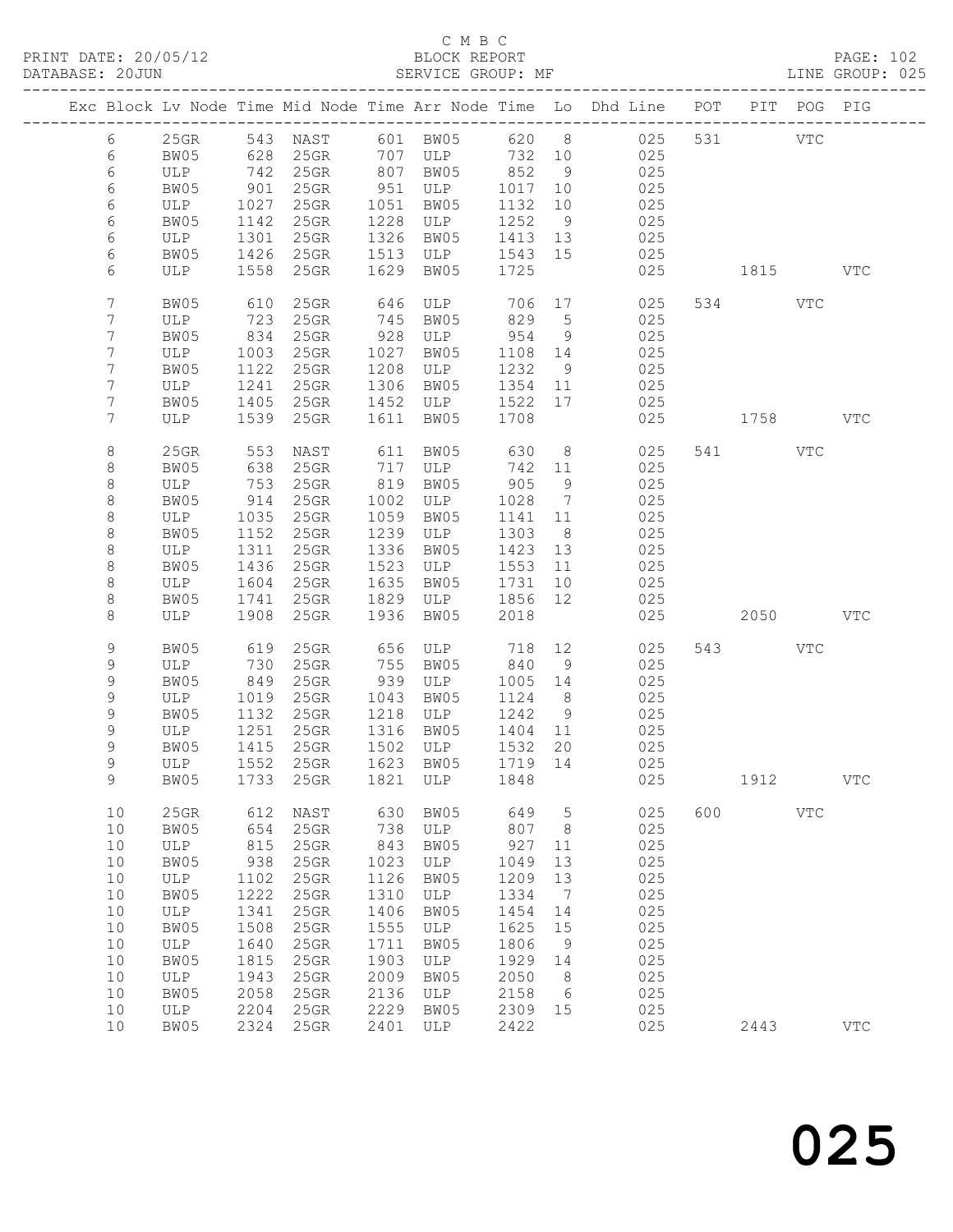|      |              |      |                      |      |                                    |         |                 | Exc Block Lv Node Time Mid Node Time Arr Node Time Lo Dhd Line POT PIT POG PIG |     |             |              |              |
|------|--------------|------|----------------------|------|------------------------------------|---------|-----------------|--------------------------------------------------------------------------------|-----|-------------|--------------|--------------|
|      |              |      |                      |      |                                    |         |                 |                                                                                |     |             |              |              |
| 11   |              |      |                      |      |                                    |         |                 | KE-W 627 DU25 639 ULP 651 16 025                                               | 611 | <b>VTC</b>  |              |              |
| 11   | ULP 707 25GR |      |                      |      | 729 BW05 813 9                     |         |                 | 025                                                                            |     |             |              |              |
| 11   | BW05         |      | 822 25GR             |      | 916 ULP                            | 942 13  |                 | 025                                                                            |     |             |              |              |
| 11   | ULP          | 955  | 25GR                 |      | 1019 BW05                          | 1100    | 12              | 025                                                                            |     |             |              |              |
| 11   | BW05         | 1112 | $25$ GR              |      | 1158 ULP                           | 1222    | 9               | 025                                                                            |     |             |              |              |
| 11   | ULP          | 1231 | $25$ GR              |      | 1256 BW05                          | 1344 11 |                 | 025                                                                            |     |             |              |              |
| 11   | BW05         | 1355 | $25$ GR              |      | 1442 ULP                           | 1512    | 14              | 025                                                                            |     |             |              |              |
| 11   | ULP          | 1526 | $25$ GR              |      | 1559 BW05                          | 1655    | 11              | 025                                                                            |     |             |              |              |
| 11   | BW05         | 1706 | $25$ GR              |      |                                    | 1825 12 |                 | 025                                                                            |     |             |              |              |
| 11   | ULP          |      | 1837 25GR            | 1905 | 1999<br>1757 ULP 1829<br>1005 1949 |         | 9               | 025                                                                            |     |             |              |              |
| 11   | BW05         |      | 1958 25GR            | 2038 | ULP                                | 2100    |                 | 025                                                                            |     | 2121 VTC    |              |              |
| 12   | 25GR         | 628  | NAST                 | 646  | BW05                               | 705     | $5\overline{)}$ | 025                                                                            |     | 616 VTC     |              |              |
| 12   | BW05         | 710  | 25GR                 | 759  | ULP                                | 828     | 11              | 025                                                                            |     |             |              |              |
| 12   | ULP          |      | 839 25GR             | 907  | BW05                               | 950     | 13              | 025                                                                            |     |             |              |              |
| 12   | BW05         | 1003 | $25$ GR              |      | 1048 ULP                           | 1114    | 8 <sup>8</sup>  | 025                                                                            |     |             |              |              |
| $12$ | ULP          | 1122 | $25$ GR              |      | 1146 BW05                          | 1229 15 |                 | 025                                                                            |     |             |              |              |
| 12   | BW05         |      | 1244 25GR            |      | 1332 ULP                           | 1356 12 |                 | 025                                                                            |     |             |              |              |
| 12   | ULP          | 1408 | $25$ GR              |      | 1434 BW05                          | 1524    | 8 <sup>8</sup>  | 025                                                                            |     |             |              |              |
| 12   | BW05         | 1532 | $25$ GR              | 1621 | ULP                                | 1649 10 |                 | 025                                                                            |     |             |              |              |
| 12   | ULP          | 1659 | $25$ GR              | 1730 | BW05                               | 1824    | 14              | 025                                                                            |     |             |              |              |
| 12   | BW05         | 1838 | $25$ GR              | 1923 | ULP                                | 1947 8  |                 | 025                                                                            |     |             |              |              |
| 12   | ULP          |      | 1955 25GR            | 2021 | BW05                               | 2102    |                 | 025                                                                            |     | 2132        |              | <b>VTC</b>   |
|      |              |      |                      |      |                                    |         |                 |                                                                                |     |             | VTC          |              |
| 13   | $25$ GR      |      | 644 NAST<br>728 25GR |      | 703 BW05<br>819 ULP                | 723     | $5\overline{)}$ | 025                                                                            |     | 632         |              |              |
| 13   | BW05         |      |                      |      |                                    | 850     | 15              | 025                                                                            |     |             |              |              |
| 13   | ULP          | 905  | $25$ GR              | 931  | BW05                               | 1013    | 10              | 025                                                                            |     |             |              |              |
| 13   | BW05         | 1023 | $25$ GR              | 1108 | ULP                                | 1133    | 9               | 025                                                                            |     |             |              |              |
| 13   | ULP          | 1142 | 25GR                 | 1206 | BW05                               | 1252    | 12              | 025                                                                            |     |             |              |              |
| 13   | BW05         | 1304 | 25GR                 |      | 1352 ULP                           | 1416    | 9               | 025                                                                            |     |             |              |              |
| 13   | ULP          | 1425 | $25$ GR              | 1454 | BW05                               | 1545    | 9               | 025                                                                            |     |             |              |              |
| 13   | BW05         | 1554 | $25$ GR              |      | 1645 ULP                           | 1713    | 8 <sup>8</sup>  | 025                                                                            |     |             |              |              |
| 13   | ULP          | 1721 | $25$ GR              | 1752 | BW05                               | 1844    |                 | 025                                                                            |     | 1921 / 1921 |              | $_{\rm VTC}$ |
| 14   | NAST         | 703  | 25GR                 | 722  | ULP 749                            |         | 9               | 025                                                                            |     | 636 VTC     |              |              |
| 14   | ULP          | 758  | 25GR                 |      | 825 BW05                           | 911 12  |                 | 025                                                                            |     |             |              |              |
| 14   | BW05         | 923  | $25$ GR              |      | 1008 ULP                           | 1034    | 9               | 025                                                                            |     |             |              |              |
| 14   | ULP          | 1043 | $25$ GR              |      | 1107 BW05                          | 1149 13 |                 | 025                                                                            |     |             |              |              |
| 14   | BW05         |      | 1202 25GR            |      | 1249 ULP                           | 1313    | 8 <sup>8</sup>  | 025                                                                            |     |             |              |              |
|      |              |      |                      |      |                                    |         |                 | 14 ULP 1321 25GR 1346 BW05 1433 14 025                                         |     |             |              |              |
| 14   | BW05         | 1447 | 25GR                 |      | 1534 ULP                           | 1604 18 |                 | 025                                                                            |     |             |              |              |
| 14   | ULP          | 1622 | $25$ GR              | 1653 | BW05                               | 1748    |                 | 025                                                                            |     | 1833        |              | <b>VTC</b>   |
| 15   | BW05         | 737  | 25GR                 | 829  | ULP                                | 859     | 20              | 025                                                                            |     | 701         | $_{\rm VTC}$ |              |
| 15   | ULP          | 919  | 25GR                 | 943  | BW05                               | 1025    | 8 <sup>8</sup>  | 025                                                                            |     |             |              |              |
| 15   | BW05         | 1033 | 25GR                 | 1118 | ULP                                | 1143    | 9               | 025                                                                            |     |             |              |              |
| 15   | ULP          | 1152 | 25GR                 | 1216 | BW05                               | 1302    | 12              | 025                                                                            |     |             |              |              |
| 15   | BW05         | 1314 | 25GR                 | 1402 | ULP                                | 1426    | 13              | 025                                                                            |     |             |              |              |
| 15   | ULP          | 1439 | 25GR                 | 1508 | BW05                               | 1559    | 11              | 025                                                                            |     |             |              |              |
| 15   | BW05         | 1610 | 25GR                 | 1701 | ULP                                | 1730    | 6               | 025                                                                            |     |             |              |              |
| 15   | ULP          | 1736 | $25$ GR              | 1807 | BW05                               | 1857 15 |                 | 025                                                                            |     |             |              |              |
| 15   | BW05         | 1912 | $25$ GR              | 1953 | ULP                                | 2015    |                 | 025                                                                            |     | 2037        |              | <b>VTC</b>   |
|      |              |      |                      |      |                                    |         |                 |                                                                                |     |             |              |              |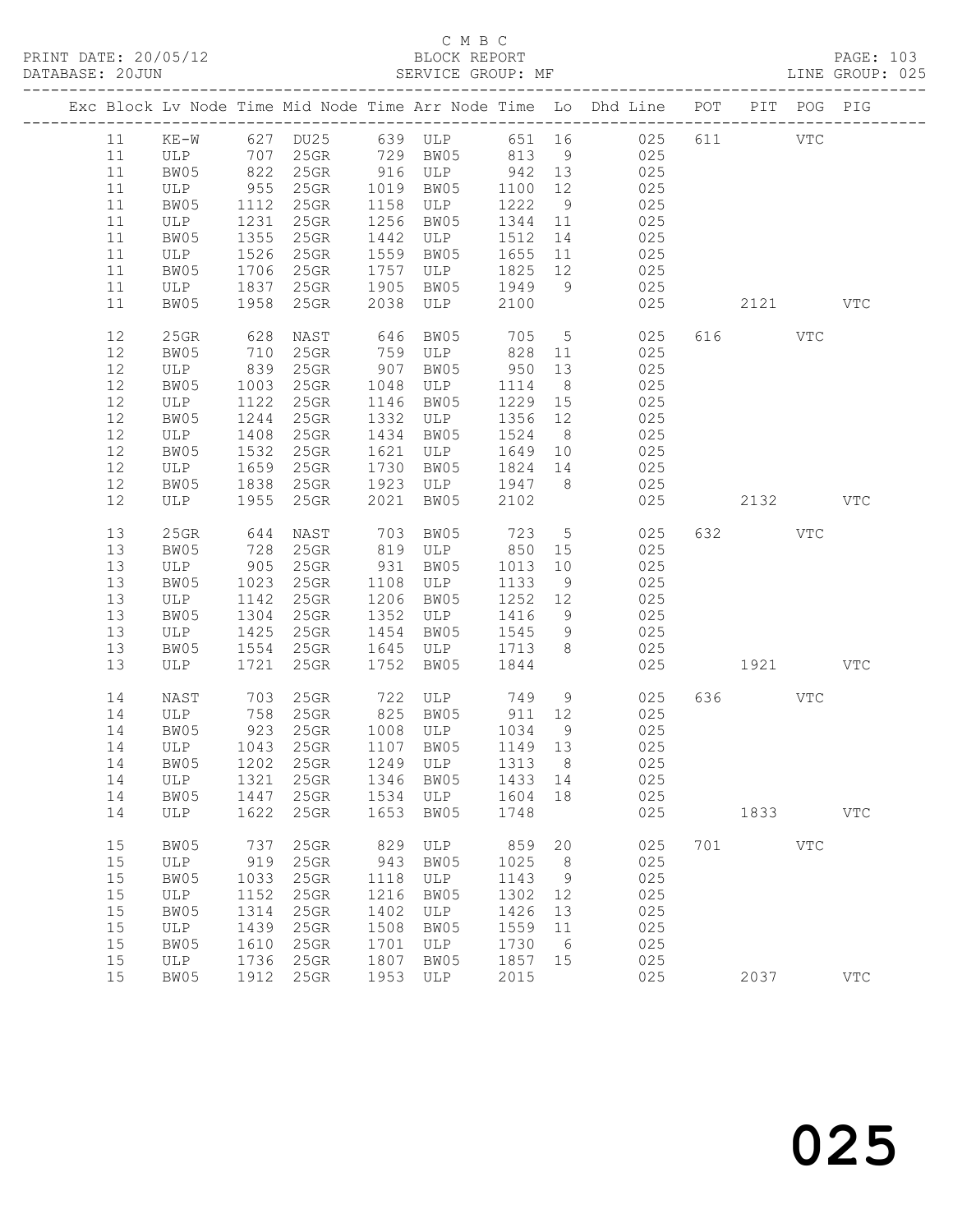|  |    |        |      |          |      | Exc Block Lv Node Time Mid Node Time Arr Node Time Lo Dhd Line POT PIT POG PIG |         |                 |     |           |     |          |     |              |
|--|----|--------|------|----------|------|--------------------------------------------------------------------------------|---------|-----------------|-----|-----------|-----|----------|-----|--------------|
|  | 16 | NAST   |      |          |      | 806 25GR 834 ULP 904 21 025                                                    |         |                 |     |           |     | 736      | VTC |              |
|  | 16 |        |      |          |      |                                                                                |         |                 |     | 025       |     |          |     |              |
|  | 16 |        |      |          |      | ULP 925 25GR 949 BW05 1031 12<br>BW05 1043 25GR 1128 ULP 1153 8                |         |                 |     | 025       |     |          |     |              |
|  |    |        |      |          |      |                                                                                |         |                 | 025 |           |     |          |     |              |
|  | 16 | ULP    | 1201 | 25GR     |      | 1226 BW05                                                                      | 1312 13 |                 |     |           |     |          |     |              |
|  | 16 | BW05   | 1325 | 25GR     |      | 1412 ULP                                                                       | 1440    | 17              |     | 025       |     |          |     |              |
|  | 16 | ULP    | 1457 | $25$ GR  | 1528 | BW05                                                                           | 1623    | 11              |     | 025       |     |          |     |              |
|  | 16 | BW05   | 1634 | 25GR     | 1725 | ULP                                                                            | 1753 13 |                 |     | 025       |     |          |     |              |
|  | 16 | ULP    | 1806 | 25GR     | 1835 | BW05                                                                           | 1922 12 |                 | 025 |           |     |          |     |              |
|  | 16 | BW05   | 1934 | $25$ GR  | 2014 | ULP                                                                            | 2036    |                 |     | 025       |     | 2057     |     | <b>VTC</b>   |
|  |    |        |      |          |      |                                                                                |         |                 |     |           |     |          |     |              |
|  | 20 | BW05   |      | 533 25GR | 606  | ULP                                                                            |         |                 |     | 625 7 025 |     | 457 VTC  |     |              |
|  | 20 | ULP    |      | 632 25GR | 653  | BW05                                                                           | 732 13  |                 |     | 025       |     |          |     |              |
|  | 20 | BW05   |      | 745 25GR | 838  | ULP                                                                            | 907     |                 |     | 025       |     | 930      |     | <b>VTC</b>   |
|  |    |        |      |          |      |                                                                                |         |                 |     |           |     |          |     |              |
|  |    |        |      |          |      |                                                                                |         |                 |     |           |     |          |     |              |
|  | 21 | 22BD   | 547  | 25GR     |      | 611 ULP                                                                        | 630     | 9               |     | 025       |     | 519 VTC  |     |              |
|  | 21 | ULP    | 639  | 25GR     | 701  | BW05                                                                           | 741     | 8               |     | 025       |     |          |     |              |
|  | 21 | BW05   |      | 749 25GR | 842  | ULP                                                                            | 911     |                 |     | 025       |     | 934      |     | <b>VTC</b>   |
|  |    |        |      |          |      |                                                                                |         |                 |     |           |     |          |     |              |
|  | 22 | BW05   | 600  | 25GR     | 636  | ULP<br>BW05                                                                    | 656 19  |                 |     | 025       |     | 524 VTC  |     |              |
|  | 22 | ULP    |      | 715 25GR | 737  | BW05                                                                           | 821 7   |                 |     | 025       |     |          |     |              |
|  | 22 | BW05   |      | 828 25GR | 922  | ULP                                                                            | 948     |                 |     | 025       |     | 1011 \,  |     | VTC          |
|  |    |        |      |          |      |                                                                                |         |                 |     |           |     |          |     |              |
|  | 23 | 22BD   | 557  | 25GR     |      | 621 ULP                                                                        | 640 10  |                 |     | 025       |     | 529 VTC  |     |              |
|  |    |        |      | 25GR     |      |                                                                                | 754     |                 |     |           |     |          |     |              |
|  | 23 | ULP    | 650  |          |      | 712 BW05                                                                       |         | $5\overline{)}$ |     | 025       |     |          |     |              |
|  | 23 | BW05   | 759  | 25GR     | 854  | ULP                                                                            | 921 10  |                 |     | 025       |     |          |     |              |
|  | 23 | ULP    | 931  | $25$ GR  |      | 955 BW05                                                                       | 1036    | 16              |     | 025       |     |          |     |              |
|  | 23 | BW05   | 1052 | $25$ GR  | 1138 | ULP                                                                            | 1202    | 9               |     | 025       |     |          |     |              |
|  | 23 | ULP    | 1211 | $25$ GR  | 1236 | BW05                                                                           | 1322 13 |                 |     | 025       |     |          |     |              |
|  | 23 | BW05   | 1335 | 25GR     | 1422 | ULP                                                                            | 1450    | 14              |     | 025       |     |          |     |              |
|  | 23 | ULP    | 1504 | $25$ GR  | 1535 | BW05                                                                           | 1630    | 12              |     | 025       |     |          |     |              |
|  | 23 | BW05   | 1642 | 25GR     | 1733 | ULP                                                                            | 1801    | 15              |     | 025       |     |          |     |              |
|  | 23 | ULP    | 1816 | $25$ GR  | 1845 | BW05                                                                           | 1932    | 14              |     | 025       |     |          |     |              |
|  | 23 | BW05   | 1946 | 25GR     | 2026 | ULP                                                                            | 2048    | 16              | 025 |           |     |          |     |              |
|  |    |        |      |          |      |                                                                                |         |                 |     |           |     |          |     |              |
|  | 23 | ULP    | 2104 | $25$ GR  | 2129 | BW05                                                                           | 2209    | 14              | 025 |           |     |          |     |              |
|  | 23 | BW05   | 2223 | 25GR     | 2301 | ULP                                                                            | 2323    | 15              |     | 025       |     |          |     |              |
|  | 23 | ULP    | 2338 | 25GR     |      | 2358 BW05                                                                      | 2434 19 |                 |     | 23 025    |     |          |     |              |
|  | 23 | MRST   | 2516 |          |      | HODM                                                                           | 2603 6  |                 |     | N20       |     |          |     |              |
|  | 23 | HODM   | 2609 |          |      | MRST                                                                           | 2658    |                 |     | N20       |     | 2703 VTC |     |              |
|  |    |        |      |          |      |                                                                                |         |                 |     |           |     |          |     |              |
|  | 24 |        |      |          |      | NAST 633 25GR 651 ULP 713 15 025 610 VTC                                       |         |                 |     |           |     |          |     |              |
|  | 24 | ULP    | 728  | 25GR     | 750  | BW05                                                                           | 834     | $6\overline{6}$ |     | 025       |     |          |     |              |
|  | 24 | BW05   | 840  | $25$ GR  | 934  | ULP                                                                            | 1000 11 |                 |     | 025       |     |          |     |              |
|  | 24 | ULP    | 1011 | 25GR     | 1035 | BW05                                                                           | 1116    |                 |     | 025       |     | 1156     |     | <b>VTC</b>   |
|  |    |        |      |          |      |                                                                                |         |                 |     |           |     |          |     |              |
|  |    |        |      |          |      |                                                                                |         |                 |     |           |     |          |     |              |
|  | 25 | NAST   | 643  | 25GR     | 701  | ULP                                                                            | 723     | 13              |     | 025       | 620 |          | VTC |              |
|  | 25 | ULP    | 736  | $25$ GR  | 801  | BW05                                                                           | 846     | 9               |     | 025       |     |          |     |              |
|  | 25 | BW05   | 855  | 25GR     | 945  | ULP                                                                            | 1011    |                 |     | 025       |     | 1034     |     | <b>VTC</b>   |
|  |    |        |      |          |      |                                                                                |         |                 |     |           |     |          |     |              |
|  | 26 | $KE-W$ | 637  | DU25     | 649  | ULP                                                                            | 701 18  |                 |     | 025       | 621 |          | VTC |              |
|  | 26 | ULP    | 719  | 25GR     | 741  | NAST                                                                           | 802     | 10              | 10  | 025       |     |          |     |              |
|  | 26 | NAST   | 822  | 25GR     | 850  | ULP                                                                            | 919     |                 |     | 025       |     | 942      |     | $_{\rm VTC}$ |
|  |    |        |      |          |      |                                                                                |         |                 |     |           |     |          |     |              |
|  | 27 | NAST   | 653  | 25GR     | 712  | ULP                                                                            | 737     | 10              |     | 025       | 626 |          | VTC |              |
|  | 27 | ULP    | 747  | $25$ GR  | 813  | BW05                                                                           | 859     | 9               |     | 025       |     |          |     |              |
|  | 27 |        |      |          |      |                                                                                |         |                 |     |           |     |          |     |              |
|  |    | BW05   | 908  | 25GR     | 956  | ULP                                                                            | 1022    |                 |     | 025       |     | 1045     |     | <b>VTC</b>   |
|  |    |        |      |          |      |                                                                                |         |                 |     |           |     |          |     |              |
|  | 28 | NAST   |      | 713 25GR |      | 732 ULP                                                                        | 759 11  |                 |     | 025       | 646 |          | VTC |              |
|  |    |        |      |          |      |                                                                                |         |                 |     |           |     |          |     |              |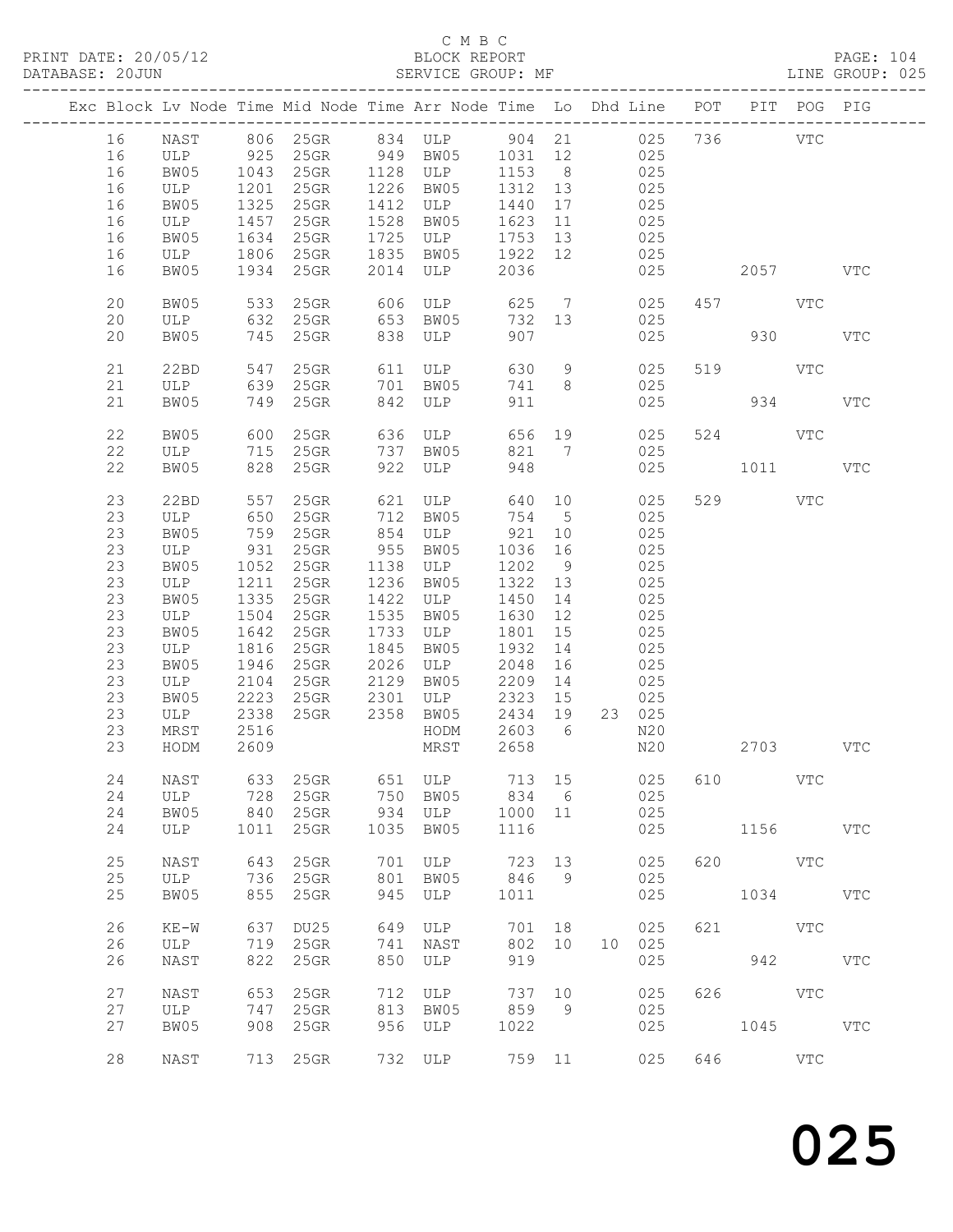### C M B C<br>BLOCK REPORT

### SERVICE GROUP: MF

|    |         |      | Exc Block Lv Node Time Mid Node Time Arr Node Time Lo Dhd Line POT PIT POG PIG |      |                   |         |                 |               |        |          |                     |          |              |
|----|---------|------|--------------------------------------------------------------------------------|------|-------------------|---------|-----------------|---------------|--------|----------|---------------------|----------|--------------|
| 28 |         |      | ULP 810 25GR 837 BW05 923                                                      |      |                   |         |                 |               |        |          | 025 1003 VTC        |          |              |
| 29 | NAST    |      | 721 25GR 743 ULP 812 9                                                         |      |                   |         |                 |               | 025    |          | 654 VTC             |          |              |
| 29 | ULP     |      | 821 25GR 849 BW05 933 13                                                       |      |                   |         |                 |               | 025    |          |                     |          |              |
| 29 | BW05    |      | 946 25GR                                                                       |      | 1031 ULP 1057     |         |                 |               | 025    |          | 1119                |          | VTC          |
| 30 | NAST    | 728  | $25$ GR                                                                        | 754  | ULP               |         |                 | 823 10        | 025    |          | 701 VTC             |          |              |
| 30 | ULP     |      | 833 25GR                                                                       |      | 901 BW05          | 944     |                 |               | 025    |          | 1024                |          | <b>VTC</b>   |
|    |         |      |                                                                                |      |                   |         |                 |               |        |          |                     |          |              |
| 31 | 25GR    |      | 717 NAST     737 BW05<br>807 25GR    902 ULP                                   |      | ULP 929 10        | 759 8   |                 |               | 025    |          | 703 VTC             |          |              |
| 31 | BW05    |      |                                                                                | 902  |                   |         |                 |               | 025    |          |                     |          |              |
| 31 | ULP     |      | 939 25GR                                                                       |      | 1003 BW05 1044    |         |                 |               | 025    |          | 1124 VTC            |          |              |
| 32 | $25$ GR |      | 725 NAST                                                                       |      | 746 WLCW          | 803 12  |                 |               | 15 025 |          | 711 VTC             |          |              |
| 32 | NAST    |      | 830 25GR                                                                       |      | 858 ULP           | 925     |                 |               | 025    |          | 948                 |          | <b>VTC</b>   |
|    |         |      |                                                                                |      |                   |         |                 |               |        |          |                     |          |              |
| 33 | NAST    | 738  | $25$ GR                                                                        | 804  | ULP               | 833 12  |                 |               | 025    |          | 711 VTC             |          |              |
| 33 | ULP     |      | 845 25GR                                                                       | 913  | BW05              | 955     |                 |               | 025    |          | 1035                |          | VTC          |
| 34 | 25GR    |      | 733 NAST                                                                       |      | 754 WLCW          |         |                 | 811 12 15 025 |        |          | 719 VTC             |          |              |
| 34 | NAST    |      | 838 25GR                                                                       |      | 906 ULP           | 933     |                 |               | 025    |          |                     | 956 1990 | VTC          |
|    |         |      |                                                                                |      |                   |         |                 |               |        |          |                     |          |              |
| 35 | NAST    |      | 746 25GR                                                                       |      | 814 ULP 845 14    |         |                 |               | 025    |          | 719 VTC             |          |              |
| 35 | ULP     |      | 859 25GR                                                                       |      | 925 BW05          | 1007    |                 |               | 025    |          | 1047                |          | VTC          |
| 36 | NAST    |      | 756 25GR 824                                                                   |      | ULP 854 17        |         |                 |               | 025    |          | 729 VTC             |          |              |
| 36 | ULP     |      | 911 25GR                                                                       |      | 937 BW05          | 1019    |                 |               | 025    |          | 1059                |          | VTC          |
|    |         |      |                                                                                |      |                   |         |                 |               |        |          |                     |          |              |
| 40 | ULP     |      | 1351 25GR                                                                      |      | 1416 BW05 1504 14 |         |                 |               | 025    |          | 1323 VTC            |          |              |
| 40 | BW05    | 1518 | 25GR                                                                           |      | 1605 ULP          | 1633 13 |                 |               | 025    |          |                     |          |              |
| 40 | ULP     |      | 1646 25GR                                                                      |      | 1717 BW05         | 1812    |                 |               | 025    |          | 1857                |          | VTC          |
| 41 | ULP     | 1432 | 25GR                                                                           | 1501 | BW05              | 1552 10 |                 |               |        |          | 025 1404 VTC        |          |              |
| 41 | BW05    | 1602 | 25GR                                                                           | 1653 | ULP               | 1722    | 7               |               | 025    |          |                     |          |              |
| 41 | ULP     |      | 1729 25GR                                                                      | 1800 | BW05              | 1850    | 12              |               | 025    |          |                     |          |              |
| 41 | BW05    |      | 1902 25GR                                                                      | 1943 | ULP 2005 18       |         |                 |               | 025    |          |                     |          |              |
| 41 | ULP     |      | 2023 25GR                                                                      |      | 2049 BW05 2130    |         |                 |               |        |          | 025 2200 VTC        |          |              |
|    | $25$ GR |      |                                                                                |      | 1508 BW05         |         |                 |               |        |          | 1531 9 025 1426 VTC |          |              |
| 42 |         |      | 1440 NAST                                                                      |      |                   |         |                 |               |        |          |                     |          |              |
| 42 | ULP     | 1706 | 42 BW05 1540 25GR 1629 ULP 1657 9 025<br>25GR                                  |      | 1737 BW05         | 1831    |                 |               | 025    |          | 1908                |          | VTC          |
|    |         |      |                                                                                |      |                   |         |                 |               |        |          |                     |          |              |
| 43 | ULP     | 1445 | 25GR                                                                           |      | 1514 BW05         | 1609    | 9               |               | 025    |          | 1417                | VTC      |              |
| 43 | BW05    | 1618 | 25GR                                                                           | 1709 | ULP               | 1738    | $6\overline{6}$ |               | 025    |          |                     |          |              |
| 43 | ULP     | 1744 | 25GR                                                                           | 1815 | BW05              | 1905    | 17              |               | 025    |          |                     |          |              |
| 43 | BW05    | 1922 | 25GR                                                                           | 2003 | ULP               | 2025    | 15              |               | 025    |          |                     |          |              |
| 43 | ULP     | 2040 | 25GR                                                                           | 2105 | BW05              | 2145    | 8 <sup>8</sup>  |               | 025    |          |                     |          |              |
| 43 | BW05    | 2153 | 25GR                                                                           | 2231 | ULP               | 2253    | 13              |               | 025    |          |                     |          |              |
| 43 | ULP     | 2306 | 25GR                                                                           | 2328 | BW05              | 2408    | 17              |               | 025    |          |                     |          |              |
| 43 | BW05    | 2425 | 25GR                                                                           |      | GR25              | 2502    | 14              |               | 15 025 |          |                     |          |              |
| 43 | MRST    | 2531 |                                                                                |      | HODM              | 2618    | 11              |               | N20    |          |                     |          |              |
| 43 | HODM    | 2629 |                                                                                |      | MRST              | 2718    | $\overline{7}$  |               | N20    |          |                     |          |              |
| 43 | MRST    | 2725 |                                                                                |      | HODM              | 2804    | 5               |               | N8     |          |                     |          |              |
| 43 | HODM    | 2809 |                                                                                |      | MRST              | 2852    |                 |               | N8     |          | 2857                |          | $_{\rm VTC}$ |
| 44 | ULP     |      | 1452 25GR                                                                      |      | 1521 BW05         | 1616 10 |                 |               |        | 025 1424 |                     | VTC      |              |
| 44 | BW05    |      | 1626 25GR                                                                      |      | 1717 ULP          | 1746 10 |                 |               | 025    |          |                     |          |              |
|    |         |      |                                                                                |      |                   |         |                 |               |        |          |                     |          |              |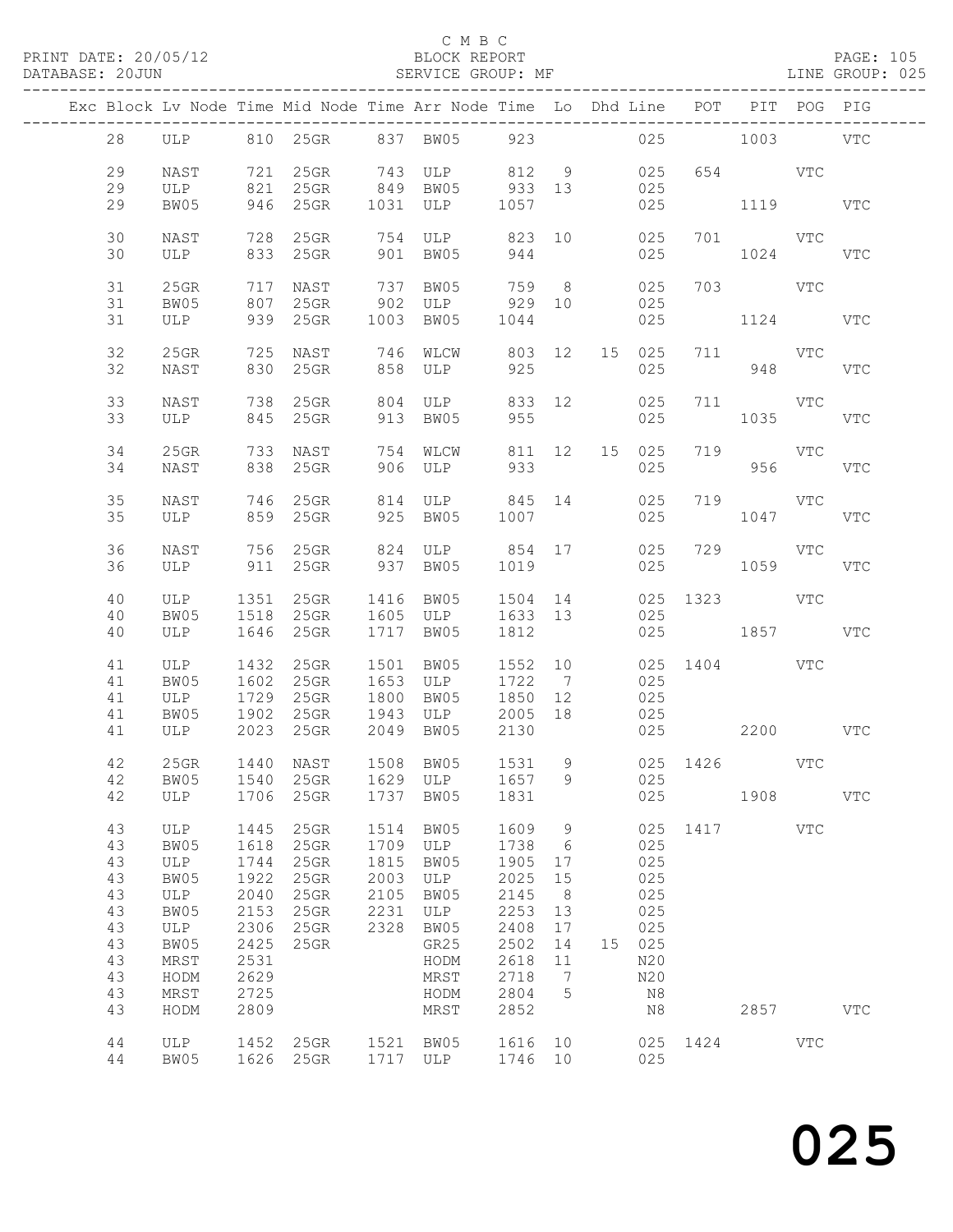PRINT DATE: 20/05/12 BLOCK REPORT PAGE: 106 DATABASE: 20JUN

### C M B C<br>BLOCK REPORT

| DAIADASE. ZUUUN |          |              |              |                                                                    |      | OLNVICE GROUP. MP                      |              |                     |    |          |                   |      |             |              |
|-----------------|----------|--------------|--------------|--------------------------------------------------------------------|------|----------------------------------------|--------------|---------------------|----|----------|-------------------|------|-------------|--------------|
|                 |          |              |              | Exc Block Lv Node Time Mid Node Time Arr Node Time Lo Dhd Line POT |      | -------------------------------------- |              |                     |    |          | _________________ |      | PIT POG PIG |              |
|                 | 44       |              |              | ULP 1756 25GR 1825 BW05 1912                                       |      |                                        |              |                     |    |          | 025               | 1947 |             | <b>VTC</b>   |
|                 | 45       | ULP 1508     |              | 25GR                                                               |      | 1541 BW05                              | 1637 13      |                     |    |          | 025 1440          | VTC  |             |              |
|                 | 45       | BW05         | 1650         | 25GR                                                               |      | 1741 ULP                               | 1809         |                     |    | 025      |                   | 1833 |             | <b>VTC</b>   |
|                 | 46       | ULP          | 1520         | 25GR                                                               |      | 1553 BW05                              | 1649 9       |                     |    | 025      | 1449              |      | VTC         |              |
|                 | 46       | BW05         | 1658         | $25$ GR                                                            |      | 1749 ULP                               | 1817 10      |                     |    | 025      |                   |      |             |              |
|                 | 46       | ULP          | 1827         | 25GR                                                               |      | 1855 BW05                              | 1939         |                     |    | 025      |                   | 2011 |             | <b>VTC</b>   |
|                 | 47       | ULP          | 1616         | $25$ GR                                                            | 1647 | BW05                                   | 1742 15      |                     |    |          | 025 1545          |      | VTC         |              |
|                 | 47       | BW05         | 1757         | $25$ GR                                                            |      | 1845 ULP                               | 1911         |                     |    | 025      |                   | 1933 |             | $_{\rm VTC}$ |
|                 | 48       | ULP          | 1532         | 25GR                                                               | 1605 | BW05                                   | 1701         | 16                  |    | 025      | 1501 1501 160     |      | VTC         |              |
|                 | 48       | BW05         | 1717         | 25GR                                                               | 1805 | ULP                                    | 1832 15      |                     |    | 025      |                   |      |             |              |
|                 | 48       | ULP          | 1847         | 25GR                                                               |      | 1915 BW05                              | 1959 12      |                     |    | 025      |                   |      |             |              |
|                 | 48       | BW05         | 2011         | $25$ GR                                                            |      | GR25                                   | 2050         |                     |    | 025      |                   | 2102 |             | <b>VTC</b>   |
|                 | 49       | ULP          | 1545         | $25$ GR                                                            | 1617 | BW05                                   | 1714         |                     | 11 |          | 025 1514          |      | <b>VTC</b>  |              |
|                 | 49       | BW05         | 1725         | 25GR                                                               | 1813 | ULP                                    | 1840         | 17                  |    | 025      |                   |      |             |              |
|                 | 49       | ULP          | 1857         | $25$ GR                                                            | 1925 | BW05                                   | 2007         | 20                  |    | 025      |                   |      |             |              |
|                 | 49       | BW05         | 2027         | $25$ GR                                                            | 2105 | ULP                                    | 2127         | $\overline{7}$      |    | 025      |                   |      |             |              |
|                 | 49       | ULP          | 2134         | $25$ GR                                                            | 2159 | BW05                                   | 2239         | 15                  |    | 025      |                   |      |             |              |
|                 | 49       | BW05         | 2254         | 25GR 2331                                                          |      | ULP                                    | 2352         | 16                  |    | 025      |                   |      |             |              |
|                 | 49       | ULP          | 2408         | 25GR 2428 NAST                                                     |      |                                        | 2445         | 27                  |    | 13 025   |                   |      |             |              |
|                 | 49       | MRST         | 2525         |                                                                    |      | HODM                                   | 2604         | $5\phantom{.0}$     |    | N8       |                   |      |             |              |
|                 | 49<br>49 | HODM         | 2609<br>2655 |                                                                    |      | MRST                                   | 2652<br>2734 | $\mathfrak{Z}$<br>5 |    | N8       |                   |      |             |              |
|                 | 49       | MRST<br>HODM | 2739         |                                                                    |      | HODM<br>MRST                           | 2822         | $\mathcal{S}$       |    | N8<br>N8 |                   |      |             |              |
|                 | 49       | MRST         | 2825         |                                                                    |      | HODM                                   | 2904         | $5^{\circ}$         |    | N8       |                   |      |             |              |
|                 | 49       | HODM         | 2909         |                                                                    |      | MRST                                   | 2952         |                     |    | N8       |                   |      | 2957        | <b>VTC</b>   |
|                 |          |              |              |                                                                    |      |                                        |              |                     |    |          |                   |      |             |              |
|                 | 50       | ULP          | 1610         | 25GR                                                               |      | 1641 BW05                              | 1736         |                     | 13 | 025      | 1539 154          |      | <b>VTC</b>  |              |
|                 | 50       | BW05         | 1749         | 25GR                                                               |      | 1837 ULP                               | 1903         | 16                  |    | 025      |                   |      |             |              |
|                 | 50       | ULP          | 1919         | 25GR                                                               |      | 1947 BW05                              | 2029 14      |                     |    | 025      |                   |      |             |              |
|                 | 50       | BW05         | 2043         | $25$ GR                                                            |      | GR25                                   | 2121         |                     |    | 025      |                   | 2132 |             | VTC          |

51 ULP 1628 25GR 1659 BW05 1754 11 025 1557 VTC

51 ULP 1932 25GR 1958 BW05 2039 025 2111 VTC

51 BW05 1805 25GR 1853 ULP 1919 13 025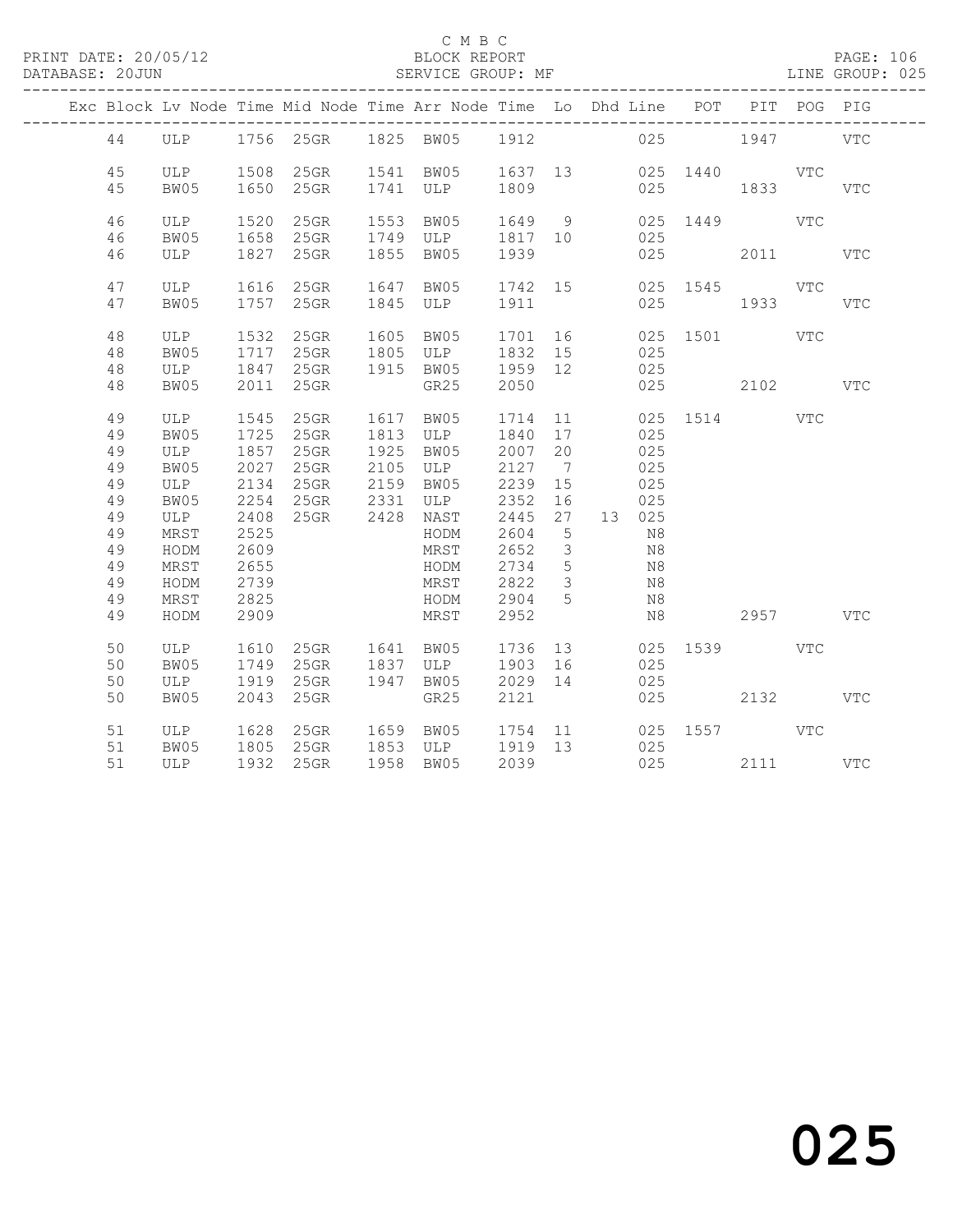|      | 4AL 4 AV & ALMA |                |                            |                      |                                                                                |              | C M B C                                               |                        |                             |     |                                    |     |     |  |
|------|-----------------|----------------|----------------------------|----------------------|--------------------------------------------------------------------------------|--------------|-------------------------------------------------------|------------------------|-----------------------------|-----|------------------------------------|-----|-----|--|
| PNBU |                 |                | VTC Vancouver Diesel Depot |                      | D41N NB DUNBAR FS 41 AV<br>PENDER & BURRARD                                    |              | DULP WB W 41 AV FS DUNBAR ST<br>PNTW PENDER & THURLOW | AL4 ALMA & 4 AV        |                             |     |                                    |     |     |  |
|      |                 |                |                            |                      | Exc Block Lv Node Time Mid Node Time Arr Node Time Lo Dhd Line POT PIT POG PIG |              |                                                       |                        |                             |     |                                    |     |     |  |
|      |                 | 70             | D41N                       |                      | 70 D41N 645 4AL 656 PNBU 714 7 27 032 629 VTC<br>748 4AL 801 PNBU              |              |                                                       |                        | 823 and the state of $\sim$ |     | 032 849 VTC                        |     |     |  |
|      |                 | 71<br>71       | D41N<br>D41N               | 705<br>808           | 4AL 717 PNBU 736 5 27 032 649 VTC<br>4AL                                       |              | 821 PNBU                                              | 843                    |                             | 032 |                                    | 909 | VTC |  |
|      |                 | 72<br>72       | D41N<br>D41N               | 725<br>831           | 4AL 737 PNBU<br>4AL 844 PNBU                                                   |              |                                                       | 906                    |                             |     | 759 5 27 032 709 VTC<br>032        | 932 | VTC |  |
|      |                 | 73<br>73<br>73 | PNTW<br>PNTW<br>PNTW       | 1600<br>1719<br>1840 | AL4<br>AL4<br>AL4                                                              | 1745<br>1906 | 1626 DULP<br>DULP<br>DULP                             | 1801 5 34 032<br>1920  |                             |     | 1639 6 34 032 1526 VTC<br>032 1933 |     | VTC |  |
|      |                 | 74<br>74       | PNTW<br>PNTW               | 1625<br>1746         | AL4<br>AL4                                                                     | 1651<br>1812 | DULP<br>DULP                                          | 1705 7 34 032 1551 VTC |                             |     | 032 1842                           |     | VTC |  |
|      |                 | 75<br>75       | PNTW<br>PNTW               | 1652                 | AL4 1718 DULP 1734 5 34 032 1618 VTC<br>1813 AL4                               |              | 1839 DULP                                             |                        |                             |     | 1854 032 1907 VTC                  |     |     |  |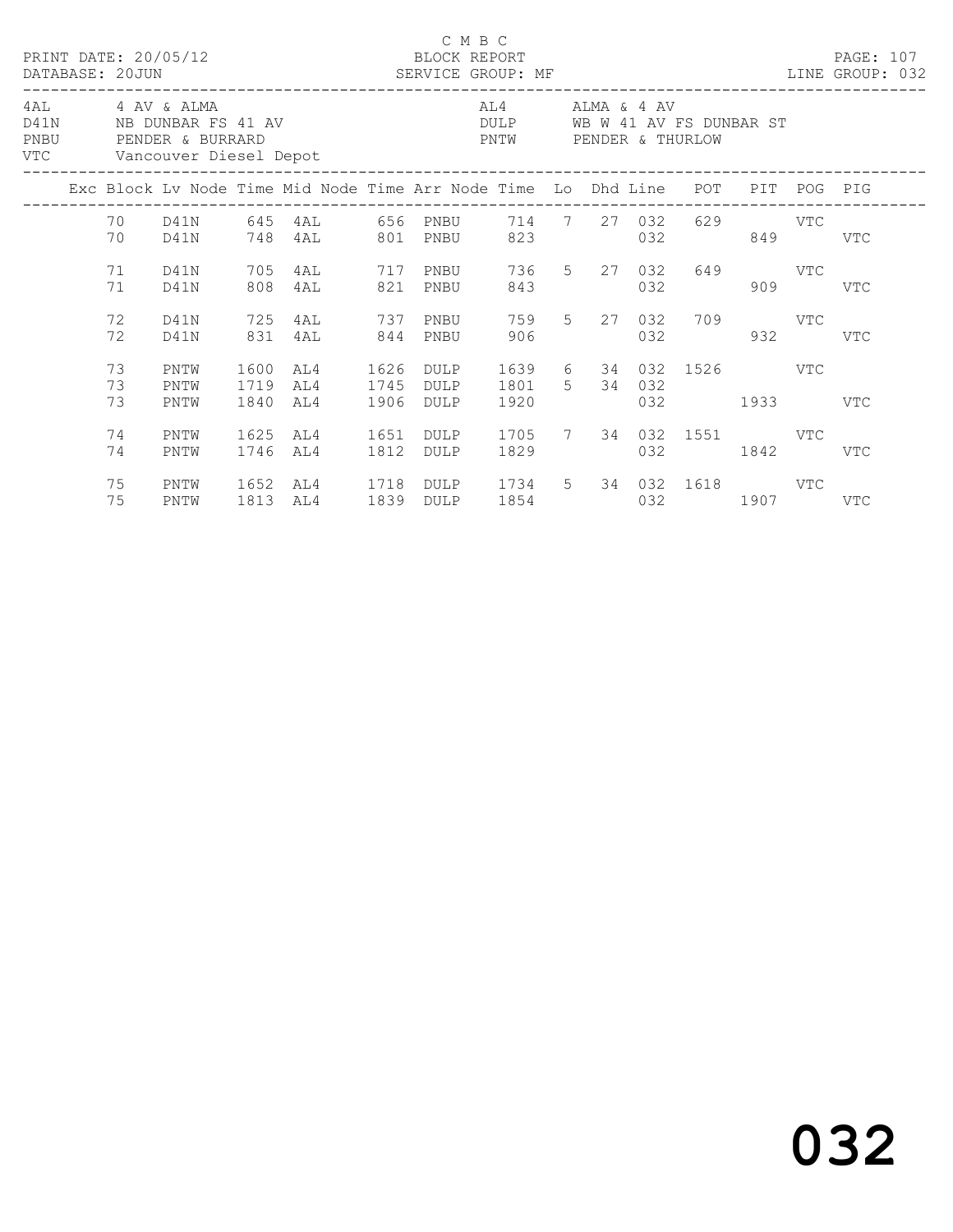|  |  |          |                                                                 |              |                         |              | C M B C                                          |              |          |                                                                                  |     |          |            |              |
|--|--|----------|-----------------------------------------------------------------|--------------|-------------------------|--------------|--------------------------------------------------|--------------|----------|----------------------------------------------------------------------------------|-----|----------|------------|--------------|
|  |  |          |                                                                 |              |                         |              |                                                  |              |          |                                                                                  |     |          |            |              |
|  |  |          |                                                                 |              |                         |              |                                                  |              |          | Exc Block Lv Node Time Mid Node Time Arr Node Time Lo Dhd Line POT PIT POG PIG   |     |          |            |              |
|  |  |          |                                                                 |              |                         |              |                                                  |              |          | 81 ULP 601 16GR 619 29ST 645 6 033 539 VTC<br>81 29ST 651 16GR 717 ULP 738 5 033 |     |          |            |              |
|  |  |          |                                                                 |              |                         |              |                                                  |              |          |                                                                                  |     |          |            |              |
|  |  | 81       |                                                                 |              |                         |              |                                                  |              |          | ULP 743 16GR 804 29ST 833 5 033                                                  |     |          |            |              |
|  |  | 81       |                                                                 |              |                         |              |                                                  |              |          |                                                                                  |     |          |            |              |
|  |  | 81       |                                                                 |              |                         |              |                                                  |              |          |                                                                                  |     |          |            |              |
|  |  | 81       |                                                                 |              |                         |              |                                                  |              |          |                                                                                  |     |          |            |              |
|  |  | 81       | ULP 1157 16GR                                                   |              |                         |              | 1219 29ST 1248                                   |              |          | 8 033                                                                            |     |          |            |              |
|  |  | 81       | 29ST                                                            | 1256         | 16GR                    |              |                                                  |              |          | 1324 ULP 1346 11 033                                                             |     |          |            |              |
|  |  | 81       | ULP                                                             |              | 1357 16GR<br>1506 16GR  |              |                                                  |              |          | 1420 29ST 1452 14 033<br>1536 ULP 1600 5 033                                     |     |          |            |              |
|  |  | 81       | 29ST                                                            |              |                         |              |                                                  |              |          |                                                                                  |     |          |            |              |
|  |  | 81       | ULP 1605 16GR                                                   |              |                         |              |                                                  |              |          | 1632 29ST 1710 16 033                                                            |     |          |            |              |
|  |  | 81       | 29ST                                                            | 1726         | 16GR                    |              |                                                  |              |          | 1759 ULP 1824 10 033                                                             |     |          |            |              |
|  |  | 81       | ULP                                                             |              | 1834 16GR               |              | 1856 29ST 1924                                   |              |          | 033 1949                                                                         |     |          |            | <b>VTC</b>   |
|  |  | 82       |                                                                 |              |                         |              |                                                  |              |          | 29ST 619 16GR 645 ULP 704 6 033                                                  |     | 554 VTC  |            |              |
|  |  | 82       |                                                                 |              | 16GR 730 29ST 756 14    |              |                                                  |              |          | 033                                                                              |     |          |            |              |
|  |  | 82       |                                                                 |              |                         |              |                                                  |              |          |                                                                                  |     |          |            |              |
|  |  | 82       |                                                                 |              |                         |              |                                                  |              |          |                                                                                  |     |          |            |              |
|  |  | 82       | ULP 710 16GR<br>29ST 810 16GR<br>ULP 928 16GR<br>29ST 1026 16GR |              |                         |              |                                                  |              |          | 844 ULP 912 16 033<br>950 29ST 1017 9 033<br>1054 ULP 1116 11 033                |     |          |            |              |
|  |  | 82       | ULP                                                             |              | 1127 16GR               |              | 1149 29ST 1216                                   |              | 10       | 033                                                                              |     |          |            |              |
|  |  | 82       | 29ST                                                            | 1226         | 16GR                    |              |                                                  |              | 12       | 033                                                                              |     |          |            |              |
|  |  | 82       | ULP 1328 16GR<br>29ST 1438 16GR                                 |              |                         |              | 1254 ULP 1316<br>1350 29ST 1420<br>1507 ULP 1532 |              | 18       | 033                                                                              |     |          |            |              |
|  |  | 82       |                                                                 |              |                         |              |                                                  |              | 12       | 033                                                                              |     |          |            |              |
|  |  | 82       | ULP                                                             | 1544         | 16GR                    | 1611         | 29ST 1648                                        |              | 14       | 033                                                                              |     |          |            |              |
|  |  | 82       | 29ST                                                            | 1702         | 16GR                    |              |                                                  |              |          |                                                                                  |     |          |            |              |
|  |  | 82       | ULP                                                             | 1815<br>1925 | 16GR                    |              |                                                  |              |          | 1735 ULP 1800 15 033<br>1841 29ST 1911 14 033<br>1951 ULP 2010 19 033            |     |          |            |              |
|  |  | 82       | 29ST                                                            |              | 16GR                    |              |                                                  |              |          |                                                                                  |     |          |            |              |
|  |  | 82       | ULP                                                             | 2029         | 16GR                    | 2051         | 29ST 2117                                        |              |          | 9 033                                                                            |     |          |            |              |
|  |  | 82       | 29ST                                                            | 2126         | 16GR                    |              |                                                  |              |          | 2151 ULP 2209 20 033                                                             |     |          |            |              |
|  |  | 82       | ULP                                                             | 2229         | 16GR                    | 2251         | 29ST                                             | 2312         |          |                                                                                  |     | 033 2333 |            | VTC          |
|  |  | 83       |                                                                 |              |                         |              |                                                  |              |          | ULP 629 16GR 649 29ST 715 7 033                                                  |     | 607 VTC  |            |              |
|  |  | 83       | 29ST 722 16GR                                                   |              |                         |              | 751 ULP                                          |              |          | 816 11 033                                                                       |     |          |            |              |
|  |  |          | 83 ULP                                                          |              | 827 16GR 849 29ST 918 5 |              |                                                  |              |          | 033                                                                              |     |          |            |              |
|  |  | 83       | 29ST                                                            | 923          | 16GR                    | 954          | ULP                                              | 1017         | 10       | 033                                                                              |     |          |            |              |
|  |  | 83       | ULP                                                             | 1027         | 16GR                    | 1049         | 29ST                                             | 1116         | 10       | 033                                                                              |     |          |            |              |
|  |  | 83       | 29ST                                                            | 1126         | 16GR                    | 1154         | ULP                                              | 1216         | 11       | 033                                                                              |     |          |            |              |
|  |  | 83       | ULP                                                             | 1227         | 16GR                    | 1249         | 29ST                                             | 1318         | 8        | 033                                                                              |     |          |            |              |
|  |  | 83       | <b>29ST</b>                                                     | 1326         | 16GR                    | 1354         | ULP                                              | 1416         | 10       | 033                                                                              |     |          |            |              |
|  |  | 83       | ULP                                                             | 1426         | 16GR                    | 1450         | 29ST                                             | 1524         | 8        | 033                                                                              |     |          |            |              |
|  |  | 83       | <b>29ST</b>                                                     | 1532         | 16GR                    | 1602         | ULP                                              | 1626         | 10       | 033                                                                              |     |          |            |              |
|  |  | 83       | $_{\rm ULP}$                                                    | 1636         | 16GR                    | 1703         | 29ST                                             | 1739         | 17       | 033                                                                              |     |          |            |              |
|  |  | 83       | <b>29ST</b>                                                     | 1756         | 16GR                    | 1828         | ULP                                              | 1850         | 19       | 033                                                                              |     |          |            |              |
|  |  | 83       | ULP                                                             | 1909         | 16GR                    | 1931         | 29ST                                             | 1958         |          | 033                                                                              |     | 2019     |            | $_{\rm VTC}$ |
|  |  | 84       | <b>29ST</b>                                                     | 637          | 16GR                    | 703          | ULP                                              | 724          | 6        | 033                                                                              | 612 |          | <b>VTC</b> |              |
|  |  | 84       | ULP                                                             | 730          | 16GR                    | 751          | 29ST                                             | 820          | 8        | 033                                                                              |     |          |            |              |
|  |  | 84       | <b>29ST</b>                                                     | 828          | 16GR                    | 905          | ULP                                              | 932          | 10       | 033                                                                              |     |          |            |              |
|  |  | 84       | ULP                                                             | 942          | 16GR                    | 1004         | <b>29ST</b>                                      | 1031         | 10       | 033                                                                              |     |          |            |              |
|  |  | 84       | 29ST                                                            | 1041         | 16GR                    | 1109         | ULP                                              | 1131         | 11       | 033                                                                              |     |          |            |              |
|  |  | 84       | ULP                                                             | 1142         | 16GR                    | 1204         | 29ST                                             | 1233         | 8        | 033                                                                              |     |          |            |              |
|  |  | 84<br>84 | <b>29ST</b><br>ULP                                              | 1241<br>1343 | 16GR<br>16GR            | 1309<br>1405 | ULP<br>29ST                                      | 1331<br>1435 | 12<br>18 | 033<br>033                                                                       |     |          |            |              |
|  |  | 84       | 29ST                                                            | 1453         | 16GR                    | 1522         | ULP                                              | 1547         | 7        | 033                                                                              |     |          |            |              |
|  |  |          |                                                                 |              |                         |              |                                                  |              |          |                                                                                  |     |          |            |              |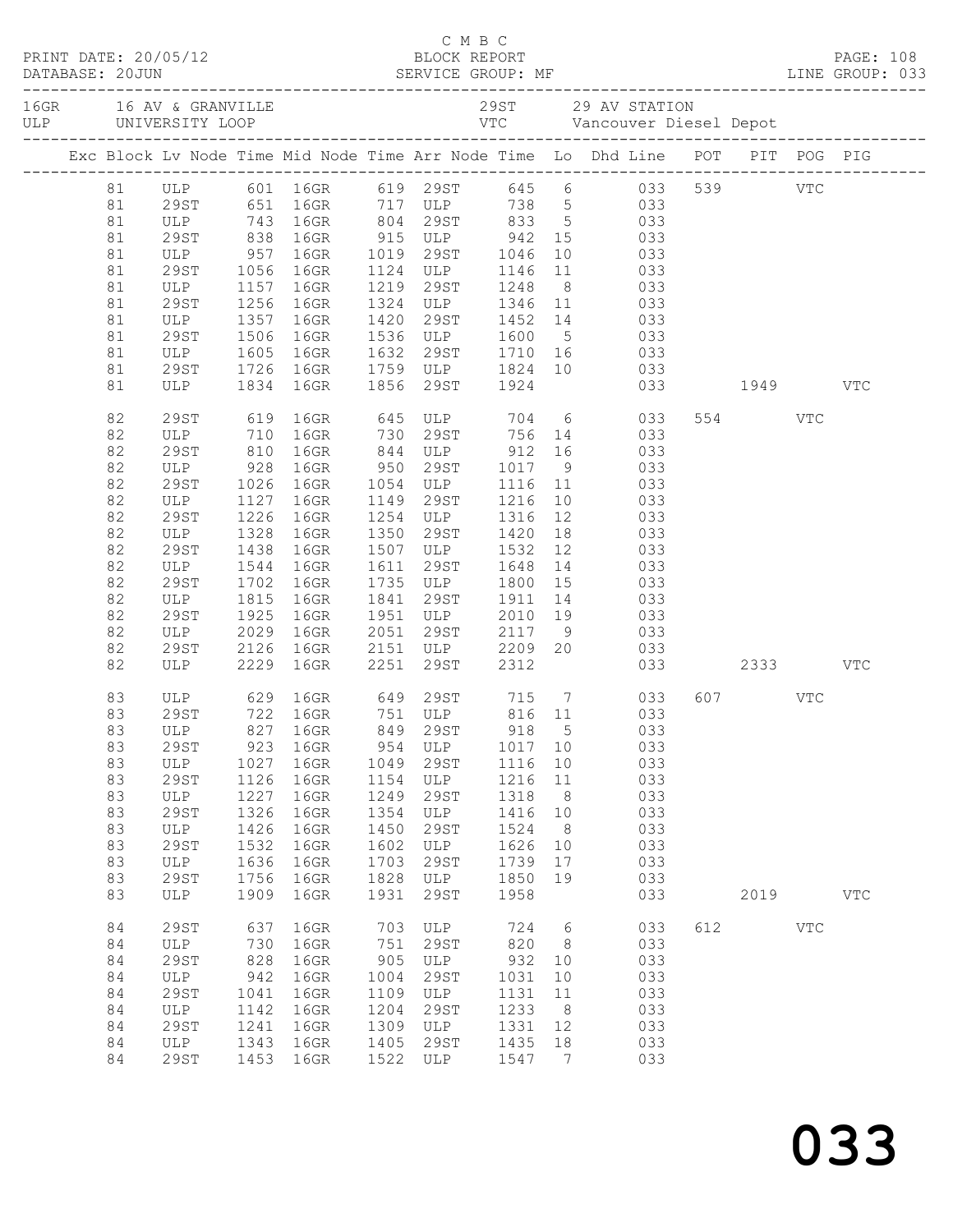## C M B C<br>BLOCK REPORT SERVICE GROUP: MF

|  |          |             |              |                         |              |                     |              |                      | Exc Block Lv Node Time Mid Node Time Arr Node Time Lo Dhd Line POT PIT POG PIG |     |          |              |            |
|--|----------|-------------|--------------|-------------------------|--------------|---------------------|--------------|----------------------|--------------------------------------------------------------------------------|-----|----------|--------------|------------|
|  | 84       |             |              |                         |              |                     |              |                      | ULP 1554 16GR 1621 29ST 1659 15 033                                            |     |          |              |            |
|  | 84       | 29ST        |              | 1714 16GR 1747 ULP 1812 |              |                     |              |                      | 033 1836                                                                       |     |          |              | <b>VTC</b> |
|  |          |             |              |                         |              |                     |              |                      |                                                                                |     |          |              |            |
|  | 85       | 29ST        | 713          | 16GR                    | 739          | ULP 804 6           |              |                      | 033                                                                            |     | 648 VTC  |              |            |
|  | 85       | ULP         | 810          | 16GR                    | 832          | 29ST                | 901          | $5\overline{)}$      | 033                                                                            |     |          |              |            |
|  | 85       | 29ST        | 906          | 16GR                    | 940          | ULP                 | 1003         | 9                    | 033                                                                            |     |          |              |            |
|  | 85       | ULP         | 1012         | 16GR                    | 1034         | 29ST                | 1101         | 10                   | 033                                                                            |     |          |              |            |
|  | 85       | 29ST        | 1111         | 16GR                    | 1139         | ULP                 | 1201         | 11                   | 033                                                                            |     |          |              |            |
|  | 85       | ULP         | 1212         | 16GR                    | 1234         | 29ST                | 1303         | 8 <sup>8</sup>       | 033                                                                            |     |          |              |            |
|  | 85       | 29ST        | 1311         | 16GR                    | 1339         | ULP                 | 1401         | 11                   | 033                                                                            |     |          |              |            |
|  | 85       | ULP         | 1412         | 16GR                    | 1435         | 29ST                | 1507         | 12                   | 033                                                                            |     |          |              |            |
|  | 85       | 29ST        | 1519         | 16GR                    | 1549         | ULP                 | 1613 13      |                      | 033                                                                            |     |          |              |            |
|  | 85       | ULP         | 1626         | 16GR                    | 1653         | 29ST                | 1729         |                      | 033                                                                            |     | 1759 VTC |              |            |
|  |          |             |              |                         |              |                     |              |                      |                                                                                |     |          |              |            |
|  | 86       | 29ST        | 731          | 16GR                    | 802          | ULP 830 12          |              |                      | 033                                                                            |     | 706      | VTC          |            |
|  | 86       | ULP         | 842          | 16GR                    |              | 904 29ST            | 933          | $5\overline{)}$      | 033                                                                            |     |          |              |            |
|  | 86       | 29ST        | 938          | 16GR                    | 1009         | ULP                 | 1032         | 10                   | 033                                                                            |     |          |              |            |
|  | 86       | ULP         | 1042         | 16GR                    | 1104         | 29ST                | 1131         | 10                   | 033                                                                            |     |          |              |            |
|  | 86       | 29ST        | 1141         | 16GR                    | 1209         | ULP                 | 1231         | 11                   | 033                                                                            |     |          |              |            |
|  | 86       | ULP         | 1242         | 16GR                    | 1304         | 29ST                | 1333         | 8 <sup>8</sup>       | 033                                                                            |     |          |              |            |
|  | 86       | 29ST        | 1341         | 16GR                    | 1409         | ULP                 | 1431         | 10                   | 033                                                                            |     |          |              |            |
|  | 86<br>86 | ULP<br>29ST | 1441<br>1554 | 16GR<br>16GR            | 1505<br>1624 | 29ST<br>ULP         | 1540<br>1648 | 14<br>8 <sup>8</sup> | 033<br>033                                                                     |     |          |              |            |
|  | 86       |             | 1656         |                         | 1723         | 29ST                | 1759 12      |                      | 033                                                                            |     |          |              |            |
|  | 86       | ULP<br>29ST | 1811         | 16GR<br>16GR            | 1843         | ULP                 | 1905         |                      | 033                                                                            |     | 1927     |              | <b>VTC</b> |
|  |          |             |              |                         |              |                     |              |                      |                                                                                |     |          |              |            |
|  | 87       | 29ST        |              | 16GR                    |              | ULP 842 15          |              |                      | 033                                                                            |     | 718 VTC  |              |            |
|  | 87       | ULP         | 743<br>857   | 16GR                    |              | 814 ULP<br>919 29ST | 948          | 8 <sup>8</sup>       | 033                                                                            |     |          |              |            |
|  | 87       | 29ST        | 956          | 16GR                    | 1024         | ULP                 | 1047         | 10                   | 033                                                                            |     |          |              |            |
|  | 87       | ULP         | 1057         | 16GR                    | 1119         | 29ST                | 1146         | 10                   | 033                                                                            |     |          |              |            |
|  | 87       | 29ST        | 1156         | 16GR                    | 1224         | ULP                 | 1246         | 12                   | 033                                                                            |     |          |              |            |
|  | 87       | ULP         | 1258         | 16GR                    | 1320         | 29ST                | 1349         | 20                   | 033                                                                            |     |          |              |            |
|  | 87       | 29ST        | 1409         | 16GR                    | 1437         | <b>ULP</b>          | 1501         | 13                   | 033                                                                            |     |          |              |            |
|  | 87       | ULP         | 1514         | 16GR                    | 1542         | 29ST                | 1617         | 13                   | 033                                                                            |     |          |              |            |
|  | 87       | 29ST        | 1630         | 16GR                    | 1700         | <b>ULP</b>          | 1724 15      |                      | 033                                                                            |     |          |              |            |
|  | 87       | ULP         | 1739         | 16GR                    | 1805         | 29ST                | 1837         |                      | 033                                                                            |     | 1907 VTC |              |            |
|  |          |             |              |                         |              |                     |              |                      |                                                                                |     |          |              |            |
|  | 88       | 29ST        |              | 800 16GR                |              |                     |              |                      | 834 ULP 902 11 033                                                             |     | 732 VTC  |              |            |
|  | 88       | ULP         |              | 913 16GR                |              | 935 29ST 1002 9     |              |                      | 033                                                                            |     |          |              |            |
|  | 88       |             |              |                         |              |                     |              |                      | 29ST 1011 16GR 1039 ULP 1102 10 033                                            |     |          |              |            |
|  | 88       | ULP         | 1112         | 16GR                    | 1134         | 29ST                | 1201         | 10                   | 033                                                                            |     |          |              |            |
|  | 88       | 29ST        | 1211         | 16GR                    | 1239         | ULP                 | 1301         | 11                   | 033                                                                            |     |          |              |            |
|  | 88       | ULP         | 1312         | 16GR                    | 1334         | 29ST                | 1404         | 19                   | 033                                                                            |     |          |              |            |
|  | 88<br>88 | <b>29ST</b> | 1423<br>1524 | 16GR                    | 1452<br>1552 | ULP<br>29ST         | 1517<br>1628 | $\overline{7}$       | 033<br>033                                                                     |     |          |              |            |
|  |          | ULP         | 1640         | 16GR<br>16GR            |              |                     |              | 12                   |                                                                                |     |          |              |            |
|  | 88<br>88 | 29ST<br>ULP | 1749         | 16GR                    | 1711<br>1815 | ULP<br>29ST         | 1736<br>1847 | 13<br>13             | 033<br>033                                                                     |     |          |              |            |
|  | 88       | <b>29ST</b> | 1900         | 16GR                    | 1926         | ULP                 | 1945         | 14                   | 033                                                                            |     |          |              |            |
|  | 88       | ULP         | 1959         | 16GR                    | 2021         | 29ST                | 2047         | 9                    | 033                                                                            |     |          |              |            |
|  | 88       | 29ST        | 2056         | 16GR                    | 2121         | ULP                 | 2139         | 20                   | 033                                                                            |     |          |              |            |
|  | 88       | ULP         | 2159         | 16GR                    | 2221         | 29ST                | 2242         |                      | 033                                                                            |     | 2303     |              | <b>VTC</b> |
|  |          |             |              |                         |              |                     |              |                      |                                                                                |     |          |              |            |
|  | 90       | <b>29ST</b> | 559          | 16GR                    | 625          | ULP                 | 644          | 15                   | 033                                                                            | 534 |          | <b>VTC</b>   |            |
|  | 90       | ULP         | 659          | 16GR                    | 719          | 29ST                | 745          | 7                    | 033                                                                            |     |          |              |            |
|  | 90       | 29ST        | 752          | 16GR                    | 824          | ULP                 | 852          |                      | 033                                                                            |     | 915      |              | <b>VTC</b> |
|  |          |             |              |                         |              |                     |              |                      |                                                                                |     |          |              |            |
|  | 91       | <b>29ST</b> | 702          | 16GR                    | 728          | ULP                 | 752          | 5                    | 033                                                                            | 637 |          | $_{\rm VTC}$ |            |
|  |          |             |              |                         |              |                     |              |                      |                                                                                |     |          |              |            |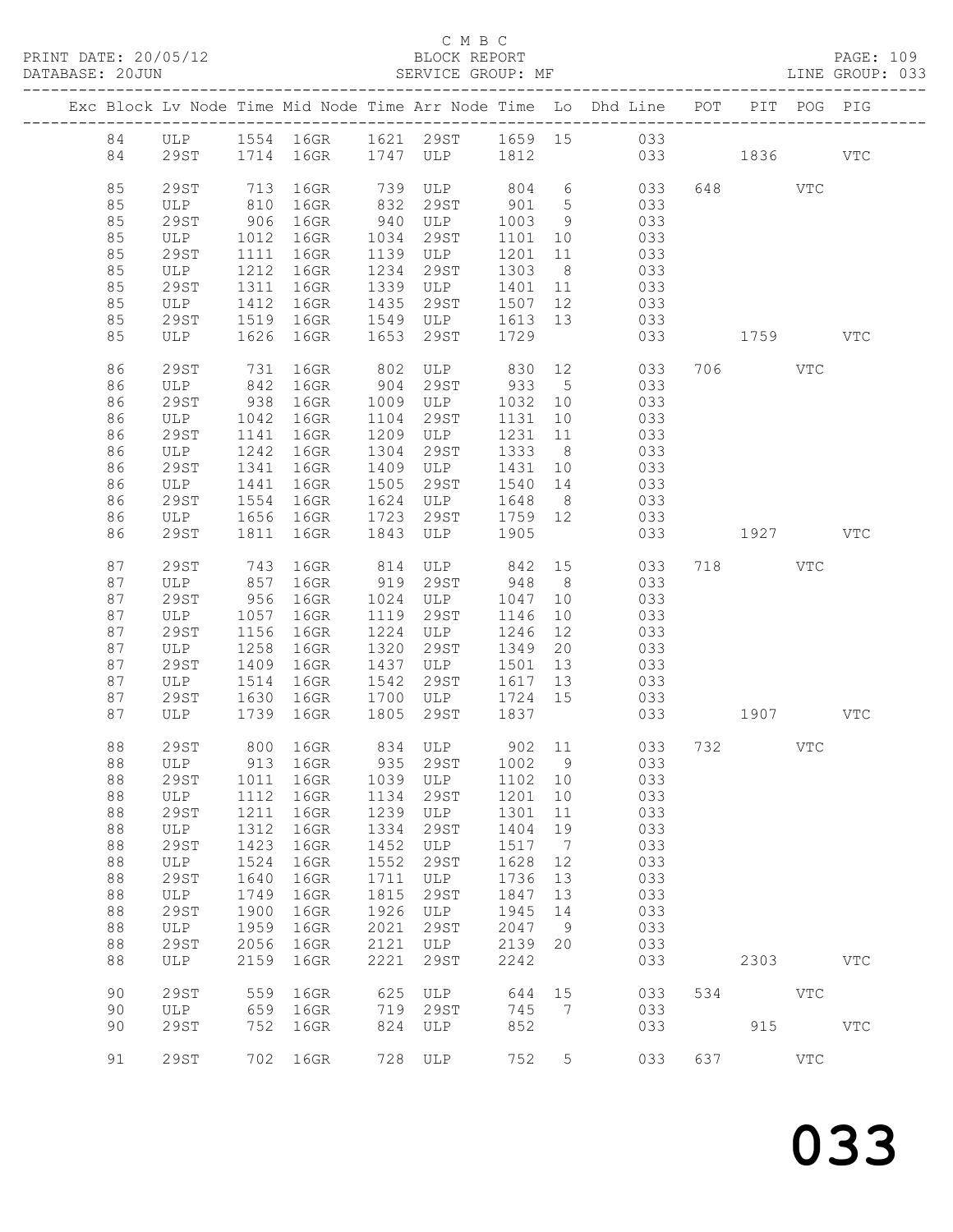## C M B C<br>BLOCK REPORT SERVICE GROUP: MF

|  |          |             |              |              |              |             |                 |                | Exc Block Lv Node Time Mid Node Time Arr Node Time Lo Dhd Line POT |               |          | PIT POG PIG |            |
|--|----------|-------------|--------------|--------------|--------------|-------------|-----------------|----------------|--------------------------------------------------------------------|---------------|----------|-------------|------------|
|  | 91       | ULP         |              | 757 16GR     | 819          | 29ST        | 848             |                | 5 033                                                              |               |          |             |            |
|  | 91       | 29ST        | 853          | 16GR         | 927          | <b>ULP</b>  | 950             |                | 033                                                                |               | 1013     |             | <b>VTC</b> |
|  |          |             |              |              |              |             |                 |                |                                                                    |               |          |             |            |
|  | 92       | ULP         | 721          | 16GR         | 741          | 29ST        | 809             | 9              | 033                                                                | 657           |          | VTC         |            |
|  | 92       | 29ST        | 818          | 16GR         | 855          | ULP         | 922             |                | 033                                                                |               | 945      |             | <b>VTC</b> |
|  |          |             |              |              |              |             |                 |                |                                                                    |               |          |             |            |
|  | 93<br>93 | ULP<br>29ST | 1454<br>1606 | 16GR<br>16GR | 1518<br>1636 | 29ST<br>ULP | 1553 13<br>1700 | 8 <sup>8</sup> | 033<br>033                                                         |               | 1426 VTC |             |            |
|  | 93       | ULP         | 1708         | 16GR         | 1735         | 29ST        | 1809            |                | 033                                                                |               | 1839     |             | <b>VTC</b> |
|  |          |             |              |              |              |             |                 |                |                                                                    |               |          |             |            |
|  | 94       | 29ST        | 1354         | 16GR         | 1422         | ULP         | 1446 12         |                |                                                                    | 033 1326 VTC  |          |             |            |
|  | 94       | ULP         | 1458         | 16GR         | 1530         | 29ST        | 1605            | 13             | 033                                                                |               |          |             |            |
|  | 94       | 29ST        | 1618         | 16GR         | 1648         | ULP         | 1712            | 6              | 033                                                                |               |          |             |            |
|  | 94       | ULP         | 1718         | 16GR         | 1745         | 29ST        | 1819            |                |                                                                    | 033 03        | 1849     |             | VTC        |
|  |          |             |              |              |              |             |                 |                |                                                                    |               |          |             |            |
|  | 95       | ULP         | 1616         | 16GR         | 1643         | 29ST        | 1721            | 17             |                                                                    | 033 1545 VTC  |          |             |            |
|  | 95       | 29ST        | 1738         | 16GR         | 1811         | ULP         | 1836            | 13             | 033                                                                |               |          |             |            |
|  | 95       | ULP         | 1849         | 16GR         | 1911         | 29ST        | 1939            | 17             | 033                                                                |               |          |             |            |
|  | 95       | 29ST        | 1956         | 16GR         | 2021         | ULP         | 2039            | 20             | 033                                                                |               |          |             |            |
|  | 95       | ULP         | 2059         | 16GR         | 2121         | 29ST        | 2145            | 11             | 033                                                                |               |          |             |            |
|  | 95       | 29ST        | 2156         | 16GR         | 2221         | ULP         | 2239            | 20             | 033                                                                |               |          |             |            |
|  | 95       | ULP         | 2259         | 16GR         | 2321         | 29ST        | 2342            |                | 033                                                                |               | 2403     |             | <b>VTC</b> |
|  | 96       | ULP         | 1534         | 16GR         | 1602         | 29ST        | 1638            | 11             | 033                                                                | 1503 and 1503 |          | VTC         |            |
|  | 96       | 29ST        | 1649         | 16GR         | 1722         | ULP         | 1748            | 13             | 033                                                                |               |          |             |            |
|  | 96       | ULP         | 1801         | 16GR         | 1827         | 29ST        | 1857            |                | 033                                                                |               | 1927     |             | <b>VTC</b> |
|  |          |             |              |              |              |             |                 |                |                                                                    |               |          |             |            |
|  | 97       | 29ST        | 1543         | 16GR         | 1613         | ULP         | 1637            |                | $9 \left( \frac{1}{2} \right)$                                     | 033 1515      |          | VTC         |            |
|  | 97       | ULP         | 1646         | 16GR         | 1713         | 29ST        | 1749            |                |                                                                    | 033           | 1819     |             | VTC        |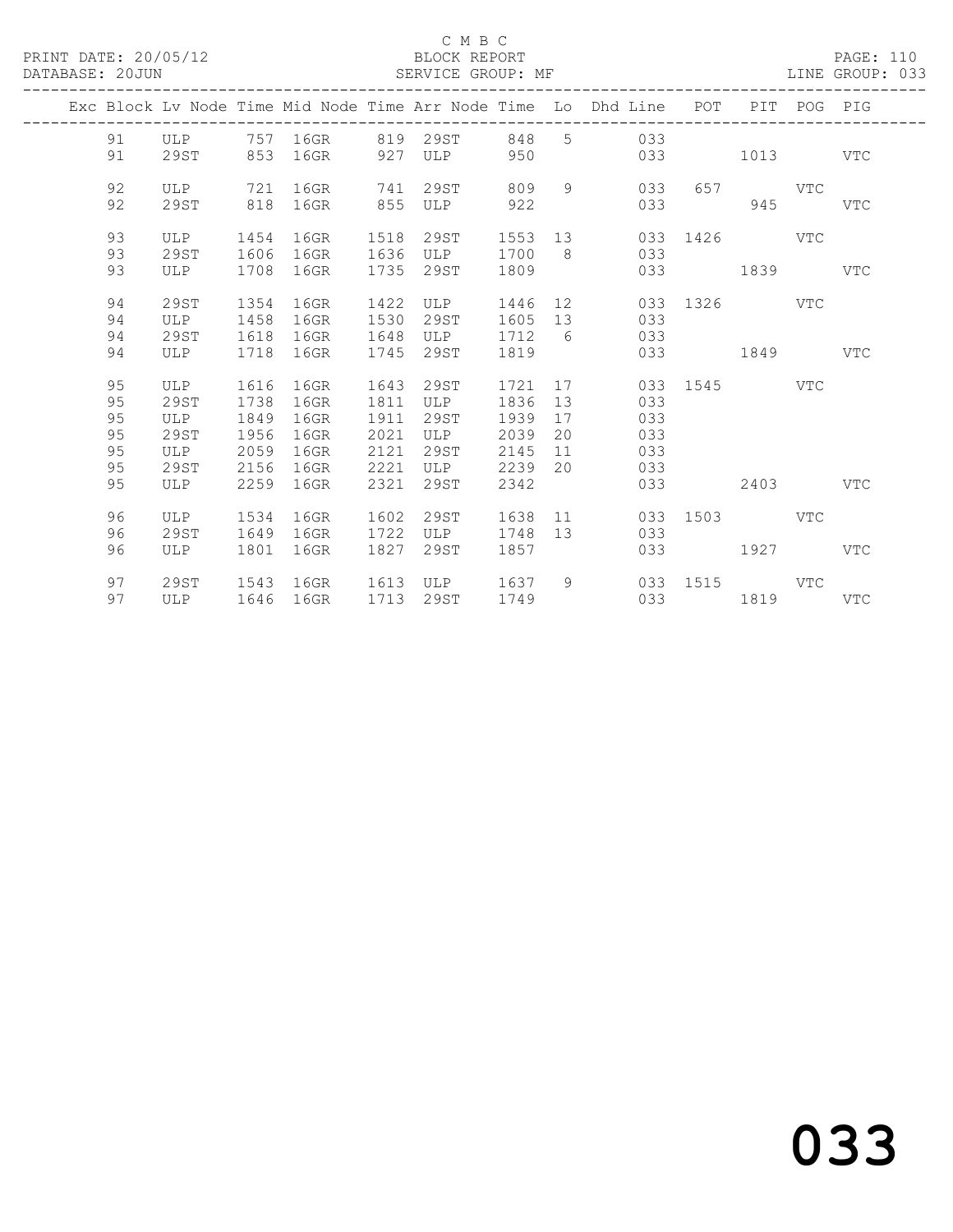| PRINT DATE: 20/05/12<br>DATABASE: 20JUN                                                                                                                  |                                                                                                                                                                                                      |                                                                                                                                              |                                                                                                                                                                                                                       |                                                                                                                                      | C M B C<br>BLOCK REPORT                                                                                                                                                      |                                                                                                                                                   |                                                                                                                           |                                                                                                                                                                                                                                                                                                                                                                                                  |                  | PAGE: 111   |
|----------------------------------------------------------------------------------------------------------------------------------------------------------|------------------------------------------------------------------------------------------------------------------------------------------------------------------------------------------------------|----------------------------------------------------------------------------------------------------------------------------------------------|-----------------------------------------------------------------------------------------------------------------------------------------------------------------------------------------------------------------------|--------------------------------------------------------------------------------------------------------------------------------------|------------------------------------------------------------------------------------------------------------------------------------------------------------------------------|---------------------------------------------------------------------------------------------------------------------------------------------------|---------------------------------------------------------------------------------------------------------------------------|--------------------------------------------------------------------------------------------------------------------------------------------------------------------------------------------------------------------------------------------------------------------------------------------------------------------------------------------------------------------------------------------------|------------------|-------------|
|                                                                                                                                                          | 41 CR 41 AV & CROWN<br>JOST JOYCE STATION                                                                                                                                                            |                                                                                                                                              | VTCT Vancouver Trolley Depot                                                                                                                                                                                          |                                                                                                                                      |                                                                                                                                                                              |                                                                                                                                                   |                                                                                                                           | DATABASE: 20JUN SERVICE GROUP: MF LINE GROUP: 041<br>41 FR 41 AV & FRASER<br>41 GRAD AND A SUBSIDER A SUBSIDER A SUBSIDERED A SUBSIDERED A SUBSIDERED A SUBSIDERED A SUBSIDERED AND A SUBSIDERED AND SOLUTION OF A SUBSIDERED AND SUBSIDERED ASSESS ON A SUBSIDERED AND A SUBSIDERED AND A SUBSIDERED AND A                                                                                      |                  |             |
|                                                                                                                                                          |                                                                                                                                                                                                      |                                                                                                                                              |                                                                                                                                                                                                                       |                                                                                                                                      |                                                                                                                                                                              |                                                                                                                                                   |                                                                                                                           | Exc Block Lv Node Time Mid Node Time Arr Node Time Lo Dhd Line POT PIT POG PIG                                                                                                                                                                                                                                                                                                                   |                  |             |
| 60<br>60<br>60<br>60<br>60<br>60<br>60<br>60<br>60<br>60                                                                                                 | JOST<br>41CR<br>JOST<br>41CR<br>JOST<br>41CR<br>JOST<br>41CR<br>JOST<br>41CR                                                                                                                         | 1323                                                                                                                                         | 900 41GR 930 41CR 945<br>1235 41GR<br>41GR                                                                                                                                                                            |                                                                                                                                      |                                                                                                                                                                              |                                                                                                                                                   |                                                                                                                           | 60 410A 411 41FR 417 JOST 430 5 041 401 VTCT<br>60 JOST 435 41GR 457 41CR 509 5 041<br>60 41CR 514 41GR 524 JOST 545 9 041<br>554 41GR 616 41CR 628 14 041<br>642 41GR 652 JOST 716 5 041<br>721 41GR 749 41CR 804 5 041<br>809 41GR 822 JOST 853 7 041<br>11 041<br>956 41GR 1008 JOST 1036 15 041<br>1051 41GR 1118 41CR 1133 7 041<br>1140 41GR 1153 JOST 1223 12 041<br>1302 41CR 1317 6 041 |                  |             |
| 60<br>60<br>60<br>60<br>60<br>60<br>60<br>60<br>60                                                                                                       | JOST<br>41CR<br>JOST<br>41CR<br>JOST<br>41CR<br>JOST<br>41CR<br>JOST                                                                                                                                 |                                                                                                                                              | 1420 41GR<br>1514 41GR<br>1618 41GR<br>1719 41GR<br>1819 41GR<br>1909 41GR<br>2055 41GR<br>2140 OA41                                                                                                                  |                                                                                                                                      | 2201   0A41   2201                                                                                                                                                           |                                                                                                                                                   |                                                                                                                           | 1337 JOST 1408 12 041<br>1450 41CR 1507 7 041<br>1533 JOST 1610 8 041<br>1648 41CR 1705 14 041<br>1733 JOST 1808 11 041<br>1847 41CR 1901 8 041<br>1921 JOST 1951 17 041<br>2008 41GR 2033 41CR 2046 9 041<br>2106 JOST 2135 5 041<br>041 2211 VTCT                                                                                                                                              |                  |             |
| 61<br>61<br>61<br>61<br>61<br>61<br>61<br>61<br>61<br>61<br>61<br>61<br>61<br>61<br>61<br>61<br>61<br>61<br>61<br>61<br>61<br>61<br>61<br>61<br>61<br>61 | JOST<br>41CR<br>JOST<br>41CR<br>JOST<br>41CR<br>JOST<br>JOST<br>41CR<br>JOST<br>41CR<br>JOST<br>41CR<br>JOST<br>41CR<br>JOST<br>41CR<br>JOST<br>41CR<br>JOST<br>41CR<br>JOST<br>41CR<br>JOST<br>41CR | 1135<br>1223<br>1321<br>1420<br>1520<br>1616<br>1718<br>1821<br>1922<br>2010<br>2104<br>2147<br>2234<br>2318<br>2407<br>2449<br>2539<br>2614 | 454 41GR 516 41CR<br>544 41GR 554<br>624 41GR 646<br>712 41GR 723<br>41GR<br>41GR<br>41GR<br>41GR<br>41GR<br>$41$ GR<br>41GR<br>$41$ GR<br>41GR<br>$41$ GR<br>41GR<br>$41$ GR<br>41GR<br>41GR<br>41GR<br>41GR<br>41GR | 1202<br>1237<br>1348<br>1434<br>1551<br>1634<br>1748<br>1835<br>1948<br>2021<br>2129<br>2158<br>2258<br>2329<br>2426<br>2459<br>2556 | JOST 617 7<br>41CR 658 14<br>41CR<br>JOST<br>41CR<br>JOST<br>41CR<br>JOST<br>41CR<br>JOST<br>41CR<br>JOST<br>41CR<br>JOST<br>41CR<br>JOST<br>41CR<br>JOST<br>41CR<br>$41$ GR | 1217 6<br>1308 13<br>1403<br>1507<br>1608<br>1708<br>1805<br>1907<br>2001<br>2050<br>2142<br>2224<br>2311<br>2351<br>2438<br>2521<br>2608<br>2621 | 17<br>13<br>8 <sup>8</sup><br>10<br>16<br>15<br>9<br>14<br>$5\overline{)}$<br>10<br>$\overline{7}$<br>16<br>11<br>18<br>6 | 410A 430 41FR 436 JOST 449 5 041<br>528 16 041<br>617 7 041<br>041<br>JOST 751 6 041<br>757 41GR 833 41CR 850 6 041<br>041<br>041<br>041<br>041<br>041<br>041<br>041<br>041<br>041<br>041<br>041<br>041<br>041<br>041<br>041<br>041<br>041<br>041<br>041<br>041                                                                                                                                  | 420 VTCT<br>2631 | <b>VTCT</b> |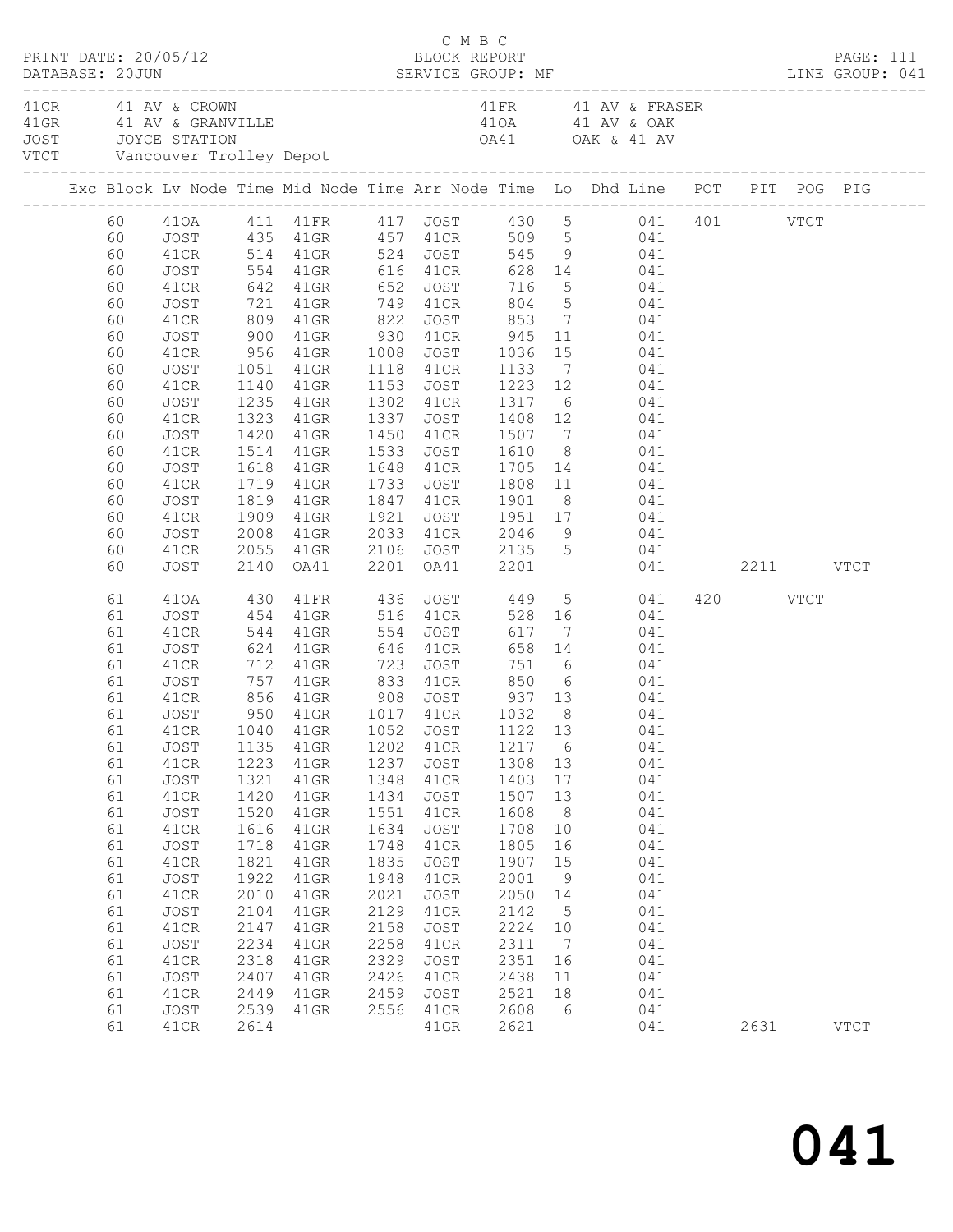PRINT DATE: 20/05/12 BLOCK REPORT<br>DATABASE: 20JUN BATABASE: 2010

# C M B C<br>BLOCK REPORT

PAGE: 112<br>LINE GROUP: 041

|  |    |      |            |          |      |             |         |                 | Exc Block Lv Node Time Mid Node Time Arr Node Time Lo Dhd Line POT PIT POG PIG |      |               |             |
|--|----|------|------------|----------|------|-------------|---------|-----------------|--------------------------------------------------------------------------------|------|---------------|-------------|
|  | 62 | 410A |            |          |      |             |         |                 | 445 41FR 451 JOST 504 5 041 435                                                |      | $_{\rm VTCT}$ |             |
|  | 62 | JOST | 509        | 41GR     |      | 531 41CR    | 543 15  |                 | 041                                                                            |      |               |             |
|  | 62 | 41CR |            | $41$ GR  |      | 608 JOST    | 632     | $\overline{7}$  | 041                                                                            |      |               |             |
|  | 62 | JOST | 558<br>639 | 41GR     | 701  | 41CR        | 713 14  |                 | 041                                                                            |      |               |             |
|  | 62 | 41CR | 727        | 41GR     | 738  | JOST        | 806     | $\overline{7}$  | 041                                                                            |      |               |             |
|  | 62 | JOST | 813        | 41GR     | 848  | 41CR        | 905     | 6               | 041                                                                            |      |               |             |
|  | 62 | 41CR | 911        | $41$ GR  | 923  | JOST        | 951     | 15              | 041                                                                            |      |               |             |
|  | 62 | JOST | 1006       | 41GR     | 1033 | 41CR        | 1048    | 8 <sup>8</sup>  | 041                                                                            |      |               |             |
|  | 62 | 41CR | 1056       | $41$ GR  | 1108 | JOST        | 1138 12 |                 | 041                                                                            |      |               |             |
|  | 62 | JOST | 1150       | 41GR     | 1217 | 41CR        | 1232    | 6               | 041                                                                            |      |               |             |
|  | 62 | 41CR | 1238       | $41$ GR  | 1252 | JOST        | 1323    | 13              | 041                                                                            |      |               |             |
|  | 62 | JOST | 1336       | 41GR     | 1403 | 41CR        | 1418    | 15              | 041                                                                            |      |               |             |
|  | 62 | 41CR | 1433       | 41GR     | 1449 | JOST        | 1522    | 12              | 041                                                                            |      |               |             |
|  | 62 | JOST | 1534       | 41GR     | 1605 | 41CR        | 1622    | 10              | 041                                                                            |      |               |             |
|  | 62 | 41CR | 1632       | $41$ GR  | 1649 | JOST        | 1723    | 9               | 041                                                                            |      |               |             |
|  | 62 | JOST | 1732       | 41GR     | 1802 | 41CR        | 1819    | $5\overline{)}$ | 041                                                                            |      |               |             |
|  | 62 | 41CR | 1824       |          |      | $41$ GR     | 1838    |                 | 041                                                                            |      | 1848 VTCT     |             |
|  |    |      |            |          |      |             |         |                 |                                                                                |      |               |             |
|  | 63 | 410A | 458        | 41FR     | 504  | JOST        | 517     | $\overline{7}$  | 041                                                                            | 448  | VTCT          |             |
|  | 63 | JOST | 524        | 41GR     | 546  | 41CR        | 558     | 15              | 041                                                                            |      |               |             |
|  | 63 | 41CR | 613        | 41GR     | 623  | JOST        | 647     | $5\overline{)}$ | 041                                                                            |      |               |             |
|  | 63 | JOST | 652        | 41GR     | 717  | 41CR        | 730 10  |                 | 041                                                                            |      |               |             |
|  | 63 | 41CR | 740        | 41GR     | 752  | JOST        | 821     | $\overline{7}$  | 041                                                                            |      |               |             |
|  | 63 | JOST | 828        | $41$ GR  | 901  | 41CR        | 918     | 8 <sup>8</sup>  | 041                                                                            |      |               |             |
|  | 63 | 41CR | 926        | 41GR     | 938  | JOST        | 1006    | 15              | 041                                                                            |      |               |             |
|  | 63 | JOST | 1021       | 41GR     | 1048 | 41CR        | 1103    | $\overline{7}$  | 041                                                                            |      |               |             |
|  | 63 | 41CR | 1110       | 41GR     | 1123 | JOST        | 1153    | 12              | 041                                                                            |      |               |             |
|  | 63 | JOST | 1205       | $41$ GR  | 1232 | 41CR        | 1247    | 6               | 041                                                                            |      |               |             |
|  | 63 | 41CR | 1253       | 41GR     | 1307 | JOST        | 1338    | 13              | 041                                                                            |      |               |             |
|  | 63 | JOST | 1351       | 41GR     | 1420 | 41CR        | 1437 10 |                 | 041                                                                            |      |               |             |
|  | 63 | 41CR | 1447       | 41GR     | 1503 | JOST        | 1541    | $\overline{7}$  | 041                                                                            |      |               |             |
|  | 63 | JOST | 1548       | $41$ GR  | 1619 | 41CR        | 1636    | 13              | 041                                                                            |      |               |             |
|  | 63 | 41CR | 1649       | 41GR     | 1703 | JOST        | 1738    | 8 <sup>8</sup>  | 041                                                                            |      |               |             |
|  | 63 | JOST | 1746       | $41$ GR  | 1816 | 41CR        | 1832    | $\overline{7}$  | 041                                                                            |      |               |             |
|  | 63 | 41CR | 1839       | 41GR     | 1851 | JOST        | 1921 16 |                 | 041                                                                            |      |               |             |
|  | 63 | JOST | 1937       | $41$ GR  | 2003 | 41CR        | 2016    | 9               | 041                                                                            |      |               |             |
|  | 63 | 41CR | 2025       | 41GR     |      | 2036 JOST   | 2105 5  |                 | 041                                                                            |      |               |             |
|  | 63 | JOST | 2110       | OA41     | 2131 | OA41        | 2131    |                 | 041                                                                            |      | 2141 VTCT     |             |
|  | 64 | 41CR |            | 529 41GR |      | 539 JOST    | 600 9   |                 | 041 457                                                                        |      | $_{\rm VTCT}$ |             |
|  | 64 | JOST | 609        | 41GR     | 631  | 41CR        | 643     | 15              | 041                                                                            |      |               |             |
|  | 64 | 41CR | 658        | 41GR     | 708  | JOST        | 734     | 9               | 041                                                                            |      |               |             |
|  | 64 | JOST | 743        | 41GR     | 817  | 41CR        | 834     | 7               | 041                                                                            |      |               |             |
|  | 64 | 41CR | 841        | 41GR     | 853  | <b>JOST</b> | 922     | 12              | 041                                                                            |      |               |             |
|  | 64 | JOST | 934        | 41GR     | 1001 | 41CR        | 1016    | $10$            | 041                                                                            |      |               |             |
|  | 64 | 41CR | 1026       | 41GR     | 1038 | JOST        | 1106    | 14              | 041                                                                            |      |               |             |
|  | 64 | JOST | 1120       | 41GR     | 1147 | 41CR        | 1202    | 6               | 041                                                                            |      |               |             |
|  | 64 | 41CR | 1208       | 41GR     | 1222 | JOST        | 1253    | 13              | 041                                                                            |      |               |             |
|  | 64 | JOST | 1306       | $41$ GR  | 1333 | 41CR        | 1348    | 17              | 041                                                                            |      |               |             |
|  | 64 | 41CR | 1405       | $41$ GR  | 1419 | JOST        | 1452    | 13              | 041                                                                            |      |               |             |
|  | 64 | JOST | 1505       | 41GR     | 1536 | 41CR        | 1553    | 8               | 041                                                                            |      |               |             |
|  | 64 | 41CR | 1601       | 41GR     | 1619 | JOST        | 1654    | 9               | 041                                                                            |      |               |             |
|  | 64 | JOST | 1703       | 41GR     | 1733 | 41CR        | 1750    | 16              | 041                                                                            |      |               |             |
|  | 64 | 41CR | 1806       | 41GR     | 1820 | JOST        | 1852    | 14              | 041                                                                            |      |               |             |
|  | 64 | JOST | 1906       | 41GR     | 1933 | 41CR        | 1947    | 8               | 041                                                                            |      |               |             |
|  | 64 | 41CR | 1955       | 41GR     | 2006 | JOST        | 2036    | 5               | 041                                                                            |      |               |             |
|  | 64 | JOST | 2041       | OA41     | 2102 | OA41        | 2102    |                 | 041                                                                            | 2112 |               | <b>VTCT</b> |
|  |    |      |            |          |      |             |         |                 |                                                                                |      |               |             |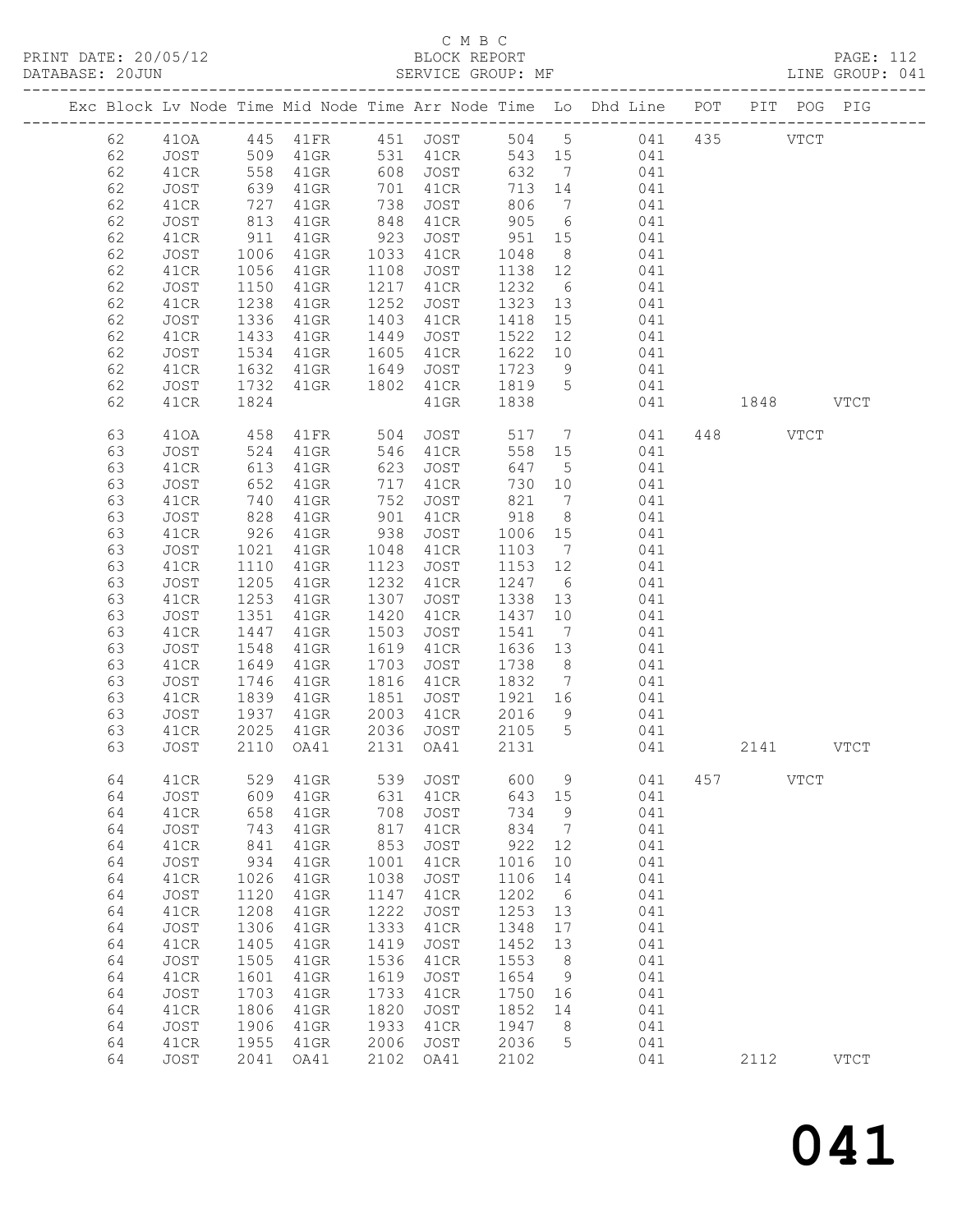#### C M B C<br>BLOCK REPORT SERVICE GROUP: MF

|    |      |                           |         |      |                      |         |                 | Exc Block Lv Node Time Mid Node Time Arr Node Time Lo Dhd Line POT                                            |          | PIT POG PIG   |  |
|----|------|---------------------------|---------|------|----------------------|---------|-----------------|---------------------------------------------------------------------------------------------------------------|----------|---------------|--|
| 65 |      |                           |         |      |                      |         |                 | 410A 513 41FR 519 JOST 532 7 041 503<br>JOST 539 41GR 601 41CR 613 15 041<br>41CR 628 41GR 638 JOST 702 5 041 |          | $_{\rm VTCT}$ |  |
| 65 |      |                           |         |      |                      |         |                 |                                                                                                               |          |               |  |
| 65 |      |                           |         |      |                      |         |                 |                                                                                                               |          |               |  |
| 65 | JOST | $707$<br>$755$<br>$844$   | $41$ GR |      | 732 41CR             | 745 10  |                 | 041                                                                                                           |          |               |  |
| 65 | 41CR |                           | $41$ GR |      |                      |         |                 | 836 8 041<br>930 11 041                                                                                       |          |               |  |
| 65 | JOST |                           | $41$ GR |      | 807 JOST<br>915 41CR |         |                 |                                                                                                               |          |               |  |
| 65 | 41CR | 941                       | $41$ GR | 953  | JOST                 | 1021    | 15              | 041                                                                                                           |          |               |  |
| 65 | JOST | $1036$<br>$1125$          | 41GR    |      | 1103 41CR            | 1118    | $7\overline{)}$ | 041                                                                                                           |          |               |  |
| 65 | 41CR |                           | 41GR    | 1138 | JOST                 | 1208 12 |                 | 041                                                                                                           |          |               |  |
| 65 | JOST | 1220                      | $41$ GR | 1247 | 41CR                 | 1302    |                 | 6 041                                                                                                         |          |               |  |
| 65 | 41CR | 1308                      | $41$ GR | 1322 | JOST                 |         |                 | 1353 13 041                                                                                                   |          |               |  |
| 65 | JOST | 1406                      | $41$ GR | 1435 | 41CR                 | 1452    | 9               | 041                                                                                                           |          |               |  |
| 65 | 41CR | 1501                      | $41$ GR | 1517 | JOST                 | 1555    |                 | 8 041                                                                                                         |          |               |  |
| 65 | JOST | 1603                      | $41$ GR | 1633 | 41CR                 |         |                 | 1650 14 041                                                                                                   |          |               |  |
| 65 | 41CR | 1704                      | $41$ GR | 1718 | JOST                 | 1753 8  |                 | 041                                                                                                           |          |               |  |
| 65 | JOST | $\frac{1801}{1801}$       | $41$ GR | 1831 | 41CR                 |         |                 | $1847$ 7 041                                                                                                  |          |               |  |
| 65 | 41CR | 1854                      | $41$ GR | 1906 | JOST                 | 1936 17 |                 | 041                                                                                                           |          |               |  |
| 65 | JOST | $1955$<br>$2040$          | $41$ GR |      | 2018 41CR            | 2031    | 9               | 041                                                                                                           |          |               |  |
| 65 | 41CR |                           | $41$ GR | 2051 | JOST                 | 2120 14 |                 | 041                                                                                                           |          |               |  |
| 65 | JOST | 2134                      | $41$ GR | 2159 | 41CR                 | 2212    | 5 <sup>5</sup>  | 041                                                                                                           |          |               |  |
| 65 | 41CR | 2217                      | $41$ GR | 2228 | JOST                 | 2254    |                 | $\begin{array}{cc} 12 & 041 \\ 11 & 041 \end{array}$                                                          |          |               |  |
| 65 | JOST | 2306                      | $41$ GR |      | 2326 41CR            | 2338 11 |                 | 041                                                                                                           |          |               |  |
| 65 | 41CR | 2349                      | $41$ GR | 2359 | JOST                 |         |                 | 2421 16 041                                                                                                   |          |               |  |
| 65 | JOST | 2437                      | 41GR    | 2456 | 41CR                 | 2508    | $5\overline{)}$ | $\frac{041}{011}$                                                                                             |          |               |  |
| 65 | 41CR | 2513                      | 41GR    | 2523 | JOST                 | 2552 5  |                 | 041                                                                                                           |          |               |  |
| 65 | JOST | 2557                      | OA41    | 2612 | OA41                 | 2612    |                 | 041                                                                                                           |          | 2622 VTCT     |  |
| 66 | 410A | 703<br>732                | 41FR    |      | 711 JOST<br>804 41CR |         |                 | JOST 724 8 041<br>41CR 819 5 041                                                                              | 653 VTCT |               |  |
| 66 | JOST |                           | $41$ GR |      |                      |         |                 |                                                                                                               |          |               |  |
| 66 | 41CR | 824                       | $41$ GR | 837  | JOST                 | 908     |                 | 10 041                                                                                                        |          |               |  |
| 66 | JOST | 918                       | $41$ GR | 945  | 41CR                 | 1000    | 11              | 041<br>041                                                                                                    |          |               |  |
| 66 | 41CR | 1011                      | 41GR    | 1023 | JOST                 | 1051    | 15              |                                                                                                               |          |               |  |
| 66 | JOST | 1106                      | $41$ GR | 1133 | 41CR                 | 1148    | $7\overline{ }$ | 041                                                                                                           |          |               |  |
| 66 | 41CR | 1155<br>$11251$<br>$-251$ | $41$ GR | 1208 | JOST                 | 1238    | 13              | $041$                                                                                                         |          |               |  |
| 66 | JOST |                           | $41$ GR | 1318 | 41CR                 | 1333 18 |                 | 041                                                                                                           |          |               |  |
| 66 | 41CR | 1351                      | $41$ GR | 1405 | JOST                 | 1437 13 |                 | 041                                                                                                           |          |               |  |
| 66 | JOST | 1450                      | $41$ GR | 1521 | 41CR                 | 1538    | 8 <sup>8</sup>  | 041                                                                                                           |          |               |  |
| 66 | 41CR | 1546                      | $41$ GR | 1604 | JOST                 | 1639    | 9               | 041                                                                                                           |          |               |  |
| 66 | JOST | 1648                      | $41$ GR |      | 1718 41CR            | 1735 14 |                 | 041                                                                                                           |          |               |  |
| 66 | 41CR | 1749                      | 41GR    | 1803 | JOST                 | 1838 13 |                 | 041                                                                                                           |          |               |  |
| 66 | JOST | 1851                      | $41$ GR | 1918 | 41CR                 | 1932    | 8 <sup>8</sup>  | 041                                                                                                           |          |               |  |

 66 41CR 1940 41GR 1951 JOST 2021 17 041 66 JOST 2038 41GR 2103 41CR 2116 5 041

66 41CR 2121 41GR 2132 041 2142 VTCT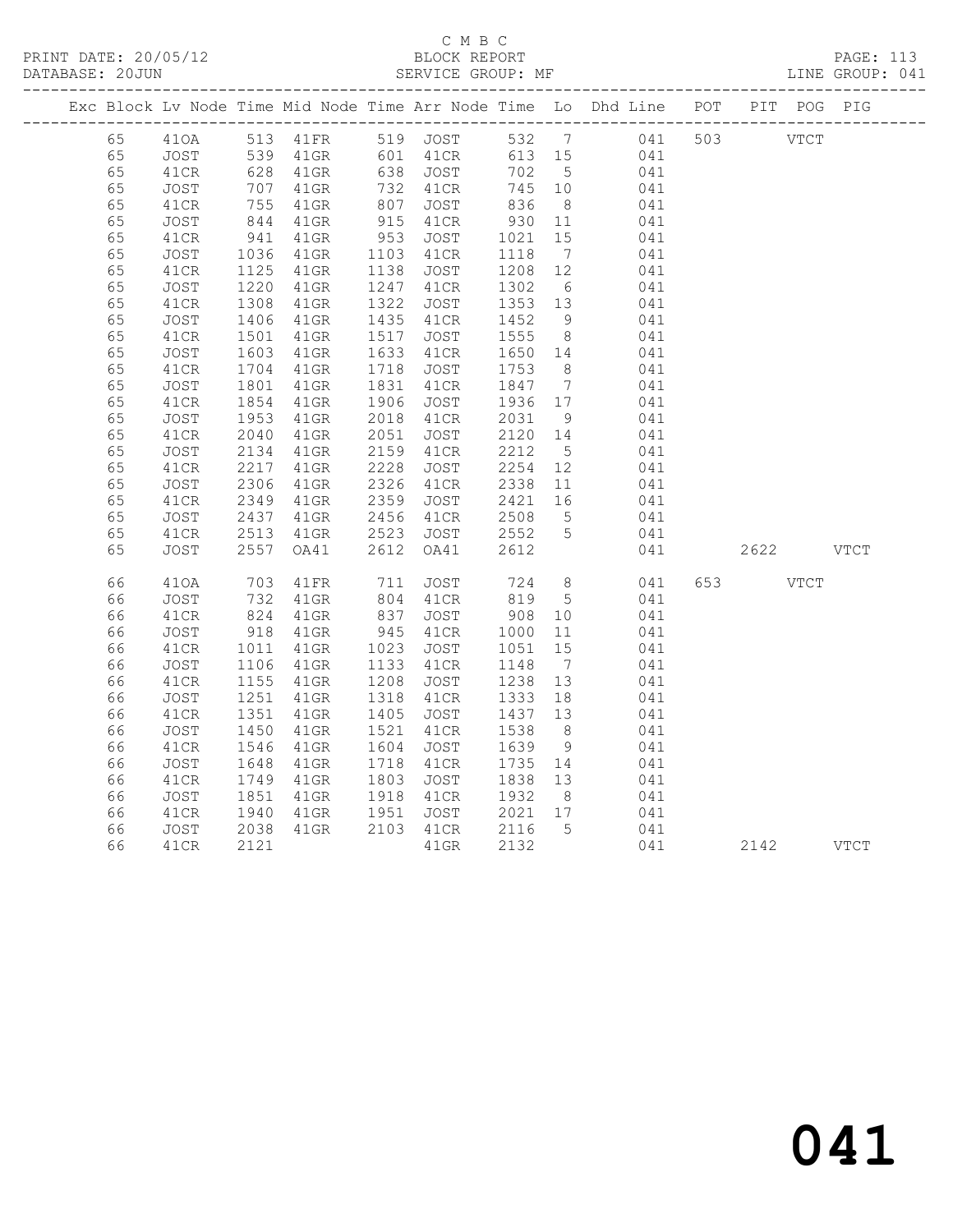# C M B C<br>BLOCK REPORT

LINE GROUP: 041

|  |    |      |      |         |      |      |         |    | Exc Block Lv Node Time Mid Node Time Arr Node Time Lo Dhd Line | POT      | PIT  | POG  | PIG  |
|--|----|------|------|---------|------|------|---------|----|----------------------------------------------------------------|----------|------|------|------|
|  | 67 | 41CR | 1336 | 41GR    | 1350 | JOST | 1422 13 |    |                                                                | 041 1300 |      | VTCT |      |
|  | 67 | JOST | 1435 | 41GR    | 1505 | 41CR | 1522    | 8  | 041                                                            |          |      |      |      |
|  | 67 | 41CR | 1530 | 41GR    | 1549 | JOST | 1625    | 8  | 041                                                            |          |      |      |      |
|  | 67 | JOST | 1633 | 41GR    | 1703 | 41CR | 1720    | 14 | 041                                                            |          |      |      |      |
|  | 67 | 41CR | 1734 | 41GR    | 1748 | JOST | 1823    | 12 | 041                                                            |          |      |      |      |
|  | 67 | JOST | 1835 | $41$ GR | 1903 | 41CR | 1917    | 7  | 041                                                            |          |      |      |      |
|  | 67 | 41CR | 1924 | 41GR    | 1936 | JOST | 2006    | 17 | 041                                                            |          |      |      |      |
|  | 67 | JOST | 2023 | 41GR    | 2048 | 41CR | 2101    | 14 | 041                                                            |          |      |      |      |
|  | 67 | 41CR | 2115 | $41$ GR | 2126 | JOST | 2155    | 9  | 041                                                            |          |      |      |      |
|  | 67 | JOST | 2204 | 41GR    | 2228 | 41CR | 2241    | 7  | 041                                                            |          |      |      |      |
|  | 67 | 41CR | 2248 | 41GR    | 2259 | JOST | 2321    | 15 | 041                                                            |          |      |      |      |
|  | 67 | JOST | 2336 | 41GR    | 2356 | 41CR | 2408    | 11 | 041                                                            |          |      |      |      |
|  | 67 | 41CR | 2419 | 41GR    | 2429 | JOST | 2451    | 18 | 041                                                            |          |      |      |      |
|  | 67 | JOST | 2509 | $41$ GR | 2526 | 41CR | 2538    | 5  | 041                                                            |          |      |      |      |
|  | 67 | 41CR | 2543 |         |      | 41GR | 2550    |    | 041                                                            |          | 2600 |      | VTCT |
|  |    |      |      |         |      |      |         |    |                                                                |          |      |      |      |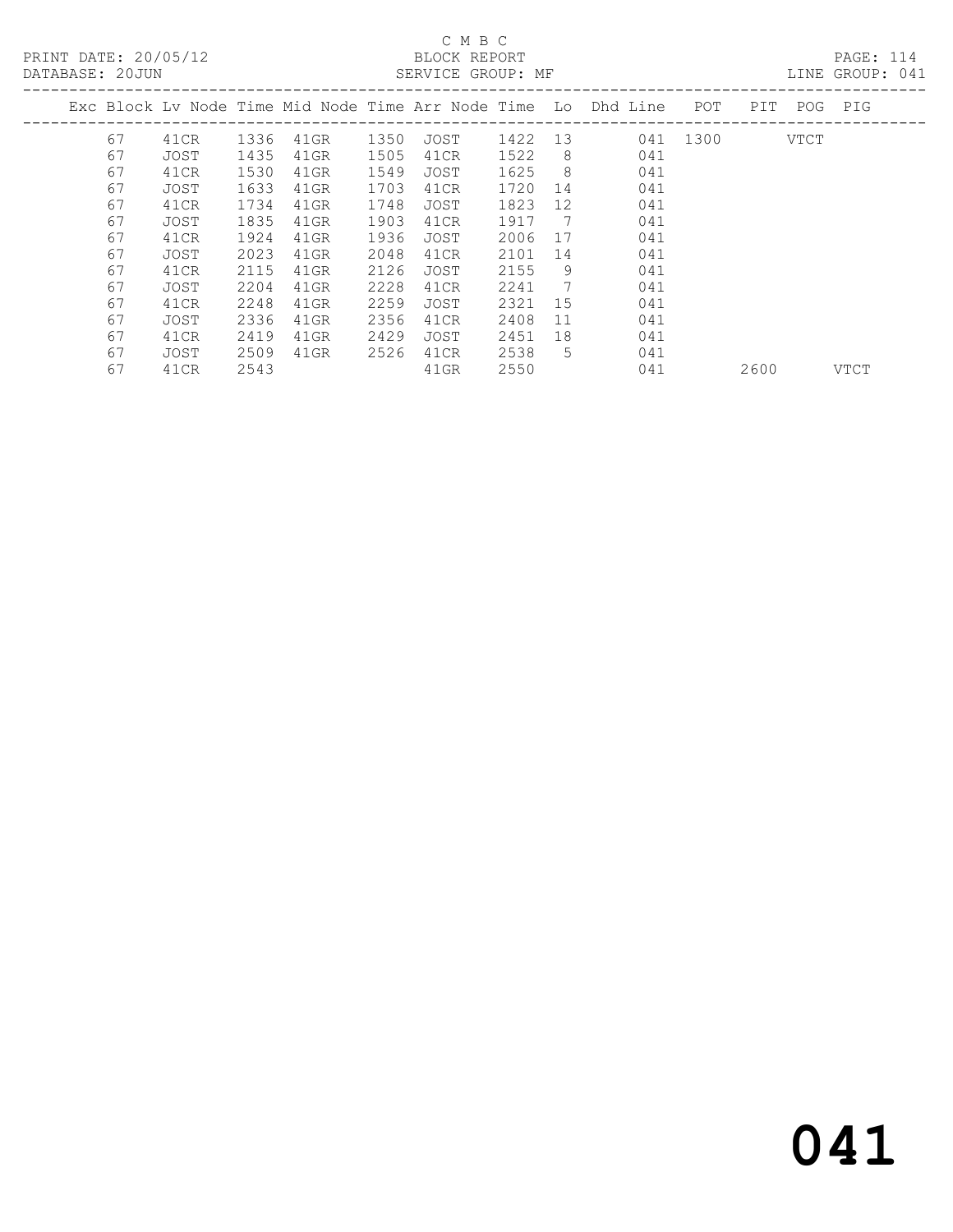|  |                                                                                                                                                                                                                                                                              | PRINT DATE: 20/05/12                                                                                                        |                                                                                                                         |                                                                                                                                                                      | C M B C<br>BLOCK REPORT                                                                                                                                                                                                   |                                                                                                                          |                                                                                       | DATABASE: 20JUN SERVICE GROUP: MF LINE GROUP: 084                                                                                                                                                                                                                           |          |                              | PAGE: 115                  |  |
|--|------------------------------------------------------------------------------------------------------------------------------------------------------------------------------------------------------------------------------------------------------------------------------|-----------------------------------------------------------------------------------------------------------------------------|-------------------------------------------------------------------------------------------------------------------------|----------------------------------------------------------------------------------------------------------------------------------------------------------------------|---------------------------------------------------------------------------------------------------------------------------------------------------------------------------------------------------------------------------|--------------------------------------------------------------------------------------------------------------------------|---------------------------------------------------------------------------------------|-----------------------------------------------------------------------------------------------------------------------------------------------------------------------------------------------------------------------------------------------------------------------------|----------|------------------------------|----------------------------|--|
|  |                                                                                                                                                                                                                                                                              | 16GR 16 AV & GRANVILLE<br>4 FIE 4 AV & FIR<br>VTC Vancouver Diesel Depot                                                    |                                                                                                                         | ULP UNIVERSITY LOOP                                                                                                                                                  |                                                                                                                                                                                                                           |                                                                                                                          |                                                                                       | 29ST 29 AV STATION<br>4 FIW 4 AV & FIR<br>VCST VANCOUVER COLLEGE STATION                                                                                                                                                                                                    |          |                              |                            |  |
|  |                                                                                                                                                                                                                                                                              |                                                                                                                             |                                                                                                                         |                                                                                                                                                                      |                                                                                                                                                                                                                           |                                                                                                                          |                                                                                       | Exc Block Lv Node Time Mid Node Time Arr Node Time Lo Dhd Line POT PIT POG PIG                                                                                                                                                                                              |          |                              |                            |  |
|  | $\mathbf{1}$<br>$\mathbf{1}$<br>$\mathbf 1$<br>$\mathbf{1}$<br>$\mathbf 1$<br>$\mathbf 1$<br>$\mathbf 1$<br>$\mathbf{1}$<br>$\mathbf 1$<br>$\mathbf 1$                                                                                                                       | ULP<br>ULP                                                                                                                  | 1054<br>1340                                                                                                            |                                                                                                                                                                      | ULP 804 4FIE VCST 841<br>VCST 848 4FIW ULP 925<br>ULP 932 4FIE VCST 1005<br>VCST 1011 4FIW ULP 1045<br>4FIE VCST 1126<br>VCST 1133 4FIW ULP 1208<br>ULP 1214 4FIE VCST 1249<br>VCST 1257 4FIW ULP 1333<br>4 FIE VCST 1415 |                                                                                                                          | 8 <sup>8</sup>                                                                        | 1 VCST 615 4FIW ULP 642 5 084 549 VTC<br>1 ULP 647 4FIE VCST 719 9 084<br>VCST 728 4FIW ULP 759 5 084<br>$7 \hspace{1.5cm} 084$<br>$\begin{array}{ccc} 7 & \quad & 084 \\ 6 & \quad & 084 \end{array}$<br>9 084<br>7 084<br>$6\overline{6}$<br>084<br>084<br>7 084<br>6 084 |          |                              |                            |  |
|  | $\mathbf 1$<br>$\mathbf{1}$<br>$\mathbf 1$<br>$\mathbf 1$<br>$\mathbf 1$                                                                                                                                                                                                     | VCST<br>ULP<br>VCST<br>VCST                                                                                                 | 1421                                                                                                                    | 1505 4FIE<br>1727 4FIW                                                                                                                                               | ULP 1805                                                                                                                                                                                                                  |                                                                                                                          |                                                                                       | 084<br>084<br>9 084                                                                                                                                                                                                                                                         | 084 1829 |                              | VTC                        |  |
|  | $\mathbf{2}$<br>$\mathbf{2}$<br>$\mathbf{2}$<br>$\mathbf{2}$<br>$\mathbf{2}$<br>$\mathbf{2}$<br>$\mathbf{2}$<br>$\mathbf{2}$<br>$\mathbf{2}$<br>$\mathbf{2}$<br>$\mathbf{2}$<br>$\mathbf{2}$<br>$\mathbf{2}$<br>$\mathbf{2}$<br>$\mathbf{2}$<br>$\mathbf{2}$<br>$\mathbf{2}$ | ULP<br>VCST<br>ULP<br>VCST<br>ULP<br>VCST<br>ULP<br>VCST<br>VCST<br>VCSI 1999 FEIN<br>ULP 1516 4FIE<br>ULP<br>VCST<br>ULP   | 810<br>1106<br>1650<br>1741<br>1828                                                                                     | ULP 652 4FIE<br>VCST 733 4FIW<br>$4$ FIE<br>854 4FIW  <br>940 4FIE<br>$4$ FIW<br>4FIE<br>1145    4FIW<br>1226 4FIE<br>1309 4FIW<br>1433 4FIW<br>4FIE<br>4FIW<br>4FIE | VCST 724 9<br>ULP<br>VCST 847<br>ULP 931<br>VCST 1013<br>1021 4FIW ULP 1055<br>VCST<br>ULP 1220<br>VCST 1301<br>VCST<br>ULP<br>VCST                                                                                       | 1138<br>1730 11<br>1818<br>1904                                                                                          | $7\overline{ }$<br>9<br>$6\overline{6}$<br>10<br>11                                   | 084<br>804 6 084<br>084<br>084<br>$\begin{array}{c c}\n\hline\n8 & 084\n\end{array}$<br>11 084<br>084<br>7<br>084<br>$8 - 8$<br>084<br>ULP 1345 7 084<br>ULP 1508 8 084<br>VCST 1555 10 084<br>VCST 1605 4FIW ULP 1640 10 084<br>084<br>084<br>084                          |          | 628 VTC                      |                            |  |
|  | $\mathbf{2}$<br>3<br>3<br>3<br>3<br>$\mathsf 3$<br>$\mathsf 3$<br>$\mathsf 3$<br>3<br>$\mathsf S$<br>$\mathsf S$<br>$\mathsf 3$<br>3<br>3<br>$\mathsf S$<br>3                                                                                                                | VCST<br>ULP<br>VCST<br>ULP<br>VCST<br>ULP<br>VCST<br>ULP<br>VCST<br>ULP<br>VCST<br>ULP<br>VCST<br><b>ULP</b><br>VCST<br>ULP | 1915<br>658<br>739<br>816<br>900<br>948<br>1033<br>1117<br>1155<br>1240<br>1321<br>1404<br>1445<br>1531<br>1617<br>1703 | 4FIW<br>4FIE<br>4FIW<br>4FIE<br>4FIW<br>4FIE<br>4FIW<br>4FIE<br>4FIW<br>4FIE<br>4FIW<br>4FIE<br>4FIW<br>4FIE<br>4FIW<br>4FIE                                         | ULP<br>VCST<br>ULP<br>VCST<br>ULP<br>VCST<br>ULP<br>VCST<br>ULP<br>VCST<br>ULP<br>VCST<br>ULP<br>VCST<br>ULP<br>VCST                                                                                                      | 1949<br>732<br>810<br>853<br>937<br>1021<br>1107<br>1149<br>1230<br>1315<br>1357<br>1439<br>1520<br>1610<br>1652<br>1743 | 7<br>6<br>7<br>11<br>12<br>10<br>6<br>10<br>6<br>$\overline{7}$<br>6<br>11<br>7<br>11 | 084<br>084<br>084<br>084<br>084<br>084<br>084<br>084<br>084<br>084<br>084<br>084<br>084<br>084<br>084<br>084                                                                                                                                                                |          | 2011 2012<br>634 VTC<br>1810 | $_{\rm VTC}$<br><b>VTC</b> |  |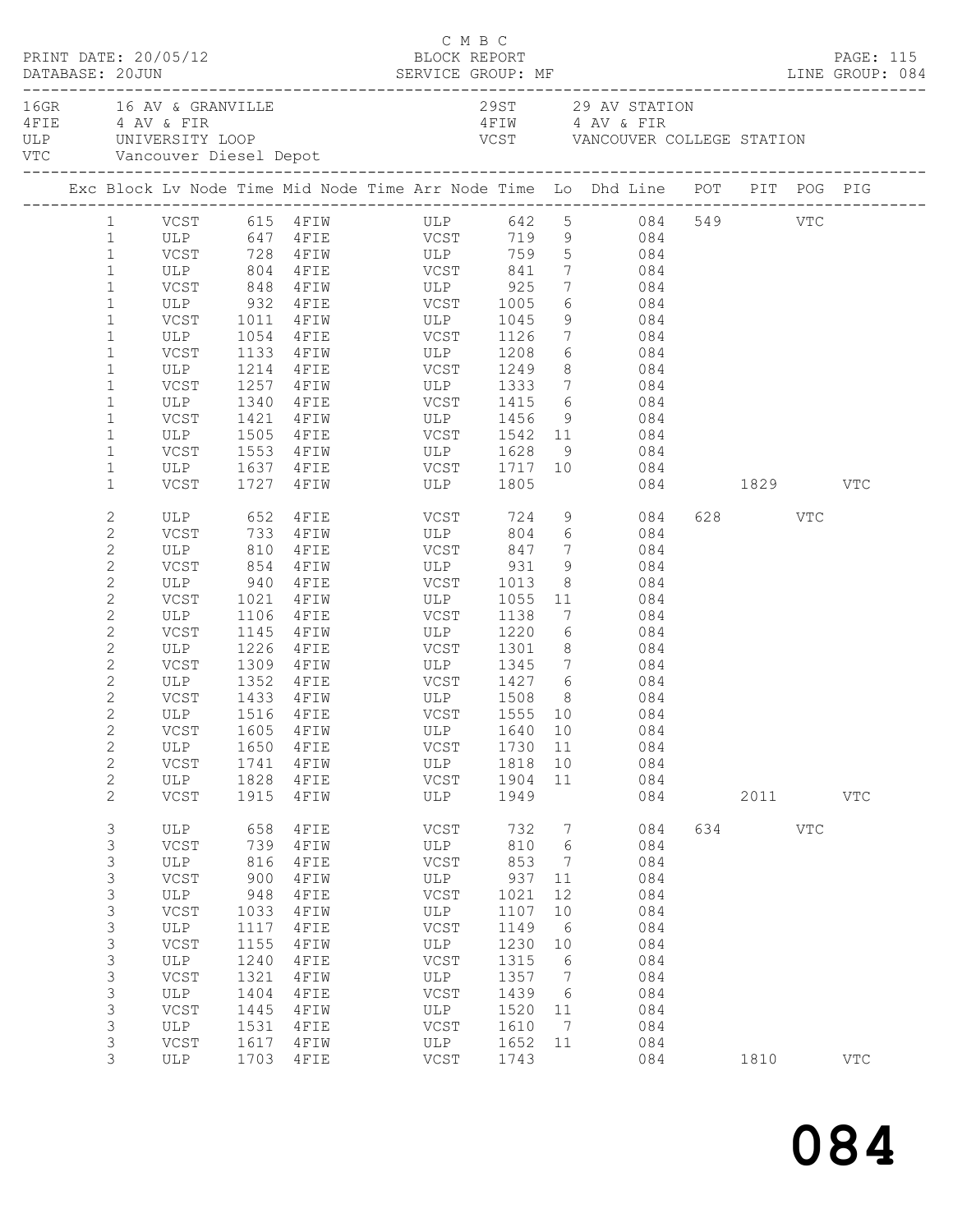# C M B C<br>BLOCK REPORT

SERVICE GROUP: MF

|        |             |              |                 | Exc Block Lv Node Time Mid Node Time Arr Node Time Lo Dhd Line POT |              |                                  |            |     |            | PIT POG PIG |            |
|--------|-------------|--------------|-----------------|--------------------------------------------------------------------|--------------|----------------------------------|------------|-----|------------|-------------|------------|
| 4      | VCST        |              | 701 4FIW        | ULP                                                                | 730 5        |                                  | 084        | 629 | <b>VTC</b> |             |            |
| 4      | ULP         | 735          | $4$ FIE         | <b>VCST</b>                                                        | 810          | 9                                | 084        |     |            |             |            |
| 4      | VCST        | 819          | 4FIW            | ULP                                                                | 856 13       |                                  | 084        |     |            |             |            |
| 4      | ULP         | 909          | 4FIE            | VCST                                                               | 942          | 5                                | 084        |     |            |             |            |
| 4      | VCST        | 947          | 4FIW            | ULP                                                                | 1021         | 9                                | 084        |     |            |             |            |
| 4      | ULP         | 1030         | 4FIE            | VCST                                                               | 1102         | $\overline{7}$                   | 084        |     |            |             |            |
| 4      | VCST        | 1109         | 4FIW            | ULP                                                                | 1143         | $\overline{7}$                   | 084        |     |            |             |            |
| 4      | ULP         | 1150         | 4FIE            | VCST                                                               | 1225         | 6                                | 084        |     |            |             |            |
| 4      | VCST        | 1231         | 4FIW            | ULP                                                                | 1306         | 10                               | 084        |     |            |             |            |
| 4      | ULP         | 1316         | 4FIE            | VCST                                                               | 1351         | 6                                | 084        |     |            |             |            |
| 4      | VCST        | 1357         | 4 F I W<br>4FIE | ULP<br>VCST                                                        | 1433<br>1515 | $\overline{7}$<br>$\overline{7}$ | 084<br>084 |     |            |             |            |
| 4<br>4 | ULP<br>VCST | 1440<br>1522 | 4FIW            | ULP                                                                | 1557 10      |                                  | 084        |     |            |             |            |
| 4      | ULP         | 1607         | 4FIE            | VCST                                                               | 1647         | $5\phantom{.0}$                  | 084        |     |            |             |            |
| 4      | VCST        | 1652         | 4FIW            | ULP                                                                | 1730         | 11                               | 084        |     |            |             |            |
| 4      | ULP         | 1741         | 4FIE            | VCST                                                               | 1818         | 12                               | 084        |     |            |             |            |
| 4      | VCST        | 1830         | 4FIW            | ULP                                                                | 1905         | 9                                | 084        |     |            |             |            |
| 4      | ULP         | 1914         | 4FIE            | VCST                                                               | 1946         | $5\overline{)}$                  | 084        |     |            |             |            |
| 4      | VCST        | 1951         | 4FIW            | ULP                                                                | 2022         | $\overline{7}$                   | 084        |     |            |             |            |
| 4      | ULP         | 2029         | 4FIE            | VCST                                                               | 2100         | 11                               | 084        |     |            |             |            |
| 4      | VCST        | 2111         | 4FIW            | ULP                                                                | 2141         | 18                               | 084        |     |            |             |            |
| 4      | ULP         | 2159         | 4FIE            | VCST                                                               | 2228         | $5^{\circ}$                      | 084        |     |            |             |            |
| 4      | VCST        | 2233         | 4FIW            | ULP                                                                | 2301         |                                  | 084        |     | 2322       |             | <b>VTC</b> |
| 5      | ULP         | 708          | 4FIE            | VCST                                                               | 743          | $7\phantom{.0}$                  | 084        | 644 |            | VTC         |            |
| 5      | VCST        | 750          | 4 F I W         | ULP                                                                | 821          | 6                                | 084        |     |            |             |            |
| 5      | ULP         | 827          | 4FIE            | VCST                                                               | 904          | 8                                | 084        |     |            |             |            |
| 5      | VCST        | 912          | 4FIW            | ULP                                                                | 949          | $7\phantom{.0}$                  | 084        |     |            |             |            |
| 5      | ULP         | 956          | 4FIE            | VCST                                                               | 1029         | 16                               | 084        |     |            |             |            |
| 5      | VCST        | 1045         | 4FIW            | ULP                                                                | 1119         | 10                               | 084        |     |            |             |            |
| 5      | ULP         | 1129         | 4FIE            | VCST                                                               | 1201         | 6                                | 084        |     |            |             |            |
| 5      | VCST        | 1207         | 4FIW            | ULP                                                                | 1242         | 10                               | 084        |     |            |             |            |
| 5<br>5 | ULP<br>VCST | 1252<br>1333 | 4FIE<br>4FIW    | VCST<br>ULP                                                        | 1327<br>1409 | 6<br>$\overline{7}$              | 084<br>084 |     |            |             |            |
| 5      | ULP         | 1416         | 4FIE            | VCST                                                               | 1451         | 6                                | 084        |     |            |             |            |
| 5      | VCST        | 1457         | 4FIW            | ULP                                                                | 1532         | 11                               | 084        |     |            |             |            |
| 5      | ULP         | 1543         | 4FIE            | VCST                                                               | 1622         | 7                                | 084        |     |            |             |            |
| 5      | VCST        | 1629         | 4 F I W         | ULP                                                                | 1706 10      |                                  | 084        |     |            |             |            |
| 5      | ULP         | 1716         | 4FIE            | VCST                                                               | 1755         | 8 <sup>8</sup>                   | 084        |     |            |             |            |
| 5      | VCST        |              | 1803 4FIW       | ULP 1840                                                           |              |                                  | 084        |     | 1904       |             | VTC        |
|        |             |              |                 |                                                                    |              |                                  |            |     |            |             |            |
| 6<br>6 | VCST<br>ULP | 809<br>852   | 4FIW<br>4FIE    | ULP<br>VCST                                                        | 846<br>927   | 6<br>9                           | 084<br>084 | 737 |            | VTC         |            |
| 6      | VCST        | 936          | 4FIW            | ULP                                                                | 1010         | 8                                | 084        |     |            |             |            |
| 6      | ULP         | 1018         | 4FIE            | VCST                                                               | 1050         | 7                                | 084        |     |            |             |            |
| 6      | <b>VCST</b> | 1057         | 4FIW            | ULP                                                                | 1131         | 6                                | 084        |     |            |             |            |
| 6      | ULP         | 1137         | 4FIE            | VCST                                                               | 1212         | 7                                | 084        |     |            |             |            |
| 6      | VCST        | 1219         | 4FIW            | ULP                                                                | 1254         | 10                               | 084        |     |            |             |            |
| 6      | ULP         | 1304         | 4FIE            | VCST                                                               | 1339         | 6                                | 084        |     |            |             |            |
| 6      | VCST        | 1345         | 4FIW            | ULP                                                                | 1421         | 7                                | 084        |     |            |             |            |
| 6      | ULP         | 1428         | 4FIE            | VCST                                                               | 1503         | 6                                | 084        |     |            |             |            |
| 6      | VCST        | 1509         | 4FIW            | ULP                                                                | 1544         | 11                               | 084        |     |            |             |            |
| 6      | ULP         | 1555         | 4FIE            | VCST                                                               | 1634         | 7                                | 084        |     |            |             |            |
| 6      | VCST        | 1641         | 4FIW            | ULP                                                                | 1718         | 11                               | 084        |     |            |             |            |
| 6      | ULP<br>29ST | 1729         | 16GR            | <b>29ST</b><br>1755<br>1859                                        | 1827<br>1920 | 4                                | 033<br>033 |     |            |             |            |
| 6<br>6 | ULP         | 1831<br>1928 | 16GR<br>16GR    | ULP<br>1950<br>29ST                                                | 2017         | 8<br>9                           | 033        |     |            |             |            |
|        |             |              |                 |                                                                    |              |                                  |            |     |            |             |            |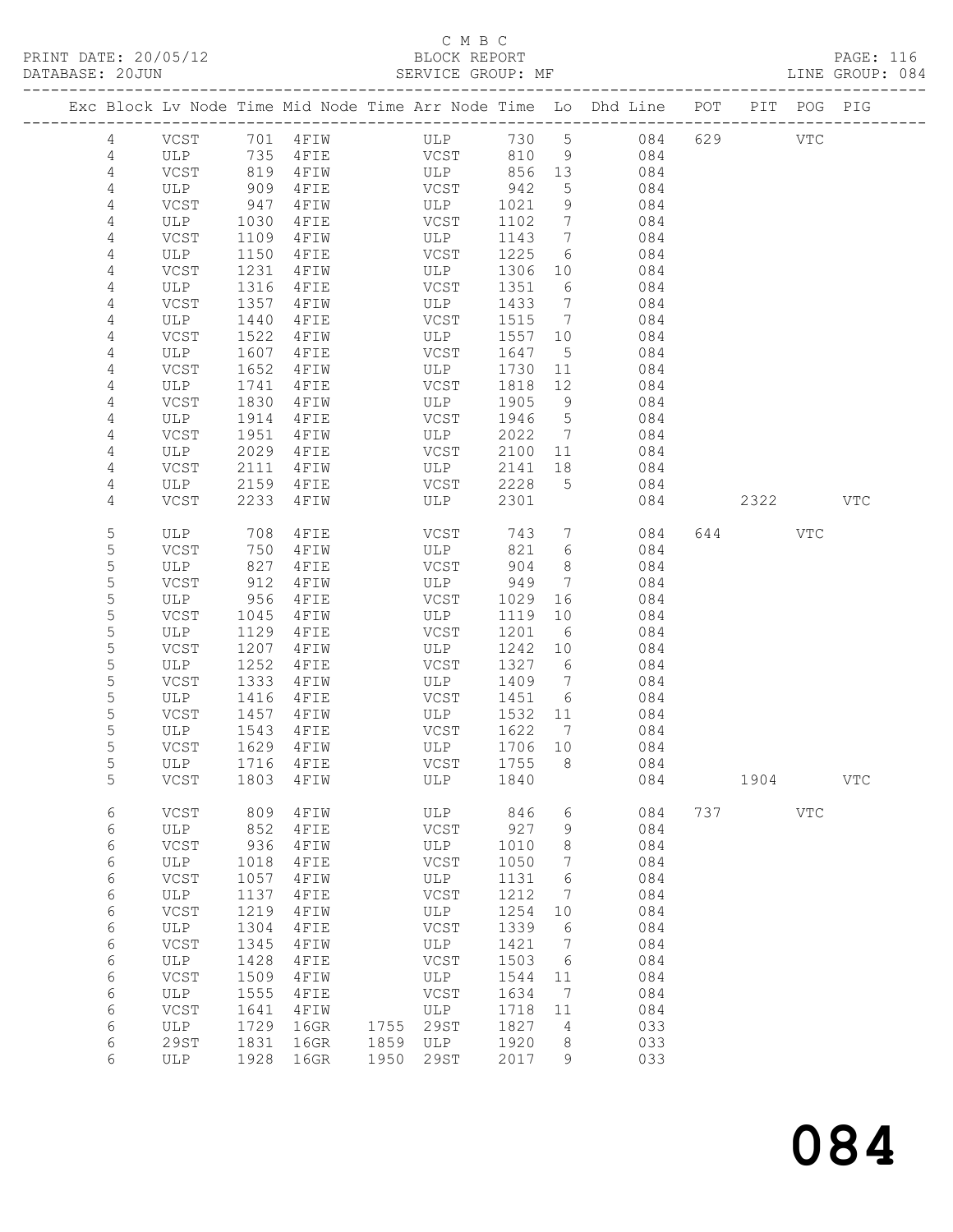PRINT DATE: 20/05/12 BLOCK REPORT<br>DATABASE: 20JUN BATABASE: 2010

## C M B C<br>BLOCK REPORT

PAGE: 117<br>LINE GROUP: 084

|                     |                      |              |                     |                          |              |                                   | Exc Block Lv Node Time Mid Node Time Arr Node Time Lo Dhd Line POT PIT POG PIG |     |          |              |            |
|---------------------|----------------------|--------------|---------------------|--------------------------|--------------|-----------------------------------|--------------------------------------------------------------------------------|-----|----------|--------------|------------|
| $6\overline{}$      |                      |              |                     |                          |              |                                   | 29ST 2026 16GR 2051 ULP 2109 20 033                                            |     |          |              |            |
| 6                   | ULP                  |              | 2129 16GR 2151 29ST |                          | 2215         |                                   | 033                                                                            |     | 2236     |              | <b>VTC</b> |
|                     |                      |              |                     |                          |              |                                   |                                                                                |     |          |              |            |
| 7                   | VCST                 | 828          | 4 F I W             | ULP 906 11               |              |                                   | 084                                                                            |     | 756 VTC  |              |            |
| 7                   | ULP                  | 917          | 4FIE                | VCST                     | 950          | 6                                 | 084                                                                            |     |          |              |            |
| 7                   | VCST                 | 956          | 4 F I W             | ULP                      | 1030         | 12                                | 084                                                                            |     |          |              |            |
| 7                   | ULP                  | 1042         | 4FIE                | VCST                     | 1114         | $\overline{7}$                    | 084                                                                            |     |          |              |            |
| 7                   | VCST                 | 1121         | 4 F I W             | ULP                      | 1156         | 6                                 | 084                                                                            |     |          |              |            |
| 7                   | ULP                  | 1202         | 4FIE                | VCST                     | 1237         | 6                                 | 084                                                                            |     |          |              |            |
| 7                   | VCST                 | 1243         | 4FIW                | ULP                      | 1318         | 10                                | 084                                                                            |     |          |              |            |
| 7                   | ULP                  | 1328         | 4FIE                | VCST                     | 1403         | 6                                 | 084                                                                            |     |          |              |            |
| $\overline{7}$<br>7 | VCST<br>ULP          | 1409<br>1450 | 4 F I W<br>4FIE     | ULP<br>VCST              | 1445<br>1527 | $5\overline{)}$<br>$\overline{7}$ | 084<br>084                                                                     |     |          |              |            |
| 7                   | VCST                 | 1534         | 4 F I W             | ULP                      | 1609         | 10                                | 084                                                                            |     |          |              |            |
| 7                   | ULP                  | 1619         | $4$ FIE             | VCST                     | 1659         | 8 <sup>8</sup>                    | 084                                                                            |     |          |              |            |
| 7                   | VCST                 | 1707         | 4 F I W             | ULP                      | 1745         | 12                                | 084                                                                            |     |          |              |            |
| 7                   | ULP                  | 1757         | 4FIE                | VCST                     | 1834         | 11                                | 084                                                                            |     |          |              |            |
| 7                   | VCST                 | 1845         | 4FIW                | ULP                      | 1920         | 9                                 | 084                                                                            |     |          |              |            |
| 7                   | ULP                  | 1929         | 4FIE                | VCST                     | 2001         | 10                                | 084                                                                            |     |          |              |            |
| 7                   | VCST                 | 2011         | 4 F I W             | ULP                      | 2041         | 8                                 | 084                                                                            |     |          |              |            |
| 7                   | ULP                  | 2049         | 4 F I E             | VCST                     | 2119 12      |                                   | 084                                                                            |     |          |              |            |
| $7\phantom{.}$      | VCST                 | 2131         | 4FIW                | ULP                      | 2201         |                                   | 084                                                                            |     | 2222 VTC |              |            |
|                     |                      |              |                     |                          |              |                                   |                                                                                |     |          |              |            |
| 10                  | ULP                  | 556          | 4FIE                | VCST                     | 625          | $5\overline{)}$                   | 084                                                                            |     | 534 VTC  |              |            |
| 10                  | VCST                 | 630          | 4FIW                | ULP                      | 659          | $5\phantom{.0}$                   | 084                                                                            |     |          |              |            |
| 10                  | ULP                  | 704          | 4FIE                | VCST                     | 738          | 6                                 | 084                                                                            |     |          |              |            |
| 10                  | VCST                 | 744          | 4 F I W             | ULP                      | 815          | 6<br>8                            | 084                                                                            |     |          |              |            |
| 10<br>10            | ULP<br>VCST          | 821<br>906   | 4 F I E<br>4 F I W  | VCST<br>ULP              | 858<br>943   |                                   | 084<br>084                                                                     |     | 1006 100 |              | VTC        |
|                     |                      |              |                     |                          |              |                                   |                                                                                |     |          |              |            |
| 11                  | VCST                 | 600          | 4FIW                | ULP                      | 627          | 5                                 | 084                                                                            |     | 534 VTC  |              |            |
| 11                  | ULP                  | 632          | 4FIE                | VCST                     | 701          | 6                                 | 084                                                                            |     |          |              |            |
| 11                  | VCST                 | 707          | 4 F I W             | ULP                      | 736          | 5                                 | 084                                                                            |     |          |              |            |
| 11                  | ULP                  | 741          | 4FIE                | VCST                     | 817          | 6                                 | 084                                                                            |     |          |              |            |
| 11                  | VCST                 | 823          | 4FIW                | ULP                      | 901          |                                   |                                                                                |     | 924      |              | <b>VTC</b> |
| 12                  | ULP                  | 614          | 4 F I E             | VCST                     | 643          | $7\overline{ }$                   | 084                                                                            |     | 552 35   | VTC          |            |
| 12                  | VCST                 |              | 650 4FIW            | ULP                      | 719          | $5\overline{)}$                   | 084                                                                            |     |          |              |            |
| 12                  | ULP                  |              | 724 4FIE            | <b>STATE STATE STATE</b> | 759          | 6                                 | 084                                                                            |     |          |              |            |
| 12                  | VCST                 |              | 805 4FIW            | ULP                      | 838 7        |                                   | 084                                                                            |     |          |              |            |
| 12                  | ULP                  | 845          | 4FIE                | VCST                     | 920          | 10                                | 084                                                                            |     |          |              |            |
| 12                  | VCST                 | 930          | 4FIW                | ULP                      | 1004         |                                   | 084                                                                            |     | 1027     |              | <b>VTC</b> |
|                     |                      |              |                     |                          |              |                                   |                                                                                |     |          |              |            |
| 13                  | ULP                  | 641          | 4FIE                | <b>VCST</b>              | 713          | 5                                 | 084                                                                            | 617 |          | $_{\rm VTC}$ |            |
| 13                  | VCST                 | 718          | 4FIW                | ULP                      | 747          | 5                                 | 084                                                                            |     |          |              |            |
| 13                  | ULP                  | 752          | 4FIE                | VCST                     | 829          | 9                                 | 084                                                                            |     |          |              |            |
| 13                  | VCST                 | 838          | 4FIW                | ULP<br>VCST              | 916          | 8                                 | 084                                                                            |     |          |              |            |
| 13<br>13            | ULP<br>$_{\rm VCST}$ | 924<br>1003  | 4FIE                | ULP                      | 957<br>1037  | 6                                 | 084                                                                            |     |          |              | <b>VTC</b> |
|                     |                      |              | 4FIW                |                          |              |                                   | 084                                                                            |     | 1059     |              |            |
| 14                  | VCST                 | 640          | 4FIW                | ULP                      | 709          | 9                                 | 084                                                                            | 612 |          | $_{\rm VTC}$ |            |
| 14                  | ULP                  | 718          | 4FIE                | VCST                     | 753          | 7                                 | 084                                                                            |     |          |              |            |
| 14                  | VCST                 | 800          | 4FIW                | ULP                      | 833          | 6                                 | 084                                                                            |     |          |              |            |
| 14                  | ULP                  | 839          | 4FIE                | $_{\rm VCST}$            | 914          | 11                                | 084                                                                            |     |          |              |            |
| 14                  | VCST                 | 925          | 4FIW                | ULP                      | 959          | 7                                 | 084                                                                            |     |          |              |            |
| 14                  | ULP                  | 1006         | 4FIE                | VCST                     | 1039         |                                   | 084                                                                            |     | 1105     |              | <b>VTC</b> |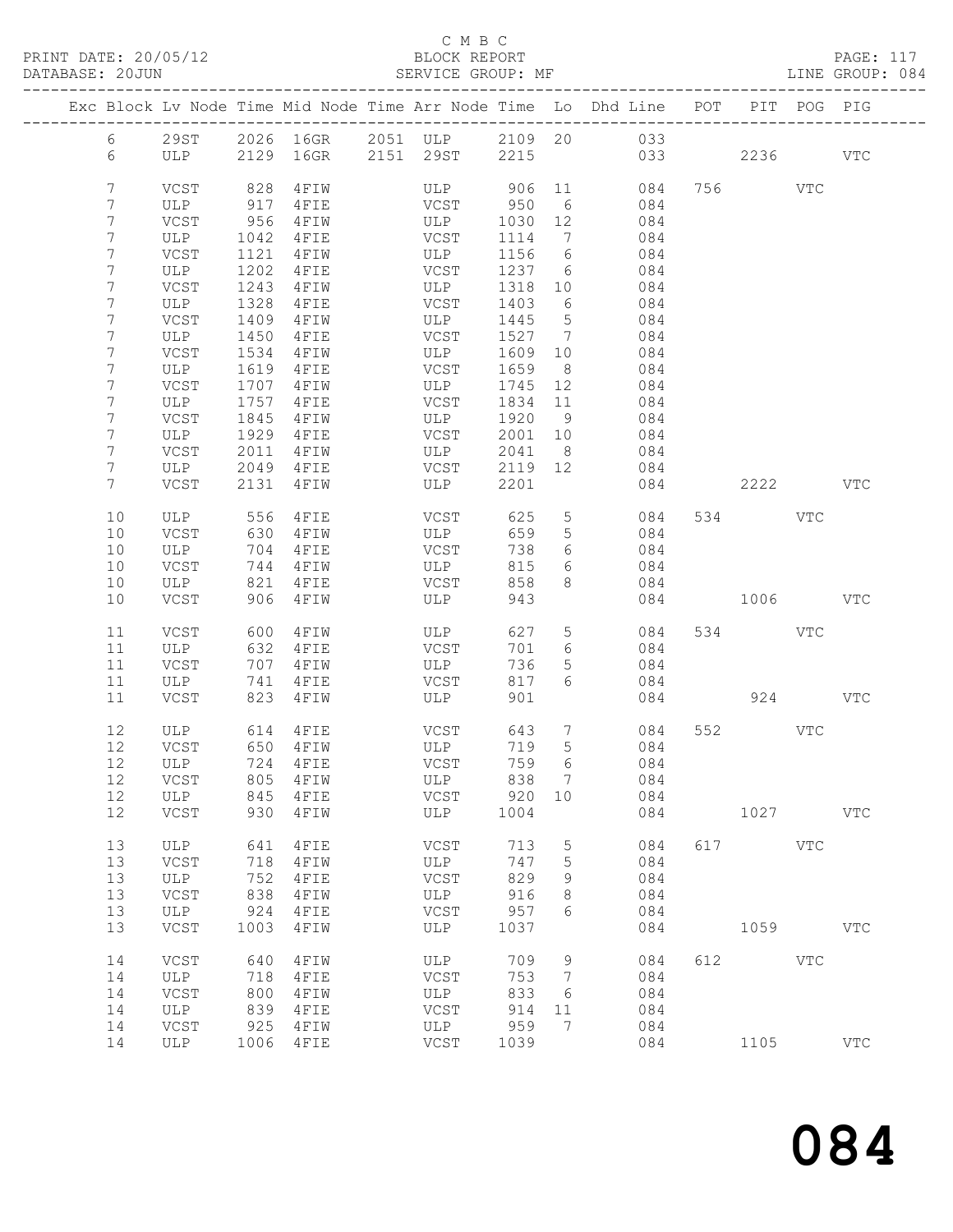## C M B C<br>BLOCK REPORT

|  |    |      |      | Exc Block Lv Node Time Mid Node Time Arr Node Time Lo Dhd Line POT PIT POG PIG |             |            |            |                 |     |                       |             |     |            |
|--|----|------|------|--------------------------------------------------------------------------------|-------------|------------|------------|-----------------|-----|-----------------------|-------------|-----|------------|
|  |    |      |      |                                                                                |             |            |            |                 |     |                       |             |     |            |
|  | 15 | VCST |      | 656 4FIW                                                                       | ULP         |            | 725        | $5\overline{)}$ | 084 |                       | 628 VTC     |     |            |
|  | 15 | ULP  |      | 730 4FIE                                                                       | <b>VCST</b> |            | 805        | 9               | 084 |                       |             |     |            |
|  | 15 | VCST |      | 814 4FIW                                                                       |             | <b>ULP</b> | 851        | 9               | 084 |                       |             |     |            |
|  | 15 | ULP  | 900  | $4$ FIE                                                                        |             | VCST       | 935        | 6               | 084 |                       |             |     |            |
|  | 15 | VCST | 941  | 4 F I W                                                                        |             |            | ULP 1015   |                 |     | 084 1038              |             |     | <b>VTC</b> |
|  |    |      |      |                                                                                |             |            |            |                 |     |                       |             |     |            |
|  | 16 | ULP  | 712  | 4FIE                                                                           |             | VCST       | 747        | 8               |     | 084                   | 648 VTC     |     |            |
|  | 16 | VCST |      | 755 4FIW                                                                       |             | ULP        | 828        | $5\overline{)}$ | 084 |                       |             |     |            |
|  | 16 | ULP  |      | 833 4FIE                                                                       |             | VCST       | 910        | $7\overline{ }$ | 084 |                       |             |     |            |
|  |    |      |      |                                                                                |             |            |            |                 |     |                       |             |     |            |
|  | 16 | VCST |      | 917 4FIW                                                                       |             | ULP        | 954        |                 |     | 084                   | 1017        |     | VTC        |
|  |    |      |      |                                                                                |             |            |            |                 |     |                       |             |     |            |
|  | 17 | VCST | 712  | 4 F I W                                                                        |             | ULP        | 741        | 6               |     | 084                   | 640 VTC     |     |            |
|  | 17 | ULP  | 747  | 4 F I E                                                                        |             | VCST       | 823        | 10              |     | 084                   |             |     |            |
|  | 17 | VCST |      | 833 4FIW                                                                       |             | ULP        | 911        |                 |     | 084                   |             | 934 | <b>VTC</b> |
|  |    |      |      |                                                                                |             |            |            |                 |     |                       |             |     |            |
|  | 18 | VCST | 722  | 4FIW                                                                           |             | ULP        | 753        | $5\overline{)}$ | 084 | 650                   | <b>VTC</b>  |     |            |
|  | 18 | ULP  |      | 758 4FIE                                                                       |             | VCST       | 835        | 8 <sup>8</sup>  |     | 084                   |             |     |            |
|  | 18 | VCST |      | 843 4FIW                                                                       |             | ULP        | 921        |                 | 084 |                       |             | 944 | <b>VTC</b> |
|  |    |      |      |                                                                                |             |            |            |                 |     |                       |             |     |            |
|  | 30 | ULP  | 1458 | 4FIE                                                                           |             | VCST       | 1535 11    |                 |     | 084 1430 VTC          |             |     |            |
|  | 30 | VCST | 1546 | 4 F I W                                                                        |             | ULP        | 1621 10    |                 | 084 |                       |             |     |            |
|  | 30 | ULP  |      | 1631 4FIE                                                                      |             | VCST       | 1711       | 9               | 084 |                       |             |     |            |
|  | 30 | VCST | 1720 | 4 F I W                                                                        |             | <b>ULP</b> | 1758       | 10              | 084 |                       |             |     |            |
|  | 30 | ULP  | 1808 | $4$ FIE                                                                        |             | VCST       | 1844       | 16              | 084 |                       |             |     |            |
|  | 30 | VCST | 1900 | 4 F I W                                                                        |             | ULP        | 1934 15    |                 | 084 |                       |             |     |            |
|  |    |      |      |                                                                                |             |            |            |                 |     |                       |             |     |            |
|  | 30 | ULP  | 1949 | 4FIE                                                                           |             | VCST       | 2021 10    |                 | 084 |                       |             |     |            |
|  | 30 | VCST | 2031 | 4 F I W                                                                        |             | ULP        | 2101       | 8 <sup>8</sup>  | 084 |                       |             |     |            |
|  | 30 | ULP  | 2109 | 4 F I E                                                                        |             | VCST       | 2139 22    |                 | 084 |                       |             |     |            |
|  | 30 | VCST | 2201 | 4 F I W                                                                        |             | ULP        | 2229       | $\overline{0}$  | 084 |                       |             |     |            |
|  | 30 | ULP  | 2229 | 4FIE                                                                           |             | VCST       | 2258       |                 |     | 084 2318              |             |     | VTC        |
|  |    |      |      |                                                                                |             |            |            |                 |     |                       |             |     |            |
|  | 31 | VCST | 1503 | 4 F I W                                                                        |             | ULP        | 1538       | 11              |     | 084 1430 VTC          |             |     |            |
|  | 31 | ULP  | 1549 | $4$ FIE                                                                        |             | VCST       | 1628 7     |                 | 084 |                       |             |     |            |
|  | 31 | VCST | 1635 | 4 F I W                                                                        |             | ULP        | 1712       | 11              | 084 |                       |             |     |            |
|  | 31 | ULP  |      | 1723 4FIE                                                                      |             | VCST       | 1802 12    |                 | 084 |                       |             |     |            |
|  | 31 | VCST | 1814 | 4 F I W                                                                        |             |            | ULP 1851 7 |                 |     | 084                   |             |     |            |
|  | 31 | ULP  | 1858 | 4 F I E                                                                        |             | VCST       | 1931       |                 |     | 084 1954              |             |     | VTC        |
|  |    |      |      |                                                                                |             |            |            |                 |     |                       |             |     |            |
|  | 32 | ULP  |      | 1511 4FIE                                                                      |             |            |            |                 |     | VCST 1548 11 084 1443 |             | VTC |            |
|  | 32 |      |      | VCST 1559 4FIW ULP 1634 9 084                                                  |             |            |            |                 |     |                       |             |     |            |
|  |    |      |      |                                                                                |             | VCST       |            |                 |     |                       |             |     |            |
|  | 32 | ULP  | 1643 | 4 F I E                                                                        |             |            | 1723 10    |                 | 084 |                       |             |     |            |
|  | 32 | VCST | 1733 | 4 F I W                                                                        |             | ULP        | 1811       | $\overline{7}$  | 084 |                       |             |     |            |
|  | 32 | ULP  | 1818 | 4 F I E                                                                        |             | VCST       | 1854       |                 | 084 |                       | 1921 / 1921 |     | <b>VTC</b> |
|  |    |      |      |                                                                                |             |            |            |                 |     |                       |             |     |            |
|  | 33 | VCST | 1516 | 4FIW                                                                           |             | ULP        | 1551       | 10              |     | 084 1443 VTC          |             |     |            |
|  | 33 | ULP  | 1601 | 4 F I E                                                                        |             | VCST       | 1641       | 6               | 084 |                       |             |     |            |
|  | 33 | VCST | 1647 | 4 F I W                                                                        |             | ULP        | 1724       | 9               | 084 |                       |             |     |            |
|  | 33 | ULP  | 1733 | 4FIE                                                                           |             | VCST       | 1810       |                 | 084 |                       | 1837 VTC    |     |            |
|  |    |      |      |                                                                                |             |            |            |                 |     |                       |             |     |            |
|  | 34 | ULP  | 1524 | 4FIE                                                                           |             | VCST       | 1603       | 8 <sup>8</sup>  |     | 084 1453 VTC          |             |     |            |
|  | 34 | VCST | 1611 | 4FIW                                                                           |             | ULP        | 1646 10    |                 | 084 |                       |             |     |            |
|  | 34 | ULP  | 1656 | 4FIE                                                                           |             | VCST       | 1736       | 12              | 084 |                       |             |     |            |
|  | 34 | VCST | 1748 | 4FIW                                                                           |             | ULP        | 1825       |                 |     | 084 08                | 1849        |     | <b>VTC</b> |
|  |    |      |      |                                                                                |             |            |            |                 |     |                       |             |     |            |
|  | 35 | VCST | 1528 | 4 F I W                                                                        |             | ULP        | 1603 10    |                 |     | 084 1455 VTC          |             |     |            |
|  | 35 | ULP  |      | 1613 4FIE                                                                      |             | VCST       | 1653 6     |                 | 084 |                       |             |     |            |
|  | 35 | VCST |      | 1659 4FIW                                                                      |             | ULP        | 1737 12    |                 | 084 |                       |             |     |            |
|  |    |      |      |                                                                                |             |            |            |                 |     |                       |             |     |            |
|  |    |      |      |                                                                                |             |            |            |                 |     |                       |             |     |            |